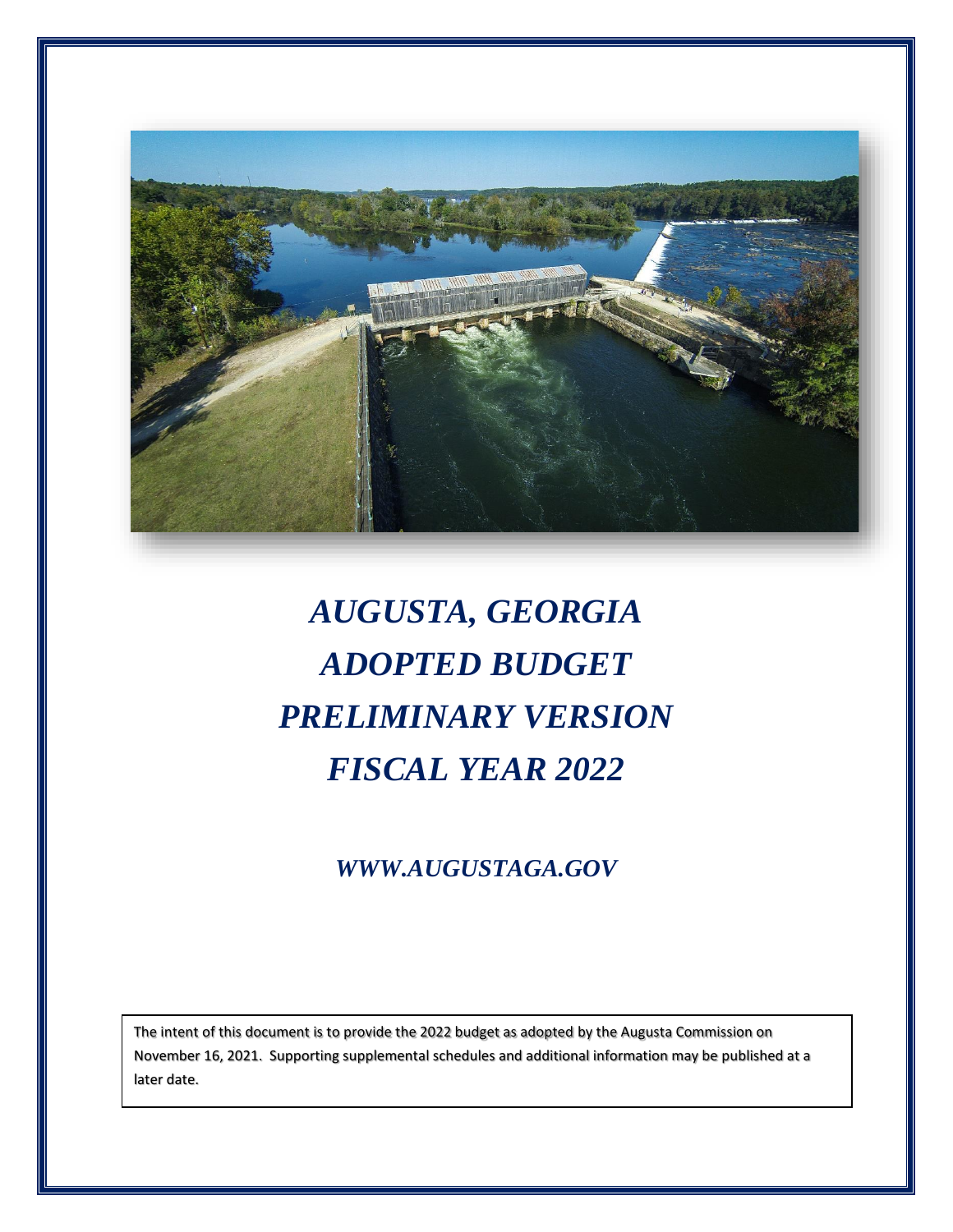#### AUGUSTA, GEORGIA FY 2022  $\mathbf{ALL}$  FUNDS **ADOPTED NOVEMBER 16, 2021**

| <b>Fund</b><br>Number | <b>Fund Name</b>                          | Rev/Exp<br><b>FY2021</b> | <b>Revenues</b><br>FY 2022 | <b>Expenditures</b><br>FY 2022 |
|-----------------------|-------------------------------------------|--------------------------|----------------------------|--------------------------------|
|                       |                                           |                          |                            |                                |
|                       | <b>GENERAL FUNDS</b>                      |                          |                            |                                |
| 101                   | General Fund                              | 102,707,550              | 109,128,910                | 109,128,910                    |
| 273                   | Law Enforcement                           | 68,715,400               | 70,550,920                 | 70,550,920                     |
|                       | <b>Total General Fund/Law Enforcement</b> | 171,422,950              | 179,679,830                | 179,679,830                    |
|                       |                                           |                          |                            |                                |
| 104                   | Port Authority                            | 107,570                  | 114,120                    | 114,120                        |
| 131                   | IT Radio System                           | 1,046,580                | 1,018,760                  | 1,018,760                      |
| 160                   | <b>Traffic Mitigation</b>                 | 152,000                  | 235,240                    | 235,240                        |
|                       | <b>SPECIAL REVENUE FUNDS</b>              |                          |                            |                                |
| 203                   | Life Skills Mentoring Court               | 7,000                    |                            |                                |
| 204                   | <b>DUI</b> Court                          | 476,480                  | 470,710                    | 470,710                        |
| 205                   | Drug Court                                | 99,290                   | 150,400                    | 150,400                        |
| 206                   | Law Library                               | 120,270                  | 97,400                     | 97,400                         |
| 207                   | 5% Crime Victim's Asst Program            | 412,640                  | 406,120                    | 406,120                        |
| 208                   | Supplemental Juvenile Services            | 12,520                   | 12,520                     | 12,520                         |
| 209                   | DA 5% CVAP                                | 152,630                  | 28,080                     | 28,080                         |
| 211                   | <b>Federal Drug Forfeitures</b>           | 200,000                  | 250,000                    | 250,000                        |
| 212                   | <b>State Drug Forfeitures</b>             | 380,000                  | 500,000                    | 500,000                        |
| 216                   | <b>Emergency Telephone Response</b>       | 5,059,170                | 4,749,320                  | 4,749,320                      |
| 217                   | <b>Building Inspections Fund</b>          | 2,128,170                | 2,146,660                  | 2,146,660                      |
| 220                   | Grants                                    | 6,036,690                | 5,079,760                  | 5,079,760                      |
| 221                   | Housing & Neighborhood Development        | 24,684,340               | 26,579,080                 | 26,579,080                     |
| 230                   | <b>ARPA - City</b>                        | 6,268,800                | 21,506,000                 | 21,506,000                     |
| 231                   | <b>Board of Appeals</b>                   | 22,080                   | 22,580                     | 22,580                         |
| 232                   | <b>ARPA - County</b>                      |                          | 19,668,000                 | 19,668,000                     |
| 235                   | TSPLOST 25% Discretionary                 | 8,780,160                | 6,741,630                  | 6,741,630                      |
| 261                   | <b>NPDES Permit Fees</b>                  | 20,000                   | 20,000                     | 20,000                         |
| 271                   | <b>Urban Services District</b>            | 10,140,540               | 11,197,400                 | 11,197,400                     |
| 272                   | Capital Outlay                            | 8,913,500                | 4,341,170                  | 4,341,170                      |
| 274                   | <b>Fire Protection</b>                    | 34,547,540               | 32,311,950                 | 32,311,950                     |
| 275                   | Occupation Tax                            | 3,656,000                | 3,659,390                  | 3,659,390                      |
| 276                   | <b>Street Lights</b>                      | 6,213,130                | 6,498,940                  | 6,498,940                      |
| 277                   | Downtown Development Authority            | 158,700                  | 159,420                    | 159,420                        |
| 278                   | Sheriff Capital Outlay Grant              | 200,000                  | 200,000                    | 200,000                        |
| 281                   | Convention Center                         | 1,400,000                | 1,645,000                  | 1,645,000                      |
| 292                   | TAD <sub>2</sub>                          | 1,594,550                | 1,287,000                  | 1,287,000                      |
| 293                   | TAD <sub>3</sub>                          | 465,420                  | 513,300                    | 513,300                        |
| 294                   | TAD <sub>4</sub>                          | 70,020                   | 48,900                     | 48,900                         |
| 296                   | Promotion Richmond County                 | 4,636,400                | 5,243,200                  | 5,243,200                      |
| 297                   | <b>Transportation and Tourism</b>         | 1,393,000                | 1,050,000                  | 1,050,000                      |
| 298                   | Urban Redevelopment Projects              | 3,765,000                | 2,352,960                  | 2,352,960                      |
|                       | <b>CAPITAL PROJECT FUNDS</b>              |                          |                            |                                |
| 323                   | Special 1% Sales Tax, Phase III           | 3,000,000                | 3,200,000                  | 3,200,000                      |
| 324                   | Special 1% Sales Tax, Phase IV            | 6,277,200                | 7,000,000                  | 7,000,000                      |
| 325                   | Special 1% Sales Tax, Phase V             | 2,595,900                | 5,500,000                  | 5,500,000                      |
| 328                   | SPLOST Phase VI                           | 25,165,950               | 25,500,000                 | 25,500,000                     |
| 329                   | SPLOST Phase 7                            | 67,102,370               | 94,478,620                 | 94,478,620                     |
| 330                   | SPLOST Phase 8                            |                          | 69,000,000                 | 69,000,000                     |
| 335                   | Capital Projects for Public Roads         | 6,738,900                | 5,749,310                  | 5,749,310                      |
| 340                   | Capital Projects Grants                   | 1,868,450                | 1,975,120                  | 1,975,120                      |
| 371                   | T-SPLOST                                  | 26,064,130               | 30,369,600                 | 30,369,600                     |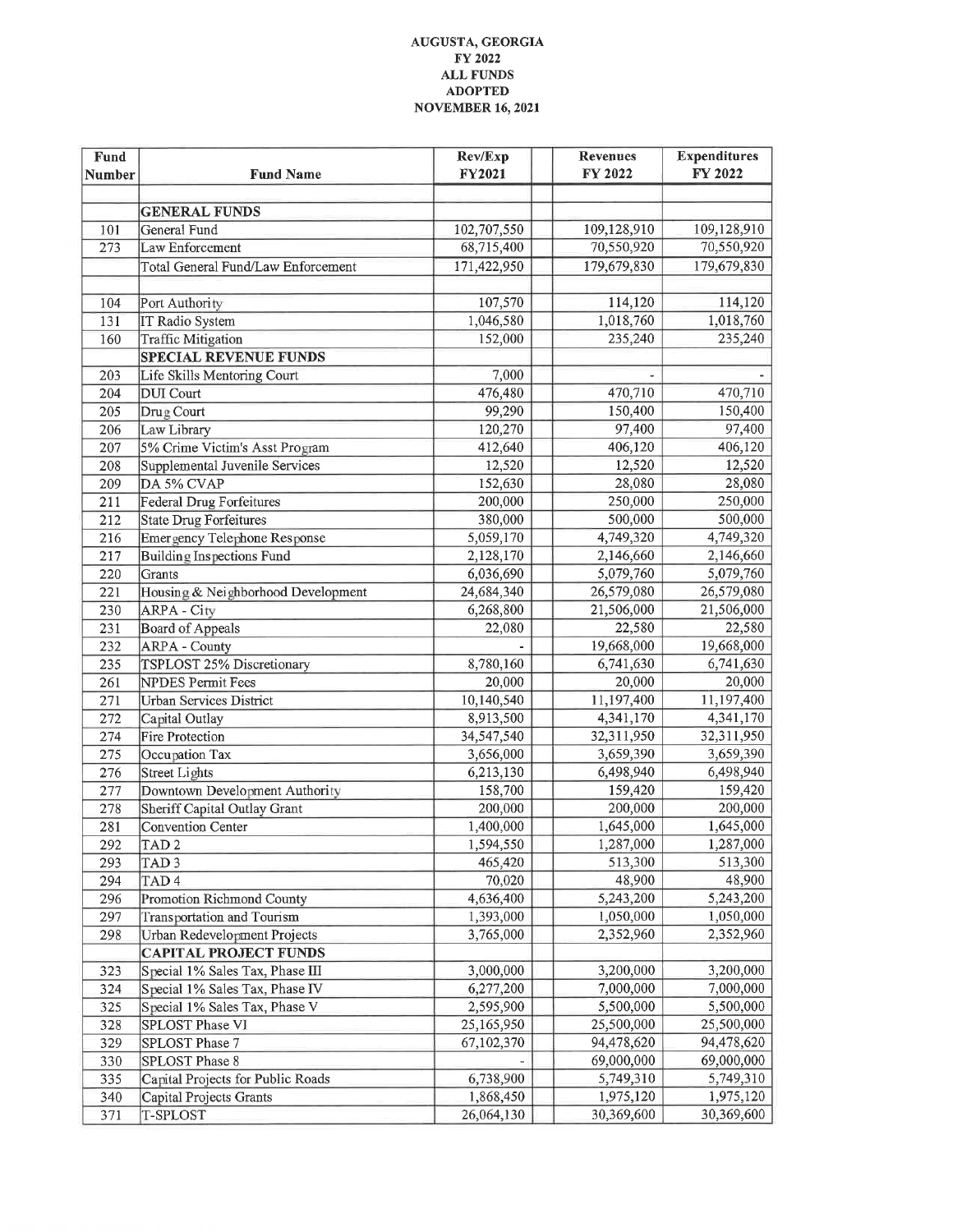#### AUGUSTA, GEORGIA FY 2022 **ALL FUNDS ADOPTED NOVEMBER 16, 2021**

| <b>Fund</b><br><b>Number</b> | <b>Fund Name</b>                      | Rev/Exp<br>FY2021 | <b>Revenues</b><br>FY 2022 | <b>Expenditures</b><br>FY 2022 |
|------------------------------|---------------------------------------|-------------------|----------------------------|--------------------------------|
|                              |                                       |                   |                            |                                |
|                              | DEBT SERVICE FUNDS                    |                   |                            |                                |
| 421                          | Coliseum Authority Revenue Bonds 2010 | 1,730,000         | 2,100,000                  | 2,100,000                      |
| 435                          | G/O Sales Tax Bonds 2022              |                   | 34,925,000                 | 34,925,000                     |
|                              | <b>ENTERPRISE FUNDS</b>               |                   |                            |                                |
| 506                          | Water & Sewerage                      | 142,216,530       | 140,155,930                | 140,155,930                    |
| 507                          | Water & Sewerage-Renewal & Extension  | 67,610,590        | 22,879,130                 | 22,879,130                     |
| 508                          | 1996 W & S Bond Fund                  | 3,073,100         |                            |                                |
| 509                          | 2000 Bond Series                      | 2,727,270         |                            |                                |
| 510                          | W&S Bond 2002 Series                  | 10,969,640        |                            |                                |
| 511                          | W&S Bond 2004 Series                  | 7,396,360         |                            |                                |
| 512                          | W&S Bond 2012 Series                  | 2,395,910         | 1,587,470                  | 1,587,470                      |
| 513                          | W&S Taxable Rev Bds Series 2013       | 1,741,200         | 1,743,860                  | 1,743,860                      |
| 514                          | W&S Bond 2014 Series                  | 5,528,690         | 4,060,110                  | 4,060,110                      |
| 515                          | W&S Bonds 2019 Issue                  | 20,288,460        | 8,285,970                  | 8,285,970                      |
| 541                          | Waste Management Fund                 | 30,899,870        | 17,788,500                 | 17,788,500                     |
| 542                          | Garbage Collection Fund               | 22,246,800        | 22,424,950                 | 22,424,950                     |
| 543                          | Waste Management 2004 Bonds           | 798,020           |                            |                                |
| 544                          | Solid Waste Revenue Bond Series 2010  | 687,690           | 702,990                    | 702,990                        |
| 546                          | Augusta Public Transit System         | 7,140,610         | 8,263,190                  | 8,263,190                      |
| 547                          | <b>Transit Capital Grants</b>         | 7,389,730         | 6,651,420                  | 6,651,420                      |
| 551                          | Augusta Regional Airport              | 68,051,500        | 64,438,440                 | 64,438,440                     |
| 552                          | Daniel Field                          | 784,380           | 393,890                    | 393,890                        |
| 581                          | Stormwater Utility                    | 15,779,770        | 14,705,950                 | 14,705,950                     |
|                              | <b>INTERNAL SERVICE FUNDS</b>         |                   |                            |                                |
| 611                          | Risk Management                       | 2,851,400         | 2,909,600                  | 2,909,600                      |
| 616                          | Employee Health Benefits Fund         | 34,501,300        | 37,690,250                 | 37,690,250                     |
| 621                          | Workers Compensation Fund             | 4,770,800         | 4,520,870                  | 4,520,870                      |
| 622                          | Unemployment Fund                     | 102,500           | 171,250                    | 171,250                        |
| 623                          | Long-Term Disability Insurance        | 309,550           | 314,780                    | 314,780                        |
| 626                          | Fleet Operations & Management         | 5,348,980         | 5,314,230                  | 5,314,230                      |
| 631                          | <b>GMA</b> Lease Program              | 1,800,620         | 1,721,330                  | 1,721,330                      |
|                              | <b>TRUST &amp; AGENCY FUNDS</b>       |                   |                            |                                |
| 761                          | 1945 Pension Fund                     | 832,840           | 828,030                    | 828,030                        |
| 763                          | Urban 1949 Pension Plan               | 7,603,930         | 7,319,140                  | 7,319,140                      |
| 764                          | Other Urban Pension Plans             | 1,769,770         | 1,539,450                  | 1,539,450                      |
| 791                          | Exp Trust Fund-Perpetual Care         | 55,150            | 19,000                     | 19,000                         |
| 792                          | Exp Trust Fund-Joseph Lamar           | 310               | 310                        | 310                            |
|                              |                                       |                   |                            |                                |
| 950                          | Urban Redevelopment Agency            | 5,656,820         | 3,527,300                  | 3,527,300                      |
| 951                          | <b>URA Foundry Projecct</b>           | 1,101,340         | 1,100,000                  | 1,100,000                      |
|                              |                                       |                   |                            |                                |
|                              | <b>TOTAL</b>                          | \$929,717,470     | \$1,000,839,830            | \$1,000,839,830                |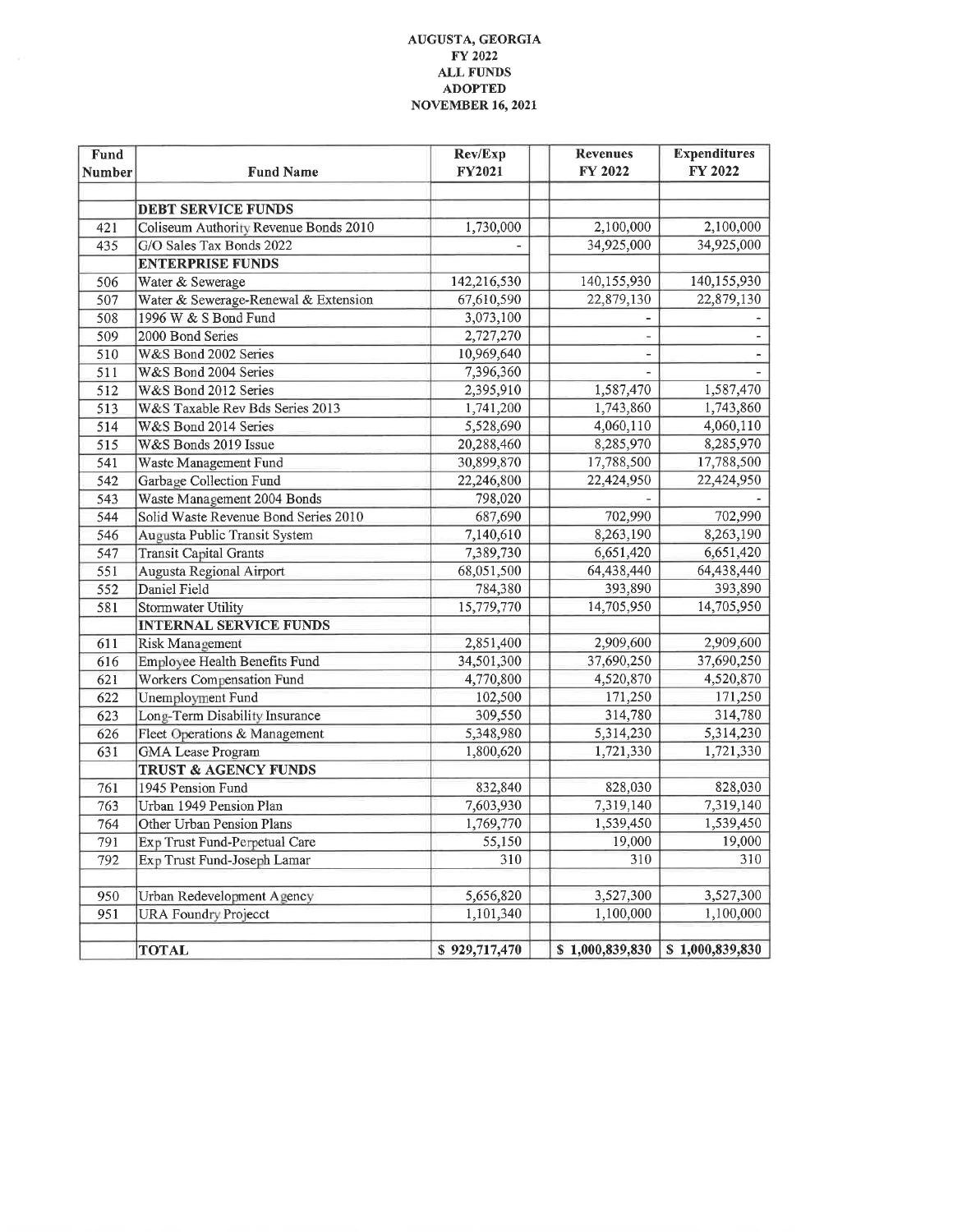|                                |            |                |                  |               | 2022               | 2022           |              |
|--------------------------------|------------|----------------|------------------|---------------|--------------------|----------------|--------------|
|                                | 2019       | 2020           | 2021             | 2021          | <b>ADMIN RECOM</b> | <b>ADOPTED</b> | INC/         |
| <b>DESCRIPTION</b>             |            |                |                  |               | <b>BUDGET</b>      | <b>BUDGET</b>  | <b>DEC</b>   |
| <b>General Fund</b>            |            |                |                  |               |                    |                |              |
| Real Property Tax-Curr Year    | 12,579,623 | 12,339,879     | 11,403,230       | 11,784,350    | 12,722,090         | 12,722,090     | 1,318,860    |
| Timber Tax - Current Year      | 2,879      | 4,395          | 2,720            | 684           | 2,960              | 2,960          | 240          |
| Early Payment Discount         | $-101,550$ | $-97,424$      | $-89,410$        | $-428,834$    | $-90,060$          | $-90,060$      | $-650$       |
| Motor Vehicles - Current Year  | 208,880    | 196,751        | 143,930          | 230,775       | 120,580            | 120,580        | $-23,350$    |
| <b>TAVT</b>                    | 6,009,796  | 9,272,792      | 10,268,080       | 9,983,427     | 11,700,000         | 11,700,000     | 1,431,920    |
| TAVT-L                         | 1,479,059  | $\mathbf{0}$   | $\boldsymbol{0}$ | $\mathbf{0}$  | $\overline{0}$     | $\mathbf{0}$   | $\theta$     |
| TAVT-S                         | 1,515,740  | $\mathbf{0}$   | $\overline{0}$   | $\Omega$      | $\Omega$           | $\overline{0}$ | $\Omega$     |
| Mobile Homes - Current Year    | 39,314     | 32,975         | 33,700           | 38,571        | 36,900             | 36,900         | 3,200        |
| Rail Road Equipment-Current Yr | 25,011     | 27,742         | 25,000           | 16,643        | 25,000             | 25,000         |              |
| <b>Real Estate Transfer</b>    | 420,940    | 393,921        | 360,000          | 651,999       | 460,000            | 460,000        | 100,000      |
| Recording Intangible Tax       | 1,027,691  | 1,223,366      | 850,000          | 1,503,283     | 1,300,000          | 1,300,000      | 450,000      |
| Electric Franchise Tax         | 12,948,914 | 12,693,098     | 12,700,000       | 11,185,786    | 11,190,000         | 11,190,000     | $-1,510,000$ |
| Water Franchise Tax (In Lieu)  | 5,252,840  | 5,278,260      | 5,207,840        | 5,207,840     | 5,536,880          | 5,536,880      | 329,040      |
| Gas Franchise Tax              | 883,321    | 860,100        | 840,000          | 942,304       | 900,000            | 900,000        | 60,000       |
| Television Cable Franchise Tax | 2,066,211  | 2,030,405      | 2,040,000        | 1,507,421     | 2,000,000          | 2,000,000      | $-40,000$    |
| Telephone Franchise Tax        | 339,639    | 294,055        | 325,000          | 252,888       | 325,000            | 325,000        | $\theta$     |
| Waste Mgmt Franchise In Lieu.  | 1,986,010  | 1,954,800      | 2,098,180        | 2,098,180     | 2,152,830          | 2,152,830      | 54,650       |
| Stormwater Franchise In Lieu   | 816,110    | 816,110        | $\Omega$         | $\Omega$      | $\theta$           | $\overline{0}$ | $\Omega$     |
| Other Franchise Tax            | 85,000     | 85,000         | 85,000           | 85,000        | 85,000             | 85,000         | $\Omega$     |
| Local Option Sales & Use Tax   | 8,208,355  | 9,048,679      | 6,914,870        | 6,334,716     | 10,543,770         | 10,543,770     | 3,628,900    |
| Alcoholic Beverage Excise Tax  | 2,611,709  | 2,625,650      | 2,600,000        | 2,760,883     | 2,780,000          | 2,780,000      | 180,000      |
| Local Option Mixed Drink Tax   | 801,513    | 602,555        | 765,000          | 941,782       | 825,000            | 825,000        | 60,000       |
| <b>Energy Excise Tax</b>       | $\Omega$   | $\theta$       | $\overline{0}$   | $\Omega$      | $\Omega$           | $\overline{0}$ | $\Omega$     |
| Penalities - Delinquent Taxes  | 1,161,213  | 962,056        | 1,100,000        | 1,114,300     | 1,100,000          | 1,100,000      | $\Omega$     |
| Pen & Int-Fi Fa-Lot CleanupFee | 6,910      | 620            | $\overline{0}$   | 1,828         | 1,500              | 1,500          | 1,500        |
| Alcoholic Licenses - Beer      | 1,339,299  | 1,319,418      | 1,400,000        | 578,645       | 1,400,000          | 1,400,000      | $\Omega$     |
| <b>Location Permits</b>        | 15,331     | 13,214         | 15,000           | 12,624        | 15,000             | 15,000         | $\Omega$     |
| Late Tag Penalty               | 60,945     | $\theta$       | $\overline{0}$   | $\Omega$      | $\Omega$           | $\overline{0}$ | $\mathbf{0}$ |
|                                |            | <b>ACTUALS</b> | <b>ACTUALS</b>   | <b>BUDGET</b> | <b>ACTUALS</b>     |                |              |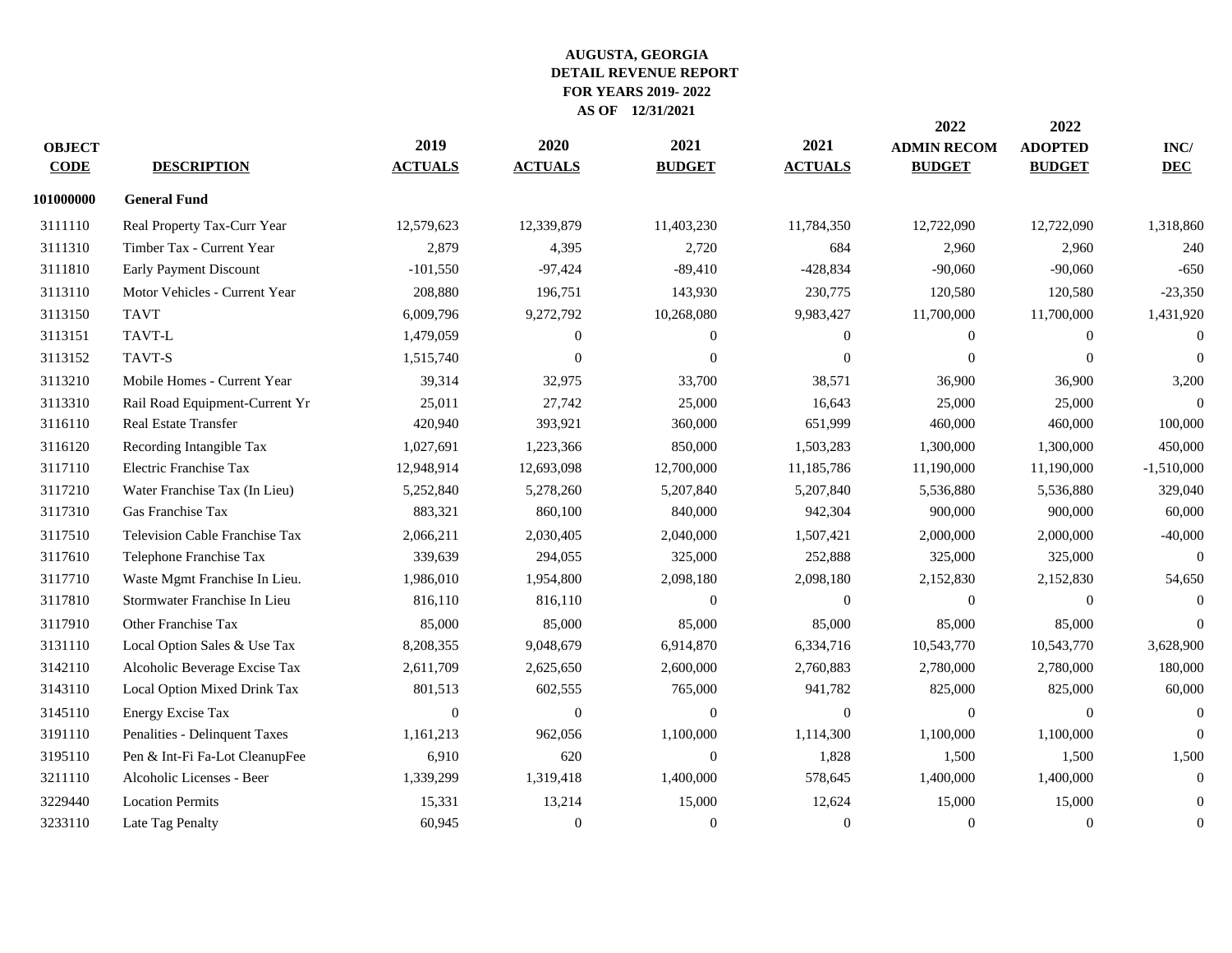|               |                                       |                  |                  |                |                  | 2022               | 2022             |                 |
|---------------|---------------------------------------|------------------|------------------|----------------|------------------|--------------------|------------------|-----------------|
| <b>OBJECT</b> |                                       | 2019             | 2020             | 2021           | 2021             | <b>ADMIN RECOM</b> | <b>ADOPTED</b>   | $\mathbf{INC}/$ |
| <b>CODE</b>   | <b>DESCRIPTION</b>                    | <b>ACTUALS</b>   | <b>ACTUALS</b>   | <b>BUDGET</b>  | <b>ACTUALS</b>   | <b>BUDGET</b>      | <b>BUDGET</b>    | <b>DEC</b>      |
| 3331110       | Fed Govt Pymts in Lieu of Tax         | $\boldsymbol{0}$ | 147              | $\mathbf{0}$   | 149              | $\mathbf{0}$       | $\boldsymbol{0}$ | $\overline{0}$  |
| 3343113       | Reimbrsm't-other                      | 25,798           | 32,196           | 20,000         | 22,073           | 20,000             | 20,000           | $\Omega$        |
| 3371110       | Local Govt -Pymt in Lieu Tax          | 2,984,337        | 2,942,494        | 2,390,280      | 2,427,411        | 2,413,550          | 2,413,550        | 23,270          |
| 3411410       | Court Costs, Fees & Charges           | 826,892          | 1,113,988        | 700,000        | 1,103,879        | 1,100,000          | 1,100,000        | 400,000         |
| 3411510       | <b>Indigent Defense Reimbursement</b> | 377,453          | $\mathbf{0}$     | 25,000         | $\boldsymbol{0}$ | 25,000             | 25,000           | $\overline{0}$  |
| 3411511       | Ind Defense Application Fees          | 32,419           | 34,595           | 40,000         | 25,539           | 40,000             | 40,000           | $\Omega$        |
| 3411710       | Burke/Columbia County DA              | 1,403,426        | 1,464,887        | 1,657,090      | 816,303          | 342,300            | 342,300          | $-1,314,790$    |
| 3411711       | Burke Co Reimb-Public Defender        | 227,371          | 237,359          | 251,610        | 214,520          | 300,790            | 300,790          | 49,180          |
| 3411712       | Columbia Co Reimb-Public Defen        | 630,483          | 508,089          | 710,810        | 373,998          | $\mathbf{0}$       | $\boldsymbol{0}$ | $-710,810$      |
| 3411713       | Superior Ct-Circuit Burke Reim        | 131,508          | 136,070          | 216,000        | 105,535          | 70,000             | 70,000           | $-146,000$      |
| 3411714       | Superior Ct-Circuit Col Co Rei        | 619,968          | 641,476          | 984,000        | 386,407          | $\theta$           | $\mathbf{0}$     | $-984,000$      |
| 3411715       | <b>ADR Fees-Richmond</b>              | 125,959          | 185,186          | 200,000        | $\boldsymbol{0}$ | 140,000            | 140,000          | $-60,000$       |
| 3411716       | <b>Burke Reimbursement Juvenile</b>   | $\theta$         | $\mathbf{0}$     | $\overline{0}$ | 3,677            | 32,500             | 32,500           | 32,500          |
| 3411717       | Juvenile-Ga Judges Council            | $\theta$         | $\mathbf{0}$     | $\overline{0}$ | 62,500           | 125,000            | 125,000          | 125,000         |
| 3411725       | ADR-Burke                             | $\Omega$         | $\theta$         | $\Omega$       | $\Omega$         | $\mathbf{0}$       | $\boldsymbol{0}$ | $\Omega$        |
| 3411910       | Pre-Trial Diversion Prg               | $\Omega$         | $\Omega$         | $\Omega$       | 8,250            | $\Omega$           | $\mathbf{0}$     | $\Omega$        |
| 3415130       | <b>HP</b> Maintenance Fees            | 3,576            | 910              | 3,000          | 195              | 2,000              | 2,000            | $-1,000$        |
| 3416110       | Motor Vehicle Tag Coll Fees           | 308,386          | 390,418          | 320,000        | 361,805          | 320,000            | 320,000          | $\theta$        |
| 3416210       | Wildlife Tag Fees                     | 1,368            | 1,115            | 1,000          | 1,037            | 1,000              | 1,000            | $\mathbf{0}$    |
| 3417104       | IDC-Recovery-Port Authority           | 3,530            | 5,410            | 5,210          | 5,210            | 12,030             | 12,030           | 6,820           |
| 3417203       | <b>IDC-Recovery Life Skills</b>       | $\boldsymbol{0}$ | $\boldsymbol{0}$ | 340            | $\boldsymbol{0}$ | $\boldsymbol{0}$   | $\boldsymbol{0}$ | $-340$          |
| 3417204       | <b>IDC-Recovery DUI Acctability</b>   | 28,390           | 26,430           | 26,810         | 26,810           | 29,050             | 29,050           | 2,240           |
| 3417205       | <b>IDC-Recovery Drug Court</b>        | 6,770            | 4,170            | 4,290          | 4,290            | 5,400              | 5,400            | 1,110           |
| 3417207       | IDC-Recovery-5% CVAP                  | 13,700           | 12,920           | 12,030         | 12,030           | 12,690             | 12,690           | 660             |
| 3417208       | <b>IDC-Recovery</b>                   | 1,650            | 1,380            | 1,670          | 1,670            | 1,700              | 1,700            | 30              |
| 3417209       | <b>IDC-DA CVAP</b>                    | 4,000            | 6,340            | 7,370          | 7,370            | 8,080              | 8,080            | 710             |
| 3417216       | IDC-Recovery-E-911                    | 363,820          | 356,580          | 358,870        | 358,870          | 331,830            | 331,830          | $-27,040$       |
| 3417217       | IDC-Recovery-Inspection               | 68,420           | 85,750           | 77,130         | 77,130           | 85,520             | 85,520           | 8,390           |
| 3417221       | IDC-Recovery-HND                      | 482,390          | 332,470          | 350,940        | 350,940          | 357,670            | 357,670          | 6,730           |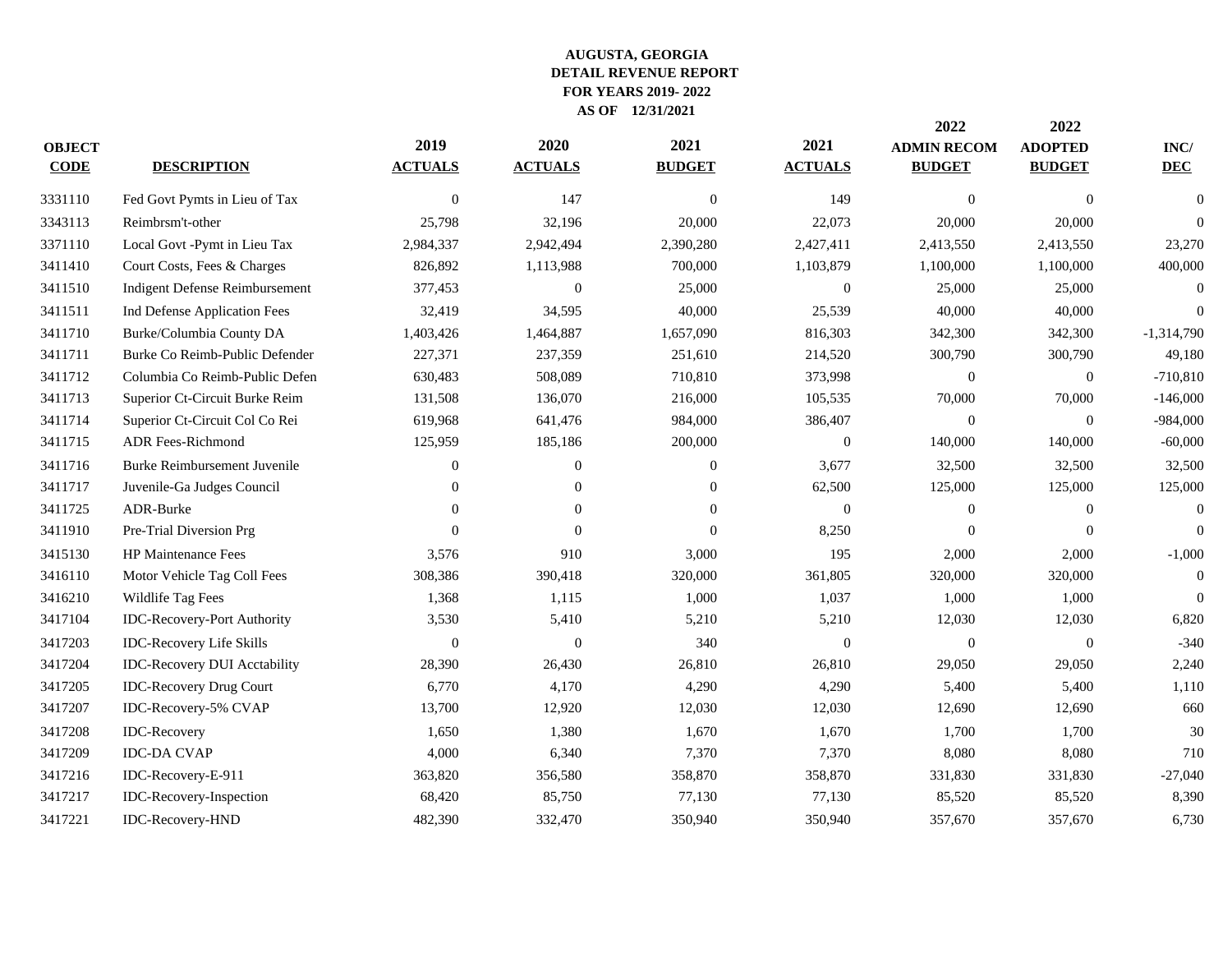| <b>OBJECT</b><br><b>CODE</b> | <b>DESCRIPTION</b>                  | 2019<br><b>ACTUALS</b> | 2020<br><b>ACTUALS</b> | 2021<br><b>BUDGET</b> | 2021<br><b>ACTUALS</b> | 2022<br><b>ADMIN RECOM</b><br><b>BUDGET</b> | 2022<br><b>ADOPTED</b><br><b>BUDGET</b> | $\mathbf{INC}/$<br><b>DEC</b> |
|------------------------------|-------------------------------------|------------------------|------------------------|-----------------------|------------------------|---------------------------------------------|-----------------------------------------|-------------------------------|
| 3417231                      | <b>IDC-Recovery</b>                 | 2,770                  | 2,230                  | 2,910                 | 2,910                  | 3,410                                       | 3,410                                   | 500                           |
| 3417235                      | <b>IDC-TSPLOST Discretionary</b>    | 24,060                 | 46,330                 | 55,160                | 55,160                 | 44,830                                      | 44,830                                  | $-10,330$                     |
| 3417271                      | IDC-Recovery-Urban SD               | 11,240                 | 9,610                  | 11,070                | 11,070                 | 13,910                                      | 13,910                                  | 2,840                         |
| 3417272                      | IDC-Recovery-Capital Outlay         | 15,220                 | 25,460                 | 22,460                | 22,460                 | 19,160                                      | 19,160                                  | $-3,300$                      |
| 3417273                      | IDC-Recovery-Law Enforcement        | 2,293,190              | 2,388,980              | 2,431,350             | 2,431,350              | 2,492,950                                   | 2,492,950                               | 61,600                        |
| 3417274                      | <b>IDC-Recovery-Fire Protection</b> | 818,250                | 815,630                | 856,300               | 856,300                | 878,480                                     | 878,480                                 | 22,180                        |
| 3417275                      | IDC-Recovery-Occupation Tax         | 7,610                  | 8,260                  | 9,460                 | 9,460                  | 12,850                                      | 12,850                                  | 3,390                         |
| 3417276                      | <b>IDC-Recovery Street Lights</b>   | 64,300                 | 31,030                 | 33,010                | 33,010                 | 35,790                                      | 35,790                                  | 2,780                         |
| 3417277                      | <b>IDC-Recovery-DDA Revenue</b>     | 4,440                  | 3,620                  | 4,090                 | 4,090                  | 4,810                                       | 4,810                                   | 720                           |
| 3417298                      | IDC-Recovery-Urban Redevpmt         | 1,790                  | 1,370                  | 2,080                 | 2,080                  | 5,060                                       | 5,060                                   | 2,980                         |
| 3417329                      | <b>IDC-Recovery SPL</b>             | 773,610                | 701,340                | 627,260               | 627,260                | 686,560                                     | 686,560                                 | 59,300                        |
| 3417335                      | <b>IDC-Capital Projects</b>         | 1,990                  | 4,000                  | 4,000                 | 4,000                  | 2,680                                       | 2,680                                   | $-1,320$                      |
| 3417506                      | <b>IDC-Recovery-Utilites</b>        | 1,371,800              | 1,428,930              | 1,527,830             | 1,527,830              | 1,601,250                                   | 1,601,250                               | 73,420                        |
| 3417507                      | <b>IDC-Recovery</b>                 | 6,760                  | 7,070                  | 7,580                 | 7,580                  | 7,970                                       | 7,970                                   | 390                           |
| 3417508                      | <b>IDC-Recovery</b>                 | 1,410                  | 1,590                  | 2,490                 | 2,490                  | 2,670                                       | 2,670                                   | 180                           |
| 3417509                      | <b>IDC-Recovery</b>                 | 2,260                  | 2,290                  | 3,810                 | 3,810                  | 3,410                                       | 3,410                                   | $-400$                        |
| 3417510                      | <b>IDC-Recovery</b>                 | 2,540                  | 2,440                  | 4,600                 | 4,600                  | 4,150                                       | 4,150                                   | $-450$                        |
| 3417511                      | IDC-Recovery W&S 2004 Bonds         | 2,820                  | 3,160                  | 5,930                 | 5,930                  | 6,480                                       | 6,480                                   | 550                           |
| 3417512                      | IDC-Recovery WS 2012 Bonds          | 5,320                  | 3,330                  | 4,060                 | 4,060                  | 4,410                                       | 4,410                                   | 350                           |
| 3417513                      | IDC-WS 2013 Bonds                   | 1,790                  | 1,890                  | 2,650                 | 2,650                  | 2,660                                       | 2,660                                   | $10\,$                        |
| 3417514                      | IDC-WS 2014 Bonds                   | 9,270                  | 5,790                  | 5,170                 | 5,170                  | 5,320                                       | 5,320                                   | 150                           |
| 3417515                      | IDC-Recover Bds 2019 Series         | $\theta$               | $\mathbf{0}$           | 1,580                 | 1,580                  | 2,470                                       | 2,470                                   | 890                           |
| 3417541                      | IDC-Recovery-Waste Management       | 426,390                | 394,660                | 435,250               | 435,250                | 476,520                                     | 476,520                                 | 41,270                        |
| 3417542                      | IDC-Recovery-Solid WasteRecov       | 476,290                | 410,090                | 467,840               | 467,840                | 486,800                                     | 486,800                                 | 18,960                        |
| 3417543                      | <b>IDC-Recovery-Waste Mgmt</b>      | 3,420                  | 2,870                  | 2,860                 | 2,860                  | $\theta$                                    | $\boldsymbol{0}$                        | $-2,860$                      |
| 3417544                      | IDC-Recovery Solid Waste 2010       | 2,200                  | 2,000                  | 2,000                 | 2,000                  | 2,300                                       | 2,300                                   | 300                           |
| 3417546                      | IDC-Recovery-Transit                | 211,020                | 306,250                | 326,650               | 326,650                | 132,300                                     | 132,300                                 | $-194,350$                    |
| 3417547                      | <b>IDC-Recovery Transit Grants</b>  | 11,910                 | 19,190                 | 9,860                 | 9,860                  | $\Omega$                                    | $\overline{0}$                          | $-9,860$                      |
| 3417551                      | IDC-Recovery-Bush Field             | 368,180                | 422,010                | 462,520               | 462,520                | 396,040                                     | 396,040                                 | $-66,480$                     |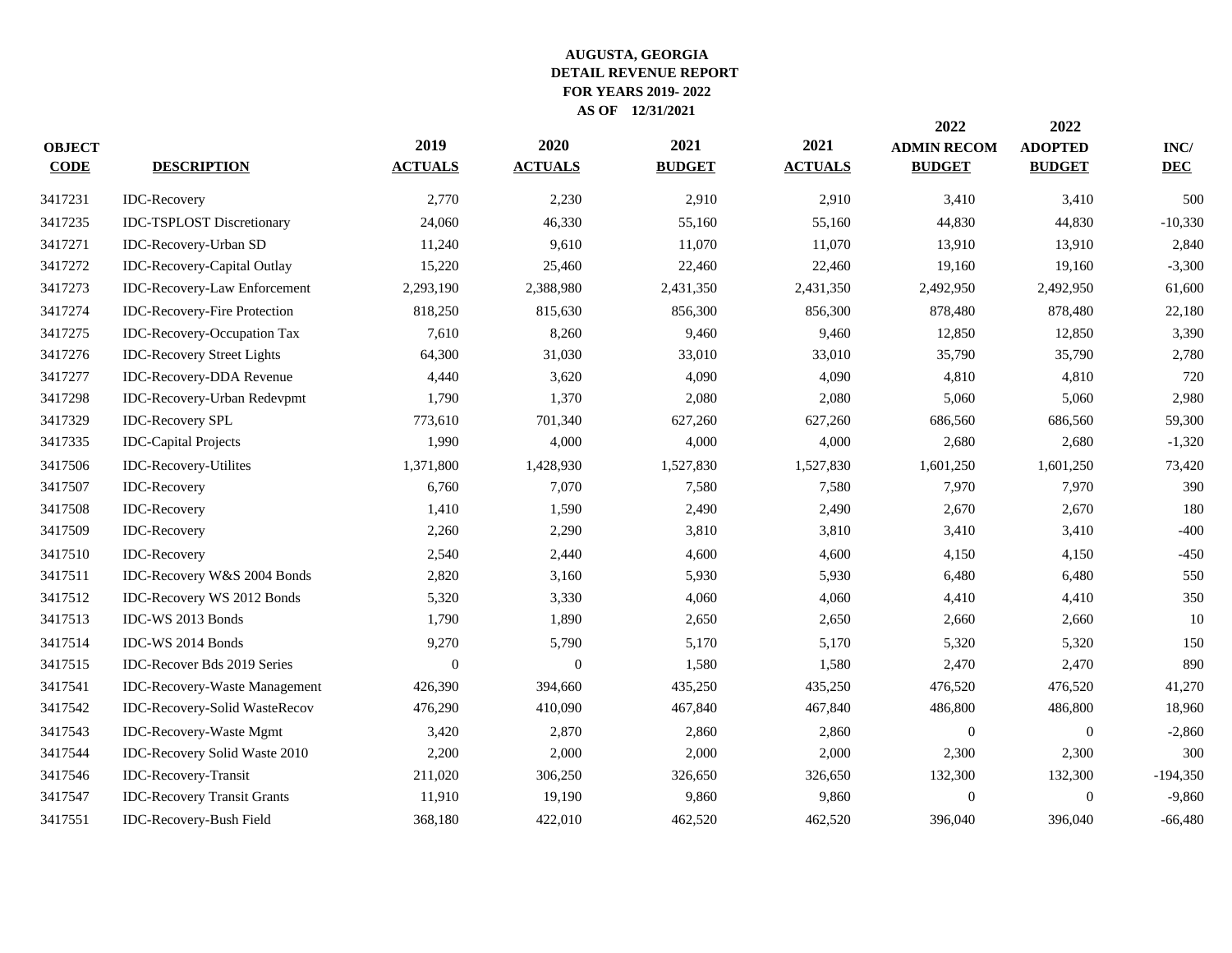|               |                                     |                  |                  |                  |                  | 2022               | 2022           |                                                                                                                                                                                                                                                                            |
|---------------|-------------------------------------|------------------|------------------|------------------|------------------|--------------------|----------------|----------------------------------------------------------------------------------------------------------------------------------------------------------------------------------------------------------------------------------------------------------------------------|
| <b>OBJECT</b> |                                     | 2019             | 2020             | 2021             | 2021             | <b>ADMIN RECOM</b> | <b>ADOPTED</b> | $\mathbf{INC}/$                                                                                                                                                                                                                                                            |
| <b>CODE</b>   | <b>DESCRIPTION</b>                  | <b>ACTUALS</b>   | <b>ACTUALS</b>   | <b>BUDGET</b>    | <b>ACTUALS</b>   | <b>BUDGET</b>      | <b>BUDGET</b>  | <b>DEC</b><br>$-2,460$<br>46,500<br>11,390<br>2,770<br>530<br>50<br>21,460<br>$-230$<br>1,420<br>30,000<br>$\mathbf{0}$<br>$\overline{0}$<br>200,000<br>$\Omega$<br>$-10,000$<br>$\Omega$<br>125,000<br>$\overline{0}$<br>9,000<br>$\overline{0}$<br>$\theta$<br>$-40,000$ |
| 3417552       | IDC-Recovery-Daniel Field           | 14,540           | 12,850           | 15,350           | 15,350           | 12,890             | 12,890         |                                                                                                                                                                                                                                                                            |
| 3417581       | <b>IDC-Stormwater</b>               | 459,460          | 459,460          | 231,570          | 231,570          | 278,070            | 278,070        |                                                                                                                                                                                                                                                                            |
| 3417611       | <b>IDC-Recovery-Risk Management</b> | 184,300          | 189,770          | 192,690          | 192,690          | 204,080            | 204,080        |                                                                                                                                                                                                                                                                            |
| 3417616       | <b>IDC-Recovery</b>                 | 32,670           | 31,190           | 34,680           | 34,680           | 37,450             | 37,450         |                                                                                                                                                                                                                                                                            |
| 3417621       | IDC-Recovery-Workers Comp           | 8,420            | 8,300            | 7,790            | 7,790            | 8,320              | 8,320          |                                                                                                                                                                                                                                                                            |
| 3417623       | <b>IDC-Recovery</b>                 | 1,840            | 1,840            | 1,790            | 1,790            | 1,840              | 1,840          |                                                                                                                                                                                                                                                                            |
| 3417626       | IDC-Recovery-Fleet Management       | 71,500           | 106,070          | 167,790          | 167,790          | 189,250            | 189,250        |                                                                                                                                                                                                                                                                            |
| 3417950       | <b>IDC-Recovery URA</b>             | 7,690            | 12,320           | 7,180            | 7,180            | 6,950              | 6,950          |                                                                                                                                                                                                                                                                            |
| 3417951       | <b>IDC-Rec URA Foundry</b>          | $\overline{0}$   | $\boldsymbol{0}$ | 1,340            | 1,340            | 2,760              | 2,760          |                                                                                                                                                                                                                                                                            |
| 3419110       | <b>Election Qualifying Fees</b>     | 11,589           | 38,567           | 300              | $\Omega$         | 30,300             | 30,300         |                                                                                                                                                                                                                                                                            |
| 3419310       | Sale of Maps & Publications         | 895              | 990              | 1,000            | 930              | 1,000              | 1,000          |                                                                                                                                                                                                                                                                            |
| 3419330       | Voter Lists and Labels              | 585              | 1,750            | 700              | 470              | 700                | 700            |                                                                                                                                                                                                                                                                            |
| 3419410       | Commissions on Tax Collections      | 2,883,342        | 2,653,262        | 2,700,000        | 2,997,319        | 2,900,000          | 2,900,000      |                                                                                                                                                                                                                                                                            |
| 3419430       | Motor Vehicle Title Fees            | 15,341           | 13,712           | 20,000           | 13,795           | 20,000             | 20,000         |                                                                                                                                                                                                                                                                            |
| 3419440       | Lapsed Motor Vehicle Ins Fees       | 88,095           | 57,540           | 90,000           | 64,705           | 80,000             | 80,000         |                                                                                                                                                                                                                                                                            |
| 3419520       | Coroner-AU                          | 13,000           | 1,000            | 10,000           | 1,500            | 10,000             | 10,000         |                                                                                                                                                                                                                                                                            |
| 3419611       | Tele Commissions - RCCI             | 35,000           | $\boldsymbol{0}$ | $\boldsymbol{0}$ | $\boldsymbol{0}$ | 125,000            | 125,000        |                                                                                                                                                                                                                                                                            |
| 3421110       | <b>ID Card Fees</b>                 | 340              | 395              | 500              | 413              | 500                | 500            |                                                                                                                                                                                                                                                                            |
| 3423110       | <b>Fingerprinting Fees</b>          | 17,190           | 26,055           | 16,000           | 22,965           | 25,000             | 25,000         |                                                                                                                                                                                                                                                                            |
| 3423210       | <b>Inmate Medical Fees</b>          | $\boldsymbol{0}$ | $\mathbf{0}$     | $\mathbf{0}$     | $\theta$         | $\theta$           | $\mathbf{0}$   |                                                                                                                                                                                                                                                                            |
| 3423310       | Prisoner Housing Fees               | 1,739,710        | 1,589,896        | 1,667,700        | 1,212,882        | 1,667,700          | 1,667,700      |                                                                                                                                                                                                                                                                            |
| 3423420       | <b>GA DOT RCCI Guard</b>            | 170,823          | 101,177          | 160,000          | 109,555          | 120,000            | 120,000        |                                                                                                                                                                                                                                                                            |
| 3435110       | <b>State Road Maintenance Fees</b>  | 40,800           | 40,800           | 40,800           | 37,550           | 40,800             | 40,800         | $\overline{0}$                                                                                                                                                                                                                                                             |
| 3436110       | <b>Demolition Fees</b>              | 57,292           | 46,352           | 50,000           | 86,673           | 50,000             | 50,000         | $\overline{0}$                                                                                                                                                                                                                                                             |
| 3445120       | Right of Way Fees                   | 366,259          | 231,957          | 100,000          | 177,740          | 200,000            | 200,000        | 100,000                                                                                                                                                                                                                                                                    |
| 3446117       | <b>Concession Revenue</b>           | 2,591            | 2,402            | 2,400            | 3,123            | 2,400              | 2,400          | $\overline{0}$                                                                                                                                                                                                                                                             |
| 3446120       | <b>ATM-Snack Bar Fees</b>           | 3,171            | 2,801            | 2,500            | 2,734            | 2,500              | 2,500          | $\overline{0}$                                                                                                                                                                                                                                                             |
| 3455110       | Animal Control & Shelter Fees       | 49,096           | 23,485           | 22,500           | 24,071           | 25,000             | 25,000         | 2,500                                                                                                                                                                                                                                                                      |
| 3455120       | Rabies Certificate Fees             | 15,231           | 9,572            | 15,000           | 9,390            | 11,000             | 11,000         | $-4,000$                                                                                                                                                                                                                                                                   |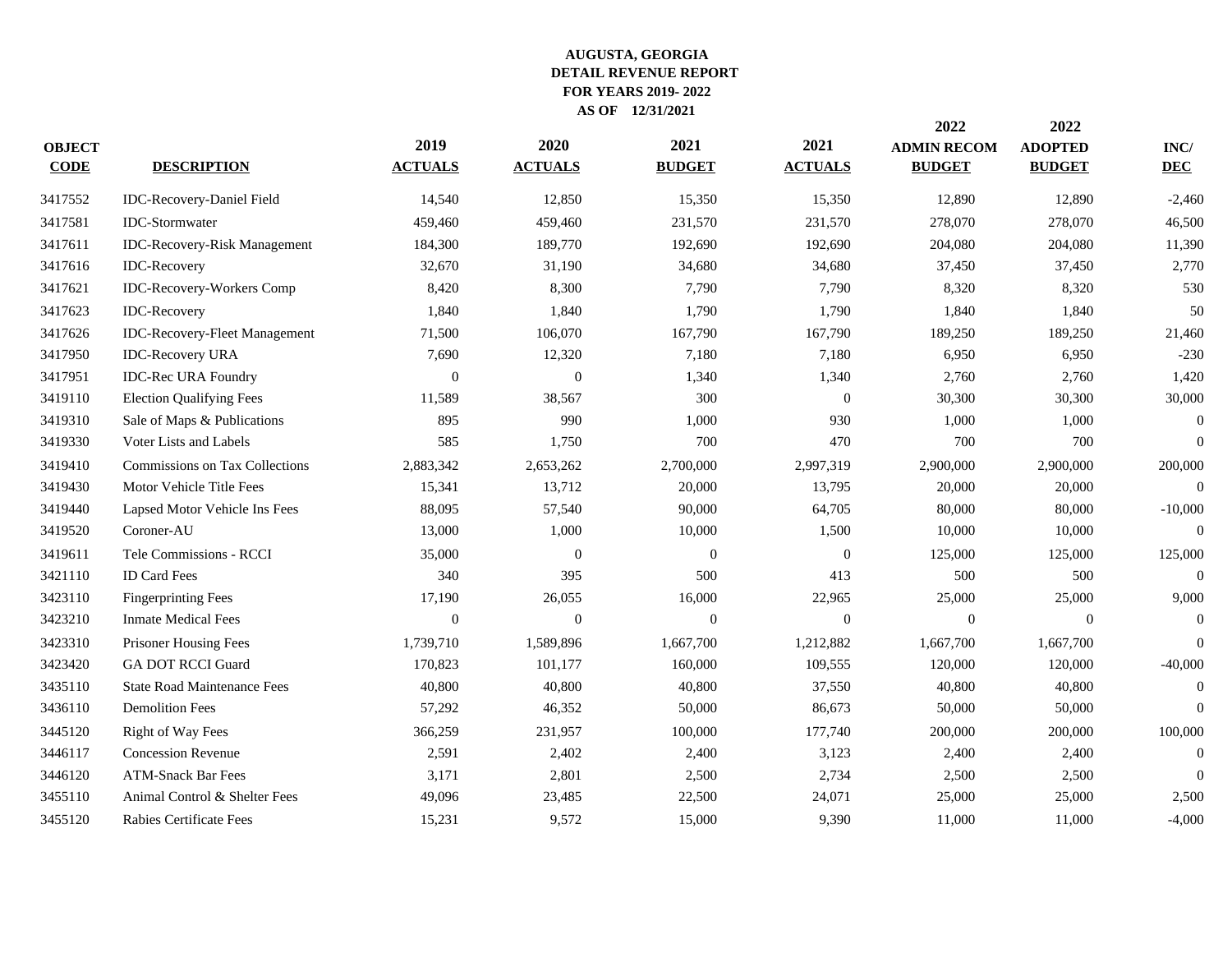| <b>OBJECT</b><br><b>CODE</b> | <b>DESCRIPTION</b>                    | 2019<br><b>ACTUALS</b> | 2020<br><b>ACTUALS</b> | 2021<br><b>BUDGET</b> | 2021<br><b>ACTUALS</b> | 2022<br><b>ADMIN RECOM</b><br><b>BUDGET</b> | 2022<br><b>ADOPTED</b><br><b>BUDGET</b> | $\mathbf{INC}/$<br><b>DEC</b> |
|------------------------------|---------------------------------------|------------------------|------------------------|-----------------------|------------------------|---------------------------------------------|-----------------------------------------|-------------------------------|
| 3455125                      | <b>Sterilization Fees</b>             | 21,759                 | 17,410                 | 23,000                | 10,335                 | 15,000                                      | 15,000                                  | $-8,000$                      |
| 3455130                      | <b>Animal Registration Fees</b>       | 1,205                  | 60                     | $\boldsymbol{0}$      | $\boldsymbol{0}$       | $\theta$                                    | $\mathbf{0}$                            | $\overline{0}$                |
| 3461120                      | Animal Srvs/Ft Gordon                 | 450                    | $\overline{0}$         | 900                   | $\Omega$               | $\Omega$                                    | $\theta$                                | $-900$                        |
| 3473130                      | Law Library Revenue                   | $\Omega$               | $\theta$               | $\Omega$              | 2,397                  | $\Omega$                                    | $\Omega$                                | $\Omega$                      |
| 3481120                      | <b>Public Room Rental-Marriott</b>    | 23,208                 | 14,064                 | 25,000                | $\theta$               | 25,000                                      | 25,000                                  | $\Omega$                      |
| 3491110                      | Cemetery fees                         | 54,322                 | 70,587                 | $\theta$              | $\Omega$               | $\overline{0}$                              | $\boldsymbol{0}$                        | $\Omega$                      |
| 3493110                      | Returned Check Fee                    | 1,862                  | 1,241                  | 2,000                 | 150                    | 1,000                                       | 1,000                                   | $-1,000$                      |
| 3494210                      | Health Insurance-Employee Cont        | $\Omega$               | $\overline{0}$         | $\Omega$              | $\Omega$               | $\Omega$                                    | $\overline{0}$                          | $\Omega$                      |
| 3511110                      | Superior                              | 135,909                | 150,714                | 150,000               | 115,955                | 150,000                                     | 150,000                                 | $\theta$                      |
| 3511210                      | <b>State</b>                          | 1,789,236              | 2,204,533              | 2,350,000             | 1,622,647              | 2,100,000                                   | 2,100,000                               | $-250,000$                    |
| 3511310                      | Magistrate                            | 1,161,636              | 953,044                | 1,100,000             | 953,247                | 1,100,000                                   | 1,100,000                               | $\Omega$                      |
| 3511510                      | Juvenile                              | 23,279                 | 3,166                  | 4,500                 | 3,011                  | 3,500                                       | 3,500                                   | $-1,000$                      |
| 3511710                      | Probate Court                         | 318,737                | 340,661                | 325,000               | 353,235                | 350,000                                     | 350,000                                 | 25,000                        |
| 3519410                      | Drug treatment/education              | 73,607                 | 69,517                 | 90,000                | 60,618                 | 70,000                                      | 70,000                                  | $-20,000$                     |
| 3519510                      | 5% CVAP - Solicitor General           | $\theta$               | $\mathbf{0}$           | $\mathbf{0}$          | $\overline{0}$         | $\mathbf{0}$                                | $\mathbf{0}$                            | $\theta$                      |
| 3611110                      | Interest revenues                     | 1,322,171              | 453,601                | 1,300,000             | $\Omega$               | 650,000                                     | 650,000                                 | $-650,000$                    |
| 3611210                      | Int Earned - Tax Commissioner         | 28,737                 | 15,228                 | 150,000               | 351,320                | 50,000                                      | 50,000                                  | $-100,000$                    |
| 3611220                      | Interest Earned - Clerk of Crt        | 724                    | 4,426                  | 800                   | 2,162                  | 2,000                                       | 2,000                                   | 1,200                         |
| 3711110                      | <b>Contributions And Donations Fr</b> | $\overline{0}$         | 1,450                  | 25,000                | 5                      | 25,000                                      | 25,000                                  | $\Omega$                      |
| 3811210                      | <b>RxCard Royalties</b>               | 3,378                  | 1,426                  | 5,000                 | 781                    | 2,500                                       | 2,500                                   | $-2,500$                      |
| 3811310                      | Solar Program Lease                   | 59,250                 | 57,850                 | 57,850                | 57,850                 | 57,850                                      | 57,850                                  | $\theta$                      |
| 3831110                      | Rents and royalties                   | 34,125                 | 29,083                 | 60,000                | 53,750                 | 50,000                                      | 50,000                                  | $-10,000$                     |
| 3831111                      | Rental - Tower                        | $\Omega$               | $\overline{0}$         | $\Omega$              | $\Omega$               | $\Omega$                                    | $\mathbf{0}$                            | $\Omega$                      |
| 3891110                      | Miscellaneous Income                  | 393,935                | 353,470                | 397,280               | 263,274                | 300,000                                     | 300,000                                 | $-97,280$                     |
| 3891120                      | Tax Commissioner-Other Revenue        | 6,209                  | 12,537                 | 7,500                 | 3,108                  | 7,500                                       | 7,500                                   | $\overline{0}$                |
| 3891121                      | Levy Sale Costs                       | 215,333                | 137,213                | 200,000               | 220,632                | 200,000                                     | 200,000                                 | $\Omega$                      |
| 3891170                      | AEDA-Administrator Allocation         | $\theta$               | $\mathbf{0}$           | 60,000                | 60,000                 | 60,000                                      | 60,000                                  | $\Omega$                      |
| 3911230                      | Oper Trf fr ARPA-City                 | $\Omega$               | $\overline{0}$         | 1,208,230             | 1,208,230              | 5,691,450                                   | 7,029,490                               | 5,821,260                     |
| 3911235                      | Op Trsf fr TIA                        | $\mathbf{0}$           | $\overline{0}$         | $\theta$              | $\theta$               | $\theta$                                    | 739,700                                 | 739,700                       |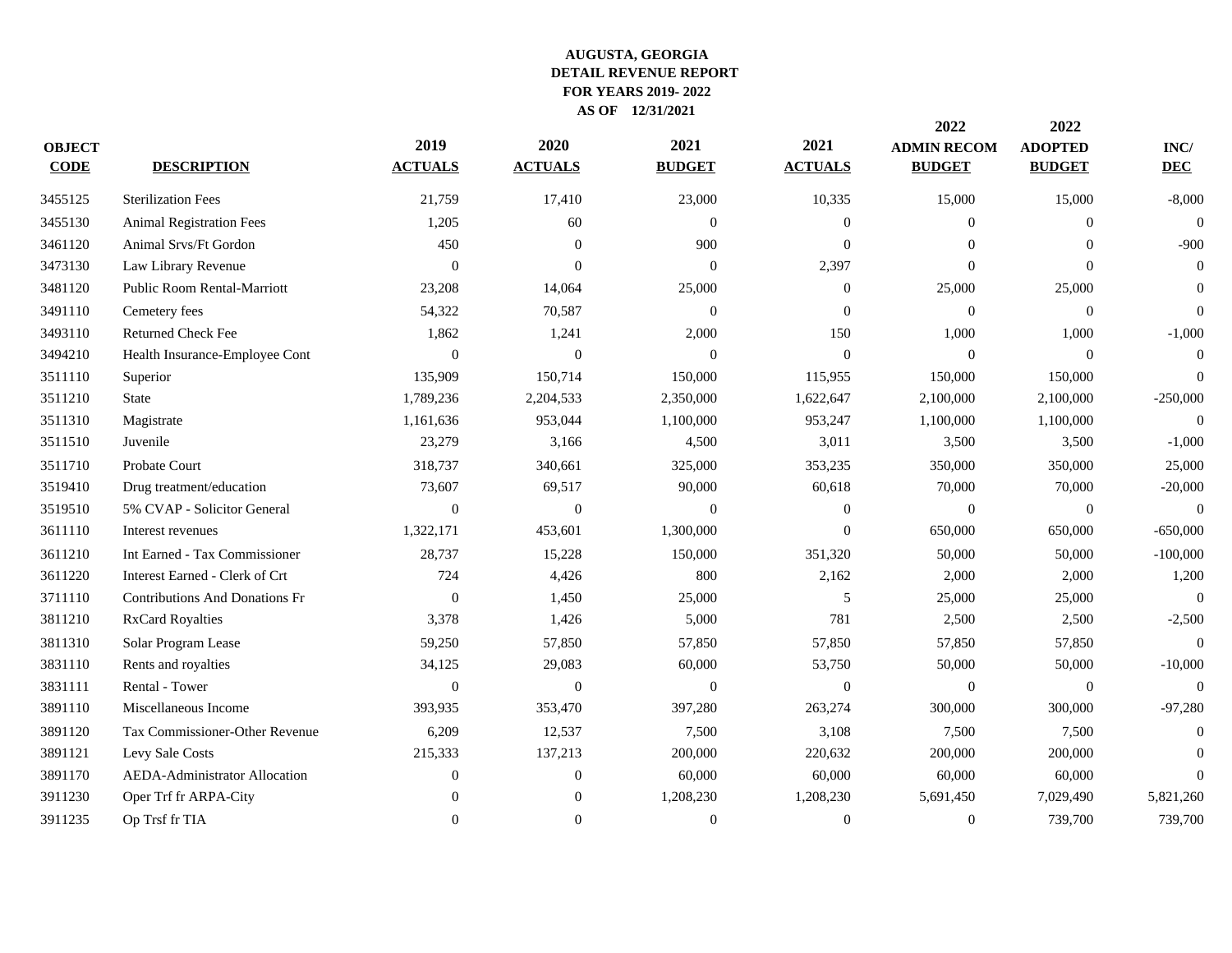|                              |                                   |                        |                        |                       |                        | 2022                                | 2022                            |                    |
|------------------------------|-----------------------------------|------------------------|------------------------|-----------------------|------------------------|-------------------------------------|---------------------------------|--------------------|
| <b>OBJECT</b><br><b>CODE</b> | <b>DESCRIPTION</b>                | 2019<br><b>ACTUALS</b> | 2020<br><b>ACTUALS</b> | 2021<br><b>BUDGET</b> | 2021<br><b>ACTUALS</b> | <b>ADMIN RECOM</b><br><b>BUDGET</b> | <b>ADOPTED</b><br><b>BUDGET</b> | INC/<br><b>DEC</b> |
| 3911273                      | Op Tsfr from Law Enforcement      | 5,209,893              | 5,135,820              | 5,943,920             | 5,943,920              | 6,029,670                           | 6,029,670                       | 85,750             |
| 3911275                      | Op Tsfr from Occupation Tax       | 2,581,594              | 2,587,331              | 2,646,540             | 2,646,540              | 2,646,540                           | 2,646,540                       | $\Omega$           |
| 3911371                      | Op Tsfr from TIA                  | $\Omega$               | 9,270                  | 9,270                 | 9,270                  | 10,290                              | 10,290                          | 1,020              |
| 3923110                      | Property sale                     | 194,704                | 423,524                | 345,260               | 236,463                | 300,000                             | 300,000                         | $-45,260$          |
| 3951110                      | <b>Encumbrance Carry Forwards</b> | 0                      | $\theta$               | $\mathbf{0}$          | $\overline{0}$         | $\Omega$                            | $\mathbf{0}$                    | $\theta$           |
| 3951120                      | Capital Project Carry Forwards    | $\Omega$               | $\Omega$               | 510,360               | $\Omega$               | $\Omega$                            | $\overline{0}$                  | $-510,360$         |
| 3952110                      | Fund Balance Appropriations       | $\Omega$               | $\Omega$               | 3,089,600             | $\mathbf{0}$           | $\Omega$                            | $\mathbf{0}$                    | $-3,089,600$       |
| 101000000                    | <b>General Fund</b>               | 97,330,226             | 96,260,982             | 100,430,010           | 90,499,440             | 104,194,610                         | 106,272,350                     | 5,842,340          |
| 101015161                    | License & Inspect Administrati    |                        |                        |                       |                        |                                     |                                 |                    |
| 3417021                      | Lic & Insp Admin Allo-Recovery    | 60,310                 | 60,310                 | 60,310                | 60,310                 | 60,310                              | 60,310                          | $\boldsymbol{0}$   |
| 101015161                    | License & Inspect Administrati    | 60,310                 | 60,310                 | 60,310                | 60,310                 | 60,310                              | 60,310                          | $\mathbf{0}$       |
| 101016215                    | <b>B&amp;G-Judicial Center</b>    |                        |                        |                       |                        |                                     |                                 |                    |
| 3446117                      | <b>Concession Revenue</b>         | 4,485                  | 2,955                  | 4,000                 | 3,637                  | 4,000                               | 4,000                           | $\boldsymbol{0}$   |
| 101016215                    | <b>B&amp;G-Judicial Center</b>    | 4,485                  | 2,955                  | 4,000                 | 3,637                  | 4,000                               | 4,000                           | $\mathbf{0}$       |
| 101021311                    | <b>DA</b> - Forfeiture Account    |                        |                        |                       |                        |                                     |                                 |                    |
| 3522111                      | Forfeiture of Assets - DA         | $\mathbf{0}$           | $\mathbf{0}$           | 84,850                | $\mathbf{0}$           | 84,850                              | 84,850                          | $\theta$           |
| 101021311                    | <b>DA</b> - Forfeiture Account    |                        |                        | 84,850                |                        | 84,850                              | 84,850                          | $\mathbf{0}$       |
| 101022610                    | <b>Marshal</b>                    |                        |                        |                       |                        |                                     |                                 |                    |
| 101022611                    | <b>Marshal Forfeiture Fees</b>    |                        |                        |                       |                        |                                     |                                 |                    |
| 3522112                      | Forfeiture of Asset-Marshal       | $\overline{0}$         | $\mathbf{0}$           | 10,000                | $\mathbf{0}$           | 10,000                              | 10,000                          | $\overline{0}$     |
| 101022611                    | <b>Marshal Forfeiture Fees</b>    |                        |                        | 10,000                |                        | 10,000                              | 10,000                          | $\boldsymbol{0}$   |
|                              |                                   |                        |                        |                       |                        |                                     |                                 |                    |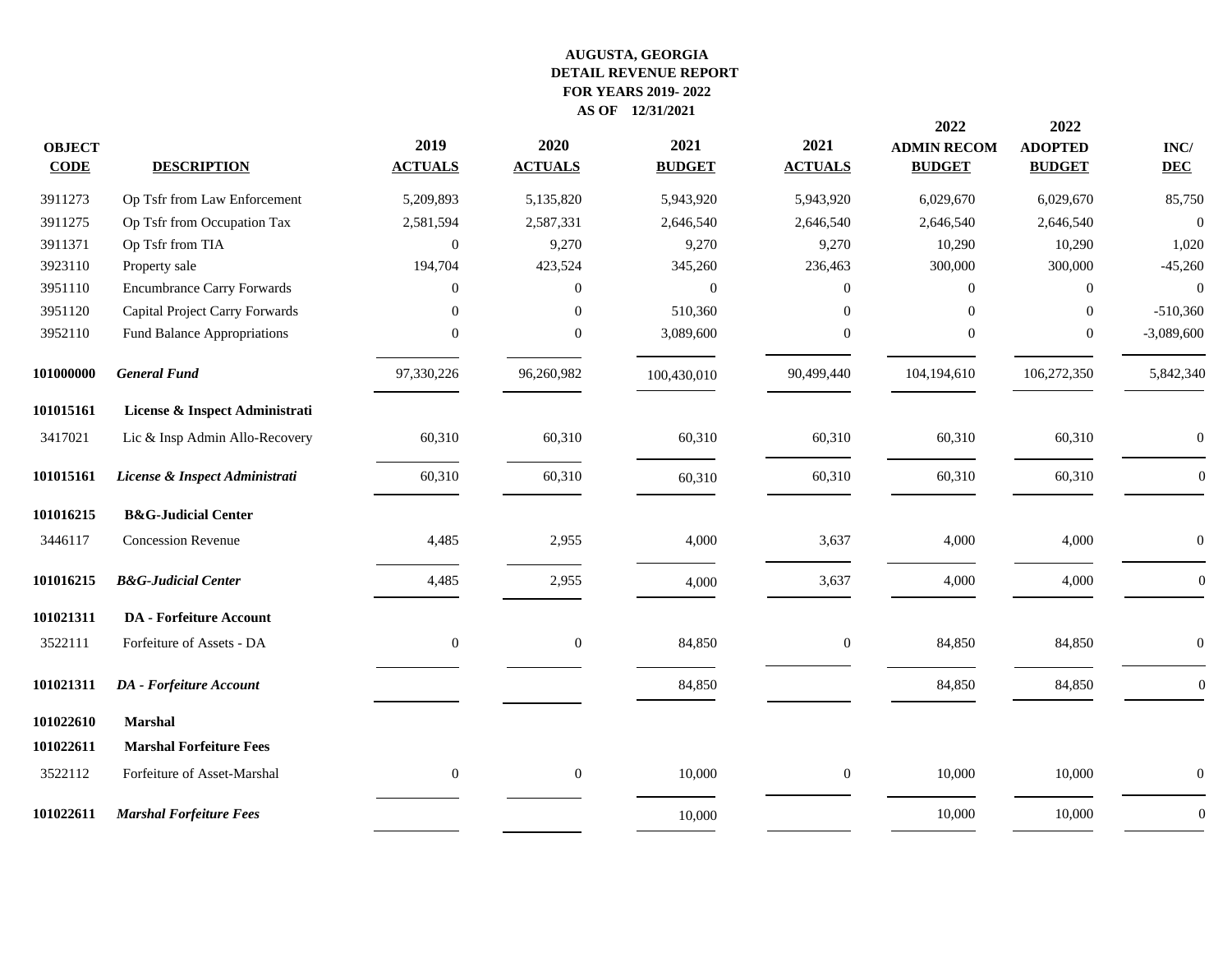| <b>OBJECT</b><br><b>CODE</b> | <b>DESCRIPTION</b>                    | 2019<br><b>ACTUALS</b> | 2020<br><b>ACTUALS</b> | 2021<br><b>BUDGET</b> | 2021<br><b>ACTUALS</b> | 2022<br><b>ADMIN RECOM</b><br><b>BUDGET</b> | 2022<br><b>ADOPTED</b><br><b>BUDGET</b> | $\mathbf{INC}/$<br><b>DEC</b> |
|------------------------------|---------------------------------------|------------------------|------------------------|-----------------------|------------------------|---------------------------------------------|-----------------------------------------|-------------------------------|
| 101033211                    | <b>RCCI</b>                           |                        |                        |                       |                        |                                             |                                         |                               |
| 3423210                      | <b>Inmate Medical Fees</b>            | 1,840                  | 1,229                  | 1,000                 | 1,415                  | 1,000                                       | 1,000                                   | $\Omega$                      |
| 3423220                      | Inmate Mgmt Fee                       | 1,174                  | 1,282                  | 1,000                 | 1,059                  | 1,000                                       | 1,000                                   | $\overline{0}$                |
| 3423230                      | Inmate Disciplinary Fee               | 723                    | 851                    | 1,000                 | 951                    | 1,000                                       | 1,000                                   | $\boldsymbol{0}$              |
| 101033211                    | <b>RCCI</b>                           | 3,737                  | 3,362                  | 3,000                 | 3,426                  | 3,000                                       | 3,000                                   | $\boldsymbol{0}$              |
| 101033212                    | <b>RCCI</b> - Inmate Store            |                        |                        |                       |                        |                                             |                                         |                               |
| 3419613                      | RCCI-Inmate Store                     | 63,792                 | 48,114                 | 101,200               | 207,340                | 94,200                                      | 94,200                                  | $-7,000$                      |
| 101033212                    | <b>RCCI</b> - Inmate Store            | 63,792                 | 48,114                 | 101,200               | 207,340                | 94,200                                      | 94,200                                  | $-7,000$                      |
| 101039110                    | <b>Animal Services</b>                |                        |                        |                       |                        |                                             |                                         |                               |
| 3111110                      | Real Property Tax-Curr Year           | $\overline{0}$         | $\overline{0}$         | $\boldsymbol{0}$      | $\overline{0}$         | $\overline{0}$                              | $\boldsymbol{0}$                        | $\mathbf{0}$                  |
| 3711110                      | <b>Contributions And Donations Fr</b> | 924                    | 1,209                  | 1,000                 | 2,438                  | 5,000                                       | 5,000                                   | 4,000                         |
| 101039110                    | <b>Animal Services</b>                | 924                    | 1,209                  | 1,000                 | 2,438                  | 5,000                                       | 5,000                                   | 4,000                         |
| 101039210                    | <b>Emergency management</b>           |                        |                        |                       |                        |                                             |                                         |                               |
| 3311113                      | FEMA Grant                            | 50,000                 | 50,000                 | 50,000                | $\mathbf{0}$           | 50,000                                      | 50,000                                  | $\Omega$                      |
| 3711110                      | <b>Contributions And Donations Fr</b> | 500                    | $\theta$               | $\boldsymbol{0}$      | $\overline{0}$         | $\mathbf{0}$                                | $\boldsymbol{0}$                        | $\mathbf{0}$                  |
| 101039210                    | <b>Emergency management</b>           | 50,500                 | 50,000                 | 50,000                |                        | 50,000                                      | 50,000                                  | $\overline{0}$                |
| 101041260                    | Roads and Walkways - Other            |                        |                        |                       |                        |                                             |                                         |                               |
| 101041920                    | <b>Marriott Parking</b>               |                        |                        |                       |                        |                                             |                                         |                               |
| 3481110                      | Parking fee                           | 57,919                 | 75,177                 | 100,000               | 58,664                 | 100,000                                     | 100,000                                 | $\Omega$                      |
| 101041920                    | <b>Marriott Parking</b>               | 57,919                 | 75,177                 | 100,000               | 58,664                 | 100,000                                     | 100,000                                 | $\boldsymbol{0}$              |
| .                            | the contract of the second second and |                        |                        |                       |                        |                                             |                                         |                               |

**Reynolds Street Deck**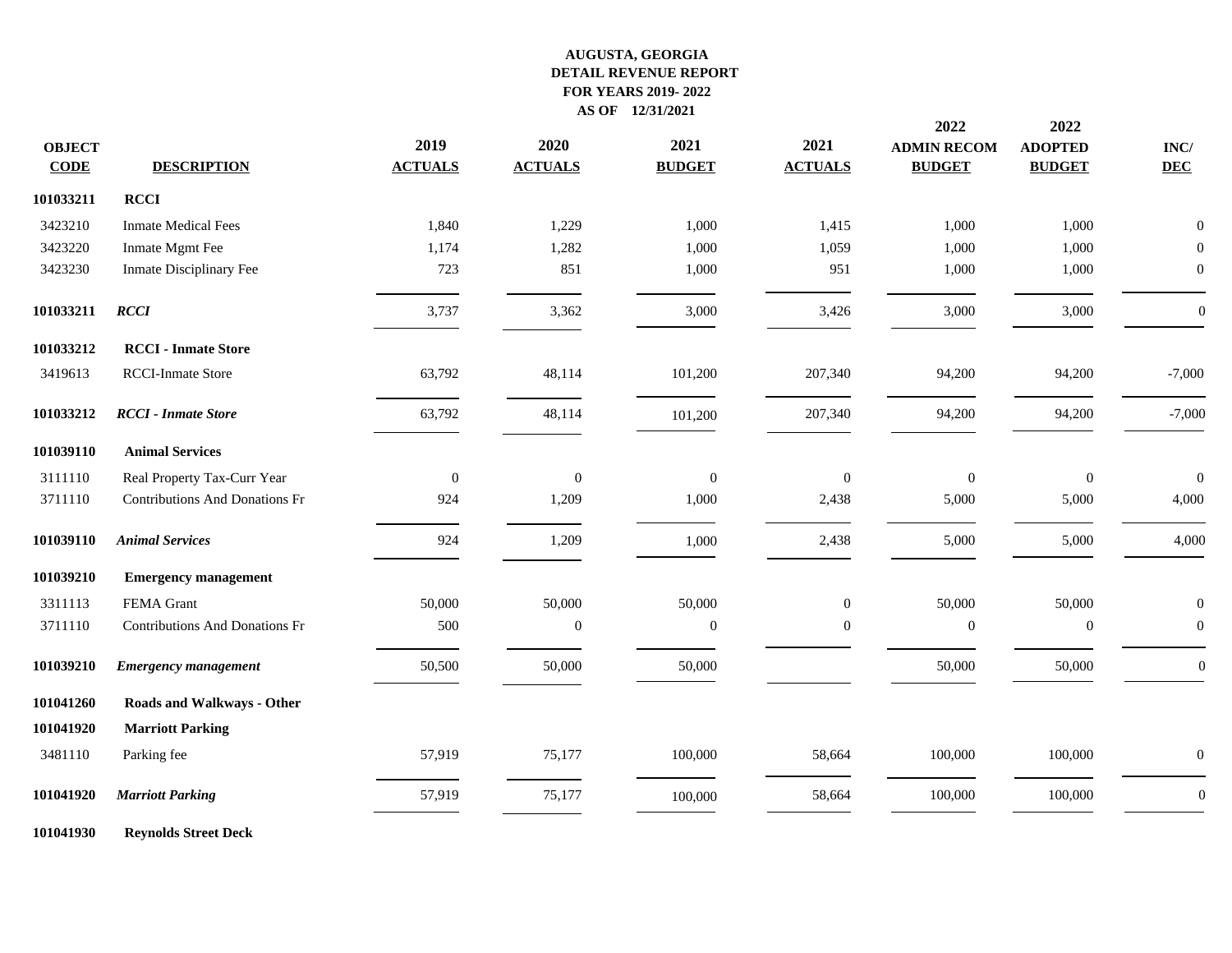|                              |                                       |                        |                        |                       |                        | 2022                                | 2022                            |                               |
|------------------------------|---------------------------------------|------------------------|------------------------|-----------------------|------------------------|-------------------------------------|---------------------------------|-------------------------------|
| <b>OBJECT</b><br><b>CODE</b> | <b>DESCRIPTION</b>                    | 2019<br><b>ACTUALS</b> | 2020<br><b>ACTUALS</b> | 2021<br><b>BUDGET</b> | 2021<br><b>ACTUALS</b> | <b>ADMIN RECOM</b><br><b>BUDGET</b> | <b>ADOPTED</b><br><b>BUDGET</b> | $\mathbf{INC}/$<br><b>DEC</b> |
| 3481110                      | Parking fee                           | 392,791                | 88,583                 | 211,500               | 50,123                 | 211,500                             | 211,500                         | $\boldsymbol{0}$              |
| 101041930                    | <b>Reynolds Street Deck</b>           | 392,791                | 88,583                 | 211,500               | 50,123                 | 211,500                             | 211,500                         | $\mathbf{0}$                  |
| 101041940                    | <b>Cyber Cnt Parking Deck</b>         |                        |                        |                       |                        |                                     |                                 |                               |
| 3481110                      | Parking fee                           | 234,400                | 319,991                | 314,400               | 198,693                | 314,400                             | 314,400                         | $\mathbf{0}$                  |
| 101041940                    | <b>Cyber Cnt Parking Deck</b>         | 234,400                | 319,991                | 314,400               | 198,693                | 314,400                             | 314,400                         | $\boldsymbol{0}$              |
| 101054312                    | <b>DFACS-Lease/Operations</b>         |                        |                        |                       |                        |                                     |                                 |                               |
| 101061110                    | <b>Recreation administration</b>      |                        |                        |                       |                        |                                     |                                 |                               |
| 101061214                    | <b>Special Activities</b>             |                        |                        |                       |                        |                                     |                                 |                               |
| 3476110                      | Program fees                          | 15,364                 | 100                    | 15,000                | 13,199                 | 15,000                              | 15,000                          | $\mathbf{0}$                  |
| 3711110                      | <b>Contributions And Donations Fr</b> | 8,025                  | 11,000                 | 10,000                | $\boldsymbol{0}$       | 10,000                              | 10,000                          | $\boldsymbol{0}$              |
| 101061214                    | <b>Special Activities</b>             | 23,389                 | 11,100                 | 25,000                | 13,199                 | 25,000                              | 25,000                          | $\boldsymbol{0}$              |
| 101061223                    | <b>Youth Programs</b>                 |                        |                        |                       |                        |                                     |                                 |                               |
| 3476110                      | Program fees                          | 20,055                 | 3,303                  | 20,000                | 9,161                  | 20,000                              | 20,000                          | $\mathbf{0}$                  |
| 3476210                      | Youth Athletics - East Aug            | 340                    | 10                     | 500                   | 2,942                  | 500                                 | 500                             | $\theta$                      |
| 3476220                      | Youth Athletics - South Aug           | 42,697                 | 1,355                  | 40,000                | 41,508                 | 40,000                              | 40,000                          | $\Omega$                      |
| 3476230                      | Youth Athletics - West Aug            | 20,879                 | 307                    | 20,000                | 23,670                 | 20,000                              | 20,000                          | $\boldsymbol{0}$              |
| 101061223                    | <b>Youth Programs</b>                 | 83,971                 | 4,975                  | 80,500                | 77,281                 | 80,500                              | 80,500                          | $\boldsymbol{0}$              |
| 101061224                    | <b>Adult Programs</b>                 |                        |                        |                       |                        |                                     |                                 |                               |
| 3476110                      | Program fees                          | 22,345                 | 13,420                 | 25,000                | 17,720                 | 25,000                              | 25,000                          | $\mathbf{0}$                  |
| 101061224                    | <b>Adult Programs</b>                 | 22,345                 | 13,420                 | 25,000                | 17,720                 | 25,000                              | 25,000                          | $\boldsymbol{0}$              |
| 101061225                    | <b>Aquatics</b>                       |                        |                        |                       |                        |                                     |                                 |                               |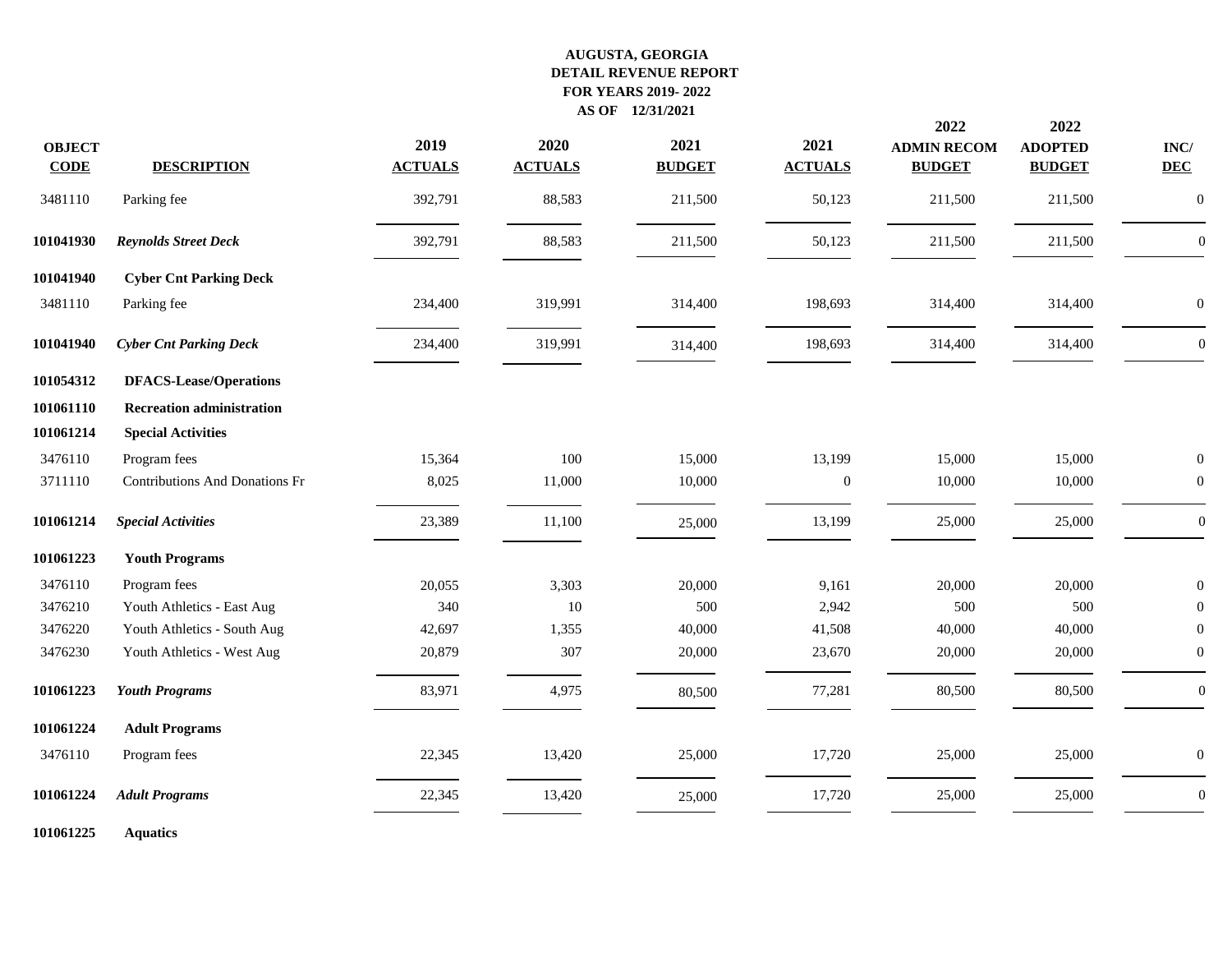| <b>OBJECT</b><br><b>CODE</b> | <b>DESCRIPTION</b>                  | 2019<br><b>ACTUALS</b> | 2020<br><b>ACTUALS</b> | 2021<br><b>BUDGET</b> | 2021<br><b>ACTUALS</b> | 2022<br><b>ADMIN RECOM</b><br><b>BUDGET</b> | 2022<br><b>ADOPTED</b><br><b>BUDGET</b> | $\mathbf{INC}/$<br><b>DEC</b> |
|------------------------------|-------------------------------------|------------------------|------------------------|-----------------------|------------------------|---------------------------------------------|-----------------------------------------|-------------------------------|
| 3476110                      | Program fees                        | 3,157                  | $\boldsymbol{0}$       | 5,000                 | $\boldsymbol{0}$       | 5,000                                       | 5,000                                   | $\mathbf{0}$                  |
| 3831110                      | Rents and royalties                 | $\mathbf{0}$           | $\overline{0}$         | $\mathbf{0}$          | $-210$                 | $\theta$                                    | $\mathbf{0}$                            | $\overline{0}$                |
| 101061225                    | <b>Aquatics</b>                     | 3,157                  |                        | 5,000                 | (210)                  | 5,000                                       | 5,000                                   | $\mathbf{0}$                  |
| 101061312                    | Henry H. Brigham Center             |                        |                        |                       |                        |                                             |                                         |                               |
| 3476110                      | Program fees                        | 26,039                 | 809                    | 5,000                 | 4,211                  | 5,000                                       | 5,000                                   | $\overline{0}$                |
| 3831110                      | Rents and royalties                 | 35,060                 | 4,105                  | 35,000                | 11,950                 | 15,000                                      | 15,000                                  | $-20,000$                     |
| 101061312                    | Henry H. Brigham Center             | 61,099                 | 4,914                  | 40,000                | 16,161                 | 20,000                                      | 20,000                                  | $-20,000$                     |
| 101061313                    | <b>Bernie Ward Community Center</b> |                        |                        |                       |                        |                                             |                                         |                               |
| 3476110                      | Program fees                        | 23,161                 | 1,919                  | 25,000                | 3,049                  | 25,000                                      | 25,000                                  | $\boldsymbol{0}$              |
| 3831110                      | Rents and royalties                 | 15,000                 | 2,400                  | 15,000                | 2,000                  | 15,000                                      | 15,000                                  | $\boldsymbol{0}$              |
| 101061313                    | <b>Bernie Ward Community</b>        | 38,161                 | 4,319                  | 40,000                | 5,049                  | 40,000                                      | 40,000                                  | $\mathbf{0}$                  |
| 101061314                    | <b>Sand Hills</b>                   |                        |                        |                       |                        |                                             |                                         |                               |
| 3476110                      | Program fees                        | 234                    | 91                     | 300                   | 55                     | 300                                         | 300                                     | $\overline{0}$                |
| 3831110                      | Rents and royalties                 | 13,125                 | 1,500                  | 15,000                | 6,000                  | 15,000                                      | 15,000                                  | $\boldsymbol{0}$              |
| 101061314                    | <b>Sand Hills</b>                   | 13,359                 | 1,591                  | 15,300                | 6,055                  | 15,300                                      | 15,300                                  | $\boldsymbol{0}$              |
| 101061315                    | <b>Blythe Park</b>                  |                        |                        |                       |                        |                                             |                                         |                               |
| 3476110                      | Program fees                        | 26,699                 | 8,990                  | 25,000                | 11,543                 | 25,000                                      | 25,000                                  | $\mathbf{0}$                  |
| 3831110                      | Rents and royalties                 | 6,450                  | 750                    | 5,000                 | 2,020                  | 5,000                                       | 5,000                                   | $\overline{0}$                |
| 101061315                    | <b>Blythe Park</b>                  | 33,149                 | 9,740                  | 30,000                | 13,563                 | 30,000                                      | 30,000                                  | $\boldsymbol{0}$              |
| 101061318                    | <b>Dyess Park</b>                   |                        |                        |                       |                        |                                             |                                         |                               |

**Eastview Park**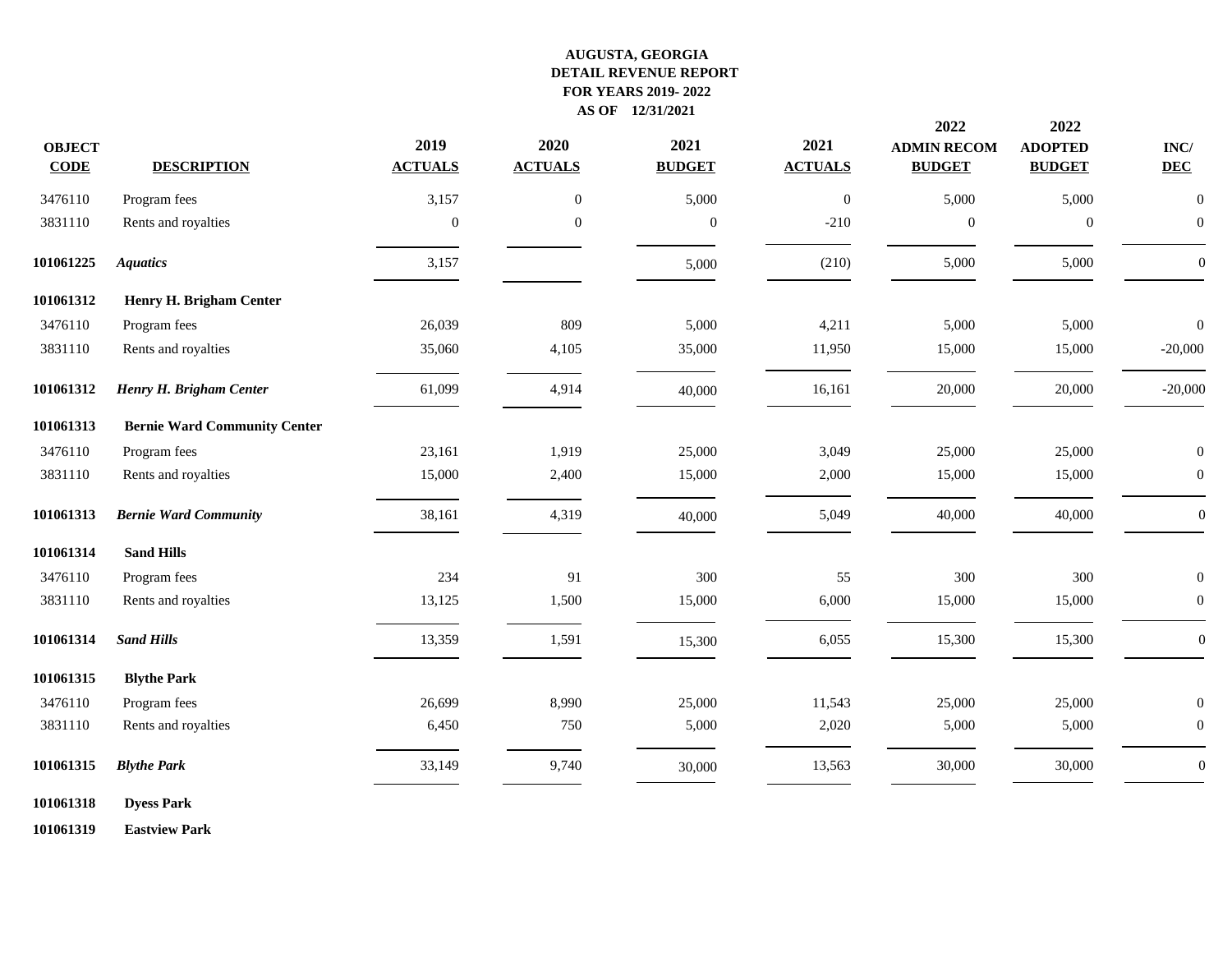|                              |                                   |                        |                        |                       |                        | 2022                                | 2022                            |                               |
|------------------------------|-----------------------------------|------------------------|------------------------|-----------------------|------------------------|-------------------------------------|---------------------------------|-------------------------------|
| <b>OBJECT</b><br><b>CODE</b> | <b>DESCRIPTION</b>                | 2019<br><b>ACTUALS</b> | 2020<br><b>ACTUALS</b> | 2021<br><b>BUDGET</b> | 2021<br><b>ACTUALS</b> | <b>ADMIN RECOM</b><br><b>BUDGET</b> | <b>ADOPTED</b><br><b>BUDGET</b> | $\mathbf{INC}/$<br><b>DEC</b> |
| 101061321                    | <b>Garrett Community Center</b>   |                        |                        |                       |                        |                                     |                                 |                               |
| 3476110                      | Program fees                      | 57,414                 | 15,676                 | 55,000                | 16,361                 | 55,000                              | 55,000                          | $\overline{0}$                |
| 3831110                      | Rents and royalties               | 2,000                  | $\mathbf{0}$           | 2,000                 | 1,550                  | 1,000                               | 1,000                           | $-1,000$                      |
| 101061321                    | <b>Garrett Community Center</b>   | 59,414                 | 15,676                 | 57,000                | 17,911                 | 56,000                              | 56,000                          | $-1,000$                      |
| 101061325                    | <b>Jamestown Community Center</b> |                        |                        |                       |                        |                                     |                                 |                               |
| 3476110                      | Program fees                      | $\overline{0}$         | $\mathbf{0}$           | $\mathbf{0}$          | 463                    | $\mathbf{0}$                        | $\boldsymbol{0}$                | $\boldsymbol{0}$              |
| 3831110                      | Rents and royalties               | $\Omega$               | 1,175                  | $\boldsymbol{0}$      | 6,000                  | $\overline{0}$                      | $\boldsymbol{0}$                | $\boldsymbol{0}$              |
| 101061325                    | <b>Jamestown Community Center</b> |                        | 1,175                  |                       | 6,463                  |                                     |                                 | $\Omega$                      |
| 101061326                    | W. T. Johnson Community Center    |                        |                        |                       |                        |                                     |                                 |                               |
| 101061329                    | <b>McBean Park</b>                |                        |                        |                       |                        |                                     |                                 |                               |
| 3476110                      | Program fees                      | 23,516                 | 8,124                  | 20,000                | 10,088                 | 20,000                              | 20,000                          | $\mathbf{0}$                  |
| 3831110                      | Rents and royalties               | 5,550                  | 500                    | 5,000                 | 1,160                  | 5,000                               | 5,000                           | $\overline{0}$                |
| 101061329                    | <b>McBean Park</b>                | 29,066                 | 8,624                  | 25,000                | 11,248                 | 25,000                              | 25,000                          | $\overline{0}$                |
| 101061330                    | <b>McDuffie Woods Park</b>        |                        |                        |                       |                        |                                     |                                 |                               |
| 3476110                      | Program fees                      | 1,735                  | 230                    | 2,000                 | 1,619                  | 2,000                               | 2,000                           | $\overline{0}$                |
| 3831110                      | Rents and royalties               | 13,902                 | 950                    | 15,000                | 3,625                  | 15,000                              | 15,000                          | $\mathbf{0}$                  |
| 101061330                    | <b>McDuffie Woods Park</b>        | 15,638                 | 1,180                  | 17,000                | 5,244                  | 17,000                              | 17,000                          | $\overline{0}$                |
| 101061331                    | <b>May Park Community Center</b>  |                        |                        |                       |                        |                                     |                                 |                               |
| 3476110                      | Program fees                      | 3,497                  | 3,558                  | 3,500                 | 8,106                  | 4,500                               | 4,500                           | 1,000                         |
| 3831110                      | Rents and royalties               | 2,600                  | 700                    | 3,000                 | 750                    | 3,000                               | 3,000                           | $\boldsymbol{0}$              |
| 101061331                    | <b>May Park Community Center</b>  | 6,097                  | 4,258                  | 6,500                 | 8,856                  | 7,500                               | 7,500                           | 1,000                         |
|                              |                                   |                        |                        |                       |                        |                                     |                                 |                               |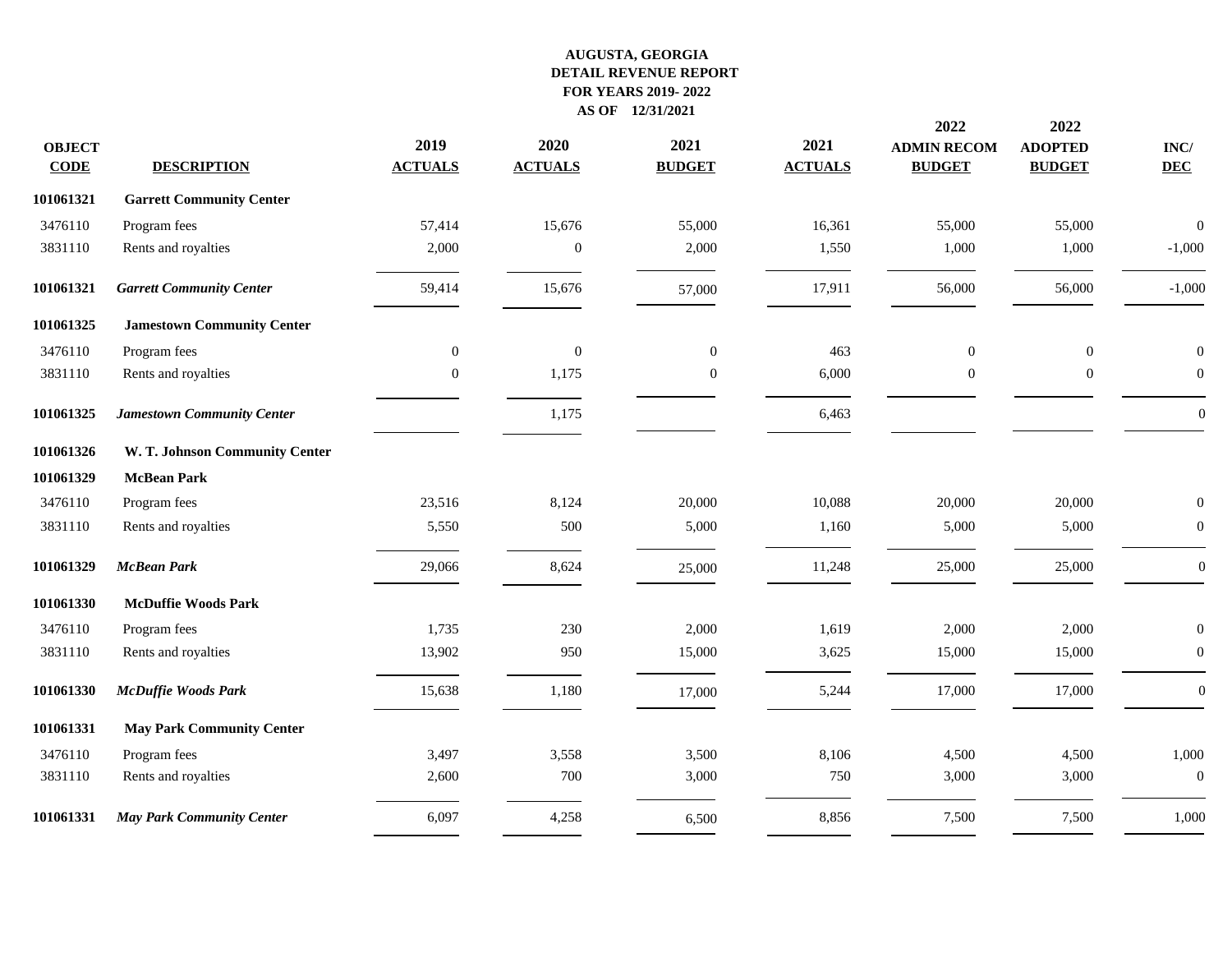| <b>OBJECT</b><br><b>CODE</b> | <b>DESCRIPTION</b>                    | 2019<br><b>ACTUALS</b> | 2020<br><b>ACTUALS</b> | 2021<br><b>BUDGET</b> | 2021<br><b>ACTUALS</b> | 2022<br><b>ADMIN RECOM</b><br><b>BUDGET</b> | 2022<br><b>ADOPTED</b><br><b>BUDGET</b> | $\mathbf{INC}/$<br><b>DEC</b> |
|------------------------------|---------------------------------------|------------------------|------------------------|-----------------------|------------------------|---------------------------------------------|-----------------------------------------|-------------------------------|
| 101061332                    | <b>Minnick Park</b>                   |                        |                        |                       |                        |                                             |                                         |                               |
| 3831110                      | Rents and royalties                   | 9,425                  | 750                    | 10,000                | 250                    | $\boldsymbol{0}$                            | $\boldsymbol{0}$                        | $-10,000$                     |
| 101061332                    | <b>Minnick Park</b>                   | 9,425                  | 750                    | 10,000                | 250                    |                                             |                                         | $-10,000$                     |
| 101061333                    | <b>Carrie J Mays Comm Life Center</b> |                        |                        |                       |                        |                                             |                                         |                               |
| 3476110                      | Program fees                          | 382                    | 162                    | 500                   | $\mathbf{0}$           | 500                                         | 500                                     | $\mathbf{0}$                  |
| 3831110                      | Rents and royalties                   | 15,000                 | 3,300                  | 15,000                | 3,250                  | 15,000                                      | 15,000                                  | $\overline{0}$                |
| 101061333                    | Carrie J Mays Comm Life               | 15,382                 | 3,462                  | 15,500                | 3,250                  | 15,500                                      | 15,500                                  | $\overline{0}$                |
| 101061335                    | <b>Warren Road Community Center</b>   |                        |                        |                       |                        |                                             |                                         |                               |
| 3476110                      | Program fees                          | 100,010                | 26,769                 | 100,000               | 37,023                 | 100,000                                     | 100,000                                 | $\mathbf{0}$                  |
| 3831110                      | Rents and royalties                   | 5,675                  | 285                    | 6,000                 | 625                    | 6,000                                       | 6,000                                   | $\overline{0}$                |
| 101061335                    | <b>Warren Road Community</b>          | 105,685                | 27,054                 | 106,000               | 37,648                 | 106,000                                     | 106,000                                 | $\overline{0}$                |
| 101061337                    | <b>Henry Brigham-Ceremics</b>         |                        |                        |                       |                        |                                             |                                         |                               |
| 3711110                      | Contributions And Donations Fr        | 25                     | $\boldsymbol{0}$       | $\boldsymbol{0}$      | $\overline{0}$         | $\overline{0}$                              | $\mathbf{0}$                            | $\overline{0}$                |
| 101061337                    | <b>Henry Brigham-Ceremics</b>         | 25                     |                        |                       |                        |                                             |                                         | $\overline{0}$                |
| 101061338                    | <b>Henry Brigham Senior Center</b>    |                        |                        |                       |                        |                                             |                                         |                               |
| 3831110                      | Rents and royalties                   | $\boldsymbol{0}$       | $\boldsymbol{0}$       | $\boldsymbol{0}$      | $-400$                 | $\mathbf{0}$                                | $\mathbf{0}$                            | $\overline{0}$                |
| 101061338                    | Henry Brigham Senior Center           |                        |                        |                       | (400)                  |                                             |                                         | $\mathbf{0}$                  |
| 101061342                    | <b>McBean Nutrition Center</b>        |                        |                        |                       |                        |                                             |                                         |                               |
| 3711110                      | <b>Contributions And Donations Fr</b> | 105                    | $\boldsymbol{0}$       | $\mathbf{0}$          | $\boldsymbol{0}$       | $\mathbf{0}$                                | $\boldsymbol{0}$                        | $\mathbf{0}$                  |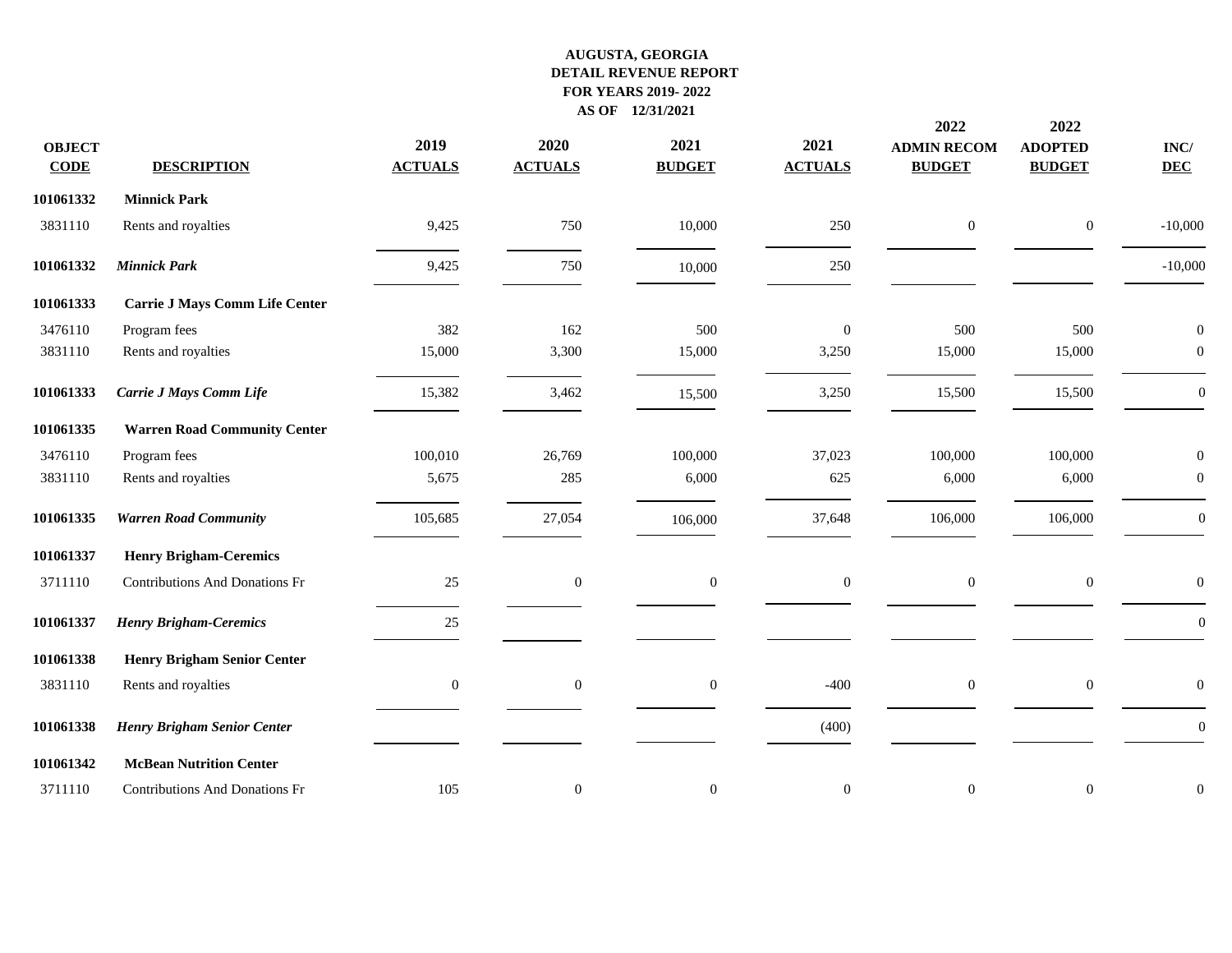| <b>OBJECT</b><br><b>CODE</b> | <b>DESCRIPTION</b>               | 2019<br><b>ACTUALS</b> | 2020<br><b>ACTUALS</b> | 2021<br><b>BUDGET</b> | 2021<br><b>ACTUALS</b> | 2022<br><b>ADMIN RECOM</b><br><b>BUDGET</b> | 2022<br><b>ADOPTED</b><br><b>BUDGET</b> | $\mathbf{INC}/$<br><b>DEC</b> |
|------------------------------|----------------------------------|------------------------|------------------------|-----------------------|------------------------|---------------------------------------------|-----------------------------------------|-------------------------------|
| 101061342                    | <b>McBean Nutrition Center</b>   | 105                    |                        |                       |                        |                                             |                                         | $\boldsymbol{0}$              |
| 101061361                    | <b>Other Concessions</b>         |                        |                        |                       |                        |                                             |                                         |                               |
| 3476110                      | Program fees                     | 15,097                 | 10,906                 | 15,000                | 208                    | 15,000                                      | 15,000                                  | $\boldsymbol{0}$              |
| 101061361                    | <b>Other Concessions</b>         | 15,097                 | 10,906                 | 15,000                | $208\,$                | 15,000                                      | 15,000                                  | $\boldsymbol{0}$              |
| 101061417                    | <b>Eisenhower Park</b>           |                        |                        |                       |                        |                                             |                                         |                               |
| 3481110                      | Parking fee                      | 2,250                  | $\boldsymbol{0}$       | $\boldsymbol{0}$      | $\boldsymbol{0}$       | $\boldsymbol{0}$                            | $\boldsymbol{0}$                        | $\boldsymbol{0}$              |
| 101061417                    | <b>Eisenhower Park</b>           | 2,250                  |                        |                       |                        |                                             |                                         | $\boldsymbol{0}$              |
| 101061425                    | <b>Charles Evans Park</b>        |                        |                        |                       |                        |                                             |                                         |                               |
| 3476110                      | Program fees                     | 2,978                  | $\mathbf{0}$           | 3,000                 | $\boldsymbol{0}$       | 3,000                                       | 3,000                                   | $\mathbf{0}$                  |
| 3831110                      | Rents and royalties              | 6,090                  | 925                    | 6,000                 | 1,020                  | 6,000                                       | 6,000                                   | $\theta$                      |
| 101061425                    | <b>Charles Evans Park</b>        | 9,068                  | 925                    | 9,000                 | 1,020                  | 9,000                                       | 9,000                                   | $\boldsymbol{0}$              |
| 101061429                    | <b>Brookfield Park</b>           |                        |                        |                       |                        |                                             |                                         |                               |
| 3831110                      | Rents and royalties              | 6,400                  | $\boldsymbol{0}$       | 6,500                 | 5,400                  | 6,500                                       | 6,500                                   | $\boldsymbol{0}$              |
| 101061429                    | <b>Brookfield Park</b>           | 6,400                  |                        | 6,500                 | 5,400                  | 6,500                                       | 6,500                                   | $\boldsymbol{0}$              |
| 101061441                    | <b>Henry Brigham Swim Center</b> |                        |                        |                       |                        |                                             |                                         |                               |
| 3476110                      | Program fees                     | 17,938                 | 8,850                  | 18,000                | 2,994                  | 18,000                                      | 18,000                                  | $\boldsymbol{0}$              |
| 101061441                    | Henry Brigham Swim Center        | 17,938                 | 8,850                  | 18,000                | 2,994                  | 18,000                                      | 18,000                                  | $\overline{0}$                |
| 101061451                    | <b>Golf Course</b>               |                        |                        |                       |                        |                                             |                                         |                               |
| 3447110                      | Membership Fees                  | 61,764                 | 58,822                 | 75,000                | 88,776                 | 75,000                                      | 75,000                                  | $\mathbf{0}$                  |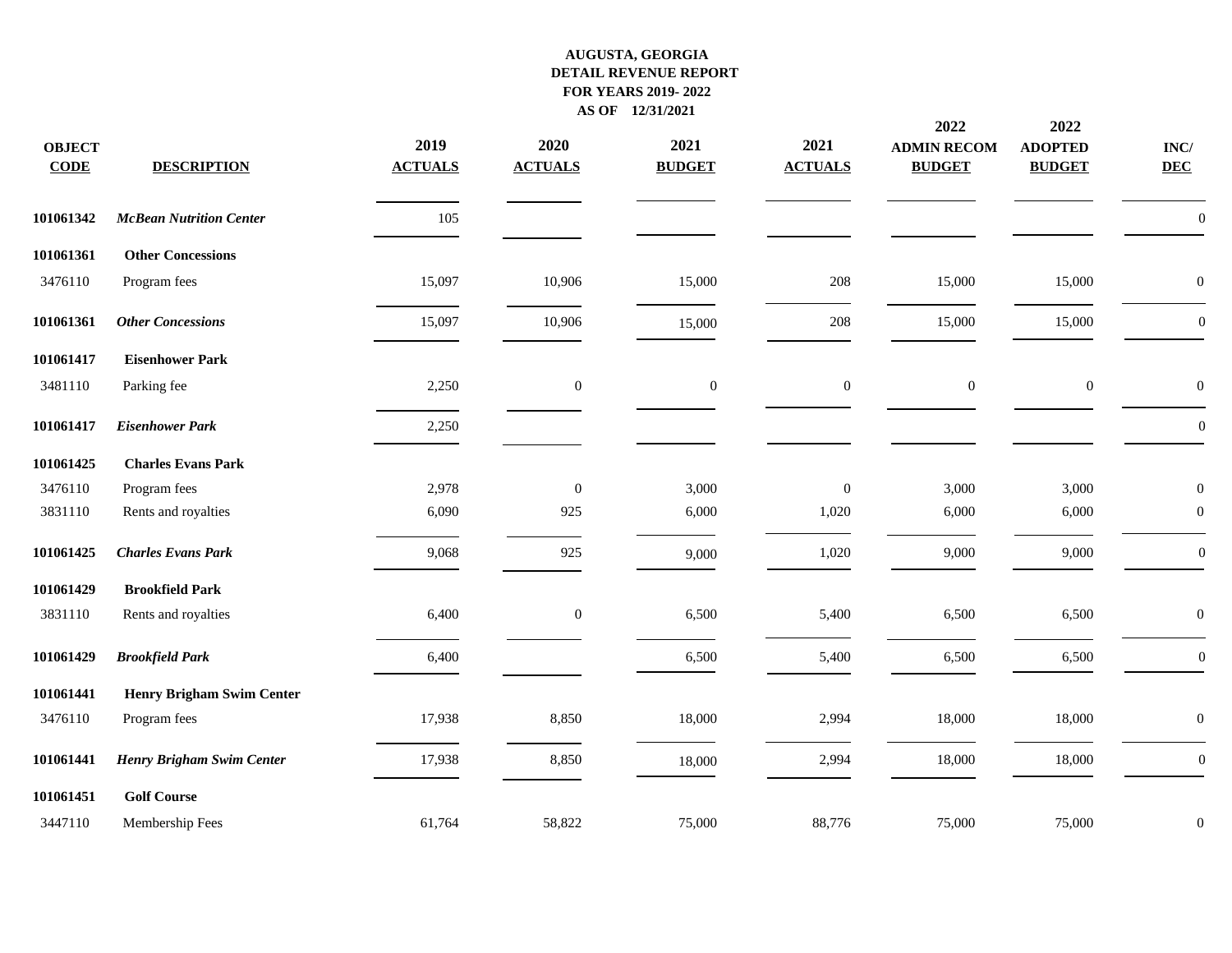|                              |                                    |                        |                        |                       |                        | 2022                                | 2022                            |                    |
|------------------------------|------------------------------------|------------------------|------------------------|-----------------------|------------------------|-------------------------------------|---------------------------------|--------------------|
| <b>OBJECT</b><br><b>CODE</b> | <b>DESCRIPTION</b>                 | 2019<br><b>ACTUALS</b> | 2020<br><b>ACTUALS</b> | 2021<br><b>BUDGET</b> | 2021<br><b>ACTUALS</b> | <b>ADMIN RECOM</b><br><b>BUDGET</b> | <b>ADOPTED</b><br><b>BUDGET</b> | INC/<br><b>DEC</b> |
| 3447120                      | Green Fees                         | 264,289                | 281,004                | 220,000               | 266,732                | 220,000                             | 220,000                         | $\boldsymbol{0}$   |
| 3447210                      | Pro Shop Sales                     | 6,727                  | 12,893                 | 8,000                 | 26,663                 | 8,000                               | 8,000                           | $\Omega$           |
| 3447310                      | <b>Concessions Revenue</b>         | 34,376                 | 18,779                 | 30,000                | 31,283                 | 30,000                              | 30,000                          | $\overline{0}$     |
| 3891110                      | Miscellaneous Income               | 14,565                 | 6,718                  | 15,000                | 3,283                  | 15,000                              | 15,000                          | $\overline{0}$     |
| 101061451                    | <b>Golf Course</b>                 | 381,723                | 378,217                | 348,000               | 416,739                | 348,000                             | 348,000                         | $\mathbf{0}$       |
| 101061462                    | <b>Newman Tennis Center</b>        |                        |                        |                       |                        |                                     |                                 |                    |
| 3446110                      | Tennis Membership Fees             | 14,587                 | 7,002                  | 15,000                | 9,585                  | 15,000                              | 15,000                          | $\boldsymbol{0}$   |
| 3446111                      | <b>Tournament Fees</b>             | 75,655                 | 47,030                 | 70,000                | 56,514                 | 70,000                              | 70,000                          | $\overline{0}$     |
| 3446112                      | Sponsorship                        | 3,122                  | 958                    | 3,000                 | 800                    | 3,000                               | 3,000                           | $\theta$           |
| 3446113                      | <b>Court Fees</b>                  | 24,761                 | 16,663                 | 25,000                | 19,052                 | 25,000                              | 25,000                          | $\theta$           |
| 3446114                      | <b>Stringing Fees</b>              | 5,217                  | 3,063                  | 5,000                 | 3,047                  | 5,000                               | 5,000                           | $\mathbf{0}$       |
| 3446115                      | Lessons / Clinics                  | 29,523                 | 7,771                  | 30,000                | 21,176                 | 30,000                              | 30,000                          | $\overline{0}$     |
| 3446116                      | Merchandise Fees                   | 9,557                  | 7,007                  | 10,000                | 7,712                  | 10,000                              | 10,000                          | $\boldsymbol{0}$   |
| 3446117                      | <b>Concession Revenue</b>          | 5,151                  | 2,187                  | 5,000                 | 4,322                  | 5,000                               | 5,000                           | $\boldsymbol{0}$   |
| 3446119                      | Misc Tennis Fees                   | 34                     | $\mathbf{0}$           | 100                   | $\overline{4}$         | $\overline{0}$                      | $\mathbf{0}$                    | $-100$             |
| 101061462                    | <b>Newman Tennis Center</b>        | 167,612                | 91,684                 | 163,100               | 122,216                | 163,000                             | 163,000                         | $-100$             |
| 101061471                    | <b>Augusta Aquatics Center</b>     |                        |                        |                       |                        |                                     |                                 |                    |
| 3476110                      | Program fees                       | 106,003                | 36,671                 | 110,000               | 75,716                 | 200,000                             | 200,000                         | 90,000             |
| 3831110                      | Rents and royalties                | $\boldsymbol{0}$       | $\mathbf{0}$           | $\boldsymbol{0}$      | 16,000                 | $\mathbf{0}$                        | $\boldsymbol{0}$                | $\boldsymbol{0}$   |
| 101061471                    | <b>Augusta Aquatics Center</b>     | 106,003                | 36,671                 | 110,000               | 91,716                 | 200,000                             | 200,000                         | 90,000             |
| 101061474                    | <b>Diamond Lakes Regional Park</b> |                        |                        |                       |                        |                                     |                                 |                    |
| 3831110                      | Rents and royalties                | 6,855                  | 900                    | 7,000                 | 9,480                  | 7,000                               | 7,000                           | $\overline{0}$     |
| 101061474                    | <b>Diamond Lakes Regional Park</b> | 6,855                  | 900                    | 7,000                 | 9,480                  | 7,000                               | 7,000                           | $\Omega$           |
|                              |                                    |                        |                        |                       |                        |                                     |                                 |                    |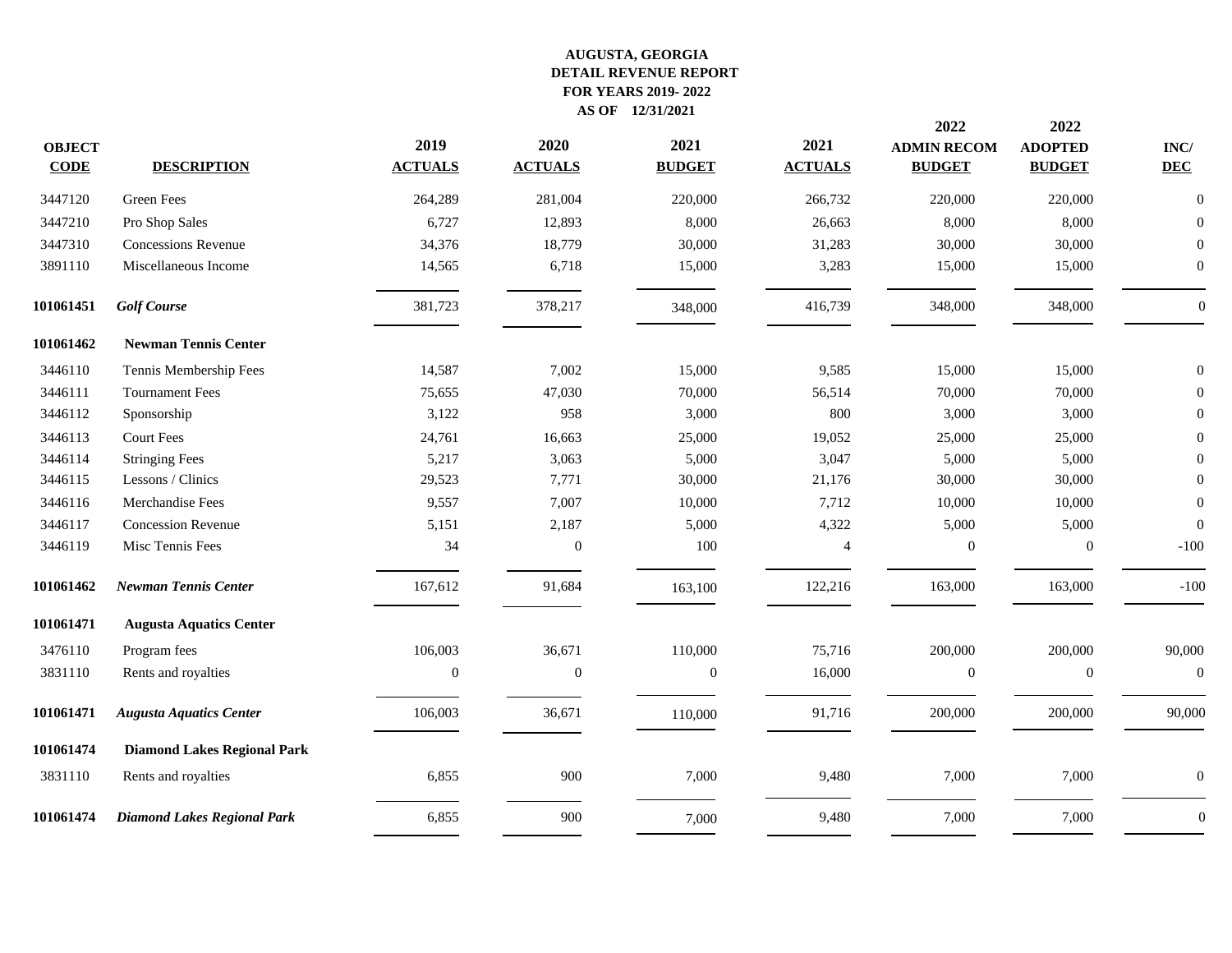| <b>OBJECT</b><br><b>CODE</b> | <b>DESCRIPTION</b>                    | 2019<br><b>ACTUALS</b> | 2020<br><b>ACTUALS</b> | 2021<br><b>BUDGET</b> | 2021<br><b>ACTUALS</b> | 2022<br><b>ADMIN RECOM</b><br><b>BUDGET</b> | 2022<br><b>ADOPTED</b><br><b>BUDGET</b> | INC/<br><b>DEC</b> |
|------------------------------|---------------------------------------|------------------------|------------------------|-----------------------|------------------------|---------------------------------------------|-----------------------------------------|--------------------|
| 101061475                    | <b>Robert Howard Community Center</b> |                        |                        |                       |                        |                                             |                                         |                    |
| 3476110                      | Program fees                          | 80,207                 | 18,651                 | 80,000                | 22,128                 | 80,000                                      | 80,000                                  | $\theta$           |
| 3831110                      | Rents and royalties                   | 28,675                 | 2,475                  | 30,000                | 8,525                  | 30,000                                      | 30,000                                  | $\mathbf{0}$       |
| 101061475                    | <b>Robert Howard Community</b>        | 108,882                | 21,126                 | 110,000               | 30,653                 | 110,000                                     | 110,000                                 | $\theta$           |
| 101061477                    | <b>Diamond Lakes Campground</b>       |                        |                        |                       |                        |                                             |                                         |                    |
| 3831110                      | Rents and royalties                   | 63,331                 | 105,350                | 80,000                | 134,705                | 100,000                                     | 100,000                                 | 20,000             |
| 101061477                    | <b>Diamond Lakes Campground</b>       | 63,331                 | 105,350                | 80,000                | 134,705                | 100,000                                     | 100,000                                 | 20,000             |
| 101061481                    | The "Boathouse" Community Cent        |                        |                        |                       |                        |                                             |                                         |                    |
| 3831110                      | Rents and royalties                   | 82,065                 | 7,625                  | 80,000                | 2,090                  | $\mathbf{0}$                                | $\boldsymbol{0}$                        | $-80,000$          |
| 101061481                    | The "Boathouse" Community             | 82,065                 | 7,625                  | 80,000                | 2,090                  |                                             |                                         | $-80,000$          |
| 101061482                    | <b>Julian Smith Casino</b>            |                        |                        |                       |                        |                                             |                                         |                    |
| 3831110                      | Rents and royalties                   | 107,367                | 11,687                 | 110,000               | 44,524                 | 110,000                                     | 110,000                                 | $\mathbf{0}$       |
| 101061482                    | Julian Smith Casino                   | 107,367                | 11,687                 | 110,000               | 44,524                 | 110,000                                     | 110,000                                 | $\overline{0}$     |
| 101061483                    | Julian Smith BBQ Pit                  |                        |                        |                       |                        |                                             |                                         |                    |
| 3831110                      | Rents and royalties                   | 34,215                 | 6,673                  | 35,000                | 3,045                  | 15,000                                      | 15,000                                  | $-20,000$          |
| 101061483                    | Julian Smith BBQ Pit                  | 34,215                 | 6,673                  | 35,000                | 3,045                  | 15,000                                      | 15,000                                  | $-20,000$          |
| 101061484                    | <b>Gracewood Center</b>               |                        |                        |                       |                        |                                             |                                         |                    |
| 3831110                      | Rents and royalties                   | 16,890                 | 2,370                  | 16,000                | 11,734                 | 16,000                                      | 16,000                                  | $\mathbf{0}$       |
| 101061484                    | <b>Gracewood Center</b>               | 16,890                 | 2,370                  | 16,000                | 11,734                 | 16,000                                      | 16,000                                  | $\boldsymbol{0}$   |
|                              |                                       |                        |                        |                       |                        |                                             |                                         |                    |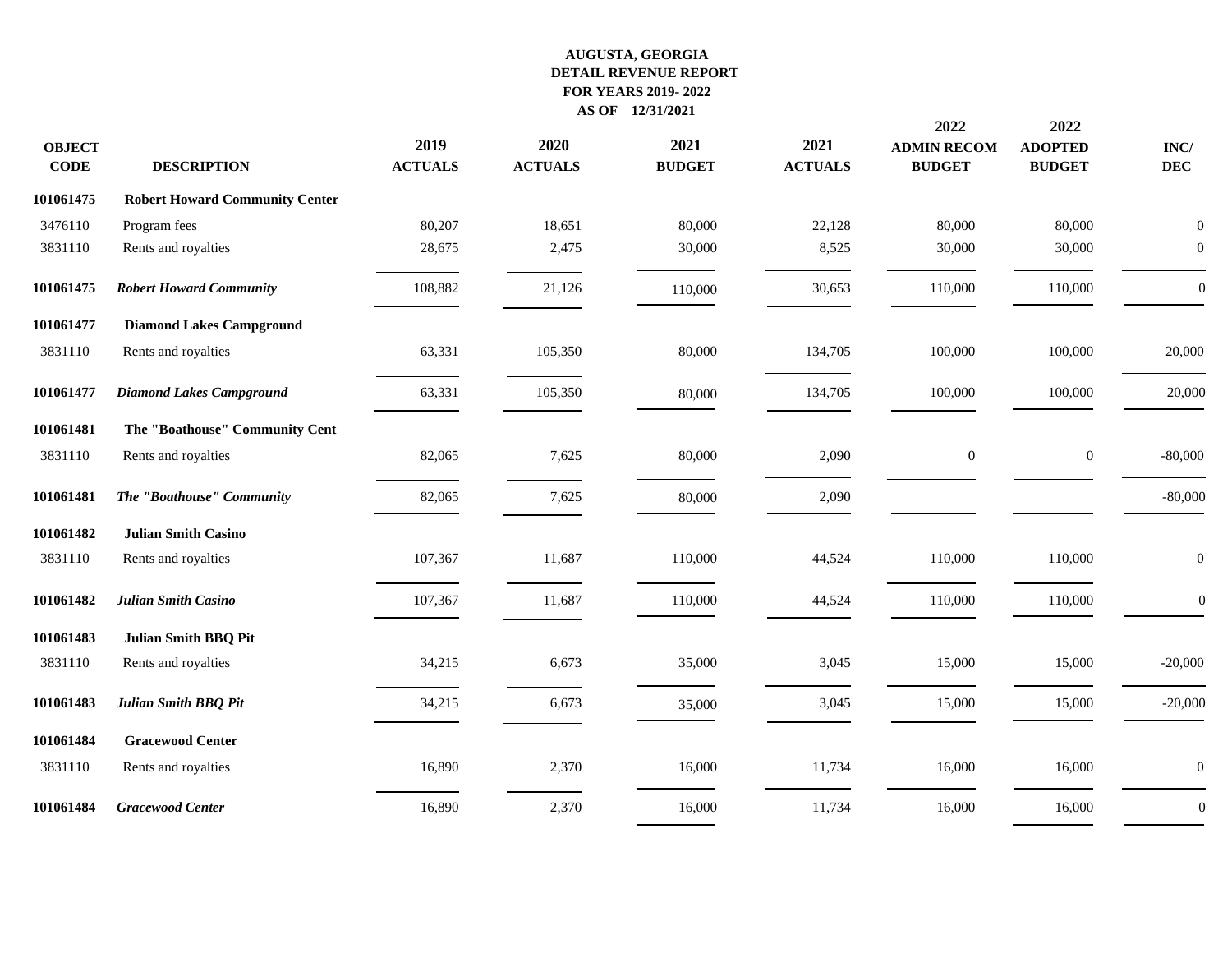| <b>OBJECT</b><br><b>CODE</b> | <b>DESCRIPTION</b>                    | 2019<br><b>ACTUALS</b> | 2020<br><b>ACTUALS</b> | 2021<br><b>BUDGET</b> | 2021<br><b>ACTUALS</b> | 2022<br><b>ADMIN RECOM</b><br><b>BUDGET</b> | 2022<br><b>ADOPTED</b><br><b>BUDGET</b> | $\mathbf{INC}/$<br><b>DEC</b> |
|------------------------------|---------------------------------------|------------------------|------------------------|-----------------------|------------------------|---------------------------------------------|-----------------------------------------|-------------------------------|
| 101061487                    | <b>Old Government House</b>           |                        |                        |                       |                        |                                             |                                         |                               |
| 3831110                      | Rents and royalties                   | 15,731                 | 3,279                  | 16,000                | 12,090                 | 16,000                                      | 16,000                                  | $\Omega$                      |
| 101061487                    | <b>Old Government House</b>           | 15,731                 | 3,279                  | 16,000                | 12,090                 | 16,000                                      | 16,000                                  | $\theta$                      |
| 101061489                    | <b>Lake Olmstead Stadium</b>          |                        |                        |                       |                        |                                             |                                         |                               |
| 3476110                      | Program fees                          | $\boldsymbol{0}$       | $\boldsymbol{0}$       | 112,500               | $\overline{0}$         | $\boldsymbol{0}$                            | $\boldsymbol{0}$                        | $-112,500$                    |
| 3831110                      | Rents and royalties                   | 8,000                  | 650                    | 10,000                | $\overline{0}$         | $\mathbf{0}$                                | $\boldsymbol{0}$                        | $-10,000$                     |
| 101061489                    | <b>Lake Olmstead Stadium</b>          | 8,000                  | 650                    | 122,500               |                        |                                             |                                         | $-122,500$                    |
| 101061493                    | New Savannah Bluff Lock & Dam         |                        |                        |                       |                        |                                             |                                         |                               |
| 3831110                      | Rents and royalties                   | 2,175                  | $\mathbf{0}$           | 2,000                 | 2,805                  | 3,000                                       | 3,000                                   | 1,000                         |
| 101061493                    | New Savannah Bluff Lock &             | 2,175                  |                        | 2,000                 | 2,805                  | 3,000                                       | 3,000                                   | 1,000                         |
| 101061494                    | <b>Skateboard Park</b>                |                        |                        |                       |                        |                                             |                                         |                               |
| 3831110                      | Rents and royalties                   | $\boldsymbol{0}$       | $\boldsymbol{0}$       | $\boldsymbol{0}$      | $\boldsymbol{0}$       | $\boldsymbol{0}$                            | $\boldsymbol{0}$                        | $\boldsymbol{0}$              |
| 101061495                    | <b>Riverwalk</b>                      |                        |                        |                       |                        |                                             |                                         |                               |
| 3476110                      | Program fees                          | 57,070                 | 205                    | 60,000                | 24,864                 | 60,000                                      | 60,000                                  | $\overline{0}$                |
| 3711110                      | <b>Contributions And Donations Fr</b> | 14,800                 | 20,382                 | 15,000                | $\overline{0}$         | 15,000                                      | 15,000                                  | $\Omega$                      |
| 3831110                      | Rents and royalties                   | 13,706                 | 200                    | 15,000                | 31,000                 | 15,000                                      | 15,000                                  | $\boldsymbol{0}$              |
| 101061495                    | Riverwalk                             | 85,576                 | 20,787                 | 90,000                | 55,864                 | 90,000                                      | 90,000                                  | $\mathbf{0}$                  |
| 101061496                    | <b>Pendleton King Park</b>            |                        |                        |                       |                        |                                             |                                         |                               |
| 3831110                      | Rents and royalties                   | 7,550                  | 125                    | 8,000                 | 9,935                  | 10,000                                      | 10,000                                  | 2,000                         |
| 101061496                    | <b>Pendleton King Park</b>            | 7,550                  | 125                    | 8,000                 | 9,935                  | 10,000                                      | 10,000                                  | 2,000                         |
| 101063110                    | <b>Cemeteries</b>                     |                        |                        |                       |                        |                                             |                                         |                               |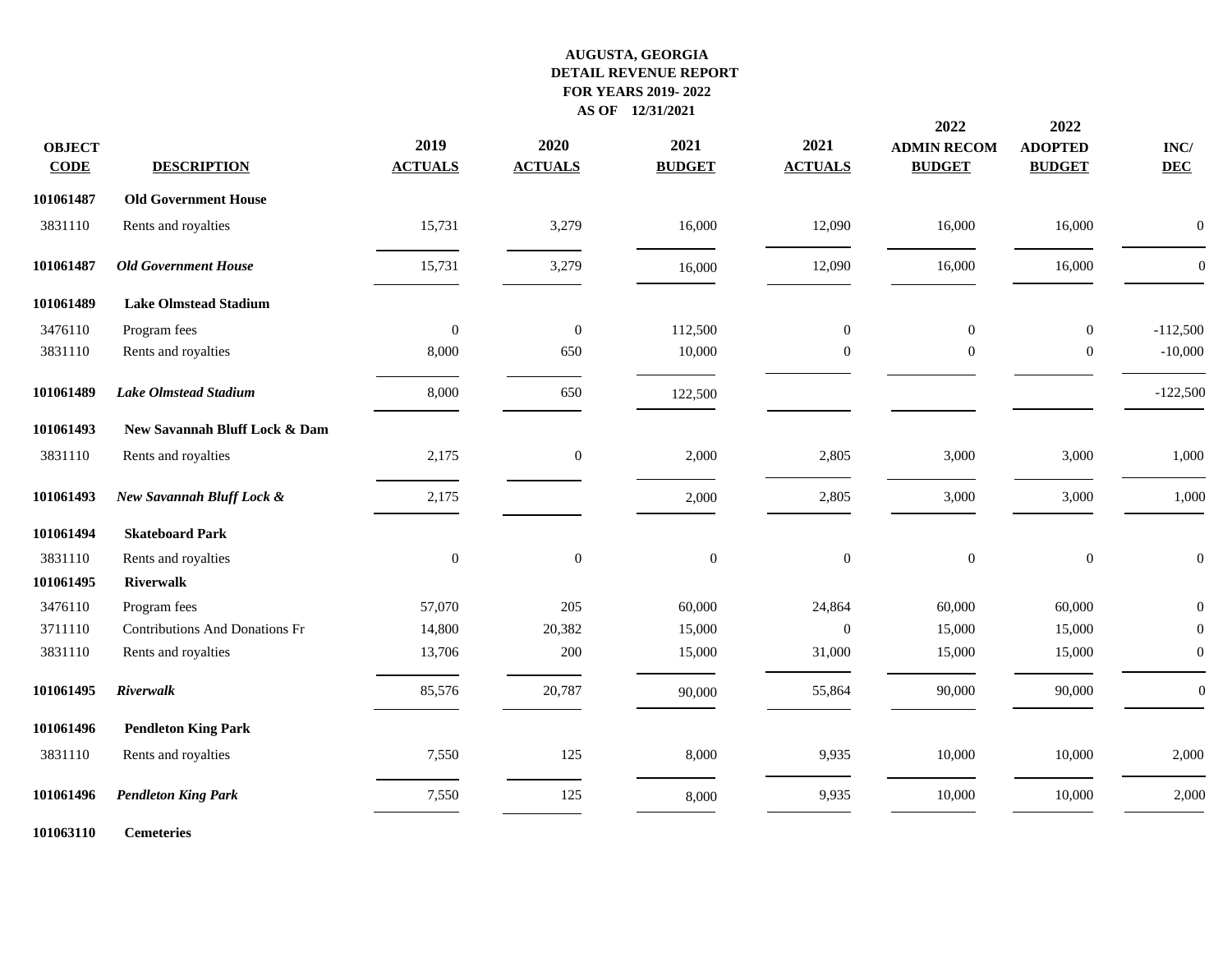|                        |                              |                  |                |               |                  | 2022               | 2022             |                  |
|------------------------|------------------------------|------------------|----------------|---------------|------------------|--------------------|------------------|------------------|
| <b>OBJECT</b>          |                              | 2019             | 2020           | 2021          | 2021             | <b>ADMIN RECOM</b> | <b>ADOPTED</b>   | $\mathbf{INC}/$  |
| <b>CODE</b>            | <b>DESCRIPTION</b>           | <b>ACTUALS</b>   | <b>ACTUALS</b> | <b>BUDGET</b> | <b>ACTUALS</b>   | <b>BUDGET</b>      | <b>BUDGET</b>    | <b>DEC</b>       |
| 3491110                | Cemetery fees                | $\mathbf{0}$     | $\mathbf{0}$   | 60,000        | 135,891          | 90,000             | 90,000           | 30,000           |
| 3831110                | Rents and royalties          | $\boldsymbol{0}$ | $\mathbf{0}$   | $\mathbf{0}$  | $\boldsymbol{0}$ | $\overline{0}$     | $\boldsymbol{0}$ | $\overline{0}$   |
| 101063110              | <b>Cemeteries</b>            |                  |                | 60,000        | 135,891          | 90,000             | 90,000           | 30,000           |
| 101072910              | <b>Code Enforcement</b>      |                  |                |               |                  |                    |                  |                  |
| 3417022                | Code Enf Allocation-Recovery | 110,820          | 120,000        | 120,000       | 120,000          | 120,000            | 120,000          | $\overline{0}$   |
| 101072910              | <b>Code Enforcement</b>      | 110,820          | 120,000        | 120,000       | 120,000          | 120,000            | 120,000          | $\boldsymbol{0}$ |
| 101077420              | <b>Tree Commission</b>       |                  |                |               |                  |                    |                  |                  |
| 3832210                | Tree Commission              | $\mathbf{0}$     | 13,860         | 5,000         | $\mathbf{0}$     | 5,000              | 5,000            | $\overline{0}$   |
| 101077420              | <b>Tree Commission</b>       |                  | 13,860         | 5,000         |                  | 5,000              | 5,000            | $\theta$         |
| <b>FUND TOTAL: 101</b> | <b>General Fund</b>          | 100,074,111      | 97,864,615     | 103,399,170   | 92,536,480       | 107,051,170        | 109,128,910      | 5,729,740        |
|                        |                              |                  |                |               |                  |                    |                  |                  |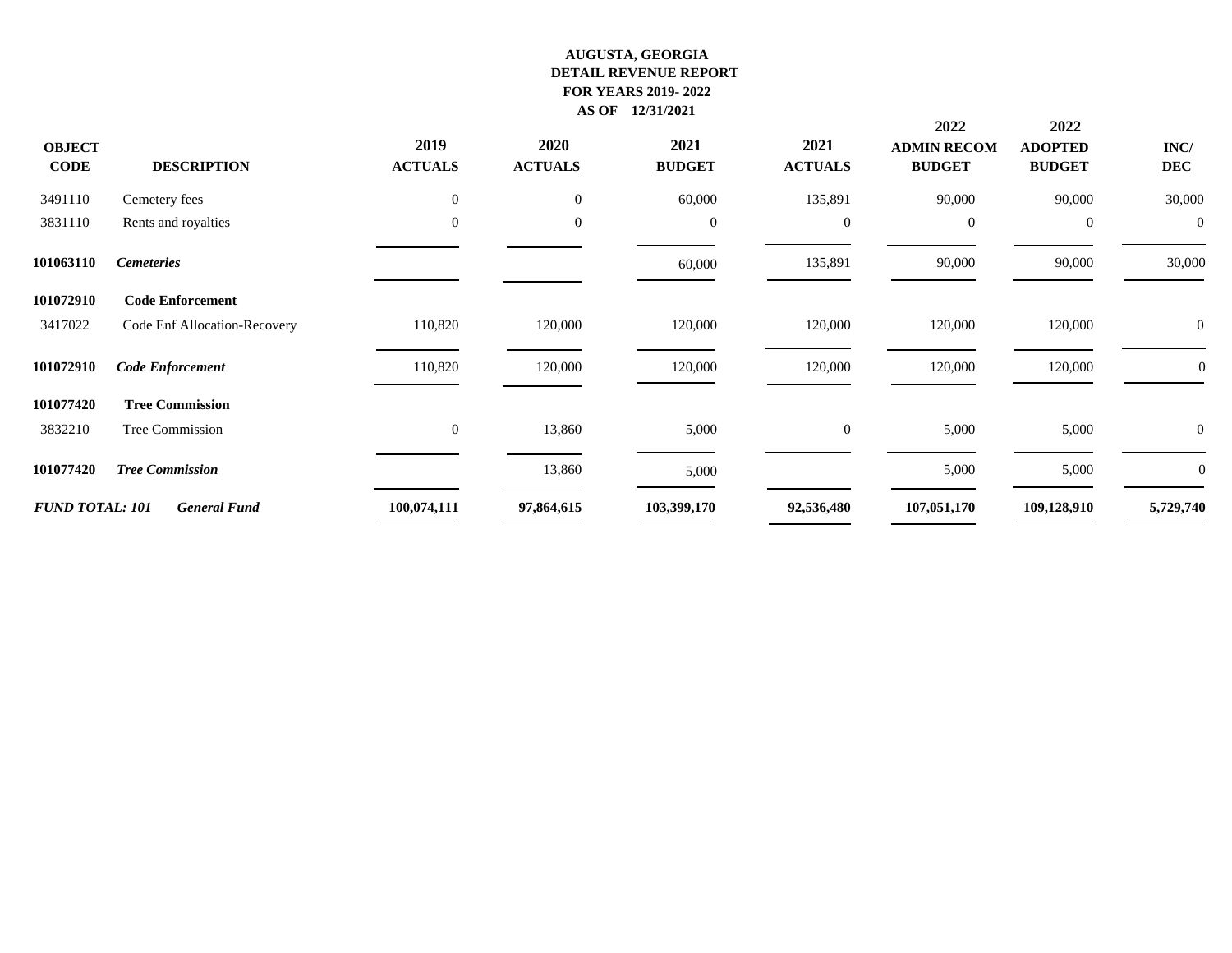|                        |                               |                |                |                |                | 2022               | 2022           |                  |
|------------------------|-------------------------------|----------------|----------------|----------------|----------------|--------------------|----------------|------------------|
| <b>OBJECT</b>          |                               | 2019           | 2020           | 2021           | 2021           | <b>ADMIN RECOM</b> | <b>ADOPTED</b> | INC/             |
| $CODE$                 | <b>DESCRIPTION</b>            | <b>ACTUALS</b> | <b>ACTUALS</b> | <b>BUDGET</b>  | <b>ACTUALS</b> | <b>BUDGET</b>      | <b>BUDGET</b>  | <b>DEC</b>       |
| 104000000              | <b>Port Authority</b>         |                |                |                |                |                    |                |                  |
| 3611110                | Interest revenues             | $\overline{0}$ | 349            | $\overline{0}$ | $\overline{0}$ | $\overline{0}$     | $\overline{0}$ | $\overline{0}$   |
| 3911230                | Oper Trf fr ARPA-City         | 0              | $\overline{0}$ | 270            | 270            | $\overline{0}$     | $\mathbf{0}$   | $-270$           |
| 3952110                | Fund Balance Appropriations   | $\overline{0}$ | $\overline{0}$ | 56,400         | $\theta$       | 63,220             | 63,220         | 6,820            |
| 104000000              | <b>Port Authority</b>         |                | 349            | 56,670         | 270            | 63,220             | 63,220         | 6,550            |
| 104061711              | Marina                        |                |                |                |                |                    |                |                  |
| 3831110                | Rents and royalties           | 32,700         | 32,475         | 34,100         | 41,114         | 34,100             | 34,100         | $\boldsymbol{0}$ |
| 104061711              | <b>Marina</b>                 | 32,700         | 32,475         | 34,100         | 41,114         | 34,100             | 34,100         | $\Omega$         |
| 104061712              | <b>Augusta Port Authority</b> |                |                |                |                |                    |                |                  |
| 3831110                | Rents and royalties           | 16,800         | 15,255         | 16,800         | 16,135         | 16,800             | 16,800         | $\overline{0}$   |
| 104061712              | <b>Augusta Port Authority</b> | 16,800         | 15,255         | 16,800         | 16,135         | 16,800             | 16,800         | $\theta$         |
| <b>FUND TOTAL: 104</b> | <b>Port Authority</b>         | 49,500         | 48,079         | 107,570        | 57,519         | 114,120            | 114,120        | 6,550            |
|                        |                               |                |                |                |                |                    |                |                  |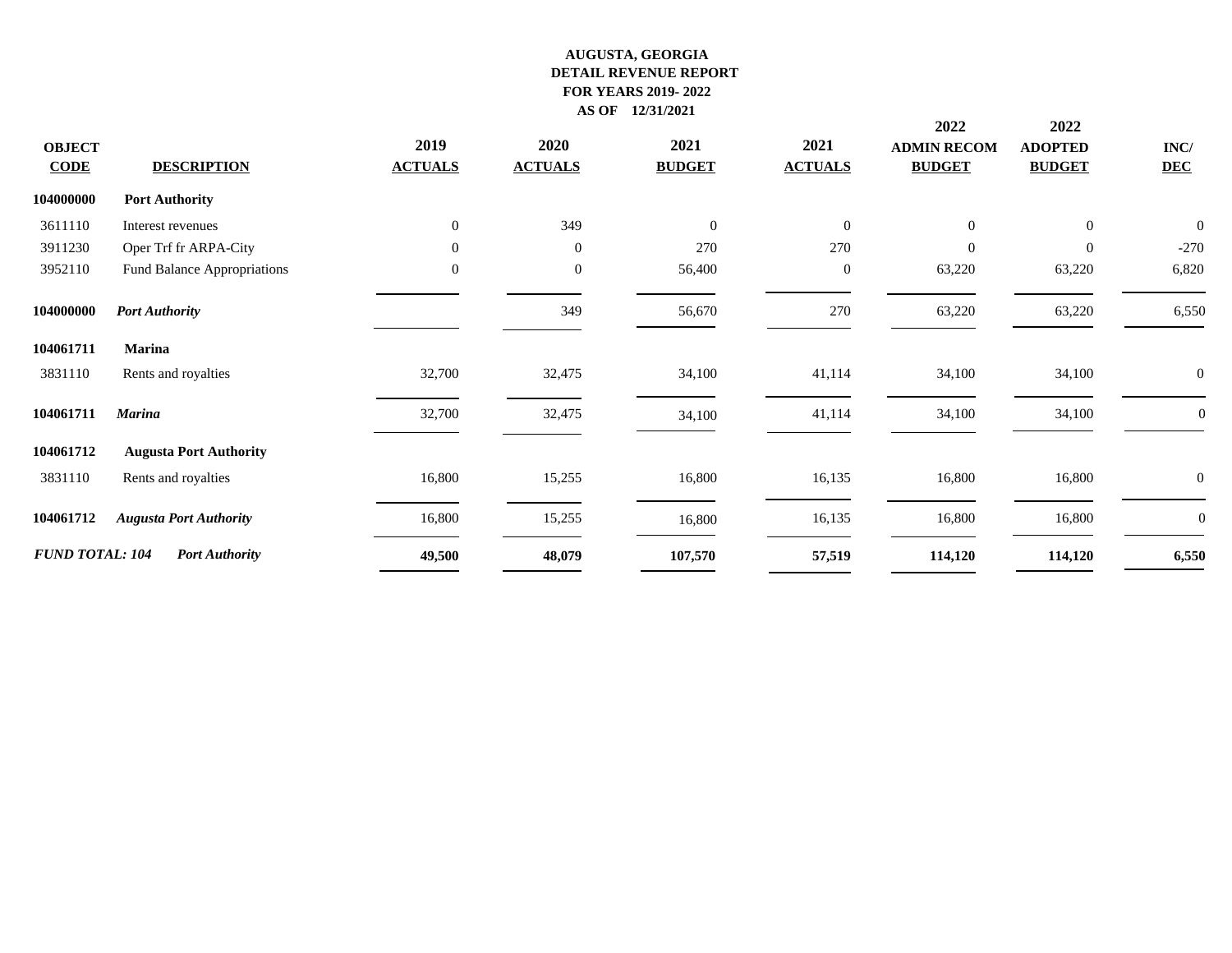| <b>OBJECT</b><br><b>CODE</b> | <b>DESCRIPTION</b>           | 2019<br><b>ACTUALS</b> | 2020<br><b>ACTUALS</b> | 2021<br><b>BUDGET</b> | 2021<br><b>ACTUALS</b> | 2022<br><b>ADMIN RECOM</b><br><b>BUDGET</b> | 2022<br><b>ADOPTED</b><br><b>BUDGET</b> | INC/<br><b>DEC</b> |
|------------------------------|------------------------------|------------------------|------------------------|-----------------------|------------------------|---------------------------------------------|-----------------------------------------|--------------------|
| 131000000                    | <b>IT/Radio System</b>       |                        |                        |                       |                        |                                             |                                         |                    |
| 3495110                      | Subscriber Maintenance       | $\Omega$               | 198,155                | 210,000               | 204,450                | 210,000                                     | 210,000                                 | $\overline{0}$     |
| 3495120                      | Internal Agency Airtime Fees | $\Omega$               | 161,582                | 746,000               | 645,163                | 731,210                                     | 731,210                                 | $-14,790$          |
| 3495130                      | External Agency Airtime Fees | $\Omega$               | $\mathbf{0}$           | 90,000                | 45,944                 | 77,550                                      | 77,550                                  | $-12,450$          |
| 3611110                      | Interest revenues            |                        | 121                    | $\overline{0}$        | $\overline{0}$         | $\overline{0}$                              | $\theta$                                | $\overline{0}$     |
| 3911230                      | Oper Trf fr ARPA-City        |                        | $\theta$               | 580                   | 580                    | $\overline{0}$                              | $\theta$                                | $-580$             |
| 131000000                    | <b>IT/Radio System</b>       |                        | 359,858                | 1,046,580             | 896,138                | 1,018,760                                   | 1,018,760                               | $-27,820$          |
| <b>FUND TOTAL: 131</b>       | <b>IT/Radio System</b>       | $\mathbf{0}$           | 359,858                | 1,046,580             | 896,138                | 1,018,760                                   | 1,018,760                               | $-27,820$          |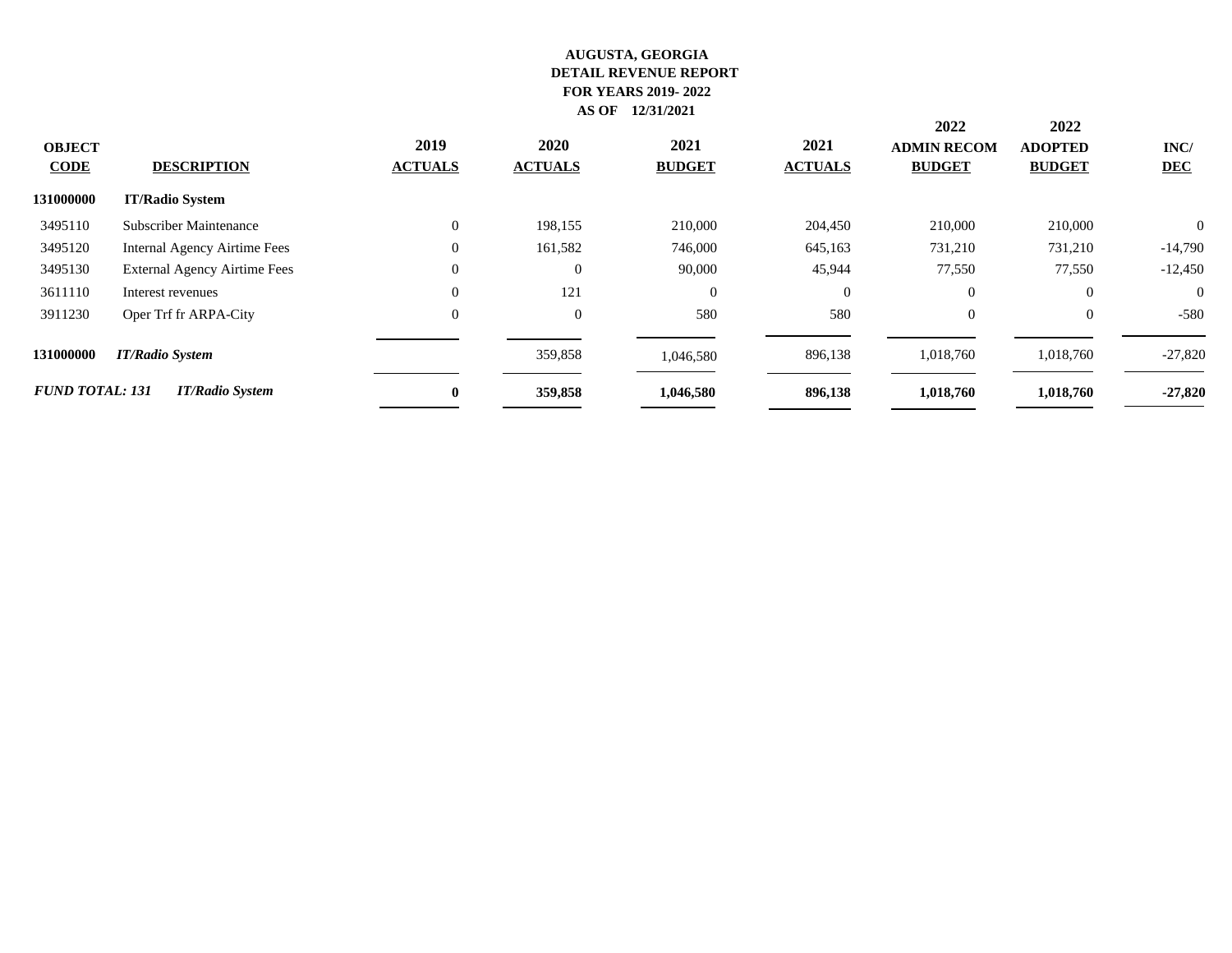| <b>OBJECT</b><br><b>CODE</b> | <b>DESCRIPTION</b>        | 2019<br><b>ACTUALS</b> | 2020<br><b>ACTUALS</b> | 2021<br><b>BUDGET</b> | 2021<br><b>ACTUALS</b> | 2022<br><b>ADMIN RECOM</b><br><b>BUDGET</b> | 2022<br><b>ADOPTED</b><br><b>BUDGET</b> | INC/<br><b>DEC</b> |  |
|------------------------------|---------------------------|------------------------|------------------------|-----------------------|------------------------|---------------------------------------------|-----------------------------------------|--------------------|--|
| 151000000                    | <b>Adult Probation</b>    |                        |                        |                       |                        |                                             |                                         |                    |  |
| 3411210                      | <b>Probation Fees</b>     | 172,881                | $\theta$               | $\Omega$              | $\Omega$               | $\Omega$                                    | $\Omega$                                | $\theta$           |  |
| 3411215                      | <b>Monitoring Fees</b>    | 78,252                 | $\left($               | $\Omega$              | $\Omega$               | $\Omega$                                    | $\theta$                                | $\boldsymbol{0}$   |  |
| 3891110                      | Miscellaneous Income      | 990                    | $\Omega$               | $\Omega$              | $\Omega$               | $\Omega$                                    | $\Omega$                                | $\theta$           |  |
| 3911101                      | Op Tsfr from General Fund | 479,024                | $\overline{0}$         | $\Omega$              | $\Omega$               | $\overline{0}$                              | $\overline{0}$                          | $\theta$           |  |
| 151000000                    | <b>Adult Probation</b>    | 731,148                |                        |                       |                        |                                             |                                         | 0                  |  |
| <b>FUND TOTAL: 151</b>       | <b>Probation Fund</b>     | 731,148                | $\mathbf{0}$           | $\mathbf{0}$          | 0                      | $\mathbf{0}$                                | $\mathbf{0}$                            |                    |  |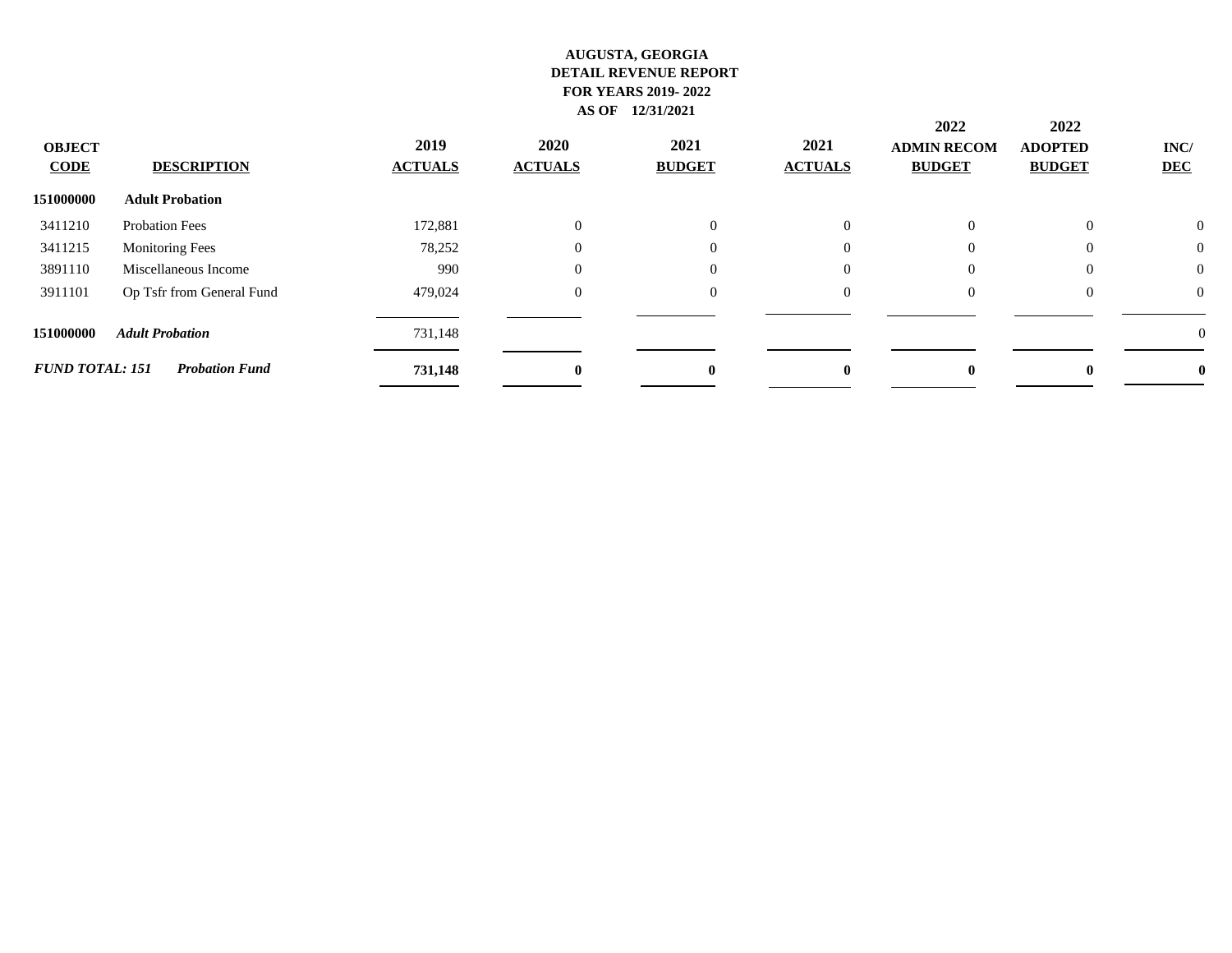| <b>OBJECT</b><br><b>CODE</b> | <b>DESCRIPTION</b>            | 2019<br><b>ACTUALS</b> | 2020<br><b>ACTUALS</b> | 2021<br><b>BUDGET</b> | 2021<br><b>ACTUALS</b> | 2022<br><b>ADMIN RECOM</b><br><b>BUDGET</b> | 2022<br><b>ADOPTED</b><br><b>BUDGET</b> | INC/<br><b>DEC</b> |
|------------------------------|-------------------------------|------------------------|------------------------|-----------------------|------------------------|---------------------------------------------|-----------------------------------------|--------------------|
| 160000000                    | <b>Traffic Mitigation</b>     |                        |                        |                       |                        |                                             |                                         |                    |
| 3439110                      | Other Street & Improvemt Fees | 0                      | 96,000                 | 56,000                | 139,000                | 235,240                                     | 235,240                                 | 179,240            |
| 3611110                      | Interest revenues             | 0                      | 244                    | $\theta$              | $\overline{0}$         | $\Omega$                                    |                                         | $\theta$           |
| 3952110                      | Fund Balance Appropriations   | 0                      | $\overline{0}$         | 96,000                | $\overline{0}$         | $\overline{0}$                              | $\theta$                                | $-96,000$          |
| 160000000                    | <b>Traffic Mitigation</b>     |                        | 96,244                 | 152,000               | 139,000                | 235,240                                     | 235,240                                 | 83,240             |
| <b>FUND TOTAL: 160</b>       | <b>Traffic Mitigation</b>     | $\mathbf{0}$           | 96,244                 | 152,000               | 139,000                | 235,240                                     | 235,240                                 | 83,240             |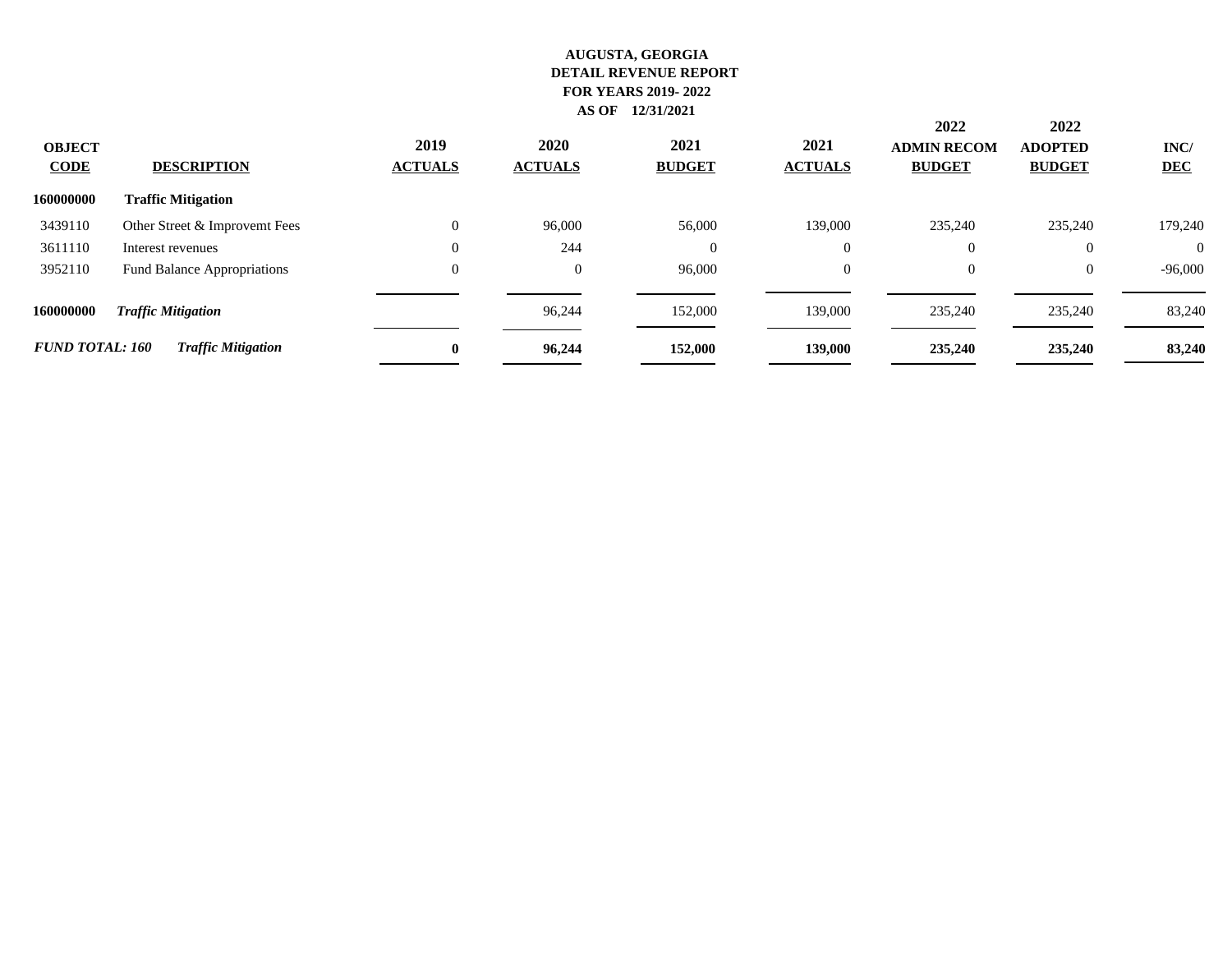| <b>OBJECT</b><br><b>CODE</b> | <b>DESCRIPTION</b>              | 2019<br><b>ACTUALS</b> | 2020<br><b>ACTUALS</b> | 2021<br><b>BUDGET</b> | 2021<br><b>ACTUALS</b> | 2022<br><b>ADMIN RECOM</b><br><b>BUDGET</b> | 2022<br><b>ADOPTED</b><br><b>BUDGET</b> | INC/<br><b>DEC</b> |
|------------------------------|---------------------------------|------------------------|------------------------|-----------------------|------------------------|---------------------------------------------|-----------------------------------------|--------------------|
| 203000000                    | <b>Life Skills Mentoring Ct</b> |                        |                        |                       |                        |                                             |                                         |                    |
| 3511420                      | Participant Fees-Life Skill     | $\Omega$               |                        | 7,000                 | 0                      | $\overline{0}$                              | $\theta$                                | $-7,000$           |
| 203000000                    | <b>Life Skills Mentoring Ct</b> |                        |                        | 7,000                 |                        |                                             |                                         | $-7,000$           |
| <b>FUND TOTAL: 203</b>       | Life Skills Mentoring           | $\bf{0}$               | $\mathbf{0}$           | 7,000                 | $\bf{0}$               | $\bf{0}$                                    | $\mathbf{0}$                            | $-7,000$           |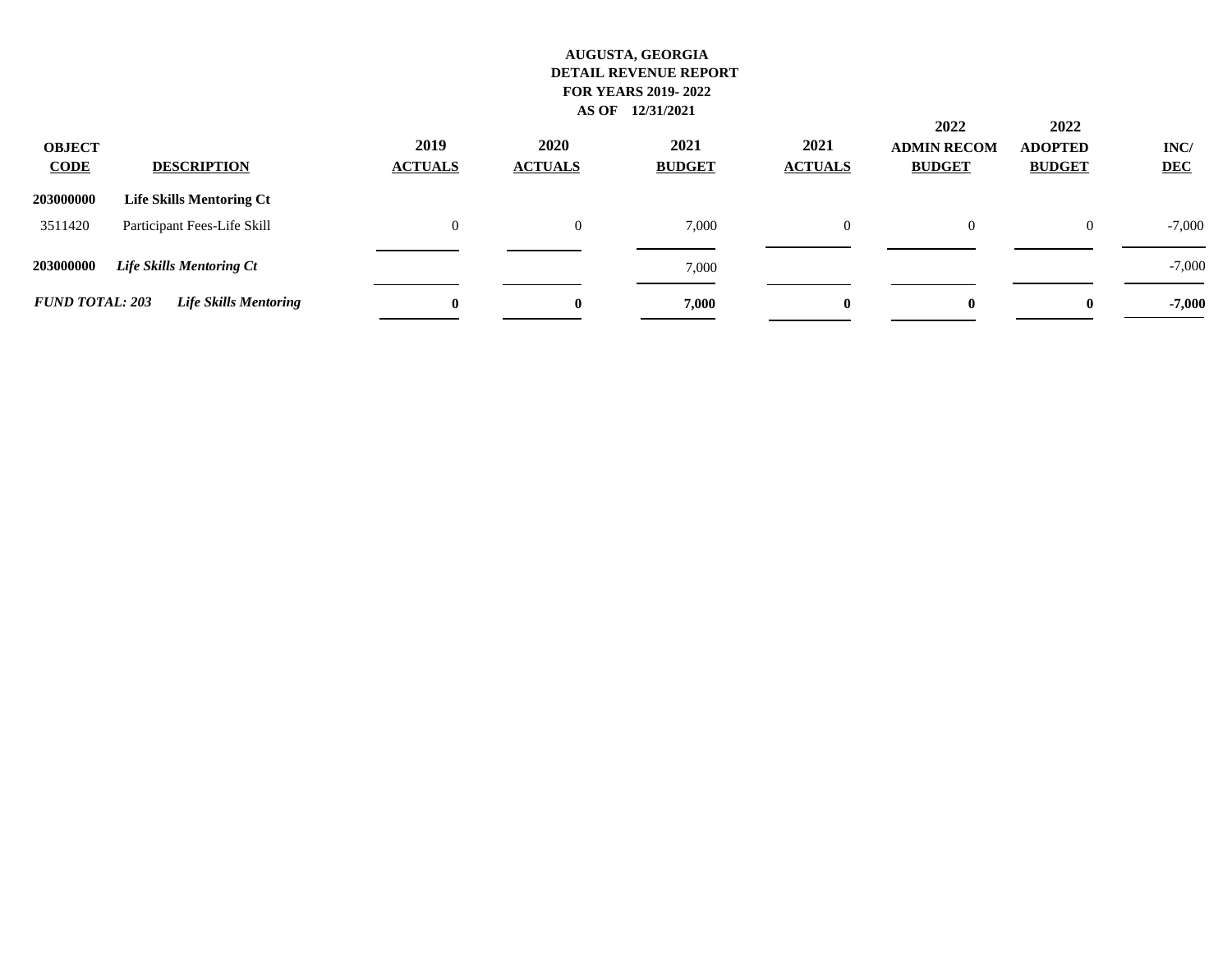|                        |                                 |                |                |               |                | 2022               | 2022           |              |
|------------------------|---------------------------------|----------------|----------------|---------------|----------------|--------------------|----------------|--------------|
| <b>OBJECT</b>          |                                 | 2019           | <b>2020</b>    | 2021          | 2021           | <b>ADMIN RECOM</b> | <b>ADOPTED</b> | INC/         |
| <b>CODE</b>            | <b>DESCRIPTION</b>              | <b>ACTUALS</b> | <b>ACTUALS</b> | <b>BUDGET</b> | <b>ACTUALS</b> | <b>BUDGET</b>      | <b>BUDGET</b>  | <b>DEC</b>   |
| 204000000              | <b>DUI/Accountability Court</b> |                |                |               |                |                    |                |              |
| 3511410                | Drug Ct/DUI Part Fees-Rich      | 252,130        | 226,745        | 275,000       | 253,612        | 275,000            | 275,000        | $\mathbf{0}$ |
| 3611110                | Interest revenues               | $-157$         | $-287$         | $\Omega$      | $\Omega$       |                    | $\Omega$       | $\mathbf{0}$ |
| 3891110                | Miscellaneous Income            | 145            | $\overline{0}$ |               | $\Omega$       |                    |                | $\mathbf{0}$ |
| 3911101                | Op Tsfr from General Fund       | 179,710        | 179,710        | 195,710       | 195,710        | 195,710            | 195,710        | $\mathbf{0}$ |
| 3911230                | Oper Trf fr ARPA-City           | $\Omega$       | $\overline{0}$ | 5,770         | 5,770          | $\overline{0}$     | $\overline{0}$ | $-5,770$     |
| 204000000              | <b>DUI/Accountability Court</b> | 431,827        | 406,168        | 476,480       | 455,092        | 470,710            | 470,710        | $-5,770$     |
| 204022320              | <b>DUI/Accountability Court</b> |                |                |               |                |                    |                |              |
| 3511410                | Drug Ct/DUI Part Fees-Rich      | $\Omega$       | $\Omega$       | $\Omega$      | $\Omega$       | $\Omega$           | $\Omega$       | $\Omega$     |
| <b>FUND TOTAL: 204</b> | <b>DUI</b> Court/Accountability | 431,827        | 406,168        | 476,480       | 455,092        | 470,710            | 470,710        | $-5,770$     |
|                        |                                 |                |                |               |                |                    |                |              |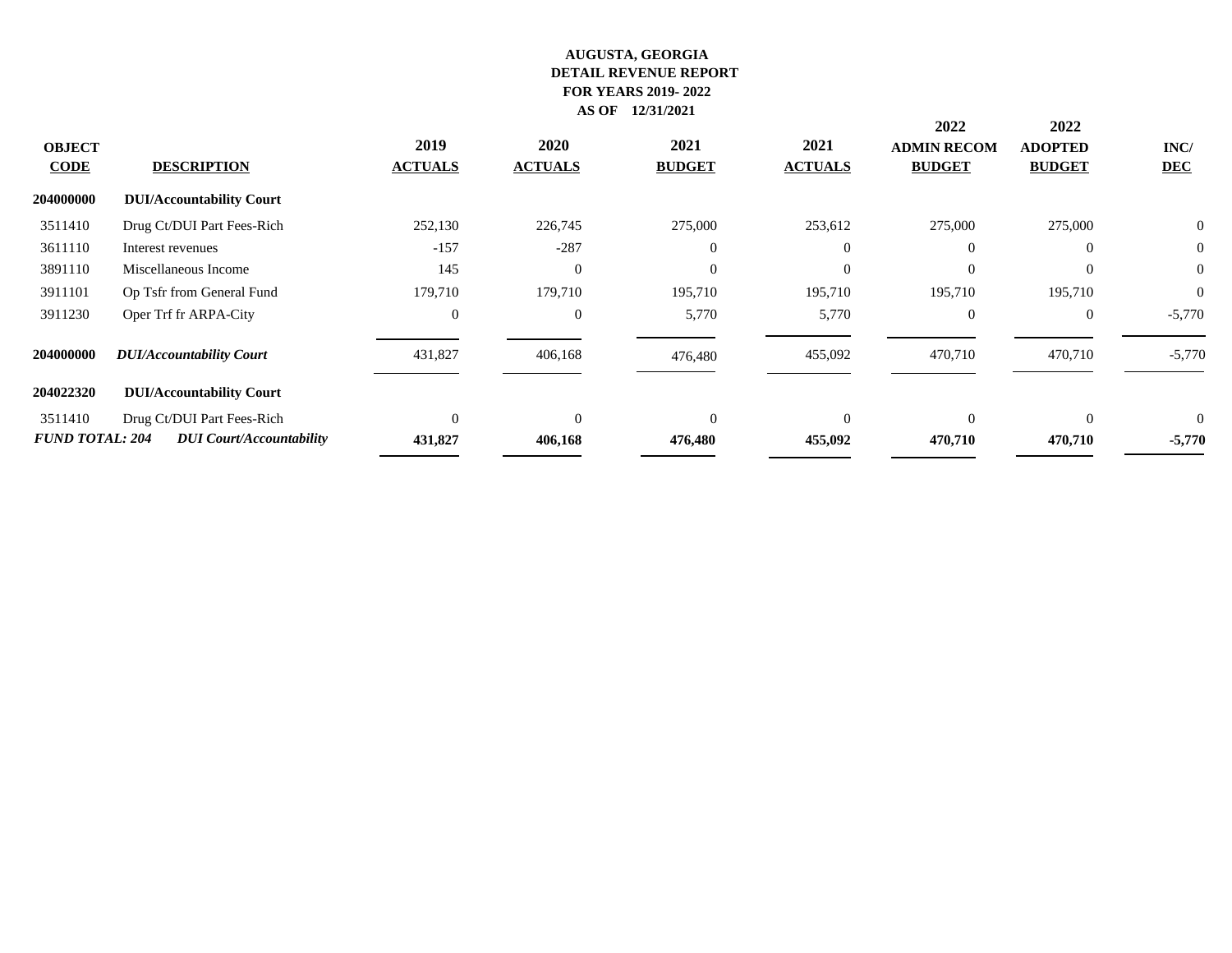|                        |                                       |                |                |               |                | 2022               | 2022           |                |
|------------------------|---------------------------------------|----------------|----------------|---------------|----------------|--------------------|----------------|----------------|
| <b>OBJECT</b>          |                                       | 2019           | 2020           | 2021          | 2021           | <b>ADMIN RECOM</b> | <b>ADOPTED</b> | INC/           |
| <b>CODE</b>            | <b>DESCRIPTION</b>                    | <b>ACTUALS</b> | <b>ACTUALS</b> | <b>BUDGET</b> | <b>ACTUALS</b> | <b>BUDGET</b>      | <b>BUDGET</b>  | <b>DEC</b>     |
| 205000000              | <b>Drug Fund</b>                      |                |                |               |                |                    |                |                |
| 3511410                | Drug Ct/DUI Part Fees-Rich            | 65,010         | 50,630         | 99,290        | 105,712        | 70,000             | 70,000         | $-29,290$      |
| 3511430                | Part. Fees - Mental Health Ct         | 50             | $\overline{0}$ | $\mathbf{0}$  | 50             |                    | $\overline{0}$ | $\overline{0}$ |
| 3511440                | Part. Fees-Veterans Ct                | $\Omega$       | $\overline{0}$ | $\mathbf{0}$  | $-50$          | $\overline{0}$     | $\overline{0}$ | $\overline{0}$ |
| 3611110                | Interest revenues                     | 6,193          | 2,289          | $\mathbf{0}$  | $\Omega$       | $\Omega$           | $\overline{0}$ | $\overline{0}$ |
| 3711110                | <b>Contributions And Donations Fr</b> | $\theta$       | $\theta$       | $\Omega$      | 4,790          | $\Omega$           | $\Omega$       | $\overline{0}$ |
| 3891110                | Miscellaneous Income                  | 5,400          | $\overline{0}$ | $\Omega$      | 8,600          | $\Omega$           | $\overline{0}$ | $\Omega$       |
| 3952110                | Fund Balance Appropriations           | $\theta$       | $\overline{0}$ | $\mathbf{0}$  | $\Omega$       | 80,400             | 80,400         | 80,400         |
| 205000000              | Drug Fund                             | 76,653         | 52,919         | 99,290        | 119,102        | 150,400            | 150,400        | 51,110         |
| <b>FUND TOTAL: 205</b> | <b>Drug Court</b>                     | 76,653         | 52,919         | 99,290        | 119,102        | 150,400            | 150,400        | 51,110         |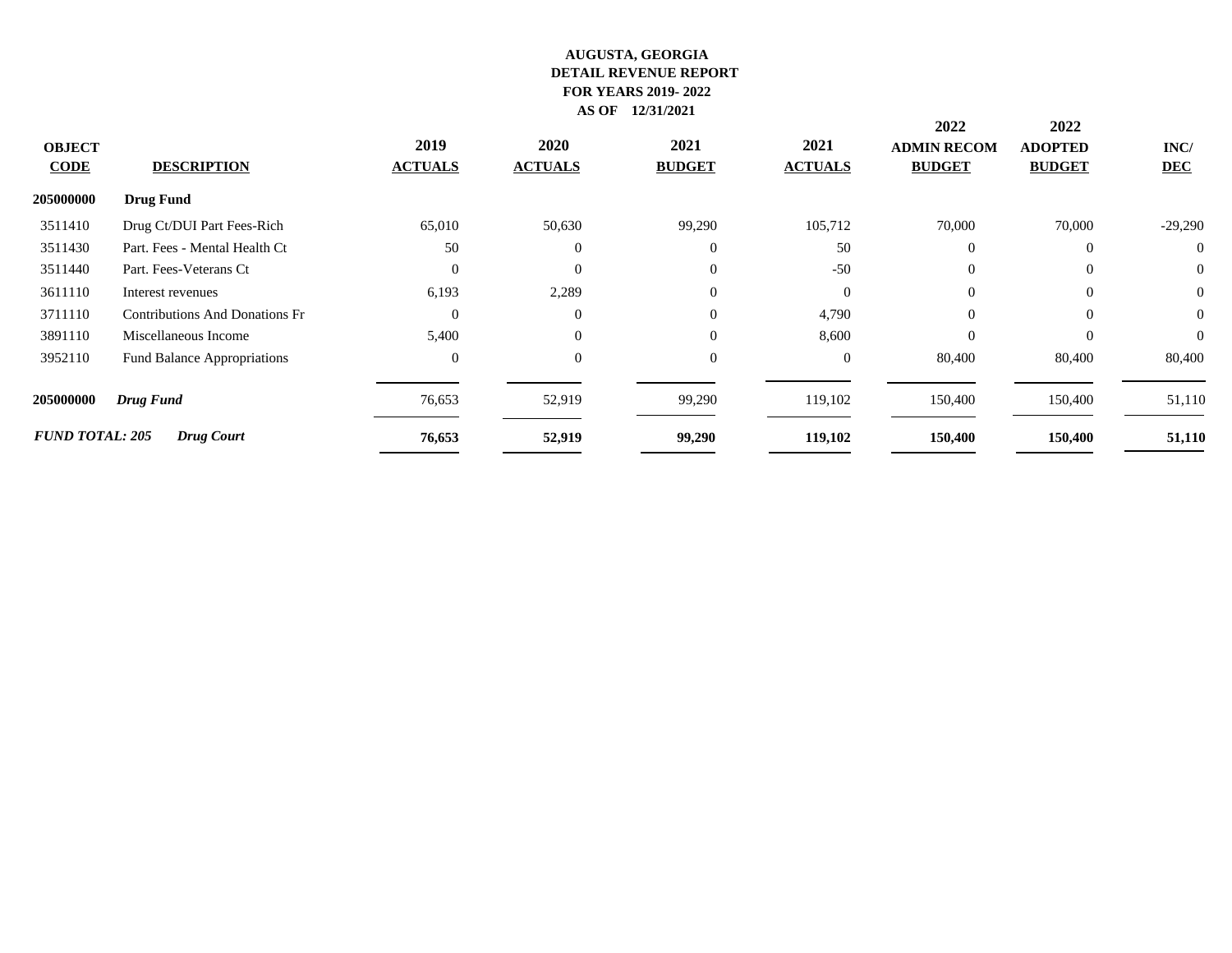| <b>OBJECT</b><br><b>CODE</b> | <b>DESCRIPTION</b>          | 2019<br><b>ACTUALS</b> | 2020<br><b>ACTUALS</b> | 2021<br><b>BUDGET</b> | 2021<br><b>ACTUALS</b> | 2022<br><b>ADMIN RECOM</b><br><b>BUDGET</b> | 2022<br><b>ADOPTED</b><br><b>BUDGET</b> | INC/<br><b>DEC</b> |
|------------------------------|-----------------------------|------------------------|------------------------|-----------------------|------------------------|---------------------------------------------|-----------------------------------------|--------------------|
| 206000000                    | <b>Law Library Fund</b>     |                        |                        |                       |                        |                                             |                                         |                    |
| 3411715                      | <b>ADR Fees-Richmond</b>    |                        | $\overline{0}$         | $\Omega$              | $\Omega$               | $\Omega$                                    | $\theta$                                | $\Omega$           |
| 3473130                      | Law Library Revenue         | 114,784                | 107,529                | 120,000               | 82,844                 | 97,400                                      | 97,400                                  | $-22,600$          |
| 3611110                      | Interest revenues           |                        | $\overline{0}$         | $\overline{0}$        | $\Omega$               | $\overline{0}$                              | $\overline{0}$                          | $\overline{0}$     |
| 3911230                      | Oper Trf fr ARPA-City       |                        | $\overline{0}$         | 270                   | 270                    | $\overline{0}$                              | $\overline{0}$                          | $-270$             |
| 3952110                      | Fund Balance Appropriations | $\Omega$               | $\overline{0}$         | $\overline{0}$        | $\overline{0}$         | $\overline{0}$                              | $\theta$                                | $\overline{0}$     |
| 206000000                    | Law Library Fund            | 114,784                | 107,529                | 120,270               | 83,114                 | 97,400                                      | 97,400                                  | $-22,870$          |
| <b>FUND TOTAL: 206</b>       | <b>Law Library Fund</b>     | 114,784                | 107,529                | 120,270               | 83,114                 | 97,400                                      | 97,400                                  | $-22,870$          |
|                              |                             |                        |                        |                       |                        |                                             |                                         |                    |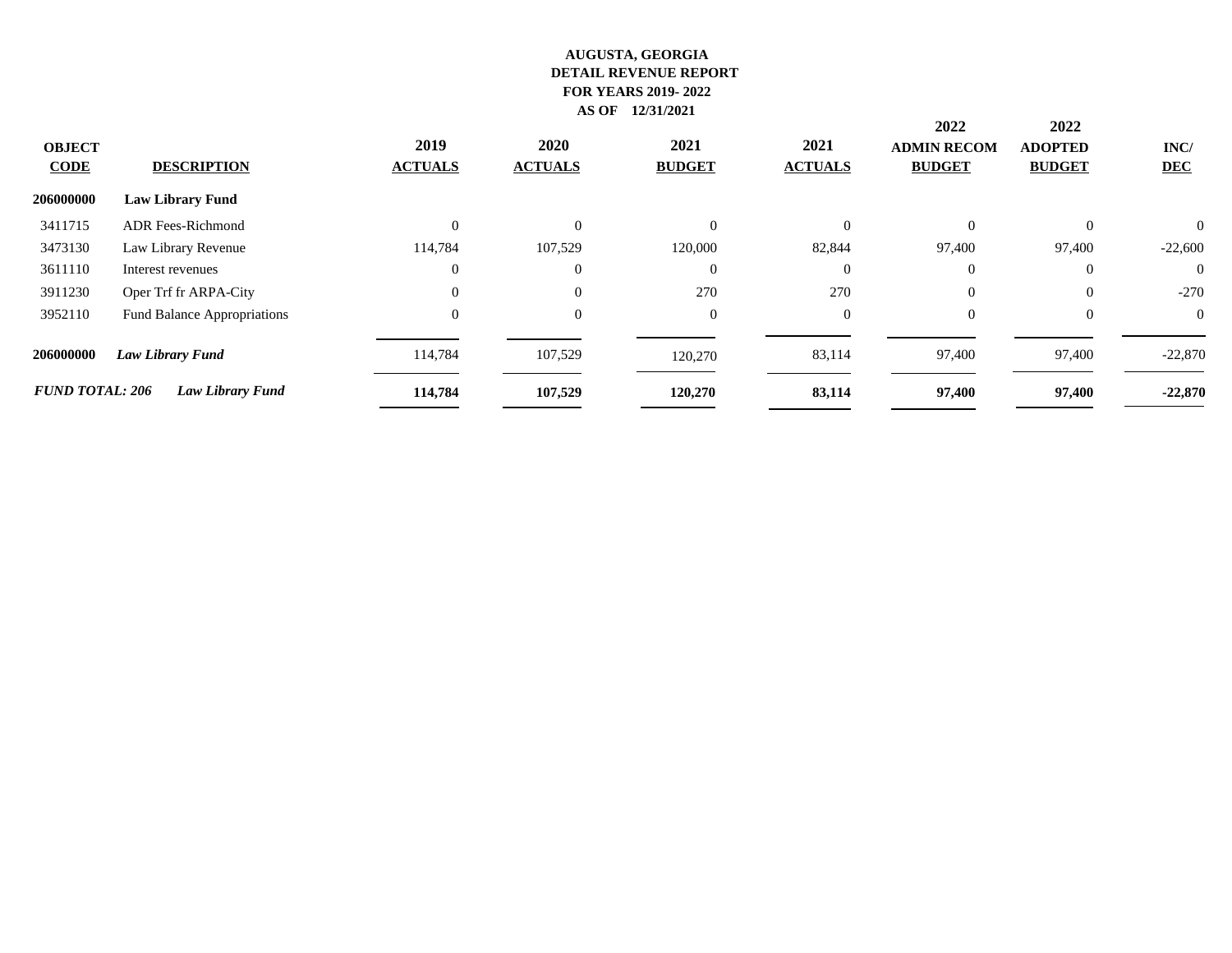| <b>OBJECT</b><br><b>CODE</b> | <b>DESCRIPTION</b>          | 2019<br><b>ACTUALS</b> | <b>2020</b><br><b>ACTUALS</b> | 2021<br><b>BUDGET</b> | 2021<br><b>ACTUALS</b> | 2022<br><b>ADMIN RECOM</b><br><b>BUDGET</b> | 2022<br><b>ADOPTED</b><br><b>BUDGET</b> | INC/<br><b>DEC</b> |
|------------------------------|-----------------------------|------------------------|-------------------------------|-----------------------|------------------------|---------------------------------------------|-----------------------------------------|--------------------|
| 207000000                    | <b>Solicitor 5% CVAP</b>    |                        |                               |                       |                        |                                             |                                         |                    |
| 3519510                      | 5% CVAP - Solicitor General | 105.529                | 114.529                       | 120,000               | 85,990                 | 120,000                                     | 120,000                                 | $\mathbf{0}$       |
| 3611110                      | Interest revenues           | $-4,248$               | $-1,384$                      | $\theta$              | $\Omega$               | $\Omega$                                    |                                         | $\mathbf{0}$       |
| 3911101                      | Op Tsfr from General Fund   | 183,800                | 254,000                       | 286,120               | 286,120                | 286,120                                     | 286,120                                 | $\theta$           |
| 3911230                      | Oper Trf fr ARPA-City       | 0                      | $\overline{0}$                | 6,520                 | 6,520                  | $\theta$                                    | $\theta$                                | $-6,520$           |
| 207000000                    | <b>Solicitor 5% CVAP</b>    | 285,080                | 367,145                       | 412,640               | 378,630                | 406,120                                     | 406,120                                 | $-6,520$           |
| <b>FUND TOTAL: 207</b>       | 5% Crime Victim's Asst      | 285,080                | 367,145                       | 412,640               | 378,630                | 406,120                                     | 406,120                                 | $-6,520$           |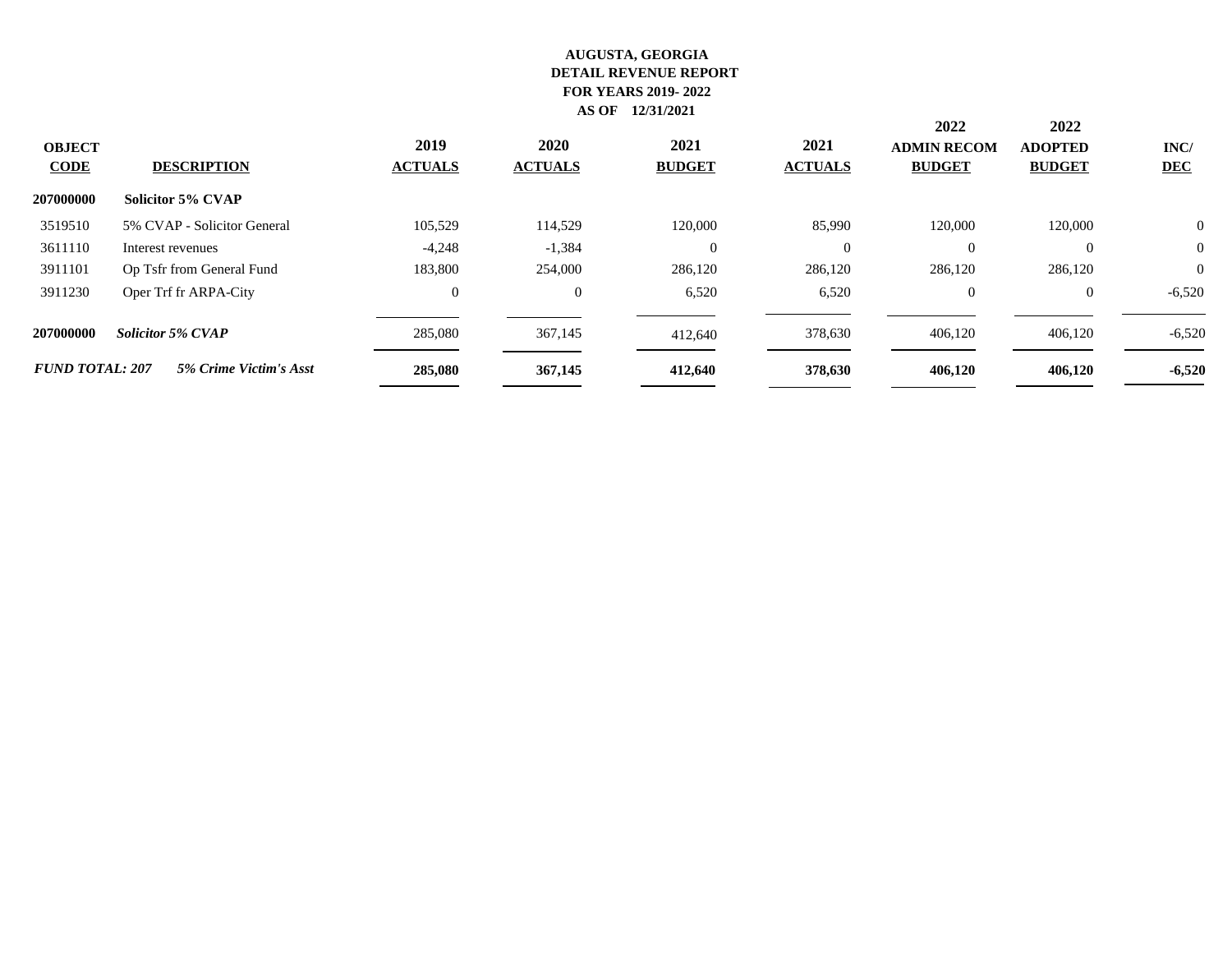| <b>OBJECT</b><br><b>CODE</b> | <b>DESCRIPTION</b>                    | 2019<br><b>ACTUALS</b> | 2020<br><b>ACTUALS</b> | 2021<br><b>BUDGET</b> | 2021<br><b>ACTUALS</b> | 2022<br><b>ADMIN RECOM</b><br><b>BUDGET</b> | 2022<br><b>ADOPTED</b><br><b>BUDGET</b> | INC/<br><b>DEC</b> |
|------------------------------|---------------------------------------|------------------------|------------------------|-----------------------|------------------------|---------------------------------------------|-----------------------------------------|--------------------|
| 208000000                    | <b>Supplemental Juvenile Services</b> |                        |                        |                       |                        |                                             |                                         |                    |
| 3411411                      | Juvenile Court Supervision Fee        | 6,410                  | 4,760                  | 8,520                 | 3,505                  | 8,520                                       | 8,520                                   | $\overline{0}$     |
| 3411412                      | Juvenile Ct-CHINS                     | 1,850                  | 250                    | 4,000                 | $\boldsymbol{0}$       | 4,000                                       | 4,000                                   | 0                  |
| 3611110                      | Interest revenues                     | 1,035                  | 377                    | $\Omega$              | 0                      | $\Omega$                                    | $\overline{0}$                          | $\Omega$           |
| 208000000                    | <b>Supplemental Juvenile Services</b> | 9,295                  | 5,387                  | 12,520                | 3,505                  | 12,520                                      | 12,520                                  | $\boldsymbol{0}$   |
| <b>FUND TOTAL: 208</b>       | <b>Supplemental Juvenile</b>          | 9,295                  | 5,387                  | 12,520                | 3,505                  | 12,520                                      | 12,520                                  |                    |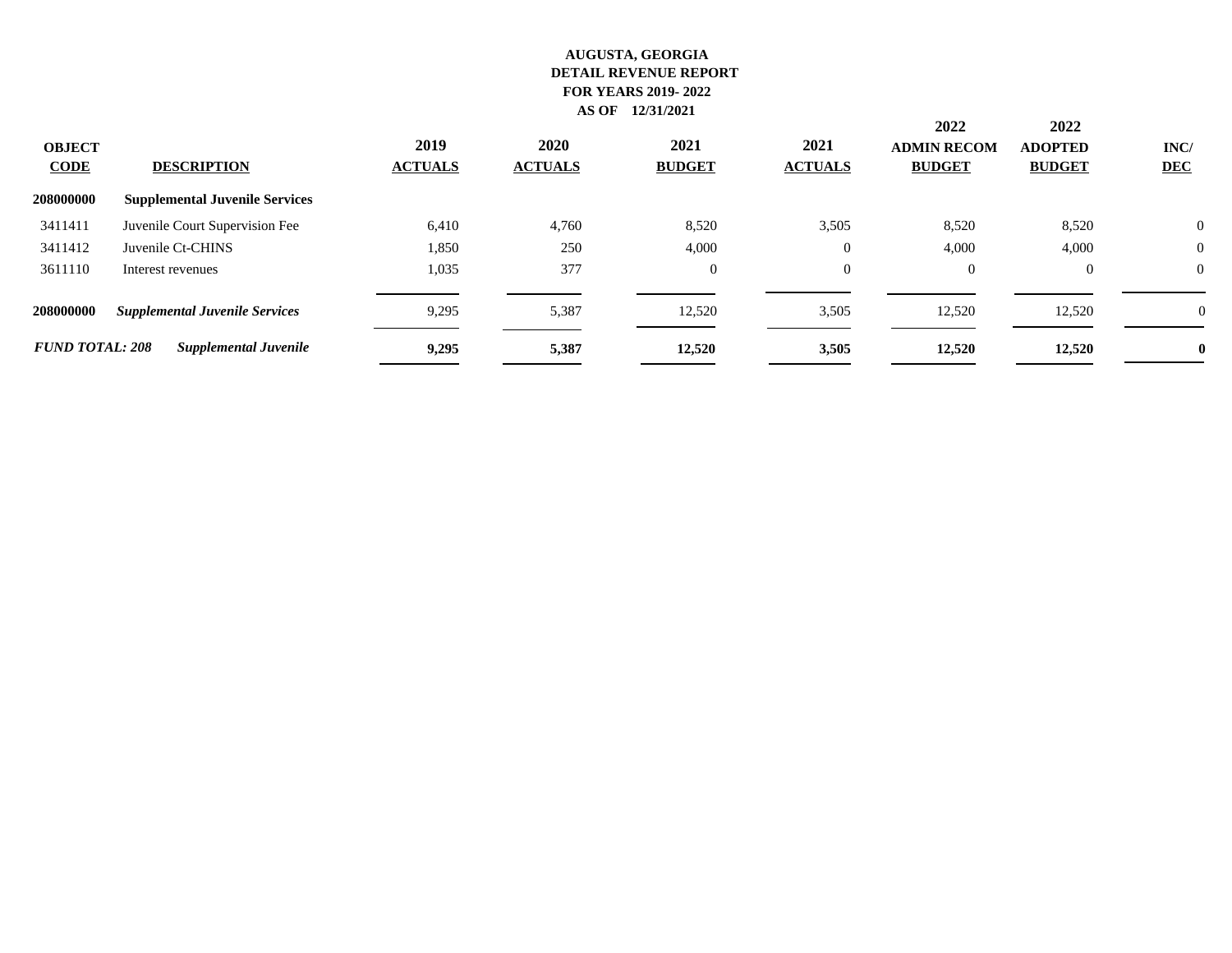| <b>OBJECT</b><br><b>CODE</b> | <b>DESCRIPTION</b>          | 2019<br><b>ACTUALS</b> | 2020<br><b>ACTUALS</b> | 2021<br><b>BUDGET</b> | 2021<br><b>ACTUALS</b> | 2022<br><b>ADMIN RECOM</b><br><b>BUDGET</b> | 2022<br><b>ADOPTED</b><br><b>BUDGET</b> | INC/<br><b>DEC</b> |
|------------------------------|-----------------------------|------------------------|------------------------|-----------------------|------------------------|---------------------------------------------|-----------------------------------------|--------------------|
| 209000000                    | DA 5% CVAP                  |                        |                        |                       |                        |                                             |                                         |                    |
| 3519512                      | 5% CVAP - Dist Attorney     | 107,246                | 107,871                | 120,000               | 68,708                 | 28,080                                      | 28,080                                  | $-91,920$          |
| 3611110                      | Interest revenues           | 15,094                 | 5,529                  | $\Omega$              | $\theta$               | $\Omega$                                    | $\theta$                                | $\Omega$           |
| 3911230                      | Oper Trf fr ARPA-City       | $\overline{0}$         | $\overline{0}$         | 580                   | 580                    | $\Omega$                                    | $\theta$                                | $-580$             |
| 3952110                      | Fund Balance Appropriations | 0                      | $\overline{0}$         | 32,050                | $\overline{0}$         | $\overline{0}$                              | $\theta$                                | $-32,050$          |
| 209000000                    | DA 5% CVAP                  | 122,340                | 113,400                | 152,630               | 69,288                 | 28,080                                      | 28,080                                  | $-124,550$         |
| <b>FUND TOTAL: 209</b>       | DA 5% CVAP                  | 122,340                | 113,400                | 152,630               | 69,288                 | 28,080                                      | 28,080                                  | $-124,550$         |
|                              |                             |                        |                        |                       |                        |                                             |                                         |                    |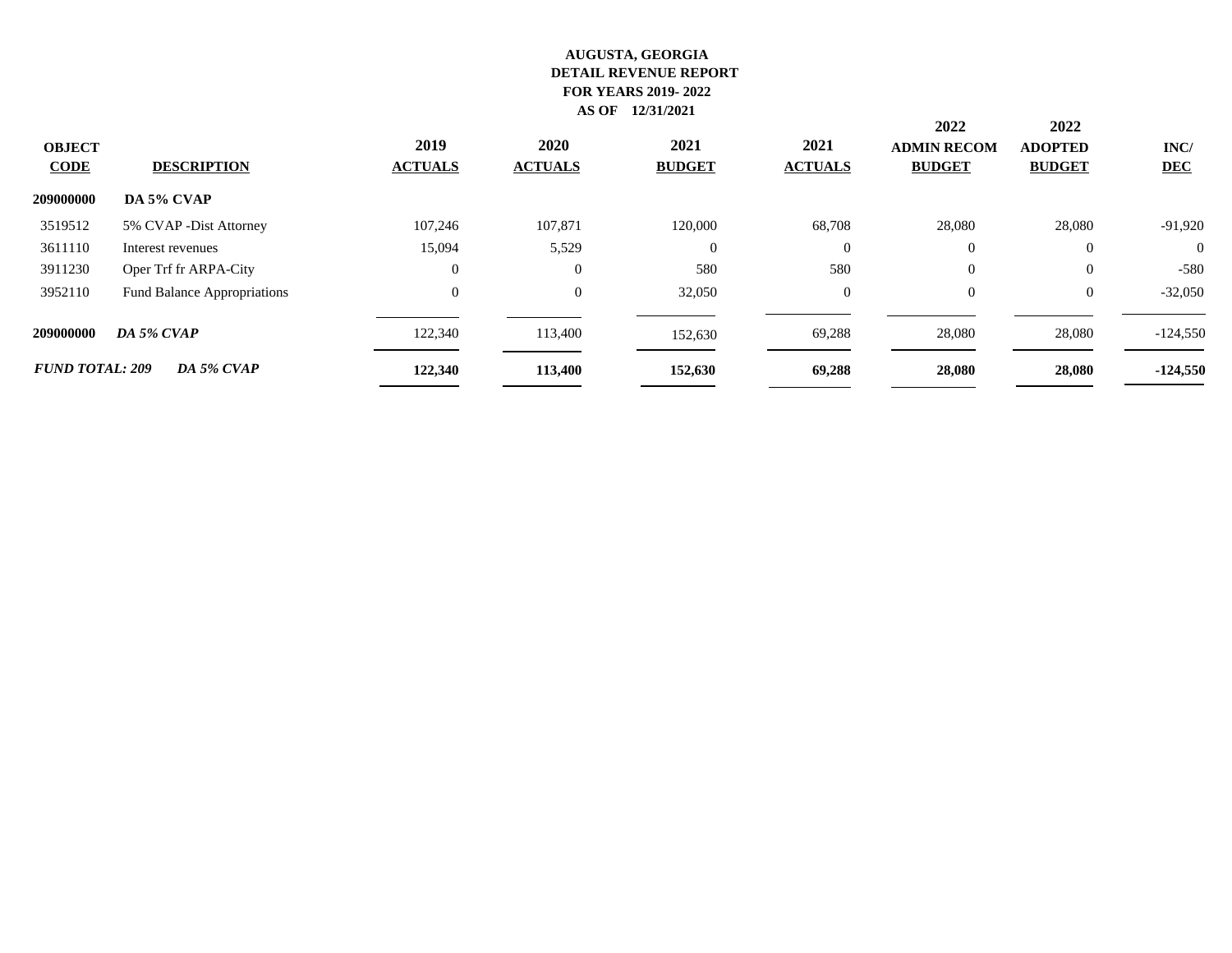| <b>OBJECT</b><br><b>CODE</b> | <b>DESCRIPTION</b>              | 2019<br><b>ACTUALS</b> | 2020<br><b>ACTUALS</b> | 2021<br><b>BUDGET</b> | 2021<br><b>ACTUALS</b> | 2022<br><b>ADMIN RECOM</b><br><b>BUDGET</b> | 2022<br><b>ADOPTED</b><br><b>BUDGET</b> | INC/<br><b>DEC</b> |
|------------------------------|---------------------------------|------------------------|------------------------|-----------------------|------------------------|---------------------------------------------|-----------------------------------------|--------------------|
| 211000000                    | <b>Federal Drug Fund</b>        |                        |                        |                       |                        |                                             |                                         |                    |
| 3523101                      | Federal Drug Forfeiture         | 183,302                | 16,026                 | 200,000               | 0                      | 250,000                                     | 250,000                                 | 50,000             |
| 3611110                      | Interest revenues               | 14,798                 | 4,142                  | $\mathbf{0}$          | 0                      | $\overline{0}$                              | $\theta$                                | $\overline{0}$     |
| 211000000                    | <b>Federal Drug Fund</b>        | 198.101                | 20,169                 | 200,000               |                        | 250,000                                     | 250,000                                 | 50,000             |
| <b>FUND TOTAL: 211</b>       | <b>Federal Drug Forfeitures</b> | 198,101                | 20,169                 | 200,000               | 0                      | 250,000                                     | 250,000                                 | 50,000             |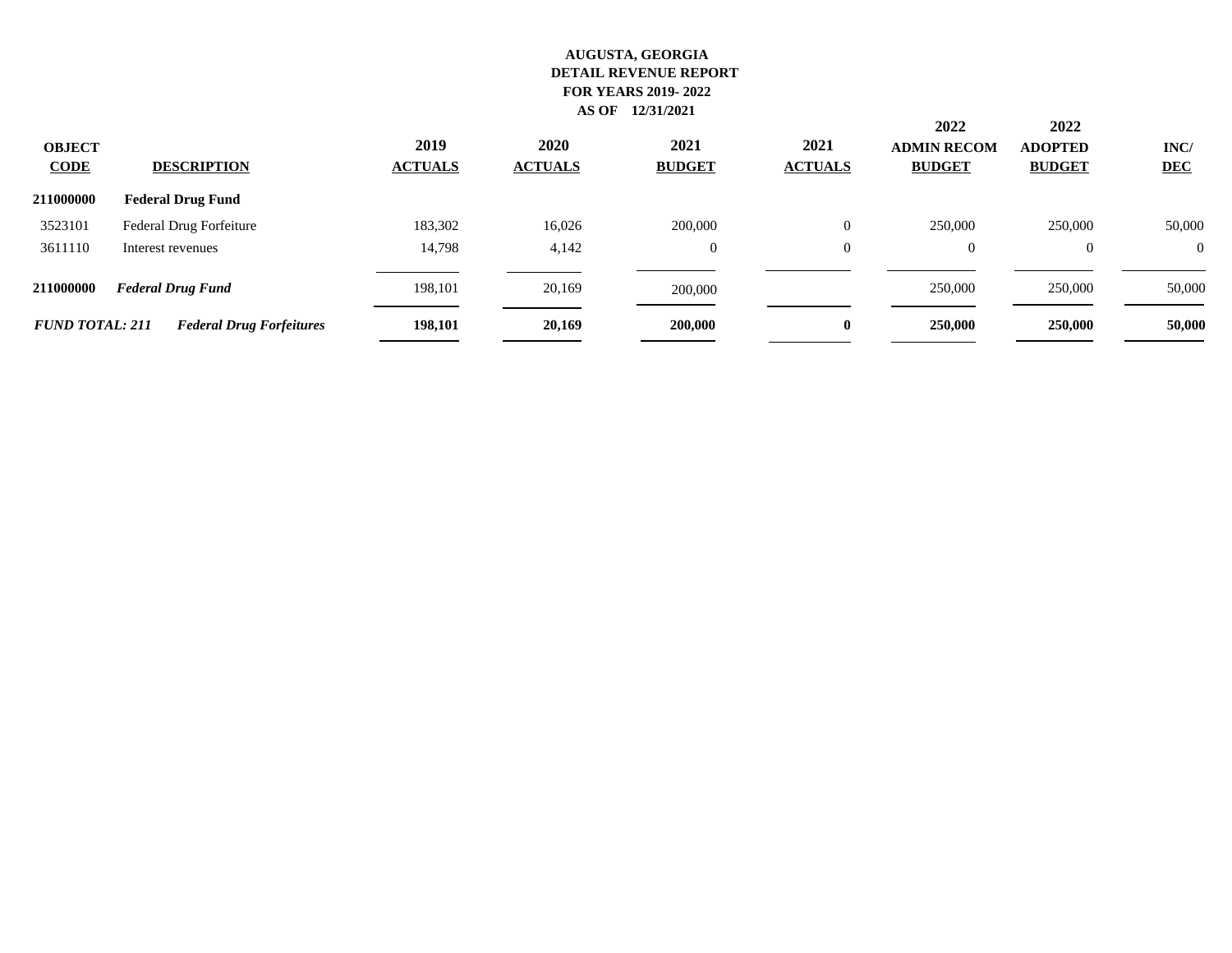| 2020<br>2021<br>2021<br>2019<br><b>OBJECT</b><br><b>ADMIN RECOM</b><br><b>ADOPTED</b><br><b>DESCRIPTION</b><br><b>ACTUALS</b><br><b>ACTUALS</b><br><b>BUDGET</b><br><b>ACTUALS</b><br><b>BUDGET</b><br><b>BUDGET</b><br><b>CODE</b><br>212000000<br><b>State Drug Fund</b><br>250,000<br>250,000<br>3523201<br>65,023<br>321,121<br>250,000<br><b>State Drug Forfeitures</b><br>261,163<br>3611110<br>23,643<br>9,449<br>$\overline{0}$<br>$\overline{0}$<br>$\Omega$<br>$\theta$<br>Interest revenues<br>3922110<br>161<br>$\overline{0}$<br>$\mathbf{0}$<br>$\theta$<br>$\overline{0}$<br>$\overline{0}$<br>Compensation for loss of gener<br>152,189<br>$\Omega$<br>158,967<br>$\theta$<br>3923110<br>48,842<br>$\mathbf{0}$<br>Property sale<br>3952110<br>130,000<br>250,000<br>$\theta$<br>$\overline{0}$<br>$\overline{0}$<br>250,000<br><b>Fund Balance Appropriations</b><br>123,314<br>437,157<br>480,089<br>500,000<br>500,000<br>212000000<br><b>State Drug Fund</b><br>380,000<br><b>FUND TOTAL: 212</b><br><b>State Drug Forfeitures</b><br>380,000<br>437,157<br>123,314<br>480,089<br>500,000<br>500,000 |  |  |  | 2022 | 2022 |                    |
|--------------------------------------------------------------------------------------------------------------------------------------------------------------------------------------------------------------------------------------------------------------------------------------------------------------------------------------------------------------------------------------------------------------------------------------------------------------------------------------------------------------------------------------------------------------------------------------------------------------------------------------------------------------------------------------------------------------------------------------------------------------------------------------------------------------------------------------------------------------------------------------------------------------------------------------------------------------------------------------------------------------------------------------------------------------------------------------------------------------------------|--|--|--|------|------|--------------------|
|                                                                                                                                                                                                                                                                                                                                                                                                                                                                                                                                                                                                                                                                                                                                                                                                                                                                                                                                                                                                                                                                                                                          |  |  |  |      |      | INC/<br><b>DEC</b> |
|                                                                                                                                                                                                                                                                                                                                                                                                                                                                                                                                                                                                                                                                                                                                                                                                                                                                                                                                                                                                                                                                                                                          |  |  |  |      |      |                    |
|                                                                                                                                                                                                                                                                                                                                                                                                                                                                                                                                                                                                                                                                                                                                                                                                                                                                                                                                                                                                                                                                                                                          |  |  |  |      |      | $\mathbf{0}$       |
|                                                                                                                                                                                                                                                                                                                                                                                                                                                                                                                                                                                                                                                                                                                                                                                                                                                                                                                                                                                                                                                                                                                          |  |  |  |      |      | $\boldsymbol{0}$   |
|                                                                                                                                                                                                                                                                                                                                                                                                                                                                                                                                                                                                                                                                                                                                                                                                                                                                                                                                                                                                                                                                                                                          |  |  |  |      |      | $\boldsymbol{0}$   |
|                                                                                                                                                                                                                                                                                                                                                                                                                                                                                                                                                                                                                                                                                                                                                                                                                                                                                                                                                                                                                                                                                                                          |  |  |  |      |      | $\overline{0}$     |
|                                                                                                                                                                                                                                                                                                                                                                                                                                                                                                                                                                                                                                                                                                                                                                                                                                                                                                                                                                                                                                                                                                                          |  |  |  |      |      | 120,000            |
|                                                                                                                                                                                                                                                                                                                                                                                                                                                                                                                                                                                                                                                                                                                                                                                                                                                                                                                                                                                                                                                                                                                          |  |  |  |      |      | 120,000            |
|                                                                                                                                                                                                                                                                                                                                                                                                                                                                                                                                                                                                                                                                                                                                                                                                                                                                                                                                                                                                                                                                                                                          |  |  |  |      |      | 120,000            |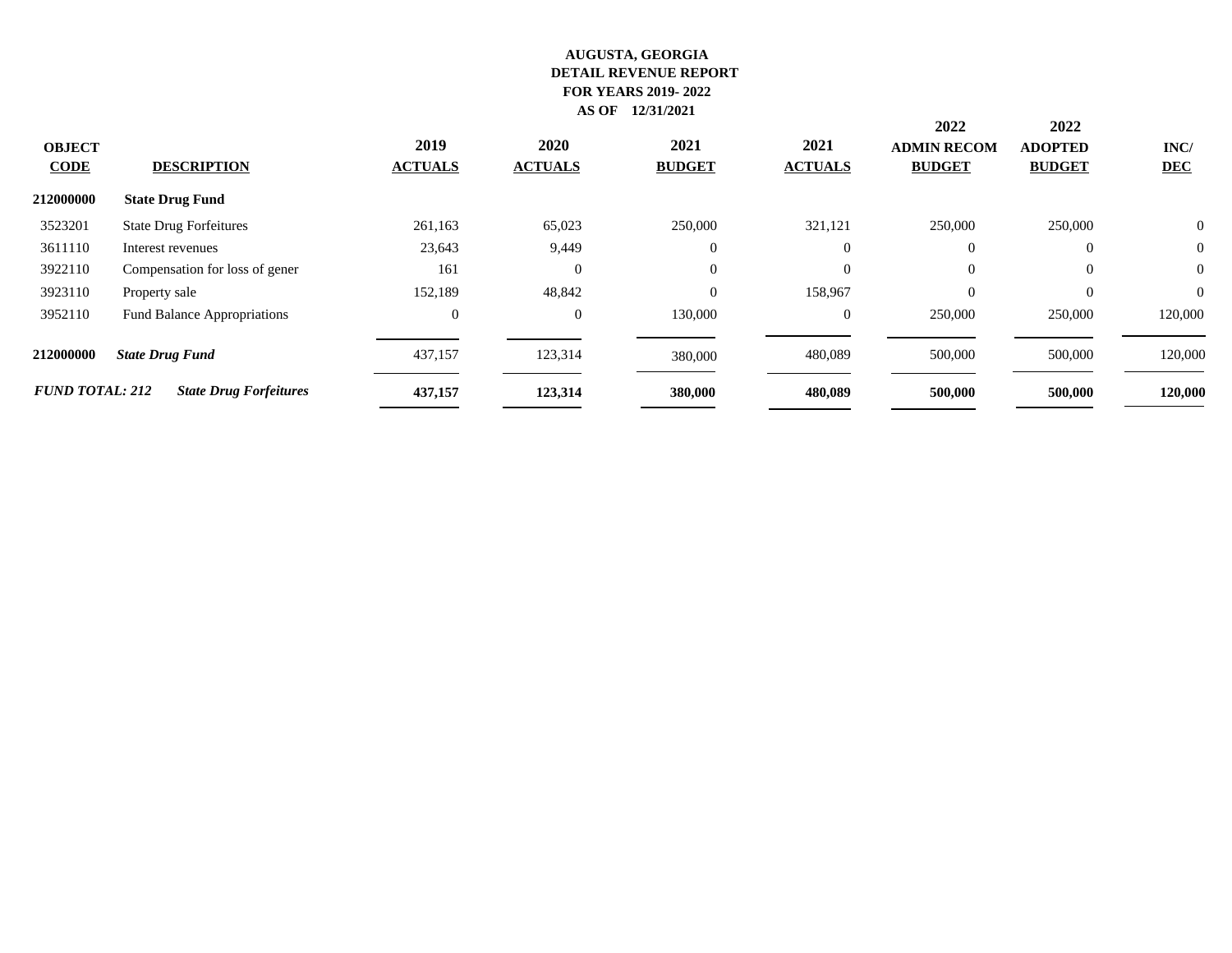| <b>OBJECT</b><br><b>CODE</b> | <b>DESCRIPTION</b>          | 2019<br><b>ACTUALS</b> | 2020<br><b>ACTUALS</b> | 2021<br><b>BUDGET</b> | 2021<br><b>ACTUALS</b> | 2022<br><b>ADMIN RECOM</b><br><b>BUDGET</b> | 2022<br><b>ADOPTED</b><br><b>BUDGET</b> | INC/<br><b>DEC</b> |
|------------------------------|-----------------------------|------------------------|------------------------|-----------------------|------------------------|---------------------------------------------|-----------------------------------------|--------------------|
| 213000000                    | K-9 Forfeitures             |                        |                        |                       |                        |                                             |                                         |                    |
| 3221210                      | Zoning and Land Use Permits |                        |                        |                       | $^{(1)}$               |                                             |                                         | $\Omega$           |
| <b>FUND TOTAL: 213</b>       | K-9 Forfeitures             | 0                      |                        |                       | o                      |                                             |                                         | 0                  |
|                              |                             |                        |                        |                       |                        |                                             |                                         |                    |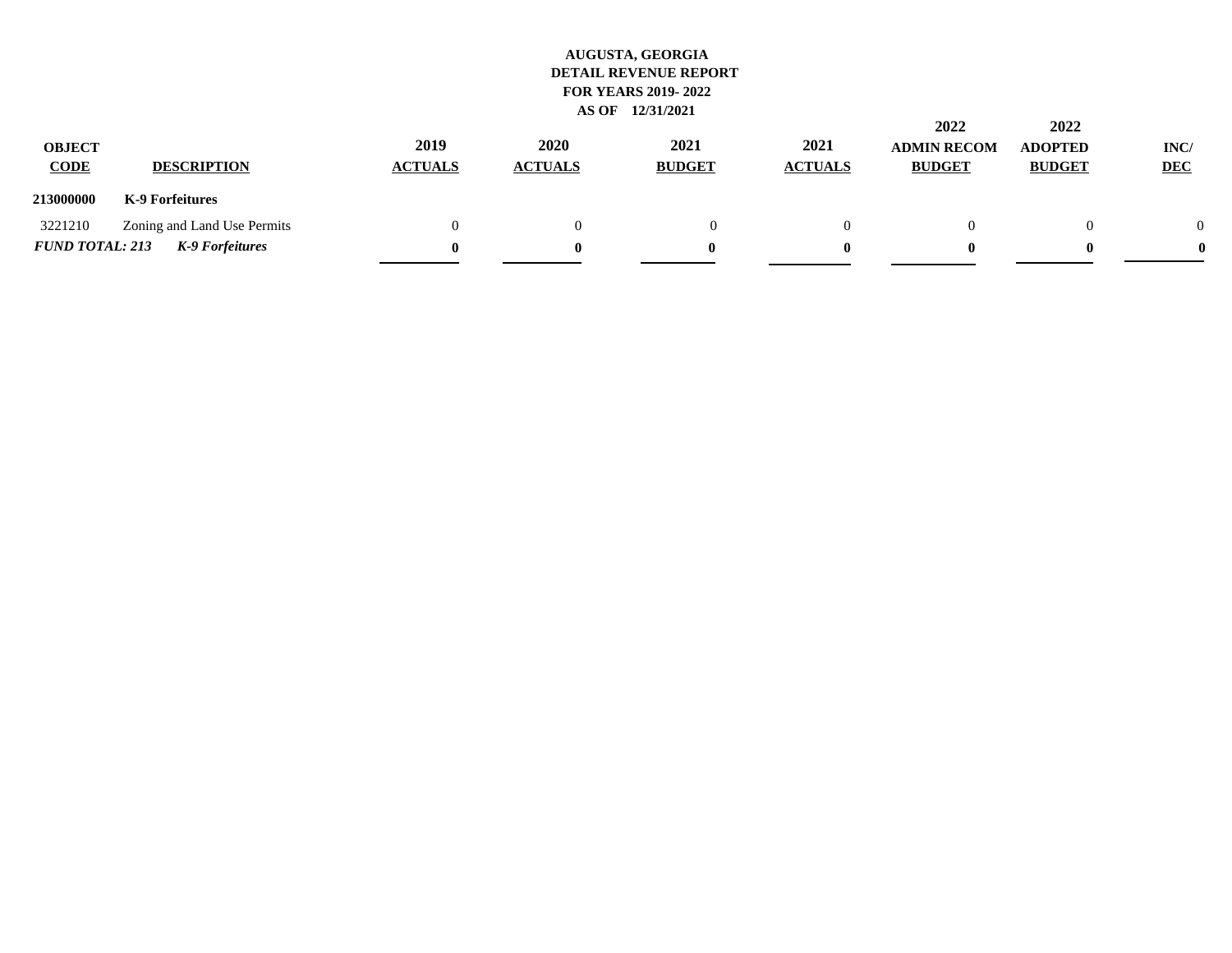|                        |                                     |                |                |                |                | 2022               | 2022           |            |
|------------------------|-------------------------------------|----------------|----------------|----------------|----------------|--------------------|----------------|------------|
| <b>OBJECT</b>          |                                     | 2019           | 2020           | 2021           | 2021           | <b>ADMIN RECOM</b> | <b>ADOPTED</b> | INC/       |
| <b>CODE</b>            | <b>DESCRIPTION</b>                  | <b>ACTUALS</b> | <b>ACTUALS</b> | <b>BUDGET</b>  | <b>ACTUALS</b> | <b>BUDGET</b>      | <b>BUDGET</b>  | <b>DEC</b> |
| <b>216000000</b>       | <b>Emergency Telephone System</b>   |                |                |                |                |                    |                |            |
| 3117610                | Telephone Franchise Tax             | $\Omega$       | 3              | $\overline{0}$ |                |                    | $\Omega$       |            |
| 3425110                | E911 charges                        |                | 27             | $\Omega$       |                |                    | $\Omega$       |            |
| 3425120                | E911 Charges - Cellular             | 2,819,826      | 3,197,025      | 2,950,000      | 3,004,292      | 3,048,130          | 3,048,130      | 98,130     |
| 3425130                | E911 Charges-VOIP                   | 50             | $\Omega$       | 16,000         | $\Omega$       | 16,000             | 16,000         | $\Omega$   |
| 3425140                | E911-PrePaid Cell Phones            | 1,035,917      | 918,711        | 900,000        | 803,697        | 900,000            | 900,000        |            |
| 3429110                | Other Public Safety Fees            | 1,408          | 1,692          | $\Omega$       | 2,824          |                    | $\Omega$       |            |
| 3511410                | Drug Ct/DUI Part Fees-Rich          | $\Omega$       | $\Omega$       | $\Omega$       | 0              |                    | $\Omega$       |            |
| 3611110                | Interest revenues                   | 72,941         | 24,058         | 5,000          | $\Omega$       | 5,000              | 5,000          | $\Omega$   |
| 3891110                | Miscellaneous Income                | 3,653          | 9,554          | 3,000          | 44,253         | 3,000              | 3,000          |            |
| 3911101                | Op Tsfr from General Fund           | 822,560        | 777,190        | 777,190        | 777,190        | 777,190            | 777,190        |            |
| 3911230                | Oper Trf fr ARPA-City               | $\Omega$       | $\Omega$       | 155,000        | 155,000        |                    | $\mathbf{0}$   | $-155,000$ |
| 3951110                | <b>Encumbrance Carry Forwards</b>   | 0              |                | $\Omega$       |                |                    | 0              |            |
| 3952110                | <b>Fund Balance Appropriations</b>  | $\Omega$       | $\Omega$       | 252,980        | $\Omega$       |                    | $\overline{0}$ | $-252,980$ |
| 216000000              | <b>Emergency Telephone System</b>   | 4,756,356      | 4,928,265      | 5,059,170      | 4,787,258      | 4,749,320          | 4,749,320      | $-309,850$ |
| 216037110              | <b>Emergency Telephone Response</b> |                |                |                |                |                    |                |            |
| 3891110                | Miscellaneous Income                | $\Omega$       | $\Omega$       | $\theta$       | $\Omega$       |                    | $\overline{0}$ |            |
| <b>FUND TOTAL: 216</b> | <b>Emergency Telephone</b>          | 4,756,356      | 4,928,265      | 5,059,170      | 4,787,258      | 4,749,320          | 4,749,320      | $-309,850$ |
|                        |                                     |                |                |                |                |                    |                |            |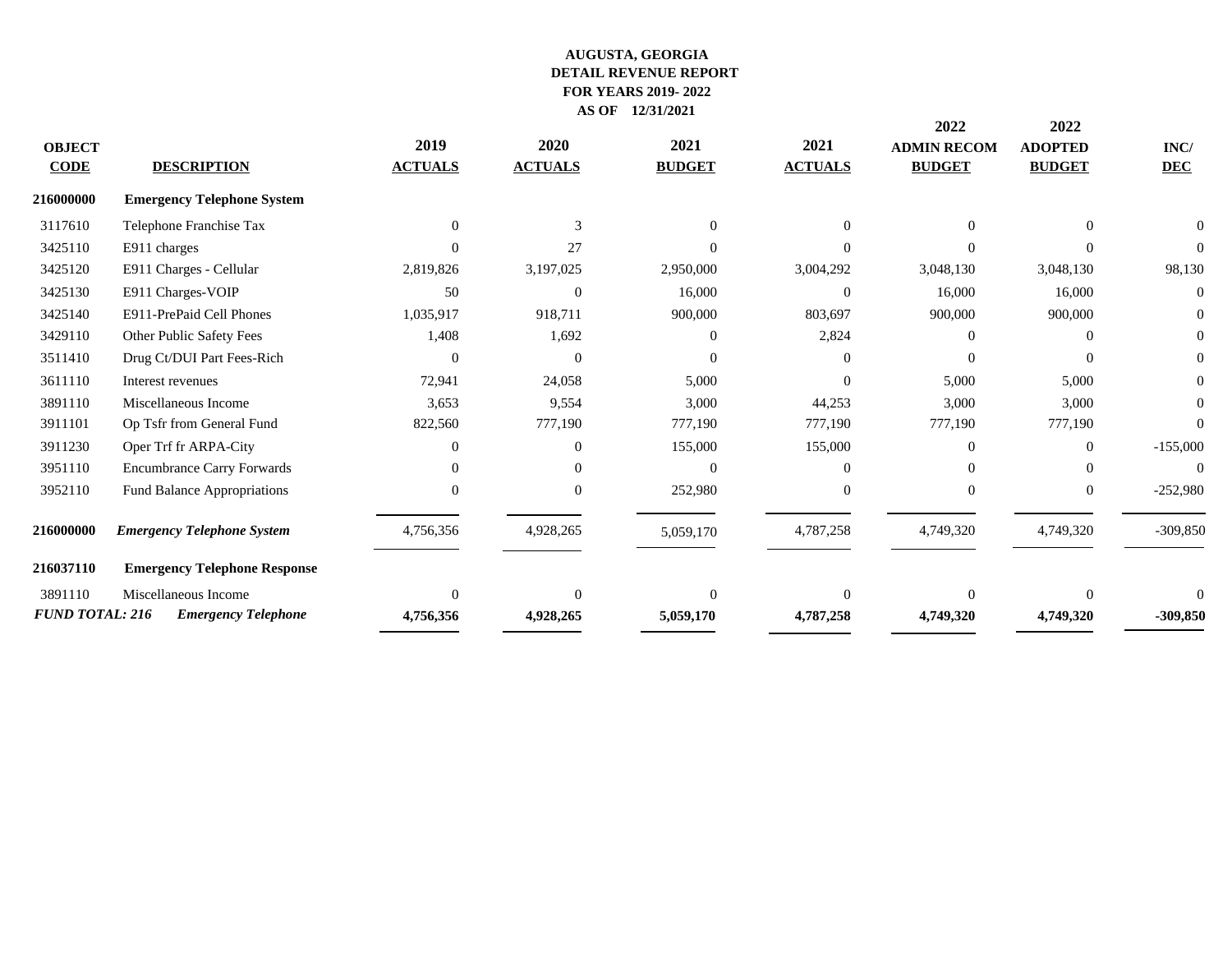| <b>OBJECT</b><br><b>CODE</b> | <b>DESCRIPTION</b>               | 2019<br><b>ACTUALS</b> | 2020<br><b>ACTUALS</b> | 2021<br><b>BUDGET</b> | 2021<br><b>ACTUALS</b> | 2022<br><b>ADMIN RECOM</b><br><b>BUDGET</b> | 2022<br><b>ADOPTED</b><br><b>BUDGET</b> | INC/<br><b>DEC</b> |
|------------------------------|----------------------------------|------------------------|------------------------|-----------------------|------------------------|---------------------------------------------|-----------------------------------------|--------------------|
| 217000000                    | <b>Building Inspections Fund</b> |                        |                        |                       |                        |                                             |                                         |                    |
| 3214110                      | <b>General Business Licenses</b> | $\Omega$               | $\theta$               | $\Omega$              | 417                    | $\Omega$                                    | $\Omega$                                | $\Omega$           |
| 3221510                      | <b>Building Permits</b>          | 1,611,151              | 2,295,998              | 1,993,520             | 3,011,639              | 2,000,000                                   | 2,000,000                               | 6,480              |
| 3424112                      | Plan Review Fees - Fire          |                        | $\overline{0}$         | $\overline{0}$        | $\Omega$               | $\Omega$                                    | $\Omega$                                | $\overline{0}$     |
| 3611110                      | Interest revenues                | 35,142                 | 15,596                 | $\overline{0}$        | $\overline{0}$         | $\Omega$                                    | $\overline{0}$                          | $\overline{0}$     |
| 3911230                      | Oper Trf fr ARPA-City            |                        | $\overline{0}$         | 19,670                | 19,670                 | $\Omega$                                    | $\overline{0}$                          | $-19,670$          |
| 3923110                      | Property sale                    | $\Omega$               | $\theta$               | $\Omega$              | 7,601                  | $\Omega$                                    | $\Omega$                                | $\theta$           |
| 3952110                      | Fund Balance Appropriations      | $\Omega$               | $\overline{0}$         | 114,980               | $\overline{0}$         | 146,660                                     | 146,660                                 | 31,680             |
| 217000000                    | <b>Building Inspections Fund</b> | 1,646,293              | 2,311,594              | 2,128,170             | 3,039,327              | 2,146,660                                   | 2,146,660                               | 18,490             |
| 217072210                    | <b>Building Inspections</b>      |                        |                        |                       |                        |                                             |                                         |                    |
| 3221510                      | <b>Building Permits</b>          | $\Omega$               | $\Omega$               | $\Omega$              | $\Omega$               | $\Omega$                                    | $\Omega$                                | $\Omega$           |
| <b>FUND TOTAL: 217</b>       | <b>Building Inspections Fund</b> | 1,646,293              | 2,311,594              | 2,128,170             | 3,039,327              | 2,146,660                                   | 2,146,660                               | 18,490             |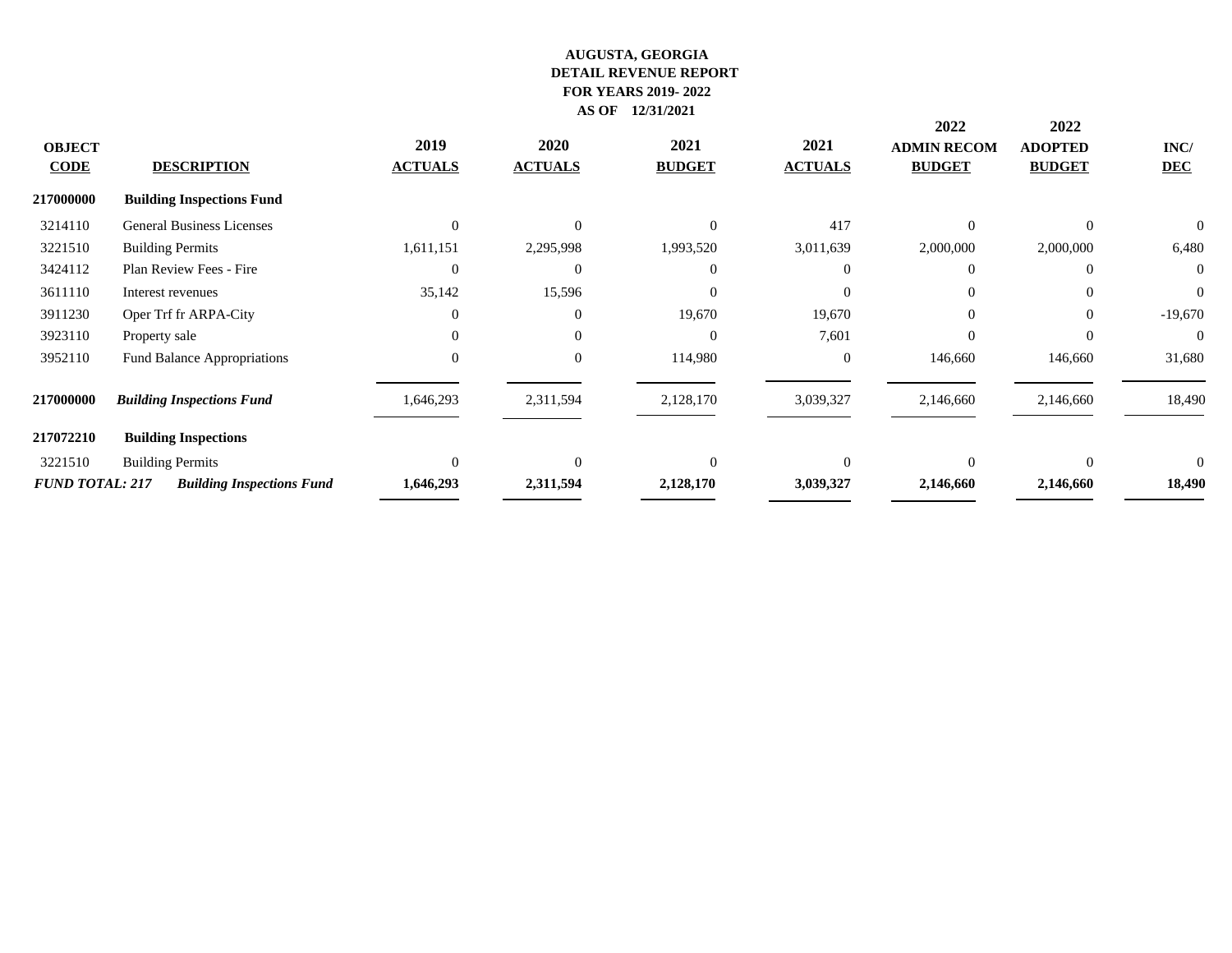| <b>OBJECT</b><br><b>CODE</b> | <b>DESCRIPTION</b>                      | 2019<br><b>ACTUALS</b> | 2020<br><b>ACTUALS</b> | 2021<br><b>BUDGET</b> | 2021<br><b>ACTUALS</b> | 2022<br><b>ADMIN RECOM</b><br><b>BUDGET</b> | 2022<br><b>ADOPTED</b><br><b>BUDGET</b> | $\mathbf{INC}/$<br><b>DEC</b> |
|------------------------------|-----------------------------------------|------------------------|------------------------|-----------------------|------------------------|---------------------------------------------|-----------------------------------------|-------------------------------|
| 220000000                    | <b>General Fund Grants</b>              |                        |                        |                       |                        |                                             |                                         |                               |
| 3611110                      | Interest revenues                       | $\mathbf{0}$           | 273                    | $\mathbf{0}$          | $\theta$               | $\overline{0}$                              | $\boldsymbol{0}$                        |                               |
| 3911101                      | Op Tsfr from General Fund               | $\Omega$               | $\theta$               | $\overline{0}$        | 719,550                | $\Omega$                                    | $\overline{0}$                          | $\Omega$                      |
| 3911230                      | Oper Trf fr ARPA-City                   | $\Omega$               | $\theta$               | 13,950                | 13,950                 | $\Omega$                                    | $\overline{0}$                          | $-13,950$                     |
| 3952110                      | Fund Balance Appropriations             | $\boldsymbol{0}$       | $\boldsymbol{0}$       | $\mathbf{0}$          | $\boldsymbol{0}$       | $\mathbf{0}$                                | $\boldsymbol{0}$                        | $\boldsymbol{0}$              |
| 220000000                    | <b>General Fund Grants</b>              |                        | 273                    | 13,950                | 733,500                |                                             |                                         | $-13,950$                     |
| 220014110                    | <b>Board of Elections</b>               |                        |                        |                       |                        |                                             |                                         |                               |
| 3361132                      | Private Grants                          | $\boldsymbol{0}$       | 386,279                | $\boldsymbol{0}$      | $\boldsymbol{0}$       | $\boldsymbol{0}$                            | $\boldsymbol{0}$                        | $\mathbf{0}$                  |
| 220014110                    | <b>Board of Elections</b>               |                        | 386,279                |                       |                        |                                             |                                         | $\Omega$                      |
| 220014111                    | <b>CTCL</b> grt for Election            |                        |                        |                       |                        |                                             |                                         |                               |
| 3361132                      | Private Grants                          | $\boldsymbol{0}$       | 284,650                | $\boldsymbol{0}$      | $\boldsymbol{0}$       | $\boldsymbol{0}$                            | $\boldsymbol{0}$                        | $\mathbf{0}$                  |
| 220014111                    | <b>CTCL</b> grt for Election            |                        | 284,650                |                       |                        |                                             |                                         | $\mathbf{0}$                  |
| 220016309                    | <b>Planning &amp; Development Grant</b> |                        |                        |                       |                        |                                             |                                         |                               |
| 3221215                      | Zoning Rev-Plan & Developmnt            | 348,714                | 349,416                | 225,000               | 332,380                | 250,000                                     | 250,000                                 | 25,000                        |
| 3221220                      | <b>NPDES Permit Fees</b>                | 9,853                  | 18,028                 | 9,000                 | 6,046                  | 12,000                                      | 12,000                                  | 3,000                         |
| 3221510                      | <b>Building Permits</b>                 | $\mathbf{0}$           | $\theta$               | $\theta$              | 2,950                  | $\Omega$                                    | $\overline{0}$                          | $\overline{0}$                |
| 3311112                      | <b>Federal Transit Operating Asst</b>   | 64,642                 | 72,584                 | 150,000               | 71,082                 | 150,000                                     | 150,000                                 | $\Omega$                      |
| 3313113                      | Fed Transit-Section 5303                | 67,367                 | 112,748                | 140,420               | 27,883                 | 151,490                                     | 151,490                                 | 11,070                        |
| 3341129                      | Ga Dept of Human Services               | 16,160                 | 18,146                 | 37,500                | 17,770                 | 37,500                                      | 37,500                                  | $\mathbf{0}$                  |
| 3343112                      | Georgia DOT Cost Sharing                | 8,420                  | 14,093                 | 17,550                | 10,922                 | 18,940                                      | 18,940                                  | 1,390                         |
| 3343113                      | Reimbrsm't-other                        | $\Omega$               | $\theta$               | $\boldsymbol{0}$      | $\mathbf{0}$           | $\overline{0}$                              | $\boldsymbol{0}$                        | $\overline{0}$                |
| 3343117                      | GDOT-FHWA-PL                            | 393,236                | 283,463                | 549,820               | 119,730                | 579,470                                     | 579,470                                 | 29,650                        |
| 3343118                      | <b>SC DOT ARTS Match</b>                | 16,860                 | 19,338                 | 15,600                | 4,563                  | 15,600                                      | 15,600                                  | $\Omega$                      |
| 3351111                      | Aiken Co-Match SCDOT Arts               | 60,188                 | 42,262                 | 3,900                 | 4,105                  | 3,900                                       | 3,900                                   | $\boldsymbol{0}$              |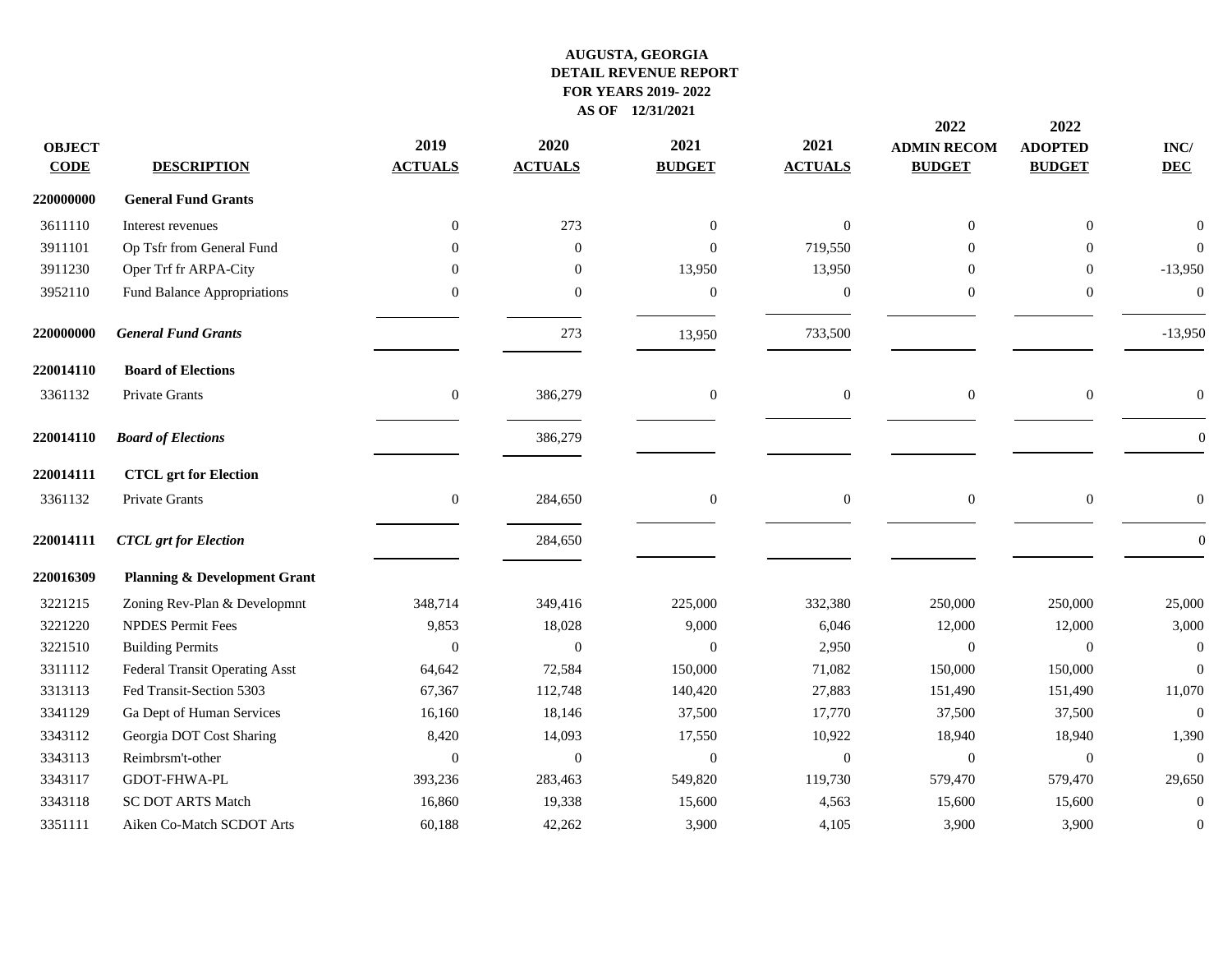|                              |                                         |                        |                        |                       |                        | 2022                                | 2022                            |                               |
|------------------------------|-----------------------------------------|------------------------|------------------------|-----------------------|------------------------|-------------------------------------|---------------------------------|-------------------------------|
| <b>OBJECT</b><br><b>CODE</b> | <b>DESCRIPTION</b>                      | 2019<br><b>ACTUALS</b> | 2020<br><b>ACTUALS</b> | 2021<br><b>BUDGET</b> | 2021<br><b>ACTUALS</b> | <b>ADMIN RECOM</b><br><b>BUDGET</b> | <b>ADOPTED</b><br><b>BUDGET</b> | $\mathbf{INC}/$<br><b>DEC</b> |
| 3351112                      | LSCOG Pass through FTA                  | 44,262                 | 65,283                 | 48,000                | 3,646                  | 48,000                              | 48,000                          | $\boldsymbol{0}$              |
| 3911101                      | Op Tsfr from General Fund               | 134,771                | 163,244                | 626,300               | $\boldsymbol{0}$       | 639,320                             | 639,320                         | 13,020                        |
| 220016309                    | <b>Planning &amp; Development Grant</b> | 1,164,479              | 1,158,610              | 1,823,090             | 601,082                | 1,906,220                           | 1,906,220                       | 83,130                        |
| 220022114                    | <b>Teen Pregnancy Prevention grt</b>    |                        |                        |                       |                        |                                     |                                 |                               |
| 3343113                      | Reimbrsm't-other                        | 32,617                 | $\boldsymbol{0}$       | $\boldsymbol{0}$      | $\mathbf{0}$           | $\mathbf{0}$                        | $\boldsymbol{0}$                | $\boldsymbol{0}$              |
| 220022114                    | <b>Teen Pregnancy Prevention grt</b>    | 32,617                 |                        |                       |                        |                                     |                                 | $\Omega$                      |
| 220022515                    | <b>PACG VOCA Grant -Solicitor</b>       |                        |                        |                       |                        |                                     |                                 |                               |
| 3341127                      | Prosecuting Attny Council GA            | 59,658                 | 57,946                 | 61,710                | 21,009                 | 61,710                              | 61,710                          | $\boldsymbol{0}$              |
| 3711116                      | Contributions in kind Labor             | 105                    | $\Omega$               | $\mathbf{0}$          | $\Omega$               | $\mathbf{0}$                        | $\boldsymbol{0}$                | $\Omega$                      |
| 3911101                      | Op Tsfr from General Fund               | 14,809                 | 8,908                  | 16,360                | $\boldsymbol{0}$       | 15,430                              | 15,430                          | $-930$                        |
| 220022515                    | <b>PACG VOCA Grant -Solicitor</b>       | 74,572                 | 66,854                 | 78,070                | 21,009                 | 77,140                              | 77,140                          | $-930$                        |
| 220022615                    | <b>CJCC DUI Acct Ct A158019</b>         |                        |                        |                       |                        |                                     |                                 |                               |
| 3341127                      | Prosecuting Attny Council GA            | $\mathbf{0}$           | $\boldsymbol{0}$       | $\boldsymbol{0}$      | $\boldsymbol{0}$       | $\mathbf{0}$                        | $\boldsymbol{0}$                | $\boldsymbol{0}$              |
| 220022622                    | Mental Health Ct J168050                |                        |                        |                       |                        |                                     |                                 |                               |
| 220022623                    | Veteran's Ct J168081                    |                        |                        |                       |                        |                                     |                                 |                               |
| 220022627                    | PACGA VOCA Grant -DA                    |                        |                        |                       |                        |                                     |                                 |                               |
| 3341127                      | Prosecuting Attny Council GA            | 84,478                 | 97,282                 | 89,660                | 43,583                 | 89,660                              | 89,660                          | $\Omega$                      |
| 3711116                      | Contributions in kind Labor             | 2,055                  | 120                    | 2,250                 | $\overline{0}$         | 2,250                               | 2,250                           | $\mathbf{0}$                  |
| 3911101                      | Op Tsfr from General Fund               | 11,978                 | 4,673                  | 20,170                | $\boldsymbol{0}$       | 20,170                              | 20,170                          | $\mathbf{0}$                  |
| 220022627                    | PACGA VOCA Grant -DA                    | 98,511                 | 102,075                | 112,080               | 43,583                 | 112,080                             | 112,080                         | $\overline{0}$                |
| 220022628                    | <b>Summer Intern Prog ACCG</b>          |                        |                        |                       |                        |                                     |                                 |                               |
| 3361132                      | Private Grants                          | 2,170                  | 2,607                  | 5,220                 | 4,605                  | 5,220                               | 5,220                           | $\overline{0}$                |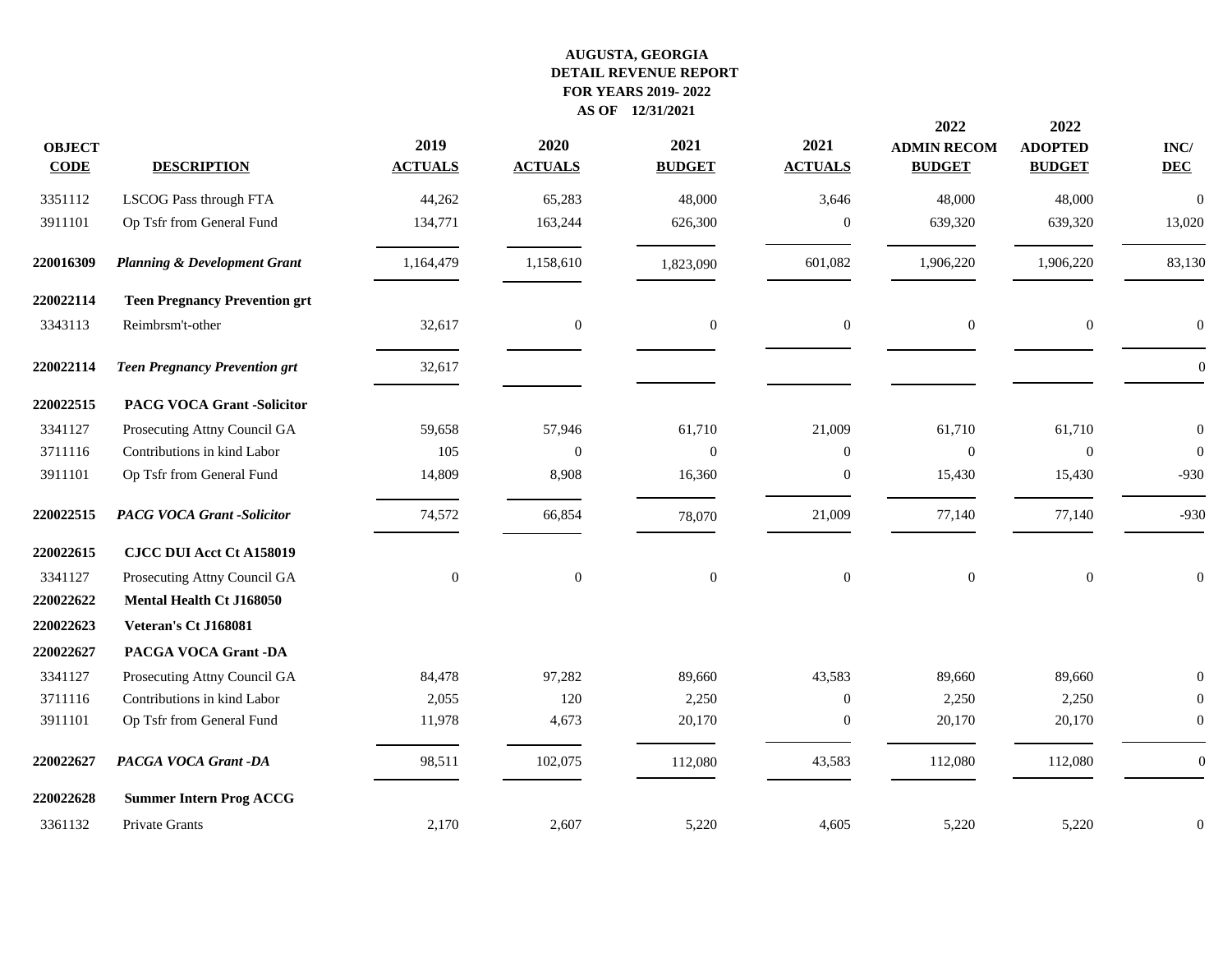|                              |                                      |                        |                        |                       |                        | 2022                                | 2022                            |                               |
|------------------------------|--------------------------------------|------------------------|------------------------|-----------------------|------------------------|-------------------------------------|---------------------------------|-------------------------------|
| <b>OBJECT</b><br><b>CODE</b> | <b>DESCRIPTION</b>                   | 2019<br><b>ACTUALS</b> | 2020<br><b>ACTUALS</b> | 2021<br><b>BUDGET</b> | 2021<br><b>ACTUALS</b> | <b>ADMIN RECOM</b><br><b>BUDGET</b> | <b>ADOPTED</b><br><b>BUDGET</b> | $\mathbf{INC}/$<br><b>DEC</b> |
| 220022628                    | <b>Summer Intern Prog ACCG</b>       | 2,170                  | 2,607                  | 5,220                 | 4,605                  | 5,220                               | 5,220                           | $\theta$                      |
| 220022635                    | <b>CJCC grt-Adult Felony Drug Ct</b> |                        |                        |                       |                        |                                     |                                 |                               |
| 3343125                      | <b>CJCC</b> State Funding            | 407,952                | 284,748                | 324,740               | 164,943                | 291,120                             | 291,120                         | $-33,620$                     |
| 3511410                      | Drug Ct/DUI Part Fees-Rich           | 20,307                 | 35,449                 | 36,080                | $\boldsymbol{0}$       | 32,350                              | 32,350                          | $-3,730$                      |
| 220022635                    | <b>CJCC</b> grt- Adult Felony Drug   | 428,259                | 320,197                | 360,820               | 164,943                | 323,470                             | 323,470                         | $-37,350$                     |
| 220022636                    | <b>CJCC</b> grt-Mental HealthCt      |                        |                        |                       |                        |                                     |                                 |                               |
| 3343125                      | <b>CJCC</b> State Funding            | 96,228                 | 83,654                 | 90,100                | 49,988                 | 90,630                              | 90,630                          | 530                           |
| 3511410                      | Drug Ct/DUI Part Fees-Rich           | 18,407                 | 9,862                  | 10,010                | $\Omega$               | 10,070                              | 10,070                          | 60                            |
| 3511430                      | Part. Fees - Mental Health Ct        | $\boldsymbol{0}$       | $\theta$               | $\boldsymbol{0}$      | $\mathbf{0}$           | $\boldsymbol{0}$                    | $\boldsymbol{0}$                | $\boldsymbol{0}$              |
| 220022636                    | <b>CJCC</b> grt-Mental HealthCt      | 114,636                | 93,516                 | 100,110               | 49,988                 | 100,700                             | 100,700                         | 590                           |
| 220022637                    | <b>CJCC</b> grt-Veterans Ct          |                        |                        |                       |                        |                                     |                                 |                               |
| 3343125                      | <b>CJCC</b> State Funding            | 97.643                 | 83,519                 | 96,650                | 31,419                 | 93,390                              | 93,390                          | $-3,260$                      |
| 3511410                      | Drug Ct/DUI Part Fees-Rich           | 19,191                 | 10,856                 | 10,740                | $\mathbf{0}$           | 10,380                              | 10,380                          | $-360$                        |
| 220022637                    | <b>CJCC</b> grt-Veterans Ct          | 116,835                | 94,375                 | 107,390               | 31,419                 | 103,770                             | 103,770                         | $-3,620$                      |
| 220022638                    | CJCC grt-DUI/Veterans -St Ct         |                        |                        |                       |                        |                                     |                                 |                               |
| 3343124                      | St of Ga Accountability Ct           | 207,616                | 142,889                | 178,090               | 79,555                 | 148,160                             | 148,160                         | $-29,930$                     |
| 3361132                      | Private Grants                       | $\overline{0}$         | $\Omega$               | $\mathbf{0}$          | $\boldsymbol{0}$       | $\overline{0}$                      | $\overline{0}$                  | $\boldsymbol{0}$              |
| 3511410                      | Drug Ct/DUI Part Fees-Rich           | 21,072                 | 24,862                 | 17,530                | 980                    | 16,460                              | 16,460                          | $-1,070$                      |
| 3911101                      | Op Tsfr from General Fund            | $\boldsymbol{0}$       | $\Omega$               | 420                   | $\mathbf{0}$           | $\mathbf{0}$                        | $\boldsymbol{0}$                | $-420$                        |
| 220022638                    | CJCC grt-DUI/Veterans - St Ct        | 228,689                | 167,751                | 196,040               | 80,535                 | 164,620                             | 164,620                         | $-31,420$                     |
|                              |                                      |                        |                        |                       |                        |                                     |                                 |                               |

**Juv Just Inc Y198002**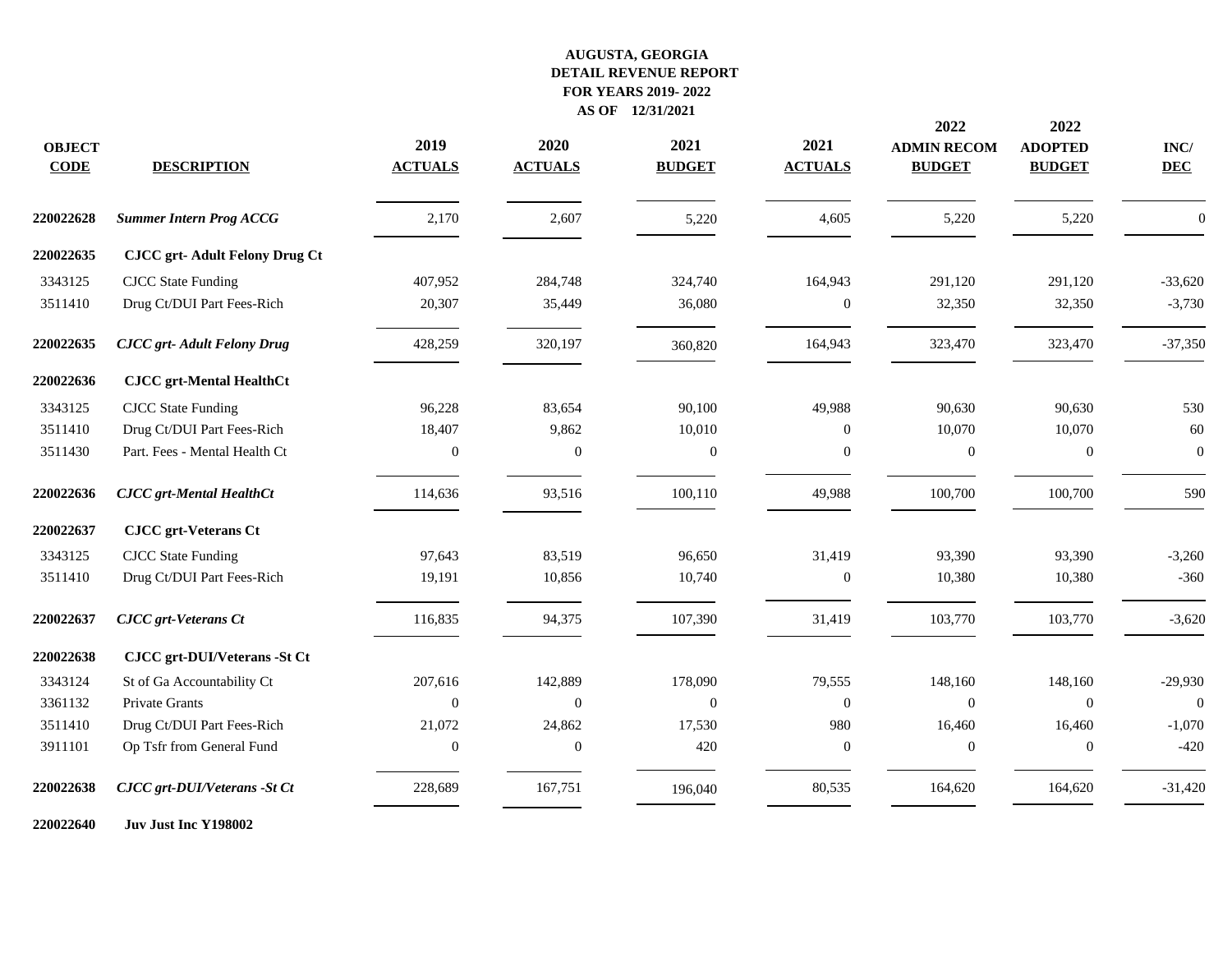| <b>OBJECT</b><br><b>CODE</b> | <b>DESCRIPTION</b>                    | 2019<br><b>ACTUALS</b> | 2020<br><b>ACTUALS</b> | 2021<br><b>BUDGET</b> | 2021<br><b>ACTUALS</b> | 2022<br><b>ADMIN RECOM</b><br><b>BUDGET</b> | 2022<br><b>ADOPTED</b><br><b>BUDGET</b> | $\mathbf{INC}/$<br><b>DEC</b> |
|------------------------------|---------------------------------------|------------------------|------------------------|-----------------------|------------------------|---------------------------------------------|-----------------------------------------|-------------------------------|
| 3343125                      | <b>CJCC</b> State Funding             | 187,535                | $\boldsymbol{0}$       | $\boldsymbol{0}$      | $\boldsymbol{0}$       | $\mathbf{0}$                                | $\boldsymbol{0}$                        | $\boldsymbol{0}$              |
| 220022640                    | Juv Just Inc Y198002                  | 187,535                |                        |                       |                        |                                             |                                         | $\Omega$                      |
| 220022641                    | <b>DHHS SAMHSA Treatment-State Ct</b> |                        |                        |                       |                        |                                             |                                         |                               |
| 3311117                      | Dept of Health&Human Services         | 241,006                | 413,109                | 396,650               | 297,878                | 390,460                                     | 390,460                                 | $-6,190$                      |
| 220022641                    | <b>DHHS SAMHSA Treatment-</b>         | 241,006                | 413,109                | 396,650               | 297,878                | 390,460                                     | 390,460                                 | $-6,190$                      |
| 220022642                    | Juv Just Inc Y208002                  |                        |                        |                       |                        |                                             |                                         |                               |
| 3343124                      | St of Ga Accountability Ct            | $\mathbf{0}$           | $\Omega$               | $\mathbf{0}$          | $\overline{0}$         | $\mathbf{0}$                                | $\boldsymbol{0}$                        | $\theta$                      |
| 3343125                      | <b>CJCC</b> State Funding             | 110,227                | 109,829                | $\theta$              | $\mathbf{0}$           | $\boldsymbol{0}$                            | $\boldsymbol{0}$                        | $\overline{0}$                |
| 220022642                    | Juv Just Inc Y208002                  | 110,227                | 109,829                |                       |                        |                                             |                                         | $\overline{0}$                |
| 220022643                    | <b>CJCC FY18 PSN Grey/Key-DA</b>      |                        |                        |                       |                        |                                             |                                         |                               |
| 3341124                      | <b>CJCC Pass Thru Grant</b>           | $\overline{0}$         | 18,000                 | $\boldsymbol{0}$      | $\mathbf{0}$           | $\mathbf{0}$                                | $\boldsymbol{0}$                        | $\theta$                      |
| 220022643                    | <b>CJCC FY18 PSN Grey/Key-DA</b>      |                        | 18,000                 |                       |                        |                                             |                                         | $\mathbf{0}$                  |
| 220022644                    | VOCA-SexTrafficked Youth-Juv.         |                        |                        |                       |                        |                                             |                                         |                               |
| 3341124                      | <b>CJCC Pass Thru Grant</b>           | $\boldsymbol{0}$       | 28,899                 | $\mathbf{0}$          | $\mathbf{0}$           | $\mathbf{0}$                                | $\boldsymbol{0}$                        | $\theta$                      |
| 220022644                    | VOCA-SexTrafficked Youth-             |                        | 28,899                 |                       |                        |                                             |                                         | $\mathbf{0}$                  |
| 220022645                    | Juv Justic Incentive Y218002          |                        |                        |                       |                        |                                             |                                         |                               |
| 3343125                      | <b>CJCC</b> State Funding             | $\mathbf{0}$           | 96,554                 | 390,000               | 149,830                | $\mathbf{0}$                                | $\boldsymbol{0}$                        | $-390,000$                    |
| 220022645                    | Juv Justic Incentive Y218002          |                        | 96,554                 | 390,000               | 149,830                |                                             |                                         | $-390,000$                    |
| 220022646                    | PACGA VOCA SubGrt-DA                  |                        |                        |                       |                        |                                             |                                         |                               |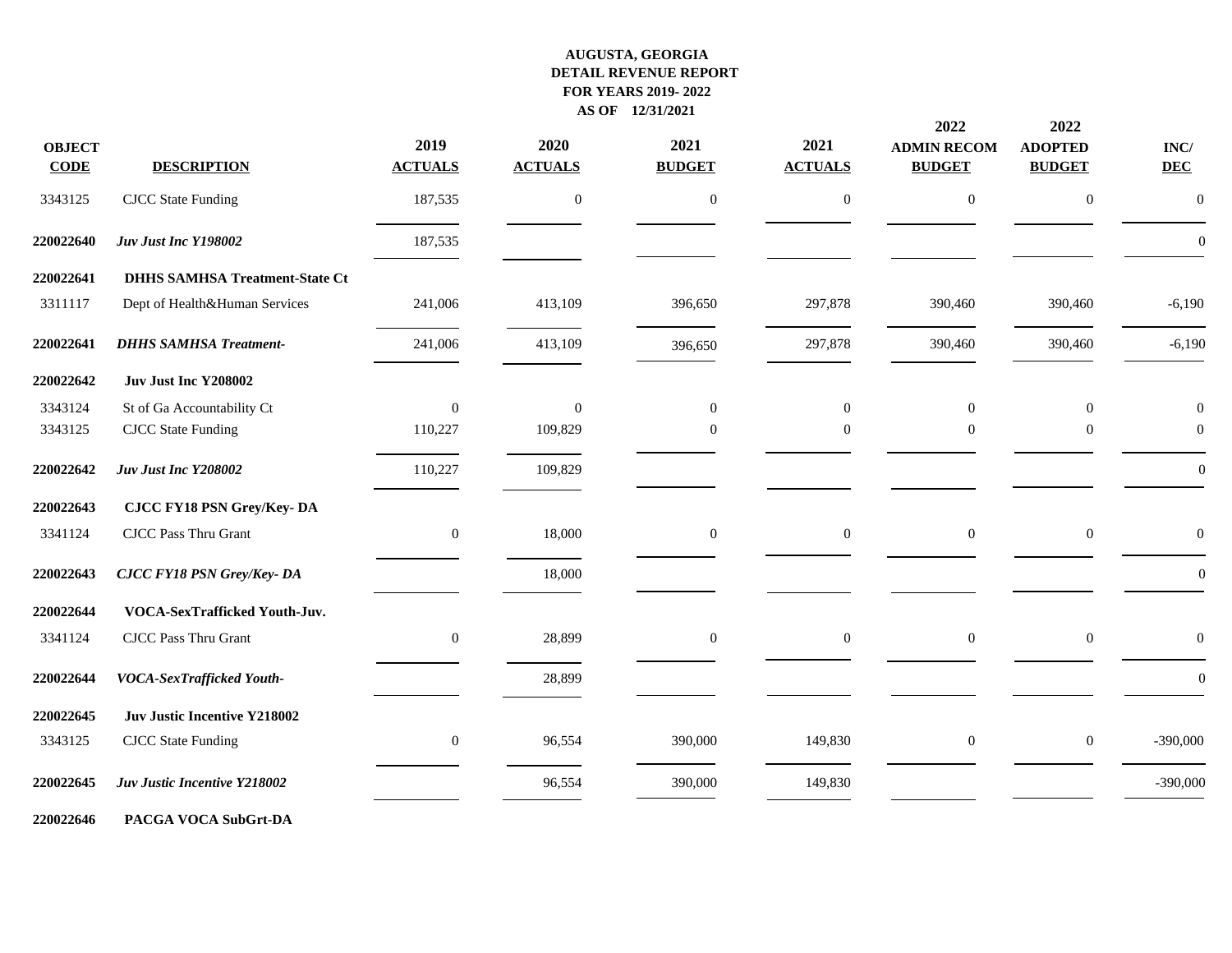| <b>OBJECT</b><br><b>CODE</b> | <b>DESCRIPTION</b>                    | 2019<br><b>ACTUALS</b> | 2020<br><b>ACTUALS</b> | 2021<br><b>BUDGET</b> | 2021<br><b>ACTUALS</b> | 2022<br><b>ADMIN RECOM</b><br><b>BUDGET</b> | 2022<br><b>ADOPTED</b><br><b>BUDGET</b> | $\mathbf{INC}/$<br><b>DEC</b> |
|------------------------------|---------------------------------------|------------------------|------------------------|-----------------------|------------------------|---------------------------------------------|-----------------------------------------|-------------------------------|
| 3341127                      | Prosecuting Attny Council GA          | $\boldsymbol{0}$       | 9,918                  | 50,420                | 19,069                 | 50,420                                      | 50,420                                  | $\overline{0}$                |
| 220022646                    | PACGA VOCA SubGrt-DA                  |                        | 9,918                  | 50,420                | 19,069                 | 50,420                                      | 50,420                                  | $\boldsymbol{0}$              |
| 220022647                    | <b>DOL FY20 CompAnti-Gang</b>         |                        |                        |                       |                        |                                             |                                         |                               |
| 3311116                      | Dept of Justice Grant                 | $\boldsymbol{0}$       | $\boldsymbol{0}$       | 230,000               | 118,846                | 99,480                                      | 99,480                                  | $-130,520$                    |
| 220022647                    | <b>DOL FY20 CompAnti-Gang</b>         |                        |                        | 230,000               | 118,846                | 99,480                                      | 99,480                                  | $-130,520$                    |
| 220022648                    | FY20 VOCA SexTraff Youth -Juv         |                        |                        |                       |                        |                                             |                                         |                               |
| 3341124                      | <b>CJCC Pass Thru Grant</b>           | $\boldsymbol{0}$       | 29,594                 | 71,830                | 69,578                 | $\mathbf{0}$                                | $\mathbf{0}$                            | $-71,830$                     |
| 3343124                      | St of Ga Accountability Ct            | $\Omega$               | $\overline{0}$         | $\theta$              | $\mathbf{0}$           | $\mathbf{0}$                                | $\overline{0}$                          | $\boldsymbol{0}$              |
| 220022648                    | FY20 VOCA SexTraff Youth -            |                        | 29,594                 | 71,830                | 69,578                 |                                             |                                         | $-71,830$                     |
| 220022649                    | Juv Justice Inc Y228001               |                        |                        |                       |                        |                                             |                                         |                               |
| 3343125                      | <b>CJCC</b> State Funding             | $\overline{0}$         | $\mathbf{0}$           | 390,000               | 94,693                 | 390,000                                     | 390,000                                 | $\mathbf{0}$                  |
| 220022649                    | Juv Justice Inc Y228001               |                        |                        | 390,000               | 94,693                 | 390,000                                     | 390,000                                 | $\boldsymbol{0}$              |
| 220022650                    | Dept of Education BOOST grant         |                        |                        |                       |                        |                                             |                                         |                               |
| 3341130                      | Ga Dept of Education                  | $\boldsymbol{0}$       | $\mathbf{0}$           | 107,000               | $\boldsymbol{0}$       | $\boldsymbol{0}$                            | $\boldsymbol{0}$                        | $-107,000$                    |
| 220022650                    | <b>Dept of Education BOOST</b>        |                        |                        | 107,000               |                        |                                             |                                         | $-107,000$                    |
| 220022651                    | <b>FY21 VOCA SexTraffic Youth-Juv</b> |                        |                        |                       |                        |                                             |                                         |                               |
| 3341124                      | CJCC Pass Thru Grant                  | $\mathbf{0}$           | $\overline{0}$         | 80,000                | $\boldsymbol{0}$       | $\overline{0}$                              | $\boldsymbol{0}$                        | $-80,000$                     |
| 220022651                    | FY21 VOCA SexTraffic Youth-           |                        |                        | 80,000                |                        |                                             |                                         | $-80,000$                     |
|                              |                                       |                        |                        |                       |                        |                                             |                                         |                               |

**JAG 2013 2013DJBX1106**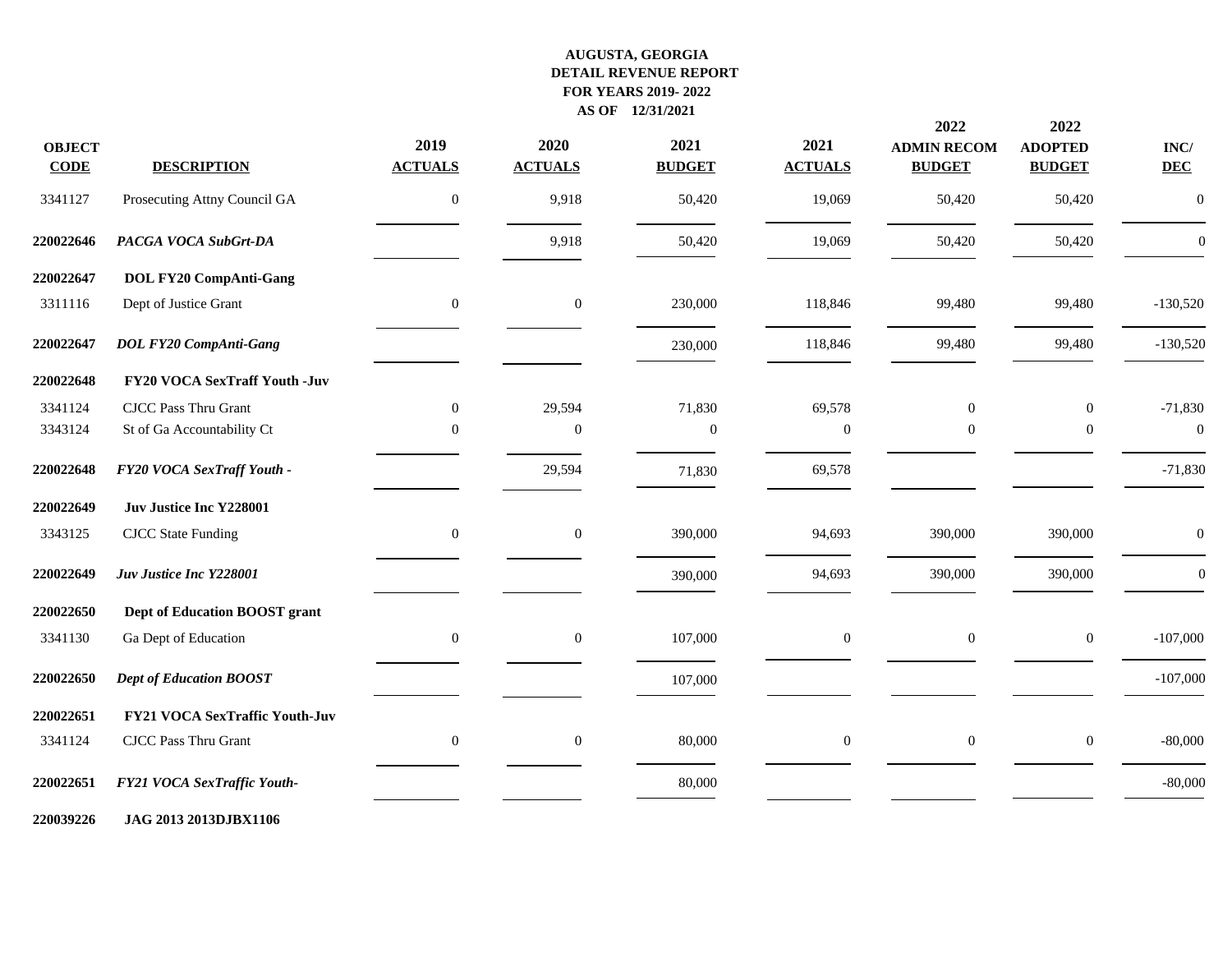| <b>OBJECT</b><br>$CODE$ | <b>DESCRIPTION</b>                   | 2019<br><b>ACTUALS</b> | 2020<br><b>ACTUALS</b> | 2021<br><b>BUDGET</b> | 2021<br><b>ACTUALS</b> | 2022<br><b>ADMIN RECOM</b><br><b>BUDGET</b> | 2022<br><b>ADOPTED</b><br><b>BUDGET</b> | INC/<br><b>DEC</b> |
|-------------------------|--------------------------------------|------------------------|------------------------|-----------------------|------------------------|---------------------------------------------|-----------------------------------------|--------------------|
| 3341117                 | <b>GEMA-Homeland Security Grant</b>  | $\boldsymbol{0}$       | $\boldsymbol{0}$       | $\boldsymbol{0}$      | $\theta$               | $\mathbf{0}$                                | $\boldsymbol{0}$                        | $\boldsymbol{0}$   |
| 220039258               | <b>Corr. Inst Educ Incenti-RCCI</b>  |                        |                        |                       |                        |                                             |                                         |                    |
| 3341128                 | GA Dept of Correction Grant          | 37,124                 | 34,310                 | 40,000                | 32,680                 | $\mathbf{0}$                                | $\boldsymbol{0}$                        | $-40,000$          |
| 220039258               | <b>Corr. Inst Educ Incenti-RCCI</b>  | 37,124                 | 34,310                 | 40,000                | 32,680                 |                                             |                                         | $-40,000$          |
| 220039259               | <b>HMGP-Outdoor Warn. Sirens-EMA</b> |                        |                        |                       |                        |                                             |                                         |                    |
| 3313125                 | FEMA Grant                           | $\overline{0}$         | 14,226                 | $\mathbf{0}$          | $\overline{0}$         | $\overline{0}$                              | $\mathbf{0}$                            | $\boldsymbol{0}$   |
| 3341113                 | FEMA Grant - State Share             | $\Omega$               | 1,687                  | $\mathbf{0}$          | $\overline{0}$         | $\overline{0}$                              | $\overline{0}$                          | $\theta$           |
| 220039259               | <b>HMGP-Outdoor Warn. Sirens-</b>    |                        | 15,913                 |                       |                        |                                             |                                         | $\Omega$           |
| 220039262               | Maddies' Grt-Digital Billboard       |                        |                        |                       |                        |                                             |                                         |                    |
| 3361132                 | Private Grants                       | 5,000                  | $\mathbf{0}$           | $\mathbf{0}$          | $\overline{0}$         | $\mathbf{0}$                                | $\mathbf{0}$                            | $\mathbf{0}$       |
| 220039262               | Maddies' Grt-Digital Billboard       | 5,000                  |                        |                       |                        |                                             |                                         | $\Omega$           |
| 220039263               | <b>CERT</b> grant SHO17-071          |                        |                        |                       |                        |                                             |                                         |                    |
| 220039264               | <b>FY17 HS Active Shooter grant</b>  |                        |                        |                       |                        |                                             |                                         |                    |
| 3341117                 | <b>GEMA-Homeland Security Grant</b>  | 1,959                  | $\mathbf{0}$           | $\boldsymbol{0}$      | $\boldsymbol{0}$       | $\overline{0}$                              | $\boldsymbol{0}$                        | $\overline{0}$     |
| 220039264               | <b>FY17 HS Active Shooter grant</b>  | 1,959                  |                        |                       |                        |                                             |                                         | $\mathbf{0}$       |
| 220039265               | FY17 Ga Search & Rescue              |                        |                        |                       |                        |                                             |                                         |                    |
| 3341117                 | <b>GEMA-Homeland Security Grant</b>  | 6,900                  | $\overline{0}$         | $\mathbf{0}$          | $\mathbf{0}$           | $\overline{0}$                              | $\boldsymbol{0}$                        | $\Omega$           |
| 220039265               | FY17 Ga Search & Rescue              | 6,900                  |                        |                       |                        |                                             |                                         | $\Omega$           |
| 220039266               | FY17 Bomb Grant                      |                        |                        |                       |                        |                                             |                                         |                    |
| 3341117                 | <b>GEMA-Homeland Security Grant</b>  | 84,943                 | $\mathbf{0}$           | $\mathbf{0}$          | $\boldsymbol{0}$       | $\overline{0}$                              | $\mathbf{0}$                            | $\theta$           |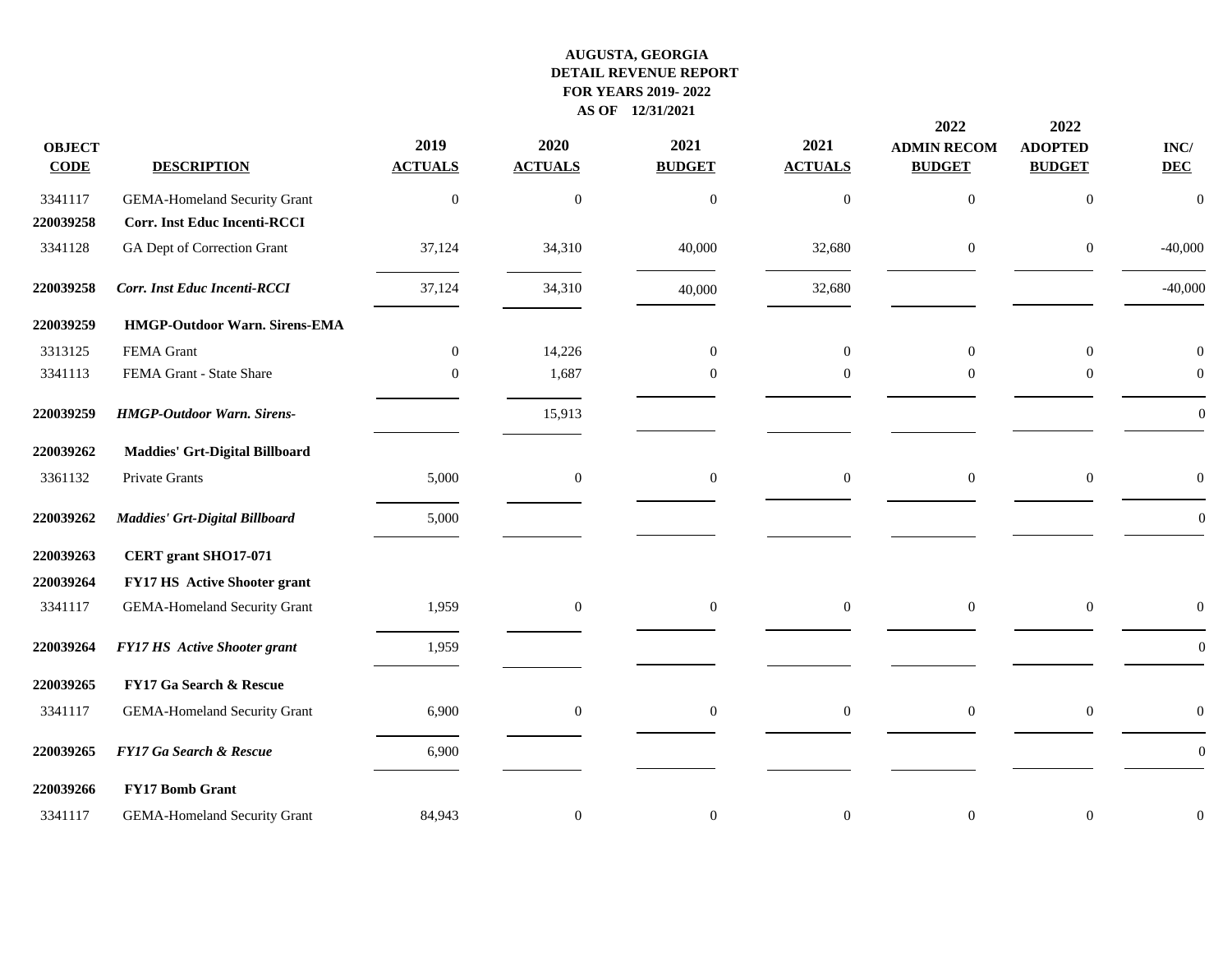| <b>OBJECT</b><br><b>CODE</b> | <b>DESCRIPTION</b>                  | 2019<br><b>ACTUALS</b> | 2020<br><b>ACTUALS</b> | 2021<br><b>BUDGET</b> | 2021<br><b>ACTUALS</b> | 2022<br><b>ADMIN RECOM</b><br><b>BUDGET</b> | 2022<br><b>ADOPTED</b><br><b>BUDGET</b> | $\mathbf{INC}/$<br><b>DEC</b> |
|------------------------------|-------------------------------------|------------------------|------------------------|-----------------------|------------------------|---------------------------------------------|-----------------------------------------|-------------------------------|
| 220039266                    | <b>FY17 Bomb Grant</b>              | 84,943                 |                        |                       |                        |                                             |                                         | $\overline{0}$                |
| 220039271                    | <b>PetSmart Charities</b>           |                        |                        |                       |                        |                                             |                                         |                               |
| 3361132                      | Private Grants                      | 3,756                  | $\boldsymbol{0}$       | $\mathbf{0}$          | $\boldsymbol{0}$       | $\mathbf{0}$                                | $\mathbf{0}$                            | $\theta$                      |
| 220039271                    | <b>PetSmart Charities</b>           | 3,756                  |                        |                       |                        |                                             |                                         | $\boldsymbol{0}$              |
| 220039272                    | FY17 JAG Grant                      |                        |                        |                       |                        |                                             |                                         |                               |
| 3311116                      | Dept of Justice Grant               | 30,095                 | $\boldsymbol{0}$       | $\boldsymbol{0}$      | $\boldsymbol{0}$       | $\overline{0}$                              | $\boldsymbol{0}$                        | $\boldsymbol{0}$              |
| 220039272                    | <b>FY17 JAG Grant</b>               | 30,095                 |                        |                       |                        |                                             |                                         | $\theta$                      |
| 220039273                    | <b>FEMA-Generator Repl grt</b>      |                        |                        |                       |                        |                                             |                                         |                               |
| 220039275                    | <b>Firehouse Subs Grant</b>         |                        |                        |                       |                        |                                             |                                         |                               |
| 3361132                      | Private Grants                      | 21,900                 | $\overline{0}$         | $\boldsymbol{0}$      | $\boldsymbol{0}$       | $\mathbf{0}$                                | $\boldsymbol{0}$                        | $\mathbf{0}$                  |
| 220039275                    | <b>Firehouse Subs Grant</b>         | 21,900                 |                        |                       |                        |                                             |                                         | $\boldsymbol{0}$              |
| 220039276                    | FY18 Bomb K-9 Unit Grt-Sheriff      |                        |                        |                       |                        |                                             |                                         |                               |
| 3341117                      | <b>GEMA-Homeland Security Grant</b> | 2,809                  | 3,046                  | $\boldsymbol{0}$      | $\overline{0}$         | $\overline{0}$                              | $\boldsymbol{0}$                        | $\overline{0}$                |
| 220039276                    | FY18 Bomb K-9 Unit Grt-             | 2,809                  | 3,046                  |                       |                        |                                             |                                         | $\boldsymbol{0}$              |
| 220039277                    | <b>FY18 Response Team Grant</b>     |                        |                        |                       |                        |                                             |                                         |                               |
| 3341117                      | <b>GEMA-Homeland Security Grant</b> | 27,514                 | $\overline{0}$         | $\boldsymbol{0}$      | $\boldsymbol{0}$       | $\boldsymbol{0}$                            | $\boldsymbol{0}$                        | $\boldsymbol{0}$              |
| 220039277                    | <b>FY18 Response Team Grant</b>     | 27,514                 |                        |                       |                        |                                             |                                         | $\boldsymbol{0}$              |
| 220039278                    | <b>FY18 Bomb Grant-Sheriff</b>      |                        |                        |                       |                        |                                             |                                         |                               |
| 3341117                      | <b>GEMA-Homeland Security Grant</b> | 29,236                 | 104,207                | $\boldsymbol{0}$      | $\mathbf{0}$           | $\mathbf{0}$                                | $\mathbf{0}$                            | $\mathbf{0}$                  |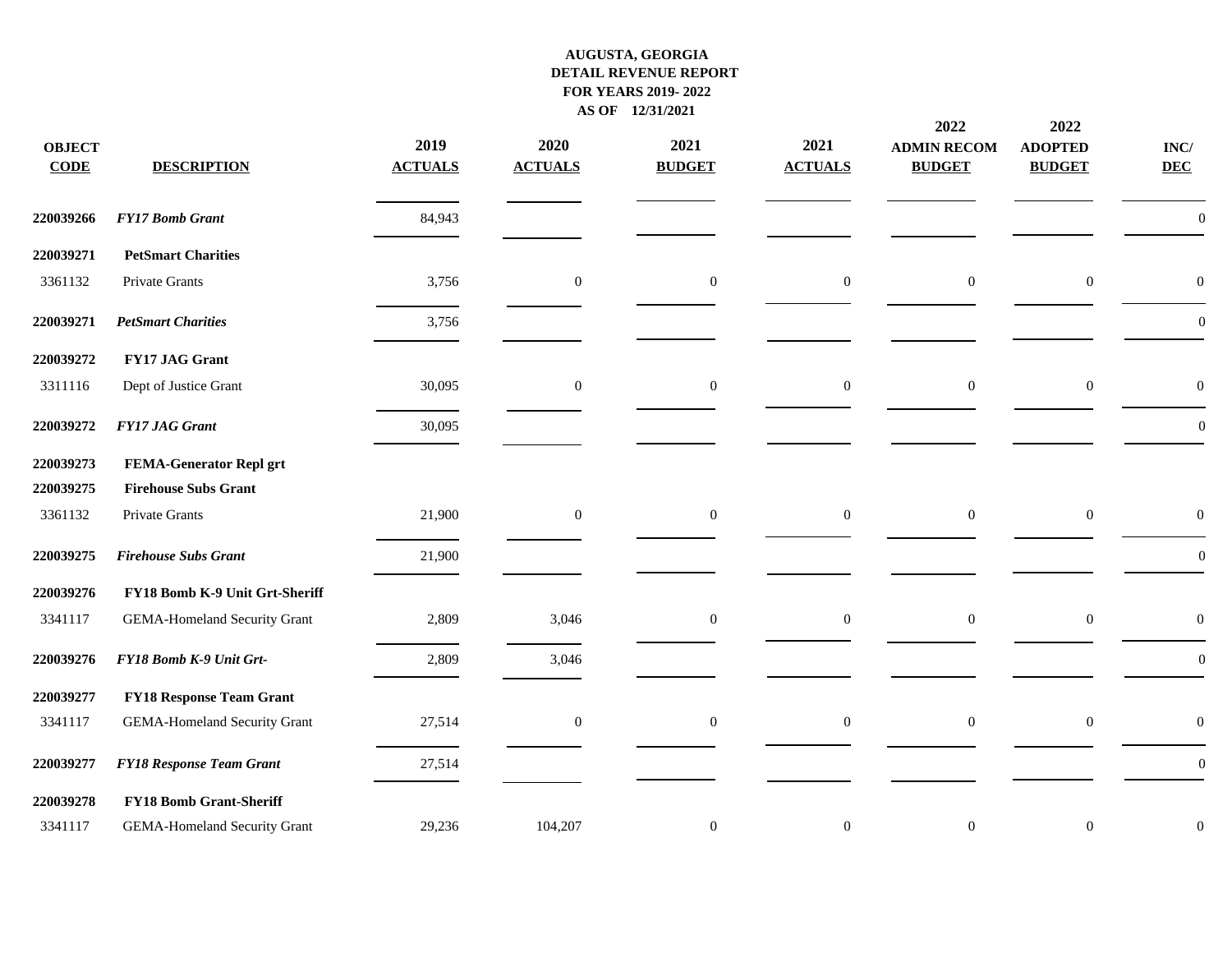| <b>OBJECT</b><br><b>CODE</b> | <b>DESCRIPTION</b>                  | 2019<br><b>ACTUALS</b> | 2020<br><b>ACTUALS</b> | 2021<br><b>BUDGET</b> | 2021<br><b>ACTUALS</b> | 2022<br><b>ADMIN RECOM</b><br><b>BUDGET</b> | 2022<br><b>ADOPTED</b><br><b>BUDGET</b> | $\mathbf{INC}/$<br><b>DEC</b> |
|------------------------------|-------------------------------------|------------------------|------------------------|-----------------------|------------------------|---------------------------------------------|-----------------------------------------|-------------------------------|
| 220039278                    | <b>FY18 Bomb Grant-Sheriff</b>      | 29,236                 | 104,207                |                       |                        |                                             |                                         | $\overline{0}$                |
| 220039279                    | FY18 JAG Grant-Sheriff              |                        |                        |                       |                        |                                             |                                         |                               |
| 3311116                      | Dept of Justice Grant               | $\boldsymbol{0}$       | 31,696                 | $\boldsymbol{0}$      | $\boldsymbol{0}$       | $\boldsymbol{0}$                            | $\boldsymbol{0}$                        | $\overline{0}$                |
| 220039279                    | <b>FY18 JAG Grant- Sheriff</b>      |                        | 31,696                 |                       |                        |                                             |                                         | $\boldsymbol{0}$              |
| 220039280                    | <b>FY18 CERT Grant-EMA</b>          |                        |                        |                       |                        |                                             |                                         |                               |
| 3341117                      | <b>GEMA-Homeland Security Grant</b> | 3,486                  | 1,038                  | $\boldsymbol{0}$      | $\boldsymbol{0}$       | $\boldsymbol{0}$                            | $\boldsymbol{0}$                        | $\boldsymbol{0}$              |
| 220039280                    | <b>FY18 CERT Grant-EMA</b>          | 3,486                  | 1,038                  |                       |                        |                                             |                                         | $\boldsymbol{0}$              |
| 220039281                    | FY18 GEMA HS-GSAR GRT-Fire          |                        |                        |                       |                        |                                             |                                         |                               |
| 3341117                      | <b>GEMA-Homeland Security Grant</b> | 324                    | 17,782                 | $\boldsymbol{0}$      | $\boldsymbol{0}$       | $\mathbf{0}$                                | $\mathbf{0}$                            | $\boldsymbol{0}$              |
| 220039281                    | FY18 GEMA HS-GSAR GRT-              | 324                    | 17,782                 |                       |                        |                                             |                                         | $\mathbf{0}$                  |
| 220039282                    | FY18 CJCC-PSN-Sheriff               |                        |                        |                       |                        |                                             |                                         |                               |
| 3341124                      | CJCC Pass Thru Grant                | $\mathbf{0}$           | 35,521                 | $\boldsymbol{0}$      | $\boldsymbol{0}$       | $\mathbf{0}$                                | $\boldsymbol{0}$                        | $\boldsymbol{0}$              |
| 220039282                    | FY18 CJCC-PSN-Sheriff               |                        | 35,521                 |                       |                        |                                             |                                         | $\boldsymbol{0}$              |
| 220039283                    | <b>PetSmart Charity-Adoption</b>    |                        |                        |                       |                        |                                             |                                         |                               |
| 3361132                      | Private Grants                      | 2,397                  | 32,602                 | $\mathbf{0}$          | $\overline{0}$         | $\mathbf{0}$                                | $\mathbf{0}$                            | $\boldsymbol{0}$              |
| 220039283                    | <b>PetSmart Charity-Adoption</b>    | 2,397                  | 32,602                 |                       |                        |                                             |                                         | $\mathbf{0}$                  |
| 220039284                    | 2022 Hazard Mit Plan 5yr-EMA        |                        |                        |                       |                        |                                             |                                         |                               |
| 3341113                      | FEMA Grant - State Share            | $\mathbf{0}$           | $\boldsymbol{0}$       | 6,000                 | $\boldsymbol{0}$       | $\mathbf{0}$                                | $\mathbf{0}$                            | $-6,000$                      |
| 3341117                      | <b>GEMA-Homeland Security Grant</b> | $\mathbf{0}$           | $\overline{0}$         | 45,000                | $\boldsymbol{0}$       | $\overline{0}$                              | $\mathbf{0}$                            | $-45,000$                     |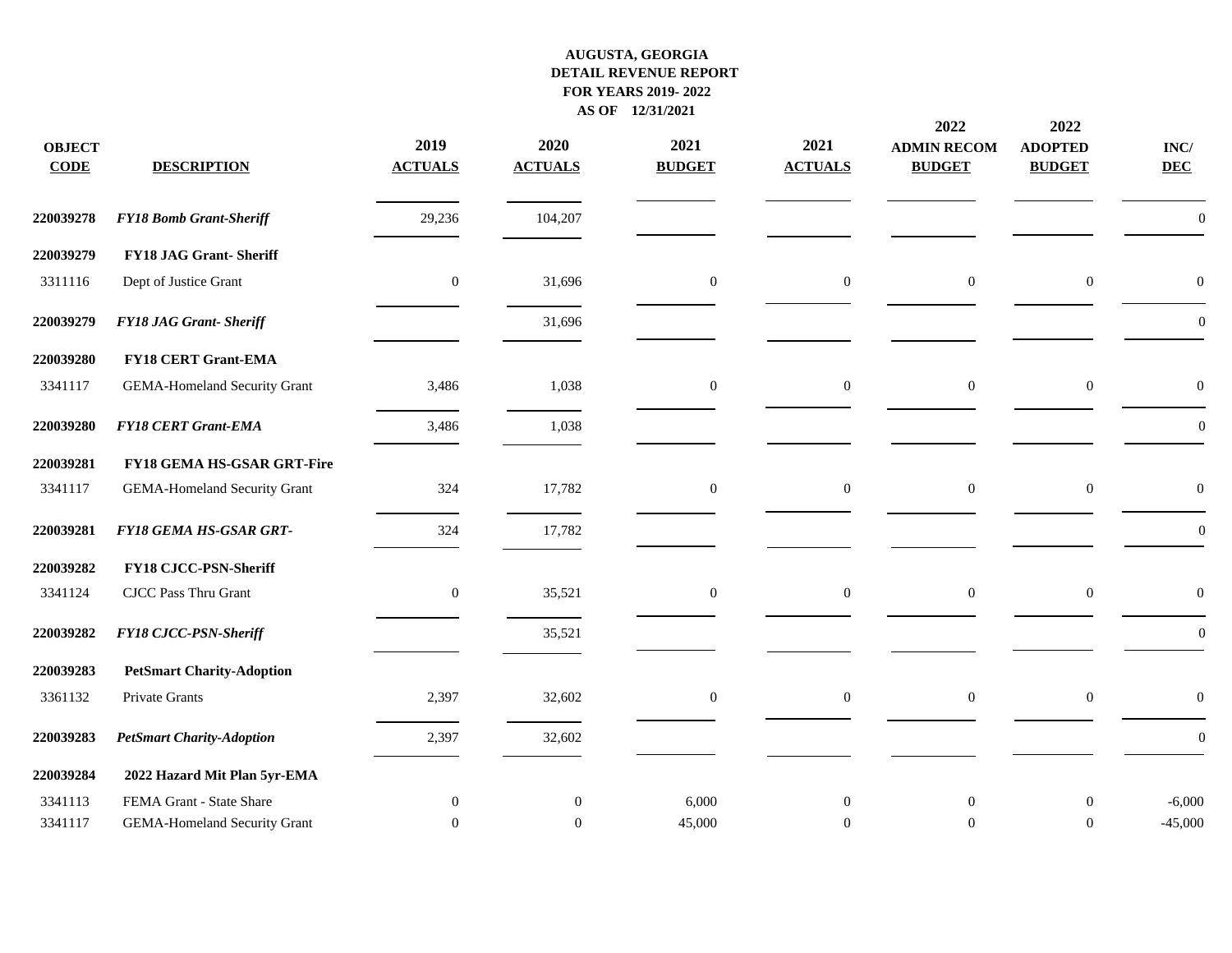|                              |                                       |                        |                        |                       |                        | 2022                                | 2022                            |                               |
|------------------------------|---------------------------------------|------------------------|------------------------|-----------------------|------------------------|-------------------------------------|---------------------------------|-------------------------------|
| <b>OBJECT</b><br><b>CODE</b> | <b>DESCRIPTION</b>                    | 2019<br><b>ACTUALS</b> | 2020<br><b>ACTUALS</b> | 2021<br><b>BUDGET</b> | 2021<br><b>ACTUALS</b> | <b>ADMIN RECOM</b><br><b>BUDGET</b> | <b>ADOPTED</b><br><b>BUDGET</b> | $\mathbf{INC}/$<br><b>DEC</b> |
| 3911101                      | Op Tsfr from General Fund             | $\mathbf{0}$           | $\boldsymbol{0}$       | 9,000                 | $\mathbf{0}$           | $\boldsymbol{0}$                    | $\boldsymbol{0}$                | $-9,000$                      |
| 220039284                    | 2022 Hazard Mit Plan 5yr-             |                        |                        | 60,000                |                        |                                     |                                 | $-60,000$                     |
| 220039285                    | <b>F19 CERT Grant -EMA</b>            |                        |                        |                       |                        |                                     |                                 |                               |
| 3341117                      | <b>GEMA-Homeland Security Grant</b>   | $\boldsymbol{0}$       | 4,971                  | $\boldsymbol{0}$      | $\mathbf{0}$           | $\boldsymbol{0}$                    | $\boldsymbol{0}$                | $\boldsymbol{0}$              |
| 220039285                    | F19 CERT Grant -EMA                   |                        | 4,971                  |                       |                        |                                     |                                 | $\boldsymbol{0}$              |
| 220039286                    | <b>GEMA FY K-9 Grt-Sheriff</b>        |                        |                        |                       |                        |                                     |                                 |                               |
| 3341117                      | <b>GEMA-Homeland Security Grant</b>   | $\mathbf{0}$           | 16,772                 | 730                   | 727                    | $\mathbf{0}$                        | $\boldsymbol{0}$                | $-730$                        |
| 220039286                    | <b>GEMA FY K-9 Grt-Sheriff</b>        |                        | 16,772                 | 730                   | 727                    |                                     |                                 | $-730$                        |
| 220039287                    | <b>GEMA FY19 Bomb Grt-Sheriff</b>     |                        |                        |                       |                        |                                     |                                 |                               |
| 3341117                      | <b>GEMA-Homeland Security Grant</b>   | $\boldsymbol{0}$       | 56,215                 | 12,800                | 5,086                  | $\boldsymbol{0}$                    | $\boldsymbol{0}$                | $-12,800$                     |
| 220039287                    | <b>GEMA FY19 Bomb Grt-Sheriff</b>     |                        | 56,215                 | 12,800                | 5,086                  |                                     |                                 | $-12,800$                     |
| 220039288                    | <b>GEMA FY19 Resp. Team grt-Sheri</b> |                        |                        |                       |                        |                                     |                                 |                               |
| 3341116                      | DOJ State Homeland Sec Grant#2        | $\boldsymbol{0}$       | $\boldsymbol{0}$       | 22,400                | $\overline{0}$         | $\mathbf{0}$                        | $\boldsymbol{0}$                | $-22,400$                     |
| 220039288                    | <b>GEMA FY19 Resp. Team grt-</b>      |                        |                        | 22,400                |                        |                                     |                                 | $-22,400$                     |
| 220039289                    | <b>Stanton Foundation Grt-Animal</b>  |                        |                        |                       |                        |                                     |                                 |                               |
| 3361132                      | Private Grants                        | $\mathbf{0}$           | $\mathbf{0}$           | 160,000               | 160,000                | 160,000                             | 160,000                         | $\mathbf{0}$                  |
| 220039289                    | <b>Stanton Foundation Grt-</b>        |                        |                        | 160,000               | 160,000                | 160,000                             | 160,000                         | $\boldsymbol{0}$              |
| 220039291                    | <b>DOJ Grt-CARES ATCS-Sheriff</b>     |                        |                        |                       |                        |                                     |                                 |                               |
| 3311116                      | Dept of Justice Grant                 | $\mathbf{0}$           | 12,362                 | 102,540               | 62,849                 | $\mathbf{0}$                        | $\boldsymbol{0}$                | $-102,540$                    |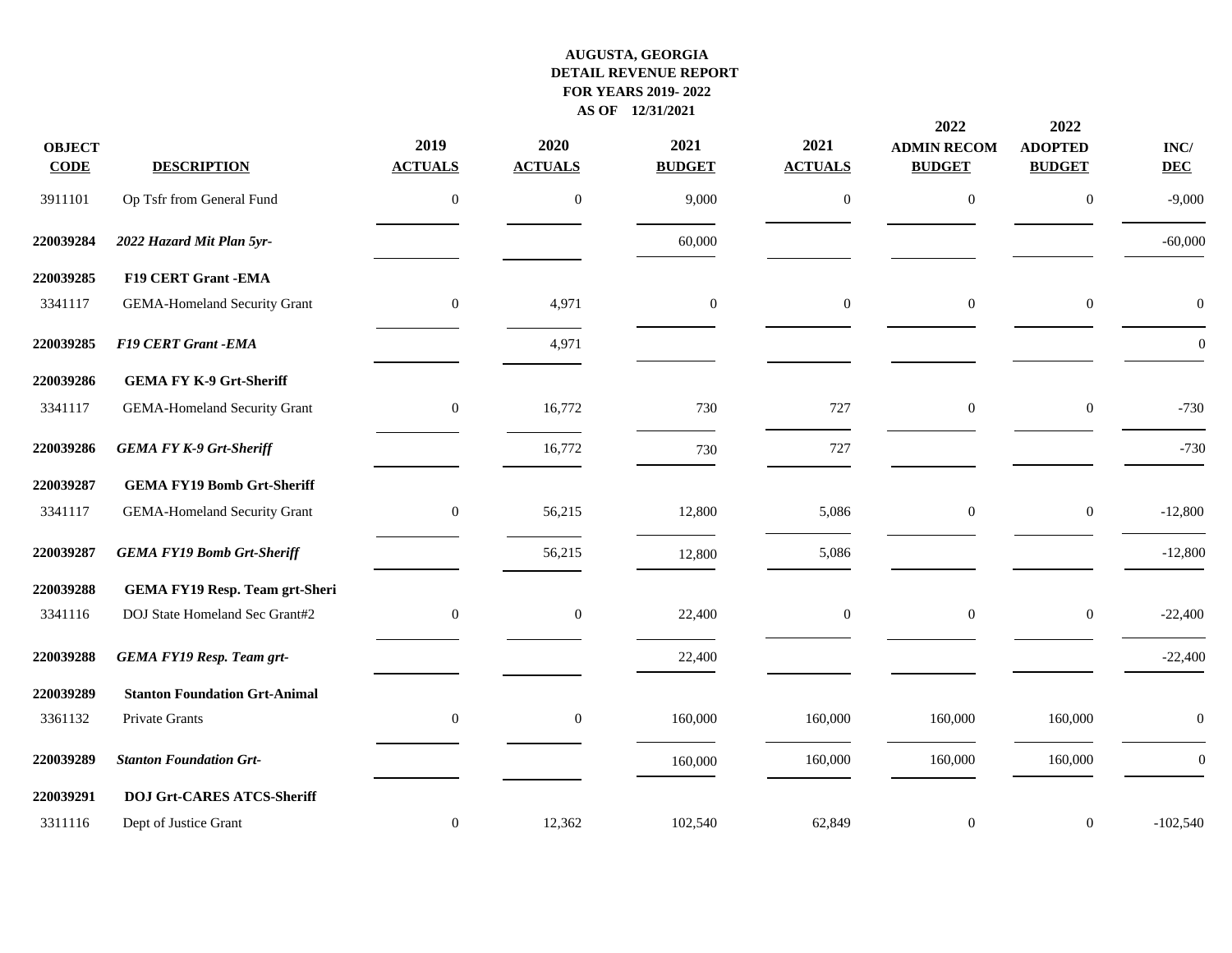| <b>OBJECT</b><br><b>CODE</b> | <b>DESCRIPTION</b>                   | 2019<br><b>ACTUALS</b> | 2020<br><b>ACTUALS</b> | 2021<br><b>BUDGET</b> | 2021<br><b>ACTUALS</b> | 2022<br><b>ADMIN RECOM</b><br><b>BUDGET</b> | 2022<br><b>ADOPTED</b><br><b>BUDGET</b> | $\mathbf{INC}/$<br><b>DEC</b> |
|------------------------------|--------------------------------------|------------------------|------------------------|-----------------------|------------------------|---------------------------------------------|-----------------------------------------|-------------------------------|
| 3341117                      | <b>GEMA-Homeland Security Grant</b>  | $\mathbf{0}$           | $\mathbf{0}$           | $\boldsymbol{0}$      | $\boldsymbol{0}$       | $\boldsymbol{0}$                            | $\boldsymbol{0}$                        | $\mathbf{0}$                  |
| 220039291                    | <b>DOJ Grt-CARES ATCS-Sheriff</b>    |                        | 12,362                 | 102,540               | 62,849                 |                                             |                                         | $-102,540$                    |
| 220039292                    | <b>DOJ Grt-JAG FY19-Sheriff</b>      |                        |                        |                       |                        |                                             |                                         |                               |
| 3311116                      | Dept of Justice Grant                | $\mathbf{0}$           | $\mathbf{0}$           | 31,830                | 31,778                 | 31,830                                      | 31,830                                  | $\mathbf{0}$                  |
| 220039292                    | DOJ Grt-JAG FY19-Sheriff             |                        |                        | 31,830                | 31,778                 | 31,830                                      | 31,830                                  | $\boldsymbol{0}$              |
| 220039293                    | FEMA Covid19 Suppl Grt-Fire          |                        |                        |                       |                        |                                             |                                         |                               |
| 3311113                      | FEMA Grant                           | $\overline{0}$         | 16,852                 | $\boldsymbol{0}$      | 33,413                 | $\mathbf{0}$                                | $\boldsymbol{0}$                        | $\overline{0}$                |
| 3911274                      | Op Tsfr from Fire Protection         | $\Omega$               | 5,052                  | $\mathbf{0}$          | $\Omega$               | $\Omega$                                    | $\mathbf{0}$                            | $\theta$                      |
| 220039293                    | <b>FEMA Covid19 Suppl Grt-Fire</b>   |                        | 21,905                 |                       | 33,413                 |                                             |                                         | $\boldsymbol{0}$              |
| 220039294                    | <b>FY18 HazMat Grt-Fire</b>          |                        |                        |                       |                        |                                             |                                         |                               |
| 3341117                      | <b>GEMA-Homeland Security Grant</b>  | $\overline{0}$         | 18,166                 | $\boldsymbol{0}$      | $\overline{0}$         | $\overline{0}$                              | $\boldsymbol{0}$                        | $\boldsymbol{0}$              |
| 220039294                    | FY18 HazMat Grt-Fire                 |                        | 18,166                 |                       |                        |                                             |                                         | $\theta$                      |
| 220039295                    | FY20 DOJ JAG Grt-Sheriff             |                        |                        |                       |                        |                                             |                                         |                               |
| 3311116                      | Dept of Justice Grant                | $\mathbf{0}$           | $\mathbf{0}$           | 45,660                | $\boldsymbol{0}$       | 45,660                                      | 45,660                                  | $\boldsymbol{0}$              |
| 220039295                    | FY20 DOJ JAG Grt-Sheriff             |                        |                        | 45,660                |                        | 45,660                                      | 45,660                                  | $\overline{0}$                |
| 220039296                    | <b>GEMA FY20 EOD K-9 grt-Sheriff</b> |                        |                        |                       |                        |                                             |                                         |                               |
| 3341117                      | <b>GEMA-Homeland Security Grant</b>  | $\overline{0}$         | $\mathbf{0}$           | 52,000                | $\overline{0}$         | 49,000                                      | 49,000                                  | $-3,000$                      |
| 220039296                    | GEMA FY20 EOD K-9 grt-               |                        |                        | 52,000                |                        | 49,000                                      | 49,000                                  | $-3,000$                      |
|                              |                                      |                        |                        |                       |                        |                                             |                                         |                               |

**GEMA FY20 Bomb Grt-Sheriff**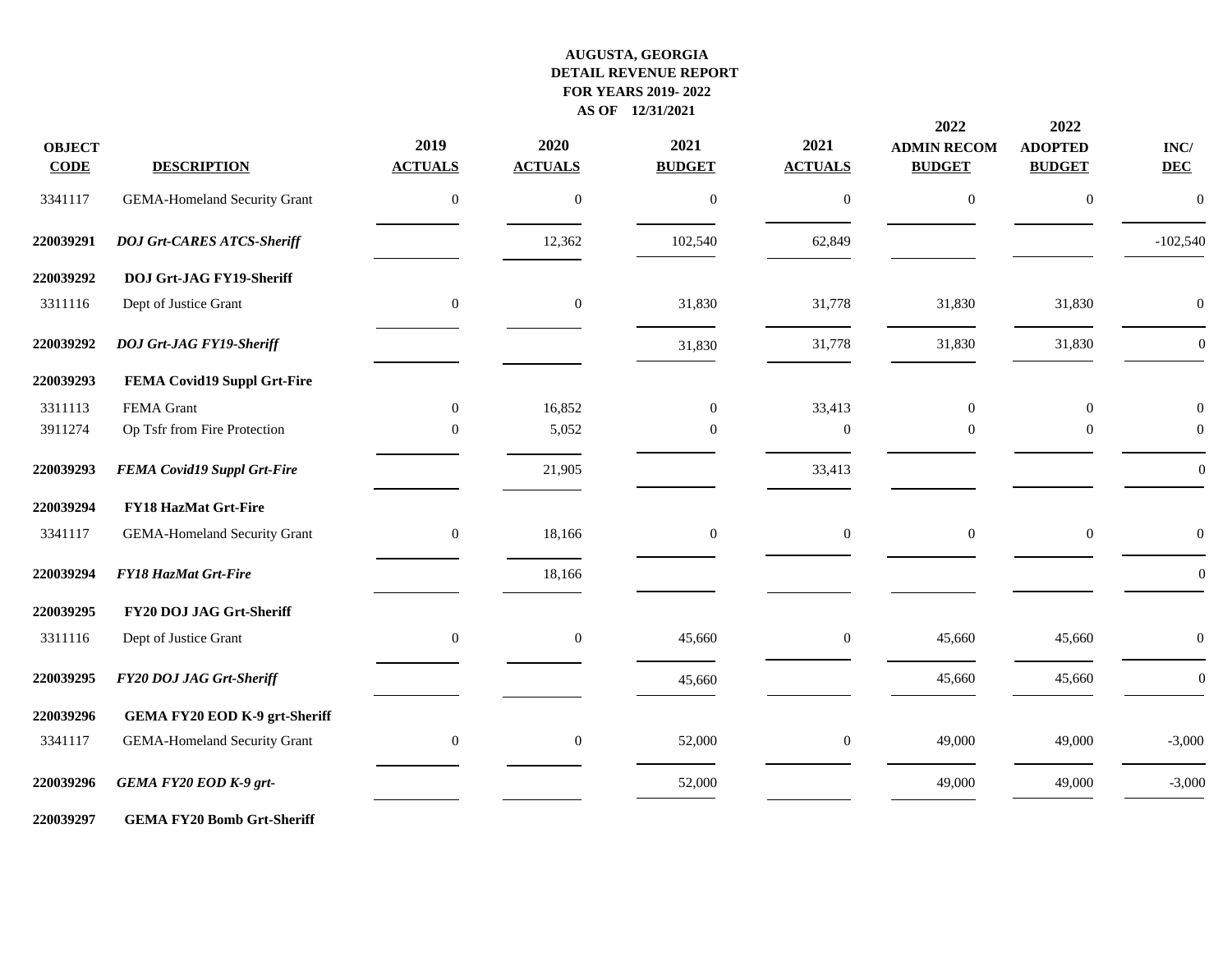|                              |                                     |                        |                        |                       |                        | 2022                                | 2022                            |                               |
|------------------------------|-------------------------------------|------------------------|------------------------|-----------------------|------------------------|-------------------------------------|---------------------------------|-------------------------------|
| <b>OBJECT</b><br><b>CODE</b> | <b>DESCRIPTION</b>                  | 2019<br><b>ACTUALS</b> | 2020<br><b>ACTUALS</b> | 2021<br><b>BUDGET</b> | 2021<br><b>ACTUALS</b> | <b>ADMIN RECOM</b><br><b>BUDGET</b> | <b>ADOPTED</b><br><b>BUDGET</b> | $\mathbf{INC}/$<br><b>DEC</b> |
| 3341117                      | <b>GEMA-Homeland Security Grant</b> | $\boldsymbol{0}$       | $\boldsymbol{0}$       | 38,750                | $\mathbf{0}$           | 38,750                              | 38,750                          | $\boldsymbol{0}$              |
| 220039297                    | <b>GEMA FY20 Bomb Grt-Sheriff</b>   |                        |                        | 38,750                |                        | 38,750                              | 38,750                          | $\boldsymbol{0}$              |
| 220039298                    | <b>GEMA FY20 CBRN Grt-Sheriff</b>   |                        |                        |                       |                        |                                     |                                 |                               |
| 3341117                      | <b>GEMA-Homeland Security Grant</b> | $\boldsymbol{0}$       | $\mathbf{0}$           | 30,000                | $\boldsymbol{0}$       | 30,000                              | 30,000                          | $\mathbf{0}$                  |
| 220039298                    | <b>GEMA FY20 CBRN Grt-</b>          |                        |                        | 30,000                |                        | 30,000                              | 30,000                          | $\boldsymbol{0}$              |
| 220039299                    | FY20 K-9 Grant                      |                        |                        |                       |                        |                                     |                                 |                               |
| 3341117                      | <b>GEMA-Homeland Security Grant</b> | $\boldsymbol{0}$       | $\mathbf{0}$           | 10,000                | 10,000                 | $\mathbf{0}$                        | $\boldsymbol{0}$                | $-10,000$                     |
| 220039299                    | FY20 K-9 Grant                      |                        |                        | 10,000                | 10,000                 |                                     |                                 | $-10,000$                     |
| 220039300                    | <b>GEMA FY20 Task Force</b>         |                        |                        |                       |                        |                                     |                                 |                               |
| 3341117                      | <b>GEMA-Homeland Security Grant</b> | $\boldsymbol{0}$       | $\boldsymbol{0}$       | 15,000                | $\boldsymbol{0}$       | $\boldsymbol{0}$                    | $\boldsymbol{0}$                | $-15,000$                     |
| 220039300                    | <b>GEMA FY20 Task Force</b>         |                        |                        | 15,000                |                        |                                     |                                 | $-15,000$                     |
| 220041113                    | <b>DNR 319H Grt-Stormwater</b>      |                        |                        |                       |                        |                                     |                                 |                               |
| 3341112                      | DNR-319H Grant                      | 43,236                 | 6,344                  | 167,400               | 2,720                  | 65,000                              | 65,000                          | $-102,400$                    |
| 220041113                    | <b>DNR 319H Grt-Stormwater</b>      | 43,236                 | 6,344                  | 167,400               | 2,720                  | 65,000                              | 65,000                          | $-102,400$                    |
| 220041116                    | 319H Grt FY16-BMP's-Stormwater      |                        |                        |                       |                        |                                     |                                 |                               |
| 3341112                      | DNR-319H Grant                      | $\boldsymbol{0}$       | $\boldsymbol{0}$       | 196,450               | $\boldsymbol{0}$       | 131,000                             | 131,000                         | $-65,450$                     |
| 220041116                    | 319H Grt FY16-BMP's-                |                        |                        | 196,450               |                        | 131,000                             | 131,000                         | $-65,450$                     |
| 220041250                    | <b>Ice Storm Damage</b>             |                        |                        |                       |                        |                                     |                                 |                               |
| 3833110                      | FEMA-ICE STORM                      | 1,501,807              | 1,065,387              | $\boldsymbol{0}$      | $\mathbf{0}$           | $\mathbf{0}$                        | $\boldsymbol{0}$                | $\boldsymbol{0}$              |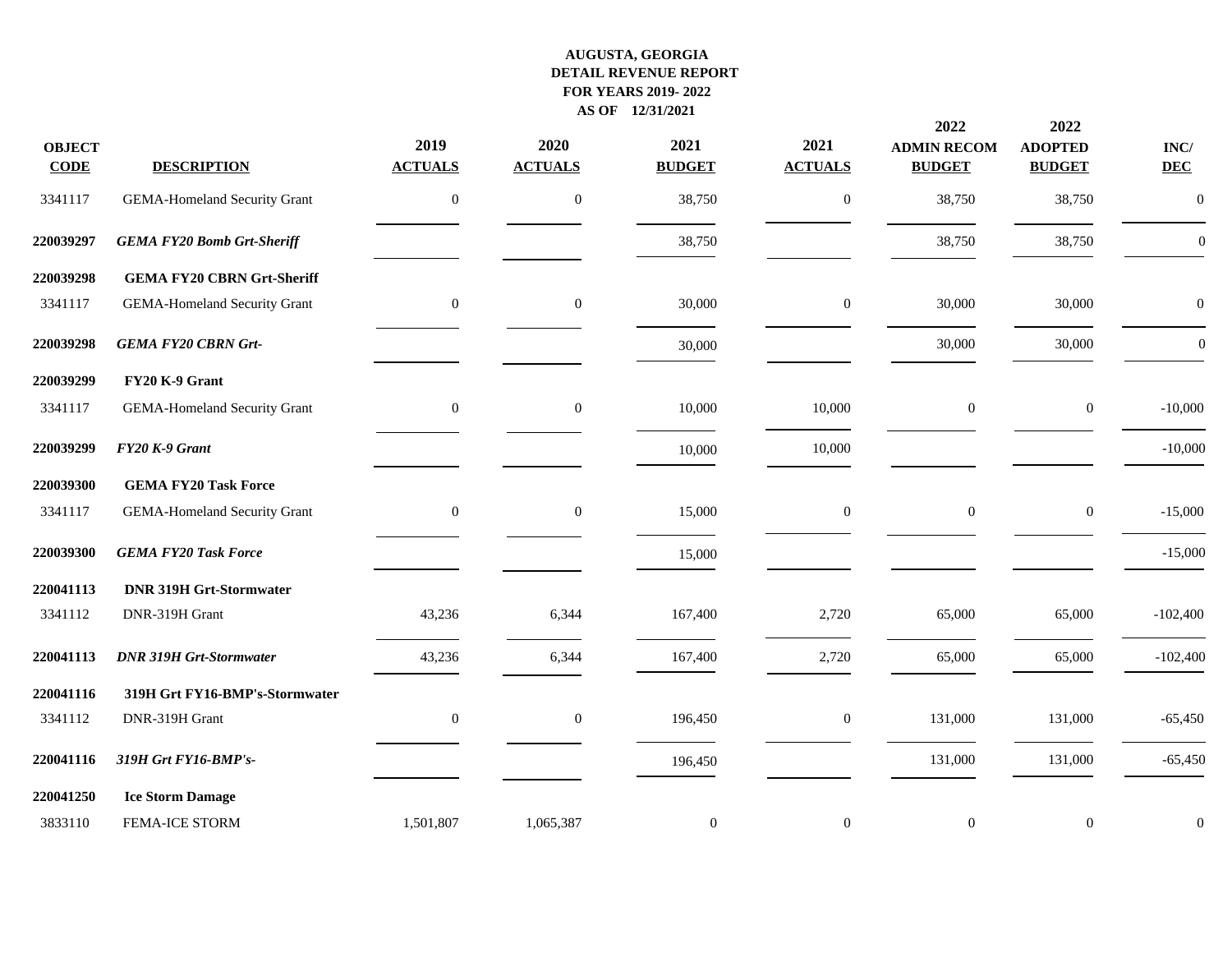| <b>OBJECT</b><br><b>CODE</b> | <b>DESCRIPTION</b>                    | 2019<br><b>ACTUALS</b> | 2020<br><b>ACTUALS</b> | 2021<br><b>BUDGET</b> | 2021<br><b>ACTUALS</b> | 2022<br><b>ADMIN RECOM</b><br><b>BUDGET</b> | 2022<br><b>ADOPTED</b><br><b>BUDGET</b> | $\mathbf{INC}/$<br><b>DEC</b> |
|------------------------------|---------------------------------------|------------------------|------------------------|-----------------------|------------------------|---------------------------------------------|-----------------------------------------|-------------------------------|
| 220041250                    | <b>Ice Storm Damage</b>               | 1,501,807              | 1,065,387              |                       |                        |                                             |                                         | $\theta$                      |
| 220041251                    | <b>Hurricane Expenses</b>             |                        |                        |                       |                        |                                             |                                         |                               |
| 3343113                      | Reimbrsm't-other                      | 16,002                 | 47,393                 | $\mathbf{0}$          | $\overline{0}$         | $\mathbf{0}$                                | $\boldsymbol{0}$                        | $\theta$                      |
| 220041251                    | <b>Hurricane Expenses</b>             | 16,002                 | 47,393                 |                       |                        |                                             |                                         | $\overline{0}$                |
| 220041420                    | Keep America Beau Grant               |                        |                        |                       |                        |                                             |                                         |                               |
| 3361132                      | Private Grants                        | $\mathbf{0}$           | $\boldsymbol{0}$       | 15,000                | 10,500                 | $\mathbf{0}$                                | $\boldsymbol{0}$                        | $-15,000$                     |
| 220041420                    | Keep America Beau Grant               |                        |                        | 15,000                | 10,500                 |                                             |                                         | $-15,000$                     |
| 220054322                    | Sr Food SVCS Grant 05/06              |                        |                        |                       |                        |                                             |                                         |                               |
| 3311221                      | Federal-Title III C1                  | 168,747                | 32,712                 | 242,530               | 220,085                | 261,620                                     | 261,620                                 | 19,090                        |
| 3311222                      | Fed-Title III C2                      | 157,091                | 552,997                | 183,150               | 197,360                | 191,440                                     | 191,440                                 | 8,290                         |
| 3311223                      | Fed-NSI C1/C2                         | 69,101                 | 57,819                 | 104,000               | 4,033                  | 110,220                                     | 110,220                                 | 6,220                         |
| 3341221                      | State Grant Title IIIC-1              | 9,934                  | 1,925                  | $\boldsymbol{0}$      | 12,957                 | 15,390                                      | 15,390                                  | 15,390                        |
| 3341222                      | State Grant Title IIIC2               | 9,248                  | 26,939                 | $\overline{0}$        | 6,259                  | 11,260                                      | 11,260                                  | 11,260                        |
| 3341224                      | <b>State Grant CBS NSI Meals</b>      | 137,064                | 269,836                | 136,000               | 7,864                  | 152,710                                     | 152,710                                 | 16,710                        |
| 3476110                      | Program fees                          | $\overline{0}$         | $\mathbf{0}$           | $\boldsymbol{0}$      | $\overline{0}$         | $\overline{0}$                              | $\boldsymbol{0}$                        | $\theta$                      |
| 3476240                      | Meals Fees-Sr Citizens                | 8,441                  | 6,352                  | 8,000                 | 6,197                  | 8,000                                       | 8,000                                   | $\Omega$                      |
| 3479130                      | <b>Meal Donations</b>                 | 2,123                  | 755                    | 1,000                 | 65                     | 1,000                                       | 1,000                                   | $\Omega$                      |
| 3911101                      | Op Tsfr from General Fund             | 38,062                 | $\mathbf{0}$           | 47,300                | $\boldsymbol{0}$       | 53,300                                      | 53,300                                  | 6,000                         |
| 220054322                    | <b>Sr Food SVCS Grant 05/06</b>       | 599,815                | 949,339                | 721,980               | 454,823                | 804,940                                     | 804,940                                 | 82,960                        |
| 220061462                    | <b>Newman Tennis Tourism Grt-Recr</b> |                        |                        |                       |                        |                                             |                                         |                               |
| 3361120                      | <b>CVB</b> Tourism Grant              | 5,600                  | 6,846                  | 6,880                 | $\boldsymbol{0}$       | $\mathbf{0}$                                | $\boldsymbol{0}$                        | $-6,880$                      |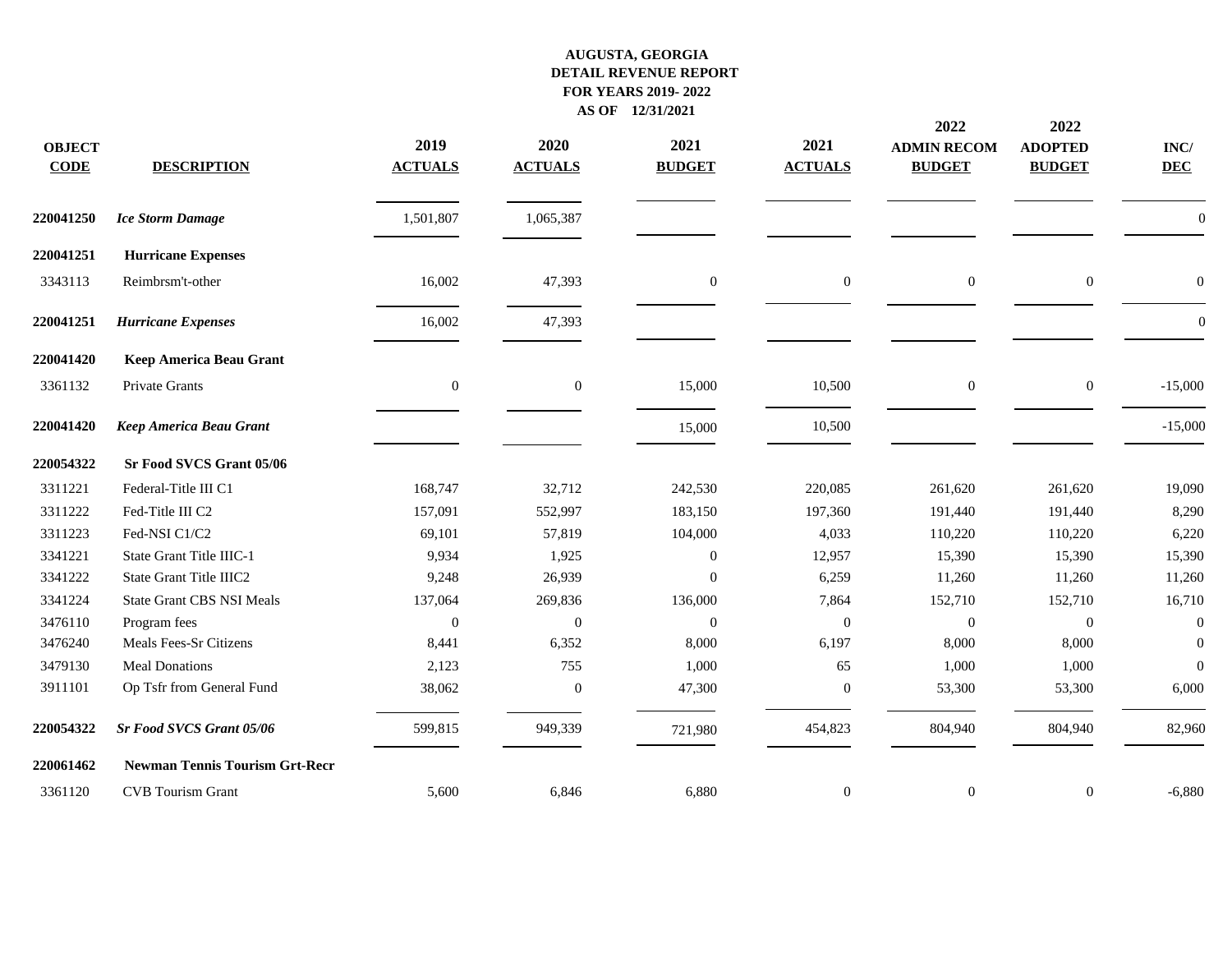| <b>OBJECT</b><br><b>CODE</b> | <b>DESCRIPTION</b>                | 2019<br><b>ACTUALS</b> | 2020<br><b>ACTUALS</b> | 2021<br><b>BUDGET</b> | 2021<br><b>ACTUALS</b> | 2022<br><b>ADMIN RECOM</b><br><b>BUDGET</b> | 2022<br><b>ADOPTED</b><br><b>BUDGET</b> | INC/<br><b>DEC</b> |
|------------------------------|-----------------------------------|------------------------|------------------------|-----------------------|------------------------|---------------------------------------------|-----------------------------------------|--------------------|
| 220061462                    | <b>Newman Tennis Tourism Grt-</b> | 5,600                  | 6,846                  | 6,880                 |                        |                                             |                                         | $-6,880$           |
| 220061511                    | Thks Mom&Dad-Carrie               |                        |                        |                       |                        |                                             |                                         |                    |
| 3361132                      | Private Grants                    | $\mathbf{0}$           | $\boldsymbol{0}$       | 2,000                 | 2,000                  | $\overline{0}$                              | $\boldsymbol{0}$                        | $-2,000$           |
| 220061511                    | <b>Thks Mom&amp;Dad-Carrie</b>    |                        |                        | 2,000                 | 2,000                  |                                             |                                         | $-2,000$           |
| 220061513                    | Thks Mom&Dad-McDuffie             |                        |                        |                       |                        |                                             |                                         |                    |
| 3361132                      | Private Grants                    | $\mathbf{0}$           | $\mathbf{0}$           | 2,000                 | 2,000                  | $\overline{0}$                              | $\mathbf{0}$                            | $-2,000$           |
| 220061513                    | Thks Mom&Dad-McDuffie             |                        |                        | 2,000                 | 2,000                  |                                             |                                         | $-2,000$           |
| 220061516                    | Thks Mom&Dad-Brigham              |                        |                        |                       |                        |                                             |                                         |                    |
| 3361132                      | Private Grants                    | 2,000                  | $\overline{0}$         | $\boldsymbol{0}$      | $\mathbf{0}$           | $\overline{0}$                              | $\boldsymbol{0}$                        | $\boldsymbol{0}$   |
| 220061516                    | Thks Mom&Dad-Brigham              | 2,000                  |                        |                       |                        |                                             |                                         | $\overline{0}$     |
| 220061517                    | <b>2019 CVB Tourism Grant</b>     |                        |                        |                       |                        |                                             |                                         |                    |
| <b>FUND TOTAL: 220</b>       | <b>General Fund Grants</b>        | 5,225,451              | 5,864,918              | 6,246,090             | 3,289,140              | 5,079,760                                   | 5,079,760                               | $-1,166,330$       |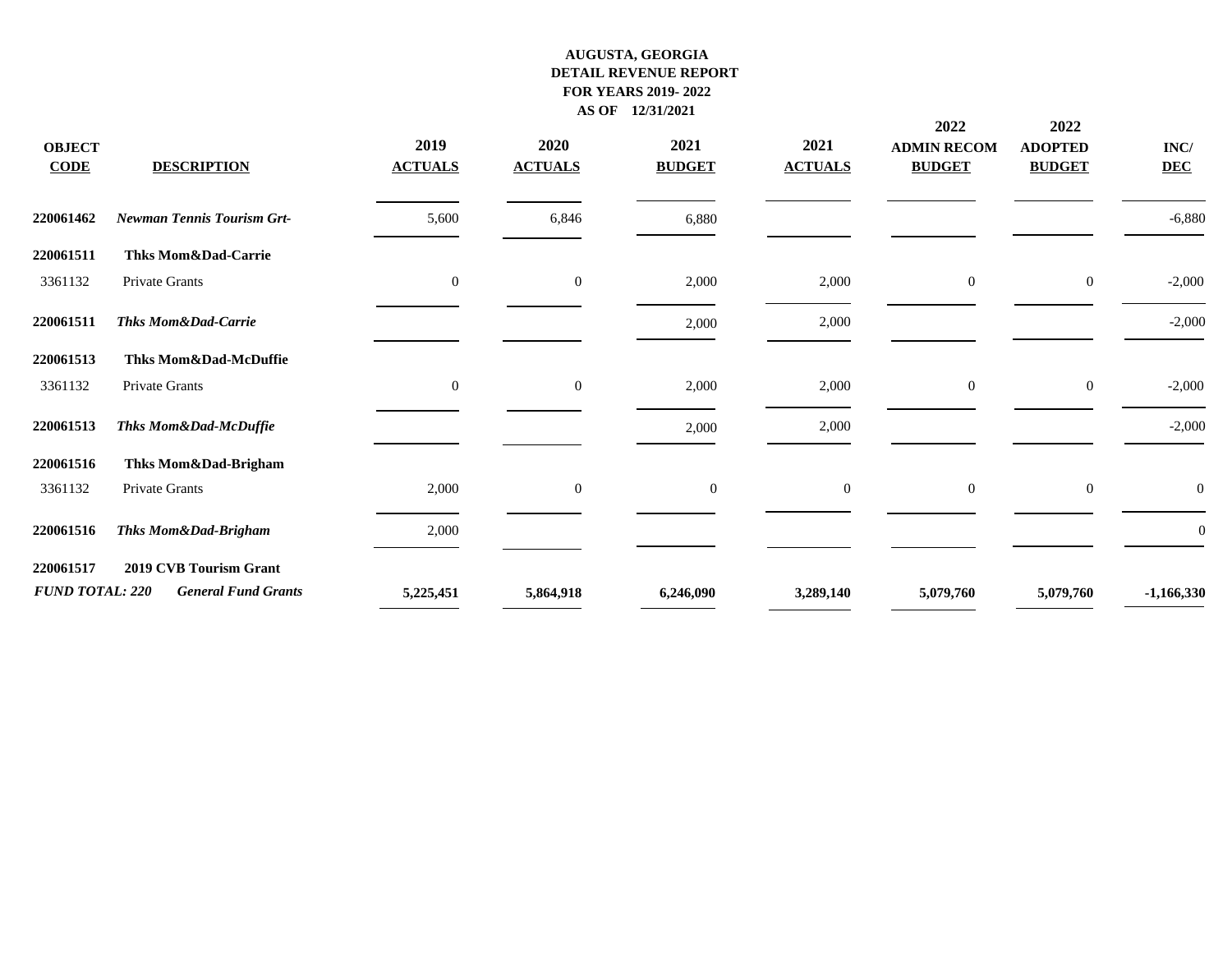|               |                                           |                |                |                  |                  | 2022               | 2022             |                 |
|---------------|-------------------------------------------|----------------|----------------|------------------|------------------|--------------------|------------------|-----------------|
| <b>OBJECT</b> |                                           | 2019           | 2020           | 2021             | 2021             | <b>ADMIN RECOM</b> | <b>ADOPTED</b>   | $\mathbf{INC}/$ |
| <b>CODE</b>   | <b>DESCRIPTION</b>                        | <b>ACTUALS</b> | <b>ACTUALS</b> | <b>BUDGET</b>    | <b>ACTUALS</b>   | <b>BUDGET</b>      | <b>BUDGET</b>    | <b>DEC</b>      |
| 221000000     | <b>Housing &amp; CommunityDevelopment</b> |                |                |                  |                  |                    |                  |                 |
| 3313122       | <b>HOME</b> Grant Income                  | $\Omega$       | $-0$           | $\boldsymbol{0}$ | $\overline{0}$   | $\Omega$           | $\overline{0}$   | $\mathbf{0}$    |
| 3611110       | Interest revenues                         | $-21,983$      | $-9,420$       | $\Omega$         | $\Omega$         | $\Omega$           | $\Omega$         | $\mathbf{0}$    |
| 3891110       | Miscellaneous Income                      | $\Omega$       | 50             | $\overline{0}$   | $\Omega$         | $\Omega$           | $\mathbf{0}$     | $\overline{0}$  |
| 3911101       | Op Tsfr from General Fund                 | 1,077,890      | 924,420        | 915,160          | 915,160          | 788,110            | 788,110          | $-127,050$      |
| 3911230       | Oper Trf fr ARPA-City                     | $\overline{0}$ | $\overline{0}$ | 29,150           | 29,150           | $\mathbf{0}$       | $\mathbf{0}$     | $-29,150$       |
| 3911271       | Op Tsfr from Urban Services Di            | 300,000        | 300,000        | 300,000          | 300,000          | 300,000            | 300,000          | $\mathbf{0}$    |
| 3923110       | Property sale                             | 6,668          | $\overline{0}$ | $\boldsymbol{0}$ | $\mathbf{0}$     | $\theta$           | $\boldsymbol{0}$ | $\mathbf{0}$    |
| 221000000     | Housing &                                 | 1,362,575      | 1,215,048      | 1,244,310        | 1,244,310        | 1,088,110          | 1,088,110        | $-156,200$      |
| 221073110     | <b>Housing &amp; CommunityDevelopment</b> |                |                |                  |                  |                    |                  |                 |
| 221073111     | <b>CDBG</b> Administration                |                |                |                  |                  |                    |                  |                 |
| 3313120       | <b>CDBG</b> Rehab Grant Revenue           | $\Omega$       | 12,430         | $\boldsymbol{0}$ | $\Omega$         | $\Omega$           | $\boldsymbol{0}$ | $\overline{0}$  |
| 3313121       | <b>CDBG</b> Grant Income                  | 272,942        | 3,134          | 360,770          | 260,160          | 575,180            | 575,180          | 214,410         |
| 3891130       | Program Income - CDBG                     | 22,109         | 198,651        | 100,000          | 44,957           | 31,430             | 31,430           | $-68,570$       |
| 221073111     | <b>CDBG</b> Administration                | 295,051        | 214,216        | 460,770          | 305,118          | 606,610            | 606,610          | 145,840         |
| 221073112     | <b>Home Administration</b>                |                |                |                  |                  |                    |                  |                 |
| 3313122       | <b>HOME</b> Grant Income                  | 52,563         | 91,162         | 97,820           | 9,276            | 216,820            | 216,820          | 119,000         |
| 3891135       | Program Income HOME                       | $\theta$       | 3,226          | 100,000          | 81,232           | 115,710            | 115,710          | 15,710          |
| 221073112     | <b>Home Administration</b>                | 52,563         | 94,389         | 197,820          | 90,509           | 332,530            | 332,530          | 134,710         |
| 221073113     | <b>HOPWA Administration</b>               |                |                |                  |                  |                    |                  |                 |
| 3313128       | <b>HOPWA</b>                              | 4,943          | 31,651         | 31,370           | $\boldsymbol{0}$ | 72,620             | 72,620           | 41,250          |
| 221073113     | <b>HOPWA Administration</b>               | 4,943          | 31,651         | 31,370           |                  | 72,620             | 72,620           | 41,250          |
|               |                                           |                |                |                  |                  |                    |                  |                 |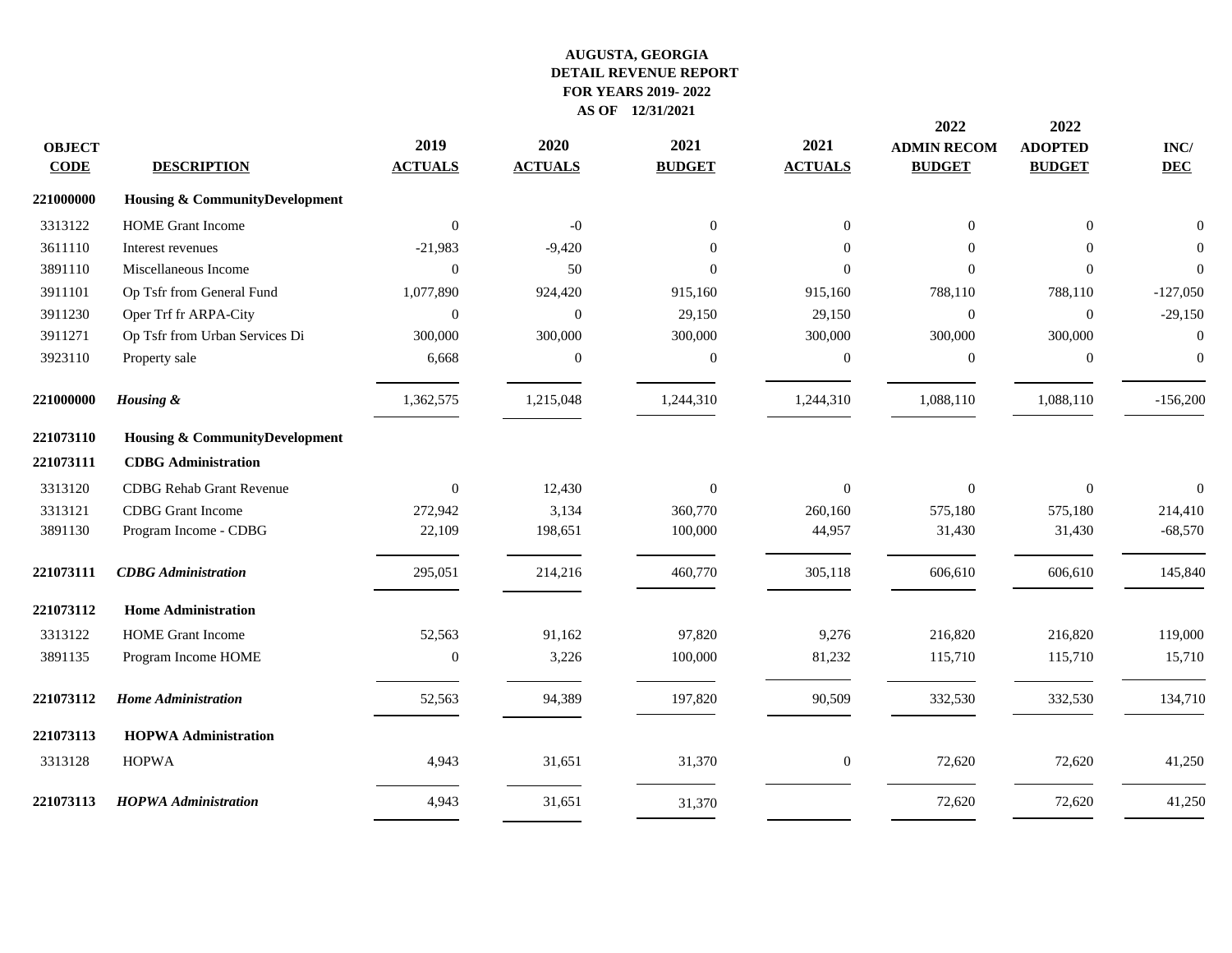| <b>OBJECT</b><br><b>CODE</b> | <b>DESCRIPTION</b>                    | 2019<br><b>ACTUALS</b> | 2020<br><b>ACTUALS</b> | 2021<br><b>BUDGET</b> | 2021<br><b>ACTUALS</b> | 2022<br><b>ADMIN RECOM</b><br><b>BUDGET</b> | 2022<br><b>ADOPTED</b><br><b>BUDGET</b> | INC/<br><b>DEC</b> |
|------------------------------|---------------------------------------|------------------------|------------------------|-----------------------|------------------------|---------------------------------------------|-----------------------------------------|--------------------|
| 221073114                    | <b>ESG Administration</b>             |                        |                        |                       |                        |                                             |                                         |                    |
| 3313123                      | Emer Shelter Grant (ESG)              | 10,987                 | 19,017                 | 11,740                | $\overline{0}$         | 21,530                                      | 21,530                                  | 9,790              |
| 221073114                    | <b>ESG Administration</b>             | 10,987                 | 19,017                 | 11,740                |                        | 21,530                                      | 21,530                                  | 9,790              |
| 221073115                    | <b>SHP Administration</b>             |                        |                        |                       |                        |                                             |                                         |                    |
| 3313126                      | Supportive Housing Program            | 1,263                  | 133                    | 58,190                | $\boldsymbol{0}$       | 59,890                                      | 59,890                                  | 1,700              |
| 221073115                    | <b>SHP</b> Administration             | 1,263                  | 133                    | 58,190                |                        | 59,890                                      | 59,890                                  | 1,700              |
| 221073116                    | <b>CDBG</b> Rehab Administration      |                        |                        |                       |                        |                                             |                                         |                    |
| 3313120                      | <b>CDBG</b> Rehab Grant Revenue       | 126,492                | 4,098                  | 3,500                 | $\overline{0}$         | 3,550                                       | 3,550                                   | 50                 |
| 3313121                      | <b>CDBG</b> Grant Income              | $\overline{0}$         | $\theta$               | $\boldsymbol{0}$      | $\boldsymbol{0}$       | $\overline{0}$                              | $\boldsymbol{0}$                        | $\mathbf{0}$       |
| 3891130                      | Program Income - CDBG                 | 1,831                  | $\mathbf{0}$           | $\mathbf{0}$          | $\boldsymbol{0}$       | $\mathbf{0}$                                | $\mathbf{0}$                            | $\boldsymbol{0}$   |
| 221073116                    | <b>CDBG</b> Rehab Administration      | 128,324                | 4,098                  | 3,500                 |                        | 3,550                                       | 3,550                                   | 50                 |
| 221073117                    | <b>Neighborhood Stabilization Grt</b> |                        |                        |                       |                        |                                             |                                         |                    |
| 3891130                      | Program Income - CDBG                 | $\mathbf{0}$           | $\mathbf{0}$           | $\boldsymbol{0}$      | $\overline{0}$         | 26,260                                      | 26,260                                  | 26,260             |
| 221073117                    | <b>Neighborhood Stabilization Grt</b> |                        |                        |                       |                        | 26,260                                      | 26,260                                  | 26,260             |
| 221073120                    | <b>CDBG Public Service</b>            |                        |                        |                       |                        |                                             |                                         |                    |
| 3313121                      | <b>CDBG</b> Grant Income              | $\overline{0}$         | 20,250                 | 270,570               | 55,401                 | 568,930                                     | 568,930                                 | 298,360            |
| 3891130                      | Program Income - CDBG                 | $\theta$               | 7,531                  | $\boldsymbol{0}$      | $\mathbf{0}$           | $\mathbf{0}$                                | $\boldsymbol{0}$                        | $\mathbf{0}$       |
| 221073120                    | <b>CDBG Public Service</b>            |                        | 27,782                 | 270,570               | 55,401                 | 568,930                                     | 568,930                                 | 298,360            |
| 221073208                    | Home IDC                              |                        |                        |                       |                        |                                             |                                         |                    |
| 3313122                      | <b>HOME</b> Grant Income              | $\mathbf{0}$           | $\mathbf{0}$           | 97,820                | $\boldsymbol{0}$       | 216,820                                     | 216,820                                 | 119,000            |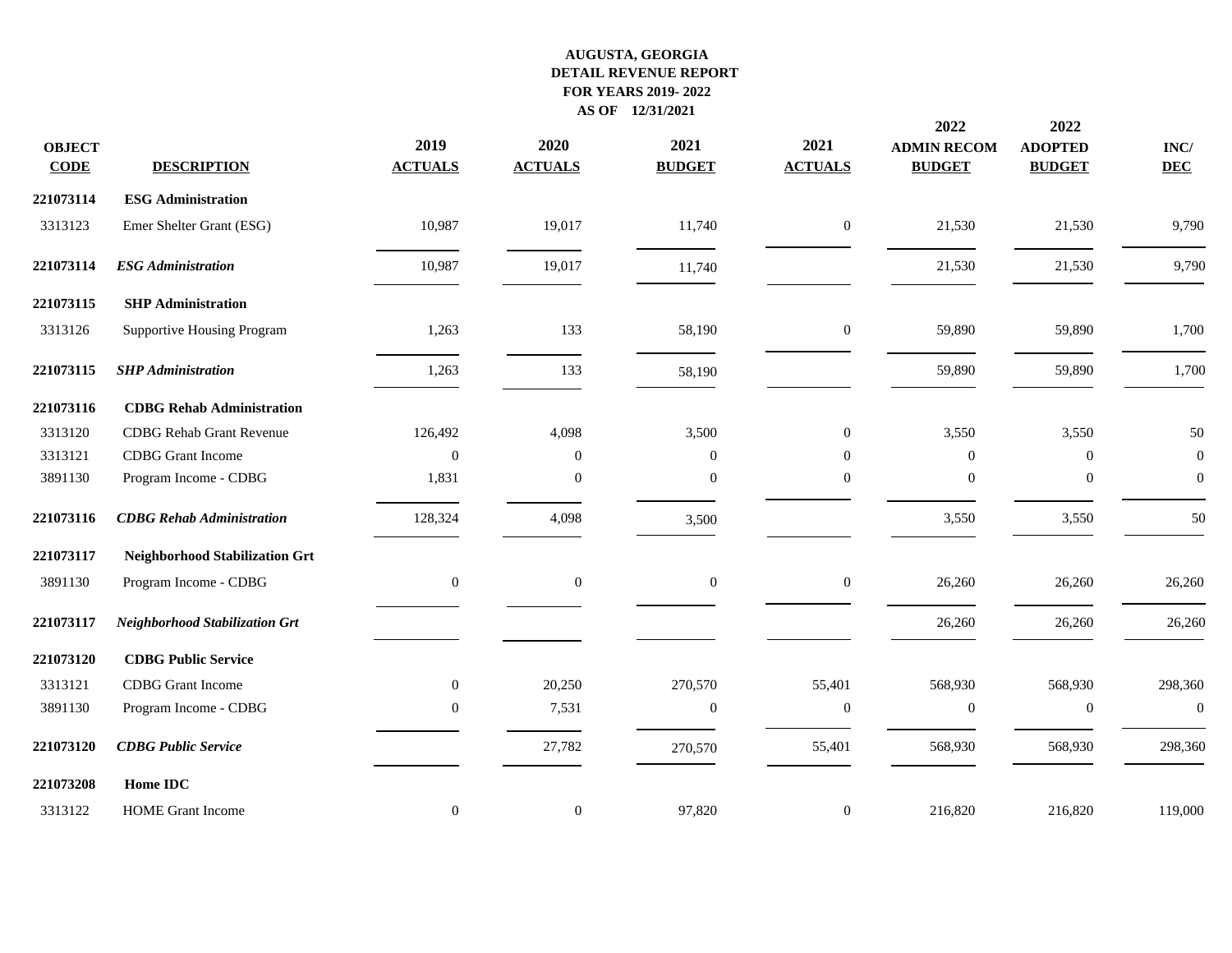|                              |                                 |                        |                        |                       |                        | 2022                                | 2022                            |                               |
|------------------------------|---------------------------------|------------------------|------------------------|-----------------------|------------------------|-------------------------------------|---------------------------------|-------------------------------|
| <b>OBJECT</b><br><b>CODE</b> | <b>DESCRIPTION</b>              | 2019<br><b>ACTUALS</b> | 2020<br><b>ACTUALS</b> | 2021<br><b>BUDGET</b> | 2021<br><b>ACTUALS</b> | <b>ADMIN RECOM</b><br><b>BUDGET</b> | <b>ADOPTED</b><br><b>BUDGET</b> | $\mathbf{INC}/$<br><b>DEC</b> |
| 221073208                    | Home IDC                        |                        |                        | 97,820                |                        | 216,820                             | 216,820                         | 119,000                       |
| 221073210                    | <b>CDBG</b> Rehabilitation      |                        |                        |                       |                        |                                     |                                 |                               |
| 3313120                      | <b>CDBG</b> Rehab Grant Revenue | 635,717                | 84,320                 | 745,000               | 494,868                | 2,111,550                           | 2,111,550                       | 1,366,550                     |
| 3313121                      | <b>CDBG</b> Grant Income        | $\overline{0}$         | 1,050                  | $\mathbf{0}$          | $\Omega$               | $\mathbf{0}$                        | $\overline{0}$                  | $\theta$                      |
| 3891130                      | Program Income - CDBG           | 3,281                  | 2,600                  | $\mathbf{0}$          | 6,625                  | $\boldsymbol{0}$                    | $\boldsymbol{0}$                | $\boldsymbol{0}$              |
| 221073210                    | <b>CDBG</b> Rehabilitation      | 638,999                | 87,970                 | 745,000               | 501,493                | 2,111,550                           | 2,111,550                       | 1,366,550                     |
| 221073211                    | <b>CDBG</b> Grant               |                        |                        |                       |                        |                                     |                                 |                               |
| 3313121                      | <b>CDBG</b> Grant Income        | 602,918                | 602,605                | 4,045,190             | 97,616                 | 408,530                             | 408,530                         | $-3,636,660$                  |
| 3313123                      | Emer Shelter Grant (ESG)        | $\mathbf{0}$           | $\overline{0}$         | $\overline{0}$        | $\boldsymbol{0}$       | $\mathbf{0}$                        | $\boldsymbol{0}$                | $\boldsymbol{0}$              |
| 3891130                      | Program Income - CDBG           | 33,152                 | 3,135                  | 10,000                | $\mathbf{0}$           | 49,360                              | 49,360                          | 39,360                        |
| 221073211                    | <b>CDBG</b> Grant               | 636,071                | 605,740                | 4,055,190             | 97,616                 | 457,890                             | 457,890                         | $-3,597,300$                  |
| 221073212                    | <b>Home Grant Projects</b>      |                        |                        |                       |                        |                                     |                                 |                               |
| 3313122                      | <b>HOME</b> Grant Income        | 887,627                | 727,435                | 2,819,340             | 912,951                | 2,659,350                           | 2,659,350                       | $-159,990$                    |
| 3891135                      | Program Income HOME             | 842,992                | 975,376                | 300,000               | 1,139,913              | 861,420                             | 861,420                         | 561,420                       |
| 221073212                    | <b>Home Grant Projects</b>      | 1,730,620              | 1,702,811              | 3,119,340             | 2,052,864              | 3,520,770                           | 3,520,770                       | 401,430                       |
| 221073213                    | <b>HOPWA Grant Projects</b>     |                        |                        |                       |                        |                                     |                                 |                               |
| 3313122                      | <b>HOME</b> Grant Income        | $\overline{0}$         | $\overline{0}$         | $\boldsymbol{0}$      | $\overline{0}$         | $\overline{0}$                      | $\boldsymbol{0}$                | $\overline{0}$                |
| 3313128                      | <b>HOPWA</b>                    | 937,900                | 821,117                | 3,022,610             | 859,391                | 2,548,990                           | 2,548,990                       | $-473,620$                    |
| 221073213                    | <b>HOPWA Grant Projects</b>     | 937,900                | 821,117                | 3,022,610             | 859,391                | 2,548,990                           | 2,548,990                       | $-473,620$                    |
| 221073214                    | <b>ESG Grant Projects</b>       |                        |                        |                       |                        |                                     |                                 |                               |
| 3313121                      | <b>CDBG</b> Grant Income        | $\mathbf{0}$           | $\mathbf{0}$           | $\boldsymbol{0}$      | 3,960                  | $\boldsymbol{0}$                    | $\boldsymbol{0}$                | $\boldsymbol{0}$              |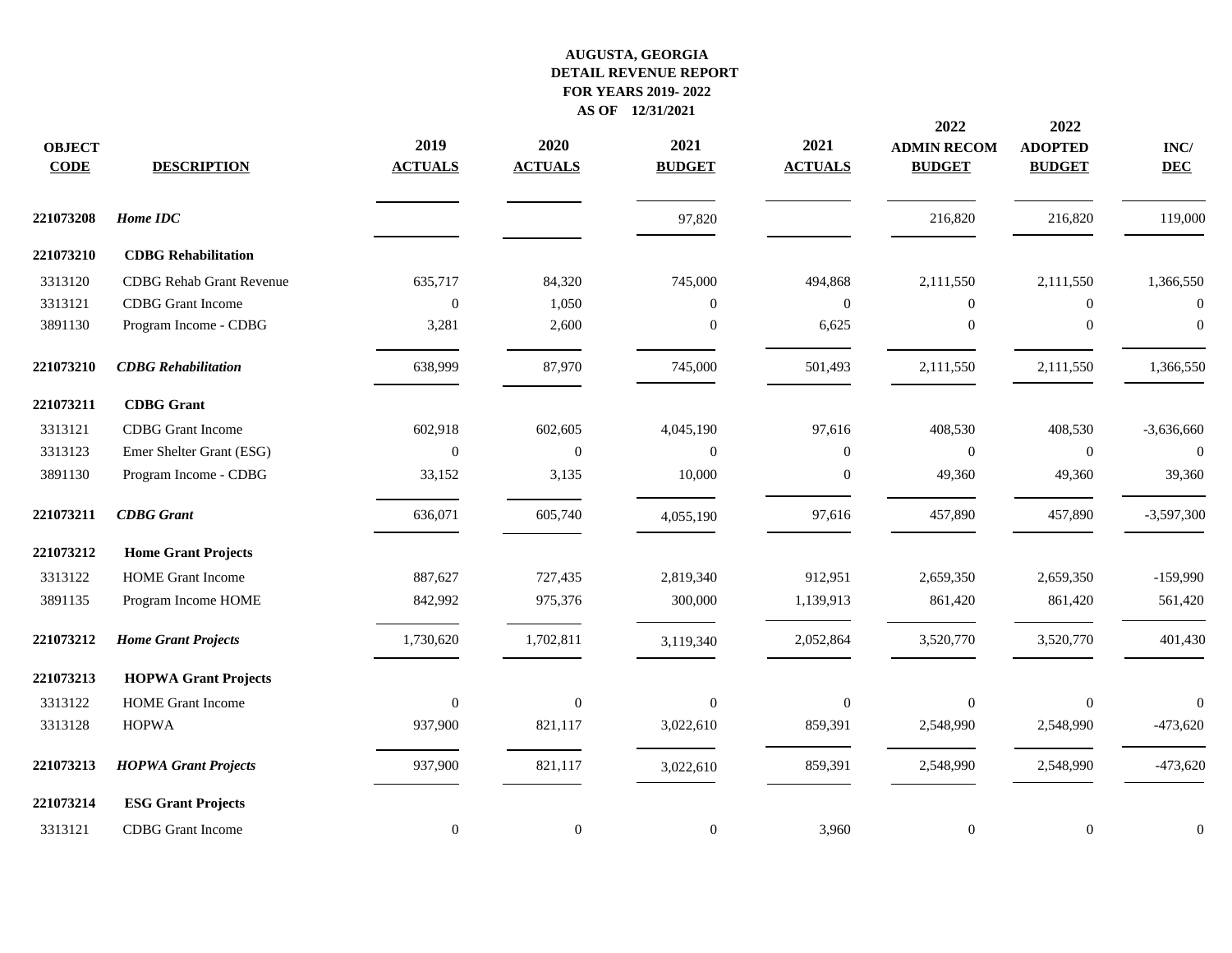|                              |                                       |                        |                        |                       |                        | 2022                                | 2022                            |                    |
|------------------------------|---------------------------------------|------------------------|------------------------|-----------------------|------------------------|-------------------------------------|---------------------------------|--------------------|
| <b>OBJECT</b><br><b>CODE</b> | <b>DESCRIPTION</b>                    | 2019<br><b>ACTUALS</b> | 2020<br><b>ACTUALS</b> | 2021<br><b>BUDGET</b> | 2021<br><b>ACTUALS</b> | <b>ADMIN RECOM</b><br><b>BUDGET</b> | <b>ADOPTED</b><br><b>BUDGET</b> | INC/<br><b>DEC</b> |
| 3313123                      | Emer Shelter Grant (ESG)              | 158,855                | 312,904                | 314,710               | 39,255                 | 297,100                             | 297,100                         | $-17,610$          |
| 3313128                      | <b>HOPWA</b>                          | $\theta$               | $\overline{0}$         | $\mathbf{0}$          | $\boldsymbol{0}$       | $\boldsymbol{0}$                    | $\boldsymbol{0}$                | $\boldsymbol{0}$   |
| 221073214                    | <b>ESG Grant Projects</b>             | 158,855                | 312,904                | 314,710               | 43,215                 | 297,100                             | 297,100                         | $-17,610$          |
| 221073215                    | <b>SHP-HMIS Grant Project</b>         |                        |                        |                       |                        |                                     |                                 |                    |
| 3313126                      | <b>Supportive Housing Program</b>     | 57,781                 | 79,253                 | 459,650               | $\overline{0}$         | 124,480                             | 124,480                         | $-335,170$         |
| 3711110                      | <b>Contributions And Donations Fr</b> | 25                     | $\mathbf{0}$           | $\boldsymbol{0}$      | $\boldsymbol{0}$       | $\mathbf{0}$                        | $\boldsymbol{0}$                | $\boldsymbol{0}$   |
| 221073215                    | <b>SHP-HMIS Grant Project</b>         | 57,806                 | 79,253                 | 459,650               |                        | 124,480                             | 124,480                         | $-335,170$         |
| 221073217                    | <b>NSP Grant Project</b>              |                        |                        |                       |                        |                                     |                                 |                    |
| 3891130                      | Program Income - CDBG                 | 8,110                  | 126,824                | 300,000               | 211,433                | 56,300                              | 56,300                          | $-243,700$         |
| 221073217                    | <b>NSP</b> Grant Project              | 8,110                  | 126,824                | 300,000               | 211,433                | 56,300                              | 56,300                          | $-243,700$         |
| 221073219                    | <b>Continuum of Care Grant</b>        |                        |                        |                       |                        |                                     |                                 |                    |
| 3313126                      | <b>Supportive Housing Program</b>     | $\boldsymbol{0}$       | $\boldsymbol{0}$       | 55,880                | $\boldsymbol{0}$       | $\mathbf{0}$                        | $\boldsymbol{0}$                | $-55,880$          |
| 221073219                    | <b>Continuum of Care Grant</b>        |                        |                        | 55,880                |                        |                                     |                                 | $-55,880$          |
| 221073221                    | <b>CDBG</b> Cares Act                 |                        |                        |                       |                        |                                     |                                 |                    |
| 3313121                      | <b>CDBG</b> Grant Income              | $\boldsymbol{0}$       | $\boldsymbol{0}$       | 1,949,220             | 801,750                | 758,660                             | 758,660                         | $-1,190,560$       |
| 221073221                    | <b>CDBG</b> Cares Act                 |                        |                        | 1,949,220             | 801,750                | 758,660                             | 758,660                         | $-1,190,560$       |
| 221073223                    | <b>HOPWA Cares Act</b>                |                        |                        |                       |                        |                                     |                                 |                    |
| 3313128                      | <b>HOPWA</b>                          | $\mathbf{0}$           | $\boldsymbol{0}$       | 101,960               | 10,239                 | 131,870                             | 131,870                         | 29,910             |
| 221073223                    | <b>HOPWA Cares Act</b>                |                        |                        | 101,960               | 10,239                 | 131,870                             | 131,870                         | 29,910             |
|                              |                                       |                        |                        |                       |                        |                                     |                                 |                    |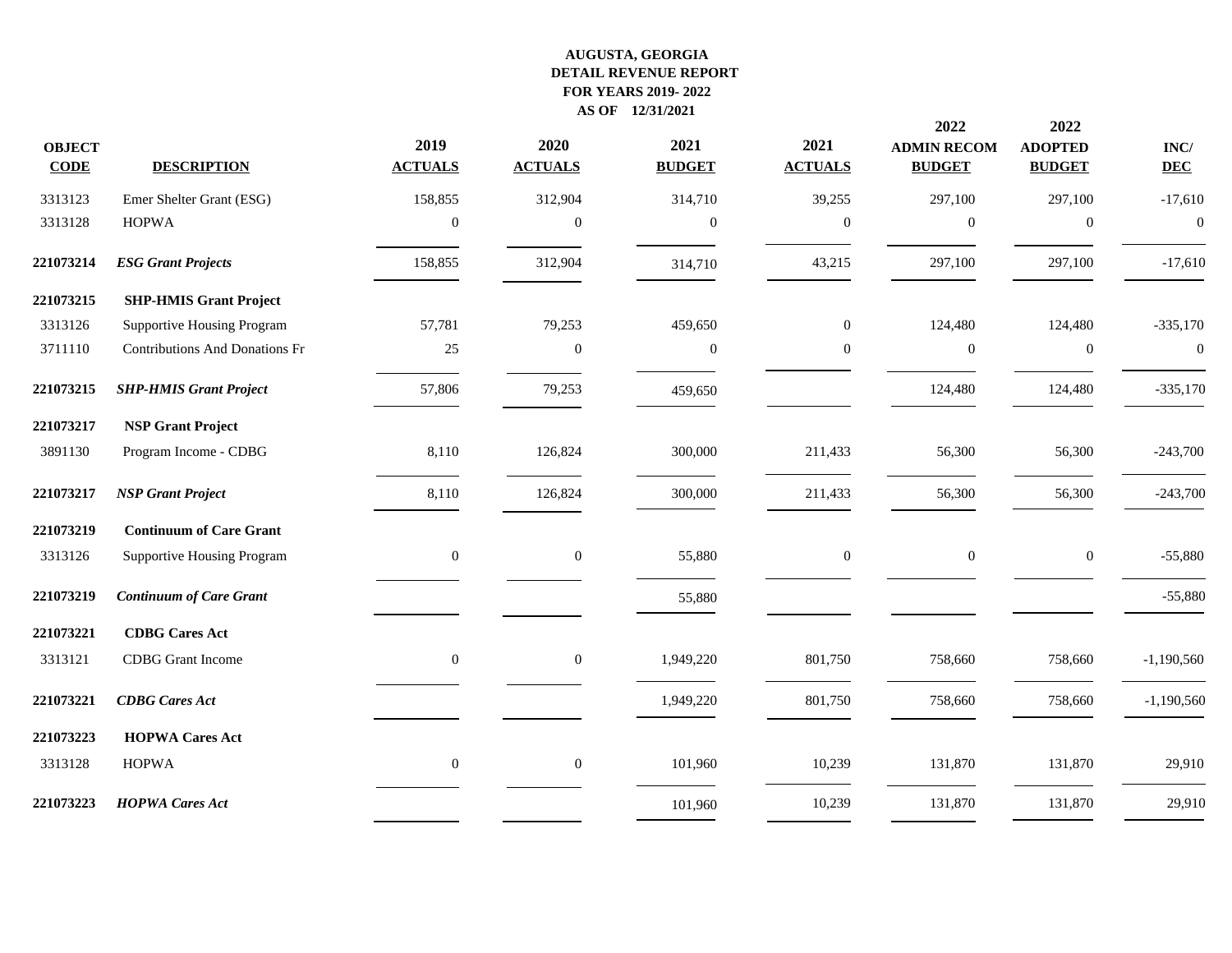| <b>OBJECT</b><br><b>CODE</b> | <b>DESCRIPTION</b>                    | 2019<br><b>ACTUALS</b> | 2020<br><b>ACTUALS</b> | 2021<br><b>BUDGET</b> | 2021<br><b>ACTUALS</b> | 2022<br><b>ADMIN RECOM</b><br><b>BUDGET</b> | 2022<br><b>ADOPTED</b><br><b>BUDGET</b> | $\mathbf{INC}/$<br><b>DEC</b> |
|------------------------------|---------------------------------------|------------------------|------------------------|-----------------------|------------------------|---------------------------------------------|-----------------------------------------|-------------------------------|
| 221073224                    | <b>ESG Cares Act</b>                  |                        |                        |                       |                        |                                             |                                         |                               |
| 3313121                      | <b>CDBG</b> Grant Income              | $\overline{0}$         | $\overline{0}$         | $\mathbf{0}$          | 530                    | $\Omega$                                    | $\mathbf{0}$                            | $\overline{0}$                |
| 3313123                      | Emer Shelter Grant (ESG)              | $\theta$               | $\overline{0}$         | 1,640,660             | 524,470                | 1,797,400                                   | 1,797,400                               | 156,740                       |
| 221073224                    | <b>ESG Cares Act</b>                  |                        |                        | 1,640,660             | 525,000                | 1,797,400                                   | 1,797,400                               | 156,740                       |
| 221073226                    | <b>Treasury Emer Rental Asst</b>      |                        |                        |                       |                        |                                             |                                         |                               |
| 3311110                      | Fed Op Grant-Categor-Direct           | $\mathbf{0}$           | $\mathbf{0}$           | 6,095,960             | 8,941,566              | 7,703,750                                   | 7,703,750                               | 1,607,790                     |
| 221073226                    | <b>Treasury Emer Rental Asst</b>      |                        |                        | 6,095,960             | 8,941,566              | 7,703,750                                   | 7,703,750                               | 1,607,790                     |
| 221073227                    | <b>GADPH Lead Grant</b>               |                        |                        |                       |                        |                                             |                                         |                               |
| 3311513                      | Fed Op Grt-Cat-Indir-Health           | $\boldsymbol{0}$       | $\boldsymbol{0}$       | 522,550               | $\boldsymbol{0}$       | 812,750                                     | 812,750                                 | 290,200                       |
| 221073227                    | <b>GADPH</b> Lead Grant               |                        |                        | 522,550               |                        | 812,750                                     | 812,750                                 | 290,200                       |
| 221073228                    | <b>American Rescue Plan</b>           |                        |                        |                       |                        |                                             |                                         |                               |
| 3313122                      | <b>HOME</b> Grant Income              | $\overline{0}$         | $\theta$               | $\mathbf{0}$          | $\mathbf{0}$           | 2,960,720                                   | 2,960,720                               | 2,960,720                     |
| 221073228                    | <b>American Rescue Plan</b>           |                        |                        |                       |                        | 2,960,720                                   | 2,960,720                               | 2,960,720                     |
| 221073230                    | <b>CDBG Activity Delivery CostsAD</b> |                        |                        |                       |                        |                                             |                                         |                               |
| 3313120                      | <b>CDBG</b> Rehab Grant Revenue       | $\mathbf{0}$           | 1,562                  | 255,520               | 33,629                 | 260,000                                     | 260,000                                 | 4,480                         |
| 3313121                      | <b>CDBG</b> Grant Income              | $\overline{0}$         | 17,338                 | $\mathbf{0}$          | 14,554                 | $\mathbf{0}$                                | $\boldsymbol{0}$                        | $\mathbf{0}$                  |
| 3891130                      | Program Income - CDBG                 | $\Omega$               | $\mathbf{0}$           | $\mathbf{0}$          | 491                    | $\overline{0}$                              | $\boldsymbol{0}$                        | $\overline{0}$                |
| 221073230                    | <b>CDBG</b> Activity Delivery         |                        | 18,901                 | 255,520               | 48,675                 | 260,000                                     | 260,000                                 | 4,480                         |
| 221075215                    | <b>Urban Development Action Grant</b> |                        |                        |                       |                        |                                             |                                         |                               |
| 3711110                      | <b>Contributions And Donations Fr</b> | 6,760                  | 69,511                 | 20,000                | $-5,032$               | 40,000                                      | 40,000                                  | 20,000                        |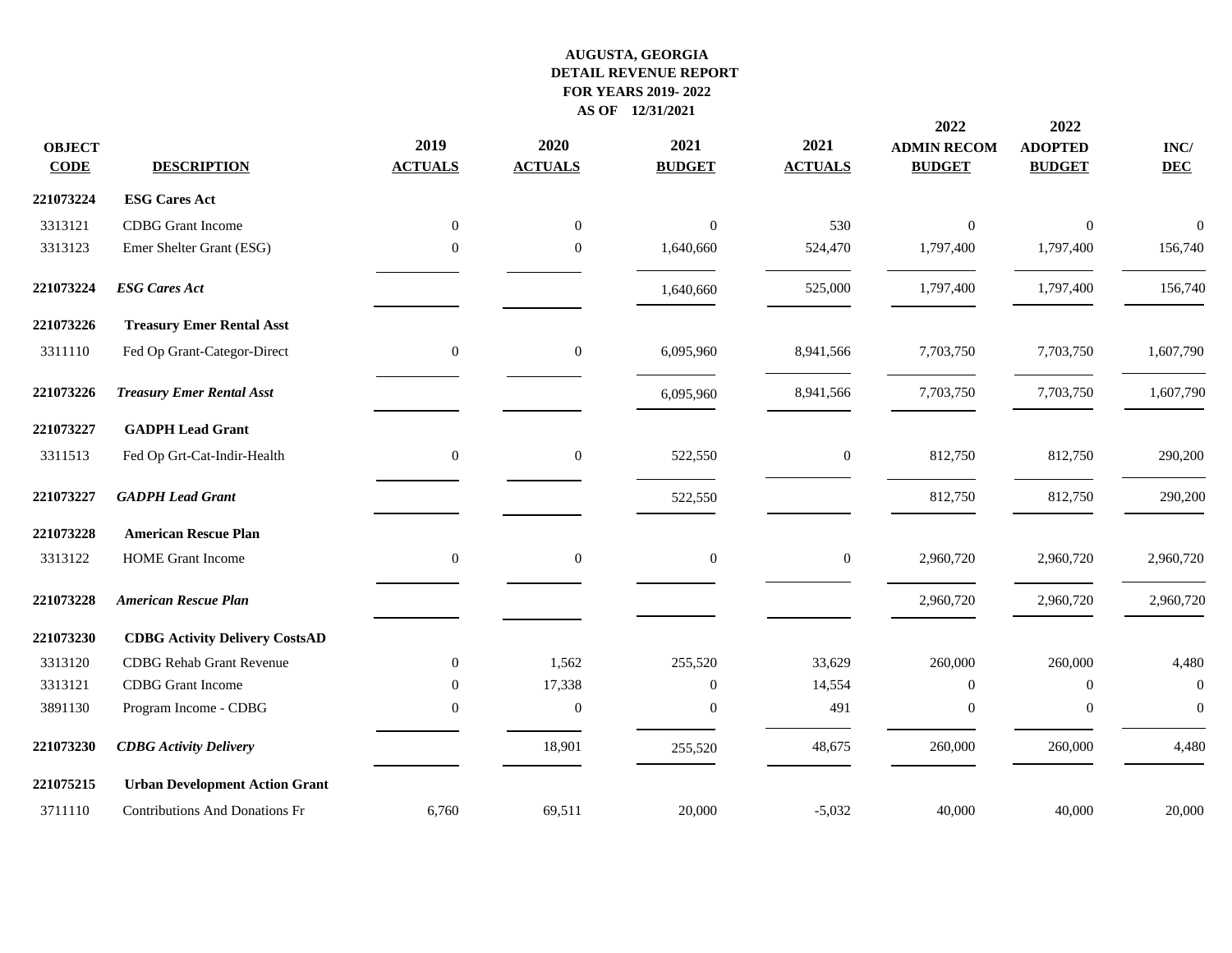| <b>OBJECT</b><br><b>CODE</b><br><b>DESCRIPTION</b>       | 2019<br><b>ACTUALS</b> | 2020<br><b>ACTUALS</b> | 2021<br><b>BUDGET</b> | 2021<br><b>ACTUALS</b> | 2022<br><b>ADMIN RECOM</b><br><b>BUDGET</b> | 2022<br><b>ADOPTED</b><br><b>BUDGET</b> | INC/<br><b>DEC</b> |
|----------------------------------------------------------|------------------------|------------------------|-----------------------|------------------------|---------------------------------------------|-----------------------------------------|--------------------|
| 221075215<br><b>Urban Development Action</b>             | 6,760                  | 69,511                 | 20,000                | (5,032)                | 40,000                                      | 40,000                                  | 20,000             |
| <b>FUND TOTAL: 221</b><br><b>Housing &amp; Community</b> | 6,030,832              | 5,431,371              | 25,034,340            | 15,783,554             | 26,579,080                                  | 26,579,080                              | 1,544,740          |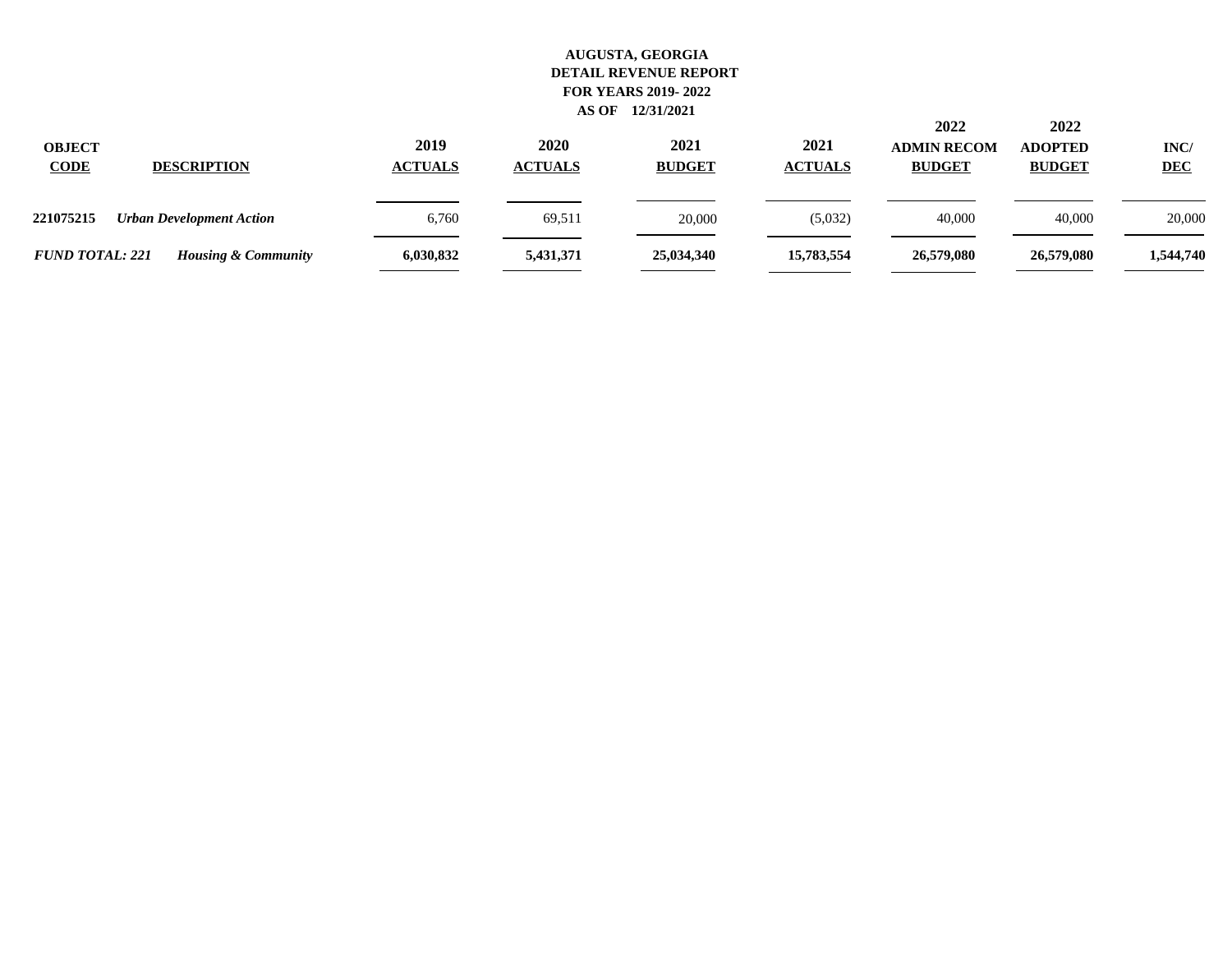|                        |                                       |                |                |               |                | 2022               | 2022           |                  |
|------------------------|---------------------------------------|----------------|----------------|---------------|----------------|--------------------|----------------|------------------|
| <b>OBJECT</b>          |                                       | 2019           | 2020           | 2021          | 2021           | <b>ADMIN RECOM</b> | <b>ADOPTED</b> | INC/             |
| <b>CODE</b>            | <b>DESCRIPTION</b>                    | <b>ACTUALS</b> | <b>ACTUALS</b> | <b>BUDGET</b> | <b>ACTUALS</b> | <b>BUDGET</b>      | <b>BUDGET</b>  | <b>DEC</b>       |
| 222000000              | <b>UDAG</b>                           |                |                |               |                |                    |                |                  |
| 3611110                | Interest revenues                     | 5              | $-73$          | $\theta$      | $-34$          | $\overline{0}$     | $\overline{0}$ | $\overline{0}$   |
| 222000000              | <b>UDAG</b>                           | 5              | (73)           |               | (34)           |                    |                | $\boldsymbol{0}$ |
| 222075215              | <b>Urban Development Action Grant</b> |                |                |               |                |                    |                |                  |
| 3711110                | <b>Contributions And Donations Fr</b> | 250            | $\Omega$       | $\Omega$      | $\Omega$       | $\overline{0}$     | $\theta$       | $\overline{0}$   |
| 3891110                | Miscellaneous Income                  | 9,102          | $\mathbf{0}$   | $\Omega$      | $\overline{0}$ | $\overline{0}$     | $\overline{0}$ | $\mathbf{0}$     |
| 222075215              | <b>Urban Development Action</b>       | 9,352          |                |               |                |                    |                | $\theta$         |
| <b>FUND TOTAL: 222</b> | <b>Urban Development Action</b>       | 9,357          | $-73$          | $\mathbf{0}$  | $-34$          | $\mathbf{0}$       | $\mathbf{0}$   | $\bf{0}$         |
|                        |                                       |                |                |               |                |                    |                |                  |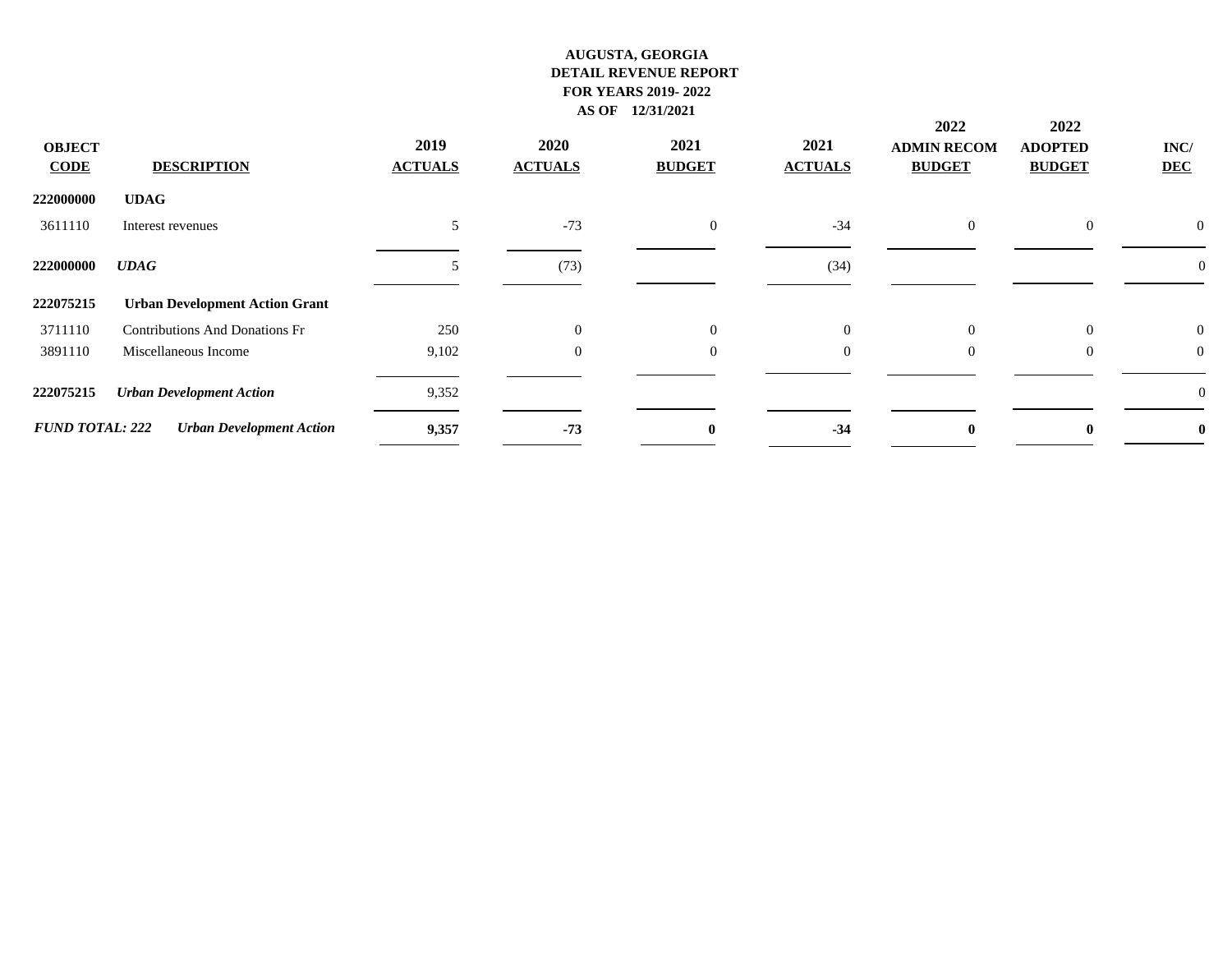| <b>OBJECT</b><br><b>CODE</b> | <b>DESCRIPTION</b> | 2019<br><b>ACTUALS</b> | <b>2020</b><br><b>ACTUALS</b> | 2021<br><b>BUDGET</b> | 2021<br><b>ACTUALS</b> | 2022<br><b>ADMIN RECOM</b><br><b>BUDGET</b> | 2022<br><b>ADOPTED</b><br><b>BUDGET</b> | INC/<br><b>DEC</b> |
|------------------------------|--------------------|------------------------|-------------------------------|-----------------------|------------------------|---------------------------------------------|-----------------------------------------|--------------------|
| 226000000                    | <b>Cares Act</b>   |                        |                               |                       |                        |                                             |                                         |                    |
| 3312513                      | Cares Act          | $\overline{0}$         | 10,358,979                    | $\Omega$              | $\overline{0}$         | $\overline{0}$                              | $\overline{0}$                          | $\overline{0}$     |
| 3611110                      | Interest revenues  | $\mathbf{0}$           | 19,845                        | $\theta$              | $\overline{0}$         | $\overline{0}$                              | $\theta$                                | $\overline{0}$     |
| 226000000                    | Cares Act          |                        | 10,378,824                    |                       |                        |                                             |                                         | $\overline{0}$     |
| <b>FUND TOTAL: 226</b>       | Cares Act          | $\bf{0}$               | 10,378,824                    | $\mathbf{0}$          | $\bf{0}$               | $\mathbf{0}$                                | $\mathbf{0}$                            | $\mathbf{0}$       |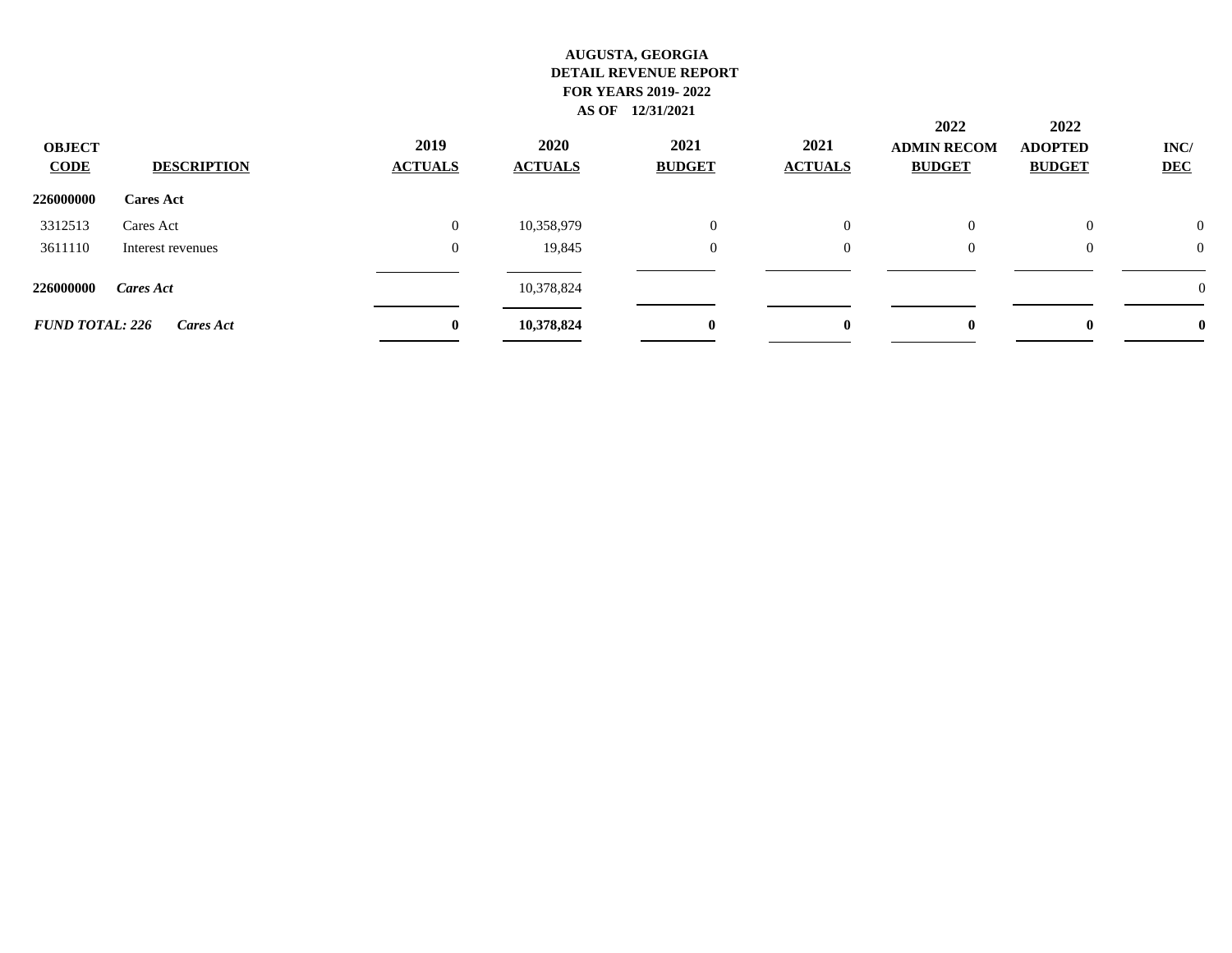| <b>OBJECT</b><br><b>CODE</b> | <b>DESCRIPTION</b>             | 2019<br><b>ACTUALS</b> | 2020<br><b>ACTUALS</b> | 2021<br><b>BUDGET</b> | 2021<br><b>ACTUALS</b> | 2022<br><b>ADMIN RECOM</b><br><b>BUDGET</b> | 2022<br><b>ADOPTED</b><br><b>BUDGET</b> | INC/<br><b>DEC</b> |
|------------------------------|--------------------------------|------------------------|------------------------|-----------------------|------------------------|---------------------------------------------|-----------------------------------------|--------------------|
| 230000000                    | <b>ARPA - City</b>             |                        |                        |                       |                        |                                             |                                         |                    |
| 3321110                      | ARP - Local Fiscal Recovery Fd | $\Omega$               |                        | 6,268,800             | 21,506,060             | 21,506,000                                  | 21,506,000                              | 15,237,200         |
| 230000000                    | ARPA - City                    |                        |                        | 6,268,800             | 21,506,060             | 21,506,000                                  | 21,506,000                              | 15,237,200         |
| <b>FUND TOTAL: 230</b>       | ARPA - City                    | $\mathbf{0}$           | $\mathbf{0}$           | 6,268,800             | 21,506,060             | 21,506,000                                  | 21,506,000                              | 15,237,200         |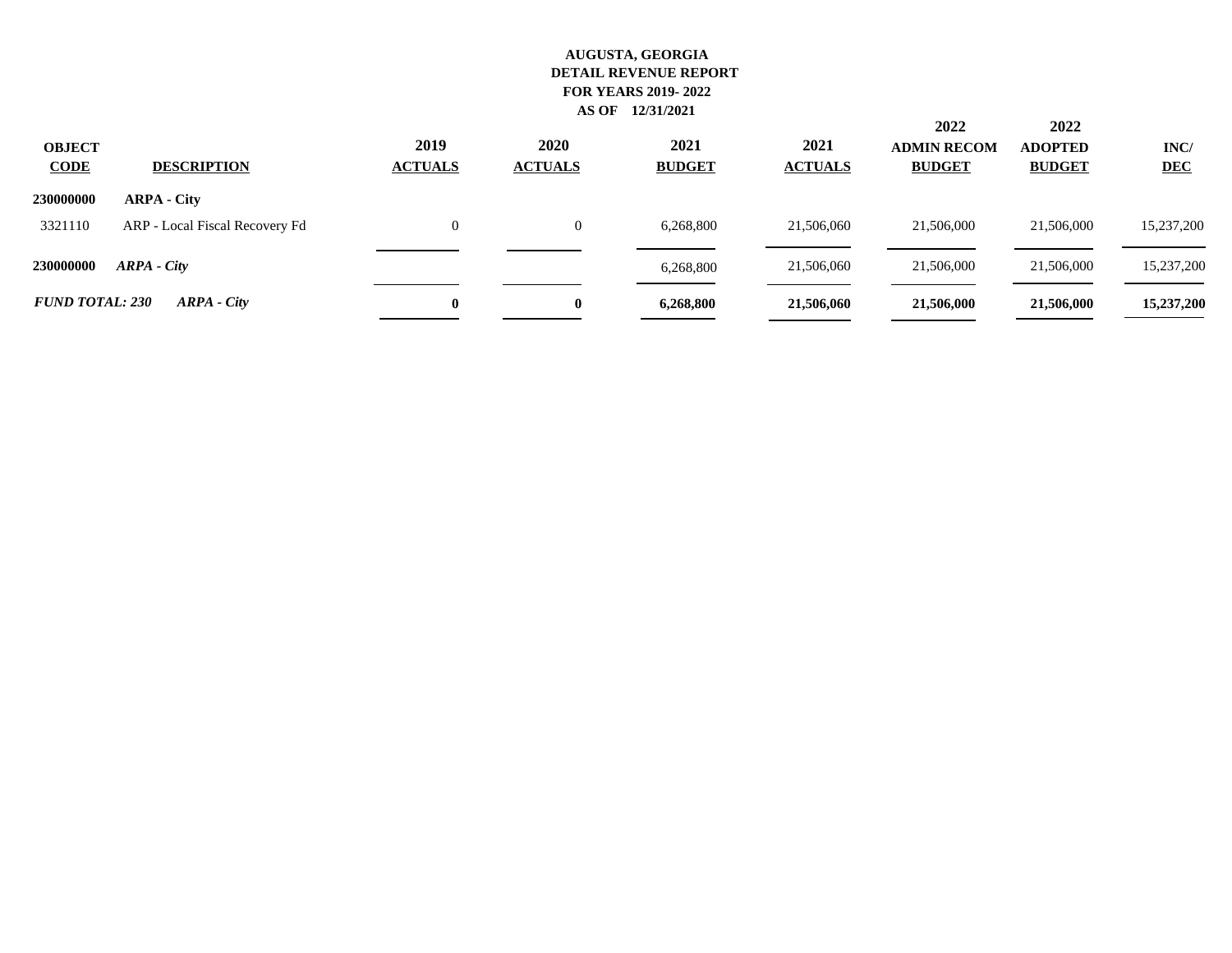| <b>OBJECT</b><br><b>CODE</b> | <b>DESCRIPTION</b>          | 2019<br><b>ACTUALS</b> | <b>2020</b><br><b>ACTUALS</b> | 2021<br><b>BUDGET</b> | 2021<br><b>ACTUALS</b> | 2022<br><b>ADMIN RECOM</b><br><b>BUDGET</b> | 2022<br><b>ADOPTED</b><br><b>BUDGET</b><br>11,000<br>$\theta$<br>$\theta$<br>11,580<br>22,580 | INC/<br><b>DEC</b> |
|------------------------------|-----------------------------|------------------------|-------------------------------|-----------------------|------------------------|---------------------------------------------|-----------------------------------------------------------------------------------------------|--------------------|
| 231000000                    | <b>Appeals Board</b>        |                        |                               |                       |                        |                                             |                                                                                               |                    |
| 3221210                      | Zoning and Land Use Permits | 19,950                 | 18,534                        | 10,300                | 11,900                 | 11,000                                      |                                                                                               | 700                |
| 3221220                      | <b>NPDES</b> Permit Fees    | $\overline{0}$         | $\overline{0}$                | $\overline{0}$        | $\overline{0}$         | $\overline{0}$                              |                                                                                               | $\theta$           |
| 3611110                      | Interest revenues           | $\Omega$               | 36                            | $\Omega$              | $\Omega$               | $\Omega$                                    |                                                                                               | $\theta$           |
| 3911101                      | Op Tsfr from General Fund   | 13,540                 | 12,750                        | 11,780                | 11,780                 | 11,580                                      |                                                                                               | $-200$             |
| 231000000                    | <b>Appeals Board</b>        | 33,490                 | 31,321                        | 22,080                | 23,680                 | 22,580                                      |                                                                                               | 500                |
| <b>FUND TOTAL: 231</b>       | <b>Appeals Board</b>        | 33,490                 | 31,321                        | 22,080                | 23,680                 | 22,580                                      | 22,580                                                                                        | 500                |
|                              |                             |                        |                               |                       |                        |                                             |                                                                                               |                    |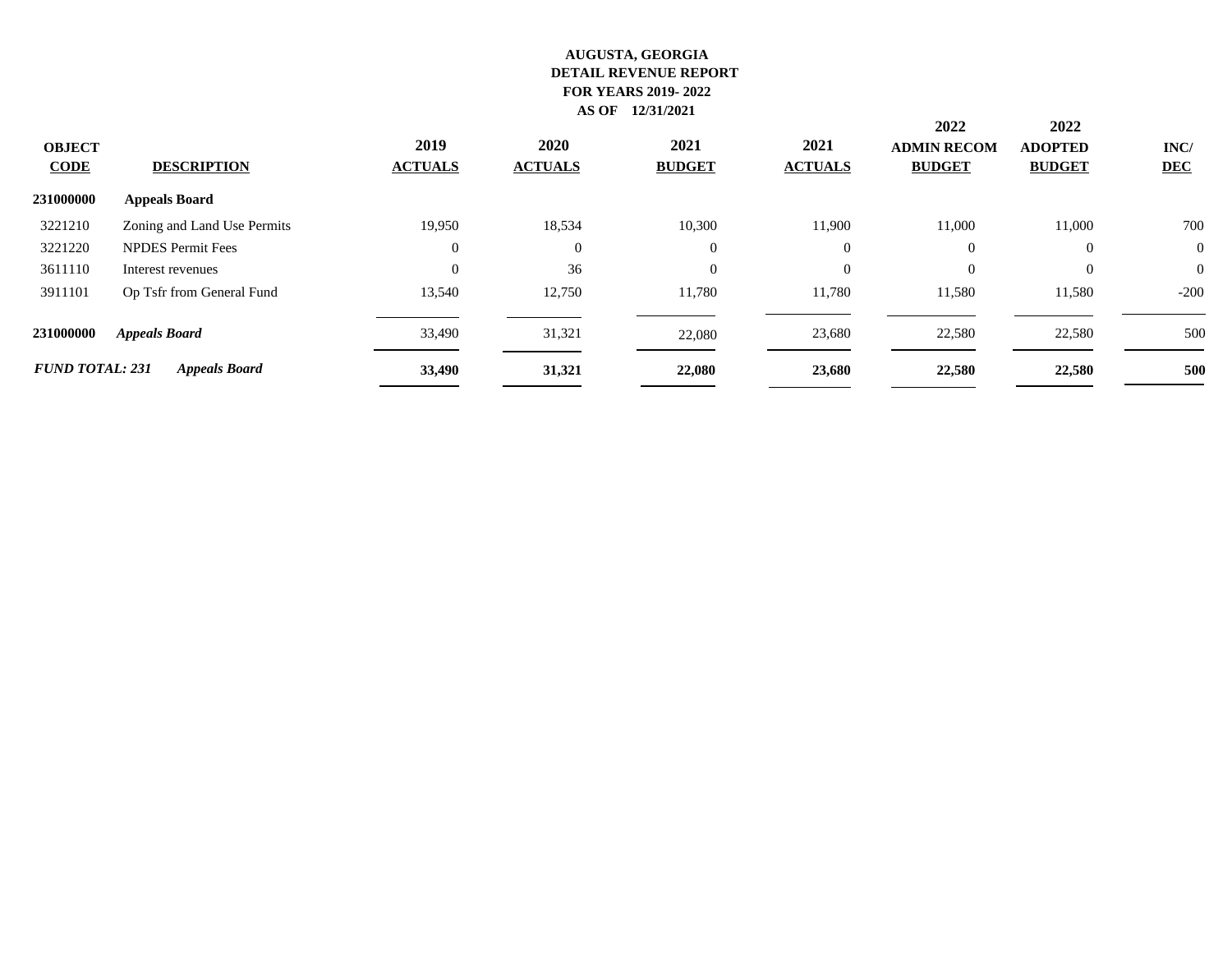| <b>OBJECT</b><br><b>CODE</b> | <b>DESCRIPTION</b>             | 2019<br><b>ACTUALS</b> | 2020<br><b>ACTUALS</b> | 2021<br><b>BUDGET</b> | 2021<br><b>ACTUALS</b> | 2022<br><b>ADMIN RECOM</b><br><b>BUDGET</b> | 2022<br><b>ADOPTED</b><br><b>BUDGET</b> | INC/<br><b>DEC</b> |
|------------------------------|--------------------------------|------------------------|------------------------|-----------------------|------------------------|---------------------------------------------|-----------------------------------------|--------------------|
| 232000000                    | <b>ARPA - County</b>           |                        |                        |                       |                        |                                             |                                         |                    |
| 3321110                      | ARP - Local Fiscal Recovery Fd | 0                      | $\Omega$               | $\overline{0}$        | 19,668,373             | 19,668,000                                  | 19,668,000                              | 19,668,000         |
| 232000000                    | <b>ARPA</b> - County           |                        |                        |                       | 19,668,373             | 19,668,000                                  | 19,668,000                              | 19,668,000         |
| <b>FUND TOTAL: 232</b>       | <b>ARPA</b> - County           | $\mathbf{0}$           | $\bf{0}$               | $\mathbf{0}$          | 19,668,373             | 19,668,000                                  | 19,668,000                              | 19,668,000         |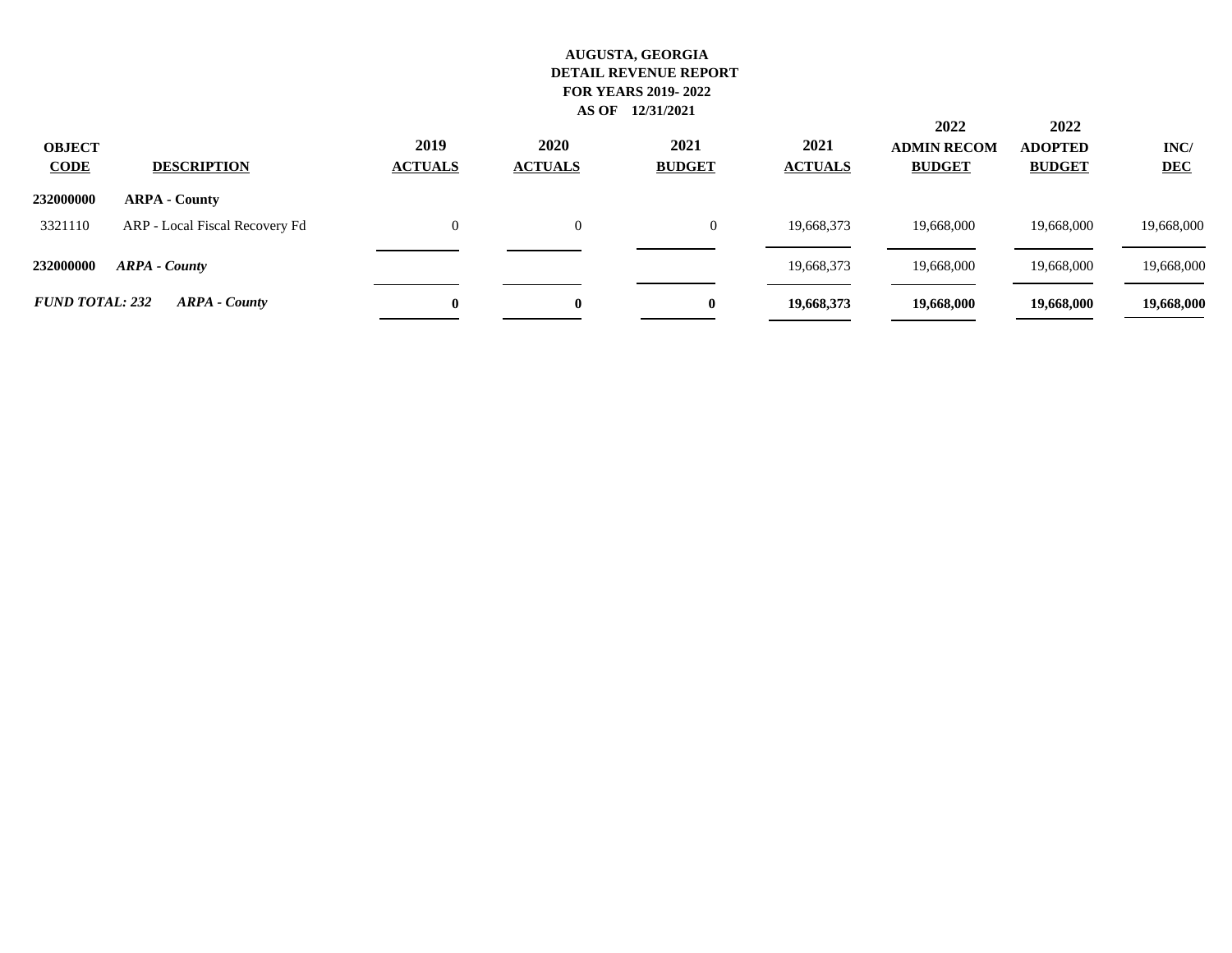| <b>CODE</b> | <b>ADMIN RECOM</b> | 2021<br><b>ACTUALS</b> | 2021<br><b>BUDGET</b> | <b>2020</b><br><b>ACTUALS</b> | 2019<br><b>ACTUALS</b> | <b>DESCRIPTION</b>           | <b>OBJECT</b>          |
|-------------|--------------------|------------------------|-----------------------|-------------------------------|------------------------|------------------------------|------------------------|
|             |                    |                        |                       |                               |                        | <b>TIA 25% Discretionary</b> | 235000000              |
|             |                    | 3,783,743              | 3,300,000             | 4,339,785                     | 3,932,337              | Other Sales Tax              | 3139110                |
|             |                    | $\Omega$               | $\Omega$              | $\Omega$                      | $\Omega$               | <b>GDOT</b> Grant Funds      | 3343119                |
|             |                    | $\Omega$               | $\Omega$              | 67,017                        | 203,174                | Interest revenues            | 3611110                |
|             |                    | $\theta$               | 5.480.160             | $\overline{0}$                | $\overline{0}$         | Fund Balance Appropriations  | 3952110                |
|             |                    | 3,783,743              | 8,780,160             | 4,406,802                     | 4,135,511              | <b>TIA 25% Discretionary</b> | 235000000              |
|             |                    | 3,783,743              | 8,780,160             | 4,406,802                     | 4,135,511              | <b>TIA 25% Discretionary</b> | <b>FUND TOTAL: 235</b> |
|             |                    |                        |                       |                               |                        |                              |                        |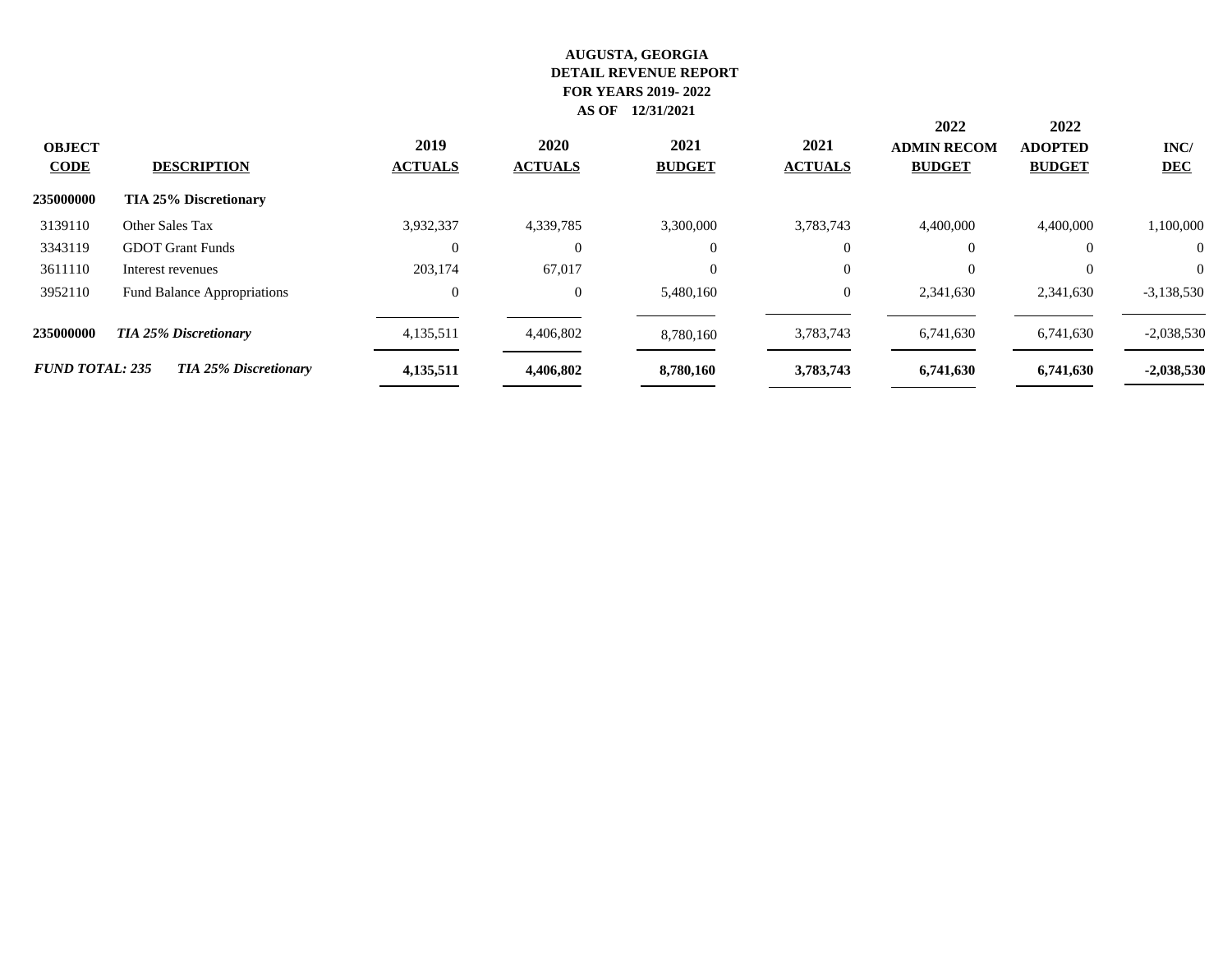| <b>OBJECT</b><br><b>CODE</b> | <b>DESCRIPTION</b>           | 2019<br><b>ACTUALS</b> | <b>2020</b><br><b>ACTUALS</b> | 2021<br><b>BUDGET</b> | 2021<br><b>ACTUALS</b> | 2022<br><b>ADMIN RECOM</b><br><b>BUDGET</b> | 2022<br><b>ADOPTED</b><br><b>BUDGET</b> | INC/<br><b>DEC</b> |
|------------------------------|------------------------------|------------------------|-------------------------------|-----------------------|------------------------|---------------------------------------------|-----------------------------------------|--------------------|
| 261000000                    | <b>NPDES Permit Fees</b>     |                        |                               |                       |                        |                                             |                                         |                    |
| 3221210                      | Zoning and Land Use Permits  | $\theta$               | $\overline{0}$                | $\Omega$              | $\overline{0}$         | $\Omega$                                    | $\Omega$                                | $\mathbf{0}$       |
| 3221215                      | Zoning Rev-Plan & Developmnt | 341                    | $\overline{0}$                | $\Omega$              | $\Omega$               | $\Omega$                                    | $\Omega$                                | $\mathbf{0}$       |
| 3221220                      | <b>NPDES</b> Permit Fees     | 6,453                  | 5,391                         | 20,000                | 14,707                 | 20,000                                      | 20,000                                  | $\boldsymbol{0}$   |
| 3221510                      | <b>Building Permits</b>      | $\Omega$               | 783                           | $\Omega$              | $\Omega$               | $\Omega$                                    | $\Omega$                                | $\boldsymbol{0}$   |
| 3611110                      | Interest revenues            | 2,227                  | 730                           | $\Omega$              | $\overline{0}$         | $\Omega$                                    | $\theta$                                | $\mathbf{0}$       |
| 261000000                    | <b>NPDES Permit Fees</b>     | 9,021                  | 6,905                         | 20,000                | 14,707                 | 20,000                                      | 20,000                                  | U                  |
| <b>FUND TOTAL: 261</b>       | <b>NPDES Permit Fees</b>     | 9,021                  | 6,905                         | 20,000                | 14,707                 | 20,000                                      | 20,000                                  |                    |
|                              |                              |                        |                               |                       |                        |                                             |                                         |                    |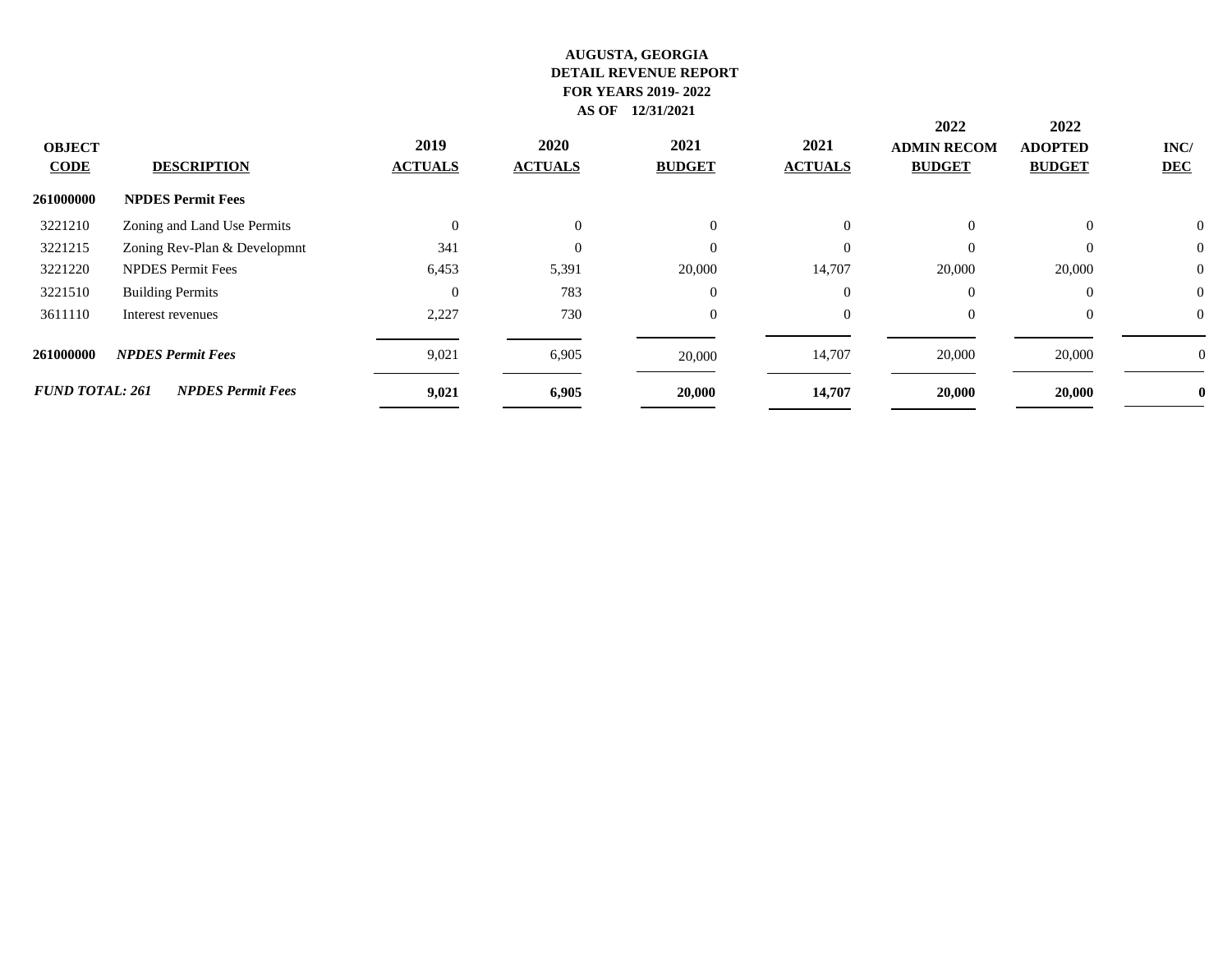|                        |                                    |                |                |               |                | 2022               | 2022           |                |
|------------------------|------------------------------------|----------------|----------------|---------------|----------------|--------------------|----------------|----------------|
| <b>OBJECT</b>          |                                    | 2019           | 2020           | 2021          | 2021           | <b>ADMIN RECOM</b> | <b>ADOPTED</b> | INC/           |
| <b>CODE</b>            | <b>DESCRIPTION</b>                 | <b>ACTUALS</b> | <b>ACTUALS</b> | <b>BUDGET</b> | <b>ACTUALS</b> | <b>BUDGET</b>      | <b>BUDGET</b>  | <b>DEC</b>     |
| 271000000              | <b>Urban Services District</b>     |                |                |               |                |                    |                |                |
| 3111110                | Real Property Tax-Curr Year        | 4,555,068      | 4,406,485      | 4,491,680     | 4,810,136      | 4,806,930          | 4,806,930      | 315,250        |
| 3111810                | Early Payment Discount             | $-26,607$      | $-24,910$      | $-31,880$     | $-28,830$      | $-33,430$          | $-33,430$      | $-1,550$       |
| 3113110                | Motor Vehicles - Current Year      | 57,405         | 58,129         | 41,810        | 43,053         | 34,860             | 34,860         | $-6,950$       |
| 3113151                | TAVT-L                             | $\Omega$       | $\Omega$       | $\Omega$      | $\Omega$       | $\Omega$           | $\Omega$       | $\Omega$       |
| 3113210                | Mobile Homes - Current Year        | $\Omega$       | $\Omega$       | 40            | $\Omega$       | 40                 | 40             | $\overline{0}$ |
| 3113310                | Rail Road Equipment-Current Yr     | $\Omega$       | $\Omega$       | $\Omega$      | 8,245          | $\Omega$           | $\Omega$       | $\Omega$       |
| 3116110                | <b>Real Estate Transfer</b>        | 67             | 32,145         | $\Omega$      | 64,143         | 50,000             | 50,000         | 50,000         |
| 3116120                | Recording Intangible Tax           | 1,014          | 53,621         | $\Omega$      | 84,218         | 50,000             | 50,000         | 50,000         |
| 3131110                | Local Option Sales & Use Tax       | 5,711,782      | 5,677,898      | 5,489,100     | 5,148,492      | 6,279,000          | 6,279,000      | 789,900        |
| 3191120                | <b>Interest - Delinquent Taxes</b> | $\Omega$       | $\Omega$       | $\Omega$      | $\Omega$       | $\Omega$           | $\Omega$       | $\Omega$       |
| 3611110                | Interest revenues                  | 80,395         | 30,278         | $\Omega$      | $\Omega$       | $\Omega$           | $\Omega$       | $\Omega$       |
| 3611210                | Int Earned - Tax Commissioner      | 13,501         | 18,191         | 7,500         | 5,025          | 10,000             | 10,000         | 2,500          |
| 3923110                | Property sale                      | $\Omega$       | $\Omega$       | $\Omega$      | 32             | $\Omega$           | $\Omega$       | $\Omega$       |
| 3952110                | Fund Balance Appropriations        | $\Omega$       | $\Omega$       | 142,290       | $\overline{0}$ | $\Omega$           | $\overline{0}$ | $-142,290$     |
| 271000000              | <b>Urban Services District</b>     | 10,392,628     | 10,251,840     | 10,140,540    | 10,134,517     | 11,197,400         | 11,197,400     | 1,056,860      |
| <b>FUND TOTAL: 271</b> | <b>Urban Services District</b>     | 10,392,628     | 10,251,840     | 10,140,540    | 10,134,517     | 11,197,400         | 11,197,400     | 1,056,860      |
|                        |                                    |                |                |               |                |                    |                |                |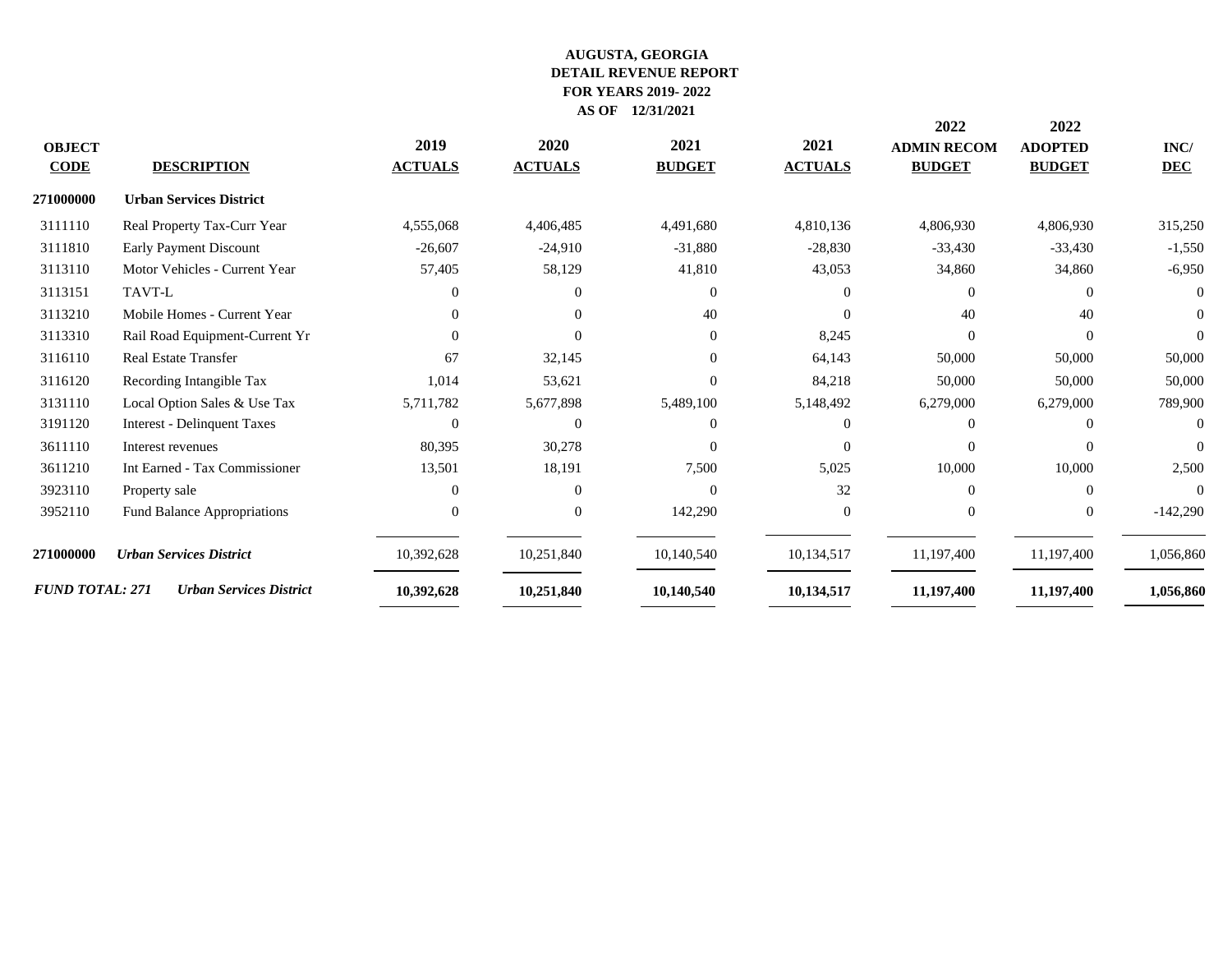| 272000000<br><b>Capital Outlay</b><br>3111110<br>3,717,306<br>3,648,019<br>3,722,480<br>3,839,442<br>3,837,460<br>3,837,460<br>Real Property Tax-Curr Year<br>Timber Tax - Current Year<br>850<br>800<br>880<br>3111310<br>1,300<br>64<br>880<br>3113110<br>Motor Vehicles - Current Year<br>53,898<br>35,470<br>57,159<br>42,330<br>41,629<br>35,470<br>3113210<br>Mobile Homes - Current Year<br>11,708<br>9,762<br>9,910<br>9,604<br>10,860<br>10,860<br>3116110<br><b>Real Estate Transfer</b><br>20,354<br>18,620<br>15,000<br>29,043<br>$\Omega$<br>$\overline{0}$<br>3116120<br>Recording Intangible Tax<br>49,717<br>57,827<br>40,000<br>74,141<br>$\Omega$<br>$\Omega$<br>3131110<br>Local Option Sales & Use Tax<br>$\mathbf{0}$<br>$\overline{0}$<br>$\boldsymbol{0}$<br>$\overline{0}$<br>$\Omega$<br>$\Omega$<br>3343113<br>Reimbrsm't-other<br>39,578<br>$\Omega$<br>$\theta$<br>$\Omega$<br>$\Omega$<br>$\Omega$<br>3411720<br>Burk/Columbia Capital Reimburs<br>58,254<br>$\Omega$<br>$\Omega$<br>$\Omega$<br>$\Omega$<br>$\Omega$<br>178,825<br>$\Omega$<br>3611110<br>81,575<br>$\overline{0}$<br>Interest revenues<br>$\Omega$<br>$\Omega$<br>3951110<br><b>Encumbrance Carry Forwards</b><br>$\mathbf{0}$<br>$\mathbf{0}$<br>3,178,700<br>$\Omega$<br>$\overline{0}$<br>$\Omega$<br>3951120<br>Capital Project Carry Forwards<br>1,428,830<br>$\overline{0}$<br>$\theta$<br>$\Omega$<br>$\Omega$<br>$\overline{0}$<br>3952110<br>Fund Balance Appropriations<br>$\mathbf{0}$<br>$\Omega$<br>$\Omega$<br>$\Omega$<br>$\Omega$<br>$\Omega$<br><b>Capital Outlay</b><br>3,871,003<br>272000000<br>4,094,177<br>4,033,504<br>3,884,670<br>3,884,670<br>8,438,050<br>272014110<br><b>Board of Election</b><br>3343121<br>Secretary of State Pass thru<br>$\overline{0}$<br>21,000<br>$\overline{0}$<br>$\overline{0}$<br>$\overline{0}$<br>$\boldsymbol{0}$<br>272014110<br><b>Board of Election</b><br>21,000<br>272075511<br><b>DDA-James Brown Phase III</b><br>1,668<br>3343116<br>GDOT-Fed Dept Transportation<br>23,010<br>379,600<br>6,985<br>365,200<br>365,200<br>3911327<br>Op Tsfr from Urban SPLOST, Pha<br>$\overline{0}$<br>$\boldsymbol{0}$<br>$\overline{0}$<br>$\overline{0}$<br>$\mathbf{0}$<br>$\overline{0}$<br>3911328<br>Op Trf From SLOST Phase VI<br>$\Omega$<br>$\Omega$<br>95,850<br>$\Omega$<br>91,300<br>91,300<br><b>DDA-James Brown Phase III</b><br>23,010<br>1,668<br>6,985<br>272075511<br>456,500<br>456,500<br>475,450<br>4,341,170<br><b>FUND TOTAL: 272</b><br><b>Capital Outlay</b><br>4,117,187<br>3,893,671<br>8,913,500<br>4,040,490<br>4,341,170 | <b>OBJECT</b><br><b>CODE</b> | <b>DESCRIPTION</b> | 2019<br><b>ACTUALS</b> | 2020<br><b>ACTUALS</b> | 2021<br><b>BUDGET</b> | 2021<br><b>ACTUALS</b> | 2022<br><b>ADMIN RECOM</b><br><b>BUDGET</b> | 2022<br><b>ADOPTED</b><br><b>BUDGET</b> | $\mathbf{INC}/$<br><b>DEC</b> |
|-----------------------------------------------------------------------------------------------------------------------------------------------------------------------------------------------------------------------------------------------------------------------------------------------------------------------------------------------------------------------------------------------------------------------------------------------------------------------------------------------------------------------------------------------------------------------------------------------------------------------------------------------------------------------------------------------------------------------------------------------------------------------------------------------------------------------------------------------------------------------------------------------------------------------------------------------------------------------------------------------------------------------------------------------------------------------------------------------------------------------------------------------------------------------------------------------------------------------------------------------------------------------------------------------------------------------------------------------------------------------------------------------------------------------------------------------------------------------------------------------------------------------------------------------------------------------------------------------------------------------------------------------------------------------------------------------------------------------------------------------------------------------------------------------------------------------------------------------------------------------------------------------------------------------------------------------------------------------------------------------------------------------------------------------------------------------------------------------------------------------------------------------------------------------------------------------------------------------------------------------------------------------------------------------------------------------------------------------------------------------------------------------------------------------------------------------------------------------------------------------------------------------------------------------------------------------------------------------------------|------------------------------|--------------------|------------------------|------------------------|-----------------------|------------------------|---------------------------------------------|-----------------------------------------|-------------------------------|
|                                                                                                                                                                                                                                                                                                                                                                                                                                                                                                                                                                                                                                                                                                                                                                                                                                                                                                                                                                                                                                                                                                                                                                                                                                                                                                                                                                                                                                                                                                                                                                                                                                                                                                                                                                                                                                                                                                                                                                                                                                                                                                                                                                                                                                                                                                                                                                                                                                                                                                                                                                                                           |                              |                    |                        |                        |                       |                        |                                             |                                         |                               |
|                                                                                                                                                                                                                                                                                                                                                                                                                                                                                                                                                                                                                                                                                                                                                                                                                                                                                                                                                                                                                                                                                                                                                                                                                                                                                                                                                                                                                                                                                                                                                                                                                                                                                                                                                                                                                                                                                                                                                                                                                                                                                                                                                                                                                                                                                                                                                                                                                                                                                                                                                                                                           |                              |                    |                        |                        |                       |                        |                                             |                                         | 114,980                       |
|                                                                                                                                                                                                                                                                                                                                                                                                                                                                                                                                                                                                                                                                                                                                                                                                                                                                                                                                                                                                                                                                                                                                                                                                                                                                                                                                                                                                                                                                                                                                                                                                                                                                                                                                                                                                                                                                                                                                                                                                                                                                                                                                                                                                                                                                                                                                                                                                                                                                                                                                                                                                           |                              |                    |                        |                        |                       |                        |                                             |                                         | 80                            |
|                                                                                                                                                                                                                                                                                                                                                                                                                                                                                                                                                                                                                                                                                                                                                                                                                                                                                                                                                                                                                                                                                                                                                                                                                                                                                                                                                                                                                                                                                                                                                                                                                                                                                                                                                                                                                                                                                                                                                                                                                                                                                                                                                                                                                                                                                                                                                                                                                                                                                                                                                                                                           |                              |                    |                        |                        |                       |                        |                                             |                                         | $-6,860$                      |
|                                                                                                                                                                                                                                                                                                                                                                                                                                                                                                                                                                                                                                                                                                                                                                                                                                                                                                                                                                                                                                                                                                                                                                                                                                                                                                                                                                                                                                                                                                                                                                                                                                                                                                                                                                                                                                                                                                                                                                                                                                                                                                                                                                                                                                                                                                                                                                                                                                                                                                                                                                                                           |                              |                    |                        |                        |                       |                        |                                             |                                         | 950                           |
|                                                                                                                                                                                                                                                                                                                                                                                                                                                                                                                                                                                                                                                                                                                                                                                                                                                                                                                                                                                                                                                                                                                                                                                                                                                                                                                                                                                                                                                                                                                                                                                                                                                                                                                                                                                                                                                                                                                                                                                                                                                                                                                                                                                                                                                                                                                                                                                                                                                                                                                                                                                                           |                              |                    |                        |                        |                       |                        |                                             |                                         | $-15,000$                     |
|                                                                                                                                                                                                                                                                                                                                                                                                                                                                                                                                                                                                                                                                                                                                                                                                                                                                                                                                                                                                                                                                                                                                                                                                                                                                                                                                                                                                                                                                                                                                                                                                                                                                                                                                                                                                                                                                                                                                                                                                                                                                                                                                                                                                                                                                                                                                                                                                                                                                                                                                                                                                           |                              |                    |                        |                        |                       |                        |                                             |                                         | $-40,000$                     |
|                                                                                                                                                                                                                                                                                                                                                                                                                                                                                                                                                                                                                                                                                                                                                                                                                                                                                                                                                                                                                                                                                                                                                                                                                                                                                                                                                                                                                                                                                                                                                                                                                                                                                                                                                                                                                                                                                                                                                                                                                                                                                                                                                                                                                                                                                                                                                                                                                                                                                                                                                                                                           |                              |                    |                        |                        |                       |                        |                                             |                                         | $\Omega$                      |
|                                                                                                                                                                                                                                                                                                                                                                                                                                                                                                                                                                                                                                                                                                                                                                                                                                                                                                                                                                                                                                                                                                                                                                                                                                                                                                                                                                                                                                                                                                                                                                                                                                                                                                                                                                                                                                                                                                                                                                                                                                                                                                                                                                                                                                                                                                                                                                                                                                                                                                                                                                                                           |                              |                    |                        |                        |                       |                        |                                             |                                         | $\Omega$                      |
|                                                                                                                                                                                                                                                                                                                                                                                                                                                                                                                                                                                                                                                                                                                                                                                                                                                                                                                                                                                                                                                                                                                                                                                                                                                                                                                                                                                                                                                                                                                                                                                                                                                                                                                                                                                                                                                                                                                                                                                                                                                                                                                                                                                                                                                                                                                                                                                                                                                                                                                                                                                                           |                              |                    |                        |                        |                       |                        |                                             |                                         | $\Omega$                      |
|                                                                                                                                                                                                                                                                                                                                                                                                                                                                                                                                                                                                                                                                                                                                                                                                                                                                                                                                                                                                                                                                                                                                                                                                                                                                                                                                                                                                                                                                                                                                                                                                                                                                                                                                                                                                                                                                                                                                                                                                                                                                                                                                                                                                                                                                                                                                                                                                                                                                                                                                                                                                           |                              |                    |                        |                        |                       |                        |                                             |                                         | $\Omega$                      |
|                                                                                                                                                                                                                                                                                                                                                                                                                                                                                                                                                                                                                                                                                                                                                                                                                                                                                                                                                                                                                                                                                                                                                                                                                                                                                                                                                                                                                                                                                                                                                                                                                                                                                                                                                                                                                                                                                                                                                                                                                                                                                                                                                                                                                                                                                                                                                                                                                                                                                                                                                                                                           |                              |                    |                        |                        |                       |                        |                                             |                                         | $-3,178,700$                  |
|                                                                                                                                                                                                                                                                                                                                                                                                                                                                                                                                                                                                                                                                                                                                                                                                                                                                                                                                                                                                                                                                                                                                                                                                                                                                                                                                                                                                                                                                                                                                                                                                                                                                                                                                                                                                                                                                                                                                                                                                                                                                                                                                                                                                                                                                                                                                                                                                                                                                                                                                                                                                           |                              |                    |                        |                        |                       |                        |                                             |                                         | $-1,428,830$                  |
|                                                                                                                                                                                                                                                                                                                                                                                                                                                                                                                                                                                                                                                                                                                                                                                                                                                                                                                                                                                                                                                                                                                                                                                                                                                                                                                                                                                                                                                                                                                                                                                                                                                                                                                                                                                                                                                                                                                                                                                                                                                                                                                                                                                                                                                                                                                                                                                                                                                                                                                                                                                                           |                              |                    |                        |                        |                       |                        |                                             |                                         | $\theta$                      |
|                                                                                                                                                                                                                                                                                                                                                                                                                                                                                                                                                                                                                                                                                                                                                                                                                                                                                                                                                                                                                                                                                                                                                                                                                                                                                                                                                                                                                                                                                                                                                                                                                                                                                                                                                                                                                                                                                                                                                                                                                                                                                                                                                                                                                                                                                                                                                                                                                                                                                                                                                                                                           |                              |                    |                        |                        |                       |                        |                                             |                                         | -4,553,380                    |
|                                                                                                                                                                                                                                                                                                                                                                                                                                                                                                                                                                                                                                                                                                                                                                                                                                                                                                                                                                                                                                                                                                                                                                                                                                                                                                                                                                                                                                                                                                                                                                                                                                                                                                                                                                                                                                                                                                                                                                                                                                                                                                                                                                                                                                                                                                                                                                                                                                                                                                                                                                                                           |                              |                    |                        |                        |                       |                        |                                             |                                         |                               |
|                                                                                                                                                                                                                                                                                                                                                                                                                                                                                                                                                                                                                                                                                                                                                                                                                                                                                                                                                                                                                                                                                                                                                                                                                                                                                                                                                                                                                                                                                                                                                                                                                                                                                                                                                                                                                                                                                                                                                                                                                                                                                                                                                                                                                                                                                                                                                                                                                                                                                                                                                                                                           |                              |                    |                        |                        |                       |                        |                                             |                                         | $\Omega$                      |
|                                                                                                                                                                                                                                                                                                                                                                                                                                                                                                                                                                                                                                                                                                                                                                                                                                                                                                                                                                                                                                                                                                                                                                                                                                                                                                                                                                                                                                                                                                                                                                                                                                                                                                                                                                                                                                                                                                                                                                                                                                                                                                                                                                                                                                                                                                                                                                                                                                                                                                                                                                                                           |                              |                    |                        |                        |                       |                        |                                             |                                         | $\Omega$                      |
|                                                                                                                                                                                                                                                                                                                                                                                                                                                                                                                                                                                                                                                                                                                                                                                                                                                                                                                                                                                                                                                                                                                                                                                                                                                                                                                                                                                                                                                                                                                                                                                                                                                                                                                                                                                                                                                                                                                                                                                                                                                                                                                                                                                                                                                                                                                                                                                                                                                                                                                                                                                                           |                              |                    |                        |                        |                       |                        |                                             |                                         |                               |
|                                                                                                                                                                                                                                                                                                                                                                                                                                                                                                                                                                                                                                                                                                                                                                                                                                                                                                                                                                                                                                                                                                                                                                                                                                                                                                                                                                                                                                                                                                                                                                                                                                                                                                                                                                                                                                                                                                                                                                                                                                                                                                                                                                                                                                                                                                                                                                                                                                                                                                                                                                                                           |                              |                    |                        |                        |                       |                        |                                             |                                         | $-14,400$                     |
|                                                                                                                                                                                                                                                                                                                                                                                                                                                                                                                                                                                                                                                                                                                                                                                                                                                                                                                                                                                                                                                                                                                                                                                                                                                                                                                                                                                                                                                                                                                                                                                                                                                                                                                                                                                                                                                                                                                                                                                                                                                                                                                                                                                                                                                                                                                                                                                                                                                                                                                                                                                                           |                              |                    |                        |                        |                       |                        |                                             |                                         | $\overline{0}$                |
|                                                                                                                                                                                                                                                                                                                                                                                                                                                                                                                                                                                                                                                                                                                                                                                                                                                                                                                                                                                                                                                                                                                                                                                                                                                                                                                                                                                                                                                                                                                                                                                                                                                                                                                                                                                                                                                                                                                                                                                                                                                                                                                                                                                                                                                                                                                                                                                                                                                                                                                                                                                                           |                              |                    |                        |                        |                       |                        |                                             |                                         | $-4,550$                      |
|                                                                                                                                                                                                                                                                                                                                                                                                                                                                                                                                                                                                                                                                                                                                                                                                                                                                                                                                                                                                                                                                                                                                                                                                                                                                                                                                                                                                                                                                                                                                                                                                                                                                                                                                                                                                                                                                                                                                                                                                                                                                                                                                                                                                                                                                                                                                                                                                                                                                                                                                                                                                           |                              |                    |                        |                        |                       |                        |                                             |                                         | $-18,950$                     |
|                                                                                                                                                                                                                                                                                                                                                                                                                                                                                                                                                                                                                                                                                                                                                                                                                                                                                                                                                                                                                                                                                                                                                                                                                                                                                                                                                                                                                                                                                                                                                                                                                                                                                                                                                                                                                                                                                                                                                                                                                                                                                                                                                                                                                                                                                                                                                                                                                                                                                                                                                                                                           |                              |                    |                        |                        |                       |                        |                                             |                                         | -4,572,330                    |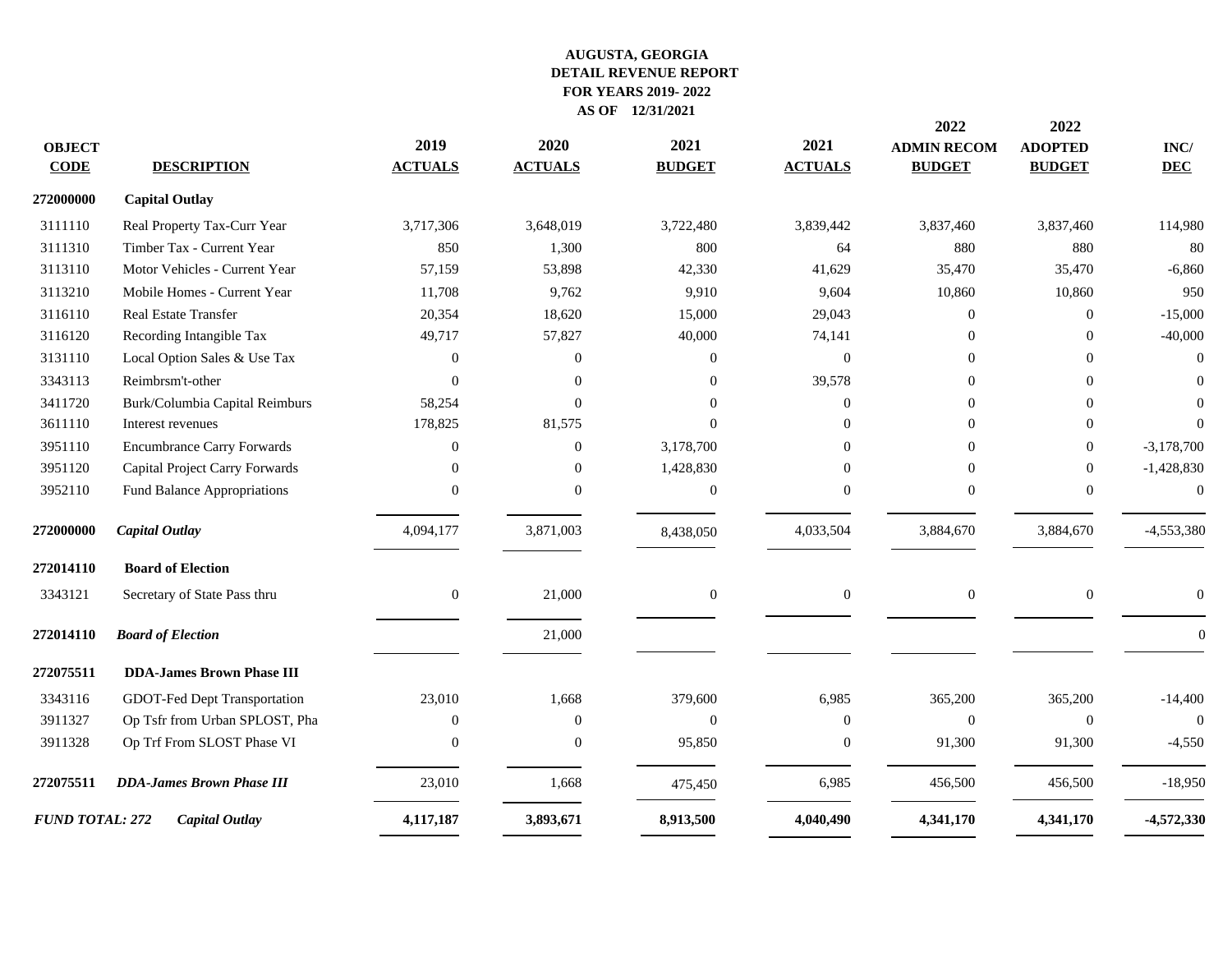|               |                                      |                |                |                  |                | 2022               | 2022           |            |
|---------------|--------------------------------------|----------------|----------------|------------------|----------------|--------------------|----------------|------------|
| <b>OBJECT</b> |                                      | 2019           | 2020           | 2021             | 2021           | <b>ADMIN RECOM</b> | <b>ADOPTED</b> | INC/       |
| <b>CODE</b>   | <b>DESCRIPTION</b>                   | <b>ACTUALS</b> | <b>ACTUALS</b> | <b>BUDGET</b>    | <b>ACTUALS</b> | <b>BUDGET</b>      | <b>BUDGET</b>  | <b>DEC</b> |
| 273000000     | <b>Law Enforcement</b>               |                |                |                  |                |                    |                |            |
| 3111110       | Real Property Tax-Curr Year          | 34,022,883     | 33, 363, 322   | 35,470,960       | 36,315,039     | 35,599,160         | 35,599,160     | 128,200    |
| 3111310       | Timber Tax - Current Year            | 7,784          | 11,883         | 7,350            | 207            | 8,000              | 8,000          | 650        |
| 3111810       | Early Payment Discount               | $-274,562$     | $-263,406$     | $-241,730$       | 421            | $-243,480$         | $-243,480$     | $-1,750$   |
| 3113110       | Motor Vehicles - Current Year        | 564,750        | 531,958        | 389,130          | 333,545        | 326,010            | 326,010        | $-63,120$  |
| 3113210       | Mobile Homes - Current Year          | 106,293        | 89,157         | 91,110           | 86,050         | 99,780             | 99,780         | 8,670      |
| 3113310       | Rail Road Equipment-Current Yr       | 67,623         | 75,007         | 70,000           | 45,000         | 75,000             | 75,000         | 5,000      |
| 3116110       | Real Estate Transfer                 | $\Omega$       | $\overline{0}$ | $\overline{0}$   | $\Omega$       | $\Omega$           | $\overline{0}$ | $\Omega$   |
| 3131110       | Local Option Sales & Use Tax         | 25,979,252     | 25,019,567     | 26,783,630       | 24,566,340     | 27,136,230         | 27,136,230     | 352,600    |
| 3221610       | <b>Scrap Metal Permits</b>           | 3,062          | 2,467          | 2,000            | 5,600          | 2,760              | 2,760          | 760        |
| 3411110       | <b>Bail Bond Administration Fees</b> | $\mathbf{0}$   | $\theta$       | $\overline{0}$   | $\mathbf{0}$   | $\overline{0}$     | $\overline{0}$ | $\theta$   |
| 3411111       | Sheriff Fees - Criminal Bonds        | 50,520         | 51,822         | 55,000           | 55,340         | 55,000             | 55,000         | $\Omega$   |
| 3411610       | <b>Sheriff Fines and Fees</b>        | 99,988         | 93,128         | 100,000          | 104,884        | 100,000            | 100,000        | $\Omega$   |
| 3414110       | Printing & Dup Service Fees          | 86,099         | 41,046         | 100,000          | 37,472         | 63,570             | 63,570         | $-36,430$  |
| 3415110       | Data Processing Fees                 | $\Omega$       | $\Omega$       | $\overline{0}$   | $\Omega$       | $\Omega$           | $\overline{0}$ | $\Omega$   |
| 3419610       | Telephone Comm - Jail                | 307,962        | 332,562        | 280,000          | 277,118        | 330,000            | 330,000        | 50,000     |
| 3419920       | Social Security Informant Fee        | 55,500         | 38,800         | 50,000           | 19,200         | 40,000             | 40,000         | $-10,000$  |
| 3421130       | False Alarms for Sheriff             | $\Omega$       | $\theta$       | 2,000            | $\mathbf{0}$   | 2,000              | 2,000          | $\Omega$   |
| 3421210       | <b>Accident Reports</b>              | 91,147         | 54,685         | 60,000           | 58,125         | 60,000             | 60,000         | $\Omega$   |
| 3421310       | Criminal Background Checks           | 755            | 675            | 1,000            | 125            | 500                | 500            | $-500$     |
| 3421511       | Defensive Driving Class Fees         | $\Omega$       | $\Omega$       | $\overline{0}$   | $\Omega$       | $\Omega$           | $\overline{0}$ | $\Omega$   |
| 3423210       | <b>Inmate Medical Fees</b>           | 8,399          | 12,837         | 9,500            | 16,799         | 15,000             | 15,000         | 5,500      |
| 3423240       | Inmate Kiosk/Commissary              | 397,832        | 494,266        | 380,000          | 459,713        | 500,000            | 500,000        | 120,000    |
| 3423430       | Prisoner Reimb County Jail           | 6,661          | 203,999        | 35,000           | 93,407         | 100,000            | 100,000        | 65,000     |
| 3425110       | E911 charges                         | $\mathbf{0}$   | $\theta$       | $\boldsymbol{0}$ | $\mathbf{0}$   | $\Omega$           | $\overline{0}$ | $\Omega$   |
| 3429120       | Admin Fees-Specials                  | $\Omega$       | $\Omega$       | 2,000            | $\Omega$       | 2,000              | 2,000          | $\Omega$   |
| 3519110       | County Jail-Constr & Staffing        | 240,246        | 252,254        | 300,000          | 186,251        | 250,000            | 250,000        | $-50,000$  |
| 3519310       | Parking violation                    | 16,330         | 5,848          | 15,000           | 8,000          | 10,000             | 10,000         | $-5,000$   |
| 3519510       | 5% CVAP - Solicitor General          | $\Omega$       | $\Omega$       | $\overline{0}$   | $\Omega$       | $\Omega$           | $\overline{0}$ | $\Omega$   |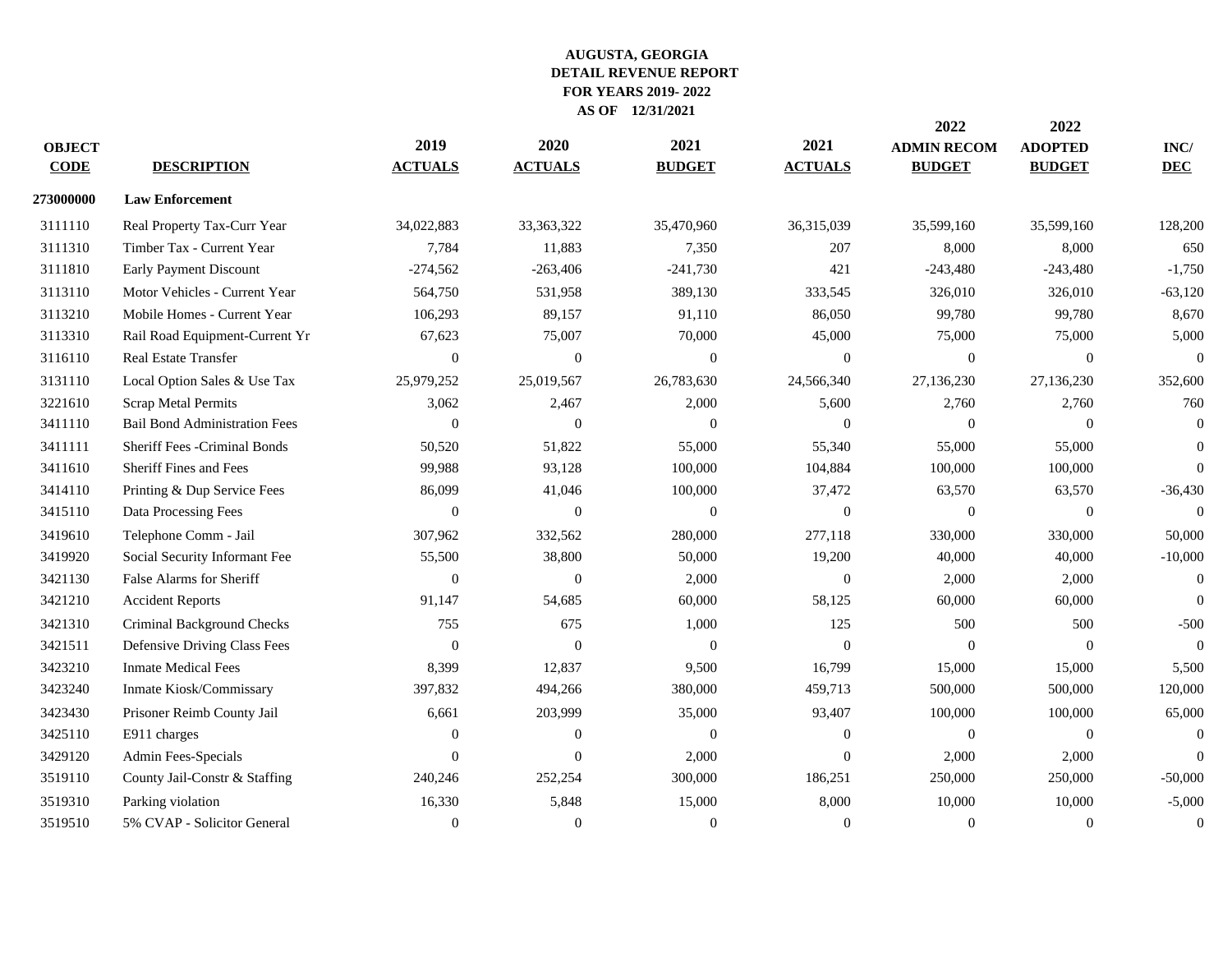| <b>OBJECT</b><br><b>CODE</b> | <b>DESCRIPTION</b>         | 2019<br><b>ACTUALS</b> | 2020<br><b>ACTUALS</b> | 2021<br><b>BUDGET</b> | 2021<br><b>ACTUALS</b> | 2022<br><b>ADMIN RECOM</b><br><b>BUDGET</b> | 2022<br><b>ADOPTED</b><br><b>BUDGET</b> | INC/<br><b>DEC</b> |
|------------------------------|----------------------------|------------------------|------------------------|-----------------------|------------------------|---------------------------------------------|-----------------------------------------|--------------------|
| 3521110                      | Bond                       | 936                    | 12,856                 | 7,500                 | 2,327                  | 7,500                                       | 7,500                                   | $\overline{0}$     |
| 3611110                      | Interest revenues          | $-400,960$             | $-142,000$             | $-200,000$            | $\Omega$               | $-200,000$                                  | $-200,000$                              | $\overline{0}$     |
| 3891110                      | Miscellaneous Income       | 5,065                  | 4,160                  | 20,000                | 62,332                 | 50,000                                      | 50,000                                  | 30,000             |
| 3891160                      | <b>RCBOE Reimbursement</b> | 196,833                | 163,962                | 200,000               | 226,046                | 200,000                                     | 200,000                                 | $\overline{0}$     |
| 3911101                      | Op Tsfr from General Fund  | 3,221,180              | 2,895,940              | 2,895,940             | 2,895,940              | 5,911,890                                   | 5,911,890                               | 3,015,950          |
| 3911220                      | Op Tsf from Gen Fund Grant | $\overline{0}$         | 48,750                 | $\Omega$              | $\Omega$               | $\theta$                                    | $\Omega$                                | $\Omega$           |
| 3911230                      | Oper Trf fr ARPA-City      | $\Omega$               | $\Omega$               | 1,780,010             | 1,780,010              | $\theta$                                    | $\theta$                                | $-1,780,010$       |
| 3923110                      | Property sale              | 35,125                 | 37,365                 | 50,000                | 196,604                | 50,000                                      | 50,000                                  | $\overline{0}$     |
| <b>273000000</b>             | <b>Law Enforcement</b>     | 64,896,713             | 63,432,916             | 68,715,400            | 67,831,904             | 70,550,920                                  | 70,550,920                              | 1,835,520          |
| <b>FUND TOTAL: 273</b>       | Law Enforcement            | 64,896,713             | 63,432,916             | 68,715,400            | 67,831,904             | 70,550,920                                  | 70,550,920                              | 1,835,520          |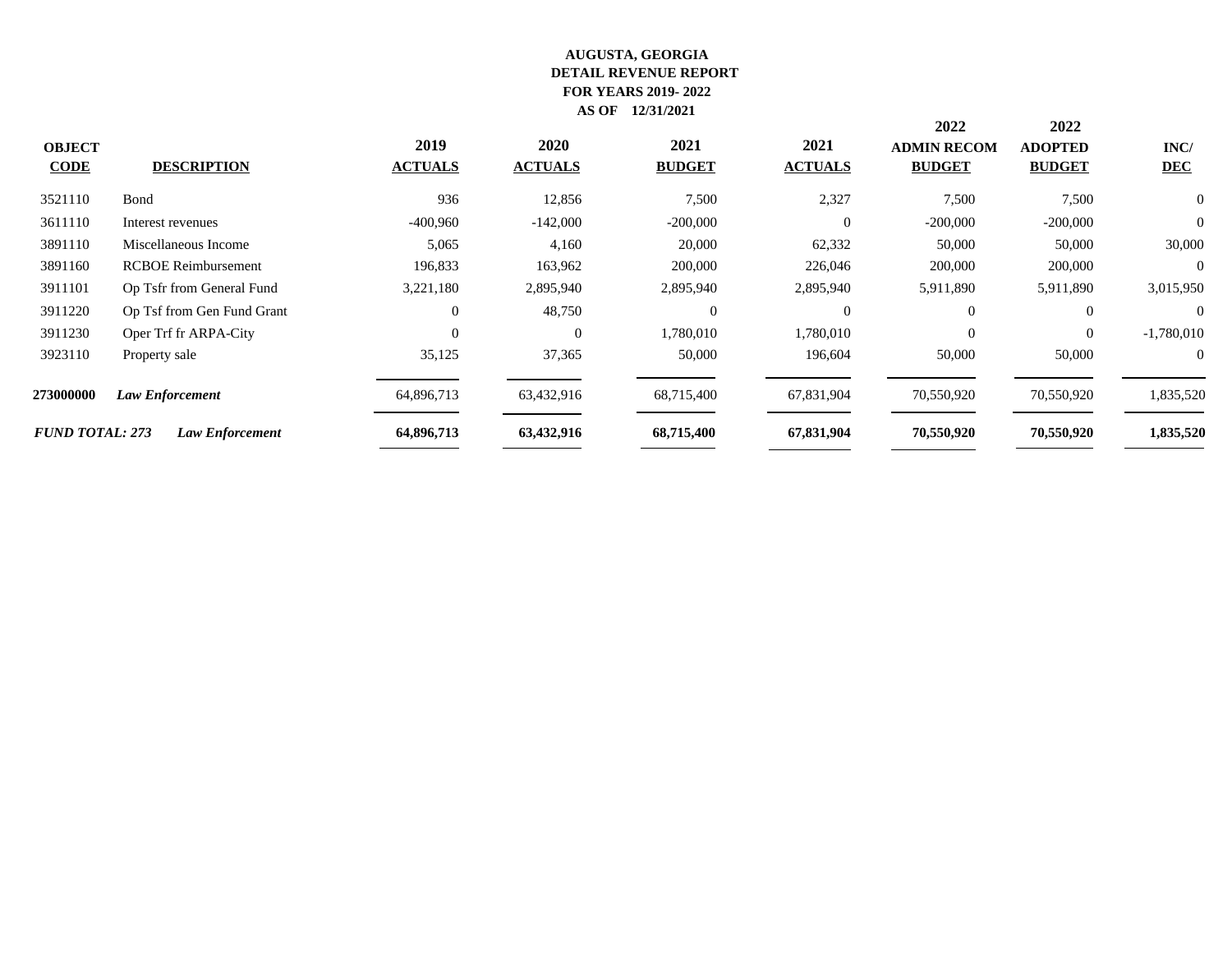| <b>ADOPTED</b><br>INC/<br><b>BUDGET</b><br><b>DEC</b> |
|-------------------------------------------------------|
|                                                       |
|                                                       |
|                                                       |
| 8,268,610<br>165,200                                  |
| 2,370<br>190                                          |
| 77,290<br>$-15,160$                                   |
| 28,130<br>2,600                                       |
| 9,500<br>$\Omega$                                     |
| 15,570,000<br>527,760                                 |
| $\mathbf{0}$<br>$\Omega$                              |
| $-380$<br>481,380                                     |
| $\mathbf{0}$<br>$\Omega$                              |
| 174,460<br>20,470                                     |
| 33,990<br>$\Omega$                                    |
| 185,000<br>$-815,000$                                 |
| 100,000<br>$\theta$                                   |
| $\theta$<br>$\Omega$                                  |
| 594,720<br>$-335,530$                                 |
| 5,778,500<br>500,000                                  |
| 1,000,000<br>$\Omega$                                 |
| 8,000<br>8,000                                        |
| $\Omega$<br>$\Omega$                                  |
| $-2,293,740$<br>$\overline{0}$                        |
| 32,311,950<br>$-2,235,590$                            |
| 32,311,950<br>$-2,235,590$                            |
|                                                       |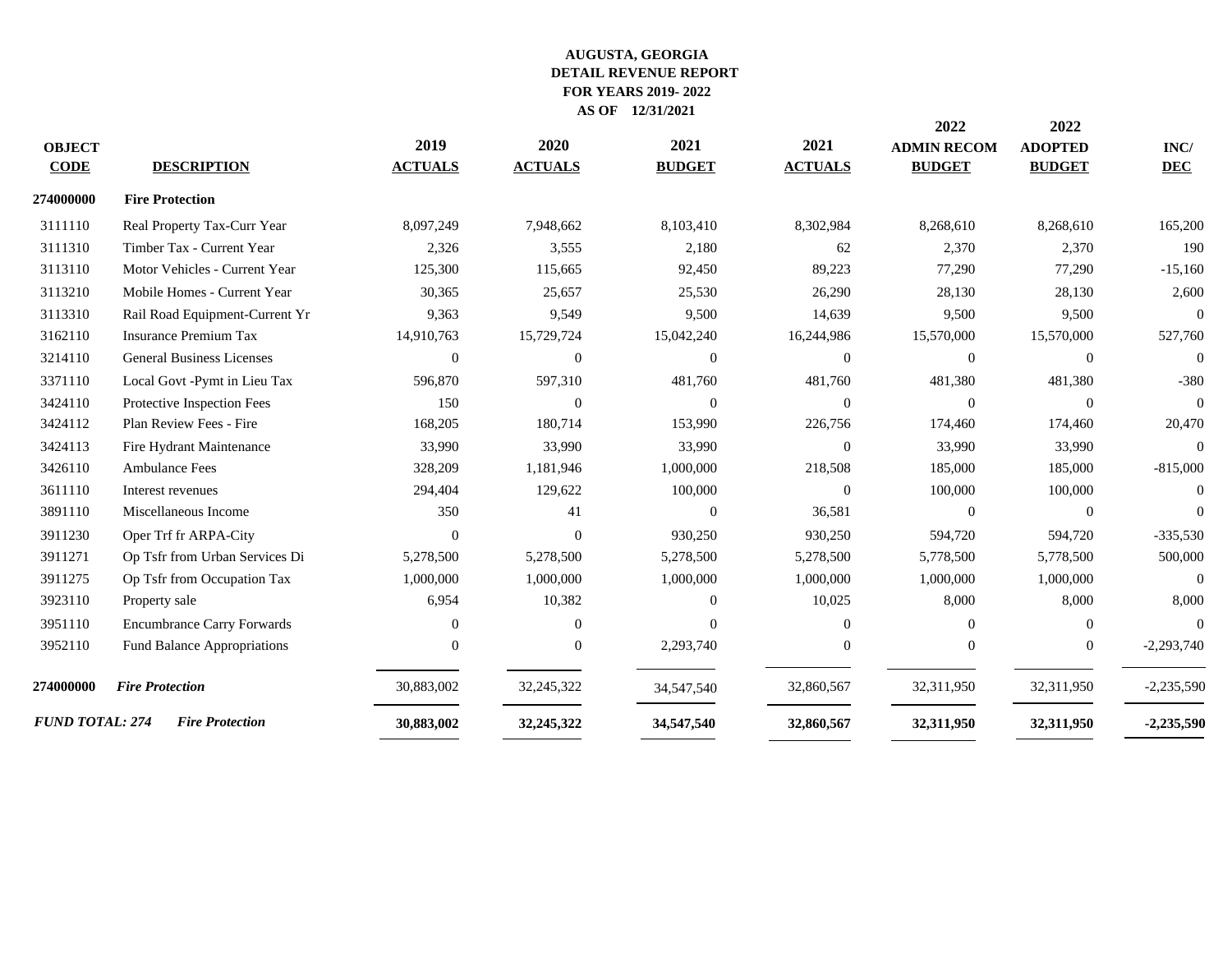| <b>OBJECT</b><br><b>CODE</b> | <b>DESCRIPTION</b>               | 2019<br><b>ACTUALS</b> | <b>2020</b><br><b>ACTUALS</b> | 2021<br><b>BUDGET</b> | 2021<br><b>ACTUALS</b> | 2022<br><b>ADMIN RECOM</b><br><b>BUDGET</b> | 2022<br><b>ADOPTED</b><br><b>BUDGET</b> | INC/<br><b>DEC</b> |
|------------------------------|----------------------------------|------------------------|-------------------------------|-----------------------|------------------------|---------------------------------------------|-----------------------------------------|--------------------|
| 275000000                    | <b>Occupation Tax</b>            |                        |                               |                       |                        |                                             |                                         |                    |
| 3141110                      | Hotel - Motel Tax - Col Auth     | $\Omega$               | $\Omega$                      | $\Omega$              | $\Omega$               | $\Omega$                                    | $\Omega$                                | $\overline{0}$     |
| 3214110                      | <b>General Business Licenses</b> | 3,551,776              | 3,557,555                     | 3,575,000             | 3,338,068              | 3,575,000                                   | 3,575,000                               | $\overline{0}$     |
| 3611110                      | Interest revenues                | 20,941                 | 9,471                         | $\Omega$              | $\theta$               | $\Omega$                                    | $\Omega$                                | $\overline{0}$     |
| 3891110                      | Miscellaneous Income             | 16.487                 | 28,565                        | 81,000                | 26,428                 | 84,390                                      | 84,390                                  | 3,390              |
| 275000000                    | <b>Occupation Tax</b>            | 3,589,204              | 3,595,591                     | 3,656,000             | 3,364,497              | 3,659,390                                   | 3,659,390                               | 3,390              |
| <b>FUND TOTAL: 275</b>       | <b>Occupation Tax</b>            | 3,589,204              | 3,595,591                     | 3,656,000             | 3,364,497              | 3,659,390                                   | 3,659,390                               | 3,390              |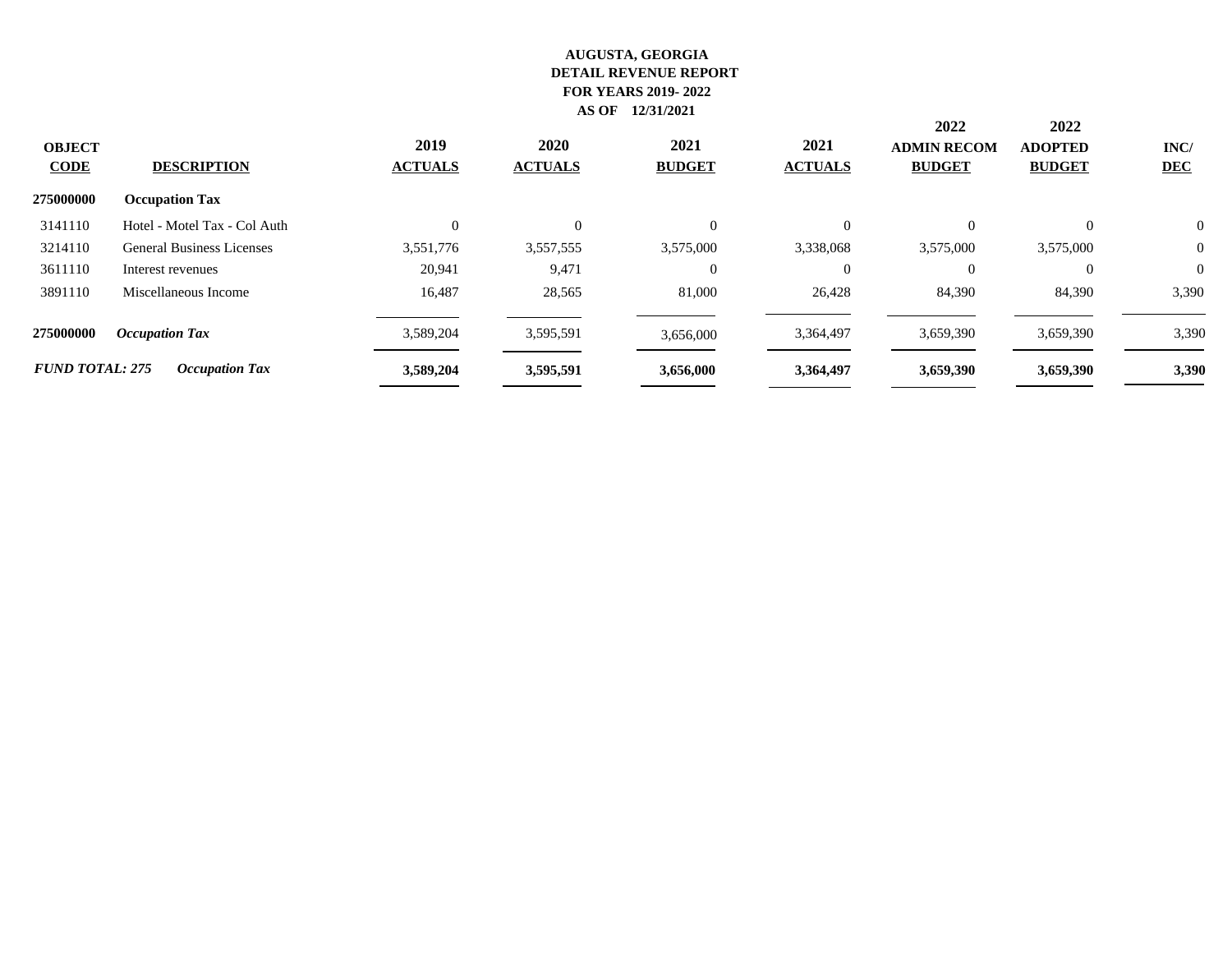| <b>OBJECT</b><br><b>CODE</b> | <b>DESCRIPTION</b>             | 2019<br><b>ACTUALS</b> | 2020<br><b>ACTUALS</b> | 2021<br><b>BUDGET</b> | 2021<br><b>ACTUALS</b> | 2022<br><b>ADMIN RECOM</b><br><b>BUDGET</b> | 2022<br><b>ADOPTED</b><br><b>BUDGET</b> | INC/<br><b>DEC</b> |
|------------------------------|--------------------------------|------------------------|------------------------|-----------------------|------------------------|---------------------------------------------|-----------------------------------------|--------------------|
| 276000000                    | <b>Street Lights</b>           |                        |                        |                       |                        |                                             |                                         |                    |
| 3432110                      | <b>Street Lighting Charges</b> | 4,159,695              | 4,229,611              | 5,049,380             | 4,475,513              | 4,475,510                                   | 4,475,510                               | $-573,870$         |
| 3611110                      | Interest revenues              | $-72,077$              | $-25,737$              | $\Omega$              | $\Omega$               | $\Omega$                                    | $\Omega$                                | $\overline{0}$     |
| 3891110                      | Miscellaneous Income           | $\Omega$               | $\Omega$               | $\overline{0}$        | 10,227                 | $\Omega$                                    | $\Omega$                                | $\overline{0}$     |
| 3911101                      | Op Tsfr from General Fund      | $\theta$               | 2,236,238              | $\Omega$              | $\Omega$               | $\Omega$                                    | $\Omega$                                | $\overline{0}$     |
| 3911230                      | Oper Trf fr ARPA-City          |                        | $\theta$               | 11,320                | 11,320                 | 871,000                                     | 871,000                                 | 859,680            |
| 3911271                      | Op Tsfr from Urban Services Di | 1,156,340              | 1,897,843              | 1,152,430             | 1,152,430              | 1,152,430                                   | 1,152,430                               | $\Omega$           |
| 276000000                    | <b>Street Lights</b>           | 5,243,958              | 8,337,955              | 6,213,130             | 5,649,491              | 6,498,940                                   | 6,498,940                               | 285,810            |
| <b>FUND TOTAL: 276</b>       | <b>Street Lights</b>           | 5,243,958              | 8,337,955              | 6,213,130             | 5,649,491              | 6,498,940                                   | 6,498,940                               | 285,810            |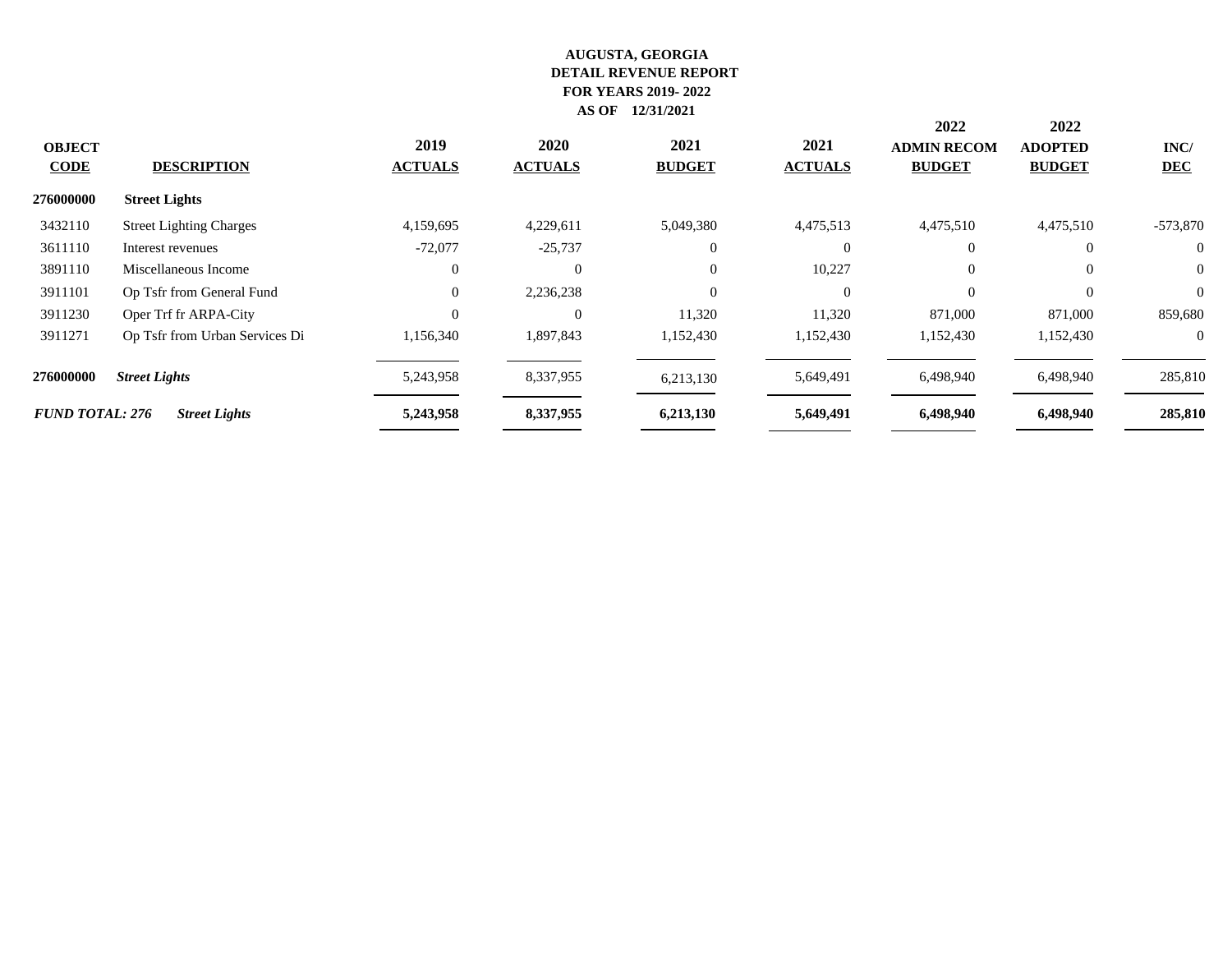| <b>OBJECT</b><br><b>CODE</b> | <b>DESCRIPTION</b>                    | 2019<br><b>ACTUALS</b> | 2020<br><b>ACTUALS</b> | 2021<br><b>BUDGET</b> | 2021<br><b>ACTUALS</b> | 2022<br><b>ADMIN RECOM</b><br><b>BUDGET</b> | 2022<br><b>ADOPTED</b><br><b>BUDGET</b> | INC/<br><b>DEC</b> |
|------------------------------|---------------------------------------|------------------------|------------------------|-----------------------|------------------------|---------------------------------------------|-----------------------------------------|--------------------|
| 277000000                    | <b>Downtown Development Authority</b> |                        |                        |                       |                        |                                             |                                         |                    |
| 3611110                      | Interest revenues                     | $-766$                 | $-952$                 | $\Omega$              | 0                      | $\overline{0}$                              | $\overline{0}$                          | $\overline{0}$     |
| 3911271                      | Op Tsfr from Urban Services Di        | 159,780                | 405,827                | 158,700               | 158,700                | 159,420                                     | 159,420                                 | 720                |
| 277000000                    | <b>Downtown Development</b>           | 159,013                | 404,875                | 158,700               | 158,700                | 159,420                                     | 159,420                                 | 720                |
| <b>FUND TOTAL: 277</b>       | <b>Downtown Development</b>           | 159,013                | 404,875                | 158,700               | 158,700                | 159,420                                     | 159,420                                 | 720                |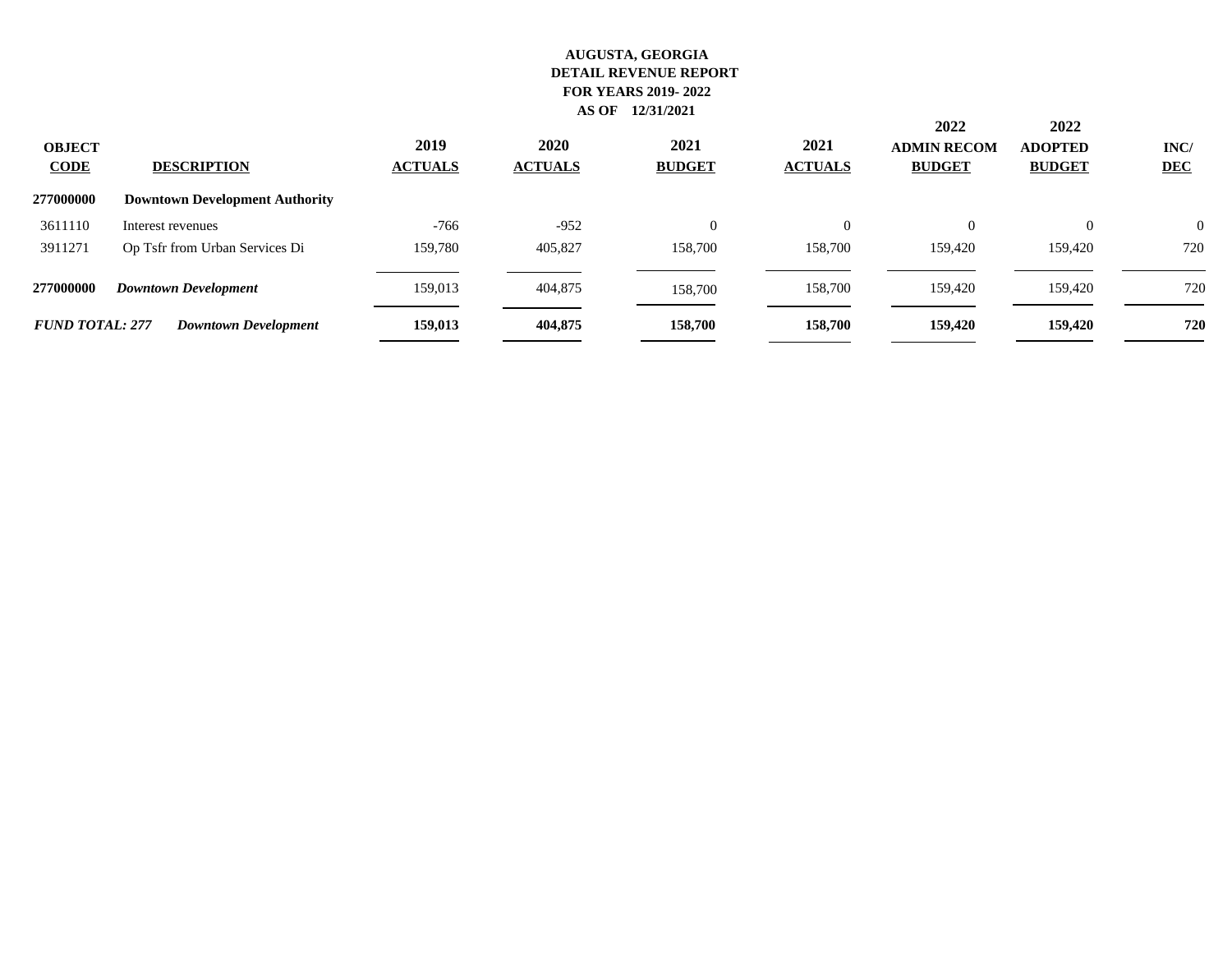| <b>OBJECT</b><br><b>CODE</b> | <b>DESCRIPTION</b>              | 2019<br><b>ACTUALS</b> | 2020<br><b>ACTUALS</b> | 2021<br><b>BUDGET</b> | 2021<br><b>ACTUALS</b> | 2022<br><b>ADMIN RECOM</b><br><b>BUDGET</b> | 2022<br><b>ADOPTED</b><br><b>BUDGET</b> | INC/<br><b>DEC</b> |
|------------------------------|---------------------------------|------------------------|------------------------|-----------------------|------------------------|---------------------------------------------|-----------------------------------------|--------------------|
| 278000000                    | <b>Sheriff's Capital Outlay</b> |                        |                        |                       |                        |                                             |                                         |                    |
| 3419610                      | Telephone Comm - Jail           | 102,654                | 110,854                | 200,000               | 92,373                 | 200,000                                     | 200,000                                 | $\overline{0}$     |
| 3611110                      | Interest revenues               | 4,231                  | 1,709                  | $\overline{0}$        | $\theta$               | $\theta$                                    |                                         | $\overline{0}$     |
| 278000000                    | <b>Sheriff's Capital Outlay</b> | 106.886                | 112,564                | 200,000               | 92,373                 | 200,000                                     | 200,000                                 | v                  |
| <b>FUND TOTAL: 278</b>       | <b>Sheriff's Dept Capital</b>   | 106,886                | 112,564                | 200,000               | 92,373                 | 200,000                                     | 200,000                                 | $\bf{0}$           |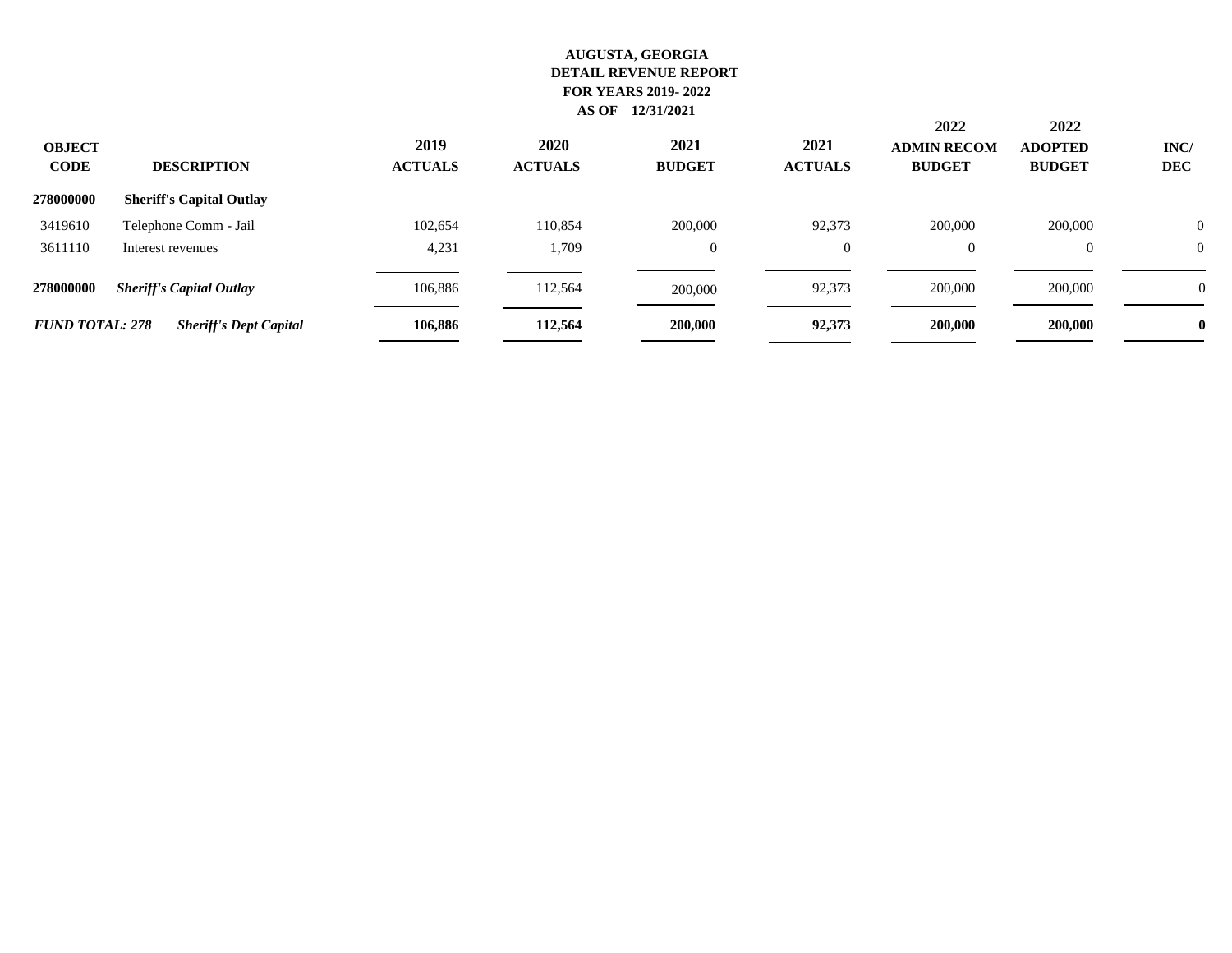| <b>OBJECT</b><br>$CODE$ | <b>DESCRIPTION</b>             | 2019<br><b>ACTUALS</b> | 2020<br><b>ACTUALS</b> | 2021<br><b>BUDGET</b> | 2021<br><b>ACTUALS</b> | 2022<br><b>ADMIN RECOM</b><br><b>BUDGET</b> | 2022<br><b>ADOPTED</b><br><b>BUDGET</b> | INC/<br><b>DEC</b> |
|-------------------------|--------------------------------|------------------------|------------------------|-----------------------|------------------------|---------------------------------------------|-----------------------------------------|--------------------|
| 281000000               | <b>Convention Center</b>       |                        |                        |                       |                        |                                             |                                         |                    |
| 3144110                 | Excise Tax on Rental Motor Veh | 238,519                | 183,416                | 195,000               | $\Omega$               | 195,000                                     | 195,000                                 | $\Omega$           |
| 3473110                 | <b>Convention Ctr Revenue</b>  | 394,157                | 97,828                 | 500,000               | 69,185                 | 350,000                                     | 350,000                                 | $-150,000$         |
| 3482150                 | <b>Transportation Fee</b>      | 350,000                | 350,000                | 350,000               | $\Omega$               | 350,000                                     | 350,000                                 | $\overline{0}$     |
| 3611110                 | Interest revenues              | $-26,632$              | $-10,885$              | $\overline{0}$        | $\mathbf{0}$           | $\overline{0}$                              | $\overline{0}$                          | $\overline{0}$     |
| 3911101                 | Op Tsfr from General Fund      | 125,000                | 1,240,500              | 355,000               | 355,000                | 750,000                                     | 750,000                                 | 395,000            |
| 281000000               | <b>Convention Center</b>       | 1,081,044              | 1,860,859              | 1,400,000             | 424,185                | 1,645,000                                   | 1,645,000                               | 245,000            |
| <b>FUND TOTAL: 281</b>  | <b>Convention Center</b>       | 1,081,044              | 1,860,859              | 1,400,000             | 424,185                | 1,645,000                                   | 1,645,000                               | 245,000            |
|                         |                                |                        |                        |                       |                        |                                             |                                         |                    |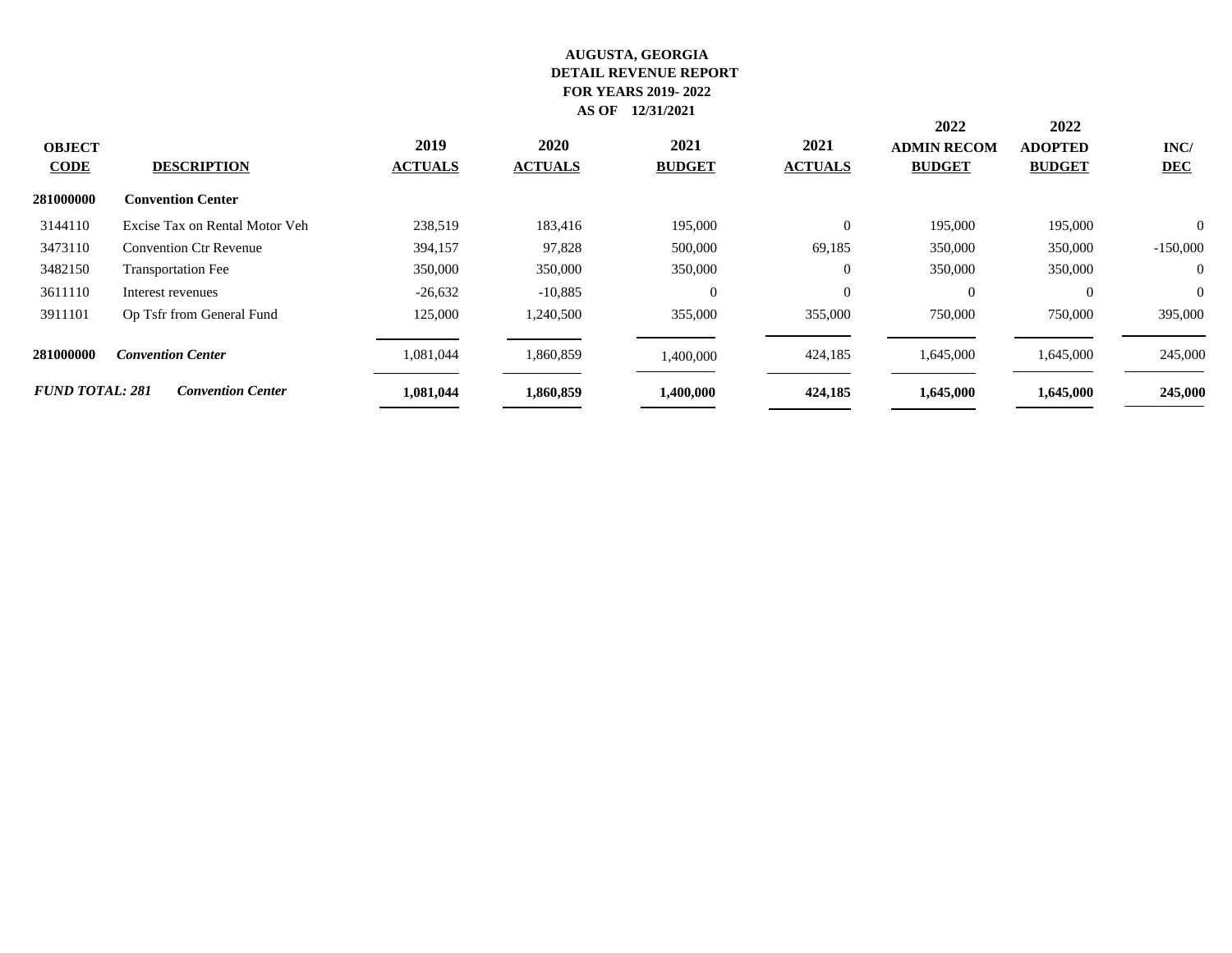|                              |                              |                        |                        |                       |                        | 2022                                | 2022                            |                    |
|------------------------------|------------------------------|------------------------|------------------------|-----------------------|------------------------|-------------------------------------|---------------------------------|--------------------|
| <b>OBJECT</b><br><b>CODE</b> | <b>DESCRIPTION</b>           | 2019<br><b>ACTUALS</b> | 2020<br><b>ACTUALS</b> | 2021<br><b>BUDGET</b> | 2021<br><b>ACTUALS</b> | <b>ADMIN RECOM</b><br><b>BUDGET</b> | <b>ADOPTED</b><br><b>BUDGET</b> | INC/<br><b>DEC</b> |
| 292000000                    | TAD <sub>2</sub>             |                        |                        |                       |                        |                                     |                                 |                    |
| 3111110                      | Real Property Tax-Curr Year  | 220,704                | 356,012                | 353,520               | 184,113                | 184,000                             | 184,000                         | $-169,520$         |
| 3131110                      | Local Option Sales & Use Tax | 646,456                | 772,028                | 643,750               | 709,297                | 825,000                             | 825,000                         | 181,250            |
| 3611110                      | Interest revenues            | 18,839                 | 11,044                 | $\Omega$              | 0                      | $\overline{0}$                      | $\Omega$                        | $\Omega$           |
| 3891150                      | Other Revenue-BOE            | 314.221                | 601,490                | 597.280               | 277,806                | 278,000                             | 278,000                         | $-319,280$         |
| 292000000                    | TAD <sub>2</sub>             | 1,200,222              | 1,740,576              | 1,594,550             | 1,171,217              | 1,287,000                           | 1,287,000                       | $-307,550$         |
| <b>FUND TOTAL: 292</b>       | TAD 2                        | 1,200,222              | 1,740,576              | 1,594,550             | 1,171,217              | 1,287,000                           | 1,287,000                       | $-307,550$         |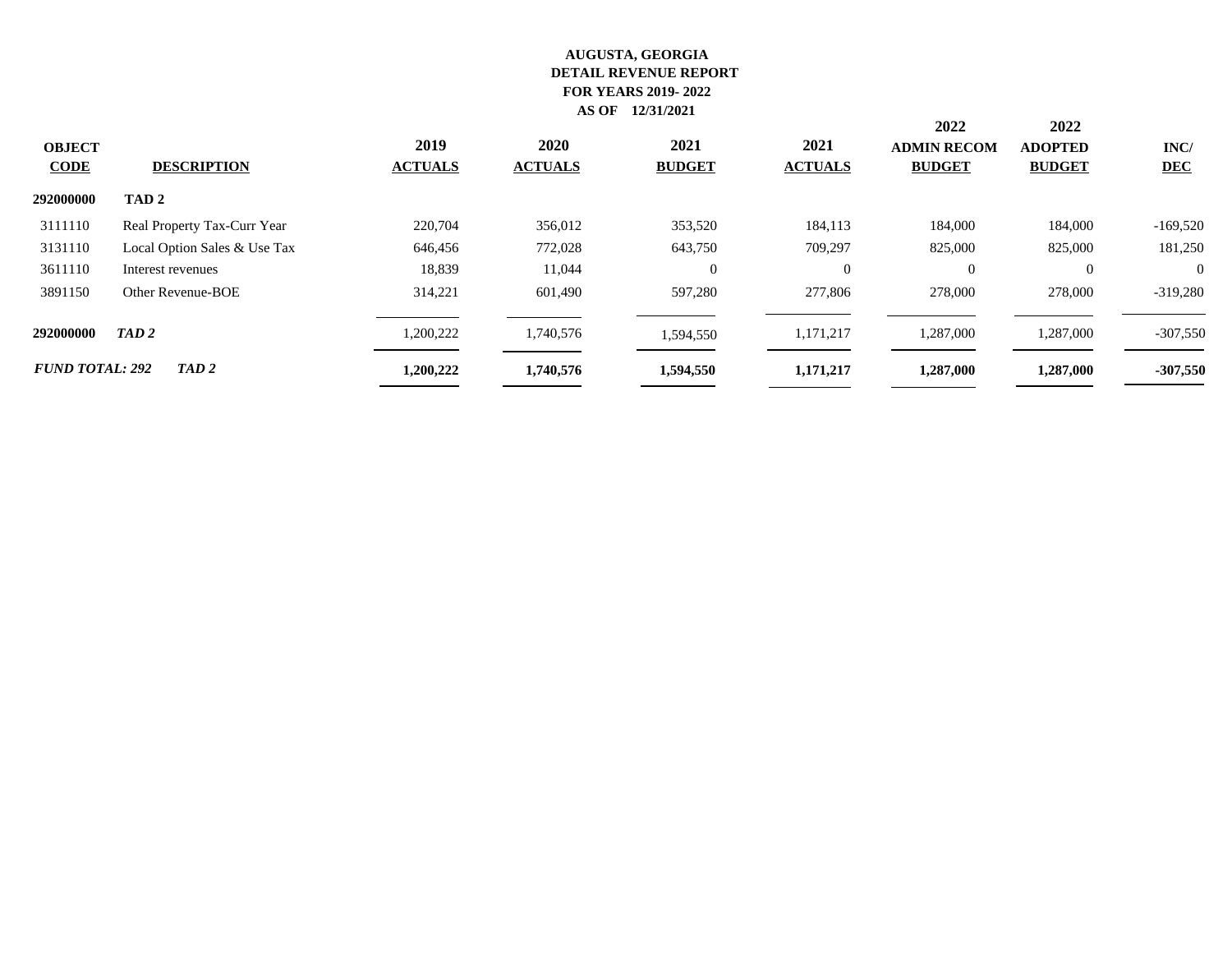|                         |                             |                        |                               |                       |                        | 2022                                | 2022                            |                    |
|-------------------------|-----------------------------|------------------------|-------------------------------|-----------------------|------------------------|-------------------------------------|---------------------------------|--------------------|
| <b>OBJECT</b><br>$CODE$ | <b>DESCRIPTION</b>          | 2019<br><b>ACTUALS</b> | <b>2020</b><br><b>ACTUALS</b> | 2021<br><b>BUDGET</b> | 2021<br><b>ACTUALS</b> | <b>ADMIN RECOM</b><br><b>BUDGET</b> | <b>ADOPTED</b><br><b>BUDGET</b> | INC/<br><b>DEC</b> |
| 293000000               | TAD <sub>3</sub>            |                        |                               |                       |                        |                                     |                                 |                    |
| 3111110                 | Real Property Tax-Curr Year | 124,672                | 125,857                       | 124.980               | 152,671                | 153,800                             | 153,800                         | 28,820             |
| 3611110                 | Interest revenues           | 7,253                  | 4,565                         | $\theta$              | $\Omega$               | $\Omega$                            | $\Omega$                        | $\Omega$           |
| 3891150                 | Other Revenue-BOE           | 748,562                | 342,841                       | 340,440               | 356,946                | 359,500                             | 359,500                         | 19,060             |
| 3952110                 | Fund Balance Appropriations | $\mathbf{0}$           | $\overline{0}$                | $\theta$              | $\overline{0}$         | $\overline{0}$                      | $\overline{0}$                  | $\overline{0}$     |
| 293000000               | TAD <sub>3</sub>            | 880,488                | 473,263                       | 465,420               | 509,618                | 513,300                             | 513,300                         | 47,880             |
| <b>FUND TOTAL: 293</b>  | TAD <sub>3</sub>            | 880,488                | 473,263                       | 465,420               | 509,618                | 513,300                             | 513,300                         | 47,880             |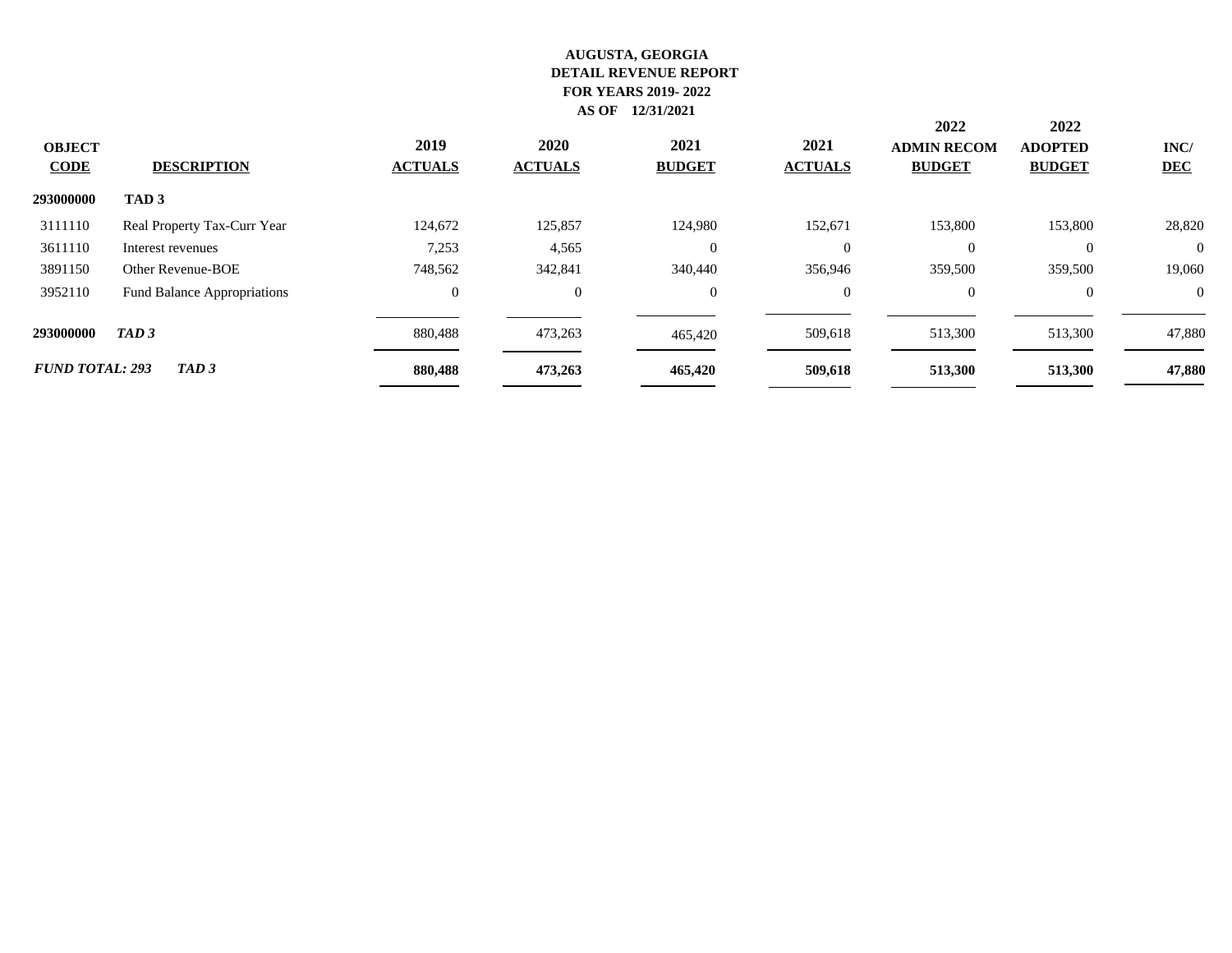|                         |                             |                        |                        |                       |                        | 2022                                | 2022                            |                    |
|-------------------------|-----------------------------|------------------------|------------------------|-----------------------|------------------------|-------------------------------------|---------------------------------|--------------------|
| <b>OBJECT</b><br>$CODE$ | <b>DESCRIPTION</b>          | 2019<br><b>ACTUALS</b> | 2020<br><b>ACTUALS</b> | 2021<br><b>BUDGET</b> | 2021<br><b>ACTUALS</b> | <b>ADMIN RECOM</b><br><b>BUDGET</b> | <b>ADOPTED</b><br><b>BUDGET</b> | INC/<br><b>DEC</b> |
| 294000000               | TAD <sub>4</sub>            |                        |                        |                       |                        |                                     |                                 |                    |
| 3111110                 | Real Property Tax-Curr Year | 9,758                  | 70,511                 | 70,020                | 48,483                 | 48,900                              | 48,900                          | $-21,120$          |
| 3611110                 | Interest revenues           | 1,004                  | 486                    | $\overline{0}$        | 0                      | $\overline{0}$                      | $\overline{0}$                  | $\theta$           |
| 294000000               | TAD4                        | 10.762                 | 70,998                 | 70,020                | 48,483                 | 48,900                              | 48,900                          | $-21,120$          |
| <b>FUND TOTAL: 294</b>  | <b>TAD#4</b>                | 10,762                 | 70.998                 | 70,020                | 48,483                 | 48,900                              | 48,900                          | $-21,120$          |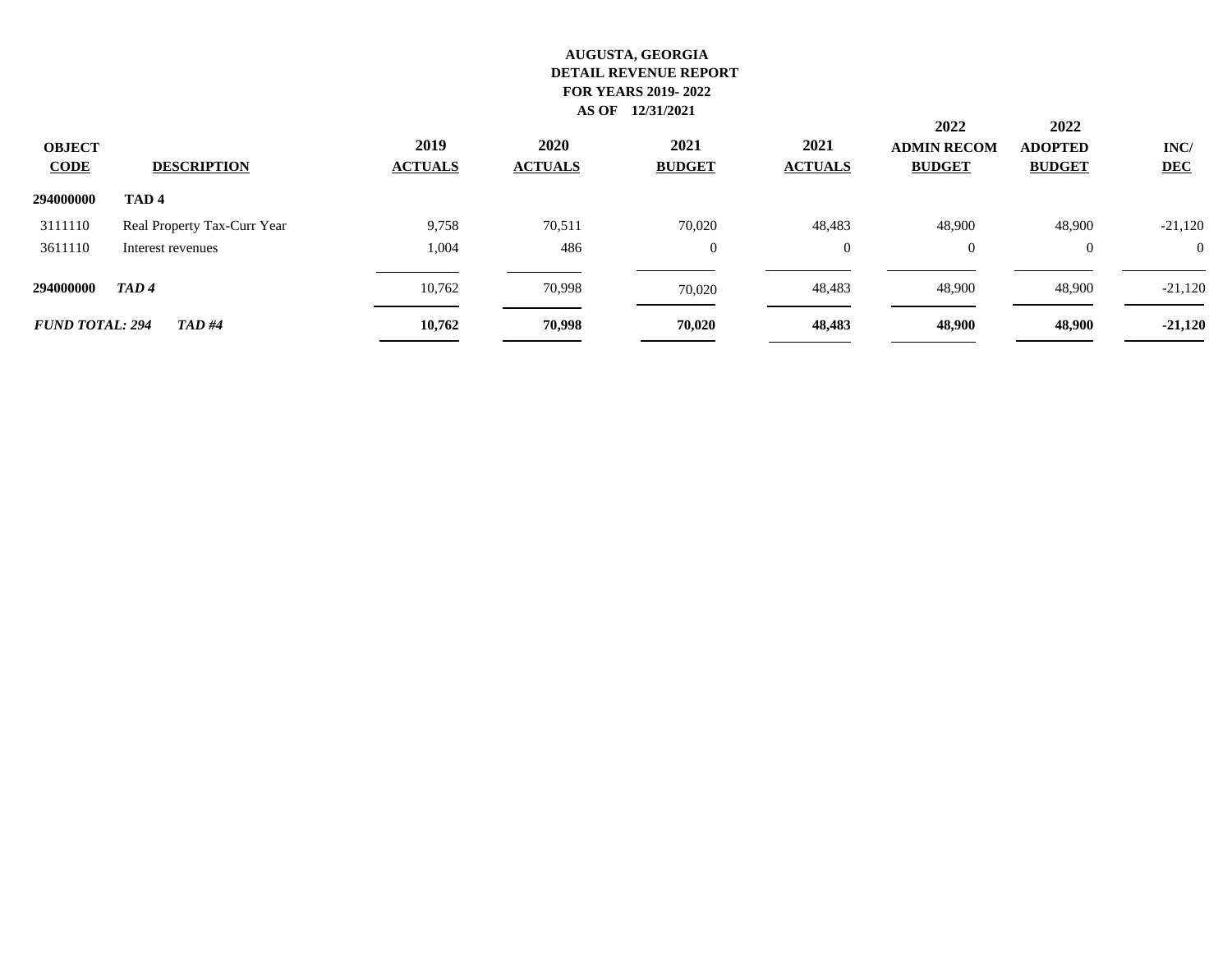| <b>OBJECT</b><br><b>CODE</b> | <b>DESCRIPTION</b>               | 2019<br><b>ACTUALS</b> | 2020<br><b>ACTUALS</b> | 2021<br><b>BUDGET</b> | 2021<br><b>ACTUALS</b> | 2022<br><b>ADMIN RECOM</b><br><b>BUDGET</b> | 2022<br><b>ADOPTED</b><br><b>BUDGET</b> | INC/<br><b>DEC</b> |
|------------------------------|----------------------------------|------------------------|------------------------|-----------------------|------------------------|---------------------------------------------|-----------------------------------------|--------------------|
| 296000000                    | <b>Promotion Richmond County</b> |                        |                        |                       |                        |                                             |                                         |                    |
| 3141110                      | Hotel - Motel Tax - Col Auth     | 3,090,785              | 1,923,174              | 2,318,200             | 5,652,009              | 2,635,000                                   | 2,635,000                               | 316,800            |
| 3141120                      | Hotel / Motel Tax - CVB          | 2,060,927              | 1,282,179              | 1,545,500             | $\overline{0}$         | 1,738,800                                   | 1,738,800                               | 193,300            |
| 3141130                      | Hotel / Motel Tax - Other        | 1,030,158              | 640,995                | 772,700               | $\overline{0}$         | 869,400                                     | 869,400                                 | 96,700             |
| 3143110                      | Local Option Mixed Drink Tax     |                        | $\overline{0}$         | $\overline{0}$        | $\overline{0}$         | $\overline{0}$                              | $\theta$                                | $\overline{0}$     |
| 3482150                      | <b>Transportation Fee</b>        |                        | $\mathbf{0}$           | $\overline{0}$        | 11,818                 | $\overline{0}$                              | $\overline{0}$                          | $\overline{0}$     |
| 296000000                    | <b>Promotion Richmond County</b> | 6,181,871              | 3,846,349              | 4,636,400             | 5,663,827              | 5,243,200                                   | 5,243,200                               | 606,800            |
| <b>FUND TOTAL: 296</b>       | <b>Promotion Richmond</b>        | 6,181,871              | 3,846,349              | 4,636,400             | 5,663,827              | 5,243,200                                   | 5,243,200                               | 606,800            |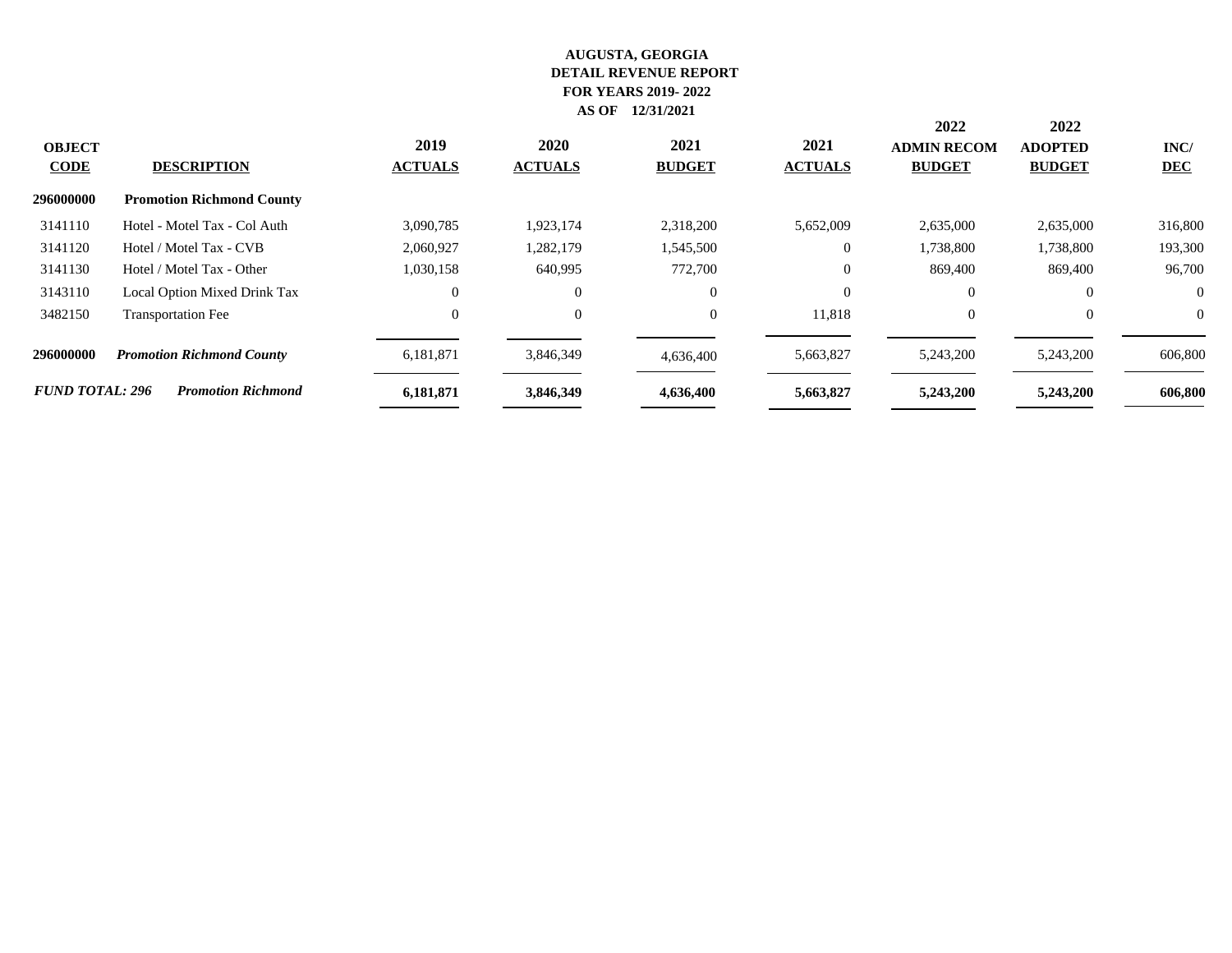| <b>OBJECT</b><br><b>CODE</b> | <b>DESCRIPTION</b>                  | 2019<br><b>ACTUALS</b> | 2020<br><b>ACTUALS</b> | 2021<br><b>BUDGET</b> | 2021<br><b>ACTUALS</b> | 2022<br><b>ADMIN RECOM</b><br><b>BUDGET</b> | 2022<br><b>ADOPTED</b><br><b>BUDGET</b> | INC/<br><b>DEC</b> |
|------------------------------|-------------------------------------|------------------------|------------------------|-----------------------|------------------------|---------------------------------------------|-----------------------------------------|--------------------|
| 297000000                    | <b>Transportation &amp; Tourism</b> |                        |                        |                       |                        |                                             |                                         |                    |
| 3482150                      | <b>Transportation Fee</b>           | 893,208                | 701,788                | 750,000               | 1,230,639              | 750,000                                     | 750,000                                 | $\overline{0}$     |
| 3611110                      | Interest revenues                   | 17,713                 | 7,030                  | $\theta$              | $\overline{0}$         | $\Omega$                                    |                                         | $\overline{0}$     |
| 3952110                      | <b>Fund Balance Appropriations</b>  | 0                      | $\overline{0}$         | 643,000               | $\overline{0}$         | 300,000                                     | 300,000                                 | $-343,000$         |
| 297000000                    | <b>Transportation &amp; Tourism</b> | 910.921                | 708.818                | 1,393,000             | 1,230,639              | 1,050,000                                   | 1,050,000                               | $-343,000$         |
| <b>FUND TOTAL: 297</b>       | <b>Transportation and</b>           | 910,921                | 708,818                | 1,393,000             | 1,230,639              | 1,050,000                                   | 1,050,000                               | $-343,000$         |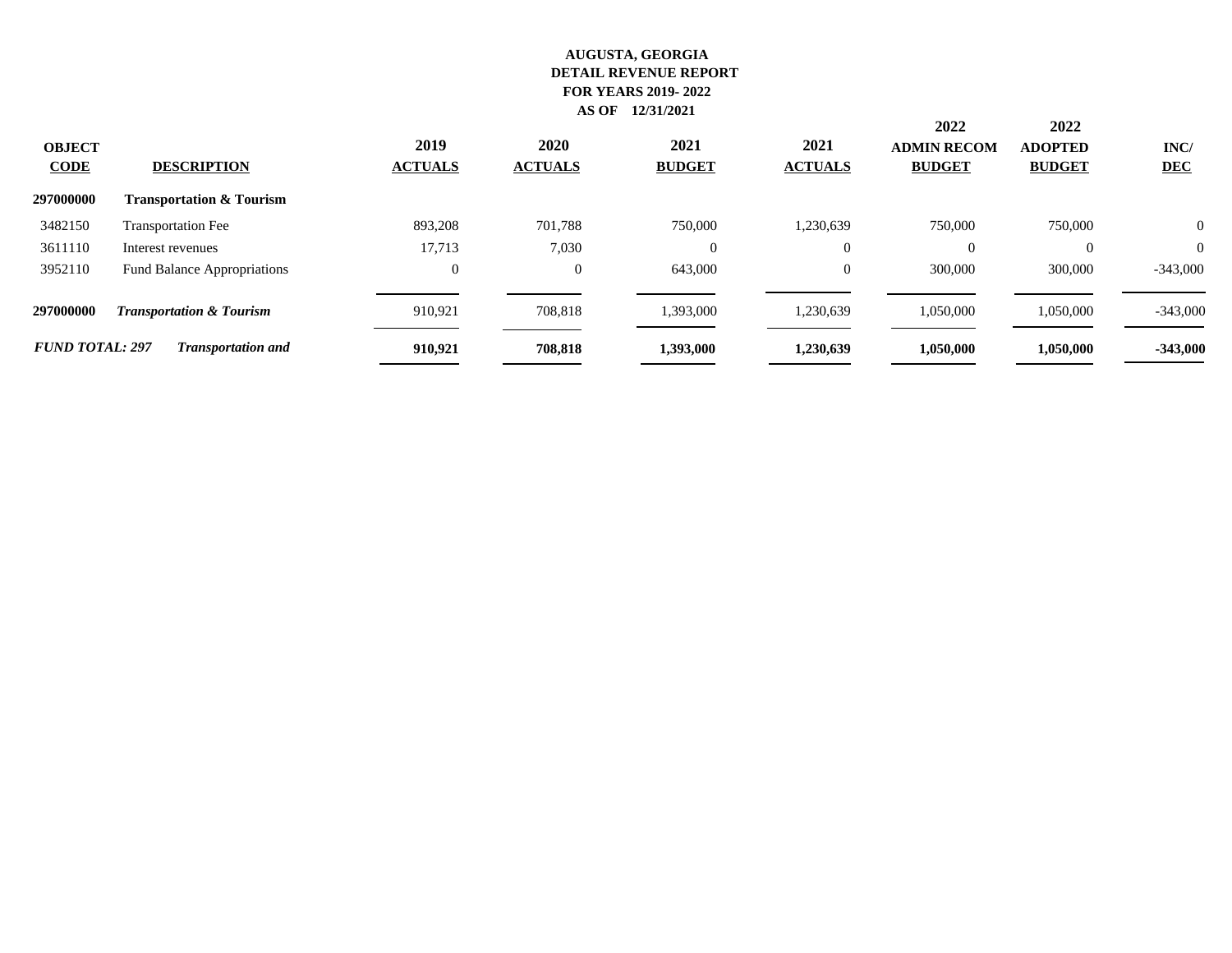|                              |                                    |                        |                        |                       |                        | 2022                                | 2022                            |                    |
|------------------------------|------------------------------------|------------------------|------------------------|-----------------------|------------------------|-------------------------------------|---------------------------------|--------------------|
| <b>OBJECT</b><br><b>CODE</b> | <b>DESCRIPTION</b>                 | 2019<br><b>ACTUALS</b> | 2020<br><b>ACTUALS</b> | 2021<br><b>BUDGET</b> | 2021<br><b>ACTUALS</b> | <b>ADMIN RECOM</b><br><b>BUDGET</b> | <b>ADOPTED</b><br><b>BUDGET</b> | INC/<br><b>DEC</b> |
| 298000000                    | Redevelopment                      |                        |                        |                       |                        |                                     |                                 |                    |
| 3141110                      | Hotel - Motel Tax - Col Auth       | $\Omega$               | $\theta$               | $\Omega$              | $\overline{0}$         | $\Omega$                            | $\overline{0}$                  | $\theta$           |
| 3611110                      | Interest revenues                  | 31,669                 | 11,635                 |                       | $\Omega$               | $\Omega$                            | $\Omega$                        | $\Omega$           |
| 3911950                      | Op Trsf from Urban Redevelopmt     | 919,260                | 50,000                 | 2,265,000             | 2,265,000              | $\Omega$                            | $\overline{0}$                  | $-2,265,000$       |
| 3952110                      | <b>Fund Balance Appropriations</b> | $\overline{0}$         | $\overline{0}$         | 1,500,000             | $\Omega$               | 2,352,960                           | 2,352,960                       | 852,960            |
| 298000000                    | Redevelopment                      | 950,929                | 61,635                 | 3,765,000             | 2,265,000              | 2,352,960                           | 2,352,960                       | $-1,412,040$       |
| <b>FUND TOTAL: 298</b>       | <b>Urban Redevelopment</b>         | 950,929                | 61,635                 | 3,765,000             | 2,265,000              | 2,352,960                           | 2,352,960                       | $-1,412,040$       |
|                              |                                    |                        |                        |                       |                        |                                     |                                 |                    |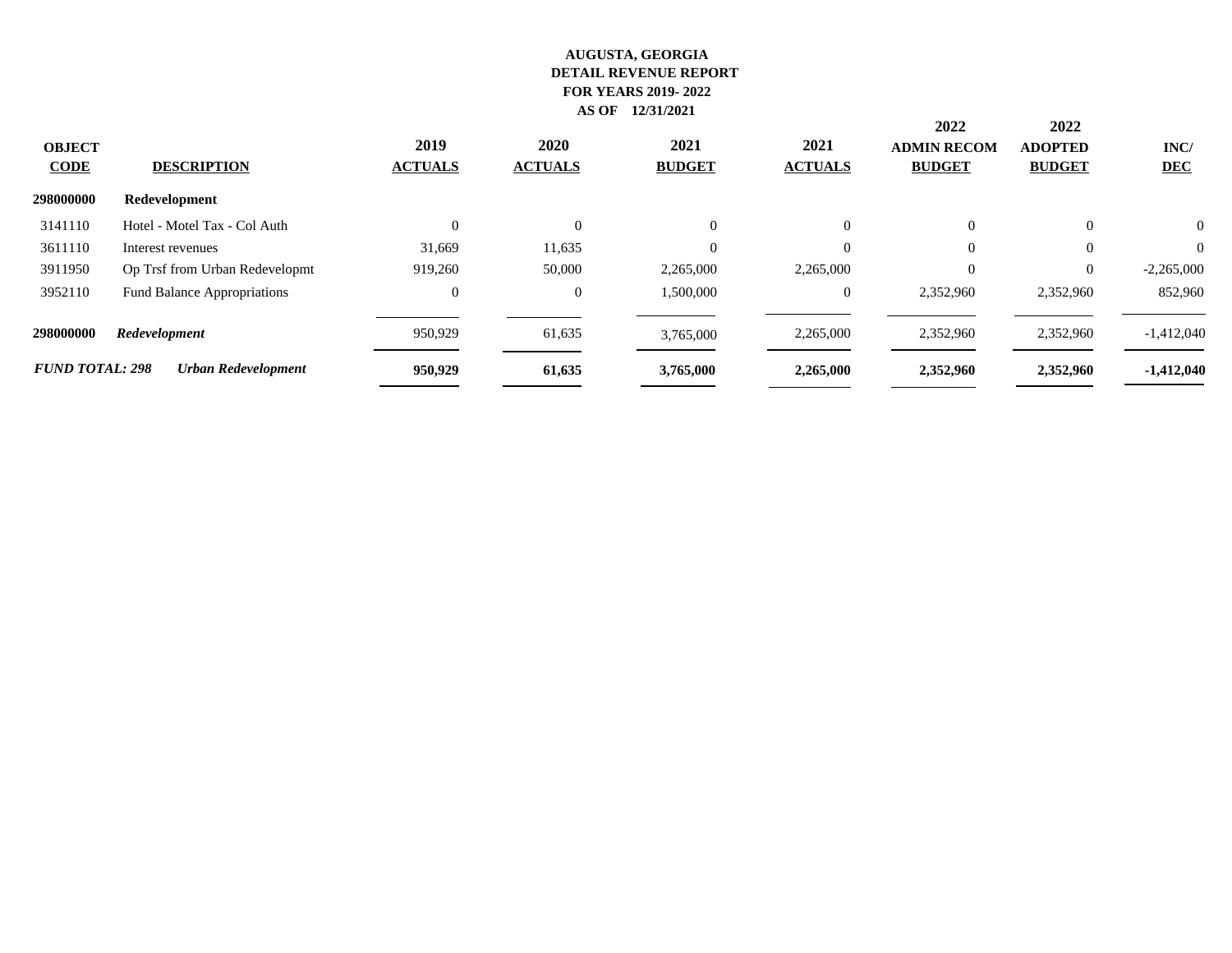| <b>OBJECT</b><br><b>CODE</b> | <b>DESCRIPTION</b>                   | 2019<br><b>ACTUALS</b> | 2020<br><b>ACTUALS</b> | 2021<br><b>BUDGET</b> | 2021<br><b>ACTUALS</b> | 2022<br><b>ADMIN RECOM</b><br><b>BUDGET</b> | 2022<br><b>ADOPTED</b><br><b>BUDGET</b> | INC/<br><b>DEC</b> |
|------------------------------|--------------------------------------|------------------------|------------------------|-----------------------|------------------------|---------------------------------------------|-----------------------------------------|--------------------|
| 322000000                    | Special 1% Sales Tax, Phase 2        |                        |                        |                       |                        |                                             |                                         |                    |
| 3611110                      | Interest revenues                    | 1,451                  | 578                    | $\overline{0}$        | $\Omega$               | $\Omega$                                    | $\overline{0}$                          | $\Omega$           |
| 322000000                    | <b>Special 1% Sales Tax, Phase 2</b> | 1,451                  | 578                    |                       |                        |                                             |                                         | $\theta$           |
| <b>FUND TOTAL: 322</b>       | Special 1% Sales Tax,                | 1,451                  | 578                    | $\mathbf{0}$          | 0                      | $\bf{0}$                                    | $\mathbf{0}$                            |                    |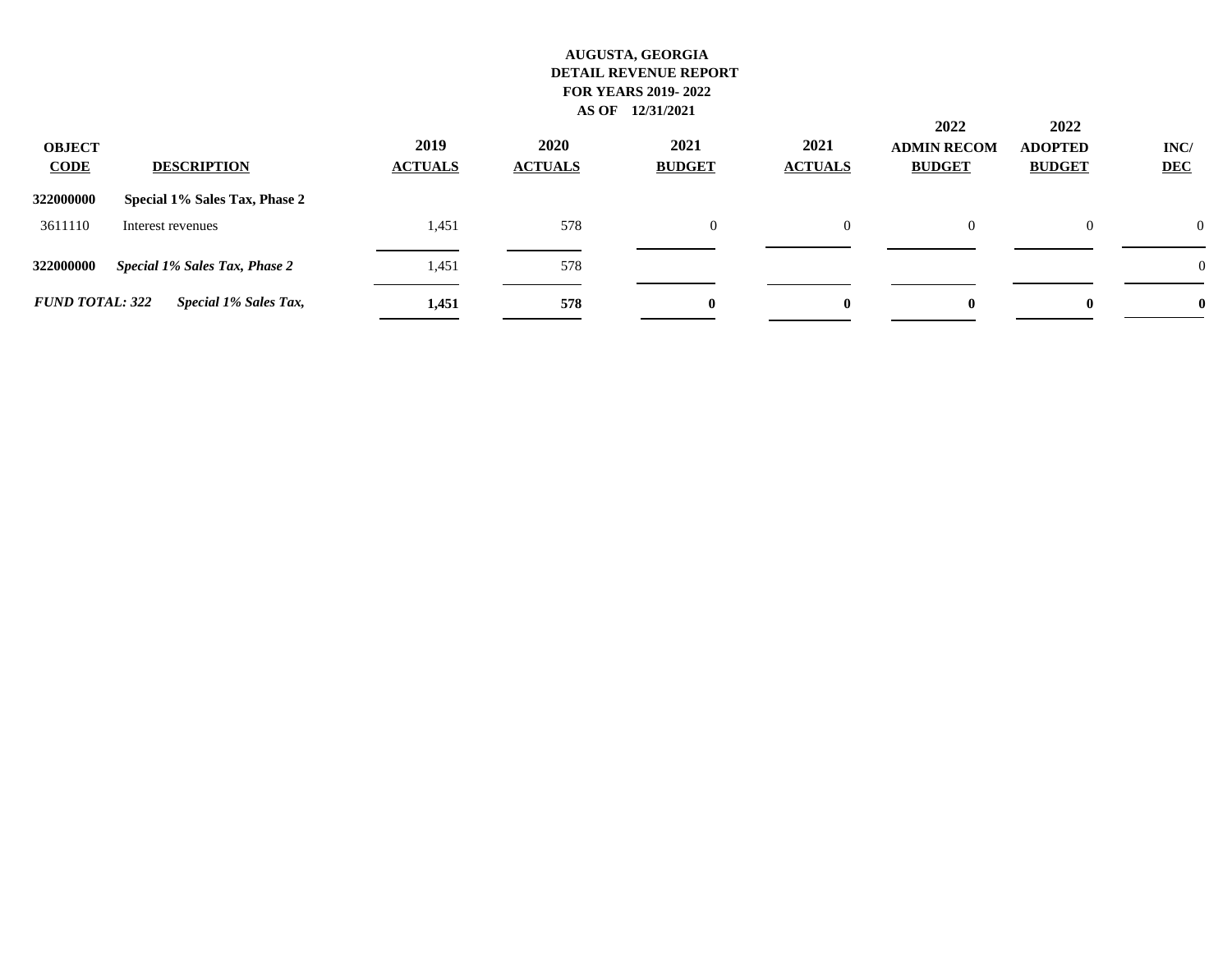|                        |                                     |                |                |                  |                | 2022               | 2022             |                  |
|------------------------|-------------------------------------|----------------|----------------|------------------|----------------|--------------------|------------------|------------------|
| <b>OBJECT</b>          |                                     | 2019           | 2020           | 2021             | 2021           | <b>ADMIN RECOM</b> | <b>ADOPTED</b>   | $\mathbf{INC}/$  |
| <b>CODE</b>            | <b>DESCRIPTION</b>                  | <b>ACTUALS</b> | <b>ACTUALS</b> | <b>BUDGET</b>    | <b>ACTUALS</b> | <b>BUDGET</b>      | <b>BUDGET</b>    | <b>DEC</b>       |
| 323000000              | Special 1% Sales Tax, Phase 3       |                |                |                  |                |                    |                  |                  |
| 3343111                | <b>DOT</b> Reimbursement            | 433,216        | $\overline{0}$ | $\mathbf{0}$     | $\Omega$       | $\Omega$           | $\mathbf{0}$     | $\boldsymbol{0}$ |
| 3611110                | Interest revenues                   | 101,044        | 31,763         | $\Omega$         | $\Omega$       | $\Omega$           | $\Omega$         | $\overline{0}$   |
| 3952110                | Fund Balance Appropriations         | $\Omega$       | $\overline{0}$ | 3,000,000        | $\overline{0}$ | 3,200,000          | 3,200,000        | 200,000          |
| 323000000              | Special 1% Sales Tax, Phase 3       | 534,260        | 31,763         | 3,000,000        |                | 3,200,000          | 3,200,000        | 200,000          |
| 323041110              | <b>Public Works - STP Phase III</b> |                |                |                  |                |                    |                  |                  |
| 3343111                | <b>DOT</b> Reimbursement            | 561,527        | $\overline{0}$ | $\boldsymbol{0}$ | $\overline{0}$ | $\overline{0}$     | $\overline{0}$   |                  |
| 323041110              | <b>Public Works - STP Phase III</b> | 561,527        |                |                  |                |                    |                  | 0                |
| 323041112              | <b>Engineering M230 Funding</b>     |                |                |                  |                |                    |                  |                  |
| 3341126                | GDOT-Fed Hwy Adm                    | 69,756         | $\mathbf{0}$   | $\mathbf{0}$     | 934,803        | $\overline{0}$     | $\boldsymbol{0}$ | $\overline{0}$   |
| 323041112              | <b>Engineering M230 Funding</b>     | 69,756         |                |                  | 934,803        |                    |                  | $\theta$         |
| <b>FUND TOTAL: 323</b> | Special 1% Sales Tax,               | 1,165,543      | 31,763         | 3,000,000        | 934,803        | 3,200,000          | 3,200,000        | 200,000          |
|                        |                                     |                |                |                  |                |                    |                  |                  |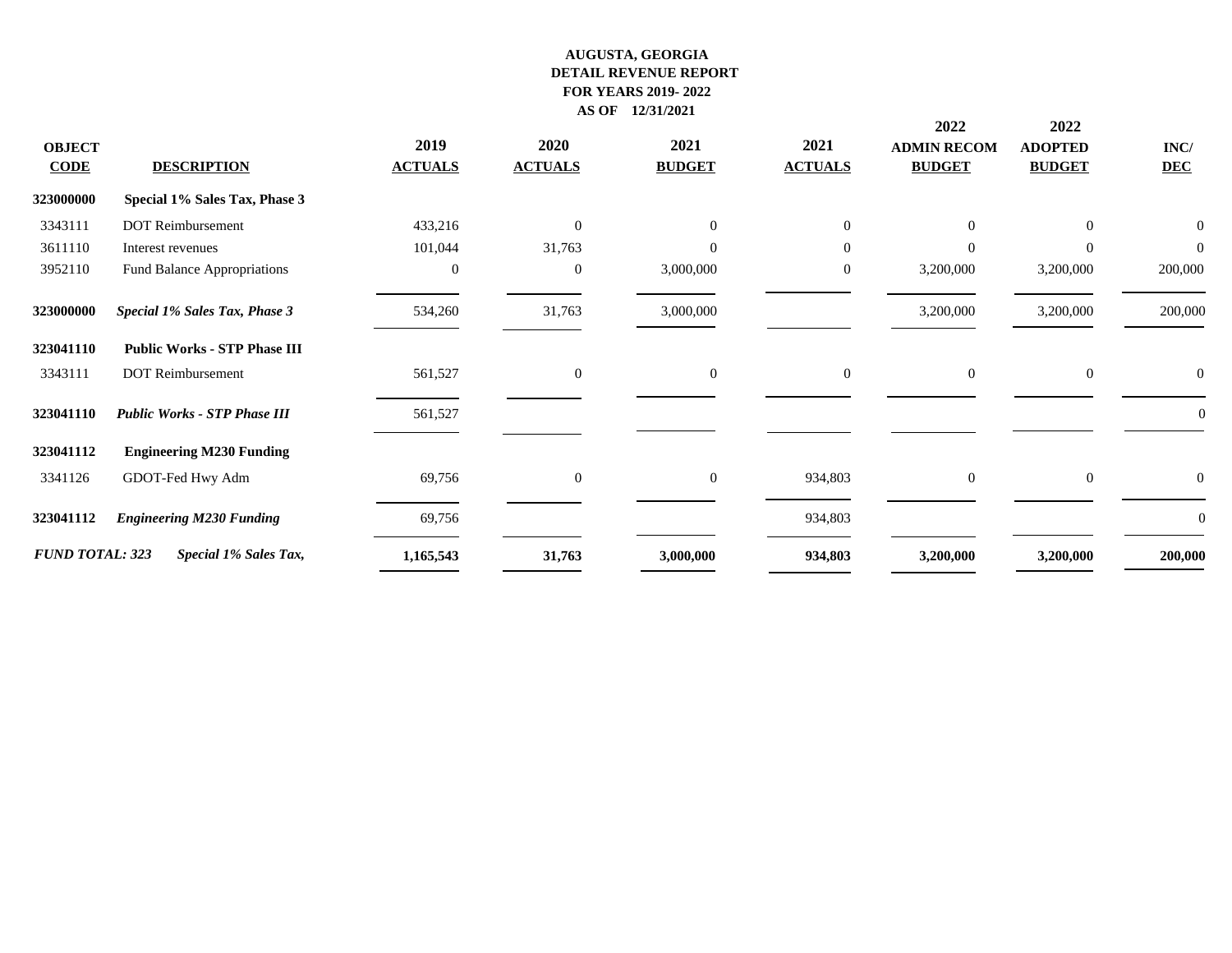| <b>OBJECT</b><br><b>CODE</b> | <b>DESCRIPTION</b>          | 2019<br><b>ACTUALS</b> | 2020<br><b>ACTUALS</b> | 2021<br><b>BUDGET</b> | 2021<br><b>ACTUALS</b> | 2022<br><b>ADMIN RECOM</b><br><b>BUDGET</b> | 2022<br><b>ADOPTED</b><br><b>BUDGET</b> | INC/<br><b>DEC</b> |
|------------------------------|-----------------------------|------------------------|------------------------|-----------------------|------------------------|---------------------------------------------|-----------------------------------------|--------------------|
| 324000000                    | <b>SPLOST Phase IV</b>      |                        |                        |                       |                        |                                             |                                         |                    |
| 3611110                      | Interest revenues           | 281.943                | 82,812                 | $\overline{0}$        | 0                      | $\overline{0}$                              | $\Omega$                                | $\theta$           |
| 3923110                      | Property sale               | $\overline{0}$         | 975                    | $\Omega$              | $\overline{0}$         | $\Omega$                                    | $\theta$                                | $\theta$           |
| 3952110                      | Fund Balance Appropriations | $\overline{0}$         | $\overline{0}$         | 6,277,200             | $\overline{0}$         | 7,000,000                                   | 7,000,000                               | 722,800            |
| 324000000                    | <b>SPLOST Phase IV</b>      | 281,943                | 83,787                 | 6,277,200             |                        | 7,000,000                                   | 7,000,000                               | 722,800            |
| <b>FUND TOTAL: 324</b>       | <b>SPLOST Phase IV</b>      | 281,943                | 83,787                 | 6,277,200             | $\bf{0}$               | 7,000,000                                   | 7,000,000                               | 722,800            |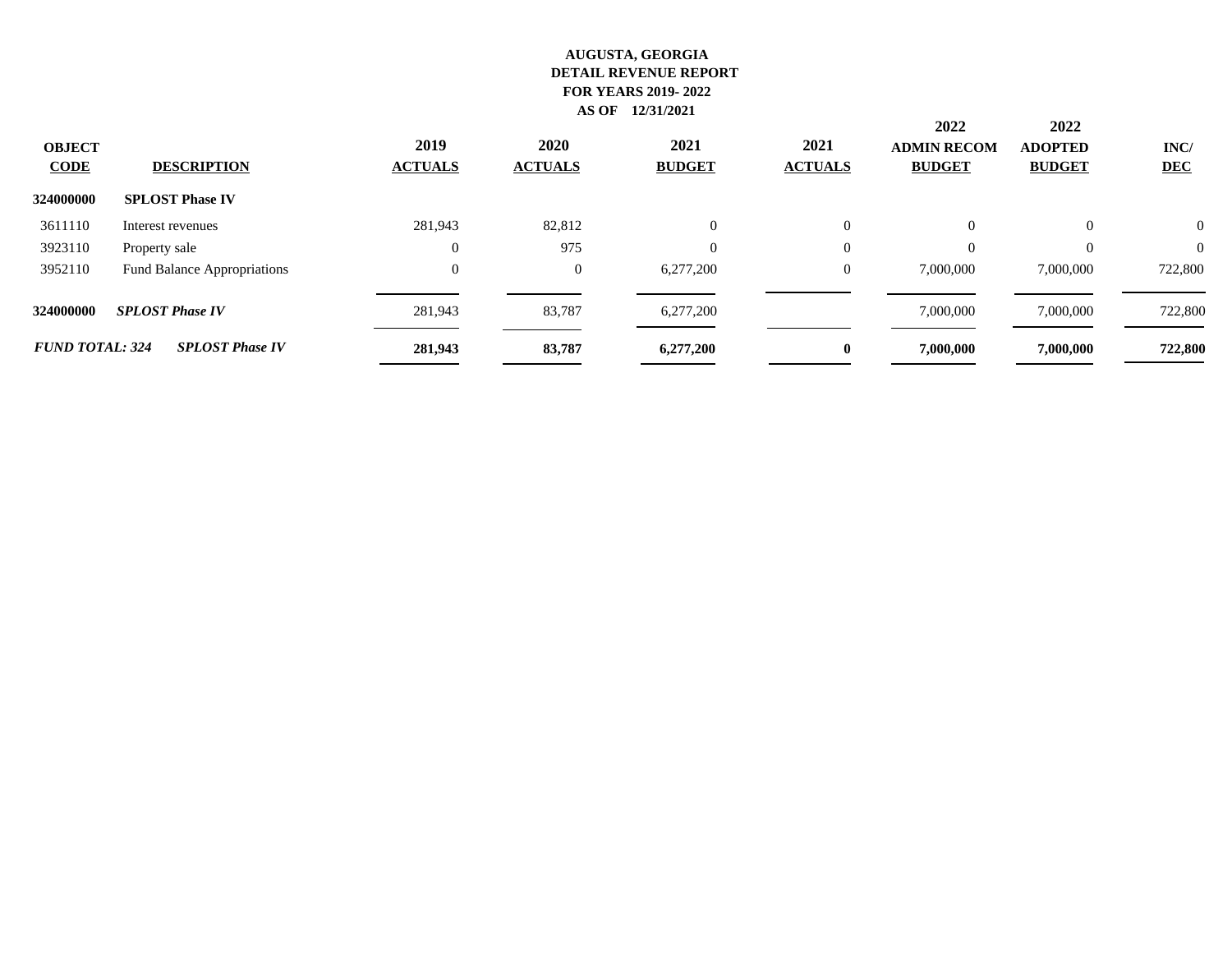| <b>OBJECT</b><br><b>CODE</b> | <b>DESCRIPTION</b>          | 2019<br><b>ACTUALS</b> | 2020<br><b>ACTUALS</b> | 2021<br><b>BUDGET</b> | 2021<br><b>ACTUALS</b> | 2022<br><b>ADMIN RECOM</b><br><b>BUDGET</b> | 2022<br><b>ADOPTED</b><br><b>BUDGET</b> | INC/<br><b>DEC</b> |
|------------------------------|-----------------------------|------------------------|------------------------|-----------------------|------------------------|---------------------------------------------|-----------------------------------------|--------------------|
| 325000000                    | <b>SPLOST Phase V</b>       |                        |                        |                       |                        |                                             |                                         |                    |
| 3343111                      | <b>DOT</b> Reimbursement    | 836,516                | 163,483                | $\overline{0}$        | $\theta$               | $\overline{0}$                              | $\theta$                                | $\theta$           |
| 3611110                      | Interest revenues           | 185,817                | 50,872                 | $\Omega$              | $\theta$               |                                             |                                         | $\theta$           |
| 3952110                      | Fund Balance Appropriations | $\mathbf{0}$           | $\overline{0}$         | 3,561,610             | $\theta$               | 5,500,000                                   | 5.500,000                               | 1,938,390          |
| 325000000                    | <b>SPLOST Phase V</b>       | 1,022,334              | 214,355                | 3,561,610             |                        | 5,500,000                                   | 5,500,000                               | 1,938,390          |
| <b>FUND TOTAL: 325</b>       | <b>SPLOST Phase V</b>       | 1,022,334              | 214,355                | 3,561,610             | $\bf{0}$               | 5,500,000                                   | 5,500,000                               | 1,938,390          |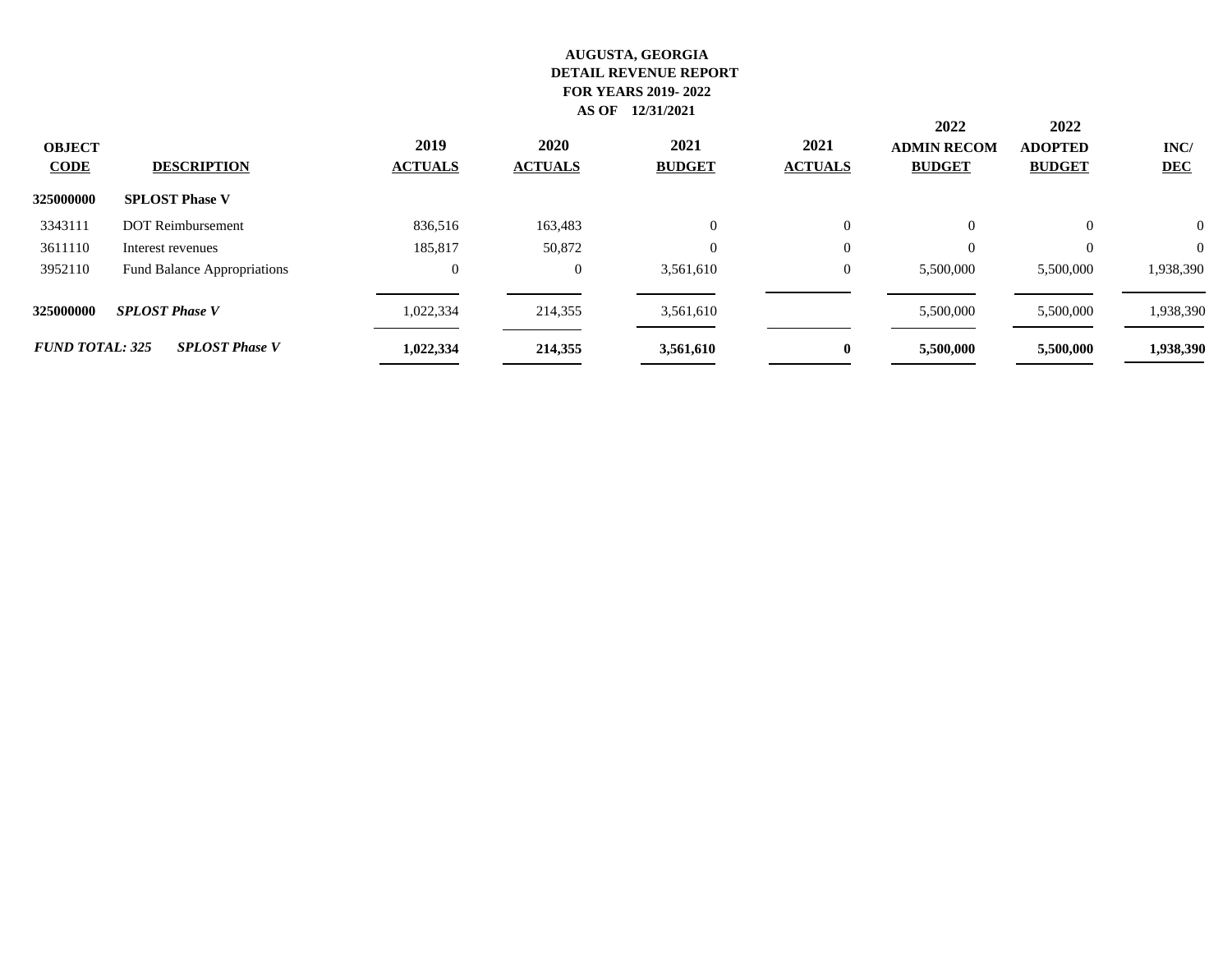| <b>OBJECT</b><br><b>CODE</b> | <b>DESCRIPTION</b>    | 2019<br><b>ACTUALS</b> | 2020<br><b>ACTUALS</b> | 2021<br><b>BUDGET</b> | 2021<br><b>ACTUALS</b> | 2022<br><b>ADMIN RECOM</b><br><b>BUDGET</b> | 2022<br><b>ADOPTED</b><br><b>BUDGET</b> | INC/<br><b>DEC</b> |
|------------------------------|-----------------------|------------------------|------------------------|-----------------------|------------------------|---------------------------------------------|-----------------------------------------|--------------------|
| 326000000                    | Urban SPLOST, Phase I |                        |                        |                       |                        |                                             |                                         |                    |
| 3611110                      | Interest revenues     | $\Omega$               |                        | $\mathbf{0}$          | 0                      | $\Omega$                                    | $\theta$                                | $\Omega$           |
| 326000000                    | Urban SPLOST, Phase I |                        |                        |                       |                        |                                             |                                         | $\theta$           |
| <b>FUND TOTAL: 326</b>       | Urban SPLOST, Phase 2 | $\mathbf{0}$           | $\mathbf{0}$           | $\mathbf{0}$          | $\bf{0}$               | $\mathbf{0}$                                | $\mathbf{0}$                            |                    |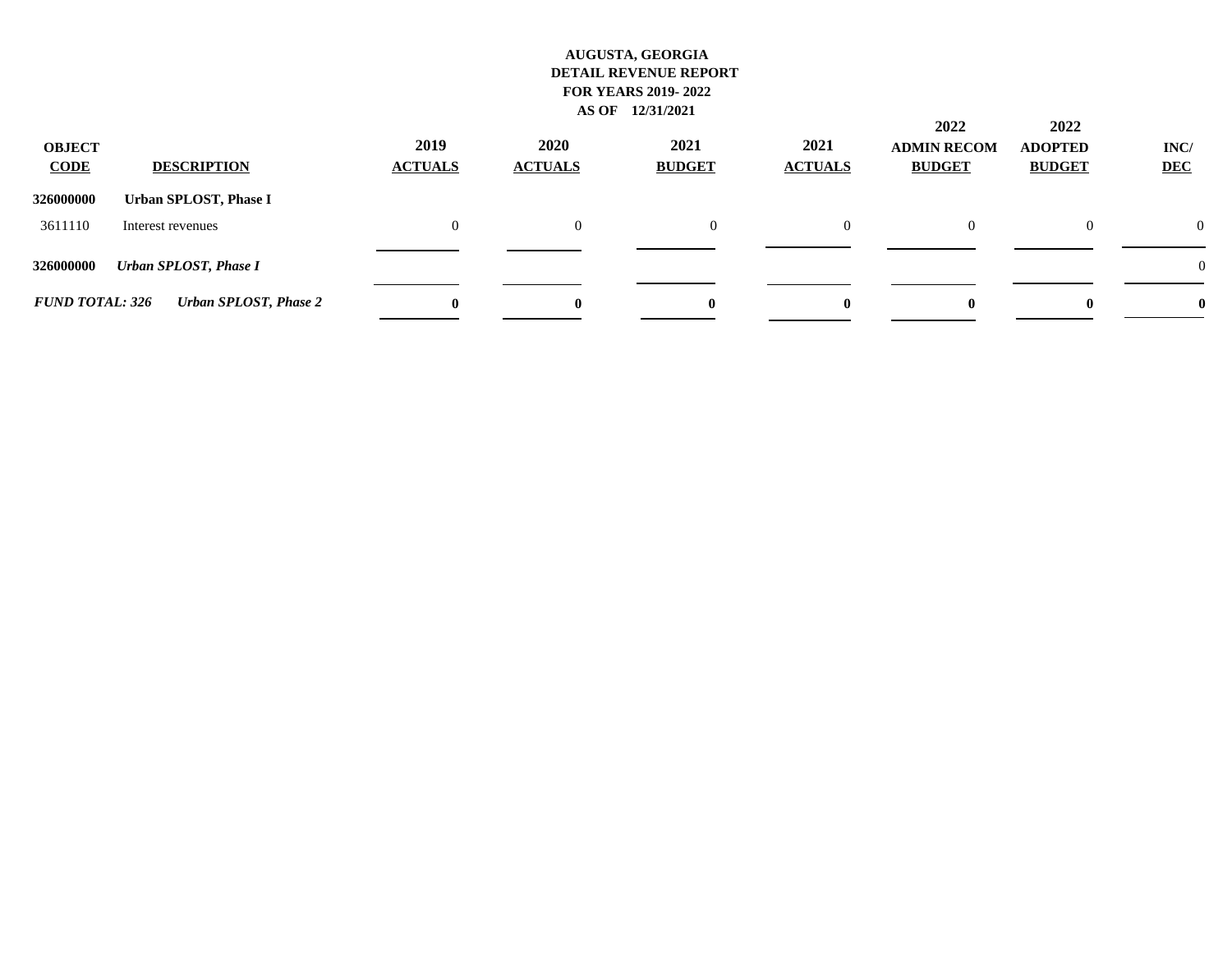| <b>OBJECT</b><br><b>CODE</b> | <b>DESCRIPTION</b>    | 2019<br><b>ACTUALS</b> | 2020<br><b>ACTUALS</b> | 2021<br><b>BUDGET</b> | 2021<br><b>ACTUALS</b> | 2022<br><b>ADMIN RECOM</b><br><b>BUDGET</b> | 2022<br><b>ADOPTED</b><br><b>BUDGET</b> | INC/<br><b>DEC</b> |
|------------------------------|-----------------------|------------------------|------------------------|-----------------------|------------------------|---------------------------------------------|-----------------------------------------|--------------------|
| 327000000                    | Urban SPLOST, Phase 3 |                        |                        |                       |                        |                                             |                                         |                    |
| 3611110                      | Interest revenues     | $-233$                 |                        | $\mathbf{0}$          | 0                      | $\Omega$                                    | $\mathbf{0}$                            | $\Omega$           |
| 327000000                    | Urban SPLOST, Phase 3 | (233)                  |                        |                       |                        |                                             |                                         | $\theta$           |
| <b>FUND TOTAL: 327</b>       | Urban SPLOST, Phase 3 | $-233$                 | $\mathbf{0}$           | $\mathbf{0}$          | $\bf{0}$               | $\mathbf{0}$                                | $\mathbf{0}$                            |                    |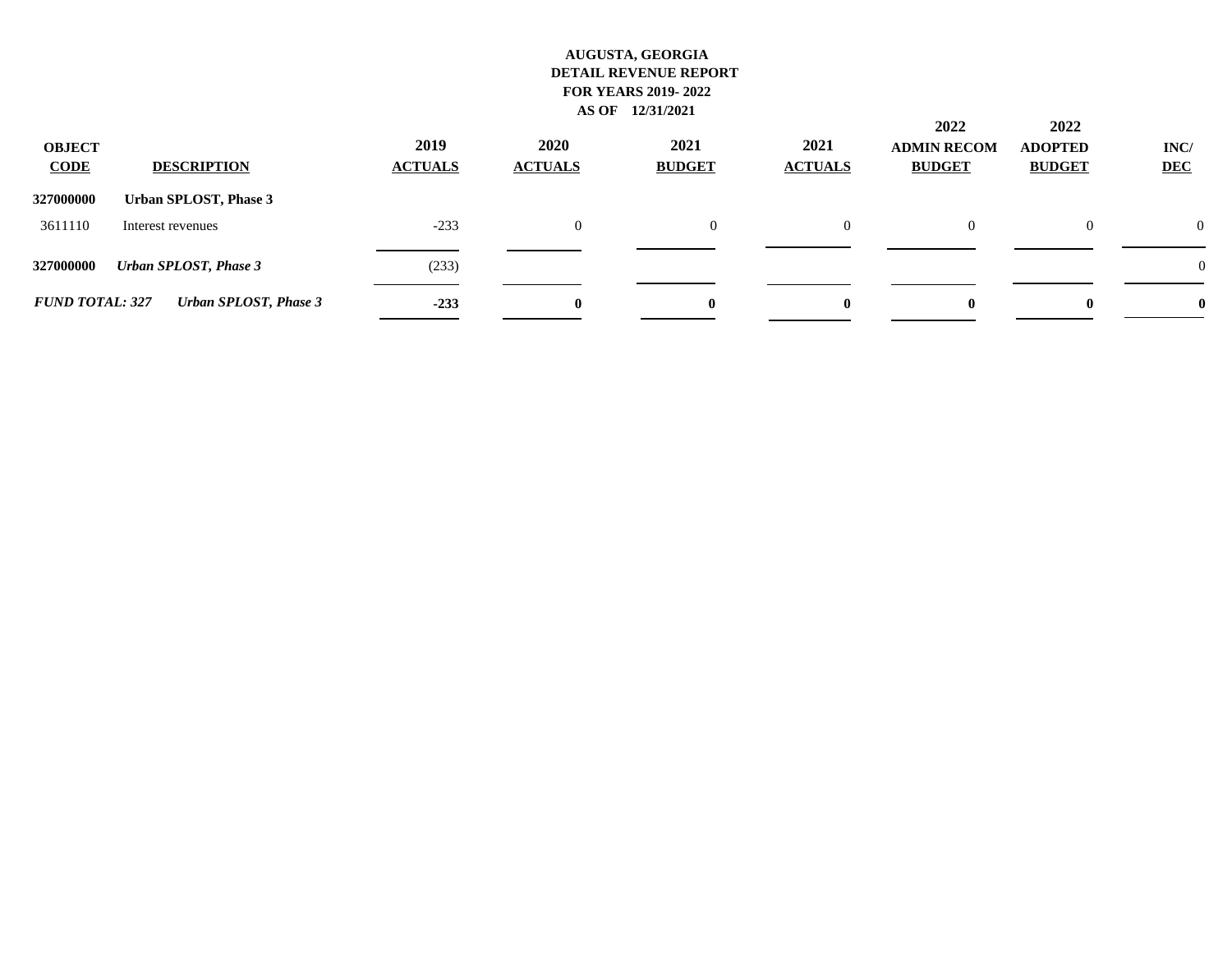|                        |                                    |                  |                |                |                | 2022               | 2022           |                |
|------------------------|------------------------------------|------------------|----------------|----------------|----------------|--------------------|----------------|----------------|
| <b>OBJECT</b>          |                                    | 2019             | <b>2020</b>    | 2021           | 2021           | <b>ADMIN RECOM</b> | <b>ADOPTED</b> | INC/           |
| <b>CODE</b>            | <b>DESCRIPTION</b>                 | <b>ACTUALS</b>   | <b>ACTUALS</b> | <b>BUDGET</b>  | <b>ACTUALS</b> | <b>BUDGET</b>      | <b>BUDGET</b>  | <b>DEC</b>     |
| 328000000              | <b>SPLOST Phase VI</b>             |                  |                |                |                |                    |                |                |
| 3611110                | Interest revenues                  | 674,102          | 204,536        | $\overline{0}$ | $\overline{0}$ | $\overline{0}$     | $\overline{0}$ | $\overline{0}$ |
| 3952110                | <b>Fund Balance Appropriations</b> | $\boldsymbol{0}$ | $\overline{0}$ | 25,165,950     | $\overline{0}$ | 25,500,000         | 25,500,000     | 334,050        |
| 328000000              | <b>SPLOST Phase VI</b>             | 674,102          | 204,536        | 25,165,950     |                | 25,500,000         | 25,500,000     | 334,050        |
| 328051120              | <b>Public Facilities</b>           |                  |                |                |                |                    |                |                |
| 3343113                | Reimbrsm't-other                   | 32,350           | $\overline{0}$ | $\overline{0}$ | 26,966         | $\overline{0}$     | $\overline{0}$ | $\overline{0}$ |
| 328051120              | <b>Public Facilities</b>           | 32,350           |                |                | 26,966         |                    |                | $\mathbf{0}$   |
| <b>FUND TOTAL: 328</b> | <b>SPLOST Phase VI</b>             | 706,452          | 204,536        | 25,165,950     | 26,966         | 25,500,000         | 25,500,000     | 334,050        |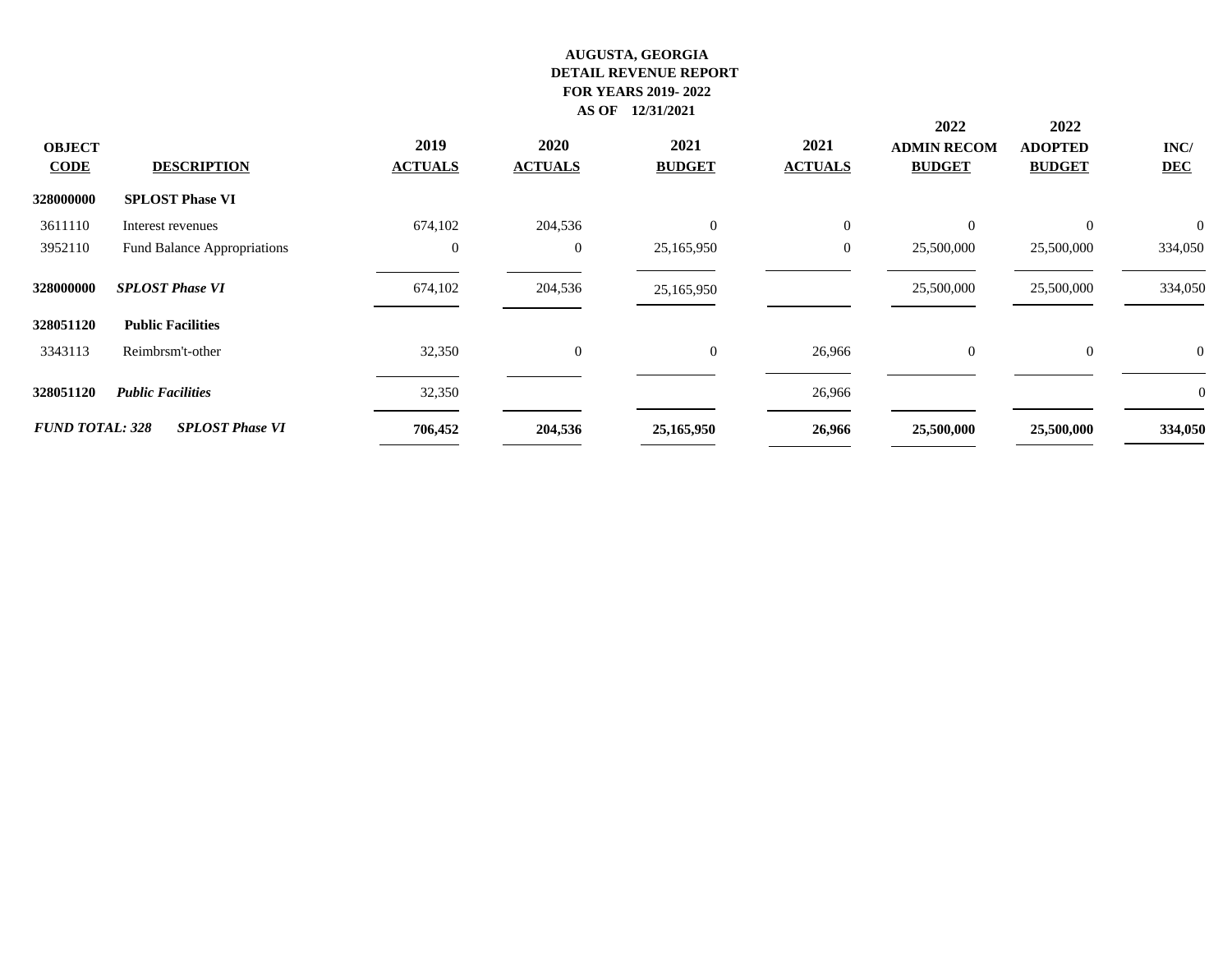|                                    |                        |                |               |                | 2022               | 2022           |               |
|------------------------------------|------------------------|----------------|---------------|----------------|--------------------|----------------|---------------|
|                                    | 2019                   | 2020           | 2021          | 2021           | <b>ADMIN RECOM</b> | <b>ADOPTED</b> | INC/          |
| <b>DESCRIPTION</b>                 | <b>ACTUALS</b>         | <b>ACTUALS</b> | <b>BUDGET</b> | <b>ACTUALS</b> | <b>BUDGET</b>      | <b>BUDGET</b>  | <b>DEC</b>    |
| <b>SPLOST Phase 7</b>              |                        |                |               |                |                    |                |               |
| Special Purp Local Opt S/Tax       | 41,320,183             | 41,474,961     | 35,000,000    | 37,543,652     | $\Omega$           | $\overline{0}$ | $-35,000,000$ |
| Interest revenues                  | 828,726                | 266,513        | $\Omega$      | 6,413          | $\Omega$           | $\Omega$       | $\Omega$      |
| Oper Trf fr ARPA-City              |                        | $\overline{0}$ | 11,470        | 11,470         | $\overline{0}$     | $\overline{0}$ | $-11,470$     |
| Op Tsfr from Fire Protection       |                        | $\theta$       | 1,000,000     | 1,000,000      | $\Omega$           | $\overline{0}$ | $-1,000,000$  |
| Op Tsfr from SPLOST 7              |                        | $\Omega$       | $\Omega$      | $\Omega$       | $\Omega$           | $\Omega$       | $\Omega$      |
| Op Tsfr from TIA                   |                        | 8,370          | 8,370         | 8,370          | $\Omega$           | $\Omega$       | $-8,370$      |
| Op Tsf fr GO Bonds Splost 7        |                        | 29,275,238     | $\Omega$      | $\Omega$       | $\Omega$           | $\Omega$       | $\Omega$      |
| <b>Fund Balance Appropriations</b> | $\Omega$               | $\overline{0}$ | 31,082,530    | $\overline{0}$ | 94,478,620         | 94,478,620     | 63,396,090    |
| <b>SPLOST Phase 7</b>              | 42,148,909             | 71,025,082     | 67,102,370    | 38,569,906     | 94,478,620         | 94,478,620     | 27,376,250    |
| <b>SPLOST Phase 7</b>              | 42,148,909             | 71,025,082     | 67,102,370    | 38,569,906     | 94,478,620         | 94,478,620     | 27,376,250    |
|                                    | <b>FUND TOTAL: 329</b> |                |               |                |                    |                |               |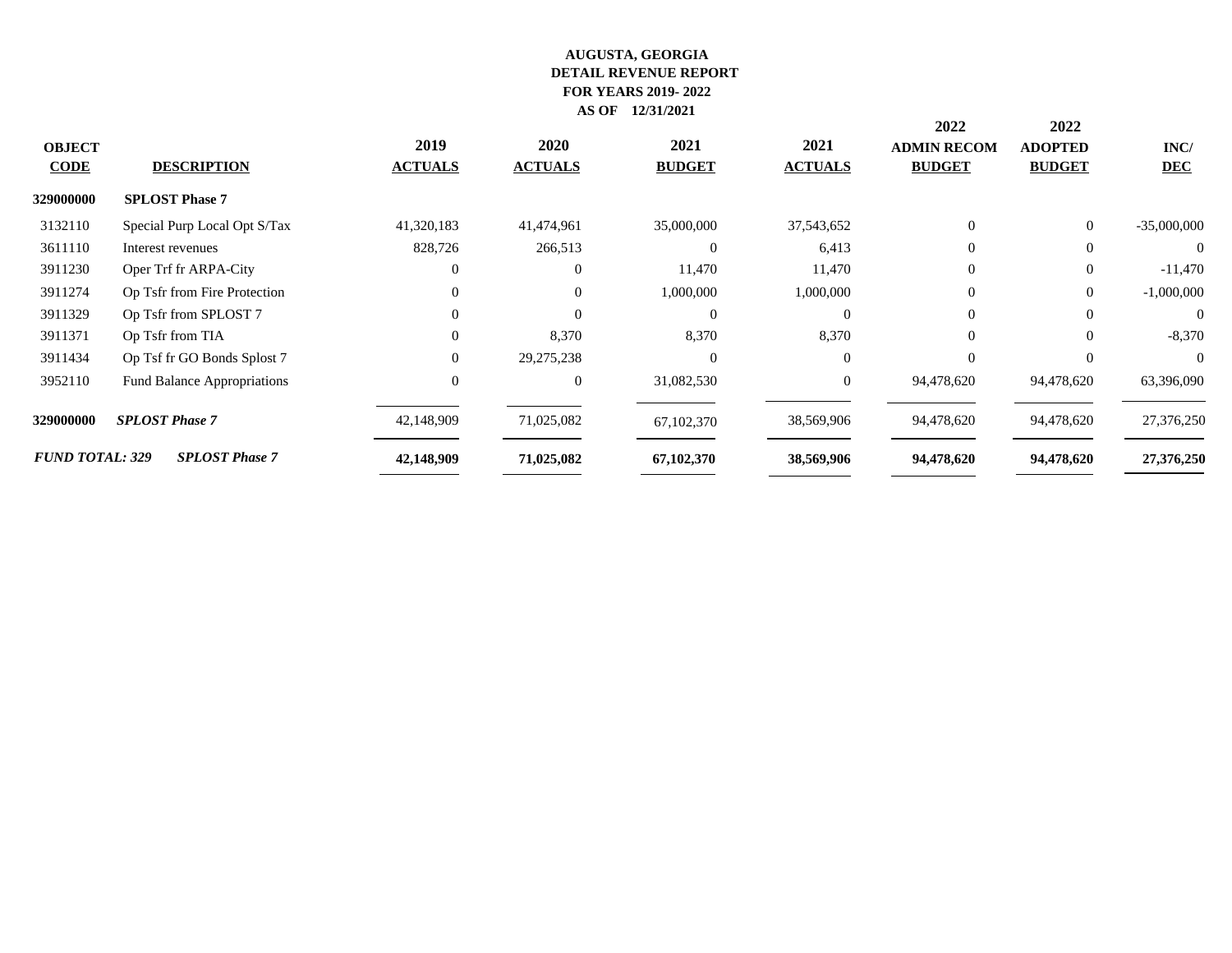| <b>OBJECT</b><br><b>CODE</b> | <b>DESCRIPTION</b>           | 2019<br><b>ACTUALS</b> | 2020<br><b>ACTUALS</b> | 2021<br><b>BUDGET</b> | 2021<br><b>ACTUALS</b> | 2022<br><b>ADMIN RECOM</b><br><b>BUDGET</b> | 2022<br><b>ADOPTED</b><br><b>BUDGET</b> | INC/<br><b>DEC</b> |
|------------------------------|------------------------------|------------------------|------------------------|-----------------------|------------------------|---------------------------------------------|-----------------------------------------|--------------------|
| 330000000                    | <b>Splost Phase 8</b>        |                        |                        |                       |                        |                                             |                                         |                    |
| 3132110                      | Special Purp Local Opt S/Tax | $\theta$               | $\Omega$               | $\overline{0}$        | $\overline{0}$         | 39,000,000                                  | 39,000,000                              | 39,000,000         |
| 3911435                      | G/O ST Bds 2022              | 0                      | $\Omega$               | $\overline{0}$        | 0                      | 30,000,000                                  | 30,000,000                              | 30,000,000         |
| 330000000                    | <b>Splost Phase 8</b>        |                        |                        |                       |                        | 69,000,000                                  | 69,000,000                              | 69,000,000         |
| <b>FUND TOTAL: 330</b>       | Splost 8                     | 0                      |                        |                       | $\mathbf{0}$           | 69,000,000                                  | 69,000,000                              | 69,000,000         |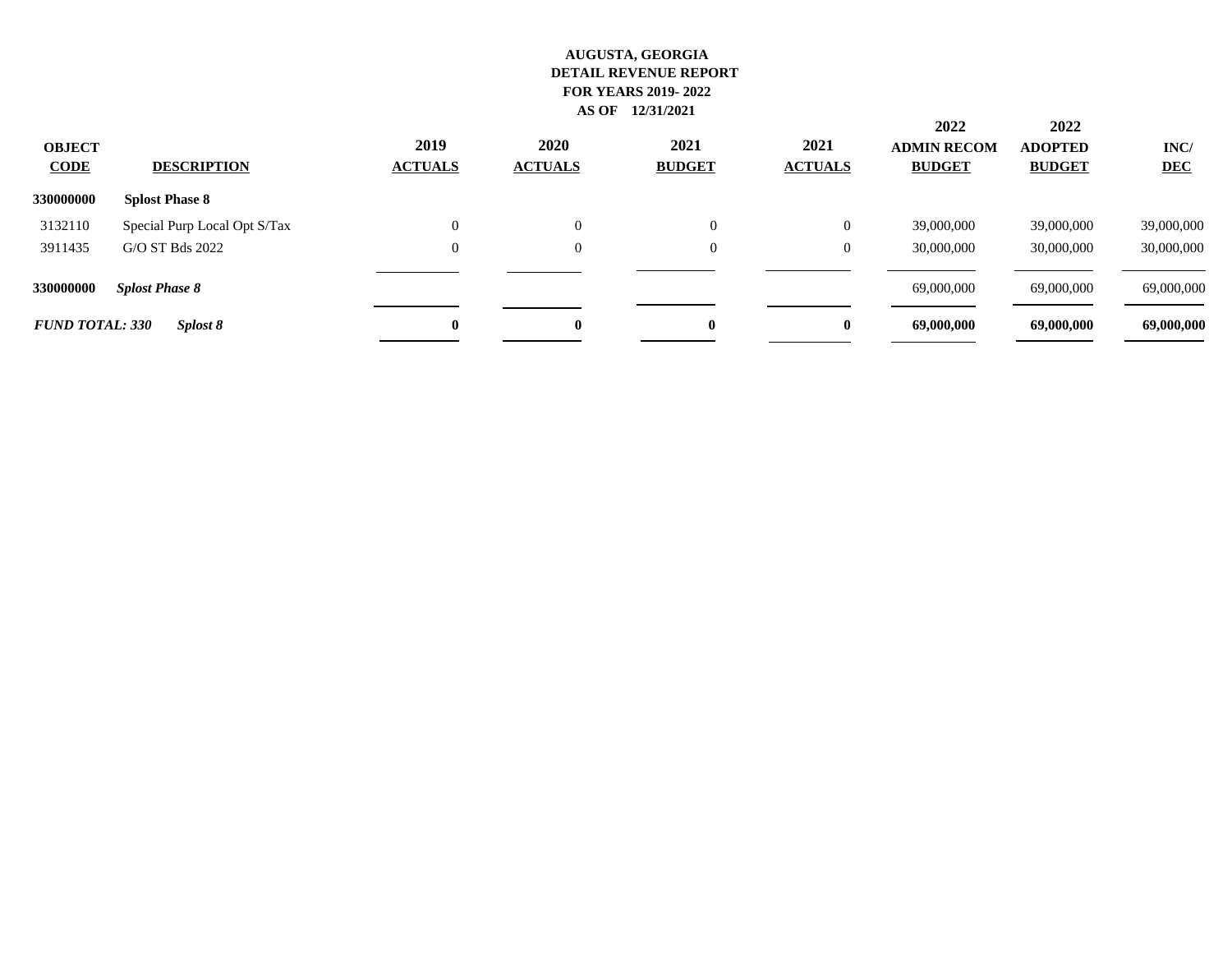|                              |                                    |                        |                        |                       |                        | 2022                                | 2022                            |                    |
|------------------------------|------------------------------------|------------------------|------------------------|-----------------------|------------------------|-------------------------------------|---------------------------------|--------------------|
| <b>OBJECT</b><br><b>CODE</b> | <b>DESCRIPTION</b>                 | 2019<br><b>ACTUALS</b> | 2020<br><b>ACTUALS</b> | 2021<br><b>BUDGET</b> | 2021<br><b>ACTUALS</b> | <b>ADMIN RECOM</b><br><b>BUDGET</b> | <b>ADOPTED</b><br><b>BUDGET</b> | INC/<br><b>DEC</b> |
| 335000000                    | <b>Capital Prj Public Rds</b>      |                        |                        |                       |                        |                                     |                                 |                    |
| 3343119                      | <b>GDOT</b> Grant Funds            | 4,715,615              | 2,336,420              | 3,243,600             | 48,900                 | 2,300,000                           | 2,300,000                       | $-943,600$         |
| 3343128                      | <b>RCBOE-Cost Sharing</b>          | $\Omega$               | $\Omega$               |                       | 400,000                | $\overline{0}$                      | $\Omega$                        | $\overline{0}$     |
| 3611110                      | Interest revenues                  | 97,652                 | 44,642                 | $\Omega$              |                        | $\overline{0}$                      | $\overline{0}$                  | $\overline{0}$     |
| 3911235                      | Op Trsf fr TIA                     | 1,428,439              | $\theta$               | $\Omega$              | $\Omega$               | $\Omega$                            | $\theta$                        | $\Omega$           |
| 3952110                      | <b>Fund Balance Appropriations</b> | $\overline{0}$         | $\overline{0}$         | 3,495,300             | $\overline{0}$         | 3,449,310                           | 3,449,310                       | $-45,990$          |
| 335000000                    | <b>Capital Prj Public Rds</b>      | 6,241,706              | 2,381,063              | 6,738,900             | 448,900                | 5,749,310                           | 5,749,310                       | -989,590           |
| <b>FUND TOTAL: 335</b>       | <b>Capital Proj for Public</b>     | 6,241,706              | 2,381,063              | 6,738,900             | 448,900                | 5,749,310                           | 5,749,310                       | -989,590           |
|                              |                                    |                        |                        |                       |                        |                                     |                                 |                    |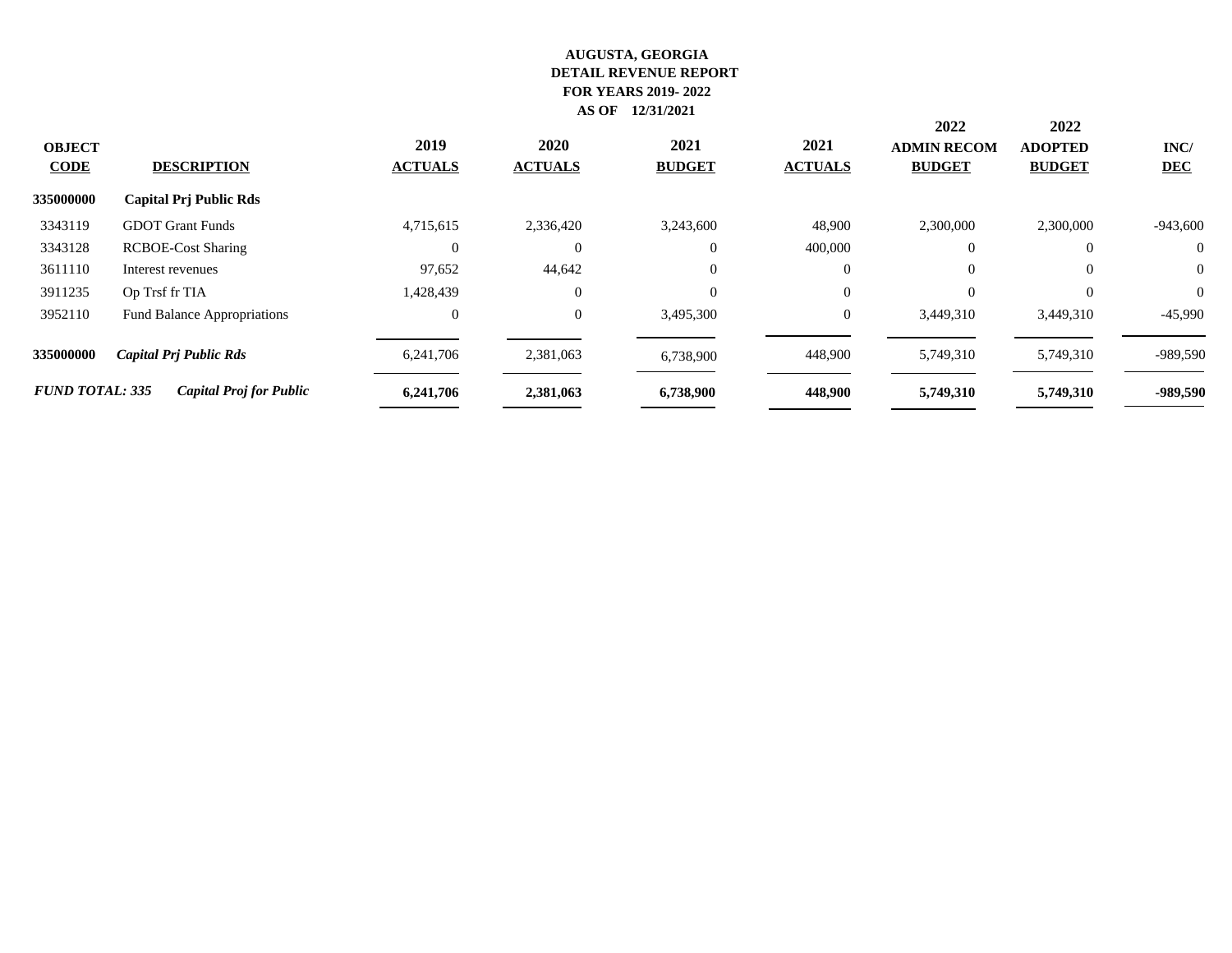| <b>OBJECT</b><br><b>CODE</b> | <b>DESCRIPTION</b>            | 2019<br><b>ACTUALS</b> | 2020<br><b>ACTUALS</b> | 2021<br><b>BUDGET</b> | 2021<br><b>ACTUALS</b> | 2022<br><b>ADMIN RECOM</b><br><b>BUDGET</b> | 2022<br><b>ADOPTED</b><br><b>BUDGET</b> | INC/<br><b>DEC</b> |
|------------------------------|-------------------------------|------------------------|------------------------|-----------------------|------------------------|---------------------------------------------|-----------------------------------------|--------------------|
| 340000000                    | <b>Capital Project Grants</b> |                        |                        |                       |                        |                                             |                                         |                    |
| 3343119                      | <b>GDOT</b> Grant Funds       | 1,563,203              | 987,230                | 1,868,450             | 1,725,739              | 1,975,120                                   | 1,975,120                               | 106,670            |
| 3611110                      | Interest revenues             | $-9,011$               | $-1,348$               | $\mathbf{0}$          | $\mathbf{0}$           | $\overline{0}$                              | $\theta$                                | $\theta$           |
| 340000000                    | <b>Capital Project Grants</b> | 1,554,192              | 985,882                | 1,868,450             | 1,725,739              | 1,975,120                                   | 1,975,120                               | 106,670            |
| <b>FUND TOTAL: 340</b>       | <b>Capital Project Grants</b> | 1,554,192              | 985,882                | 1,868,450             | 1,725,739              | 1,975,120                                   | 1,975,120                               | 106,670            |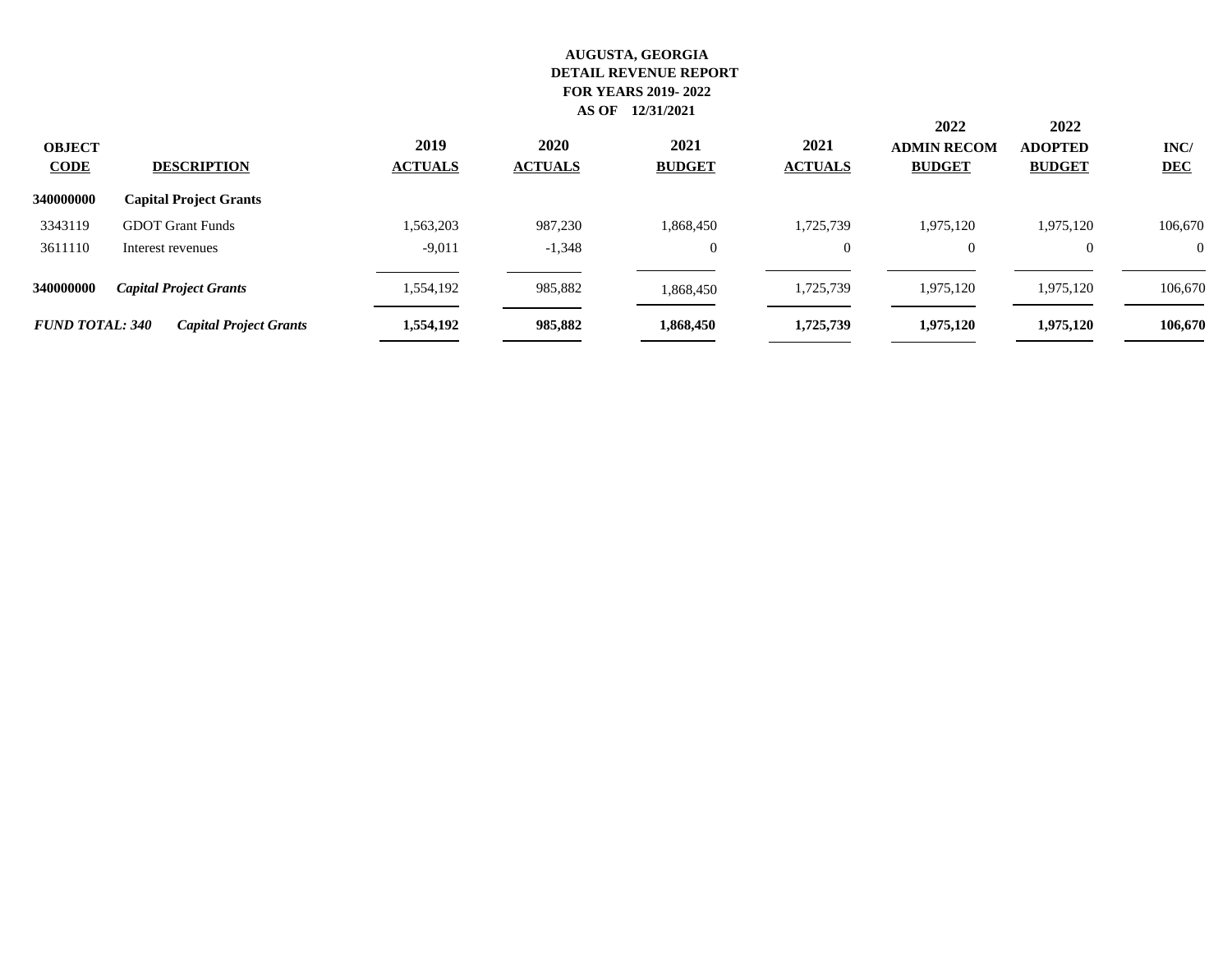| <b>OBJECT</b><br><b>CODE</b> | <b>DESCRIPTION</b>          | 2019<br><b>ACTUALS</b> | 2020<br><b>ACTUALS</b> | 2021<br><b>BUDGET</b> | 2021<br><b>ACTUALS</b> | 2022<br><b>ADMIN RECOM</b><br><b>BUDGET</b> | 2022<br><b>ADOPTED</b><br><b>BUDGET</b> | INC/<br><b>DEC</b> |
|------------------------------|-----------------------------|------------------------|------------------------|-----------------------|------------------------|---------------------------------------------|-----------------------------------------|--------------------|
| 371000000                    | <b>TIA Projects</b>         |                        |                        |                       |                        |                                             |                                         |                    |
| 3134110                      | <b>TIA</b>                  | 12,283,284             | 16.791.682             | 25,188,180            | 6.724.838              | 28,852,660                                  | 28,852,660                              | 3,664,480          |
| 3134120                      | TIA Admin Fee               | 390.494                | 237,666                | 500,000               | 99,482                 | 1.516.940                                   | 1,516,940                               | 1,016,940          |
| 3611110                      | Interest revenues           | 11,879                 | 9,246                  | $\Omega$              | $\overline{0}$         | $\overline{0}$                              | $\theta$                                | $\Omega$           |
| 3952110                      | Fund Balance Appropriations | $\overline{0}$         | $\mathbf{0}$           | 375,950               | $\theta$               | $\overline{0}$                              | $\mathbf{0}$                            | $-375,950$         |
| 371000000                    | <b>TIA Projects</b>         | 12,685,657             | 17,038,594             | 26,064,130            | 6,824,321              | 30,369,600                                  | 30,369,600                              | 4,305,470          |
| <b>FUND TOTAL: 371</b>       | <b>TIA</b>                  | 12,685,657             | 17,038,594             | 26,064,130            | 6,824,321              | 30,369,600                                  | 30,369,600                              | 4,305,470          |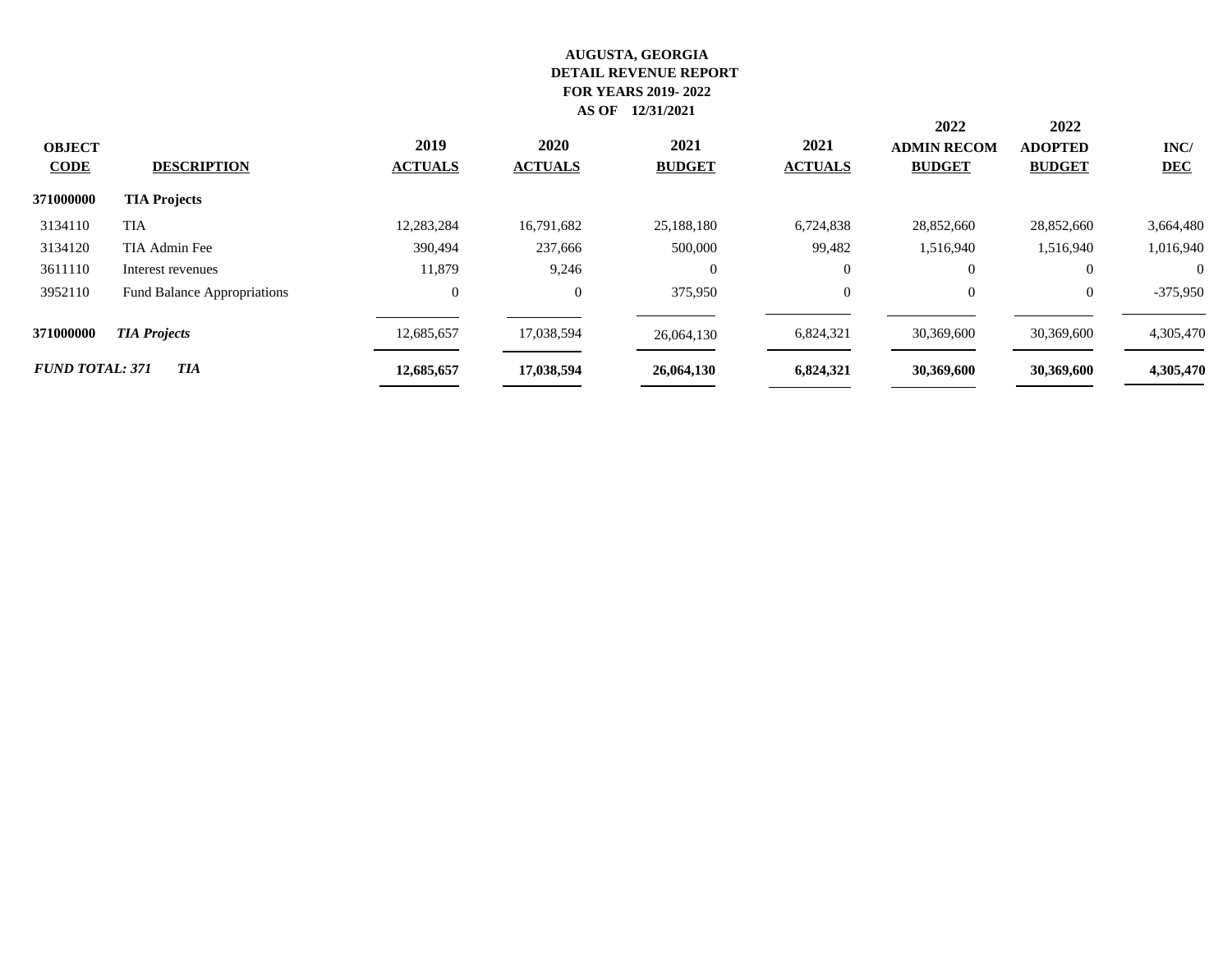|                              |                                      |                        |                        |                       |                        | 2022                                | 2022                            |                    |  |  |  |  |
|------------------------------|--------------------------------------|------------------------|------------------------|-----------------------|------------------------|-------------------------------------|---------------------------------|--------------------|--|--|--|--|
| <b>OBJECT</b><br><b>CODE</b> | <b>DESCRIPTION</b>                   | 2019<br><b>ACTUALS</b> | 2020<br><b>ACTUALS</b> | 2021<br><b>BUDGET</b> | 2021<br><b>ACTUALS</b> | <b>ADMIN RECOM</b><br><b>BUDGET</b> | <b>ADOPTED</b><br><b>BUDGET</b> | INC/<br><b>DEC</b> |  |  |  |  |
| 421000000                    | <b>Coliseum Auth Rev Bd Ser 2010</b> |                        |                        |                       |                        |                                     |                                 |                    |  |  |  |  |
| 3141110                      | Hotel - Motel Tax - Col Auth         | $\Omega$               | $\theta$               |                       | 352                    |                                     | $\Omega$                        | $\theta$           |  |  |  |  |
| 3144110                      | Excise Tax on Rental Motor Veh       | 515,890                | 363,607                | 370,000               | 797,926                | 370,000                             | 370,000                         | $\theta$           |  |  |  |  |
| 3611110                      | Interest revenues                    | 11,134                 | 3,942                  |                       | $\Omega$               |                                     | $\Omega$                        | $\Omega$           |  |  |  |  |
| 3911296                      | Op Tsfr from Promotion Richmon       | 1,360,000              | 1,360,000              | 1,360,000             | 1,360,000              | 1,730,000                           | 1,730,000                       | 370,000            |  |  |  |  |
| 421000000                    | <b>Coliseum Auth Rev Bd Ser</b>      | 1,887,024              | 1,727,550              | 1,730,000             | 2,158,279              | 2,100,000                           | 2,100,000                       | 370,000            |  |  |  |  |
| <b>FUND TOTAL: 421</b>       | <b>Coliseum Auth Rev Bd Ser</b>      | 1,887,024              | 1,727,550              | 1,730,000             | 2,158,279              | 2,100,000                           | 2,100,000                       | 370,000            |  |  |  |  |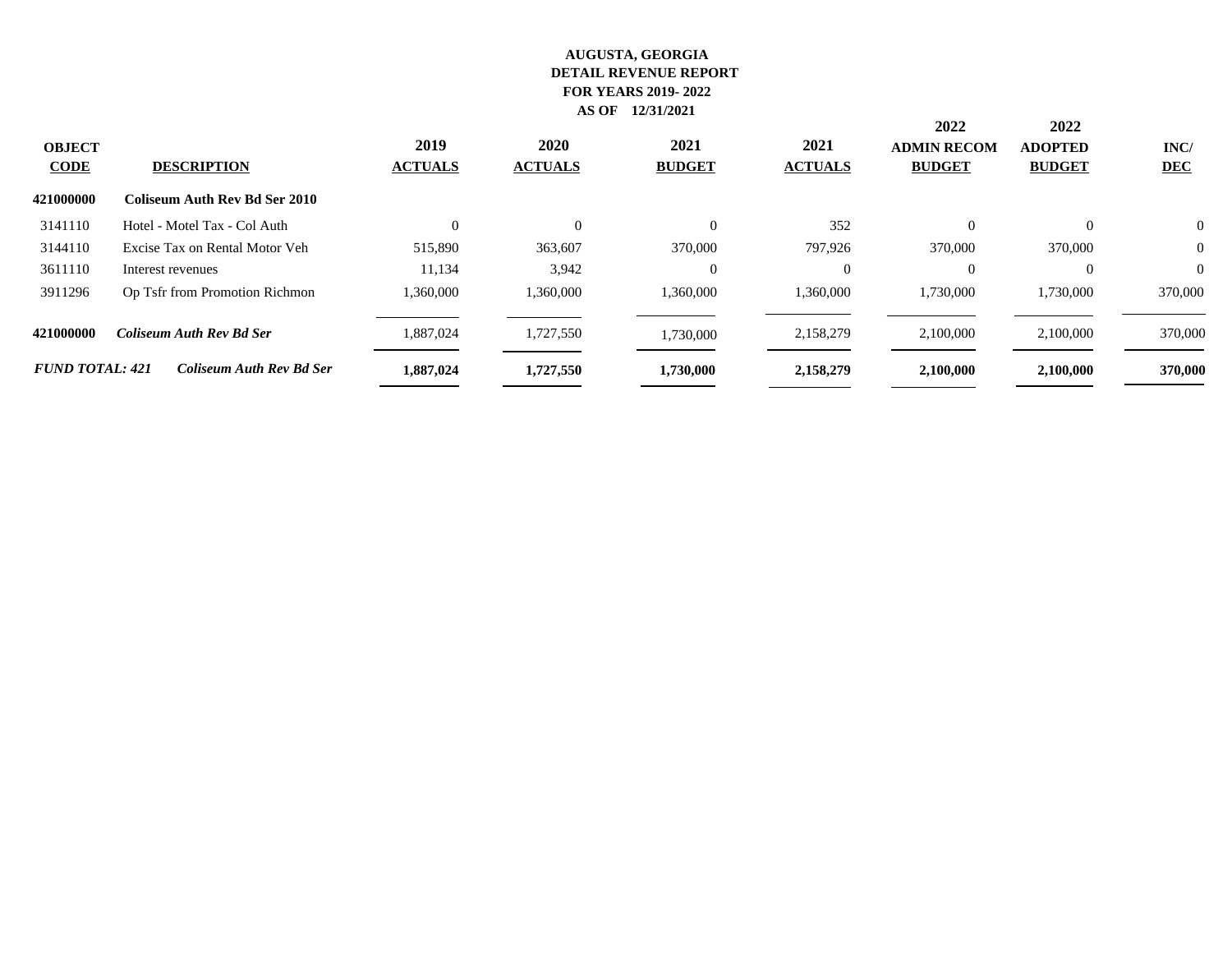| <b>OBJECT</b><br><b>CODE</b> | <b>DESCRIPTION</b>      | 2019<br><b>ACTUALS</b> | 2020<br><b>ACTUALS</b> | 2021<br><b>BUDGET</b> | 2021<br><b>ACTUALS</b> | 2022<br><b>ADMIN RECOM</b><br><b>BUDGET</b> | 2022<br><b>ADOPTED</b><br><b>BUDGET</b> | INC/<br><b>DEC</b> |
|------------------------------|-------------------------|------------------------|------------------------|-----------------------|------------------------|---------------------------------------------|-----------------------------------------|--------------------|
| 434000000                    | G/O Sales Tax Bond 2016 |                        |                        |                       |                        |                                             |                                         |                    |
| 3611110                      | Interest revenues       | 721,838                | 222,950                | $\Omega$              | $\Omega$               | $\Omega$                                    | $\theta$                                | $\overline{0}$     |
| 3911329                      | Op Tsfr from SPLOST 7   | 14,365,750             | 13,710,250             | $\mathbf{0}$          | $\overline{0}$         | $\overline{0}$                              | $\Omega$                                | $\Omega$           |
| 434000000                    | G/O Sales Tax Bond 2016 | 15,087,588             | 13,933,200             |                       |                        |                                             |                                         | $\Omega$           |
| <b>FUND TOTAL: 434</b>       | G/O Sales Tax Bond 2016 | 15,087,588             | 13,933,200             | $\mathbf{0}$          | $\mathbf{0}$           | $\mathbf{0}$                                | $\mathbf{0}$                            | 0                  |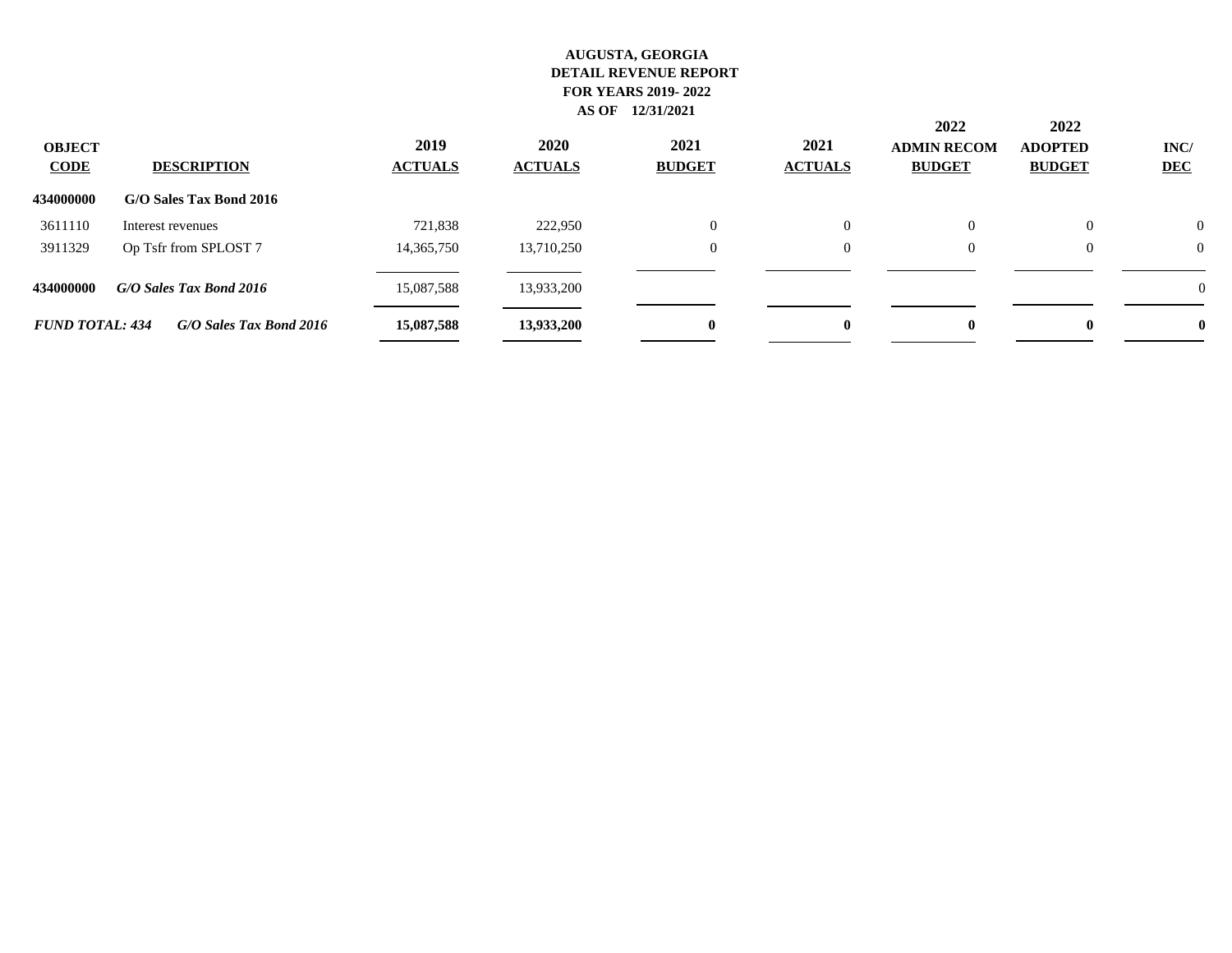| <b>OBJECT</b><br><b>CODE</b> | <b>DESCRIPTION</b>             | 2019<br><b>ACTUALS</b> | 2020<br><b>ACTUALS</b> | 2021<br><b>BUDGET</b> | 2021<br><b>ACTUALS</b> | 2022<br><b>ADMIN RECOM</b><br><b>BUDGET</b> | 2022<br><b>ADOPTED</b><br><b>BUDGET</b> | INC/<br><b>DEC</b> |
|------------------------------|--------------------------------|------------------------|------------------------|-----------------------|------------------------|---------------------------------------------|-----------------------------------------|--------------------|
| 435000000                    | G/O Sales Tax Bond 2022        |                        |                        |                       |                        |                                             |                                         |                    |
| 3911330                      | trf fr Splost 8                |                        | $\Omega$               | $\overline{0}$        | $\bf{0}$               | 4,425,000                                   | 4,425,000                               | 4,425,000          |
| 3931110                      | General obligation bond procee | 0                      | $\Omega$               | $\Omega$              | $\overline{0}$         | 30,000,000                                  | 30,000,000                              | 30,000,000         |
| 3936110                      | Premiums on bonds sold         | 0                      | $\overline{0}$         | $\overline{0}$        | $\overline{0}$         | 500,000                                     | 500,000                                 | 500,000            |
| 435000000                    | G/O Sales Tax Bond 2022        |                        |                        |                       |                        | 34,925,000                                  | 34,925,000                              | 34,925,000         |
| <b>FUND TOTAL: 435</b>       | G/O Sales Tax Bonds 2022       | $\mathbf{0}$           | $\mathbf{0}$           | 0                     | $\bf{0}$               | 34,925,000                                  | 34,925,000                              | 34,925,000         |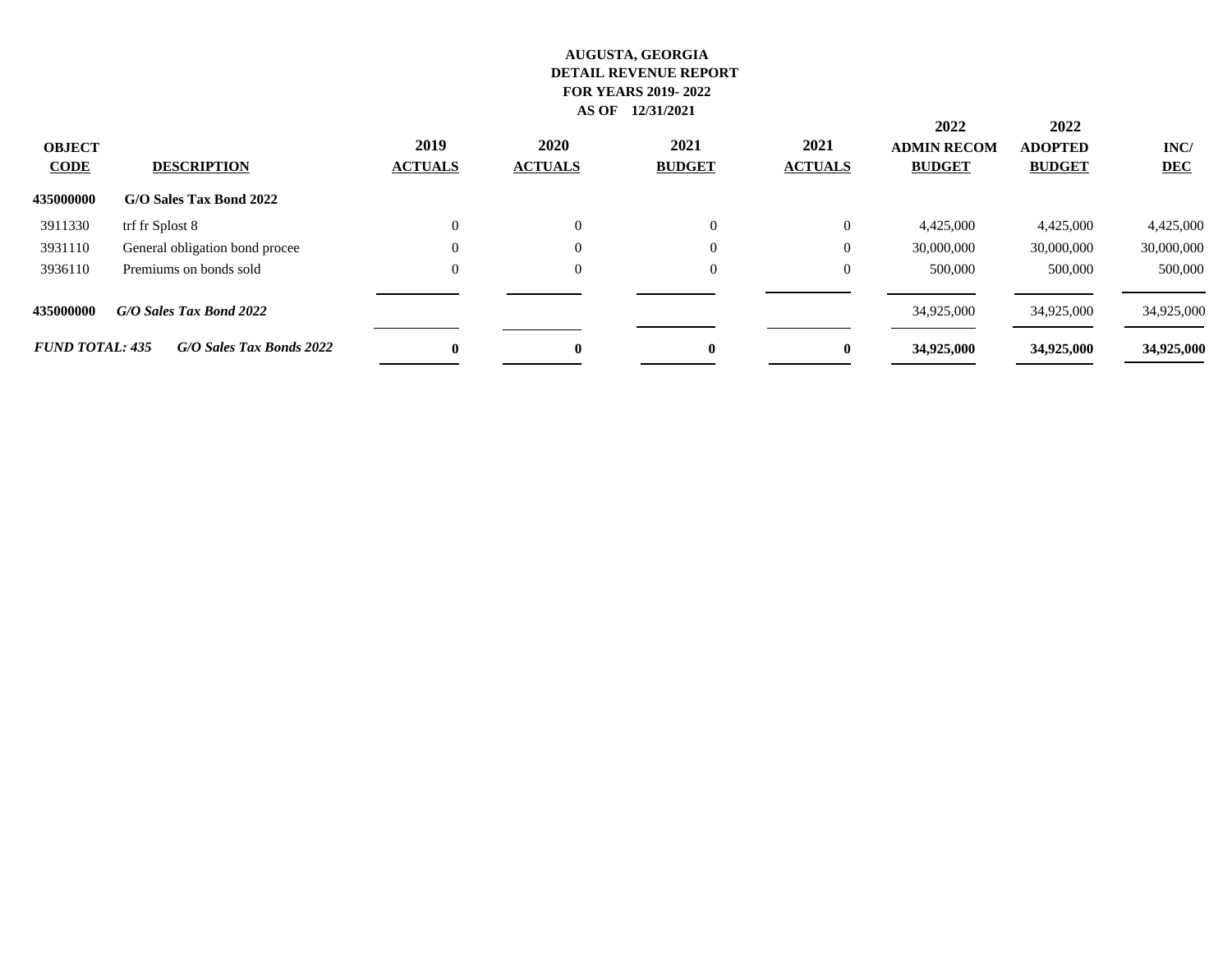| <b>OBJECT</b><br><b>CODE</b> | <b>DESCRIPTION</b>              | 2019<br><b>ACTUALS</b> | 2020<br><b>ACTUALS</b> | 2021<br><b>BUDGET</b> | 2021<br><b>ACTUALS</b> | 2022<br><b>ADMIN RECOM</b><br><b>BUDGET</b> | 2022<br><b>ADOPTED</b><br><b>BUDGET</b> | INC/<br><b>DEC</b> |
|------------------------------|---------------------------------|------------------------|------------------------|-----------------------|------------------------|---------------------------------------------|-----------------------------------------|--------------------|
| 506000000                    | Water & Sewerage                |                        |                        |                       |                        |                                             |                                         |                    |
| 3343115                      | Fort Gordon Reimbursements      | 9,477,831              | 7,359,770              | 9,854,560             | 8,113,468              | 7,447,110                                   | 7,447,110                               | $-2,407,450$       |
| 3442110                      | <b>Water Charges</b>            | 43,864,370             | 45,529,741             | 45,250,140            | 43,647,602             | 48,247,170                                  | 48,247,170                              | 2,997,030          |
| 3442130                      | Water Tap Fees                  | 235,251                | 297,667                | 206,610               | 421,592                | 375,000                                     | 375,000                                 | 168,390            |
| 3442135                      | Ft Gordon Meters & Taps         | 593,781                | 915,685                | 397,620               | $-548,250$             | 397,620                                     | 397,620                                 | $\overline{0}$     |
| 3442150                      | Water Cut-On Fees               | 290,000                | 274,250                | 262,500               | 269,095                | 265,000                                     | 265,000                                 | 2,500              |
| 3442160                      | Return Service Call Fee         | 13,175                 | 9,275                  | 10,800                | 7,525                  | 6,600                                       | 6,600                                   | $-4,200$           |
| 3442210                      | <b>Sewer Sales</b>              | 37,144,773             | 39,460,322             | 39,373,470            | 38,531,388             | 42,208,190                                  | 42,208,190                              | 2,834,720          |
| 3442230                      | Sewer Tap Fees                  | 127,550                | 132,560                | 142,760               | 225,012                | 392,920                                     | 392,920                                 | 250,160            |
| 3442235                      | Sewer Connection Fee            | 680                    | 750                    | 840                   | 530                    | 580                                         | 580                                     | $-260$             |
| 3442240                      | Sewer Extension Fees            | $\mathbf{0}$           | $\mathbf{0}$           | $\boldsymbol{0}$      | 636                    | $\mathbf{0}$                                | $\boldsymbol{0}$                        | $\theta$           |
| 3442250                      | <b>Industrial Sewer Charges</b> | 2,853,951              | 1,682,594              | 2,173,770             | 1,604,635              | 1,825,910                                   | 1,825,910                               | $-347,860$         |
| 3442310                      | W&S Delin/Cut-Off Fees          | 171,115                | 103,485                | 93,400                | 161,090                | 147,230                                     | 147,230                                 | 53,830             |
| 3442315                      | W & S Penalites                 | 74,955                 | 33,630                 | 38,600                | 50,505                 | 44,100                                      | 44,100                                  | 5,500              |
| 3442320                      | W&S Late Payment Penalities     | 1,718,258              | 1,234,494              | 1,900,000             | 1,749,362              | 1,900,000                                   | 1,900,000                               | $\Omega$           |
| 3442330                      | W&S Returned Check Fees         | 35,895                 | 25,987                 | 34,600                | 32,803                 | 30,000                                      | 30,000                                  | $-4,600$           |
| 3442341                      | <b>Bad Debt Recovery</b>        | 136,395                | 131,479                | 136,400               | 128,201                | 176,810                                     | 176,810                                 | 40,410             |
| 3442360                      | W&S Sample & Test Fees          | 2,110                  | $\mathbf{0}$           | $\mathbf{0}$          | $\boldsymbol{0}$       | $\overline{0}$                              | $\overline{0}$                          | $\theta$           |
| 3442365                      | WWT Fines & Penalities          | $\Omega$               | $\Omega$               | 500                   | $\theta$               | 500                                         | 500                                     | $\overline{0}$     |
| 3442370                      | Septic Tank Fees                | 1,213,403              | 1,071,901              | 379,090               | 426,276                | 379,090                                     | 379,090                                 | $\theta$           |
| 3442380                      | W&S Meter & Plumbing Fees       | 67,150                 | 58,850                 | 40,780                | 66,300                 | 72,000                                      | 72,000                                  | 31,220             |
| 3442390                      | W&S Charges for Misc Services   | 12,534                 | 34,744                 | 20,500                | 37,045                 | 26,540                                      | 26,540                                  | 6,040              |
| 3442450                      | W&S Fiber Optic                 | 93,877                 | $\boldsymbol{0}$       | 100,000               | $\boldsymbol{0}$       | 100,000                                     | 100,000                                 | $\overline{0}$     |
| 3442460                      | Admin Fee - Stormwater          | 192,270                | 192,270                | 192,270               | $\boldsymbol{0}$       | 192,270                                     | 192,270                                 | $\theta$           |
| 3442490                      | W&S Miscellaneous Income        | 9,258                  | $-6,562$               | 22,570                | $-455$                 | 22,570                                      | 22,570                                  | $\overline{0}$     |
| 3611110                      | Interest revenues               | 206,064                | 196,313                | 7,000                 | 92,237                 | 67,760                                      | 67,760                                  | 60,760             |
| 3611120                      | <b>Investment Earnings</b>      | 96,341                 | 18,912                 | 8,000                 | 721                    | 18,000                                      | 18,000                                  | 10,000             |
| 3831110                      | Rents and royalties             | 34,599                 | 1,749                  | 3,600                 | 11,803                 | 3,600                                       | 3,600                                   | $\theta$           |
| 3831111                      | Rental - Tower                  | 386,259                | 404,826                | 405,600               | 414,223                | 428,680                                     | 428,680                                 | 23,080             |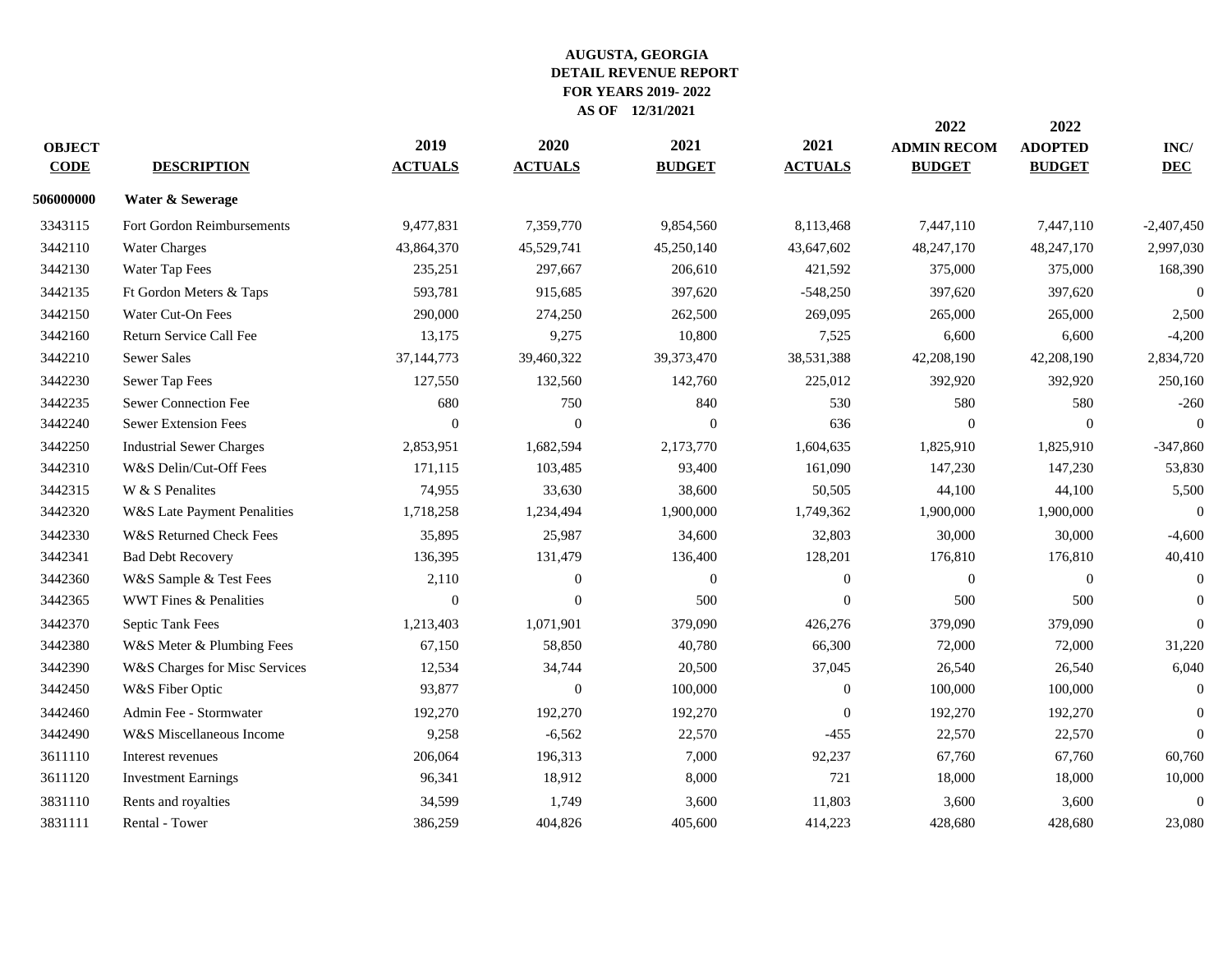| <b>OBJECT</b><br><b>CODE</b> | <b>DESCRIPTION</b>                  | 2019<br><b>ACTUALS</b> | 2020<br><b>ACTUALS</b> | 2021<br><b>BUDGET</b> | 2021<br><b>ACTUALS</b> | 2022<br><b>ADMIN RECOM</b><br><b>BUDGET</b> | 2022<br><b>ADOPTED</b><br><b>BUDGET</b> | INC/<br><b>DEC</b> |
|------------------------------|-------------------------------------|------------------------|------------------------|-----------------------|------------------------|---------------------------------------------|-----------------------------------------|--------------------|
| 3891110                      | Miscellaneous Income                | 31,699                 | 20,512                 | 60,000                | 274,696                | 60,000                                      | 60,000                                  | $\Omega$           |
| 3911230                      | Oper Trf fr ARPA-City               | $\Omega$               | $\theta$               | 298,770               | 298,770                | $\Omega$                                    | $\overline{0}$                          | $-298,770$         |
| 3911272                      | Op Tsfr from Capital Outlay         | 223,320                | $\theta$               | $\Omega$              | $\Omega$               | $\Omega$                                    | 0                                       | $\overline{0}$     |
| 3923110                      | Property sale                       | 46,921                 | 43,031                 | 35,000                | 52,190                 | 35,000                                      | 35,000                                  | $\Omega$           |
| 3936110                      | Premiums on bonds sold              | $\Omega$               | $\theta$               | $\Omega$              | $\Omega$               | 3,360,400                                   | 3,360,400                               | 3,360,400          |
| 3951110                      | <b>Encumbrance Carry Forwards</b>   | $\overline{0}$         | $\Omega$               | 769,290               | $\Omega$               | $\Omega$                                    | $\overline{0}$                          | $-769,290$         |
| 3951120                      | Capital Project Carry Forwards      | $\Omega$               | $\Omega$               | 7,068,290             | $\Omega$               | $\Omega$                                    | $\overline{0}$                          | $-7,068,290$       |
| 3952110                      | <b>Fund Balance Appropriations</b>  | $\theta$               | $\theta$               | 33, 343, 880          | $\boldsymbol{0}$       | 31,875,280                                  | 31,875,280                              | $-1,468,600$       |
| 506000000                    | Water & Sewerage                    | 99,353,796             | 99,228,243             | 142,631,210           | 96,069,005             | 140, 105, 930                               | 140, 105, 930                           | $-2,525,280$       |
| 506043110                    | <b>W&amp;S Administration-Water</b> |                        |                        |                       |                        |                                             |                                         |                    |
| 3341119                      | Ga Dept of Natural Resource         | $\overline{0}$         | 50,659                 | 85,320                | 24,341                 | 50,000                                      | 50,000                                  | $-35,320$          |
| 506043110                    | <b>W&amp;S</b> Administration-Water |                        | 50,659                 | 85,320                | 24,341                 | 50,000                                      | 50,000                                  | $-35,320$          |
| <b>FUND TOTAL: 506</b>       | Water & Sewer                       | 99,353,796             | 99,278,902             | 142,716,530           | 96,093,346             | 140,155,930                                 | 140,155,930                             | $-2,560,600$       |
|                              |                                     |                        |                        |                       |                        |                                             |                                         |                    |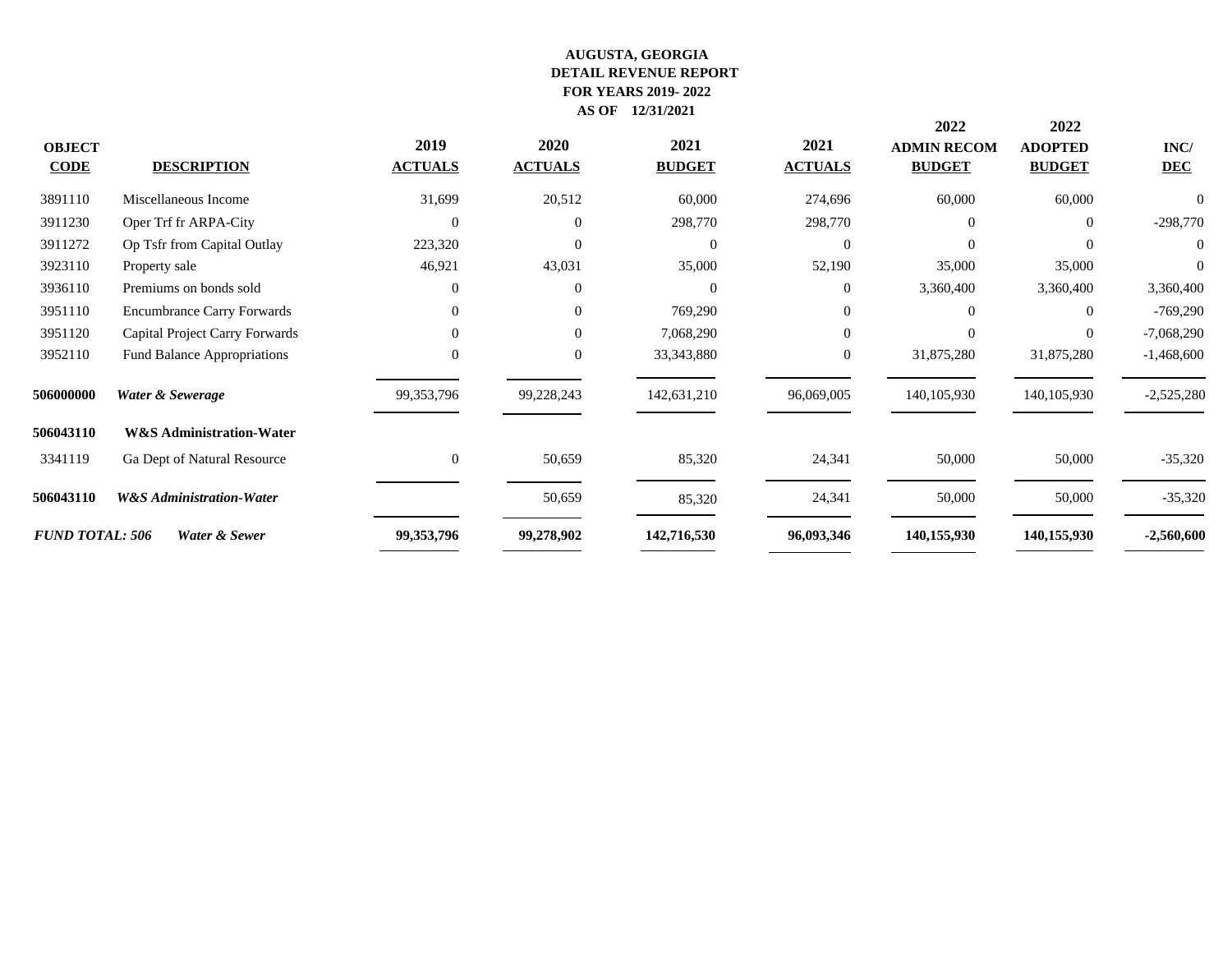|                              |                                   |                        |                               |                       |                        |                                             | 2022                            |                    |  |
|------------------------------|-----------------------------------|------------------------|-------------------------------|-----------------------|------------------------|---------------------------------------------|---------------------------------|--------------------|--|
| <b>OBJECT</b><br><b>CODE</b> | <b>DESCRIPTION</b>                | 2019<br><b>ACTUALS</b> | <b>2020</b><br><b>ACTUALS</b> | 2021<br><b>BUDGET</b> | 2021<br><b>ACTUALS</b> | 2022<br><b>ADMIN RECOM</b><br><b>BUDGET</b> | <b>ADOPTED</b><br><b>BUDGET</b> | INC/<br><b>DEC</b> |  |
| 507000000                    | Water & Sewerage-Renewal & Ext    |                        |                               |                       |                        |                                             |                                 |                    |  |
| 3611110                      | Interest revenues                 | $-104.697$             | $-55,688$                     | $\Omega$              | $\overline{0}$         | $\Omega$                                    | $\Omega$                        | $\Omega$           |  |
| 3911506                      | Op Tsfr from Water & Sewerage     | 10,738,366             | 8,223,037                     | 15,021,310            | $\overline{0}$         | 14,047,470                                  | 12,766,470                      | $-2,254,840$       |  |
| 3951110                      | <b>Encumbrance Carry Forwards</b> | 0                      | $\Omega$                      | 12,390,960            | $\overline{0}$         | $\Omega$                                    | $\Omega$                        | $-12,390,960$      |  |
| 3951120                      | Capital Project Carry Forwards    | 0                      | $\overline{0}$                | 40,198,320            | $\overline{0}$         | 10,112,660                                  | 10,112,660                      | $-30,085,660$      |  |
| 507000000                    | Water & Sewerage-Renewal &        | 10,633,668             | 8,167,348                     | 67,610,590            |                        | 24,160,130                                  | 22,879,130                      | $-44,731,460$      |  |
| <b>FUND TOTAL: 507</b>       | Water & Sewer-Renewal &           | 10,633,668             | 8,167,348                     | 67,610,590            | $\mathbf{0}$           | 24,160,130                                  | 22,879,130                      | -44,731,460        |  |
|                              |                                   |                        |                               |                       |                        |                                             |                                 |                    |  |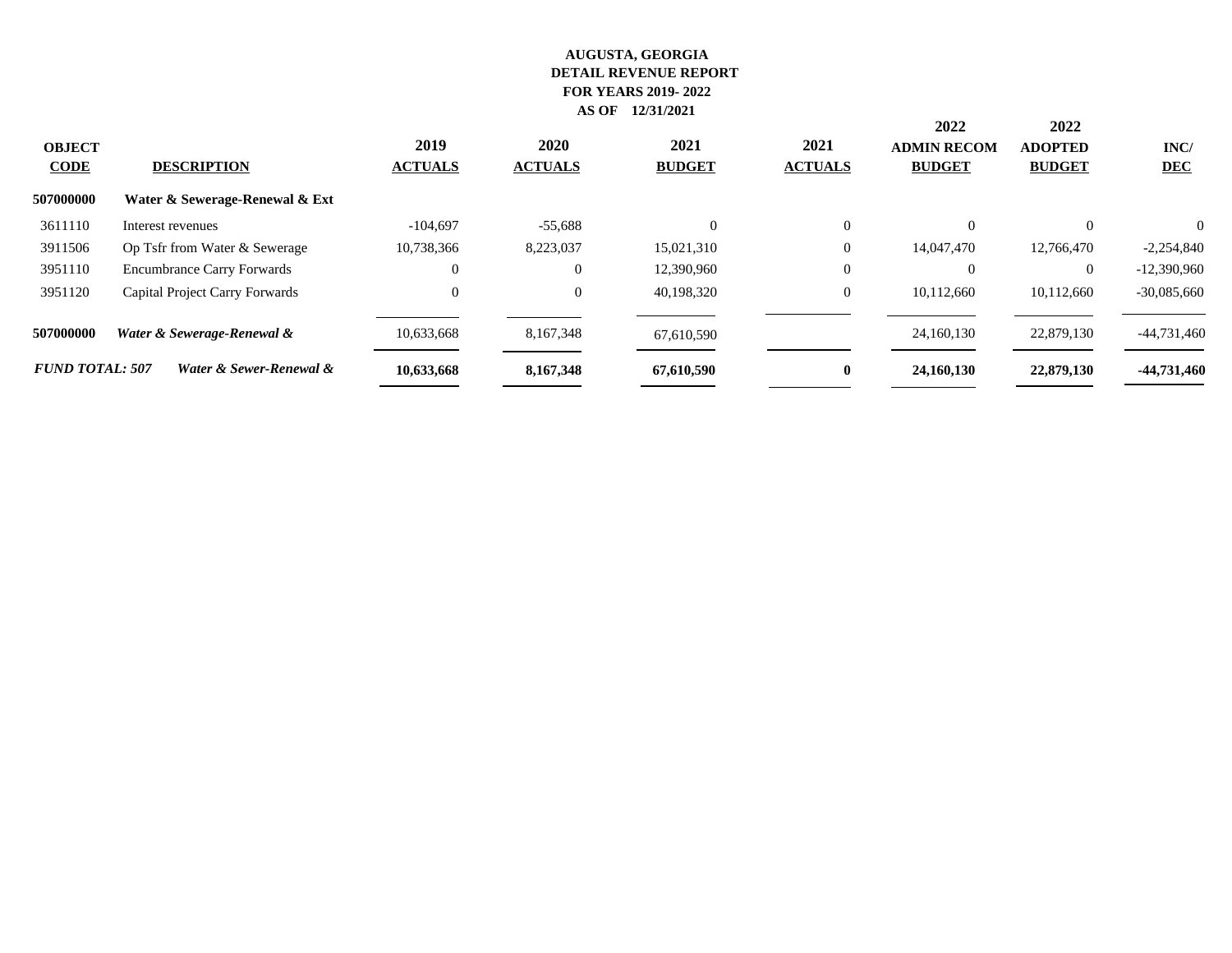| <b>OBJECT</b><br><b>CODE</b> | <b>DESCRIPTION</b>            | 2019<br><b>ACTUALS</b> | <b>2020</b><br><b>ACTUALS</b> | 2021<br><b>BUDGET</b> | 2021<br><b>ACTUALS</b> | 2022<br><b>ADMIN RECOM</b><br><b>BUDGET</b> | 2022<br><b>ADOPTED</b><br><b>BUDGET</b> | INC/<br><b>DEC</b> |
|------------------------------|-------------------------------|------------------------|-------------------------------|-----------------------|------------------------|---------------------------------------------|-----------------------------------------|--------------------|
| 508000000                    | 1996 W & S Bond Fund          |                        |                               |                       |                        |                                             |                                         |                    |
| 3611110                      | Interest revenues             | 6,256                  | 1,490                         | $\Omega$              | $\Omega$               | $\Omega$                                    | $\theta$                                | $\Omega$           |
| 3911506                      | Op Tsfr from Water & Sewerage | 1,264,378              | 1,277,628                     | 2,422,790             | $\Omega$               | $\Omega$                                    | $\overline{0}$                          | $-2,422,790$       |
| 3936110                      | Premiums on bonds sold        | 712,306                | 700,086                       | 650,310               | $\Omega$               | $\Omega$                                    | $\theta$                                | $-650,310$         |
| 3952110                      | Fund Balance Appropriations   | $\overline{0}$         | $\overline{0}$                | $\Omega$              | $\Omega$               | $\theta$                                    | $\Omega$                                | $\Omega$           |
| 508000000                    | 1996 W & S Bond Fund          | 1,982,940              | 1,979,204                     | 3,073,100             |                        |                                             |                                         | $-3,073,100$       |
| <b>FUND TOTAL: 508</b>       | 1996 W & S Bond Fund          | 1,982,940              | 1,979,204                     | 3,073,100             | $\mathbf{0}$           | $\mathbf{0}$                                | $\mathbf{0}$                            | $-3,073,100$       |
|                              |                               |                        |                               |                       |                        |                                             |                                         |                    |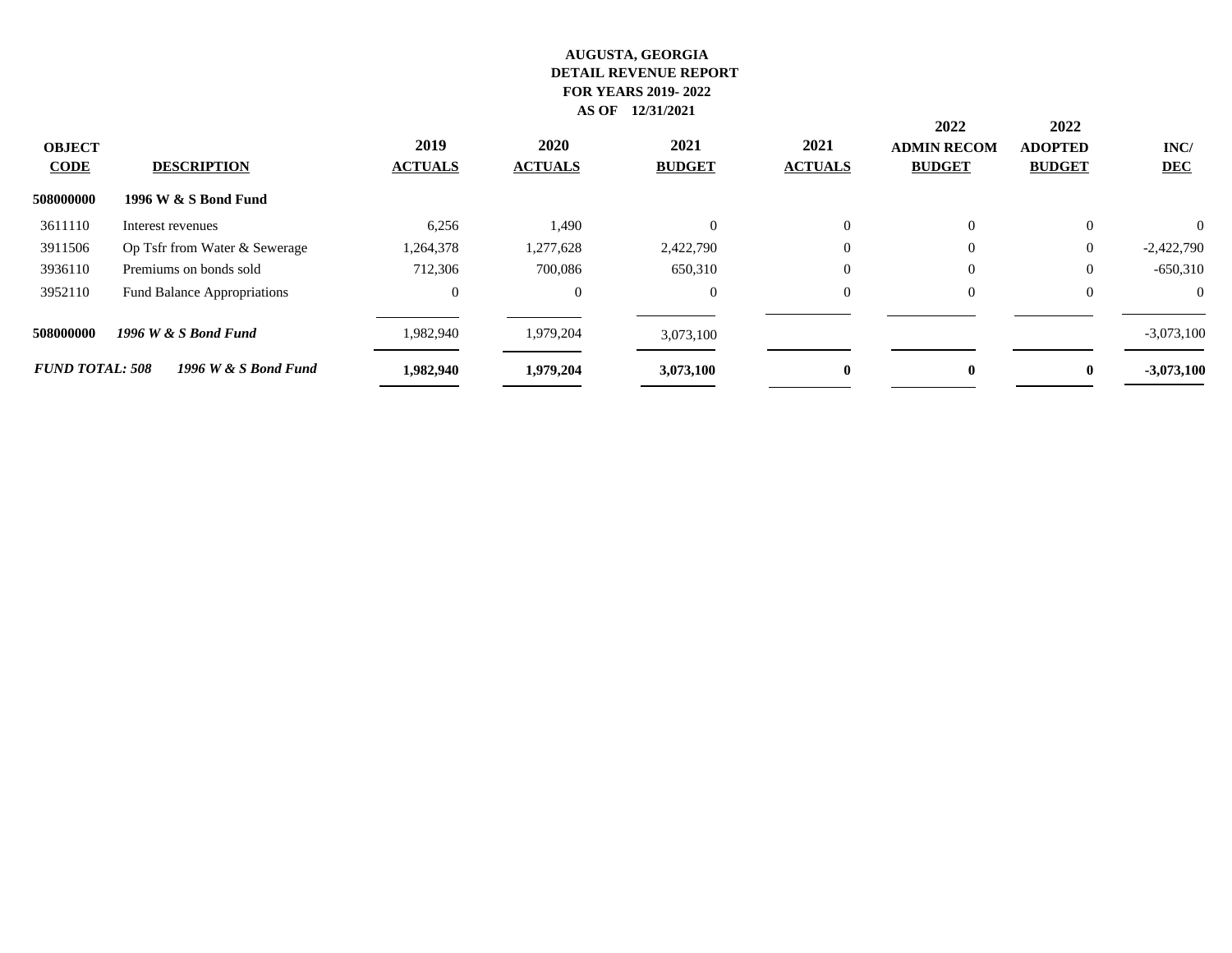|                         |                                    |                        |                               |                       |                        | 2022                                | 2022                            |                    |
|-------------------------|------------------------------------|------------------------|-------------------------------|-----------------------|------------------------|-------------------------------------|---------------------------------|--------------------|
| <b>OBJECT</b><br>$CODE$ | <b>DESCRIPTION</b>                 | 2019<br><b>ACTUALS</b> | <b>2020</b><br><b>ACTUALS</b> | 2021<br><b>BUDGET</b> | 2021<br><b>ACTUALS</b> | <b>ADMIN RECOM</b><br><b>BUDGET</b> | <b>ADOPTED</b><br><b>BUDGET</b> | INC/<br><b>DEC</b> |
| 509000000               | 2000 Bond Series                   |                        |                               |                       |                        |                                     |                                 |                    |
| 3611110                 | Interest revenues                  | $-816$                 | $-2,104$                      | $\Omega$              | $\Omega$               | $\Omega$                            | $\Omega$                        | $\Omega$           |
| 3611120                 | <b>Investment Earnings</b>         | 15                     | $\Omega$                      |                       | $\theta$               | $\overline{0}$                      | $\theta$                        | $\Omega$           |
| 3911506                 | Op Tsfr from Water & Sewerage      | 2,362,391              | 2,455,660                     | 2,580,520             | $\mathbf{0}$           | $\theta$                            | $\mathbf{0}$                    | $-2,580,520$       |
| 3936110                 | Premiums on bonds sold             | 1,293,017              | 1,271,333                     | 142,710               | $\Omega$               | $\Omega$                            | $\theta$                        | $-142,710$         |
| 3951120                 | Capital Project Carry Forwards     | 0                      | $\Omega$                      | 4,040                 | $\theta$               | $\overline{0}$                      | $\Omega$                        | $-4,040$           |
| 3952110                 | <b>Fund Balance Appropriations</b> | $\Omega$               | $\Omega$                      | $\Omega$              | $\Omega$               | $\Omega$                            | $\Omega$                        | $\Omega$           |
| 509000000               | 2000 Bond Series                   | 3,654,607              | 3,724,889                     | 2,727,270             |                        |                                     |                                 | $-2,727,270$       |
| <b>FUND TOTAL: 509</b>  | <b>W&amp;S 2000 Bond Series</b>    | 3,654,607              | 3,724,889                     | 2,727,270             | $\mathbf{0}$           | 0                                   |                                 | $-2,727,270$       |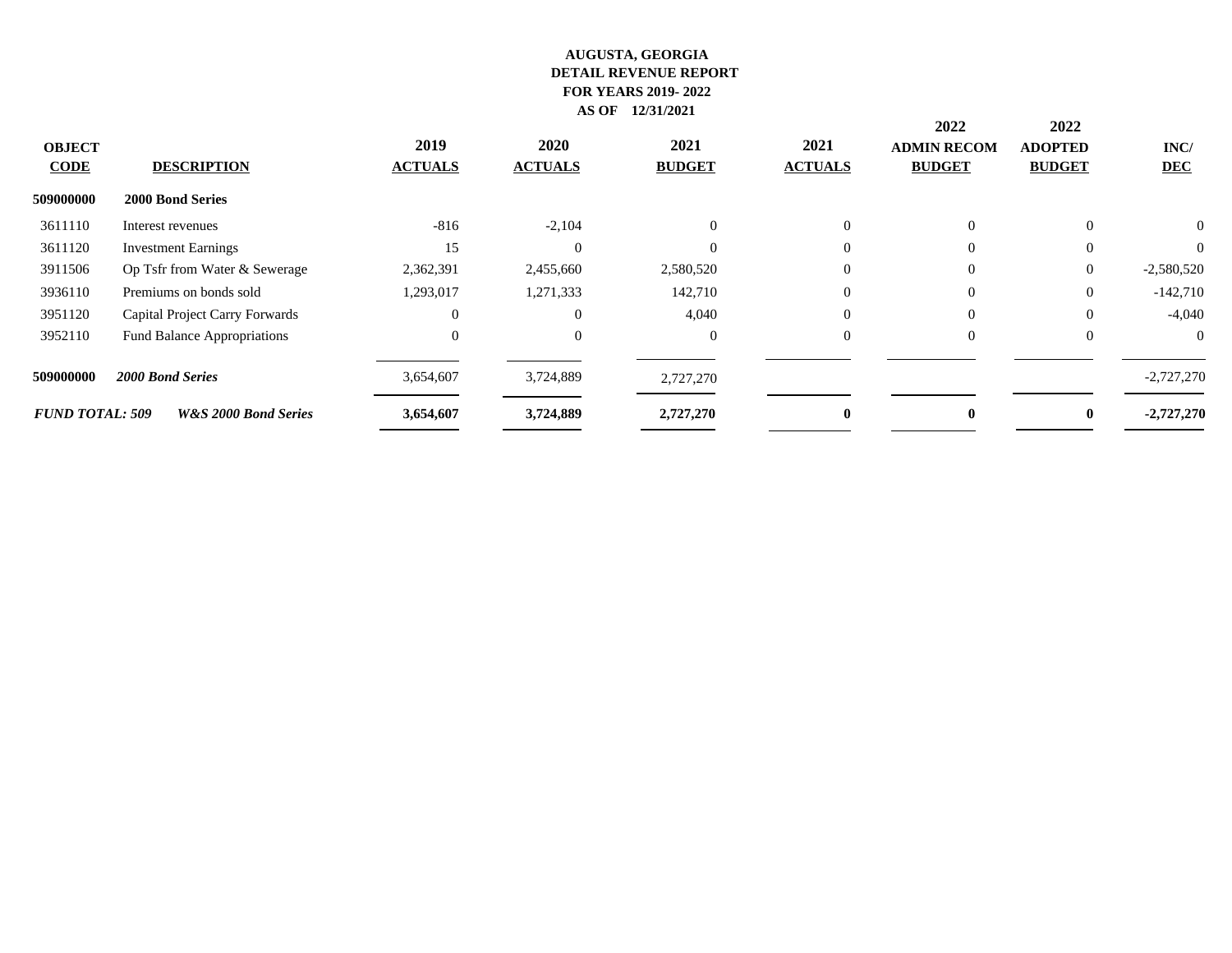| <b>OBJECT</b><br><b>CODE</b> | <b>DESCRIPTION</b>                | 2019<br><b>ACTUALS</b> | <b>2020</b><br><b>ACTUALS</b> | 2021<br><b>BUDGET</b> | 2021<br><b>ACTUALS</b> | 2022<br><b>ADMIN RECOM</b><br><b>BUDGET</b> | 2022<br><b>ADOPTED</b><br><b>BUDGET</b> | INC/<br><b>DEC</b> |
|------------------------------|-----------------------------------|------------------------|-------------------------------|-----------------------|------------------------|---------------------------------------------|-----------------------------------------|--------------------|
| 510000000                    | <b>W&amp;S 2002 Revenue Bonds</b> |                        |                               |                       |                        |                                             |                                         |                    |
| 3611110                      | Interest revenues                 | $-39,041$              | $-14,358$                     | $\Omega$              | $\Omega$               | $\Omega$                                    | $\Omega$                                | $\overline{0}$     |
| 3611120                      | <b>Investment Earnings</b>        | 13                     | $\Omega$                      |                       | $\theta$               |                                             |                                         | $\overline{0}$     |
| 3911506                      | Op Tsfr from Water & Sewerage     | 4,322,730              | 4,216,211                     | 10,481,110            | $\overline{0}$         |                                             | $\theta$                                | $-10,481,110$      |
| 3936110                      | Premiums on bonds sold            | 752,229                | 742,705                       | 92,150                | $\Omega$               | $\Omega$                                    | $\Omega$                                | $-92,150$          |
| 3951110                      | <b>Encumbrance Carry Forwards</b> | 0                      | $\Omega$                      | $\Omega$              | $\Omega$               | $\Omega$                                    |                                         | $\theta$           |
| 3951120                      | Capital Project Carry Forwards    | $\Omega$               | $\Omega$                      | 396,380               | $\overline{0}$         | $\Omega$                                    | $\Omega$                                | $-396,380$         |
| 510000000                    | <b>W&amp;S 2002 Revenue Bonds</b> | 5,035,931              | 4,944,558                     | 10,969,640            |                        |                                             |                                         | $-10,969,640$      |
| <b>FUND TOTAL: 510</b>       | <b>W&amp;S Bond 2002 Series</b>   | 5,035,931              | 4,944,558                     | 10,969,640            | 0                      |                                             |                                         | $-10,969,640$      |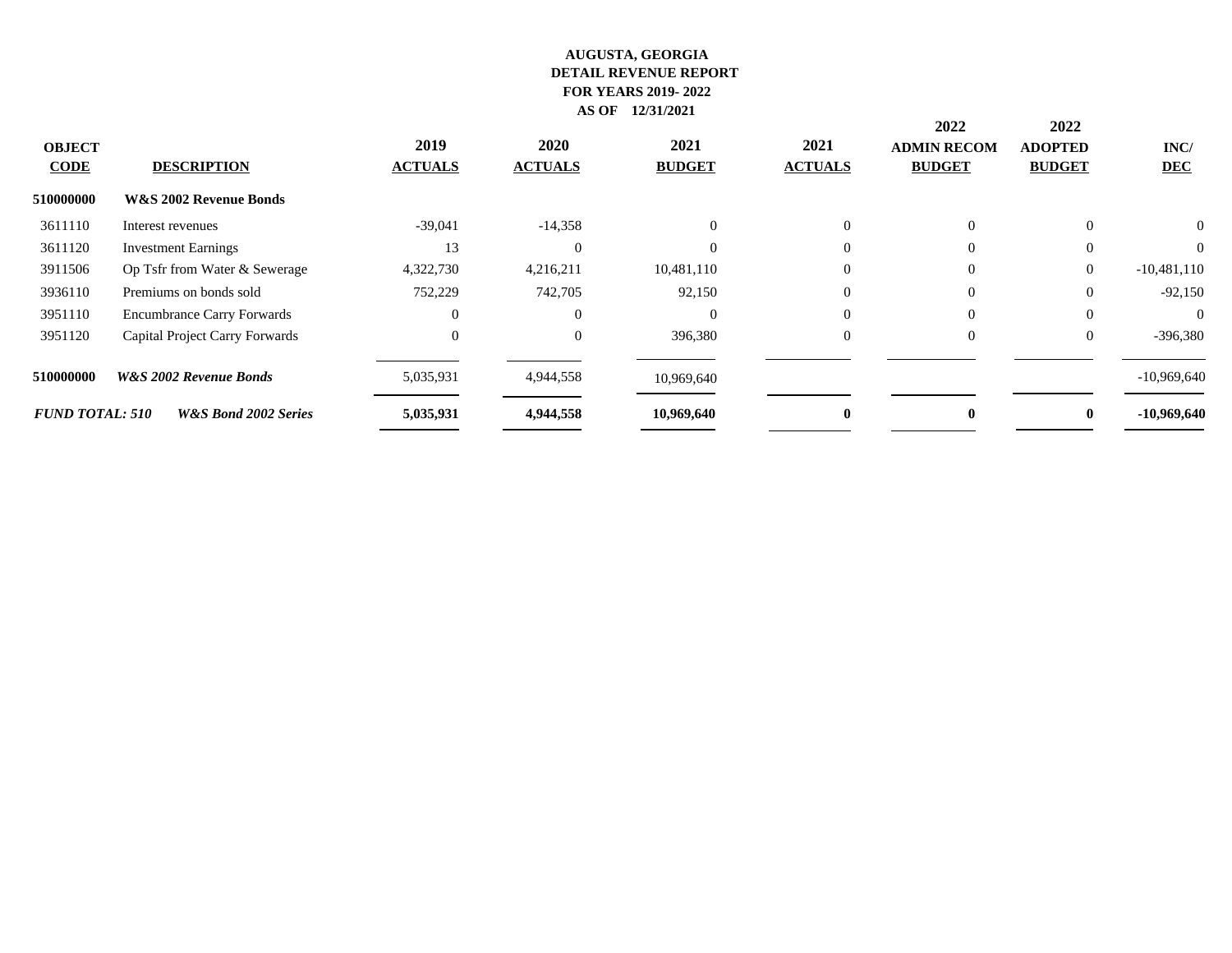| <b>OBJECT</b><br><b>CODE</b> | <b>DESCRIPTION</b>                | 2019<br><b>ACTUALS</b> | <b>2020</b><br><b>ACTUALS</b> | 2021<br><b>BUDGET</b> | 2021<br><b>ACTUALS</b> | 2022<br><b>ADMIN RECOM</b><br><b>BUDGET</b> | 2022<br><b>ADOPTED</b><br><b>BUDGET</b> | INC/<br><b>DEC</b> |
|------------------------------|-----------------------------------|------------------------|-------------------------------|-----------------------|------------------------|---------------------------------------------|-----------------------------------------|--------------------|
| 511000000                    | W&S Bond 2004 Series              |                        |                               |                       |                        |                                             |                                         |                    |
| 3611110                      | Interest revenues                 | 18,541                 | 7,296                         | $\Omega$              | $\Omega$               | $\Omega$                                    | $\Omega$                                | $\overline{0}$     |
| 3611120                      | <b>Investment Earnings</b>        | 6,167                  | 882                           |                       | 20                     | $\overline{0}$                              | $\theta$                                | $\overline{0}$     |
| 3911506                      | Op Tsfr from Water & Sewerage     | 6,310,800              | 6,310,800                     | 6,319,820             | $\overline{0}$         | $\Omega$                                    | $\theta$                                | $-6,319,820$       |
| 3936110                      | Premiums on bonds sold            | 536,462                | 536,462                       | 536,470               | $\Omega$               | $\Omega$                                    | $\theta$                                | $-536,470$         |
| 3951110                      | <b>Encumbrance Carry Forwards</b> | 0                      | $\Omega$                      | 189,420               | $\theta$               | $\Omega$                                    | $\theta$                                | $-189,420$         |
| 3951120                      | Capital Project Carry Forwards    | $\Omega$               | $\theta$                      | 350,650               | $\theta$               | $\Omega$                                    | $\theta$                                | $-350,650$         |
| 511000000                    | <b>W&amp;S Bond 2004 Series</b>   | 6,871,971              | 6,855,440                     | 7,396,360             | 20                     |                                             |                                         | $-7,396,360$       |
| <b>FUND TOTAL: 511</b>       | <b>W&amp;S Bond 2004 Series</b>   | 6,871,971              | 6,855,440                     | 7,396,360             | 20                     |                                             | $\mathbf{0}$                            | -7,396,360         |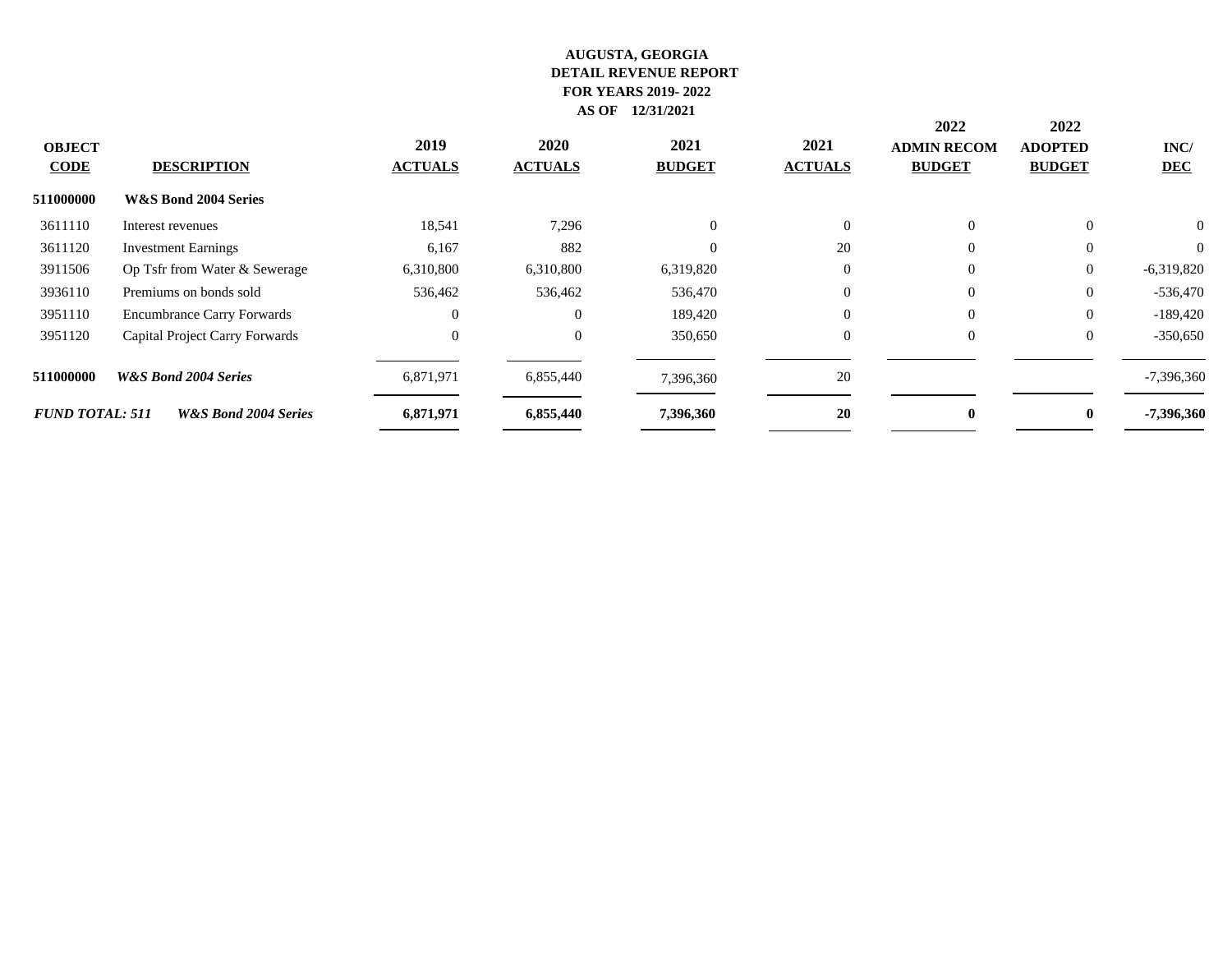| <b>OBJECT</b><br><b>CODE</b> | <b>DESCRIPTION</b>                 | 2019<br><b>ACTUALS</b> | 2020<br><b>ACTUALS</b> | 2021<br><b>BUDGET</b> | 2021<br><b>ACTUALS</b> | 2022<br><b>ADMIN RECOM</b><br><b>BUDGET</b> | 2022<br><b>ADOPTED</b><br><b>BUDGET</b> | INC/<br><b>DEC</b> |
|------------------------------|------------------------------------|------------------------|------------------------|-----------------------|------------------------|---------------------------------------------|-----------------------------------------|--------------------|
| 512000000                    | W&S 2012 Revenue Bonds             |                        |                        |                       |                        |                                             |                                         |                    |
| 3611110                      | Interest revenues                  | $-15,582$              | $-4,793$               | $\Omega$              | $\theta$               | $\Omega$                                    | $\Omega$                                | $\overline{0}$     |
| 3611120                      | <b>Investment Earnings</b>         | 308,352                | 61,912                 | 1,000                 | 1,587                  | 1,000                                       | 1,000                                   | $\mathbf{0}$       |
| 3911506                      | Op Tsfr from Water & Sewerage      | 1,547,525              | 1,547,525              | 1,547,530             | $\overline{0}$         | 1,551,940                                   | 1,551,940                               | 4,410              |
| 3951110                      | <b>Encumbrance Carry Forwards</b>  | $\Omega$               | $\theta$               | 294,110               | $\overline{0}$         | $\Omega$                                    | $\theta$                                | $-294,110$         |
| 3951120                      | Capital Project Carry Forwards     | $\Omega$               | $\Omega$               | 514,680               | $\mathbf{0}$           | $\Omega$                                    | $\Omega$                                | $-514,680$         |
| 3952110                      | <b>Fund Balance Appropriations</b> | $\Omega$               | $\theta$               | 38,590                | $\theta$               | 34,530                                      | 34,530                                  | $-4,060$           |
| 512000000                    | <b>W&amp;S 2012 Revenue Bonds</b>  | 1,840,294              | 1,604,643              | 2,395,910             | 1,587                  | 1,587,470                                   | 1,587,470                               | $-808,440$         |
| <b>FUND TOTAL: 512</b>       | W&S 2012 Revenue Bonds             | 1,840,294              | 1,604,643              | 2,395,910             | 1,587                  | 1,587,470                                   | 1,587,470                               | $-808,440$         |
|                              |                                    |                        |                        |                       |                        |                                             |                                         |                    |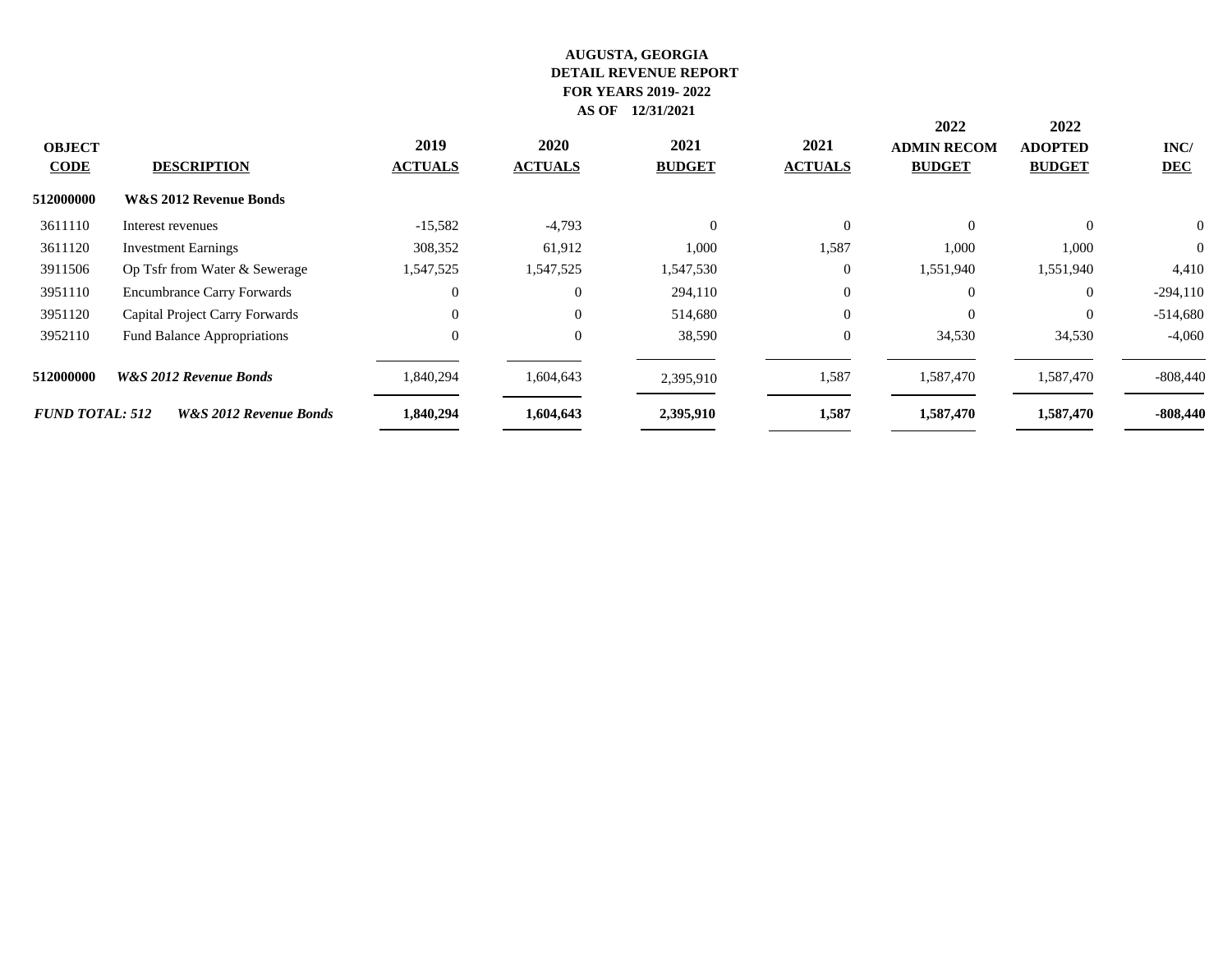|                         |                                |                        |                        |                       |                        |                                             | 2022                            |                    |  |
|-------------------------|--------------------------------|------------------------|------------------------|-----------------------|------------------------|---------------------------------------------|---------------------------------|--------------------|--|
| <b>OBJECT</b><br>$CODE$ | <b>DESCRIPTION</b>             | 2019<br><b>ACTUALS</b> | 2020<br><b>ACTUALS</b> | 2021<br><b>BUDGET</b> | 2021<br><b>ACTUALS</b> | 2022<br><b>ADMIN RECOM</b><br><b>BUDGET</b> | <b>ADOPTED</b><br><b>BUDGET</b> | INC/<br><b>DEC</b> |  |
| 513000000               | W&S Rev Bds Series 2013        |                        |                        |                       |                        |                                             |                                 |                    |  |
| 3611110                 | Interest revenues              | 26,727                 | 9,886                  | $\Omega$              | $\theta$               | $\theta$                                    | $\Omega$                        | $\theta$           |  |
| 3611120                 | <b>Investment Earnings</b>     | 320                    | 62                     | 25,000                |                        | 25,000                                      | 25,000                          | $\theta$           |  |
| 3911506                 | Op Tsfr from Water & Sewerage  | 1,720,147              | 1,716,047              | 1,716,200             | $\overline{0}$         | 1,718,860                                   | 1,718,860                       | 2,660              |  |
| 3936110                 | Premiums on bonds sold         | 4,115                  | 4,115                  | $\overline{0}$        | $\overline{0}$         | $\Omega$                                    | $\Omega$                        | $\Omega$           |  |
| 513000000               | W&S Rev Bds Series 2013        | 1,751,310              | 1,730,111              | 1,741,200             |                        | 1,743,860                                   | 1,743,860                       | 2,660              |  |
| <b>FUND TOTAL: 513</b>  | <b>W&amp;S</b> Taxable Rev Bds | 1,751,310              | 1,730,111              | 1,741,200             |                        | 1,743,860                                   | 1,743,860                       | 2,660              |  |
|                         |                                |                        |                        |                       |                        |                                             |                                 |                    |  |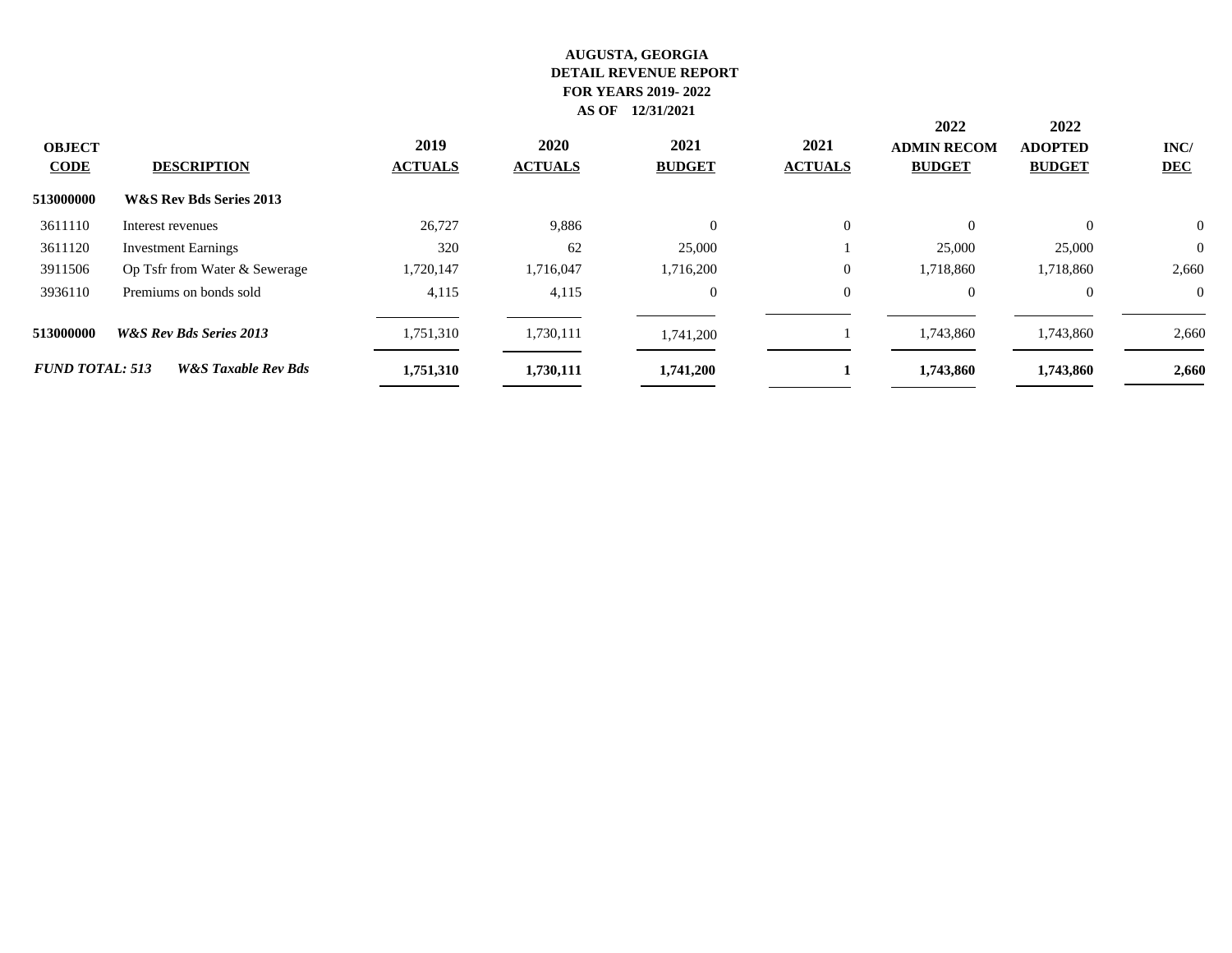| <b>OBJECT</b><br><b>CODE</b> | <b>DESCRIPTION</b>                | 2019<br><b>ACTUALS</b> | <b>2020</b><br><b>ACTUALS</b> | 2021<br><b>BUDGET</b> | 2021<br><b>ACTUALS</b> | 2022<br><b>ADMIN RECOM</b><br><b>BUDGET</b> | 2022<br><b>ADOPTED</b><br><b>BUDGET</b> | INC/<br><b>DEC</b> |
|------------------------------|-----------------------------------|------------------------|-------------------------------|-----------------------|------------------------|---------------------------------------------|-----------------------------------------|--------------------|
| 514000000                    | W&S 2014 Bond Issue               |                        |                               |                       |                        |                                             |                                         |                    |
| 3611110                      | Interest revenues                 | $-27,420$              | $-5,920$                      | $\Omega$              | $\Omega$               | $\Omega$                                    | $\theta$                                | $\Omega$           |
| 3611120                      | <b>Investment Earnings</b>        | 75,386                 | 13,159                        | 5,000                 | 237                    | 1,000                                       | 1,000                                   | $-4,000$           |
| 3911506                      | Op Tsfr from Water & Sewerage     | 1,942,987              | 1,944,987                     | 1,945,390             | $\boldsymbol{0}$       | 1,949,510                                   | 1,949,510                               | 4,120              |
| 3936110                      | Premiums on bonds sold            | 105,698                | 105,698                       | 109,600               | $\overline{0}$         | 109,600                                     | 109,600                                 | $\Omega$           |
| 3951110                      | <b>Encumbrance Carry Forwards</b> | $\Omega$               | $\overline{0}$                | 1,678,060             | $\mathbf{0}$           | $\Omega$                                    | $\overline{0}$                          | $-1,678,060$       |
| 3951120                      | Capital Project Carry Forwards    | $\Omega$               | $\overline{0}$                | 1,790,640             | $\overline{0}$         | 2,000,000                                   | 2,000,000                               | 209,360            |
| 514000000                    | W&S 2014 Bond Issue               | 2,096,650              | 2,057,924                     | 5,528,690             | 237                    | 4,060,110                                   | 4,060,110                               | $-1,468,580$       |
| <b>FUND TOTAL: 514</b>       | 2014 Bond Issue                   | 2,096,650              | 2,057,924                     | 5,528,690             | 237                    | 4,060,110                                   | 4,060,110                               | $-1,468,580$       |
|                              |                                   |                        |                               |                       |                        |                                             |                                         |                    |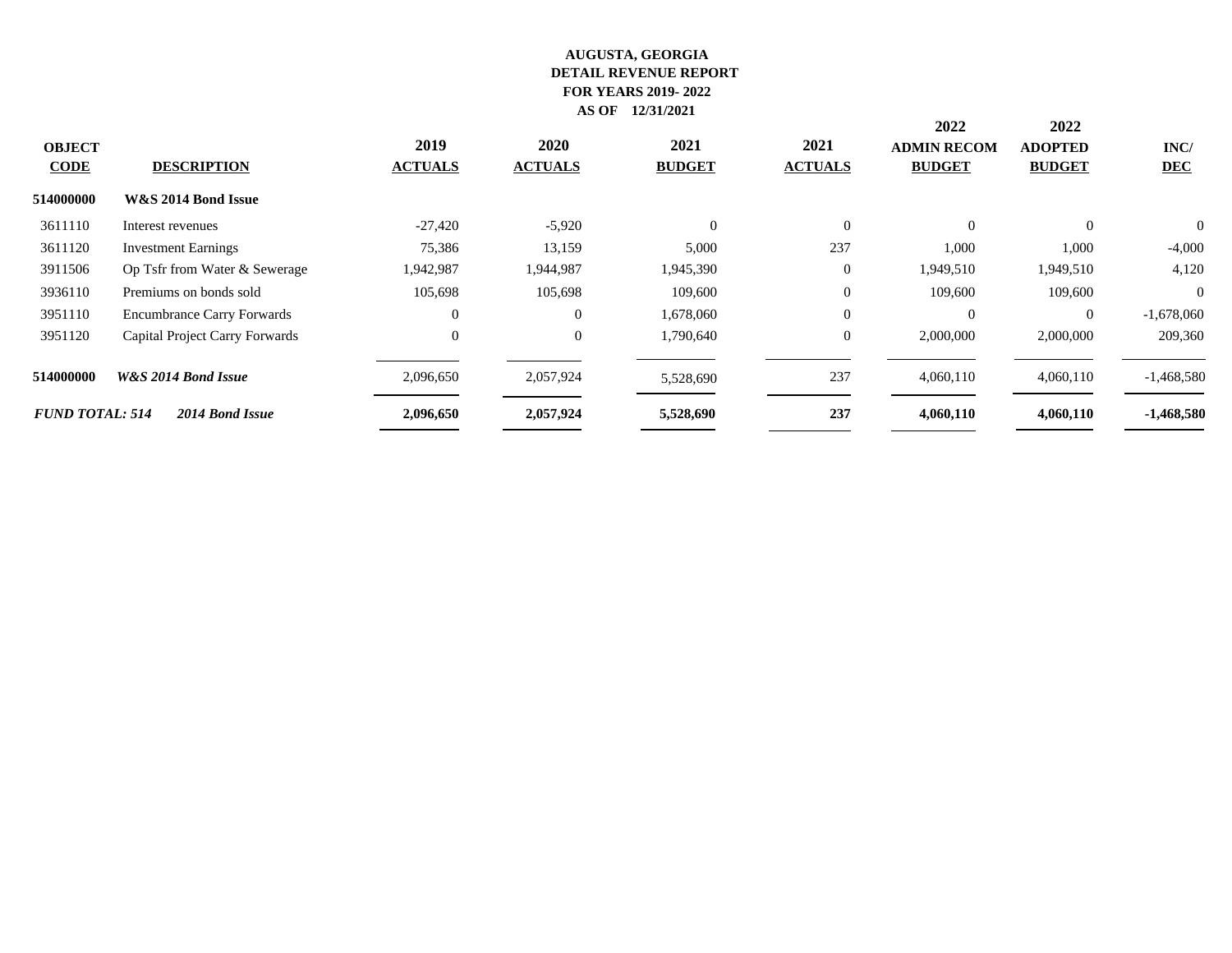| <b>OBJECT</b><br><b>CODE</b> | <b>DESCRIPTION</b>                 | 2019<br><b>ACTUALS</b> | <b>2020</b><br><b>ACTUALS</b> | 2021<br><b>BUDGET</b> | 2021<br><b>ACTUALS</b> | 2022<br><b>ADMIN RECOM</b><br><b>BUDGET</b> | 2022<br><b>ADOPTED</b><br><b>BUDGET</b> | INC/<br><b>DEC</b> |
|------------------------------|------------------------------------|------------------------|-------------------------------|-----------------------|------------------------|---------------------------------------------|-----------------------------------------|--------------------|
| 515000000                    | W&S Bonds 2019 Series              |                        |                               |                       |                        |                                             |                                         |                    |
| 3611110                      | Interest revenues                  | 17,720                 | 95,790                        |                       | $\Omega$               | $\Omega$                                    | $\Omega$                                | 0                  |
| 3611120                      | <b>Investment Earnings</b>         | $\Omega$               | 111,279                       | 100,000               | $\overline{0}$         | 50,000                                      | 50,000                                  | $-50,000$          |
| 3911506                      | Op Tsfr from Water & Sewerage      | $\theta$               | 246,750                       | 493,500               | $\overline{0}$         | 2,285,970                                   | 2,285,970                               | 1,792,470          |
| 3933110                      | Revenue Bonds Proceeds             | $\Omega$               | $\Omega$                      |                       | $\Omega$               | $\Omega$                                    | $\Omega$                                | $\Omega$           |
| 3951120                      | Capital Project Carry Forwards     |                        | $\Omega$                      | 15,494,960            | $\overline{0}$         | 1,500,000                                   | 1,500,000                               | $-13,994,960$      |
| 3952110                      | <b>Fund Balance Appropriations</b> | $\Omega$               | $\Omega$                      | 4,200,000             | $\overline{0}$         | 4,450,000                                   | 4,450,000                               | 250,000            |
| 515000000                    | <b>W&amp;S Bonds 2019 Series</b>   | 17,720                 | 453,820                       | 20,288,460            |                        | 8,285,970                                   | 8,285,970                               | $-12,002,490$      |
| <b>FUND TOTAL: 515</b>       | W&S Bonds 2019 Series              | 17,720                 | 453,820                       | 20,288,460            | $\bf{0}$               | 8,285,970                                   | 8,285,970                               | $-12,002,490$      |
|                              |                                    |                        |                               |                       |                        |                                             |                                         |                    |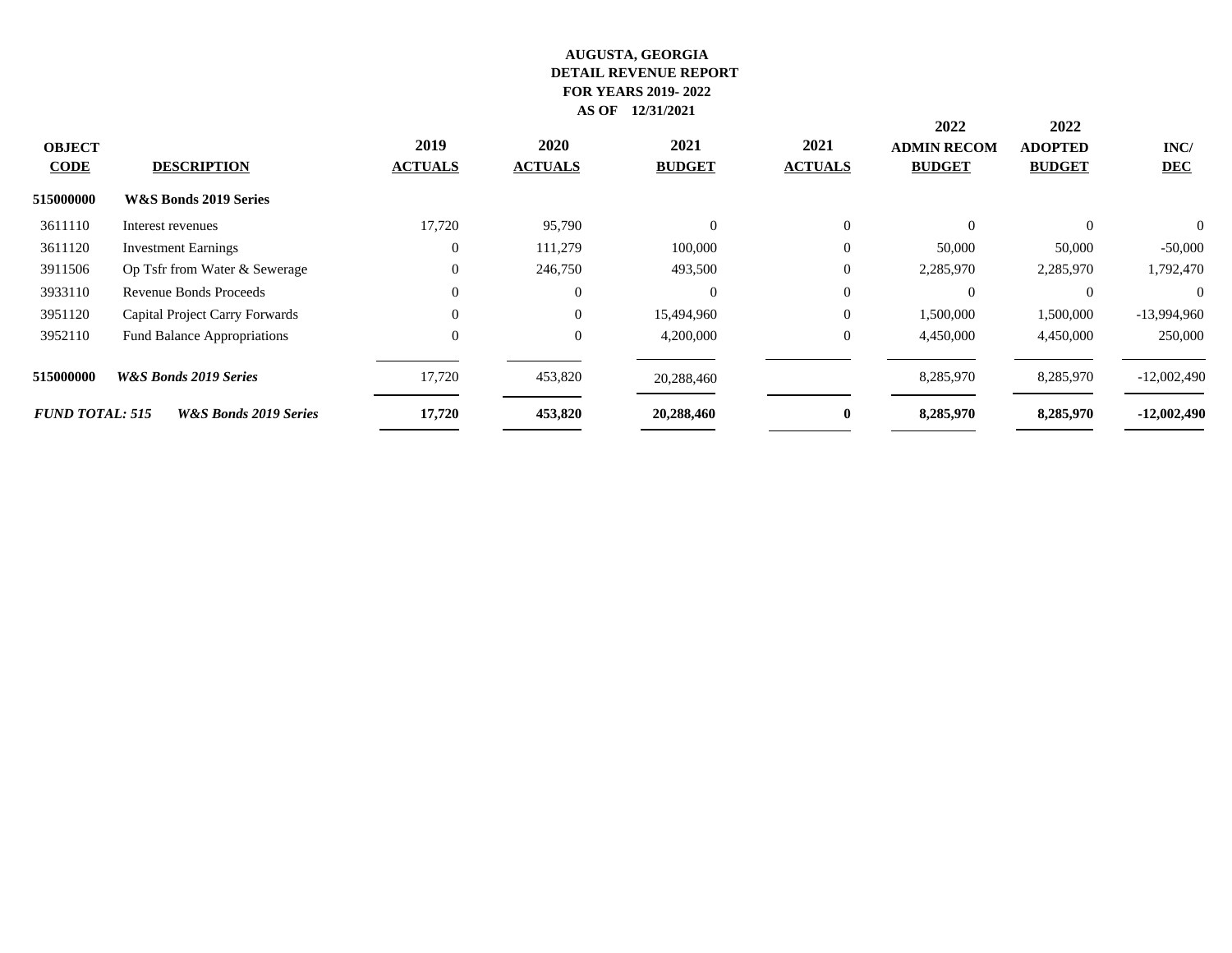|                        |                                 |                |                |                  |                | 2022               | 2022             |                 |
|------------------------|---------------------------------|----------------|----------------|------------------|----------------|--------------------|------------------|-----------------|
| <b>OBJECT</b>          |                                 | 2019           | 2020           | 2021             | 2021           | <b>ADMIN RECOM</b> | <b>ADOPTED</b>   | INC/            |
| <b>CODE</b>            | <b>DESCRIPTION</b>              | <b>ACTUALS</b> | <b>ACTUALS</b> | <b>BUDGET</b>    | <b>ACTUALS</b> | <b>BUDGET</b>      | <b>BUDGET</b>    | <b>DEC</b>      |
| 541000000              | <b>Waste Management Fund</b>    |                |                |                  |                |                    |                  |                 |
| 3149110                | Other Excise Tax                | 3,778          | $\Omega$       | $\Omega$         | $\Omega$       | $\Omega$           | $\theta$         | $\Omega$        |
| 3441111                | <b>Landfill Tipping Fees</b>    | $\theta$       | $\Omega$       | $\Omega$         | 1,614          | $\Omega$           | $\Omega$         | $\Omega$        |
| 3441112                | Landfill Fees-Collection Contr  | 2,651,161      | 3,021,613      | 3,000,000        | 2,325,748      | 3,000,000          | 3,000,000        | $\Omega$        |
| 3441113                | Landfill Fees-Intergovernmenta  | 336,830        | 215,454        | 230,000          | 165,742        | 230,000            | 230,000          | $\Omega$        |
| 3441114                | <b>Landfill Fees-Commerical</b> | 14,428,137     | 13,508,947     | 11,700,000       | 11,034,214     | 12,750,000         | 12,750,000       | 1,050,000       |
| 3441120                | <b>Garbage Collection Fees</b>  | $\theta$       | 30             | $\mathbf{0}$     | $\overline{0}$ | $\Omega$           | $\overline{0}$   | $\Omega$        |
| 3441123                | Methane Gas                     | 191,515        | 5,781          | $\Omega$         | $\theta$       | 200,000            | 200,000          | 200,000         |
| 3441210                | Sale of Recycled Materials      | 12,049         | 9,040          | 10,000           | 685            | 10,000             | 10,000           | $\theta$        |
| 3441220                | Recycle - Metal Bins            | 11,729         | 14,039         | 16,000           | 40,780         | 20,000             | 20,000           | 4,000           |
| 3441230                | Recycle Fees-Mulch              | 59             | 12             | $\boldsymbol{0}$ | $\mathbf{0}$   | $\mathbf{0}$       | $\mathbf{0}$     | $\overline{0}$  |
| 3441240                | Recycle Fees - Tires            | 10,509         | 7,789          | 7,000            | 7,446          | 8,500              | 8,500            | 1,500           |
| 3482110                | Passenger fare                  | $\theta$       | $\overline{0}$ | $\mathbf{0}$     | $\Omega$       | $\Omega$           | $\overline{0}$   | $\theta$        |
| 3493110                | Returned Check Fee              | 230            | 75             | $\overline{0}$   | 25             | $\Omega$           | $\Omega$         | $\mathbf{0}$    |
| 3611110                | Interest revenues               | 669,744        | 259,924        | 270,000          | $\overline{0}$ | 270,000            | 270,000          | $\Omega$        |
| 3811410                | Recycling Plant Lease           | 5,833          | $\overline{0}$ | $\overline{0}$   | $\Omega$       | $\theta$           | $\mathbf{0}$     | $\overline{0}$  |
| 3891110                | Miscellaneous Income            | 890            | 1,291          | $\Omega$         | 1,895          | $\Omega$           | $\Omega$         | $\Omega$        |
| 3911230                | Oper Trf fr ARPA-City           | $\mathbf{0}$   | $\overline{0}$ | 36,560           | 36,560         | $\Omega$           | $\overline{0}$   | $-36,560$       |
| 3923110                | Property sale                   | $\Omega$       | $\Omega$       | $\Omega$         | 64,327         | $\Omega$           | $\mathbf{0}$     | $\Omega$        |
| 3952110                | Fund Balance Appropriations     | $\Omega$       | $\overline{0}$ | 16,155,310       | $\mathbf{0}$   | $\theta$           | $\boldsymbol{0}$ | $-16, 155, 310$ |
| 541000000              | <b>Waste Management Fund</b>    | 18,322,470     | 17,043,999     | 31,424,870       | 13,679,039     | 16,488,500         | 16,488,500       | $-14,936,370$   |
| 541044550              | <b>CNG Station</b>              |                |                |                  |                |                    |                  |                 |
| 3441310                | <b>CNG</b> Sales                | 1,472,901      | 1,595,304      | 1,375,000        | 1,410,861      | 1,300,000          | 1,300,000        | $-75,000$       |
| 541044550              | <b>CNG</b> Station              | 1,472,901      | 1,595,304      | 1,375,000        | 1,410,861      | 1,300,000          | 1,300,000        | $-75,000$       |
| <b>FUND TOTAL: 541</b> | <b>Waste Management Fund</b>    | 19,795,372     | 18,639,303     | 32,799,870       | 15,089,900     | 17,788,500         | 17,788,500       | $-15,011,370$   |
|                        |                                 |                |                |                  |                |                    |                  |                 |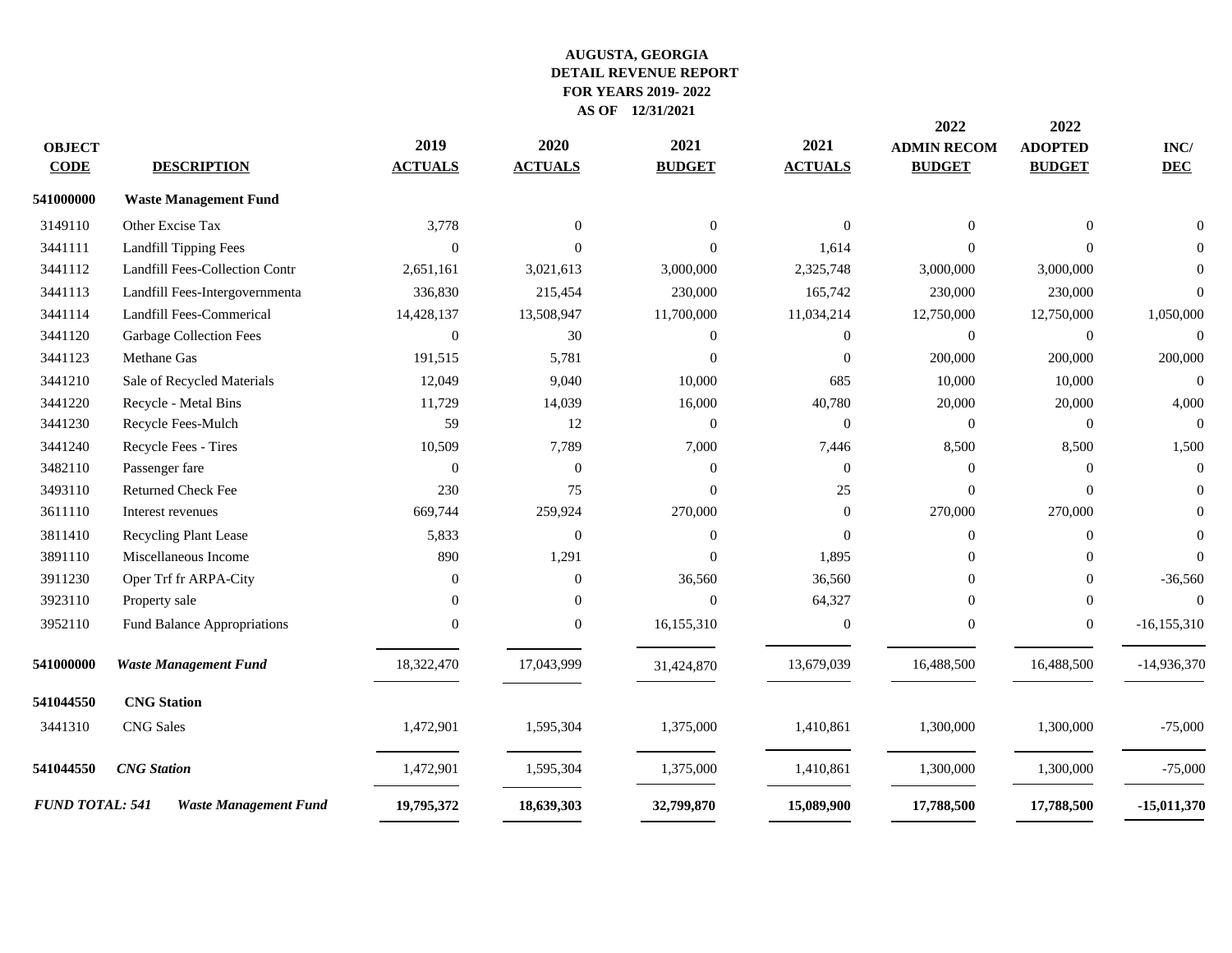|                        |                                    |                |                |               |                | 2022               | 2022           |            |
|------------------------|------------------------------------|----------------|----------------|---------------|----------------|--------------------|----------------|------------|
| <b>OBJECT</b>          |                                    | 2019           | 2020           | 2021          | 2021           | <b>ADMIN RECOM</b> | <b>ADOPTED</b> | INC/       |
| <b>CODE</b>            | <b>DESCRIPTION</b>                 | <b>ACTUALS</b> | <b>ACTUALS</b> | <b>BUDGET</b> | <b>ACTUALS</b> | <b>BUDGET</b>      | <b>BUDGET</b>  | <b>DEC</b> |
| 542000000              | <b>Garbage Collection</b>          |                |                |               |                |                    |                |            |
| 3441122                | Suburban Garbage Collection Fe     | 19,806,388     | 20,310,177     | 20,731,700    | 20,421,591     | 21,249,950         | 21,249,950     | 518,250    |
| 3611110                | Interest revenues                  | 193,000        | 80,875         | 125,000       | $\Omega$       | 125,000            | 125,000        | $\theta$   |
| 3911230                | Oper Trf fr ARPA-City              |                | $\overline{0}$ | 11,290        | 11,290         | $\Omega$           | $\overline{0}$ | $-11,290$  |
| 3911271                | Op Tsfr from Urban Services Di     | 1,114,630      | 1,050,000      | 1,050,000     | 1,050,000      | 1,050,000          | 1,050,000      | $\Omega$   |
| 3923110                | Property sale                      |                | $\theta$       | $\Omega$      | 3,075          | $\Omega$           | $\Omega$       | $\Omega$   |
| 3951110                | <b>Encumbrance Carry Forwards</b>  |                | $\overline{0}$ | 189,700       | $\overline{0}$ | $\Omega$           | $\overline{0}$ | $-189,700$ |
| 3951120                | Capital Project Carry Forwards     | $\Omega$       | $\theta$       | 55,680        | $\Omega$       | $\theta$           | $\Omega$       | $-55,680$  |
| 3952110                | <b>Fund Balance Appropriations</b> | $\Omega$       | $\overline{0}$ | 83,430        | $\overline{0}$ | $\overline{0}$     | $\overline{0}$ | $-83,430$  |
| 542000000              | <b>Garbage Collection</b>          | 21,114,019     | 21,441,053     | 22,246,800    | 21,485,956     | 22,424,950         | 22,424,950     | 178,150    |
| <b>FUND TOTAL: 542</b> | <b>Garbage Collection Fund</b>     | 21,114,019     | 21,441,053     | 22,246,800    | 21,485,956     | 22,424,950         | 22,424,950     | 178,150    |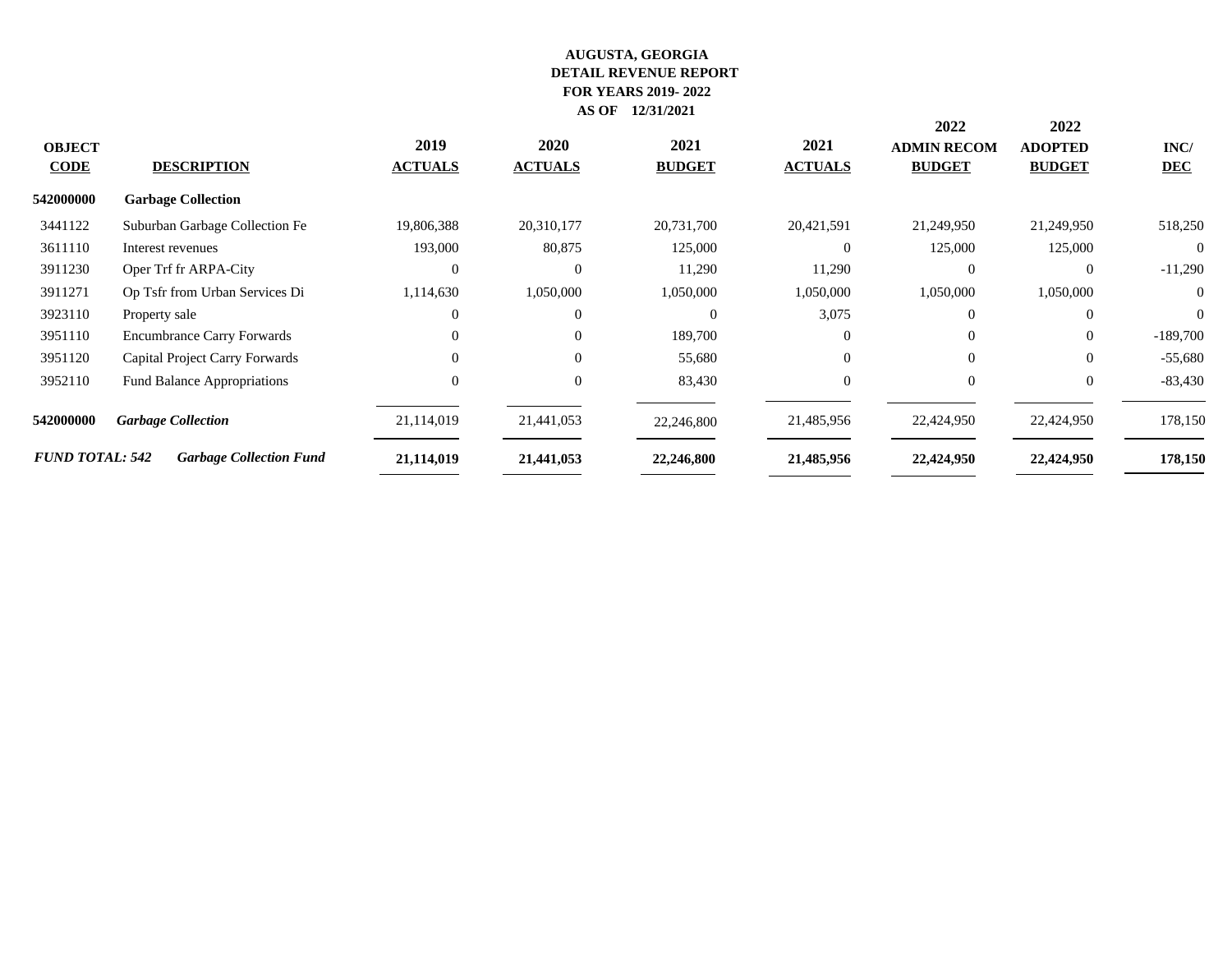|                              |                                    |                        |                        |                       |                        | 2022                                | 2022                            |                    |
|------------------------------|------------------------------------|------------------------|------------------------|-----------------------|------------------------|-------------------------------------|---------------------------------|--------------------|
| <b>OBJECT</b><br><b>CODE</b> | <b>DESCRIPTION</b>                 | 2019<br><b>ACTUALS</b> | 2020<br><b>ACTUALS</b> | 2021<br><b>BUDGET</b> | 2021<br><b>ACTUALS</b> | <b>ADMIN RECOM</b><br><b>BUDGET</b> | <b>ADOPTED</b><br><b>BUDGET</b> | INC/<br><b>DEC</b> |
| 543000000                    | <b>Waste Management 2004 Bonds</b> |                        |                        |                       |                        |                                     |                                 |                    |
| 3441114                      | Landfill Fees-Commerical           |                        | $\theta$               | $\Omega$              | $\Omega$               | $\overline{0}$                      | $\theta$                        | $\overline{0}$     |
| 3611110                      | Interest revenues                  | 99,570                 | 45,174                 | $\Omega$              |                        | $\overline{0}$                      | $\Omega$                        | $\theta$           |
| 3611120                      | <b>Investment Earnings</b>         | 6,303                  | 216                    |                       |                        | $\overline{0}$                      | $\mathbf{0}$                    | $\overline{0}$     |
| 3911541                      | Op Tsfr from Waste Management      | 1,027,590              | 798,030                | 798,020               | 798,020                | $\mathbf{0}$                        | $\mathbf{0}$                    | $-798,020$         |
| 3936110                      | Premiums on bonds sold             | 13,375                 | 11,750                 | $\theta$              | $\theta$               | $\overline{0}$                      | $\theta$                        | $\theta$           |
| 543000000                    | <b>Waste Management 2004</b>       | 1,146,838              | 855,170                | 798,020               | 798,020                |                                     |                                 | $-798,020$         |
| <b>FUND TOTAL: 543</b>       | <b>Waste Management 2004</b>       | 1,146,838              | 855,170                | 798,020               | 798,020                | $\mathbf{0}$                        | $\mathbf{0}$                    | -798,020           |
|                              |                                    |                        |                        |                       |                        |                                     |                                 |                    |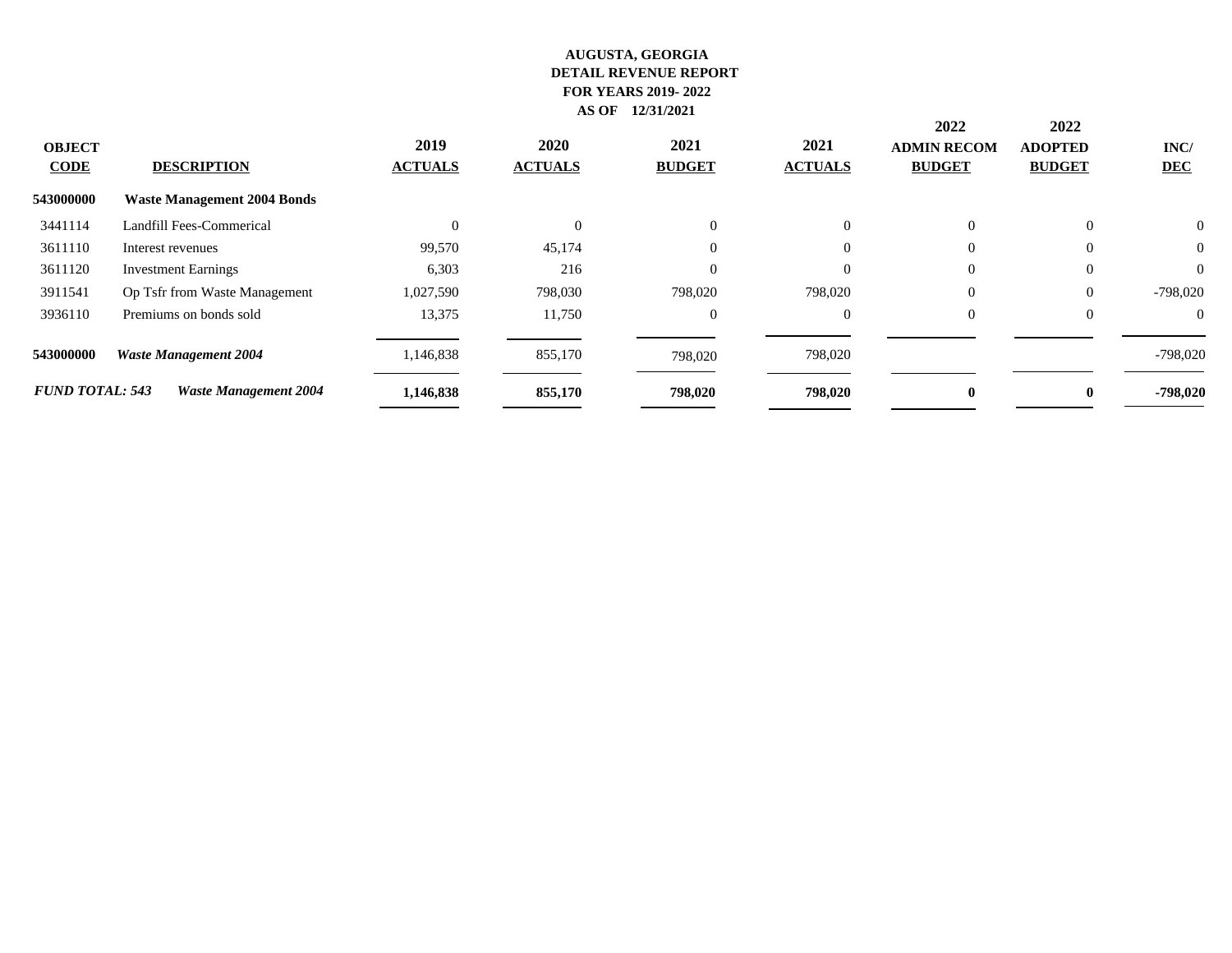| <b>OBJECT</b><br><b>CODE</b> | <b>DESCRIPTION</b>              | 2019<br><b>ACTUALS</b> | 2020<br><b>ACTUALS</b> | 2021<br><b>BUDGET</b> | 2021<br><b>ACTUALS</b> | 2022<br><b>ADMIN RECOM</b><br><b>BUDGET</b> | 2022<br><b>ADOPTED</b><br><b>BUDGET</b> | INC/<br><b>DEC</b> |
|------------------------------|---------------------------------|------------------------|------------------------|-----------------------|------------------------|---------------------------------------------|-----------------------------------------|--------------------|
| 544000000                    | Solid Waste Rev Bd Serie 2010   |                        |                        |                       |                        |                                             |                                         |                    |
| 3611110                      | Interest revenues               | 96.577                 | 36,690                 | $\Omega$              | $\Omega$               | $\Omega$                                    | $\Omega$                                | $\Omega$           |
| 3911541                      | Op Tsfr from Waste Management   | 693,960                | 695,360                | 687,690               | 687,690                | 702.990                                     | 702,990                                 | 15,300             |
| 544000000                    | Solid Waste Rev Bd Serie 2010   | 790,537                | 732,050                | 687,690               | 687,690                | 702,990                                     | 702,990                                 | 15,300             |
| <b>FUND TOTAL: 544</b>       | <b>Solid Waste Rev Bond Ser</b> | 790.537                | 732,050                | 687,690               | 687,690                | 702,990                                     | 702,990                                 | 15,300             |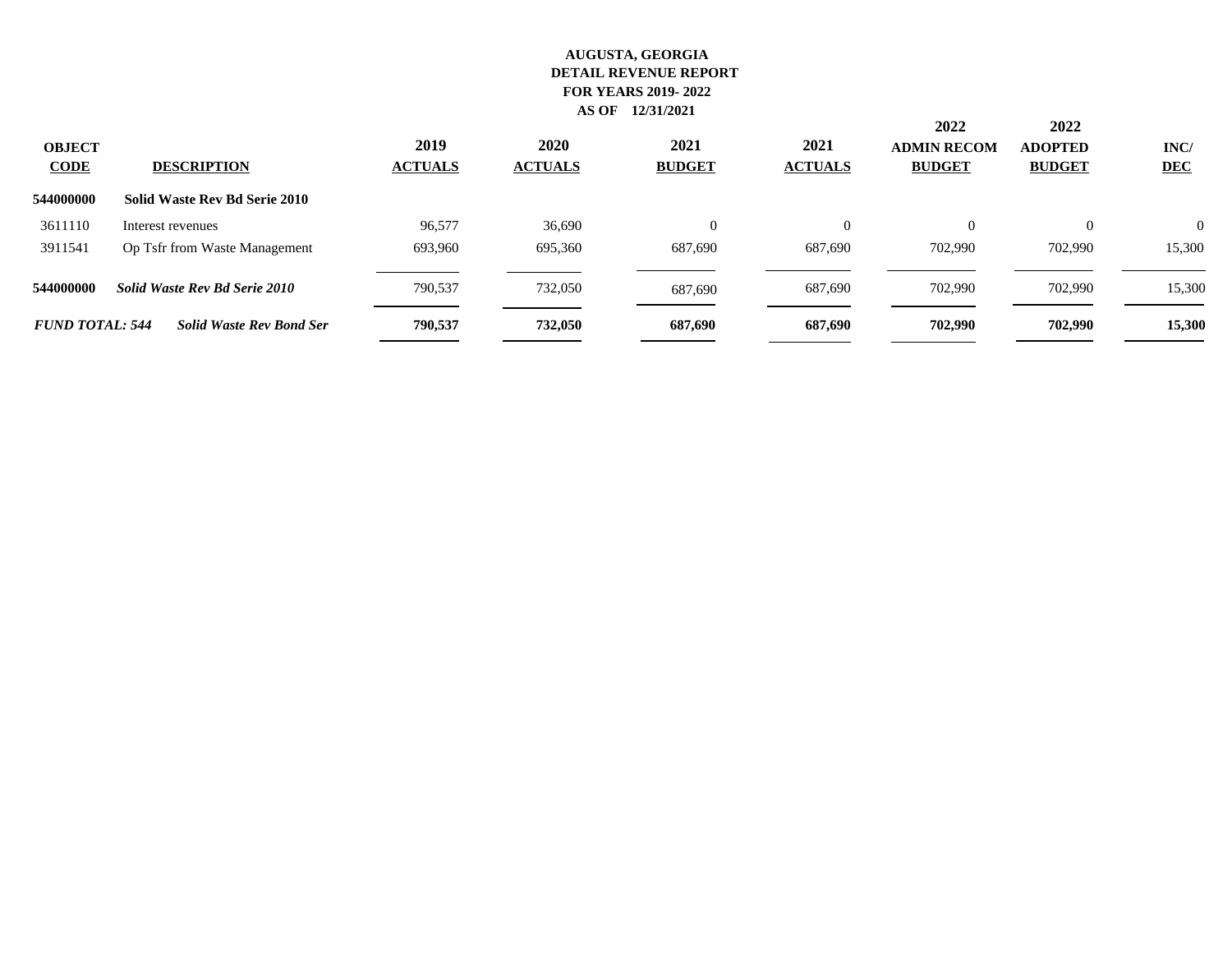|               |                                      |                |                |               |                | 2022               | 2022           |                |
|---------------|--------------------------------------|----------------|----------------|---------------|----------------|--------------------|----------------|----------------|
| <b>OBJECT</b> |                                      | 2019           | 2020           | 2021          | 2021           | <b>ADMIN RECOM</b> | <b>ADOPTED</b> | INC/           |
| <b>CODE</b>   | <b>DESCRIPTION</b>                   | <b>ACTUALS</b> | <b>ACTUALS</b> | <b>BUDGET</b> | <b>ACTUALS</b> | <b>BUDGET</b>      | <b>BUDGET</b>  | <b>DEC</b>     |
| 546000000     | <b>Augusta Public Transit System</b> |                |                |               |                |                    |                |                |
| 3139110       | Other Sales Tax                      | 747,450        | 747,450        | 747,450       | 747,450        | 747,450            | 747,450        | $\Omega$       |
| 3311112       | Federal Transit Operating Asst       | $\overline{0}$ | $\mathbf{0}$   | $\mathbf{0}$  | $\overline{0}$ | 1,000,000          | 1,000,000      | 1,000,000      |
| 3312112       | Fed Op Grt-Opr-Noncat-Dir-Tran       | $\Omega$       | $\Omega$       | $\Omega$      | $\Omega$       | $\Omega$           | $\theta$       | $\Omega$       |
| 3441220       | Recycle - Metal Bins                 | $\Omega$       | $\Omega$       | $\Omega$      | 903            | $\Omega$           | $\theta$       | $\Omega$       |
| 3482110       | Passenger fare                       | 441,083        | 109,519        | 490,000       | 152,158        | 490,000            | 490,000        | $\Omega$       |
| 3482310       | <b>Special Transit Fares</b>         | 90,524         | 8,296          | 75,000        | $\Omega$       | 75,000             | 75,000         | $\Omega$       |
| 3483110       | <b>ADA</b> Fares                     | 71,140         | 17,917         | 60,330        | 25,921         | 60,330             | 60,330         | $\Omega$       |
| 3611110       | Interest revenues                    | $-455,965$     | $-203,861$     | $\theta$      | $\overline{0}$ | $\theta$           | $\mathbf{0}$   | $\Omega$       |
| 3831990       | <b>Other Rental Fees</b>             | 15,942         | 15,523         | 15,380        | 16,257         | 16,260             | 16,260         | 880            |
| 3891110       | Miscellaneous Income                 | 305            | $\Omega$       | $\Omega$      | 384            | $\Omega$           | $\theta$       | $\theta$       |
| 3911101       | Op Tsfr from General Fund            | 3,038,455      | 3,265,360      | $\Omega$      | $\Omega$       | $\Omega$           | $\theta$       | $\Omega$       |
| 3911230       | Oper Trf fr ARPA-City                | $\overline{0}$ | $\theta$       | 13,690        | 13,690         | 2,209,120          | 2,209,120      | 2,195,430      |
| 3911235       | Op Trsf fr TIA                       | 500,000        | 500,000        | 500,000       | 500,000        | 650,000            | 650,000        | 150,000        |
| 3911271       | Op Tsfr from Urban Services Di       | 405,950        | 405,950        | 405,950       | 405,950        | 637,300            | 637,300        | 231,350        |
| 3911297       | Opr Trf from Transporation/Tou       | 133,000        | 147,000        | 143,000       | 143,000        | $\Omega$           | $\overline{0}$ | $-143,000$     |
| 3911547       | Op Trsf from Transit Cap Grt         | $\Omega$       | $\Omega$       | 702,940       | $\Omega$       | $\Omega$           | $\overline{0}$ | $-702,940$     |
| 3923110       | Property sale                        | 506,600        | $\Omega$       | $\mathbf{0}$  | 580            | $\Omega$           | $\theta$       | $\Omega$       |
| 546000000     | <b>Augusta Public Transit System</b> | 5,494,486      | 5,013,155      | 3,153,740     | 2,006,295      | 5,885,460          | 5,885,460      | 2,731,720      |
| 546091120     | <b>Non-Urban Transit Operations</b>  |                |                |               |                |                    |                |                |
| 3313112       | Federal Transit Capital Asst         | $\overline{0}$ | 1,815,328      | $\theta$      | $\Omega$       | $\Omega$           | $\theta$       | $\Omega$       |
| 3341110       | Ga-Transit Operating Asst            | 137,006        | 264,643        | 141,980       | 152,472        | 141,980            | 141,980        | $\Omega$       |
| 3482110       | Passenger fare                       | 39,012         | 9,259          | 42,260        | 12,559         | 42,260             | 42,260         | 0              |
| 3483110       | <b>ADA</b> Fares                     | $\overline{0}$ | $\theta$       | $\mathbf{0}$  | 129            | $\theta$           | $\overline{0}$ | $\overline{0}$ |
| 546091120     | <b>Non-Urban Transit Operations</b>  | 176,018        | 2,089,231      | 184,240       | 165,160        | 184,240            | 184,240        | $\mathbf{0}$   |
|               |                                      |                |                |               |                |                    |                |                |

**FTA 5307/5339**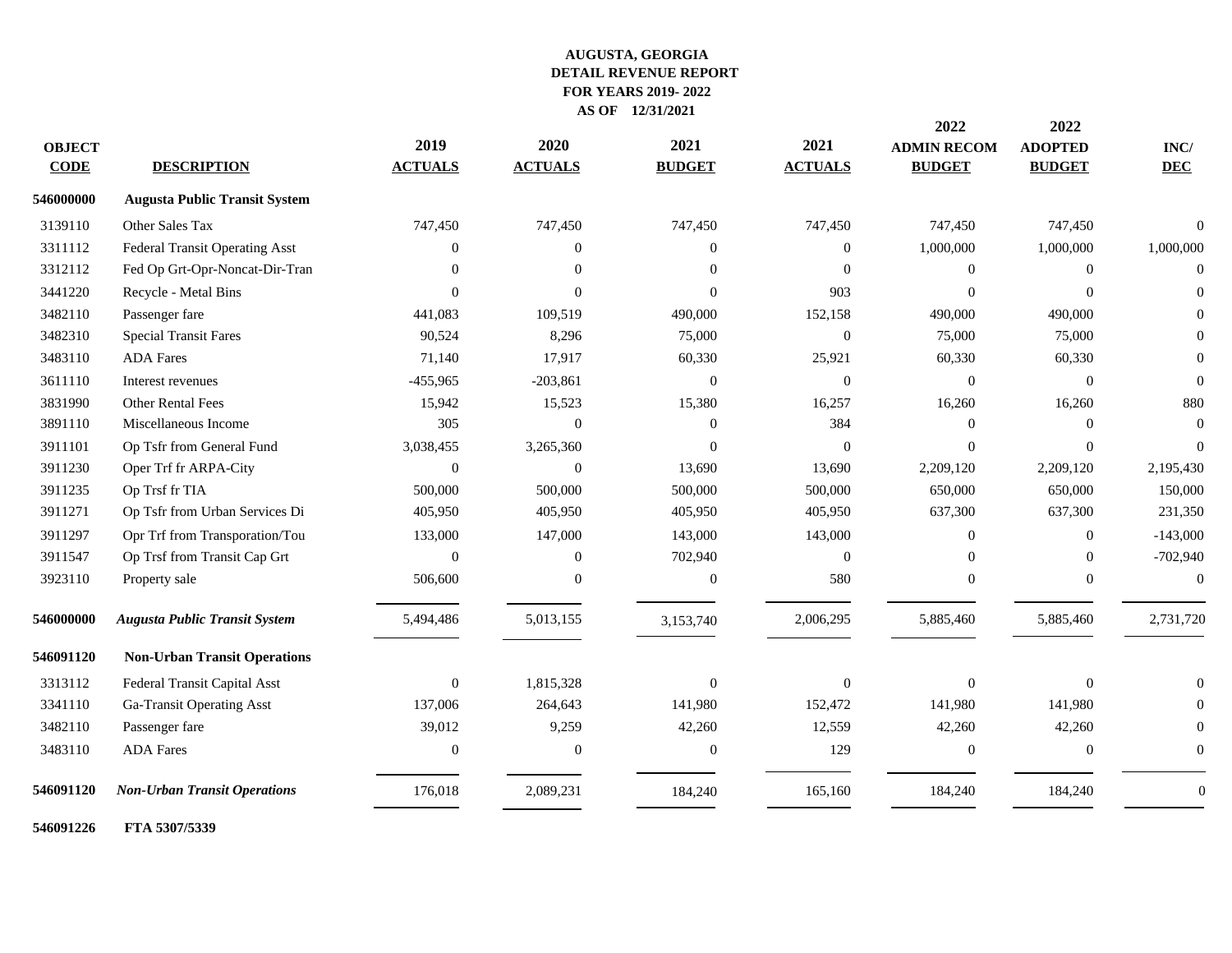| <b>OBJECT</b><br><b>CODE</b> | <b>DESCRIPTION</b>             | 2019<br><b>ACTUALS</b> | 2020<br><b>ACTUALS</b> | 2021<br><b>BUDGET</b> | 2021<br><b>ACTUALS</b> | 2022<br><b>ADMIN RECOM</b><br><b>BUDGET</b> | 2022<br><b>ADOPTED</b><br><b>BUDGET</b> | INC/<br><b>DEC</b> |
|------------------------------|--------------------------------|------------------------|------------------------|-----------------------|------------------------|---------------------------------------------|-----------------------------------------|--------------------|
| 3311112                      | Federal Transit Operating Asst | $\Omega$               | $\overline{0}$         | $\Omega$              |                        | $\Omega$                                    | $\Omega$                                |                    |
| 3312112                      | Fed Op Grt-Opr-Noncat-Dir-Tran | $\Omega$               | $\overline{0}$         | $\Omega$              | $\overline{0}$         | 2,193,490                                   | 2,193,490                               | 2,193,490          |
| 546091226                    | FTA 5307/5339                  |                        |                        |                       |                        | 2,193,490                                   | 2,193,490                               | 2,193,490          |
| 546091227                    | <b>FTA Cares Act Grant</b>     |                        |                        |                       |                        |                                             |                                         |                    |
| 3312112                      | Fed Op Grt-Opr-Noncat-Dir-Tran | $\Omega$               | $\overline{0}$         | 3,802,630             | 2,303,463              | $\overline{0}$                              | $\overline{0}$                          | $-3,802,630$       |
| 3313112                      | Federal Transit Capital Asst   | $\Omega$               | $\overline{0}$         | $\mathbf{0}$          | $\overline{0}$         | $\overline{0}$                              | $\theta$                                | $\overline{0}$     |
| 546091227                    | <b>FTA Cares Act Grant</b>     |                        |                        | 3,802,630             | 2,303,463              |                                             |                                         | $-3,802,630$       |
| <b>FUND TOTAL: 546</b>       | <b>Augusta Public Transit</b>  | 5,670,505              | 7,102,386              | 7,140,610             | 4,474,918              | 8,263,190                                   | 8,263,190                               | 1,122,580          |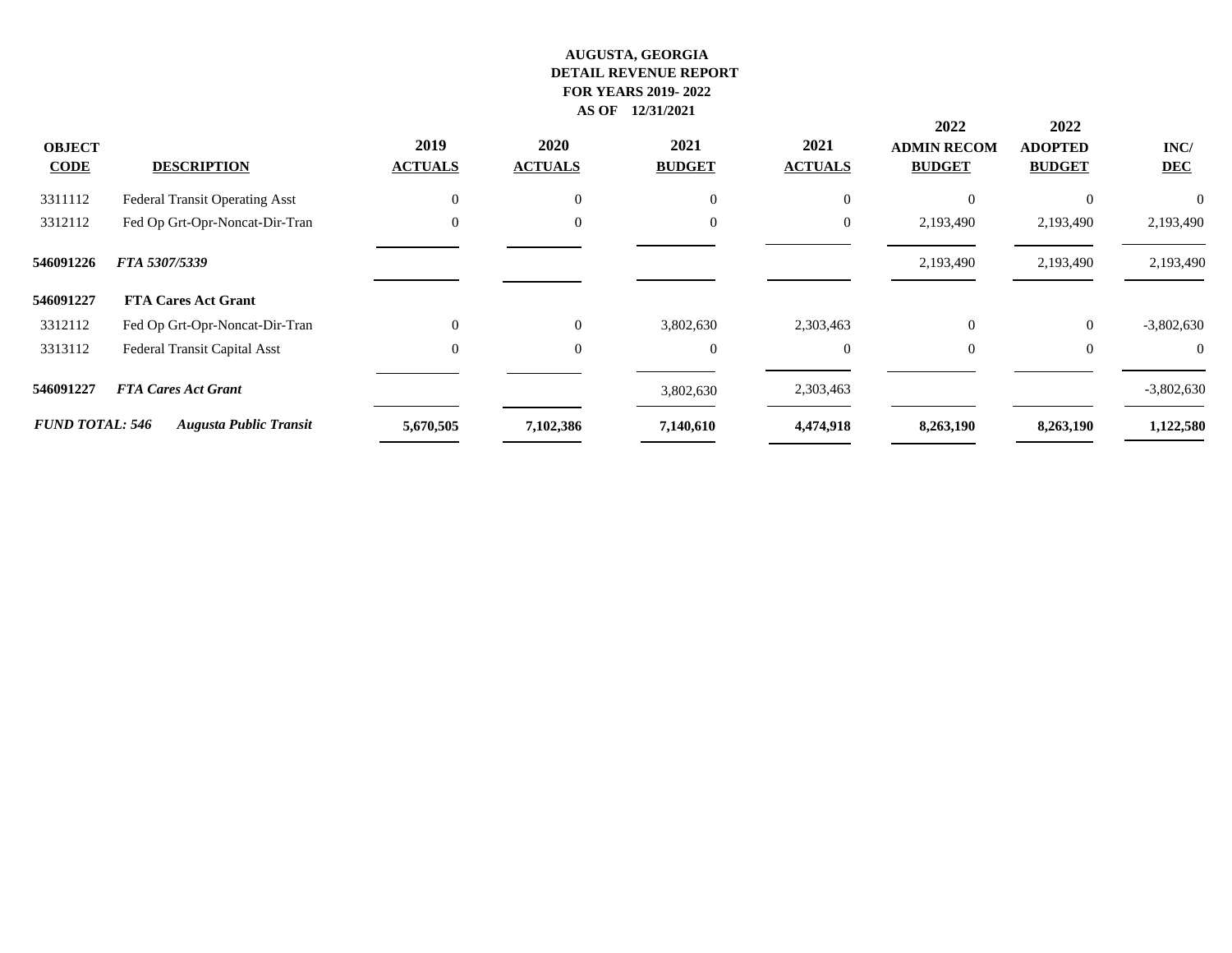|               |                                     |                  |                |                  |                  | 2022               | 2022             |                  |
|---------------|-------------------------------------|------------------|----------------|------------------|------------------|--------------------|------------------|------------------|
| <b>OBJECT</b> |                                     | 2019             | 2020           | 2021             | 2021             | <b>ADMIN RECOM</b> | <b>ADOPTED</b>   | $\mathbf{INC}/$  |
| <b>CODE</b>   | <b>DESCRIPTION</b>                  | <b>ACTUALS</b>   | <b>ACTUALS</b> | <b>BUDGET</b>    | <b>ACTUALS</b>   | <b>BUDGET</b>      | <b>BUDGET</b>    | <b>DEC</b>       |
| 547000000     | <b>Transit Capital Grants</b>       |                  |                |                  |                  |                    |                  |                  |
| 3611110       | Interest revenues                   | 294,528          | 160,855        | $\mathbf{0}$     | $\mathbf{0}$     | $\Omega$           | $\mathbf{0}$     | $\mathbf{0}$     |
| 3911101       | Op Tsfr from General Fund           | 608,750          | 608,750        | $\mathbf{0}$     | $\overline{0}$   | $\Omega$           | $\overline{0}$   | $\overline{0}$   |
| 3911230       | Oper Trf fr ARPA-City               | $\overline{0}$   | $\theta$       | $\Omega$         | $\mathbf{0}$     | 489,180            | 489,180          | 489,180          |
| 3911235       | Op Trsf fr TIA                      | $\overline{0}$   | $\Omega$       | $\Omega$         | $\overline{0}$   | $\Omega$           | $\overline{0}$   | $\theta$         |
| 3952110       | Fund Balance Appropriations         | $\Omega$         | $\Omega$       | 1,497,190        | $\overline{0}$   | $\Omega$           | $\boldsymbol{0}$ | $-1,497,190$     |
| 547000000     | <b>Transit Capital Grants</b>       | 903,278          | 769,605        | 1,497,190        |                  | 489,180            | 489,180          | $-1,008,010$     |
| 547091120     | <b>Non-Urban Transit Ops(Rural)</b> |                  |                |                  |                  |                    |                  |                  |
| 3313112       | Federal Transit Capital Asst        | $\boldsymbol{0}$ | $\mathbf{0}$   | 105,040          | $\overline{0}$   | 166,480            | 166,480          | 61,440           |
| 3341110       | Ga-Transit Operating Asst           | $\overline{0}$   | $\Omega$       | $\mathbf{0}$     | $\boldsymbol{0}$ | 20,810             | 20,810           | 20,810           |
| 3343110       | Ga Transit Capital Asst             | $\Omega$         | $\Omega$       | $\overline{0}$   | $\theta$         | $\theta$           | $\boldsymbol{0}$ | $\overline{0}$   |
| 547091120     | Non-Urban Transit Ops(Rural)        |                  |                | 105,040          |                  | 187,290            | 187,290          | 82,250           |
| 547091210     | <b>APT Capital Grant X300</b>       |                  |                |                  |                  |                    |                  |                  |
| 3313112       | Federal Transit Capital Asst        | 12,336           | $\overline{0}$ | $\mathbf{0}$     | $\boldsymbol{0}$ | $\overline{0}$     | $\boldsymbol{0}$ | $\overline{0}$   |
| 547091210     | <b>APT Capital Grant X300</b>       | 12,336           |                |                  |                  |                    |                  | $\overline{0}$   |
| 547091211     | <b>APT5307 Capital Grant X307</b>   |                  |                |                  |                  |                    |                  |                  |
| 3313112       | Federal Transit Capital Asst        | 146,712          | 97,080         | 11,860           | $\boldsymbol{0}$ | 11,860             | 11,860           | $\overline{0}$   |
| 547091211     | <b>APT5307 Capital Grant X307</b>   | 146,712          | 97,080         | 11,860           |                  | 11,860             | 11,860           | $\boldsymbol{0}$ |
| 547091213     | <b>APT Capital Grant X320</b>       |                  |                |                  |                  |                    |                  |                  |
| 547091214     | <b>APT5307 Capital Grant X330</b>   |                  |                |                  |                  |                    |                  |                  |
| 3313112       | Federal Transit Capital Asst        | 286,979          | 1,560          | $\boldsymbol{0}$ | $\boldsymbol{0}$ | $\overline{0}$     | $\boldsymbol{0}$ | $\mathbf{0}$     |
|               |                                     |                  |                |                  |                  |                    |                  |                  |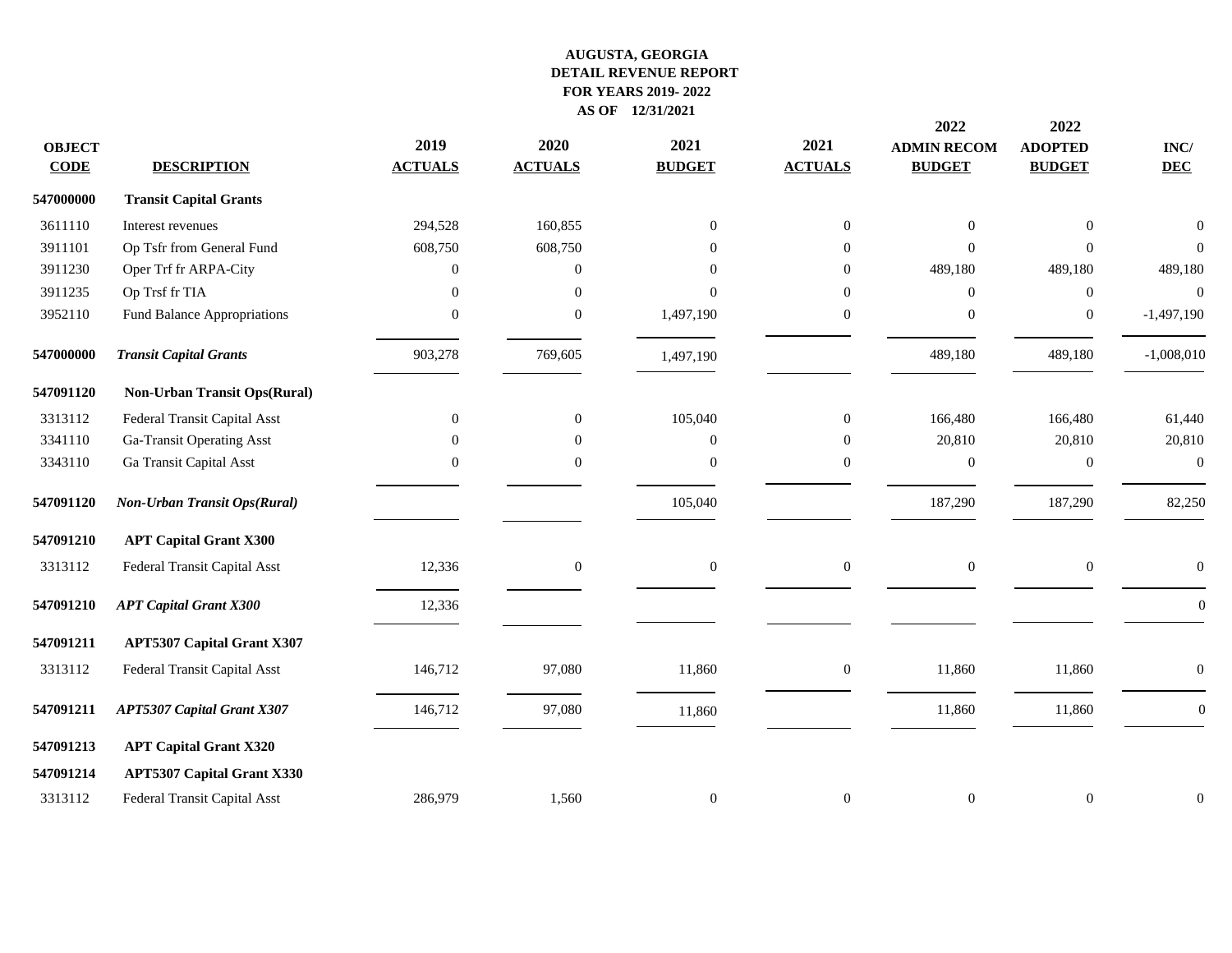| <b>OBJECT</b><br><b>CODE</b> | <b>DESCRIPTION</b>                | 2019<br><b>ACTUALS</b> | 2020<br><b>ACTUALS</b> | 2021<br><b>BUDGET</b> | 2021<br><b>ACTUALS</b> | 2022<br><b>ADMIN RECOM</b><br><b>BUDGET</b> | 2022<br><b>ADOPTED</b><br><b>BUDGET</b> | $\mathbf{INC}/$<br><b>DEC</b> |
|------------------------------|-----------------------------------|------------------------|------------------------|-----------------------|------------------------|---------------------------------------------|-----------------------------------------|-------------------------------|
| 547091214                    | <b>APT5307 Capital Grant X330</b> | 286,979                | 1,560                  |                       |                        |                                             |                                         | $\overline{0}$                |
| 547091215                    | <b>APT5307 Capital Grant 343</b>  |                        |                        |                       |                        |                                             |                                         |                               |
| 3312112                      | Fed Op Grt-Opr-Noncat-Dir-Tran    | $\mathbf{0}$           | $\boldsymbol{0}$       | $\mathbf{0}$          | $\boldsymbol{0}$       | 1,390                                       | 1,390                                   | 1,390                         |
| 3313112                      | Federal Transit Capital Asst      | 168,865                | 22,413                 | 19,800                | 6,012                  | $\mathbf{0}$                                | $\mathbf{0}$                            | $-19,800$                     |
| 547091215                    | <b>APT5307 Capital Grant 343</b>  | 168,865                | 22,413                 | 19,800                | 6,012                  | 1,390                                       | 1,390                                   | $-18,410$                     |
| 547091221                    | APT 5307 grt 2017-005             |                        |                        |                       |                        |                                             |                                         |                               |
| 3313112                      | Federal Transit Capital Asst      | 804,104                | $\mathbf{0}$           | $\boldsymbol{0}$      | $\boldsymbol{0}$       | $\boldsymbol{0}$                            | $\boldsymbol{0}$                        | $\boldsymbol{0}$              |
| 547091221                    | APT 5307 grt 2017-005             | 804,104                |                        |                       |                        |                                             |                                         | $\boldsymbol{0}$              |
| 547091222                    | APT 5339 grt 2016-018             |                        |                        |                       |                        |                                             |                                         |                               |
| 3313112                      | Federal Transit Capital Asst      | 768,568                | $\mathbf{0}$           | $\boldsymbol{0}$      | $\boldsymbol{0}$       | $\boldsymbol{0}$                            | $\boldsymbol{0}$                        | $\theta$                      |
| 547091222                    | APT 5339 grt 2016-018             | 768,568                |                        |                       |                        |                                             |                                         | $\boldsymbol{0}$              |
| 547091223                    | APT 5307 grt 2017-036             |                        |                        |                       |                        |                                             |                                         |                               |
| 3313112                      | Federal Transit Capital Asst      | 75,102                 | 22,761                 | $\boldsymbol{0}$      | $\boldsymbol{0}$       | $\boldsymbol{0}$                            | $\boldsymbol{0}$                        | $\boldsymbol{0}$              |
| 547091223                    | APT 5307 grt 2017-036             | 75,102                 | 22,761                 |                       |                        |                                             |                                         | $\boldsymbol{0}$              |
| 547091224                    | APT5307 grt 2018-016-00           |                        |                        |                       |                        |                                             |                                         |                               |
| 3313112                      | Federal Transit Capital Asst      | 3,176,089              | 747,324                | 174,030               | 17,035                 | 105,870                                     | 105,870                                 | $-68,160$                     |
| 547091224                    | APT5307 grt 2018-016-00           | 3,176,089              | 747,324                | 174,030               | 17,035                 | 105,870                                     | 105,870                                 | $-68,160$                     |
| 547091225                    | APT5339 Grt 2018-026              |                        |                        |                       |                        |                                             |                                         |                               |
| 3313112                      | Federal Transit Capital Asst      | 206,719                | 22,640                 | $80\,$                | $\boldsymbol{0}$       | $\mathbf{0}$                                | $\boldsymbol{0}$                        | $-80$                         |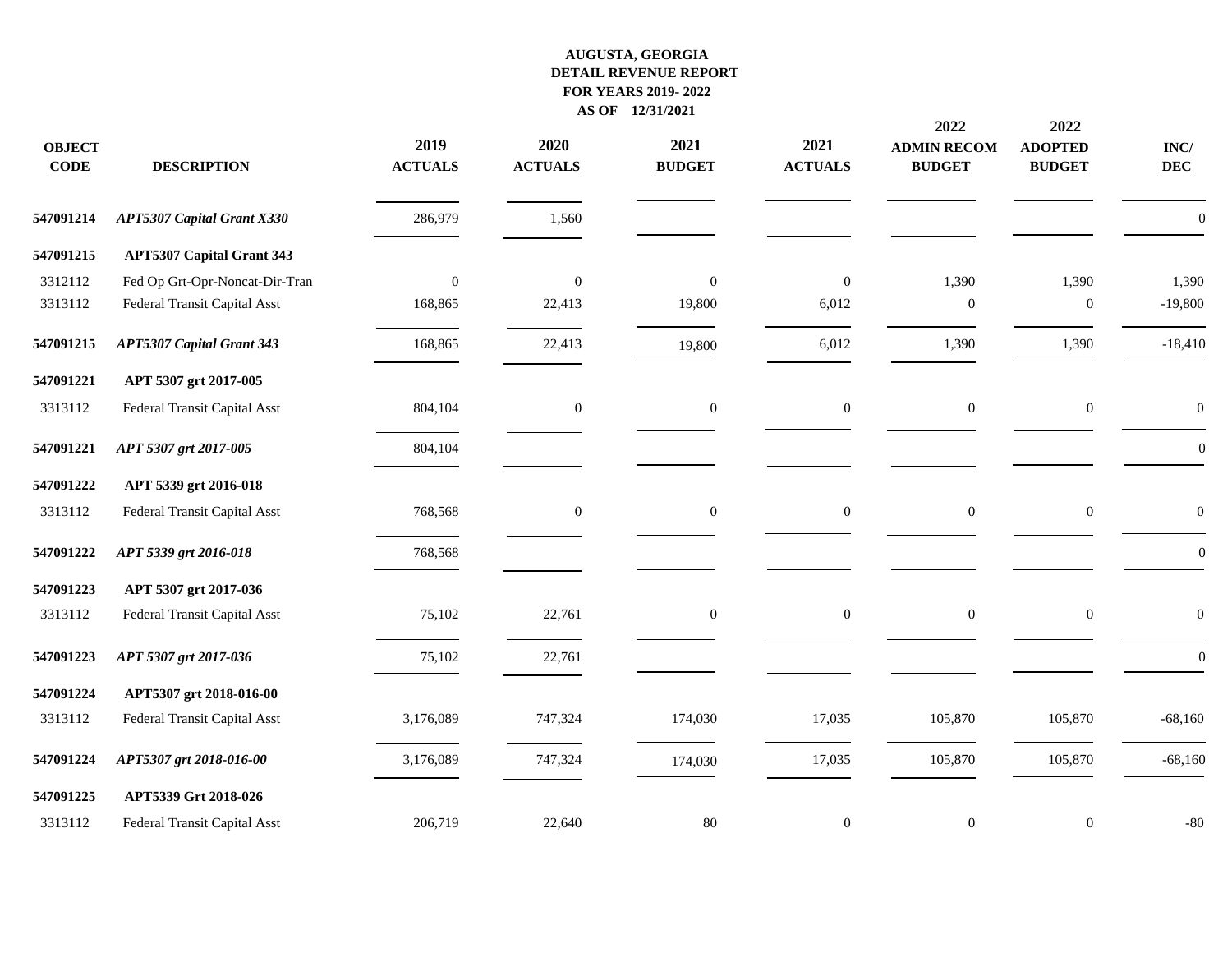| <b>OBJECT</b><br><b>CODE</b> | <b>DESCRIPTION</b>            | 2019<br><b>ACTUALS</b> | 2020<br><b>ACTUALS</b> | 2021<br><b>BUDGET</b> | 2021<br><b>ACTUALS</b> | 2022<br><b>ADMIN RECOM</b><br><b>BUDGET</b> | 2022<br><b>ADOPTED</b><br><b>BUDGET</b> | INC/<br><b>DEC</b> |
|------------------------------|-------------------------------|------------------------|------------------------|-----------------------|------------------------|---------------------------------------------|-----------------------------------------|--------------------|
| 3911335                      | Op Tsfr fr Capital Prj        | 51,679                 | $\overline{0}$         | $\mathbf{0}$          | $\overline{0}$         | $\overline{0}$                              | $\mathbf{0}$                            | $\overline{0}$     |
| 547091225                    | APT5339 Grt 2018-026          | 258,398                | 22,640                 | 80                    |                        |                                             |                                         | $-80$              |
| 547091226                    | FTA 5307/5339 Grant           |                        |                        |                       |                        |                                             |                                         |                    |
| 3313112                      | Federal Transit Capital Asst  | $\mathbf{0}$           | $\overline{0}$         | 2,931,730             | 291,527                | 1,754,300                                   | 1,754,300                               | $-1,177,430$       |
| 3361132                      | <b>Private Grants</b>         | $\theta$               | 12,201                 | $\mathbf{0}$          | $\mathbf{0}$           | $\theta$                                    | $\mathbf{0}$                            | $\overline{0}$     |
| 547091226                    | FTA 5307/5339 Grant           |                        | 12,201                 | 2,931,730             | 291,527                | 1,754,300                                   | 1,754,300                               | $-1,177,430$       |
| 547091227                    | <b>FTA Cares Act Grant</b>    |                        |                        |                       |                        |                                             |                                         |                    |
| 3313112                      | Federal Transit Capital Asst  | $\boldsymbol{0}$       | $\boldsymbol{0}$       | 2,650,000             | 38,005                 | 2,650,000                                   | 2,650,000                               | $\mathbf{0}$       |
| 547091227                    | <b>FTA Cares Act Grant</b>    |                        |                        | 2,650,000             | 38,005                 | 2,650,000                                   | 2,650,000                               | $\overline{0}$     |
| 547091228                    | FTA FY21 TAP Grt              |                        |                        |                       |                        |                                             |                                         |                    |
| 3313112                      | Federal Transit Capital Asst  | $\Omega$               | $\theta$               | $\overline{0}$        | $\Omega$               | 1,161,220                                   | 1,161,220                               | 1,161,220          |
| 3911328                      | Op Trf From SLOST Phase VI    | $\Omega$               | $\theta$               | $\theta$              | $\overline{0}$         | 290,310                                     | 290,310                                 | 290,310            |
| 547091228                    | FTA FY21 TAP Grt              |                        |                        |                       |                        | 1,451,530                                   | 1,451,530                               | 1,451,530          |
| <b>FUND TOTAL: 547</b>       | <b>Transit Capital Grants</b> | 6,600,431              | 1,695,585              | 7,389,730             | 352,579                | 6,651,420                                   | 6,651,420                               | $-738,310$         |
|                              |                               |                        |                        |                       |                        |                                             |                                         |                    |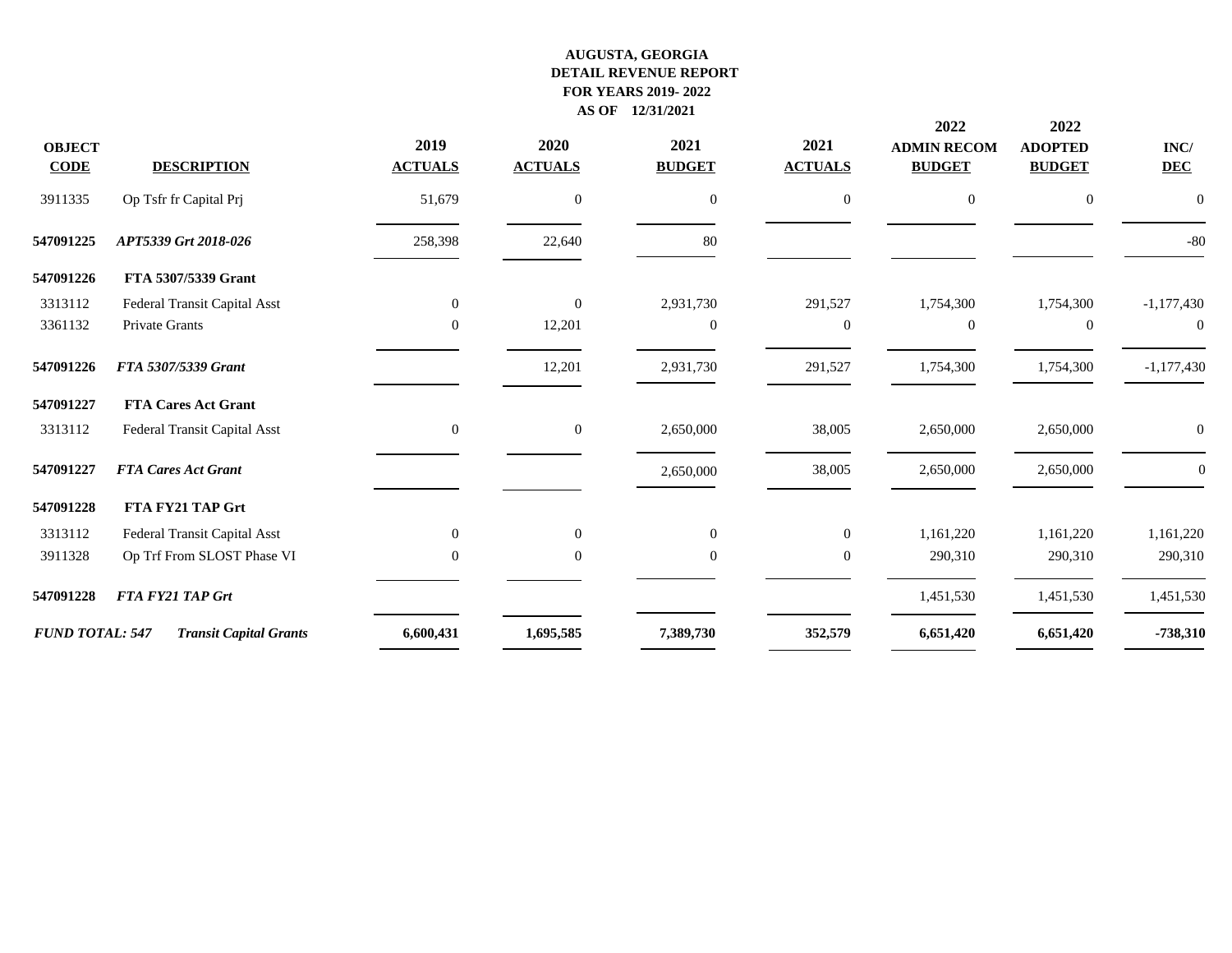| <b>OBJECT</b><br><b>CODE</b> | <b>DESCRIPTION</b>                | 2019<br><b>ACTUALS</b> | 2020<br><b>ACTUALS</b> | 2021<br><b>BUDGET</b> | 2021<br><b>ACTUALS</b> | 2022<br><b>ADMIN RECOM</b><br><b>BUDGET</b> | 2022<br><b>ADOPTED</b><br><b>BUDGET</b> | INC/<br><b>DEC</b> |
|------------------------------|-----------------------------------|------------------------|------------------------|-----------------------|------------------------|---------------------------------------------|-----------------------------------------|--------------------|
| 551000000                    | <b>Augusta Regional Airport</b>   |                        |                        |                       |                        |                                             |                                         |                    |
| 3311114                      | Federal Dept of Transport.        | $\theta$               | $\theta$               | $\overline{0}$        | $\Omega$               | $\Omega$                                    | $\mathbf{0}$                            | $\Omega$           |
| 3361132                      | <b>Private Grants</b>             | 10,000                 | $\Omega$               | $\Omega$              | 25,000                 | $\Omega$                                    | $\theta$                                | $\Omega$           |
| 3481110                      | Parking fee                       | 6,894                  | 7,606                  | 4,000                 | 3,967                  | 4,000                                       | 4,000                                   | $\overline{0}$     |
| 3492102                      | <b>Motor Fuel Sales</b>           | 149,193                | 85,098                 | 144,140               | 119,369                | 120,670                                     | 120,670                                 | $-23,470$          |
| 3492103                      | Oil Sales                         | 1,761                  | 1,299                  | 1,000                 | 1,401                  | 1,000                                       | 1,000                                   | $\theta$           |
| 3492104                      | General Aviation - Miscellaneo    | 40,904                 | 33,104                 | 26,750                | 60,749                 | 26,750                                      | 26,750                                  | $\mathbf{0}$       |
| 3492105                      | <b>General Aviation Ramp Fees</b> | 2,009,280              | 429,495                | 895,290               | 1,236,390              | 1,807,760                                   | 1,807,760                               | 912,470            |
| 3492106                      | General Aviation Labor            | 161,154                | 158,804                | 156,660               | 189,269                | 173,520                                     | 173,520                                 | 16,860             |
| 3492107                      | Catering                          | 15,448                 | 7,327                  | 15,450                | 11,769                 | 15,450                                      | 15,450                                  | $\mathbf{0}$       |
| 3492108                      | Facility Use                      | 3,150                  | 500                    | 2,500                 | 1,450                  | 2,500                                       | 2,500                                   | $\Omega$           |
| 3492109                      | <b>Ground Handling Fees</b>       | 25,710                 | 30,680                 | 22,000                | 51,625                 | 22,000                                      | 22,000                                  | $\overline{0}$     |
| 3492110                      | <b>Aircraft Cleaning Services</b> | 3,158                  | 2,954                  | 1,000                 | 1,600                  | 1,000                                       | 1,000                                   | $\mathbf{0}$       |
| 3492111                      | <b>Aircraft Security Services</b> | 4,135                  | 386                    | 5,000                 | 5,735                  | 5,000                                       | 5,000                                   | $\overline{0}$     |
| 3492112                      | Avjet Fuel                        | 2,589,034              | 1,638,174              | 3,202,650             | 4,212,556              | 2,973,750                                   | 2,973,750                               | $-228,900$         |
| 3492113                      | 100LL Fuel                        | 131,083                | 126,270                | 143,170               | 182,099                | 166,930                                     | 166,930                                 | 23,760             |
| 3492115                      | <b>Diesel Fuel Sales</b>          | 19,525                 | 11,361                 | 20,000                | 15,220                 | 20,000                                      | 20,000                                  | $\mathbf{0}$       |
| 3492117                      | <b>DESC Sales</b>                 | 574,785                | 334,478                | 400,950               | 687,209                | 665,960                                     | 665,960                                 | 265,010            |
| 3492201                      | Airline Landing Fees              | 1,536,520              | 1,037,870              | 1,127,520             | 1,326,430              | 1,379,640                                   | 1,379,640                               | 252,120            |
| 3492202                      | <b>Charter Landing Fees</b>       | 14,284                 | 5,438                  | 10,060                | 11,697                 | 10,060                                      | 10,060                                  | $\Omega$           |
| 3492203                      | Ga-Landing Fees                   | 443,580                | 226,743                | 377,250               | 444,343                | 412,050                                     | 412,050                                 | 34,800             |
| 3492204                      | In To Plane Sales                 | 2,003,279              | 936,119                | 1,627,630             | 1,761,243              | 1,741,660                                   | 1,741,660                               | 114,030            |
| 3492205                      | Apron Use Fee                     | 185,880                | 417,272                | 417,270               | 340,141                | 340,150                                     | 340,150                                 | $-77,120$          |
| 3492206                      | Loading Bridge Fee                | 18,000                 | 138,861                | 138,860               | 95,574                 | 95,570                                      | 95,570                                  | $-43,290$          |
| 3492301                      | Airline Space Rental              | 965,794                | 1,106,065              | 1,124,260             | 1,068,822              | 1,068,820                                   | 1,068,820                               | $-55,440$          |
| 3492302                      | Airline Security                  | 75,035                 | 330,199                | 203,310               | 250,083                | 285,020                                     | 285,020                                 | 81,710             |
| 3492304                      | Concessions - Food & Beverage     | 94,840                 | 21,640                 | 90,000                | 78,078                 | 90,000                                      | 90,000                                  | $\theta$           |
| 3492307                      | Concessions - Miscellaneous       | 6,738                  | 4,539                  | 5,000                 | 5,441                  | 5,000                                       | 5,000                                   | $\mathbf{0}$       |
| 3492309                      | Terminal - Advertising            | 96,287                 | 29,420                 | 90,000                | 59,581                 | 90,000                                      | 90,000                                  | $\mathbf{0}$       |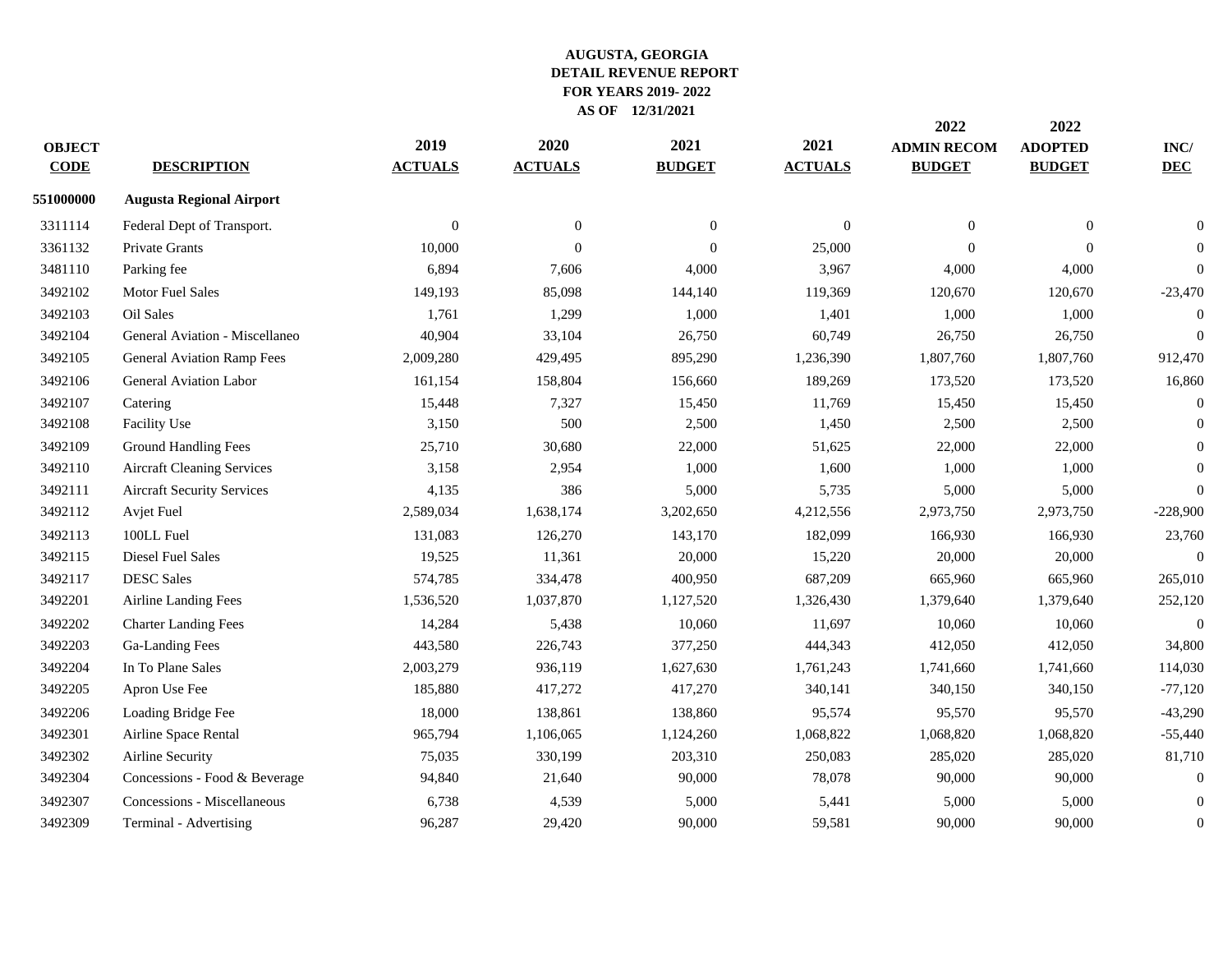| <b>OBJECT</b><br><b>CODE</b> | <b>DESCRIPTION</b>                    | 2019<br><b>ACTUALS</b> | 2020<br><b>ACTUALS</b> | 2021<br><b>BUDGET</b> | 2021<br><b>ACTUALS</b> | 2022<br><b>ADMIN RECOM</b><br><b>BUDGET</b> | 2022<br><b>ADOPTED</b><br><b>BUDGET</b> | $\mathbf{INC}/$<br><b>DEC</b> |
|------------------------------|---------------------------------------|------------------------|------------------------|-----------------------|------------------------|---------------------------------------------|-----------------------------------------|-------------------------------|
| 3492310                      | Passenger Assistance                  | $\mathbf{0}$           | 58,780                 | 65,420                | 95,956                 | 100,420                                     | 100,420                                 | 35,000                        |
| 3492401                      | Parking Revenue                       | 2,990,725              | 974,118                | 1,750,850             | 1,898,103              | 2,256,940                                   | 2,256,940                               | 506,090                       |
| 3492402                      | Taxi Revenue                          | 73,061                 | 35,826                 | 55,000                | 44,496                 | 55,000                                      | 55,000                                  | $\Omega$                      |
| 3492403                      | Rental Car - Commissions              | 1,666,045              | 1,173,308              | 1,759,340             | 1,752,006              | 1,621,880                                   | 1,621,880                               | $-137,460$                    |
| 3492404                      | Rental Car - Ready Return Spac        | 150,060                | 214,760                | 227,760               | 227,760                | 227,760                                     | 227,760                                 | $\Omega$                      |
| 3492405                      | Rental Car - Service Area Rent        | 83,024                 | 83,004                 | 83,000                | 83,004                 | 83,000                                      | 83,000                                  |                               |
| 3492407                      | Parking Revenue - Miscellaneou        | 2,400                  | 2,490                  | 2,400                 | 1,750                  | 2,400                                       | 2,400                                   |                               |
| 3492408                      | Rental Car Space Rental               | 70,352                 | 57,672                 | 55,130                | 55,136                 | 55,130                                      | 55,130                                  |                               |
| 3492503                      | <b>Garrett Aviation Rental</b>        | 480,918                | 487,245                | 487,250               | 461,081                | 487,250                                     | 487,250                                 |                               |
| 3492504                      | Garrett Aviation Utilities Rei        | 2,400                  | 2,400                  | 2,400                 | 2,200                  | 2,400                                       | 2,400                                   |                               |
| 3492505                      | Morris Hanger Rental                  | 38,692                 | 38,692                 | 38,700                | 38,692                 | 38,700                                      | 38,700                                  |                               |
| 3492506                      | Office/Hanger Utility Reimb           | 8,827                  | 15,806                 | 11,450                | 17,040                 | 11,450                                      | 11,450                                  |                               |
| 3492507                      | Office/Hangar Rentals                 | 96,985                 | 110,673                | 104,950               | 174,739                | 104,950                                     | 104,950                                 |                               |
| 3492508                      | <b>Other Property Rental</b>          | 83,077                 | 78,295                 | 78,360                | 85,390                 | 78,360                                      | 78,360                                  | $\Omega$                      |
| 3611110                      | Interest revenues                     | 118,965                | 102,152                | 60,000                | 236,701                | 40,000                                      | 40,000                                  | $-20,000$                     |
| 3631110                      | Unrealized gain or loss on inv        | 176,936                | 111,911                | 80,000                | $-248, 133$            | 40,000                                      | 40,000                                  | $-40,000$                     |
| 3711110                      | <b>Contributions And Donations Fr</b> | $\mathbf{0}$           | $\overline{0}$         | $\overline{0}$        | $\mathbf{0}$           | $\theta$                                    | $\mathbf{0}$                            | $\Omega$                      |
| 3891110                      | Miscellaneous Income                  | 83,483                 | 28,657                 | $\overline{0}$        | 64,830                 | $\Omega$                                    | $\mathbf{0}$                            | $\Omega$                      |
| 3911230                      | Oper Trf fr ARPA-City                 | $\Omega$               | $\Omega$               | 173,480               | 173,480                | $\Omega$                                    | $\theta$                                | $-173,480$                    |
| 3923110                      | Property sale                         | 41,250                 | 5,300                  | 20,000                | 3,317                  | 20,000                                      | 20,000                                  | $\Omega$                      |
| 3938110                      | Capital Contributions                 | $\overline{0}$         | 7,607,584              | $\overline{0}$        | $\Omega$               | $\theta$                                    | $\mathbf{0}$                            | $\Omega$                      |
| 3952110                      | Fund Balance Appropriations           | $\theta$               | $\boldsymbol{0}$       | 15,157,670            | $\boldsymbol{0}$       | 14,614,760                                  | 14,614,760                              | $-542,910$                    |
| 551000000                    | <b>Augusta Regional Airport</b>       | 17,352,663             | 18,310,390             | 30,464,880            | 17,414,403             | 31,364,660                                  | 31,364,660                              | 899,780                       |
| 551081113                    | <b>Facility Maintenance</b>           |                        |                        |                       |                        |                                             |                                         |                               |
| 3923110                      | Property sale                         | $-3,095$               | $\mathbf{0}$           | $\mathbf{0}$          | $-84$                  | $\mathbf{0}$                                | $\boldsymbol{0}$                        | $\Omega$                      |
| 551081113                    | <b>Facility Maintenance</b>           | (3,095)                |                        |                       | (84)                   |                                             |                                         | $\Omega$                      |
|                              |                                       |                        |                        |                       |                        |                                             |                                         |                               |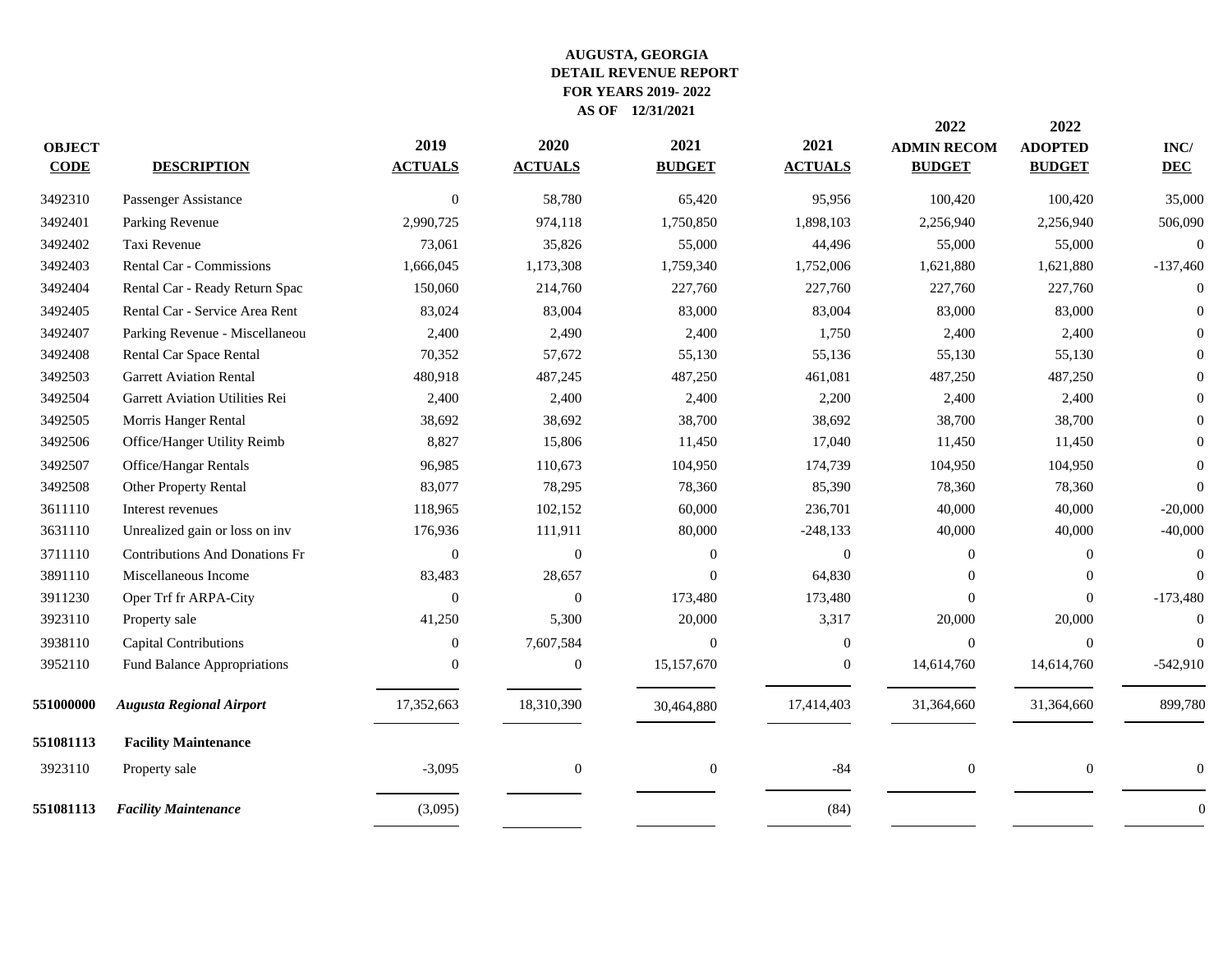| <b>OBJECT</b><br><b>CODE</b> | <b>DESCRIPTION</b>                    | 2019<br><b>ACTUALS</b> | 2020<br><b>ACTUALS</b> | 2021<br><b>BUDGET</b> | 2021<br><b>ACTUALS</b> | 2022<br><b>ADMIN RECOM</b><br><b>BUDGET</b> | 2022<br><b>ADOPTED</b><br><b>BUDGET</b> | $\mathbf{INC}/$<br><b>DEC</b> |
|------------------------------|---------------------------------------|------------------------|------------------------|-----------------------|------------------------|---------------------------------------------|-----------------------------------------|-------------------------------|
| 551081115                    | <b>CFC REV/EXP</b>                    |                        |                        |                       |                        |                                             |                                         |                               |
| 3492602                      | <b>Customer Facility Charge</b>       | 1,543,496              | 1,118,686              | 1,404,580             | 998,854                | 1,415,380                                   | 1,415,380                               | 10,800                        |
| 551081115                    | <b>CFC REV/EXP</b>                    | 1,543,496              | 1,118,686              | 1,404,580             | 998,854                | 1,415,380                                   | 1,415,380                               | 10,800                        |
| 551081116                    | Series 2015 A (PFC) Bonds             |                        |                        |                       |                        |                                             |                                         |                               |
| 3492601                      | Passenger Facilities Charges          | 1,374,588              | 720,121                | 776,200               | 892,076                | 1,191,460                                   | 1,191,460                               | 415,260                       |
| 3611110                      | Interest revenues                     | 2,079                  | 501                    | 1,400                 | 19                     | 1,000                                       | 1,000                                   | $-400$                        |
| 3611111                      | Int Revenue - DS Reserve              | 14,306                 | 3,351                  | 11,000                | 104                    | 11,000                                      | 11,000                                  | $\theta$                      |
| 551081116                    | Series 2015 A (PFC) Bonds             | 1,390,974              | 723,975                | 788,600               | 892,200                | 1,203,460                                   | 1,203,460                               | 414,860                       |
| 551081117                    | <b>DOT SCASD Grant Project</b>        |                        |                        |                       |                        |                                             |                                         |                               |
| 3311114                      | Federal Dept of Transport.            | $\boldsymbol{0}$       | $\Omega$               | 800,000               | $\overline{0}$         | 800,000                                     | 800,000                                 | $\theta$                      |
| 3711110                      | <b>Contributions And Donations Fr</b> | $\mathbf{0}$           | 3,000                  | 270,000               | $\overline{0}$         | 270,000                                     | 270,000                                 |                               |
| 3911101                      | Op Tsfr from General Fund             | 0                      | 150,000                | $\boldsymbol{0}$      | $\boldsymbol{0}$       | $\boldsymbol{0}$                            | $\boldsymbol{0}$                        | $\boldsymbol{0}$              |
| 551081117                    | <b>DOT SCASD Grant Project</b>        |                        | 153,000                | 1,070,000             |                        | 1,070,000                                   | 1,070,000                               | $\mathbf{0}$                  |
| 551081118                    | <b>CARES ACT Grant</b>                |                        |                        |                       |                        |                                             |                                         |                               |
| 3312111                      | Fed Op Grt-Opr-Noncat-Dir-FAA         | $\boldsymbol{0}$       | $\boldsymbol{0}$       | 12,376,240            | 3,496,997              | 2,589,390                                   | 2,589,390                               | $-9,786,850$                  |
| 3313110                      | Fed Op Grt-Capital-Direct             | $\mathbf{0}$           | 39,208                 | 7,000,000             | 325,783                | 10,924,910                                  | 10,924,910                              | 3,924,910                     |
| 551081118                    | <b>CARES ACT Grant</b>                |                        | 39,208                 | 19,376,240            | 3,822,781              | 13,514,300                                  | 13,514,300                              | $-5,861,940$                  |
| 551081119                    | <b>Airport Rescue Grant</b>           |                        |                        |                       |                        |                                             |                                         |                               |
| 3312111                      | Fed Op Grt-Opr-Noncat-Dir-FAA         | $\boldsymbol{0}$       | $\mathbf{0}$           | $\boldsymbol{0}$      | $\boldsymbol{0}$       | 4,410,610                                   | 4,410,610                               | 4,410,610                     |
| 551081119                    | <b>Airport Rescue Grant</b>           |                        |                        |                       |                        | 4,410,610                                   | 4,410,610                               | 4,410,610                     |
| 551081120                    | <b>CRSSA</b> Grant                    |                        |                        |                       |                        |                                             |                                         |                               |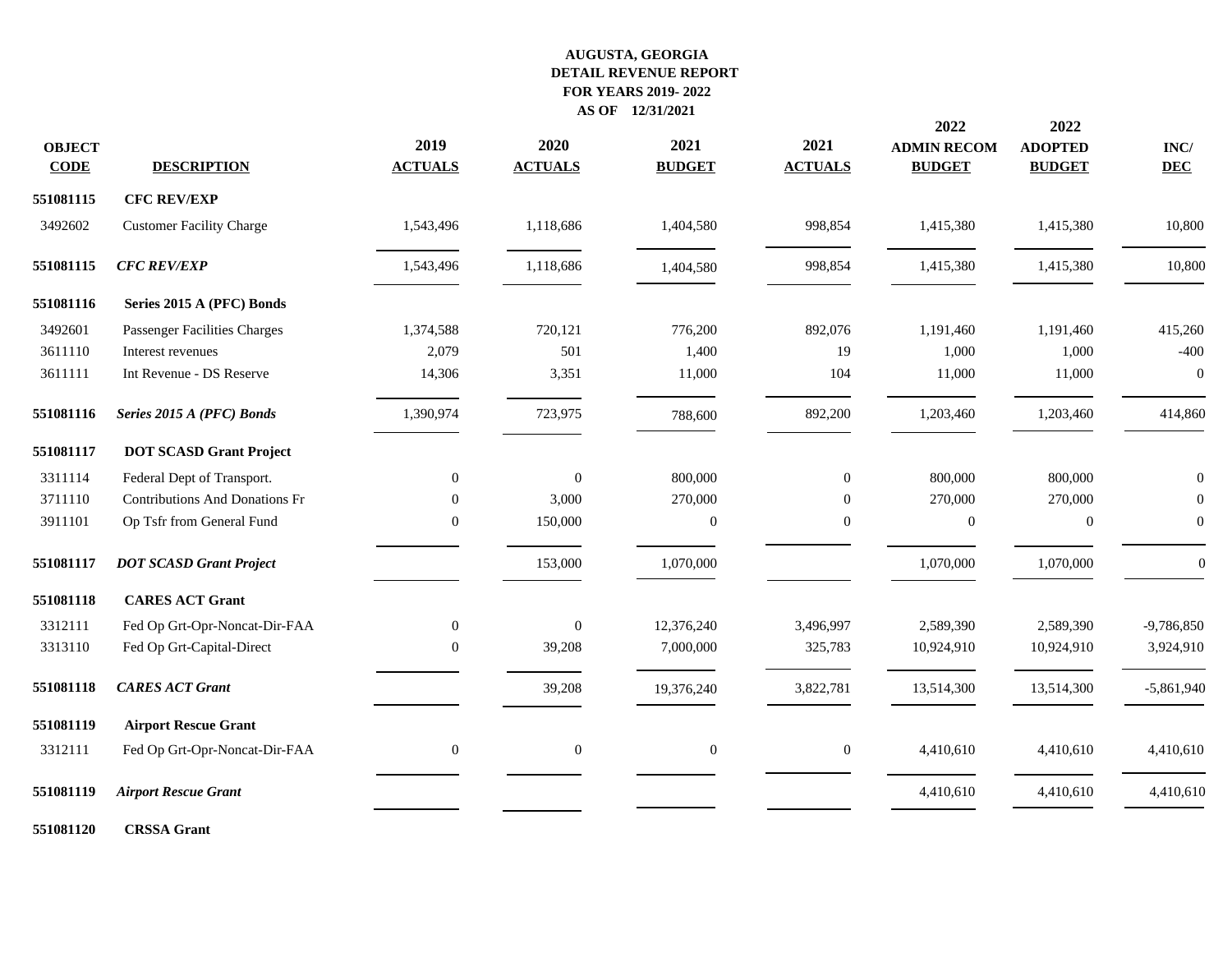|                              |                                                       |                        |                        |                       |                        | 2022                                | 2022                            |                               |
|------------------------------|-------------------------------------------------------|------------------------|------------------------|-----------------------|------------------------|-------------------------------------|---------------------------------|-------------------------------|
| <b>OBJECT</b><br><b>CODE</b> | <b>DESCRIPTION</b>                                    | 2019<br><b>ACTUALS</b> | 2020<br><b>ACTUALS</b> | 2021<br><b>BUDGET</b> | 2021<br><b>ACTUALS</b> | <b>ADMIN RECOM</b><br><b>BUDGET</b> | <b>ADOPTED</b><br><b>BUDGET</b> | $\mathbf{INC}/$<br><b>DEC</b> |
| 3313110                      | Fed Op Grt-Capital-Direct                             | $\mathbf{0}$           | $\overline{0}$         | 2,682,110             | 2,682,108              | $\mathbf{0}$                        | $\boldsymbol{0}$                | $-2,682,110$                  |
| 551081120                    | <b>CRSSA</b> Grant                                    |                        |                        | 2,682,110             | 2,682,108              |                                     |                                 | $-2,682,110$                  |
| 551081201                    | <b>Airport Administration</b>                         |                        |                        |                       |                        |                                     |                                 |                               |
| 3952110<br>551081203         | Fund Balance Appropriations<br><b>Airpost Airside</b> | $\overline{0}$         | $\mathbf{0}$           | $\boldsymbol{0}$      | $\mathbf{0}$           | $\overline{0}$                      | $\overline{0}$                  | $\boldsymbol{0}$              |
| 551081301                    | <b>AIP Projects 1</b>                                 |                        |                        |                       |                        |                                     |                                 |                               |
| 3313111                      | Fed Op Grt-Capital-Dir-FAA                            | 655,631                | 805,418                | 613,450               | 56,060                 | $\Omega$                            | $\boldsymbol{0}$                | $-613,450$                    |
| 3343112                      | Georgia DOT Cost Sharing                              | 6,655                  | 31,222                 | 34,080                | 1,850                  | $\Omega$                            | $\mathbf{0}$                    | $-34,080$                     |
| 3952110                      | Fund Balance Appropriations                           | $\mathbf{0}$           | $\mathbf{0}$           | $\boldsymbol{0}$      | $\boldsymbol{0}$       | $\boldsymbol{0}$                    | $\boldsymbol{0}$                | $\mathbf{0}$                  |
| 551081301                    | <b>AIP Projects 1</b>                                 | 662,286                | 836,641                | 647,530               | 57,910                 |                                     |                                 | $-647,530$                    |
| 551081302                    | <b>AIP Projects 2</b>                                 |                        |                        |                       |                        |                                     |                                 |                               |
| 3313111                      | Fed Op Grt-Capital-Dir-FAA                            | 11,921,698             | 2,283,775              | 6,037,030             | 4,543,976              | $\mathbf{0}$                        | $\boldsymbol{0}$                | $-6,037,030$                  |
| 3343112                      | Georgia DOT Cost Sharing                              | 305,241                | 423,022                | $\boldsymbol{0}$      | 9,866                  | $\overline{0}$                      | $\overline{0}$                  | $\Omega$                      |
| 551081302                    | <b>AIP Projects 2</b>                                 | 12,226,939             | 2,706,797              | 6,037,030             | 4,553,842              |                                     |                                 | $-6,037,030$                  |
| 551081303                    | <b>AIP Projects 3</b>                                 |                        |                        |                       |                        |                                     |                                 |                               |
| 3313111                      | Fed Op Grt-Capital-Dir-FAA                            | 1,571,753              | 300,397                | 1,767,840             | 117,916                | 2,274,280                           | 2,274,280                       | 506,440                       |
| 3343112                      | Georgia DOT Cost Sharing                              | $\overline{0}$         | $\overline{0}$         | 98,210                | $\overline{0}$         | 126,010                             | 126,010                         | 27,800                        |
| 3952110                      | Fund Balance Appropriations                           | $\mathbf{0}$           | $\Omega$               | $\boldsymbol{0}$      | $\boldsymbol{0}$       | $\mathbf{0}$                        | $\boldsymbol{0}$                | $\boldsymbol{0}$              |
| 551081303                    | <b>AIP Projects 3</b>                                 | 1,571,753              | 300,397                | 1,866,050             | 117,916                | 2,400,290                           | 2,400,290                       | 534,240                       |
| 551081304                    | <b>AIP Projects 4</b>                                 |                        |                        |                       |                        |                                     |                                 |                               |
| 3313111                      | Fed Op Grt-Capital-Dir-FAA                            | $\boldsymbol{0}$       | $\boldsymbol{0}$       | $\boldsymbol{0}$      | $\boldsymbol{0}$       | 1,317,840                           | 1,317,840                       | 1,317,840                     |
| 3343112                      | Georgia DOT Cost Sharing                              | $\overline{0}$         | $\overline{0}$         | $\boldsymbol{0}$      | $\overline{0}$         | 73,210                              | 73,210                          | 73,210                        |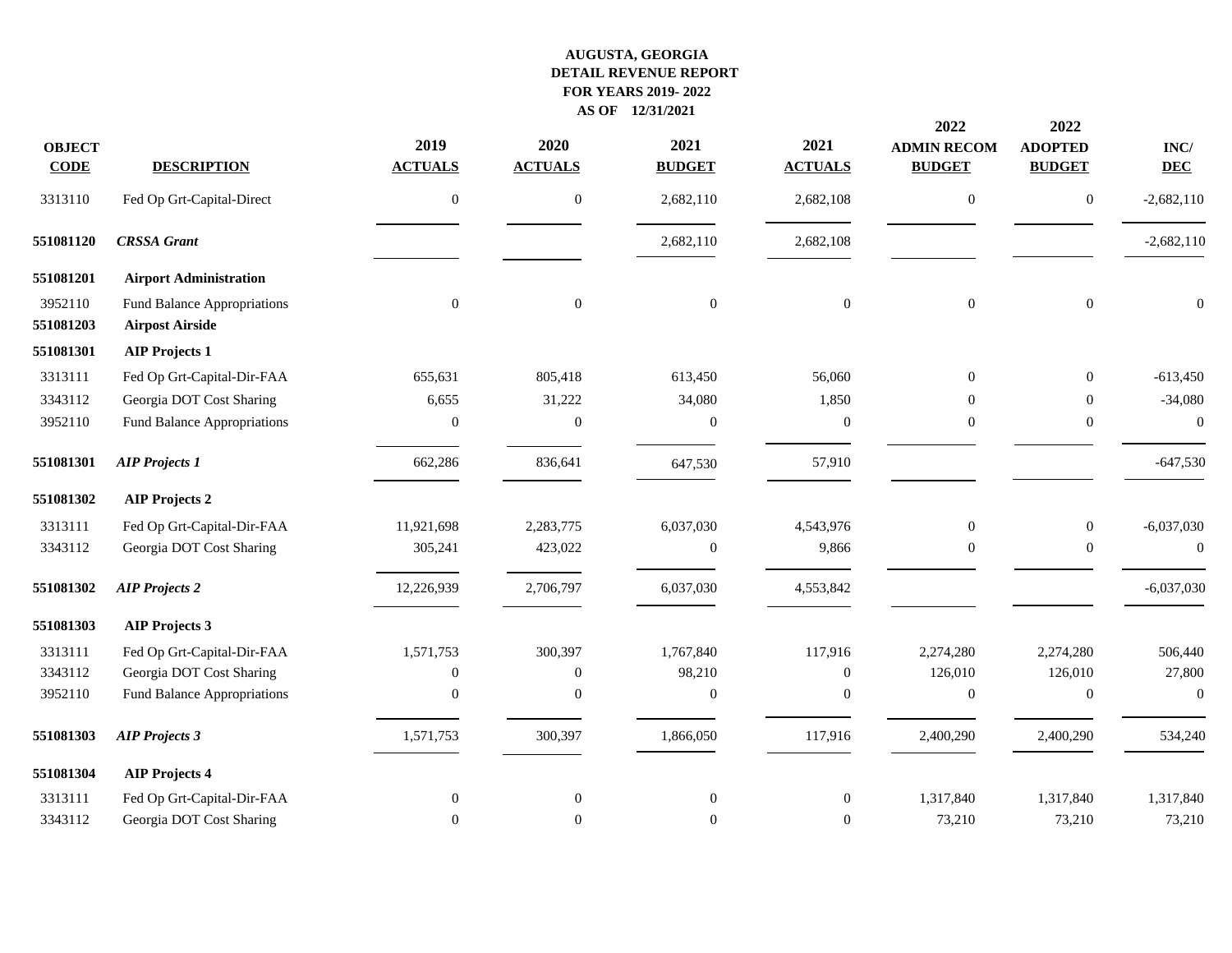| <b>OBJECT</b><br><b>CODE</b> | <b>DESCRIPTION</b>              | 2019<br><b>ACTUALS</b> | 2020<br><b>ACTUALS</b> | 2021<br><b>BUDGET</b> | 2021<br><b>ACTUALS</b> | 2022<br><b>ADMIN RECOM</b><br><b>BUDGET</b> | 2022<br><b>ADOPTED</b><br><b>BUDGET</b> | INC/<br><b>DEC</b> |
|------------------------------|---------------------------------|------------------------|------------------------|-----------------------|------------------------|---------------------------------------------|-----------------------------------------|--------------------|
| 3952110                      | Fund Balance Appropriations     | $\mathbf{0}$           | $\mathbf{0}$           | $\boldsymbol{0}$      | $\mathbf{0}$           | $\overline{0}$                              | $\boldsymbol{0}$                        |                    |
| 551081304                    | <b>AIP Projects 4</b>           |                        |                        |                       |                        | 1,391,050                                   | 1,391,050                               | 1,391,050          |
| 551081305                    | <b>Other Proj-Airside</b>       |                        |                        |                       |                        |                                             |                                         |                    |
| 3343112                      | Georgia DOT Cost Sharing        | $\mathbf{0}$           | $\overline{0}$         | 3,688,480             | 1,802,165              | 7,652,690                                   | 7,652,690                               | 3,964,210          |
| 3952110                      | Fund Balance Appropriations     | $\mathbf{0}$           | $\theta$               | $\mathbf{0}$          | $\mathbf{0}$           | $\overline{0}$                              | $\mathbf{0}$                            | $\theta$           |
| 551081305                    | <b>Other Proj-Airside</b>       |                        |                        | 3,688,480             | 1,802,165              | 7,652,690                                   | 7,652,690                               | 3,964,210          |
| 551081306                    | <b>Other Proj-Landside</b>      |                        |                        |                       |                        |                                             |                                         |                    |
| 551611131                    | Series 2015B (Gen Rev) Bonds    |                        |                        |                       |                        |                                             |                                         |                    |
| 3611110                      | Interest revenues               | 5,231                  | 1,042                  | 4,000                 | 40                     | 3,000                                       | 3,000                                   | $-1,000$           |
| 3611111                      | Int Revenue - DS Reserve        | 7,864                  | 1,933                  | 6,000                 | 60                     | 5,000                                       | 5,000                                   | $-1,000$           |
| 3611112                      | Int Revenue - O&M Reserve       | 24,541                 | 4,384                  | 16,000                | 155                    | 8,000                                       | 8,000                                   | $-8,000$           |
| 551611131                    | Series 2015B (Gen Rev) Bonds    | 37,636                 | 7,360                  | 26,000                | 255                    | 16,000                                      | 16,000                                  | $-10,000$          |
| <b>FUND TOTAL: 551</b>       | <b>Augusta Regional Airport</b> | 34,782,654             | 24,196,456             | 68,051,500            | 32,342,354             | 64,438,440                                  | 64,438,440                              | $-3,613,060$       |
|                              |                                 |                        |                        |                       |                        |                                             |                                         |                    |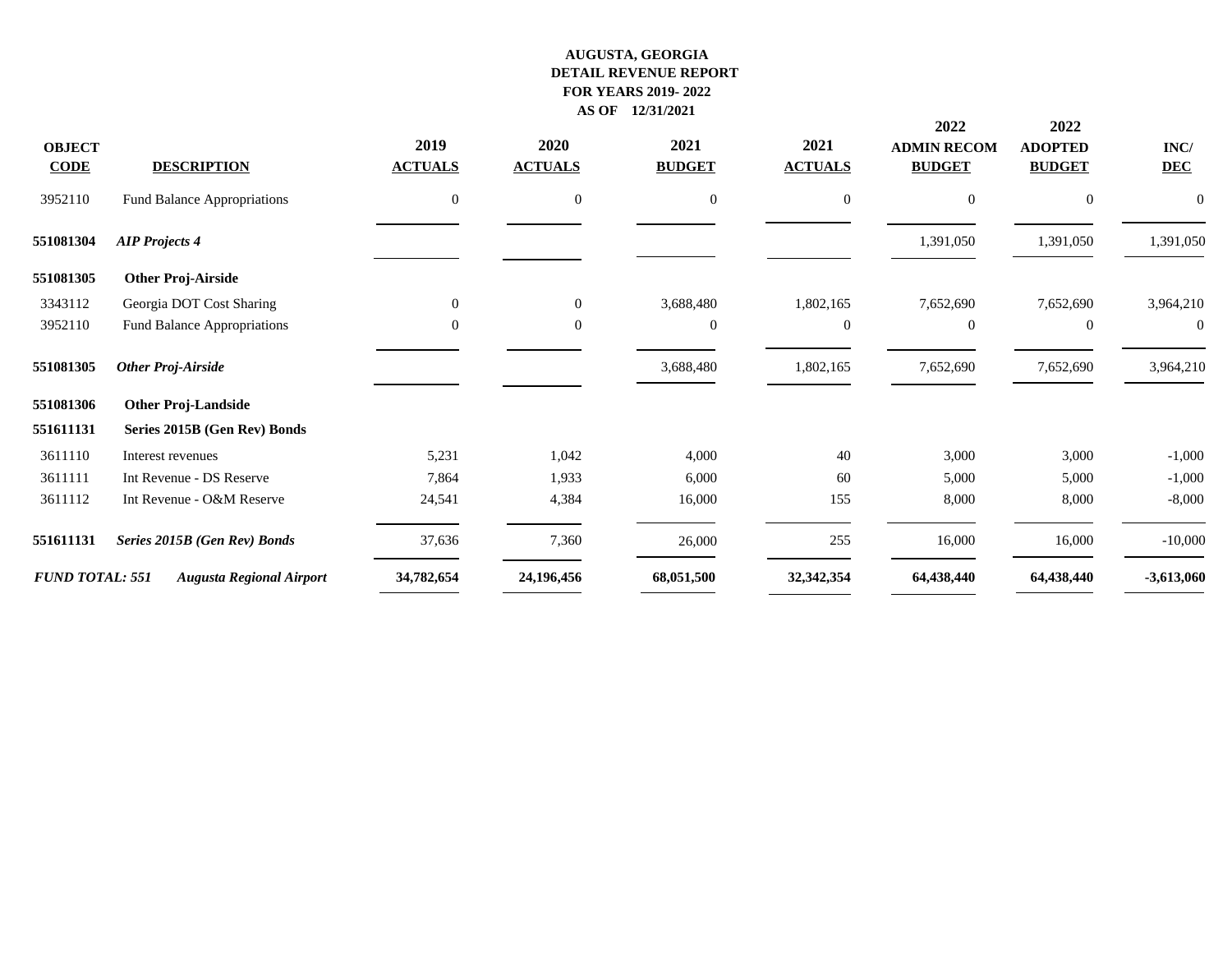| <b>OBJECT</b><br><b>CODE</b> | <b>DESCRIPTION</b>                    | 2019<br><b>ACTUALS</b> | 2020<br><b>ACTUALS</b> | 2021<br><b>BUDGET</b> | 2021<br><b>ACTUALS</b> | 2022<br><b>ADMIN RECOM</b><br><b>BUDGET</b> | 2022<br><b>ADOPTED</b><br><b>BUDGET</b> | $\mathbf{INC}/$<br><b>DEC</b> |
|------------------------------|---------------------------------------|------------------------|------------------------|-----------------------|------------------------|---------------------------------------------|-----------------------------------------|-------------------------------|
| 552000000                    | <b>Daniel Field</b>                   |                        |                        |                       |                        |                                             |                                         |                               |
| 3311111                      | Fed Op Grant-Categ-Direct-FAA         | $\overline{0}$         | $\overline{0}$         | $\mathbf{0}$          | $\Omega$               | $\Omega$                                    | $\mathbf{0}$                            | $\Omega$                      |
| 3442260                      | <b>Stormwater Fees</b>                | $\Omega$               | $\Omega$               | 24,000                | $\Omega$               | $\Omega$                                    | $\overline{0}$                          | $-24,000$                     |
| 3445120                      | <b>Right of Way Fees</b>              | $\overline{0}$         | 34,114                 | $\mathbf{0}$          | $\Omega$               | $\Omega$                                    | $\Omega$                                | $\overline{0}$                |
| 3492301                      | Airline Space Rental                  | 96,829                 | 53,729                 | 96,480                | 81,859                 | 96,480                                      | 96,480                                  | $\Omega$                      |
| 3492508                      | Other Property Rental                 | 16,340                 | 475                    | 15,000                | 5,000                  | 15,000                                      | 15,000                                  | $\overline{0}$                |
| 3611110                      | Interest revenues                     | $-429$                 | 1,362                  | $\mathbf{0}$          | 264                    | $\mathbf{0}$                                | $\boldsymbol{0}$                        | $\overline{0}$                |
| 3831110                      | Rents and royalties                   | 19,354                 | $\mathbf{0}$           | 18,000                | 36,871                 | 20,000                                      | 20,000                                  | 2,000                         |
| 3891110                      | Miscellaneous Income                  | $\overline{0}$         | 462                    | 5,000                 | $\mathbf{0}$           | 5,000                                       | 5,000                                   | $\overline{0}$                |
| 3952110                      | Fund Balance Appropriations           | $\overline{0}$         | $\mathbf{0}$           | 187,150               | $\mathbf{0}$           | 226,060                                     | 226,060                                 | 38,910                        |
| 552000000                    | <b>Daniel Field</b>                   | 132,094                | 90,142                 | 345,630               | 123,995                | 362,540                                     | 362,540                                 | 16,910                        |
| 552081205                    | FAA Runway 5/23 Rehab                 |                        |                        |                       |                        |                                             |                                         |                               |
| 3311111                      | Fed Op Grant-Categ-Direct-FAA         | 1,179,777              | 482,513                | $\mathbf{0}$          | $\overline{0}$         | $\mathbf{0}$                                | $\boldsymbol{0}$                        | $\mathbf{0}$                  |
| 3343112                      | Georgia DOT Cost Sharing              | 65,543                 | 26,806                 | $\mathbf{0}$          | $\overline{0}$         | $\mathbf{0}$                                | $\mathbf{0}$                            | $\overline{0}$                |
| 552081205                    | FAA Runway 5/23 Rehab                 | 1,245,320              | 509,319                |                       |                        |                                             |                                         | $\overline{0}$                |
| 552081206                    | FAA Study & AZO Update                |                        |                        |                       |                        |                                             |                                         |                               |
| 3312111                      | Fed Op Grt-Opr-Noncat-Dir-FAA         | $\mathbf{0}$           | 139,752                | 237,000               | 7,074                  | 29,700                                      | 29,700                                  | $-207,300$                    |
| 3343112                      | Georgia DOT Cost Sharing              | $\overline{0}$         | 7,764                  | 12,500                | 393                    | 1,650                                       | 1,650                                   | $-10,850$                     |
| 552081206                    | FAA Study & AZO Update                |                        | 147,516                | 249,500               | 7,467                  | 31,350                                      | 31,350                                  | $-218,150$                    |
| 552081207                    | FAA-Covid 19 Airport Ec Rel Gr        |                        |                        |                       |                        |                                             |                                         |                               |
| 3312111                      | Fed Op Grt-Opr-Noncat-Dir-FAA         | 0                      | 69,000                 | 23,000                | 23,000                 | $\mathbf{0}$                                | $\boldsymbol{0}$                        | $-23,000$                     |
| 552081207                    | FAA-Covid 19 Airport Ec Rel           |                        | 69,000                 | 23,000                | 23,000                 |                                             |                                         | $-23,000$                     |
| 552081208                    | <b>FAA grt-Environmental Assessmt</b> |                        |                        |                       |                        |                                             |                                         |                               |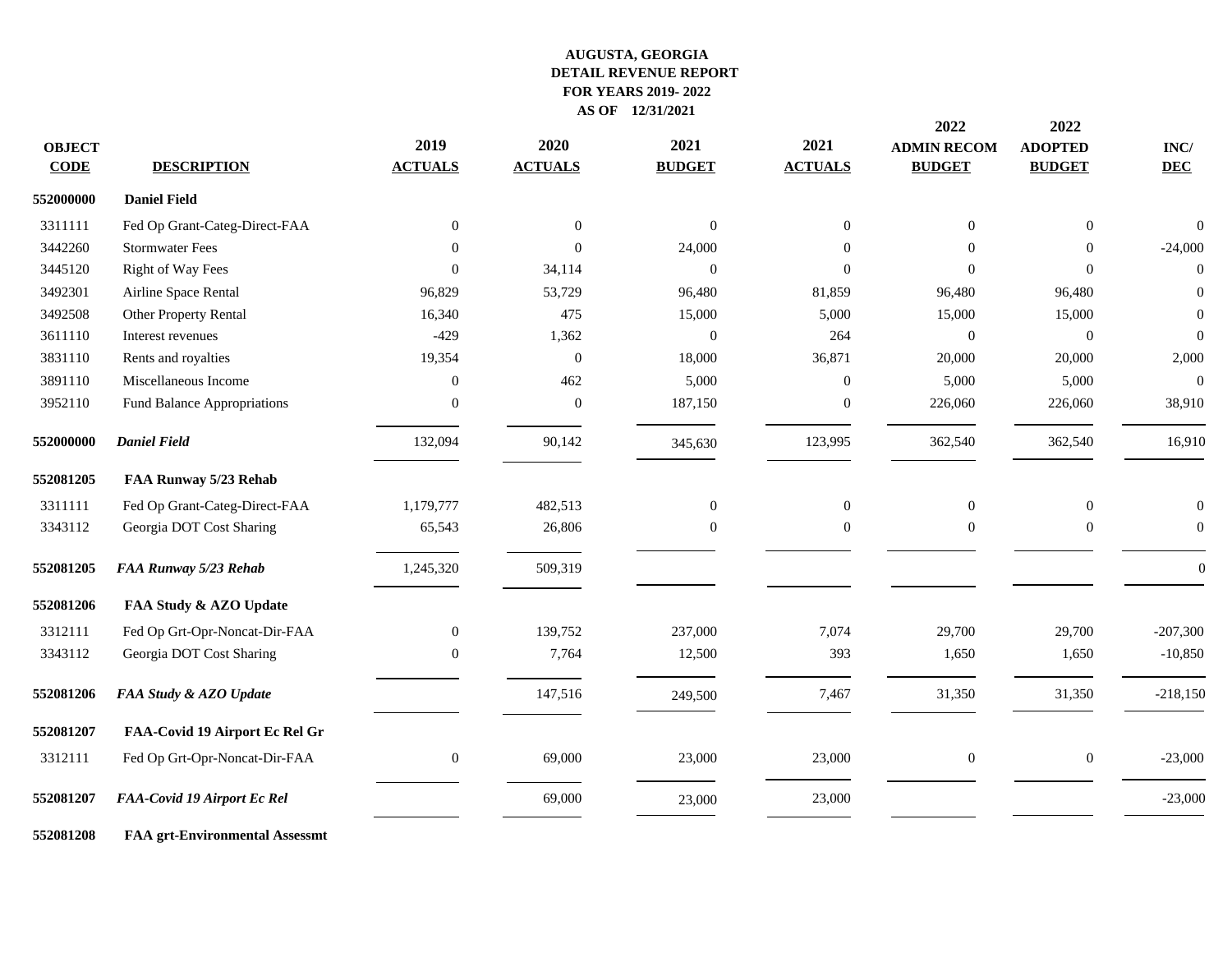| <b>OBJECT</b><br><b>CODE</b> | <b>DESCRIPTION</b>            | 2019<br><b>ACTUALS</b> | 2020<br><b>ACTUALS</b> | 2021<br><b>BUDGET</b> | 2021<br><b>ACTUALS</b> | 2022<br><b>ADMIN RECOM</b><br><b>BUDGET</b> | 2022<br><b>ADOPTED</b><br><b>BUDGET</b> | INC/<br><b>DEC</b> |
|------------------------------|-------------------------------|------------------------|------------------------|-----------------------|------------------------|---------------------------------------------|-----------------------------------------|--------------------|
| 3312111                      | Fed Op Grt-Opr-Noncat-Dir-FAA | $\overline{0}$         | $\boldsymbol{0}$       | 158,330               | $\mathbf{0}$           |                                             |                                         | -158,330           |
| 3343112                      | Georgia DOT Cost Sharing      | $\theta$               | $\boldsymbol{0}$       | 7.920                 | $\theta$               |                                             |                                         | $-7,920$           |
| 552081208                    | <b>FAA</b> grt-Environmental  |                        |                        | 166,250               |                        |                                             |                                         | $-166,250$         |
| <b>FUND TOTAL: 552</b>       | <b>Daniel Field Airport</b>   | 1,377,414              | 815,979                | 784,380               | 154,462                | 393,890                                     | 393,890                                 | -390,490           |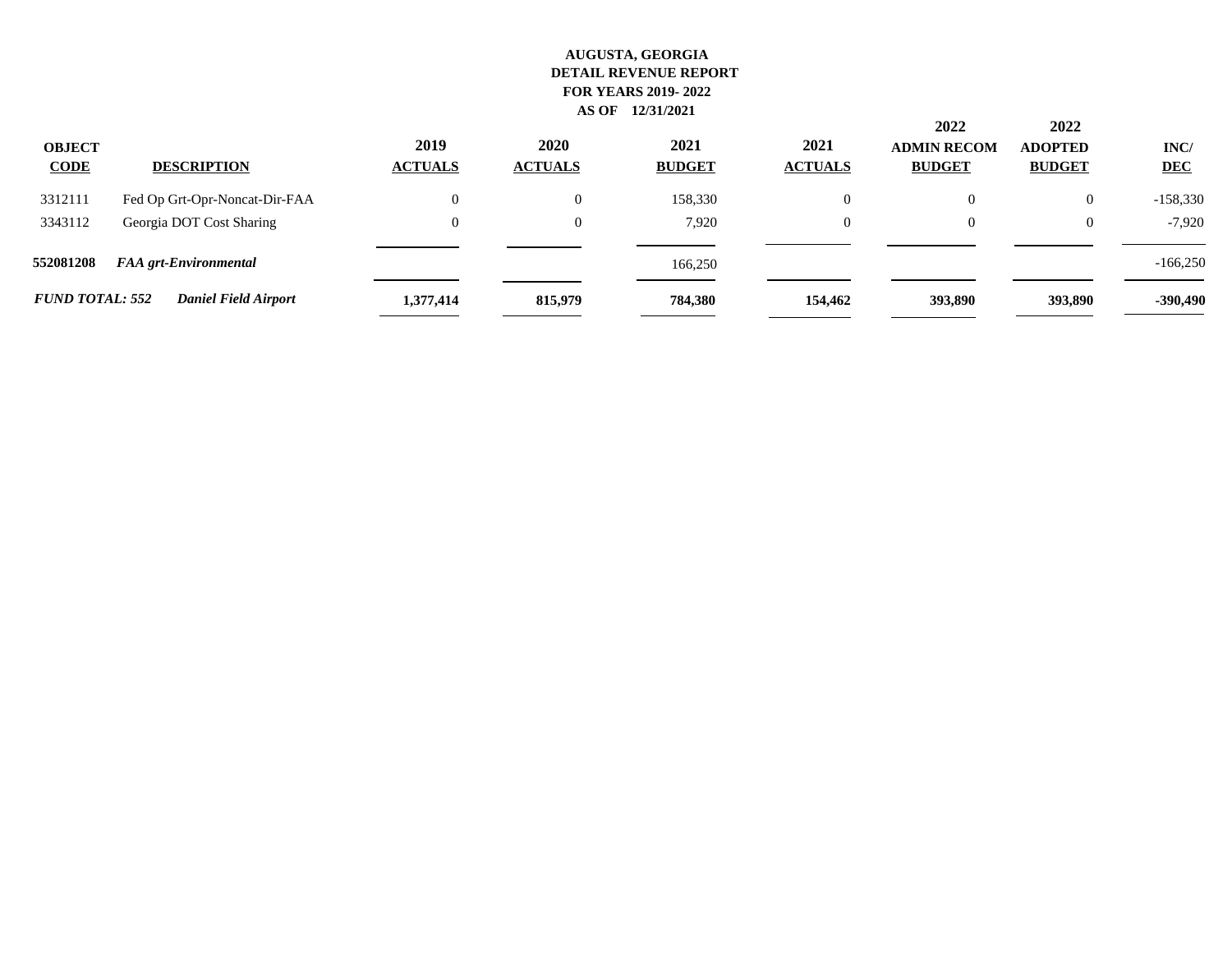| <b>OBJECT</b>          |                                   | 2019           | 2020           | 2021           | 2021           | 2022<br><b>ADMIN RECOM</b> | 2022<br><b>ADOPTED</b> | INC/           |
|------------------------|-----------------------------------|----------------|----------------|----------------|----------------|----------------------------|------------------------|----------------|
| <b>CODE</b>            | <b>DESCRIPTION</b>                | <b>ACTUALS</b> | <b>ACTUALS</b> | <b>BUDGET</b>  | <b>ACTUALS</b> | <b>BUDGET</b>              | <b>BUDGET</b>          | <b>DEC</b>     |
| 581000000              | <b>Stormwater Utility</b>         |                |                |                |                |                            |                        |                |
| 3442260                | <b>Stormwater Fees</b>            | 13,601,276     | 13,638,666     | 13,902,000     | 13,894,648     | 13,902,000                 | 13,902,000             | $\Omega$       |
| 3442270                | <b>Stormwater Fee Credit</b>      | $-467,871$     | $-77,342$      | $-334,130$     | $-109, 134$    | $-334,130$                 | $-334,130$             | $\overline{0}$ |
| 3442330                | W&S Returned Check Fees           | 360            | 280            | 450            | 420            | 450                        | 450                    | $\overline{0}$ |
| 3442341                | <b>Bad Debt Recovery</b>          | 37,220         | 3,233          | 7,750          | 3,993          | 7,750                      | 7,750                  | $\overline{0}$ |
| 3492101                | Late Fees                         | 483,134        | 314,666        | 493,790        | 728,607        | 493,790                    | 493,790                | $\theta$       |
| 3611110                | Interest revenues                 | 53,295         | 40,290         | $\Omega$       | $\Omega$       | $\Omega$                   | $\theta$               | $\Omega$       |
| 3911230                | Oper Trf fr ARPA-City             | $\Omega$       | $\Omega$       | 46,890         | 46,890         | $\Omega$                   | 380,250                | 333,360        |
| 3911235                | Op Trsf fr TIA                    | $\Omega$       | $\Omega$       | $\mathbf{0}$   | $\Omega$       | $\Omega$                   | 10,300                 | 10,300         |
| 3911371                | Op Tsfr from TIA                  | $\Omega$       | 20,540         | 20,540         | 20,540         | 20,540                     | 20,540                 | $\Omega$       |
| 3911542                | Op Trsf from Garbage Collectio    |                | $\Omega$       | 225,000        | 225,000        | 225,000                    | 225,000                | $\Omega$       |
| 3923110                | Property sale                     | $\Omega$       | 23,832         | $\Omega$       | 450            | $\Omega$                   | $\Omega$               | $\Omega$       |
| 3938110                | <b>Capital Contributions</b>      | $\Omega$       | 378,347        | $\Omega$       | $\Omega$       | $\Omega$                   | $\Omega$               | $\Omega$       |
| 3951110                | <b>Encumbrance Carry Forwards</b> | $\Omega$       | $\overline{0}$ | 1,417,480      | $\Omega$       | $\Omega$                   | $\overline{0}$         | $-1,417,480$   |
| 3951120                | Capital Project Carry Forwards    | $\Omega$       | $\Omega$       | $\overline{0}$ | $\Omega$       | $\Omega$                   | $\overline{0}$         | $\theta$       |
| 581000000              | <b>Stormwater Utility</b>         | 13,707,414     | 14,342,513     | 15,779,770     | 14,811,416     | 14,315,400                 | 14,705,950             | $-1,073,820$   |
| <b>FUND TOTAL: 581</b> | <b>Stormwater Utility</b>         | 13,707,414     | 14,342,513     | 15,779,770     | 14,811,416     | 14,315,400                 | 14,705,950             | $-1,073,820$   |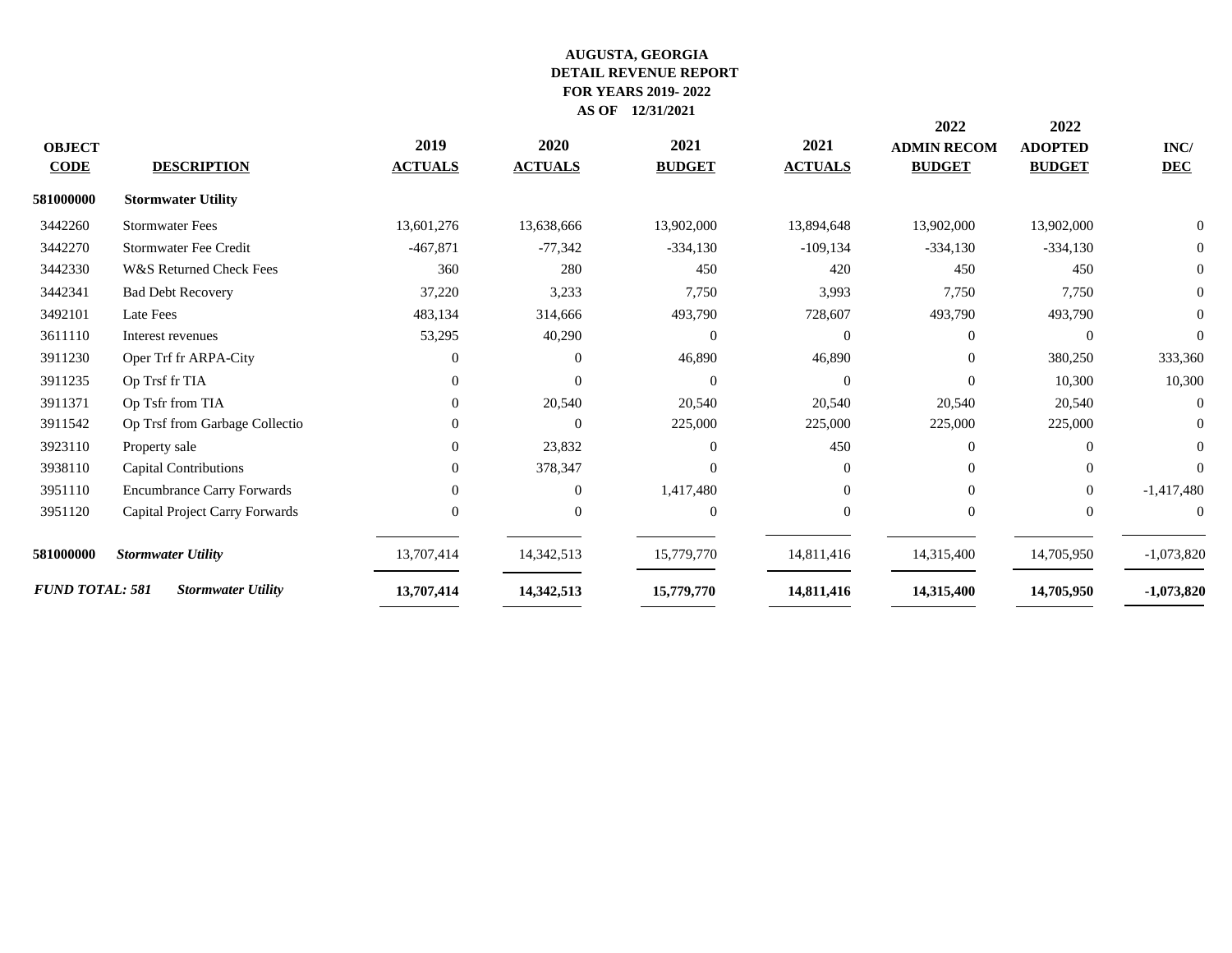|                        |                                     |                |                |                  |                | 2022               | 2022           |                |
|------------------------|-------------------------------------|----------------|----------------|------------------|----------------|--------------------|----------------|----------------|
| <b>OBJECT</b>          |                                     | 2019           | 2020           | 2021             | 2021           | <b>ADMIN RECOM</b> | <b>ADOPTED</b> | INC/           |
| <b>CODE</b>            | <b>DESCRIPTION</b>                  | <b>ACTUALS</b> | <b>ACTUALS</b> | <b>BUDGET</b>    | <b>ACTUALS</b> | <b>BUDGET</b>      | <b>BUDGET</b>  | <b>DEC</b>     |
| 611000000              | <b>Risk Management</b>              |                |                |                  |                |                    |                |                |
| 3418101                | <b>Risk Mgmt Cost Allocation-GF</b> | 579,273        | 766,750        | 589,110          | 589,110        | 670,400            | 670,400        | 81,290         |
| 3418273                | <b>Risk Mgmt Cost Allocation-LF</b> | 636,132        | 769,565        | 1,111,560        | 1,111,560      | 1,093,860          | 1,093,860      | $-17,700$      |
| 3418274                | <b>Risk Mgmt Cost Allocation-FP</b> | 180,810        | 253,544        | 331,100          | 331,100        | 377,320            | 377,320        | 46,220         |
| 3418324                | Risk Mgmt Cost Alloc-SPLOST         | $\mathbf{0}$   | $\mathbf{0}$   | $\theta$         | $\overline{0}$ | $\overline{0}$     | $\mathbf{0}$   | $\overline{0}$ |
| 3418329                | Risk Mgmt-Cost All-SPLOST 7         | 3,407          | 2,526          | 11,160           | 11,160         | 9,140              | 9,140          | $-2,020$       |
| 3418506                | <b>Risk Mgmt Cost Allocation-WS</b> | 572,556        | 572,335        | 667,800          | 667,800        | 654,930            | 654,930        | $-12,870$      |
| 3418541                | Risk Mgmt Cost Allocation-WM        | 11,277         | 21,947         | 84,910           | 84,910         | 46,850             | 46,850         | $-38,060$      |
| 3418551                | Risk Mgmt Cost Allocation-BF        | 40,799         | 48,457         | 44,340           | 44,340         | 57,100             | 57,100         | 12,760         |
| 3494210                | Health Insurance-Employee Cont      | $\Omega$       | $\Omega$       | $\Omega$         | 53             | 0                  | $\overline{0}$ |                |
| 3611110                | Interest revenues                   | 25,048         | 8,175          | $\Omega$         | $\Omega$       | $\Omega$           | $\Omega$       | $\Omega$       |
| 3891110                | Miscellaneous Income                | 1,050          | 2,172          | $\Omega$         | 1,050          | $\Omega$           | $\Omega$       | $\Omega$       |
| 3911230                | Oper Trf fr ARPA-City               | $\overline{0}$ | $\mathbf{0}$   | 11,420           | 11,420         | $\overline{0}$     | $\mathbf{0}$   | $-11,420$      |
| 611000000              | <b>Risk Management</b>              | 2,050,354      | 2,445,476      | 2,851,400        | 2,852,503      | 2,909,600          | 2,909,600      | 58,200         |
| 611015214              | <b>Damage Expense</b>               |                |                |                  |                |                    |                |                |
| 3519902                | <b>Safety Review Board Fines</b>    | 17,480         | 14,321         | $\boldsymbol{0}$ | 16,067         | $\overline{0}$     | $\mathbf{0}$   | $\mathbf{0}$   |
| 611015214              | <b>Damage Expense</b>               | 17,480         | 14,321         |                  | 16,067         |                    |                | $\theta$       |
| <b>FUND TOTAL: 611</b> | <b>Risk Management</b>              | 2,067,834      | 2,459,797      | 2,851,400        | 2,868,570      | 2,909,600          | 2,909,600      | 58,200         |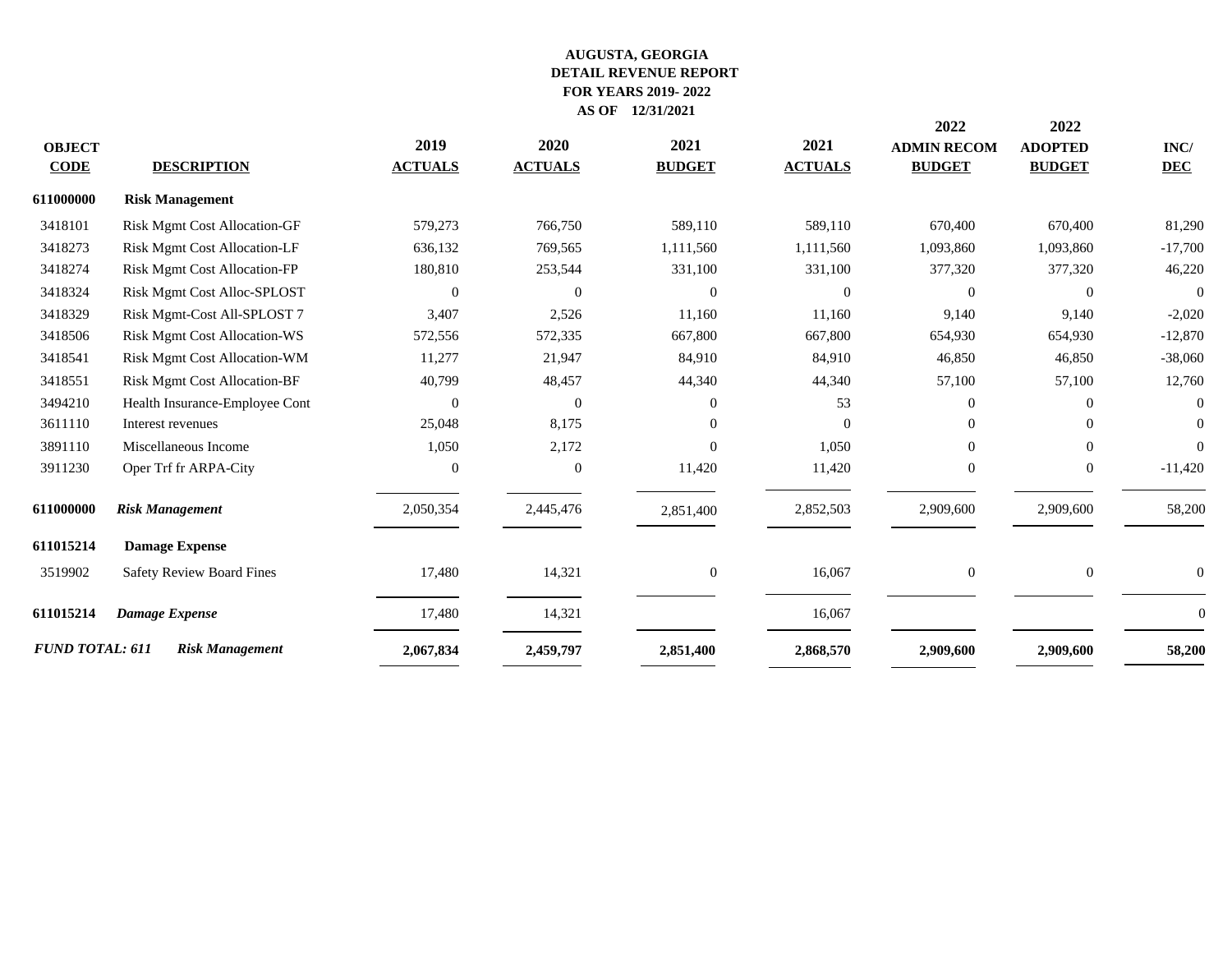|               |                                      |                  |                  |                |                | 2022               | 2022           |              |
|---------------|--------------------------------------|------------------|------------------|----------------|----------------|--------------------|----------------|--------------|
| <b>OBJECT</b> |                                      | 2019             | 2020             | 2021           | 2021           | <b>ADMIN RECOM</b> | <b>ADOPTED</b> | INC/         |
| <b>CODE</b>   | <b>DESCRIPTION</b>                   | <b>ACTUALS</b>   | <b>ACTUALS</b>   | <b>BUDGET</b>  | <b>ACTUALS</b> | <b>BUDGET</b>      | <b>BUDGET</b>  | <b>DEC</b>   |
| 616000000     | <b>Employee Health Benefits Fund</b> |                  |                  |                |                |                    |                |              |
| 3454110       | <b>Clinic Fees</b>                   | 3,790            | 3,400            | $\overline{0}$ | 5,120          | $\Omega$           | $\theta$       | $\mathbf{0}$ |
| 3474210       | Event Sponsorship fees               | 475              | $\Omega$         | $\Omega$       | $\mathbf{0}$   | $\Omega$           | $\theta$       | $\Omega$     |
| 3494210       | Health Insurance-Employee Cont       | 5,895,353        | 5,895,549        | 7,224,690      | 5,659,254      | 7,448,140          | 7,448,140      | 223,450      |
| 3494211       | Life Insurance-Employee Contr        | $\boldsymbol{0}$ | $\boldsymbol{0}$ | $\mathbf{0}$   | 58             | $\theta$           | $\mathbf{0}$   | $\mathbf{0}$ |
| 3494220       | Health Insurance-Employer Cont       | 23,744,823       | 25,839,403       | 24,187,000     | 20,348,085     | 24,935,070         | 24,935,070     | 748,070      |
| 3611110       | Interest revenues                    | 37,117           | $-4,979$         | $\Omega$       | $\Omega$       | $\Omega$           | $\theta$       | $\Omega$     |
| 3811210       | <b>RxCard Royalties</b>              | $\theta$         | $\Omega$         | $\mathbf{0}$   | 220            | $\Omega$           | $\mathbf{0}$   | $\Omega$     |
| 3891110       | Miscellaneous Income                 | 511,838          | 639,269          | 500,000        | 1,636,481      | 2,000,000          | 2,000,000      | 1,500,000    |
| 3911101       | Op Tsfr from General Fund            | 726,680          | 435,060          | 760,690        | 760,690        | 412,790            | 412,790        | $-347,900$   |
| 3911216       | Op Tsfr from Emergency Telepho       | 48,260           | 28,490           | 49,710         | 49,710         | 68,330             | 68,330         | 18,620       |
| 3911217       | Op Transfer to Building Inspct       | 18,990           | 14,060           | 23,170         | 23,170         | 28,330             | 28,330         | 5,160        |
| 3911221       | Op Tsfr from Housing & Neighbo       | 22,370           | 13,040           | 21,870         | 21,870         | 29,830             | 29,830         | 7,960        |
| 3911226       | Op Trsf from Cares Act               | $\overline{0}$   | 2,000,000        | $\theta$       | $\Omega$       | $\theta$           | $\mathbf{0}$   | $\Omega$     |
| 3911230       | Oper Trf fr ARPA-City                | $\overline{0}$   | $\boldsymbol{0}$ | $\overline{0}$ | $\mathbf{0}$   | 1,500,000          | 1,500,000      | 1,500,000    |
| 3911273       | Op Tsfr from Law Enforcement         | 647,910          | 353,320          | 601,050        | 601,050        | 357,720            | 357,720        | $-243,330$   |
| 3911274       | Op Tsfr from Fire Protection         | 373,190          | 231,150          | 405,440        | 405,440        | 281,190            | 281,190        | $-124,250$   |
| 3911276       | Op Tsfr from Street Lights           | 3,860            | 2,180            | 3,810          | 3,810          | 5,270              | 5,270          | 1,460        |
| 3911329       | Op Tsfr from SPLOST 7                | 20,350           | 11,510           | 19,590         | 19,590         | 23,570             | 23,570         | 3,980        |
| 3911506       | Op Tsfr from Water & Sewerage        | 331,630          | 195,950          | 338,450        | 338,450        | 231,610            | 231,610        | $-106,840$   |
| 3911541       | Op Tsfr from Waste Management        | 21,920           | 16,850           | 35,770         | 35,770         | 48,840             | 48,840         | 13,070       |
| 3911542       | Op Trsf from Garbage Collectio       | 17,570           | 11,150           | 12,790         | 12,790         | 16,360             | 16,360         | 3,570        |
| 3911546       | Op Tsfr from Augusta Public Tr       | 8,720            | 4,680            | 7,870          | 7,870          | 9,170              | 9,170          | 1,300        |
| 3911551       | Op Tsfr from Bush Field Airpor       | 80,190           | 47,660           | 80,060         | 80,060         | 107,810            | 107,810        | 27,750       |
| 3911581       | Op Trsf fr SWU                       | 59,580           | 37,870           | 63,320         | 63,320         | 79,470             | 79,470         | 16,150       |
| 3911764       | Op Tsfr from Other Urban Pensi       | 162,750          | 94,570           | 166,020        | 166,020        | 106,750            | 106,750        | $-59,270$    |
| 616000000     | <b>Employee Health Benefits</b>      | 32,737,368       | 35,870,182       | 34,501,300     | 30,238,829     | 37,690,250         | 37,690,250     | 3,188,950    |
|               |                                      |                  |                  |                |                |                    |                |              |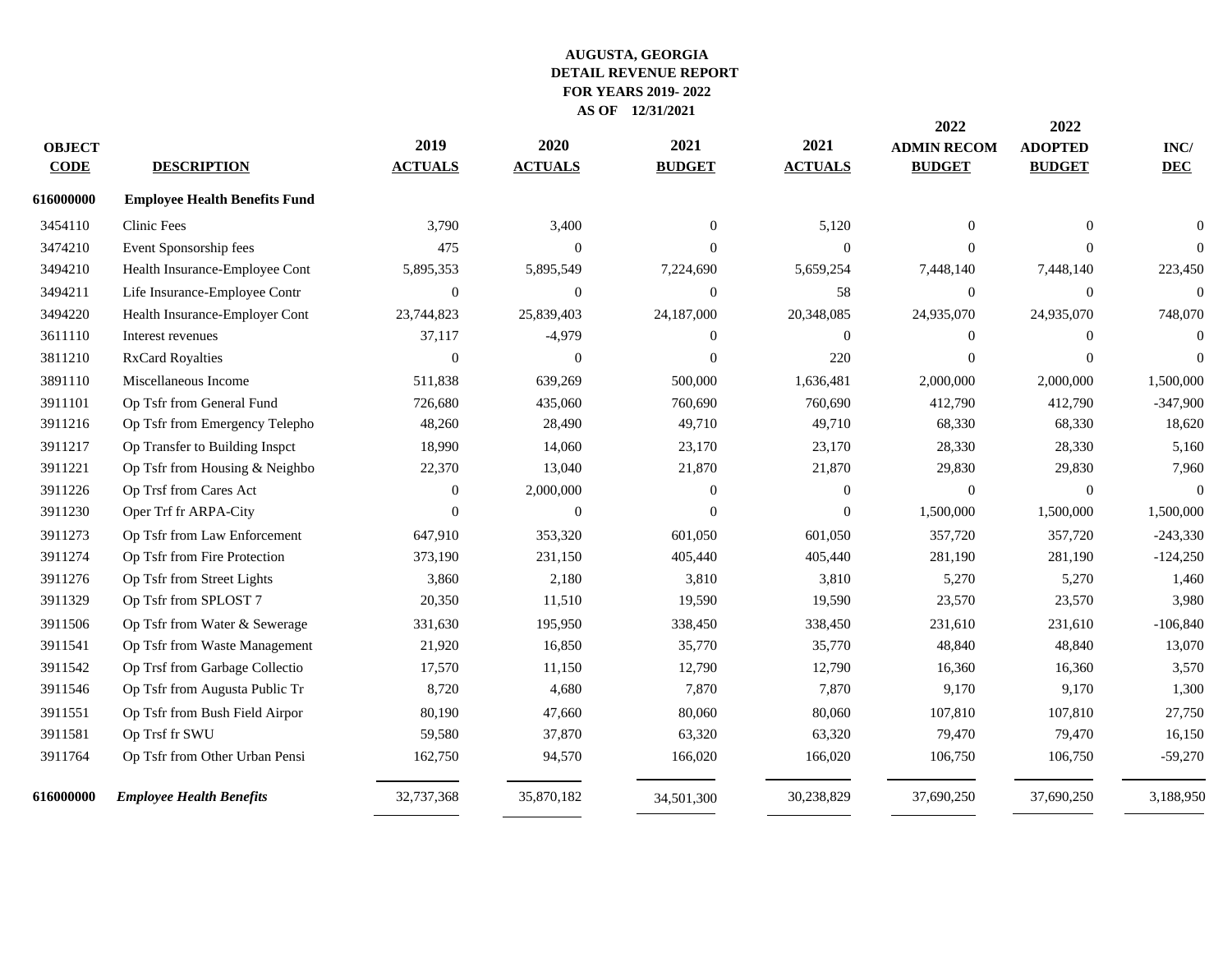|                        |                                 |                |                |               |                | 2022               | 2022           |            |
|------------------------|---------------------------------|----------------|----------------|---------------|----------------|--------------------|----------------|------------|
| <b>OBJECT</b>          |                                 | 2019           | 2020           | 2021          | 2021           | <b>ADMIN RECOM</b> | <b>ADOPTED</b> | INC/       |
| <b>CODE</b>            | <b>DESCRIPTION</b>              | <b>ACTUALS</b> | <b>ACTUALS</b> | <b>BUDGET</b> | <b>ACTUALS</b> | <b>BUDGET</b>      | <b>BUDGET</b>  | <b>DEC</b> |
| <i>FUND TOTAL: 616</i> | <b>Employee Health Benefits</b> | 32,737,368     | 35,870,182     | 34,501,300    | 30,238,829     | 37,690,250         | 37,690,250     | 3,188,950  |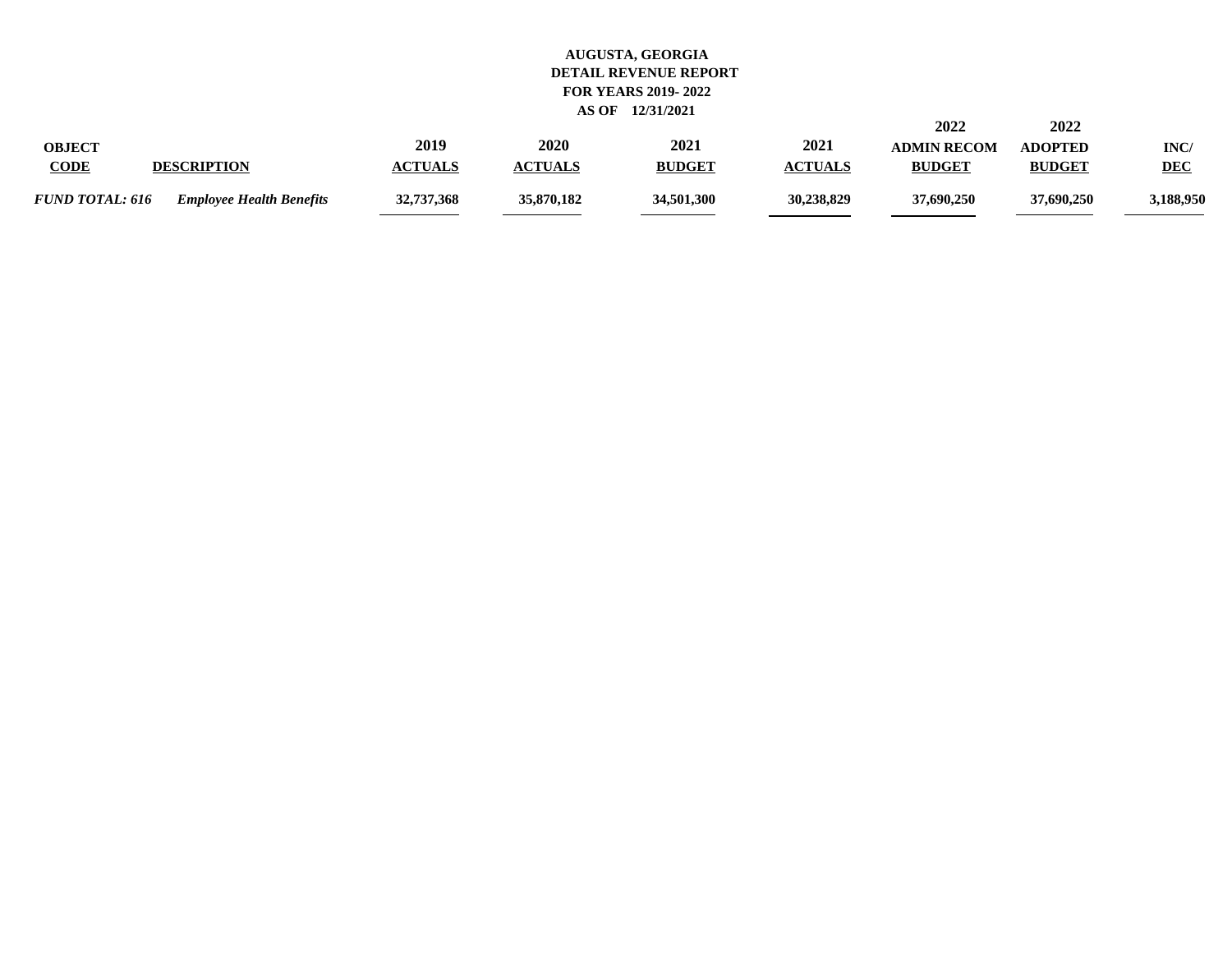| <b>OBJECT</b><br><b>CODE</b> | <b>DESCRIPTION</b>               | 2019<br><b>ACTUALS</b> | 2020<br><b>ACTUALS</b> | 2021<br><b>BUDGET</b> | 2021<br><b>ACTUALS</b> | 2022<br><b>ADMIN RECOM</b><br><b>BUDGET</b> | 2022<br><b>ADOPTED</b><br><b>BUDGET</b> | INC/<br><b>DEC</b> |
|------------------------------|----------------------------------|------------------------|------------------------|-----------------------|------------------------|---------------------------------------------|-----------------------------------------|--------------------|
| 621000000                    | <b>Workers Compensation Fund</b> |                        |                        |                       |                        |                                             |                                         |                    |
| 3499110                      | Other Charges for Service        | 3,686,536              | 3,199,905              | 4,770,800             | 4,863,851              | 4,520,870                                   | 4,520,870                               | $-249,930$         |
| 3611110                      | Interest revenues                | $-2,559$               | $-881$                 | $\boldsymbol{0}$      | $\Omega$               | $\Omega$                                    |                                         | $\Omega$           |
| 621000000                    | <b>Workers Compensation Fund</b> | 3,683,976              | 3,199,024              | 4,770,800             | 4,863,851              | 4,520,870                                   | 4,520,870                               | $-249,930$         |
| <b>FUND TOTAL: 621</b>       | <b>Workers Compensation</b>      | 3,683,976              | 3,199,024              | 4,770,800             | 4,863,851              | 4,520,870                                   | 4,520,870                               | $-249,930$         |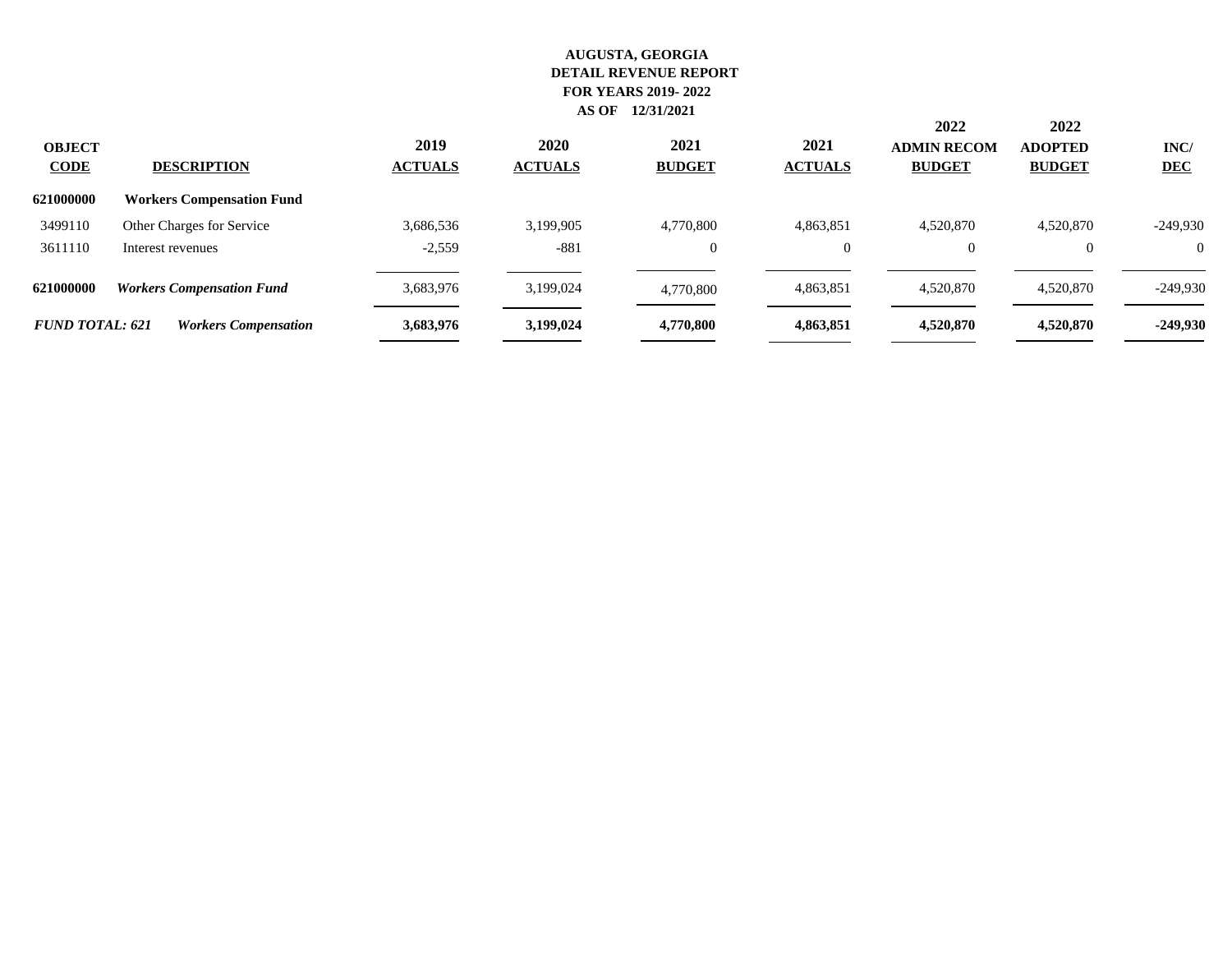| <b>OBJECT</b><br><b>CODE</b> | <b>DESCRIPTION</b>           | 2019<br><b>ACTUALS</b> | 2020<br><b>ACTUALS</b> | 2021<br><b>BUDGET</b> | 2021<br><b>ACTUALS</b> | 2022<br><b>ADMIN RECOM</b><br><b>BUDGET</b> | 2022<br><b>ADOPTED</b><br><b>BUDGET</b> | INC/<br><b>DEC</b> |
|------------------------------|------------------------------|------------------------|------------------------|-----------------------|------------------------|---------------------------------------------|-----------------------------------------|--------------------|
| 622000000                    | <b>Unemployment Fund</b>     |                        |                        |                       |                        |                                             |                                         |                    |
| 3494223                      | Unemployment-Employer Contri | 18,663                 | 39,988                 | 102,500               | 134,241                | 171,250                                     | 171,250                                 | 68,750             |
| 3611110                      | Interest revenues            | $-169$                 | $-98$                  | $\overline{0}$        | $\overline{0}$         | $\theta$                                    | $\Omega$                                | $\theta$           |
| 622000000                    | <b>Unemployment Fund</b>     | 18,493                 | 39,890                 | 102,500               | 134,241                | 171,250                                     | 171,250                                 | 68,750             |
| <b>FUND TOTAL: 622</b>       | <b>Unemployment Fund</b>     | 18,493                 | 39,890                 | 102,500               | 134,241                | 171,250                                     | 171,250                                 | 68,750             |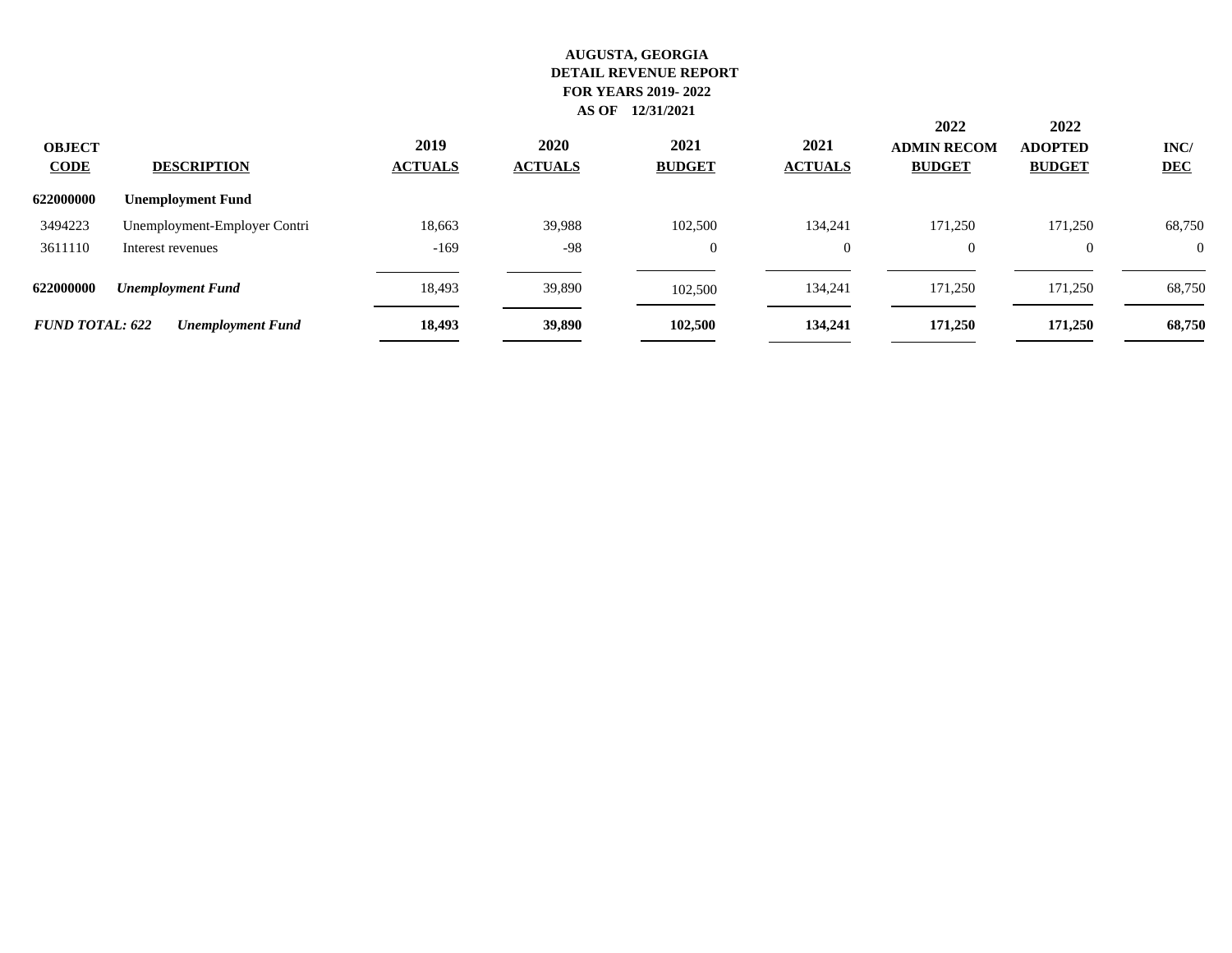| <b>OBJECT</b><br><b>CODE</b> | <b>DESCRIPTION</b>                    | 2019<br><b>ACTUALS</b> | 2020<br><b>ACTUALS</b> | 2021<br><b>BUDGET</b> | 2021<br><b>ACTUALS</b> | 2022<br><b>ADMIN RECOM</b><br><b>BUDGET</b> | 2022<br><b>ADOPTED</b><br><b>BUDGET</b> | INC/<br><b>DEC</b> |
|------------------------------|---------------------------------------|------------------------|------------------------|-----------------------|------------------------|---------------------------------------------|-----------------------------------------|--------------------|
| 623000000                    | <b>Long-Term Disability Insurance</b> |                        |                        |                       |                        |                                             |                                         |                    |
| 3494222                      | L-T Disability-Employer Contri        | 299,385                | 308,546                | 309,550               | 256,697                | 314,780                                     | 314,780                                 | 5,230              |
| 3611110                      | Interest revenues                     | $-417$                 | $-186$                 | $\overline{0}$        | $\overline{0}$         |                                             | $\theta$                                | $\theta$           |
| 623000000                    | Long-Term Disability                  | 298,968                | 308,360                | 309,550               | 256,697                | 314,780                                     | 314,780                                 | 5,230              |
| <b>FUND TOTAL: 623</b>       | <b>Long-Term Disability</b>           | 298,968                | 308,360                | 309,550               | 256,697                | 314,780                                     | 314,780                                 | 5,230              |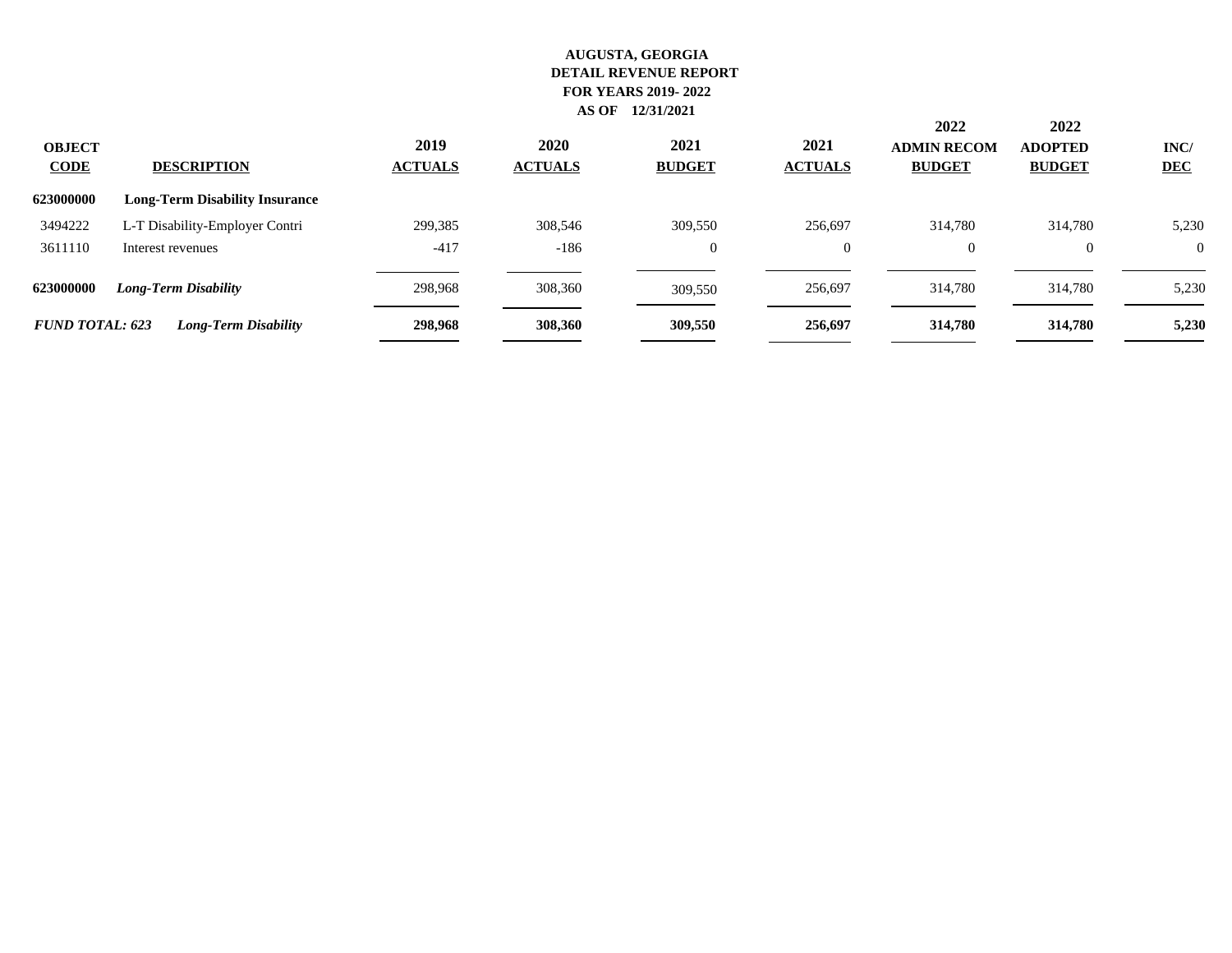|                                          |                        |                |                |                | 2022               | 2022           |                |
|------------------------------------------|------------------------|----------------|----------------|----------------|--------------------|----------------|----------------|
|                                          | 2019                   | 2020           | 2021           | 2021           | <b>ADMIN RECOM</b> | <b>ADOPTED</b> | INC/           |
| <b>DESCRIPTION</b>                       | <b>ACTUALS</b>         | <b>ACTUALS</b> | <b>BUDGET</b>  | <b>ACTUALS</b> | <b>BUDGET</b>      | <b>BUDGET</b>  | <b>DEC</b>     |
| <b>Fleet Operations &amp; Management</b> |                        |                |                |                |                    |                |                |
| Charge for Vehicle Maint.                | 4,638,437              | 4,827,213      | 5,344,820      | 5,230,133      | 5,314,230          | 5,314,230      | $-30,590$      |
| Interest revenues                        | 3,008                  | 1,248          | $\Omega$       | $\Omega$       | 0                  | $\Omega$       | $\overline{0}$ |
| Miscellaneous Income                     | 2,865                  | 525            | 500            | 7,694          | $\Omega$           | $\Omega$       | $-500$         |
| Oper Trf fr ARPA-City                    | $\Omega$               | $\mathbf{0}$   | 3,660          | 3,660          | $\Omega$           | $\Omega$       | $-3,660$       |
| Property sale                            | $\mathbf{0}$           | $\mathbf{0}$   | $\overline{0}$ | 310            | $\overline{0}$     | $\overline{0}$ | $\overline{0}$ |
| <b>Fleet Operations &amp;</b>            | 4,644,310              | 4,828,986      | 5,348,980      | 5,241,798      | 5,314,230          | 5,314,230      | $-34,750$      |
| <b>Fleet Management &amp; Operations</b> |                        |                |                |                |                    |                |                |
| Sale of contraband property              | $\theta$               | 173            | $\overline{0}$ | $\Omega$       | $\Omega$           | $\overline{0}$ | $\mathbf{0}$   |
| Miscellaneous Income                     | $\mathbf{0}$           | 1,083          | $\mathbf{0}$   | $\overline{0}$ | $\overline{0}$     | $\overline{0}$ | $\overline{0}$ |
| <b>Fleet Management &amp;</b>            |                        | 1,256          |                |                |                    |                | $\Omega$       |
| <b>Fleet Operations &amp;</b>            | 4,644,310              | 4,830,242      | 5,348,980      | 5,241,798      | 5,314,230          | 5,314,230      | $-34,750$      |
|                                          | <b>FUND TOTAL: 626</b> |                |                |                |                    |                |                |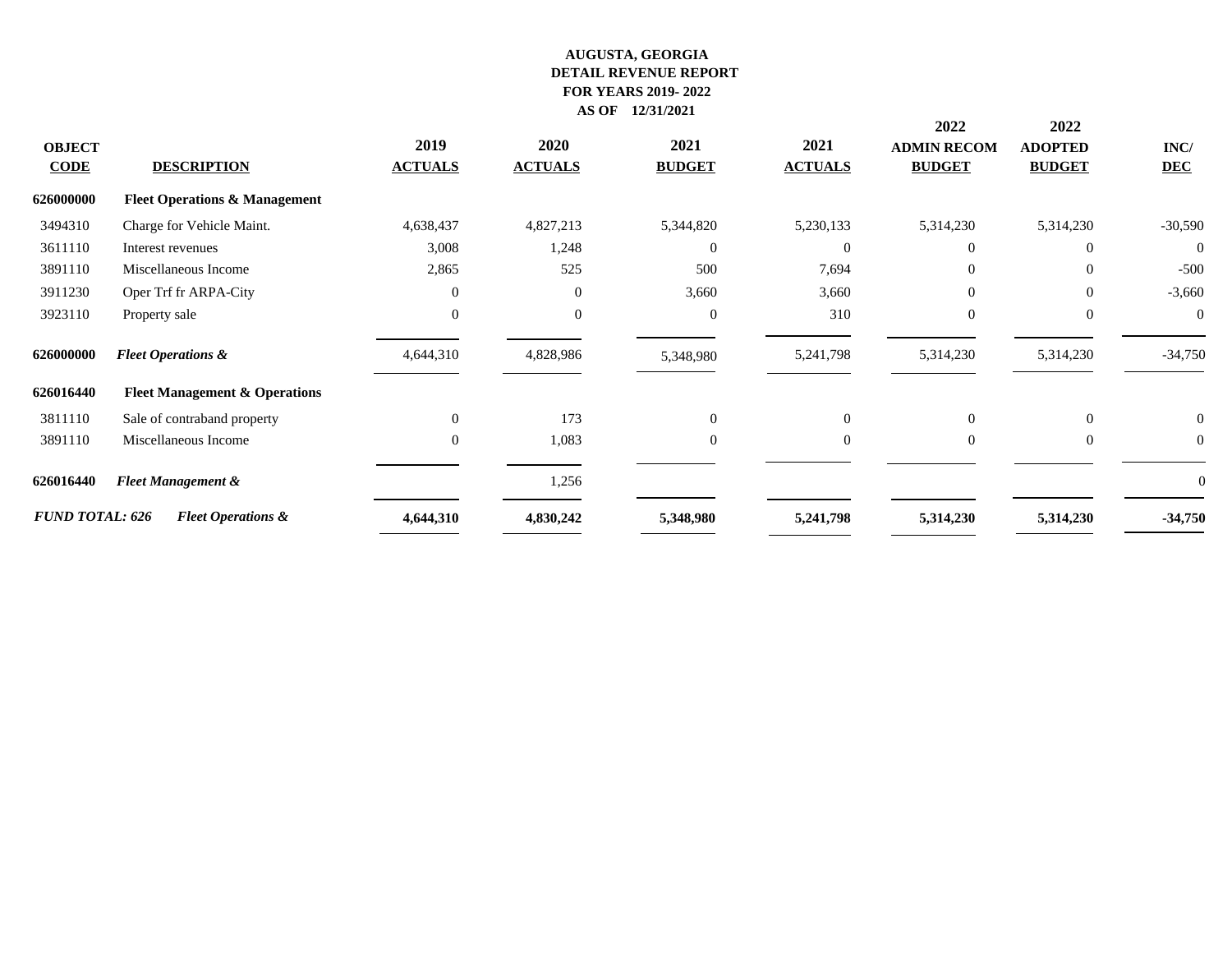| <b>OBJECT</b><br>$CODE$ | <b>DESCRIPTION</b>                  | 2019<br><b>ACTUALS</b> | 2020<br><b>ACTUALS</b> | 2021<br><b>BUDGET</b> | 2021<br><b>ACTUALS</b> | 2022<br><b>ADMIN RECOM</b><br><b>BUDGET</b> | 2022<br><b>ADOPTED</b><br><b>BUDGET</b> | INC/<br><b>DEC</b> |
|-------------------------|-------------------------------------|------------------------|------------------------|-----------------------|------------------------|---------------------------------------------|-----------------------------------------|--------------------|
| 631000000               | <b>GMA Lease Program</b>            |                        |                        |                       |                        |                                             |                                         |                    |
| 3611110                 | Interest revenues                   | $-7,831$               | $-2,560$               | $\boldsymbol{0}$      | $\overline{0}$         | $\overline{0}$                              | $\boldsymbol{0}$                        | $\Omega$           |
| 3611130                 | <b>Interest Earned-GMA</b>          | 468,458                | 374,503                | 617,600               | 273,969                | 617,600                                     | 617,600                                 | $\Omega$           |
| 3891110                 | Miscellaneous Income                | 14                     | $\mathbf{0}$           | $\mathbf{0}$          | $\boldsymbol{0}$       | $\mathbf{0}$                                | $\boldsymbol{0}$                        | $\mathbf{0}$       |
| 631000000               | <b>GMA Lease Program</b>            | 460,641                | 371,943                | 617,600               | 273,969                | 617,600                                     | 617,600                                 | $\Omega$           |
| 631037110               | <b>Emergency Telephone Response</b> |                        |                        |                       |                        |                                             |                                         |                    |
| 3911272                 | Op Tsfr from Capital Outlay         | 75,400                 | 75,400                 | $\mathbf{0}$          | $\overline{0}$         | $\mathbf{0}$                                | $\boldsymbol{0}$                        | $\mathbf{0}$       |
| 631037110               | <b>Emergency Telephone</b>          | 75,400                 | 75,400                 |                       |                        |                                             |                                         | $\theta$           |
| 631043110               | W&S-Administration                  |                        |                        |                       |                        |                                             |                                         |                    |
| 3911506                 | Op Tsfr from Water & Sewerage       | 33,491                 | 33,491                 | 8,440                 | $\mathbf{0}$           | $\overline{0}$                              | $\mathbf{0}$                            | $-8,440$           |
| 631043110               | <b>W&amp;S-Administration</b>       | 33,491                 | 33,491                 | 8,440                 |                        |                                             |                                         | $-8,440$           |
| 631043210               | <b>W&amp;S-Customer Service</b>     |                        |                        |                       |                        |                                             |                                         |                    |
| 3911506                 | Op Tsfr from Water & Sewerage       | $\mathbf{0}$           | 26,159                 | 25,640                | $\overline{0}$         | 54,160                                      | 54,160                                  | 28,520             |
| 631043210               | <b>W&amp;S-Customer Service</b>     |                        | 26,159                 | 25,640                |                        | 54,160                                      | 54,160                                  | 28,520             |
| 631043410               | W&S-Construction                    |                        |                        |                       |                        |                                             |                                         |                    |
| 3911506                 | Op Tsfr from Water & Sewerage       | 77,669                 | 88,304                 | 88,810                | $\boldsymbol{0}$       | 73,490                                      | 73,490                                  | $-15,320$          |
| 631043410               | <b>W&amp;S-Construction</b>         | 77,669                 | 88,304                 | 88,810                |                        | 73,490                                      | 73,490                                  | $-15,320$          |
| 631043430               | W&S-Ft. Gordon                      |                        |                        |                       |                        |                                             |                                         |                    |
| 3911506                 | Op Tsfr from Water & Sewerage       | 77,524                 | 67,977                 | 33,100                | $\mathbf{0}$           | 7,600                                       | 7,600                                   | $-25,500$          |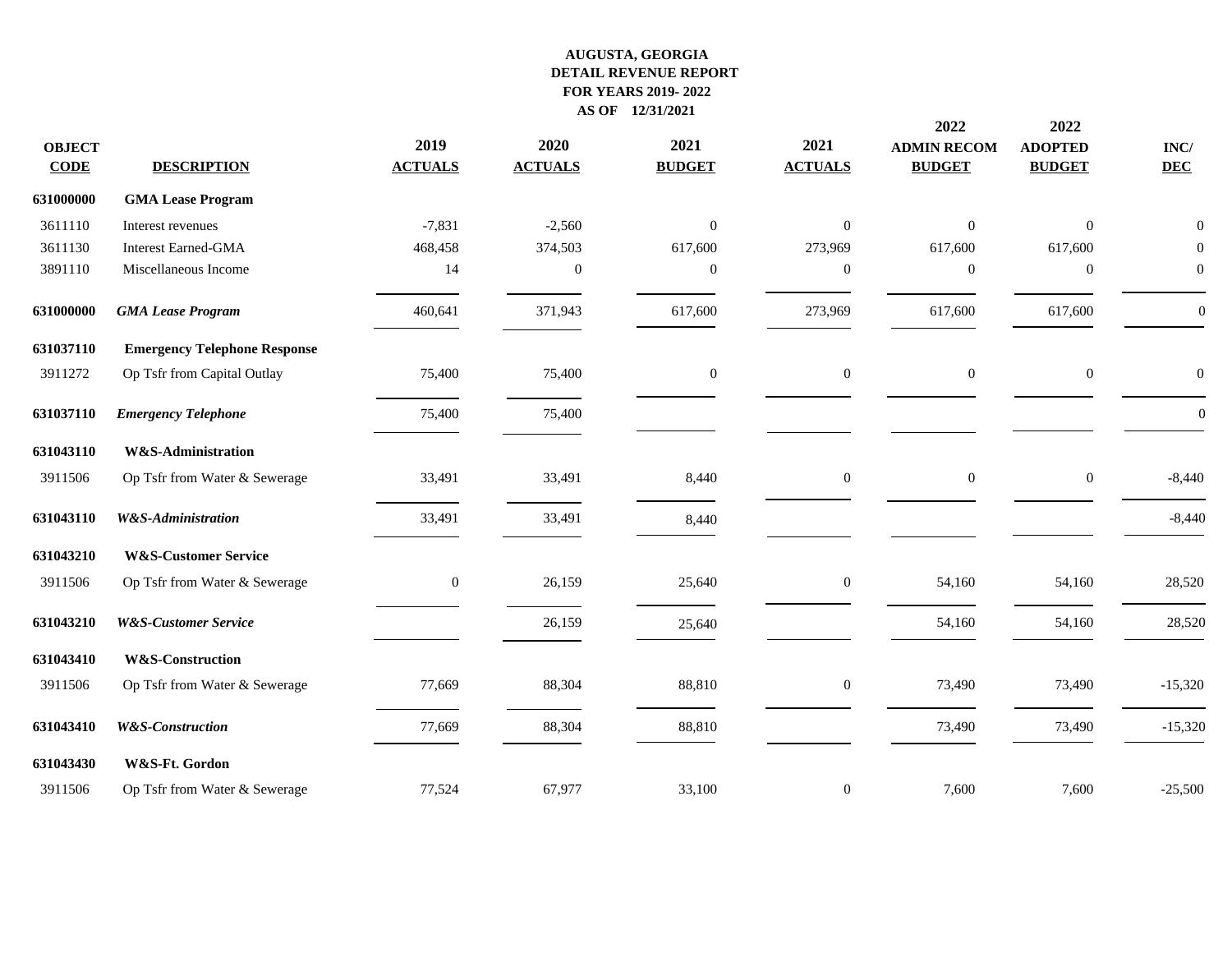| <b>OBJECT</b><br><b>CODE</b> | <b>DESCRIPTION</b>                    | 2019<br><b>ACTUALS</b> | 2020<br><b>ACTUALS</b> | 2021<br><b>BUDGET</b> | 2021<br><b>ACTUALS</b> | 2022<br><b>ADMIN RECOM</b><br><b>BUDGET</b> | 2022<br><b>ADOPTED</b><br><b>BUDGET</b> | $\mathbf{INC}/$<br><b>DEC</b> |
|------------------------------|---------------------------------------|------------------------|------------------------|-----------------------|------------------------|---------------------------------------------|-----------------------------------------|-------------------------------|
| 631043430                    | W&S-Ft. Gordon                        | 77,524                 | 67,977                 | 33,100                |                        | 7,600                                       | 7,600                                   | $-25,500$                     |
| 631043510                    | <b>W&amp;S-Water Production</b>       |                        |                        |                       |                        |                                             |                                         |                               |
| 3911506                      | Op Tsfr from Water & Sewerage         | $\mathbf{0}$           | 9,279                  | 18,560                | $\boldsymbol{0}$       | 9,280                                       | 9,280                                   | $-9,280$                      |
| 631043510                    | <b>W&amp;S-Water Production</b>       |                        | 9,279                  | 18,560                |                        | 9,280                                       | 9,280                                   | $-9,280$                      |
| 631043540                    | <b>Tobacco Rd WTP</b>                 |                        |                        |                       |                        |                                             |                                         |                               |
| 3911506                      | Op Tsfr from Water & Sewerage         | $\overline{0}$         | 22,978                 | 51,970                | $\boldsymbol{0}$       | 22,980                                      | 22,980                                  | $-28,990$                     |
| 631043540                    | <b>Tobacco Rd WTP</b>                 |                        | 22,978                 | 51,970                |                        | 22,980                                      | 22,980                                  | $-28,990$                     |
| 631043570                    | <b>W&amp;S Water Quality</b>          |                        |                        |                       |                        |                                             |                                         |                               |
| 3911506                      | Op Tsfr from Water & Sewerage         | $\boldsymbol{0}$       | $\mathbf{0}$           | $\boldsymbol{0}$      | $\boldsymbol{0}$       | 6,000                                       | 6,000                                   | 6,000                         |
| 631043570                    | <b>W&amp;S Water Quality</b>          |                        |                        |                       |                        | 6,000                                       | 6,000                                   | 6,000                         |
| 631043580                    | <b>W&amp;S Facilities Maintenance</b> |                        |                        |                       |                        |                                             |                                         |                               |
| 3911506                      | Op Tsfr from Water & Sewerage         | 93,138                 | 135,672                | 223,120               | $\overline{0}$         | 196,690                                     | 196,690                                 | $-26,430$                     |
| 631043580                    | <b>W&amp;S Facilities Maintenance</b> | 93,138                 | 135,672                | 223,120               |                        | 196,690                                     | 196,690                                 | $-26,430$                     |
| 631044210                    | <b>Solid Waste Landfill</b>           |                        |                        |                       |                        |                                             |                                         |                               |
| 3911541                      | Op Tsfr from Waste Management         | 240,332                | 380,263                | 380,270               | $\boldsymbol{0}$       | 570,270                                     | 570,270                                 | 190,000                       |
| 631044210                    | Solid Waste Landfill                  | 240,332                | 380,263                | 380,270               |                        | 570,270                                     | 570,270                                 | 190,000                       |
| 631044320                    | <b>Stormwater Utilities</b>           |                        |                        |                       |                        |                                             |                                         |                               |
| 3911581                      | Op Trsf fr SWU                        | 171,915                | 171,915                | 171,920               | $\boldsymbol{0}$       | $\mathbf{0}$                                | $\boldsymbol{0}$                        | $-171,920$                    |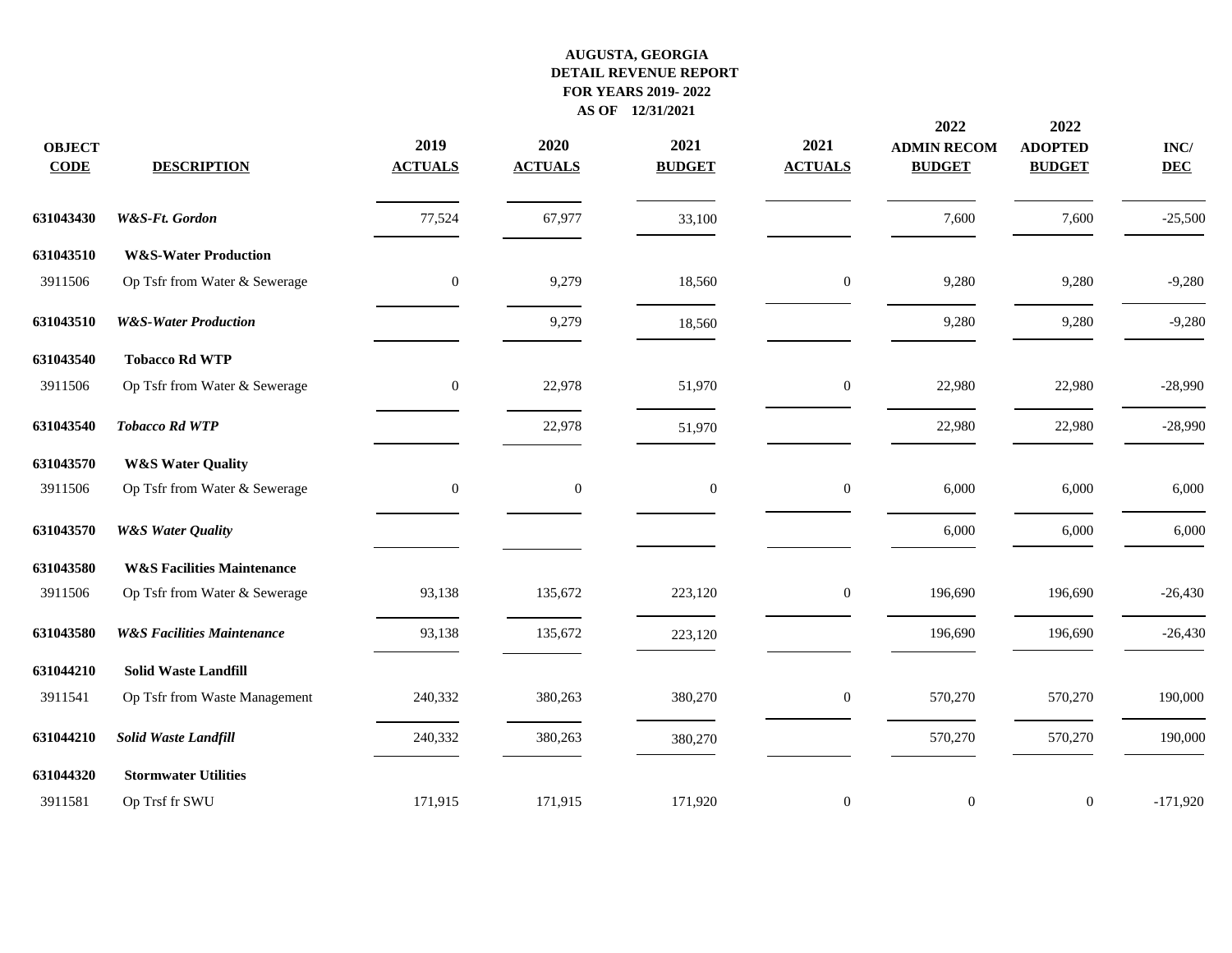| <b>OBJECT</b><br><b>CODE</b> | <b>DESCRIPTION</b>                  | 2019<br><b>ACTUALS</b> | 2020<br><b>ACTUALS</b> | 2021<br><b>BUDGET</b> | 2021<br><b>ACTUALS</b> | 2022<br><b>ADMIN RECOM</b><br><b>BUDGET</b> | 2022<br><b>ADOPTED</b><br><b>BUDGET</b> | $\mathbf{INC}/$<br><b>DEC</b> |
|------------------------------|-------------------------------------|------------------------|------------------------|-----------------------|------------------------|---------------------------------------------|-----------------------------------------|-------------------------------|
| 631044320                    | <b>Stormwater Utilities</b>         | 171,915                | 171,915                | 171,920               |                        |                                             |                                         | $-171,920$                    |
| 631081106                    | <b>Aircraft Services</b>            |                        |                        |                       |                        |                                             |                                         |                               |
| 3911551                      | Op Tsfr from Bush Field Airpor      | 29,095                 | 55,317                 | 97,680                | $\boldsymbol{0}$       | 67,680                                      | 67,680                                  | $-30,000$                     |
| 631081106                    | <b>Aircraft Services</b>            | 29,095                 | 55,317                 | 97,680                |                        | 67,680                                      | 67,680                                  | $-30,000$                     |
| 631081107                    | Air Rescue & Fire Fighting          |                        |                        |                       |                        |                                             |                                         |                               |
| 3911551                      | Op Tsfr from Bush Field Airpor      | 47,080                 | 47,080                 | 47,080                | $\boldsymbol{0}$       | 47,080                                      | 47,080                                  | $\boldsymbol{0}$              |
| 631081107                    | Air Rescue & Fire Fighting          | 47,080                 | 47,080                 | 47,080                |                        | 47,080                                      | 47,080                                  | $\boldsymbol{0}$              |
| 631081108                    | <b>Airport Security</b>             |                        |                        |                       |                        |                                             |                                         |                               |
| 3911551                      | Op Tsfr from Bush Field Airpor      | 11,503                 | 11,503                 | 11,340                | $\boldsymbol{0}$       | 12,840                                      | 12,840                                  | 1,500                         |
| 631081108                    | <b>Airport Security</b>             | 11,503                 | 11,503                 | 11,340                |                        | 12,840                                      | 12,840                                  | 1,500                         |
| 631081112                    | <b>Bush Field Operations</b>        |                        |                        |                       |                        |                                             |                                         |                               |
| 3911551                      | Op Tsfr from Bush Field Airpor      | 10,308                 | 8,428                  | 8,430                 | $\boldsymbol{0}$       | 8,430                                       | 8,430                                   | $\boldsymbol{0}$              |
| 631081112                    | <b>Bush Field Operations</b>        | 10,308                 | 8,428                  | 8,430                 |                        | 8,430                                       | 8,430                                   | $\boldsymbol{0}$              |
| 631081113                    | <b>Bush Field Engineering Maint</b> |                        |                        |                       |                        |                                             |                                         |                               |
| 3911551                      | Op Tsfr from Bush Field Airpor      | 17,618                 | $\mathbf{0}$           | 16,660                | $\mathbf{0}$           | 8,900                                       | 8,900                                   | $-7,760$                      |
| 631081113                    | <b>Bush Field Engineering Maint</b> | 17,618                 |                        | 16,660                |                        | 8,900                                       | 8,900                                   | $-7,760$                      |
| 631081121                    | <b>Bush Field IT</b>                |                        |                        |                       |                        |                                             |                                         |                               |
| 3911511                      | Operating Transfer 2004 Bond S      | $\boldsymbol{0}$       | $\theta$               | $\boldsymbol{0}$      | $\mathbf{0}$           | $\mathbf{0}$                                | $\mathbf{0}$                            | $\boldsymbol{0}$              |
| 3911551                      | Op Tsfr from Bush Field Airpor      | 8,675                  | 8,675                  | $\mathbf{0}$          | $\mathbf{0}$           | $\mathbf{0}$                                | $\mathbf{0}$                            | $\mathbf{0}$                  |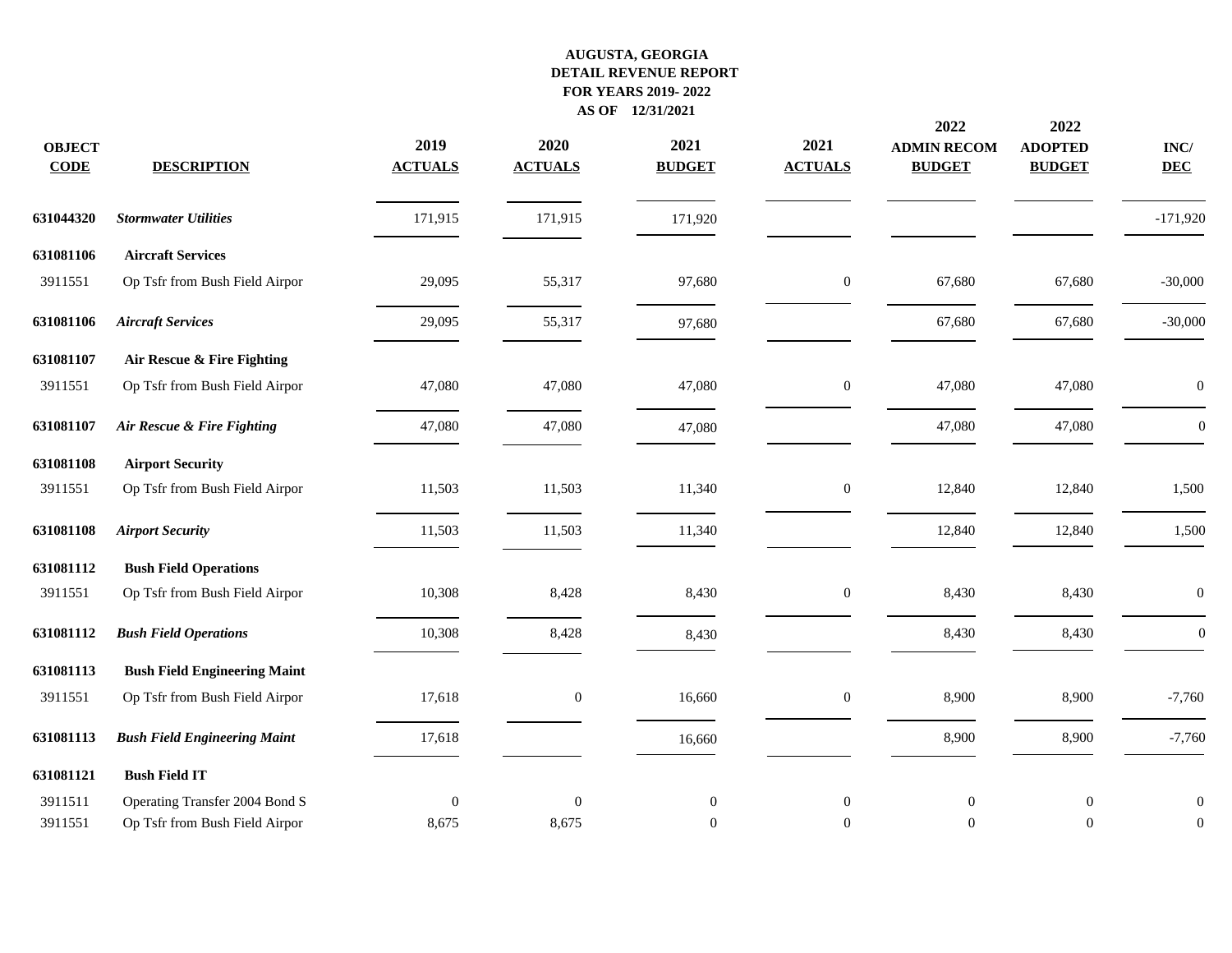| <b>OBJECT</b><br><b>CODE</b> | <b>DESCRIPTION</b>             | 2019<br><b>ACTUALS</b> | 2020<br><b>ACTUALS</b> | 2021<br><b>BUDGET</b> | 2021<br><b>ACTUALS</b> | 2022<br><b>ADMIN RECOM</b><br><b>BUDGET</b> | 2022<br><b>ADOPTED</b><br><b>BUDGET</b> | INC/<br><b>DEC</b> |
|------------------------------|--------------------------------|------------------------|------------------------|-----------------------|------------------------|---------------------------------------------|-----------------------------------------|--------------------|
| 631081121                    | <b>Bush Field IT</b>           | 8,675                  | 8,675                  |                       |                        |                                             |                                         | U                  |
| 631081205                    | <b>Bush Field Bldg Maint</b>   |                        |                        |                       |                        |                                             |                                         |                    |
| 3911551                      | Op Tsfr from Bush Field Airpor | $\overline{0}$         | $\mathbf{0}$           | $\mathbf{0}$          | $\overline{0}$         | 5,000                                       | 5,000                                   | 5,000              |
| 631081205                    | <b>Bush Field Bldg Maint</b>   |                        |                        |                       |                        | 5,000                                       | 5,000                                   | 5,000              |
| 631081208                    | <b>Bush Field Security</b>     |                        |                        |                       |                        |                                             |                                         |                    |
| 3911551                      | Op Tsfr from Bush Field Airpor | $\overline{0}$         | $\overline{0}$         | $\overline{0}$        | $\overline{0}$         | 13,330                                      | 13,330                                  | 13,330             |
| 631081208                    | <b>Bush Field Security</b>     |                        |                        |                       |                        | 13,330                                      | 13,330                                  | 13,330             |
| <b>FUND TOTAL: 631</b>       | <b>GMA Lease Program</b>       | 1,354,396              | 1,514,392              | 1,800,620             | 273,969                | 1,721,330                                   | 1,721,330                               | $-79,290$          |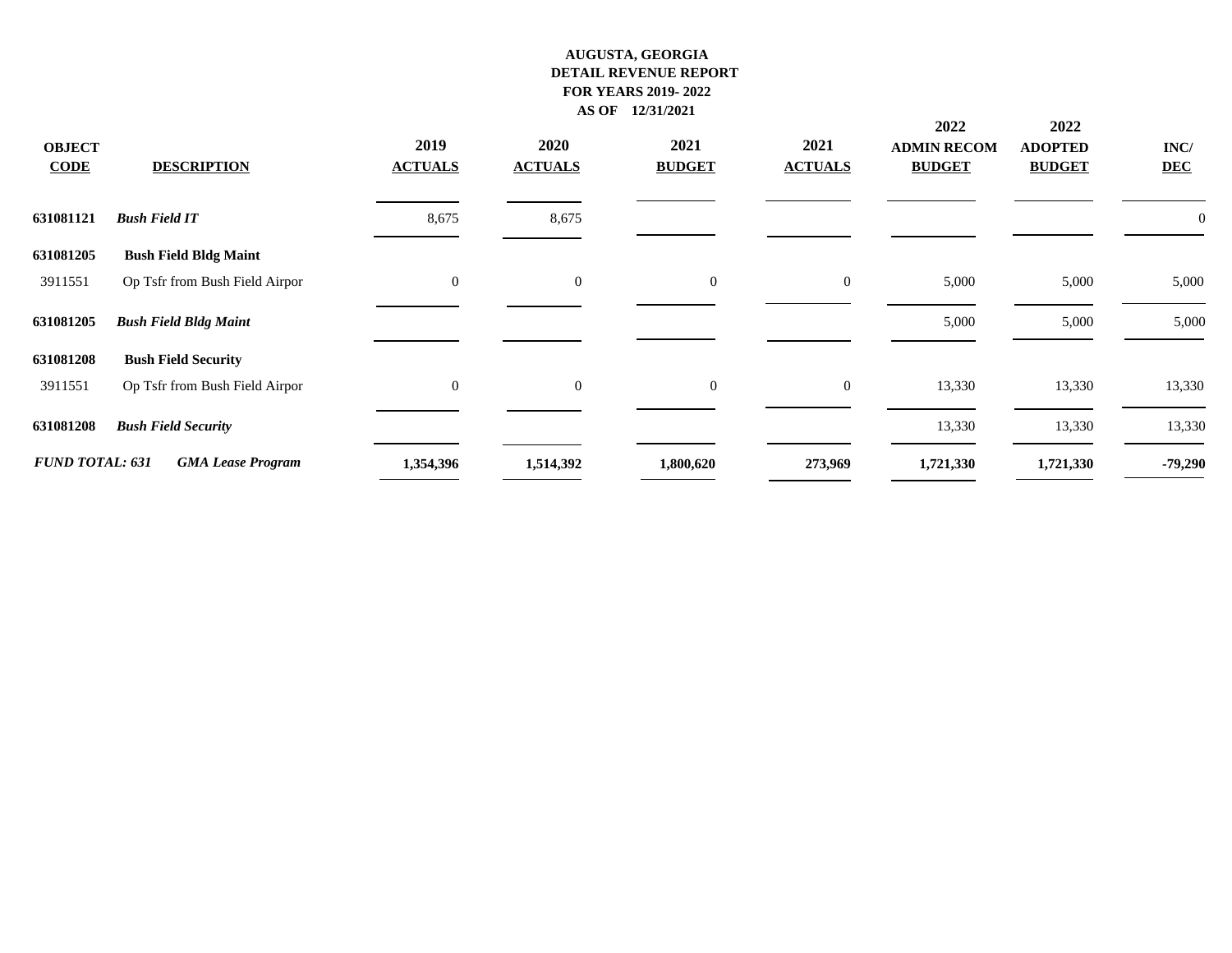| <b>OBJECT</b><br><b>CODE</b> | <b>DESCRIPTION</b>             | 2019<br><b>ACTUALS</b> | 2020<br><b>ACTUALS</b> | 2021<br><b>BUDGET</b> | 2021<br><b>ACTUALS</b> | 2022<br><b>ADMIN RECOM</b><br><b>BUDGET</b> | 2022<br><b>ADOPTED</b><br><b>BUDGET</b> | INC/<br><b>DEC</b> |
|------------------------------|--------------------------------|------------------------|------------------------|-----------------------|------------------------|---------------------------------------------|-----------------------------------------|--------------------|
| 726000000                    | <b>Sheriff Dept Trust Fund</b> |                        |                        |                       |                        |                                             |                                         |                    |
| 3519310                      | Parking violation              | 0                      | $\Omega$               | $\theta$              | 245                    | $\Omega$                                    | $\theta$                                | $\theta$           |
| 726000000                    | <b>Sheriff Dept Trust Fund</b> |                        |                        |                       | 245                    |                                             |                                         | $\boldsymbol{0}$   |
| <b>FUND TOTAL: 726</b>       | <b>Sheriff Dept Trust Fund</b> | $\mathbf{0}$           | 0                      | 0                     | 245                    | $\bf{0}$                                    | $\mathbf{0}$                            | $\boldsymbol{0}$   |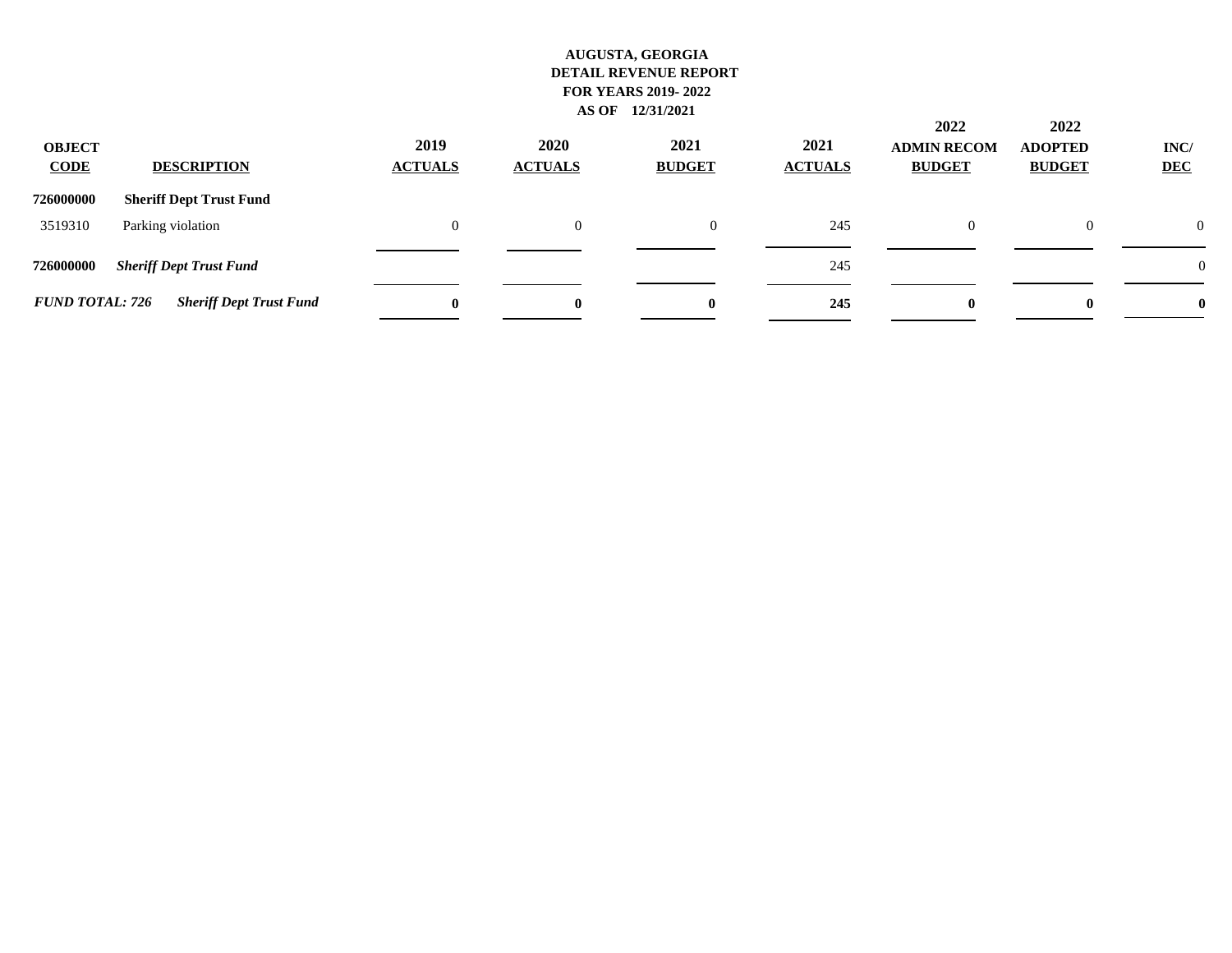|                              |                                      |                        |                        |                       |                        | 2022                                | 2022                            |                    |
|------------------------------|--------------------------------------|------------------------|------------------------|-----------------------|------------------------|-------------------------------------|---------------------------------|--------------------|
| <b>OBJECT</b><br><b>CODE</b> | <b>DESCRIPTION</b>                   | 2019<br><b>ACTUALS</b> | 2020<br><b>ACTUALS</b> | 2021<br><b>BUDGET</b> | 2021<br><b>ACTUALS</b> | <b>ADMIN RECOM</b><br><b>BUDGET</b> | <b>ADOPTED</b><br><b>BUDGET</b> | INC/<br><b>DEC</b> |
| 761000000                    | <b>1945 Pension Fund</b>             |                        |                        |                       |                        |                                     |                                 |                    |
| 3611110                      | Interest revenues                    | 17,548                 | 6,179                  | 17,520                | $\Omega$               | 7,000                               | 7,000                           | $-10,520$          |
| 3641110                      | Gain or Loss on Equity Invests       | 922,219                | 629,108                | 216,530               | 702,466                | 329,590                             | 329,590                         | 113,060            |
| 3841110                      | <b>Employee Pension Contribution</b> | 240                    | $\overline{0}$         | $\overline{0}$        | $\overline{0}$         | $\overline{0}$                      | $\overline{0}$                  | $\overline{0}$     |
| 3841210                      | <b>Employer Pension Contribution</b> | 221,270                | 292,280                | 598,790               | $\overline{0}$         | 491,440                             | 491,440                         | $-107,350$         |
| 3891110                      | Miscellaneous Income                 | $\overline{0}$         | $\overline{0}$         | $\theta$              | 80                     | $\overline{0}$                      | $\theta$                        | $\Omega$           |
| 761000000                    | <b>1945 Pension Fund</b>             | 1,161,279              | 927,568                | 832,840               | 702,547                | 828,030                             | 828,030                         | $-4,810$           |
| <b>FUND TOTAL: 761</b>       | <b>1945 Pension Fund</b>             | 1,161,279              | 927,568                | 832,840               | 702,547                | 828,030                             | 828,030                         | $-4,810$           |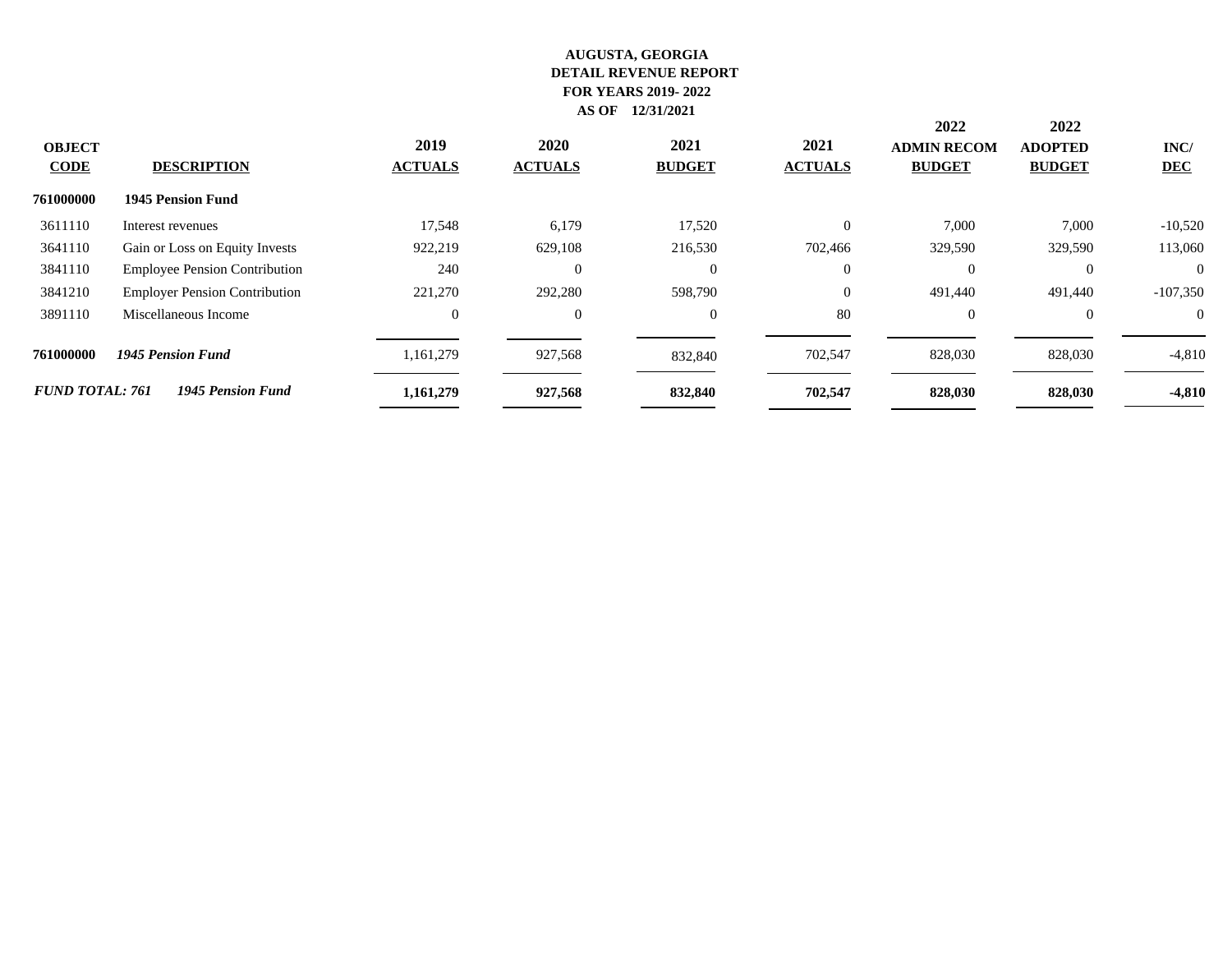|                              |                                      |                        |                        |                       |                        | 2022                                | 2022                            |                    |
|------------------------------|--------------------------------------|------------------------|------------------------|-----------------------|------------------------|-------------------------------------|---------------------------------|--------------------|
| <b>OBJECT</b><br><b>CODE</b> | <b>DESCRIPTION</b>                   | 2019<br><b>ACTUALS</b> | 2020<br><b>ACTUALS</b> | 2021<br><b>BUDGET</b> | 2021<br><b>ACTUALS</b> | <b>ADMIN RECOM</b><br><b>BUDGET</b> | <b>ADOPTED</b><br><b>BUDGET</b> | INC/<br><b>DEC</b> |
| 763000000                    | <b>Urban 1949 Pension Plan</b>       |                        |                        |                       |                        |                                     |                                 |                    |
| 3611110                      | Interest revenues                    | $-35,763$              | $-16,037$              | $\Omega$              | $\Omega$               | $\theta$                            | $\Omega$                        | $\Omega$           |
| 3641110                      | Gain or Loss on Equity Invests       | 13,153,270             | 9,081,661              | 4,737,260             | 11,157,667             | 5,032,700                           | 5,032,700                       | 295,440            |
| 3841110                      | <b>Employee Pension Contribution</b> | 50,574                 | 34,954                 | 35,820                | 24,431                 | 29,480                              | 29,480                          | $-6,340$           |
| 3841210                      | <b>Employer Pension Contribution</b> | 1,835,100              | 2,275,850              | 2,830,850             | $\overline{0}$         | 2,256,960                           | 2,256,960                       | $-573,890$         |
| 3891110                      | Miscellaneous Income                 | 351                    | 224                    | $\overline{0}$        | 2,961                  | $\overline{0}$                      | $\overline{0}$                  | $\Omega$           |
| 763000000                    | <b>Urban 1949 Pension Plan</b>       | 15,003,533             | 11,376,652             | 7,603,930             | 11,185,061             | 7,319,140                           | 7,319,140                       | $-284,790$         |
| <b>FUND TOTAL: 763</b>       | <b>Urban 1949 Pension Plan</b>       | 15,003,533             | 11,376,652             | 7,603,930             | 11,185,061             | 7,319,140                           | 7,319,140                       | $-284,790$         |
|                              |                                      |                        |                        |                       |                        |                                     |                                 |                    |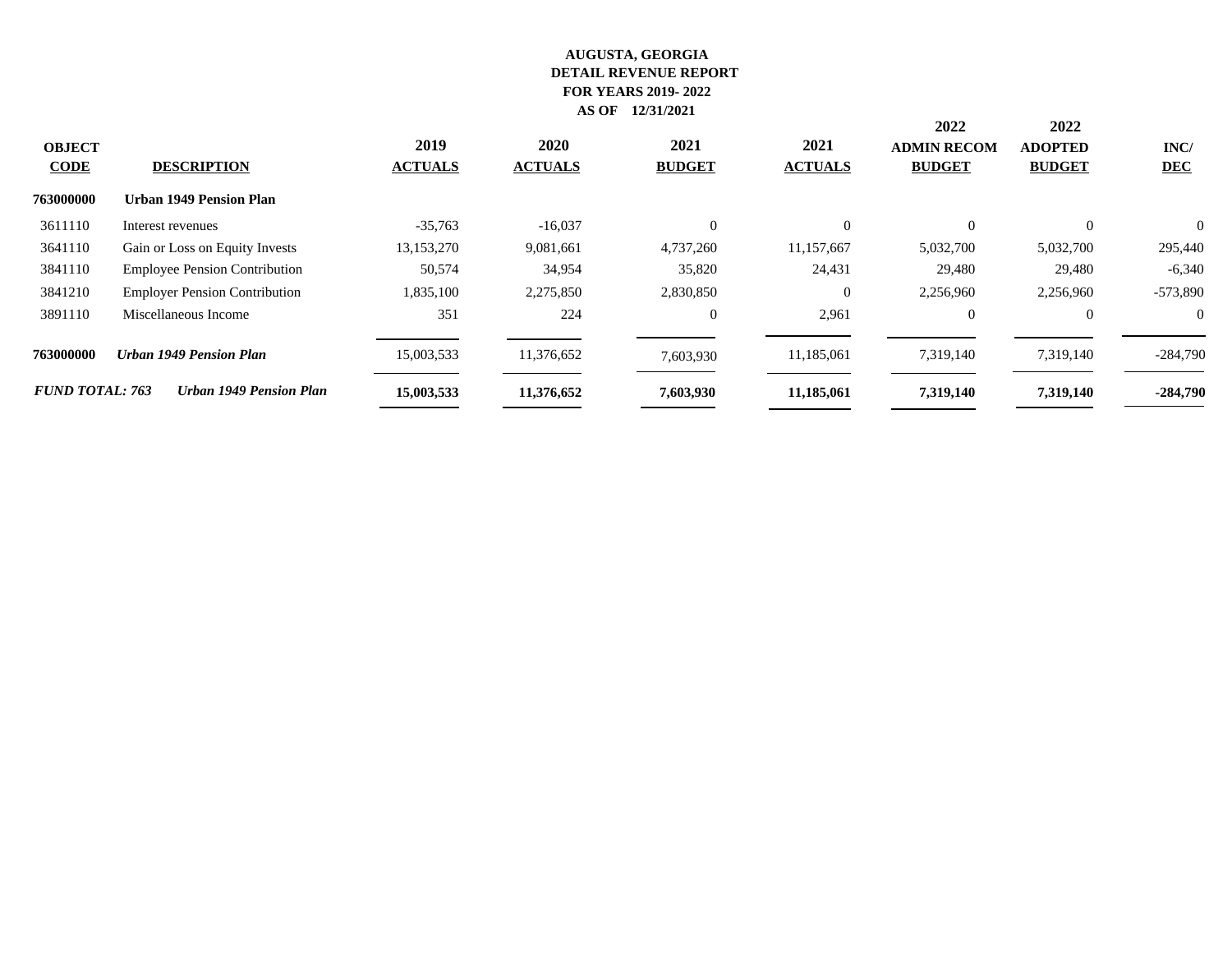| <b>OBJECT</b><br><b>CODE</b> | <b>DESCRIPTION</b>               | 2019<br><b>ACTUALS</b> | 2020<br><b>ACTUALS</b> | 2021<br><b>BUDGET</b> | 2021<br><b>ACTUALS</b> | 2022<br><b>ADMIN RECOM</b><br><b>BUDGET</b> | 2022<br><b>ADOPTED</b><br><b>BUDGET</b> | INC/<br><b>DEC</b> |
|------------------------------|----------------------------------|------------------------|------------------------|-----------------------|------------------------|---------------------------------------------|-----------------------------------------|--------------------|
| 764000000                    | <b>Other Urban Pension Plans</b> |                        |                        |                       |                        |                                             |                                         |                    |
| 3911271                      | Op Tsfr from Urban Services Di   | 2,004,814              | 2,065,945              | 1,769,770             | 1.769.770              | 1,539,450                                   | 1,539,450                               | $-230,320$         |
| 764000000                    | <b>Other Urban Pension Plans</b> | 2,004,814              | 2,065,945              | 1,769,770             | 1,769,770              | 1,539,450                                   | 1,539,450                               | $-230,320$         |
| <b>FUND TOTAL: 764</b>       | <b>Other Urban Pension</b>       | 2,004,814              | 2,065,945              | 1,769,770             | 1,769,770              | 1,539,450                                   | 1,539,450                               | $-230,320$         |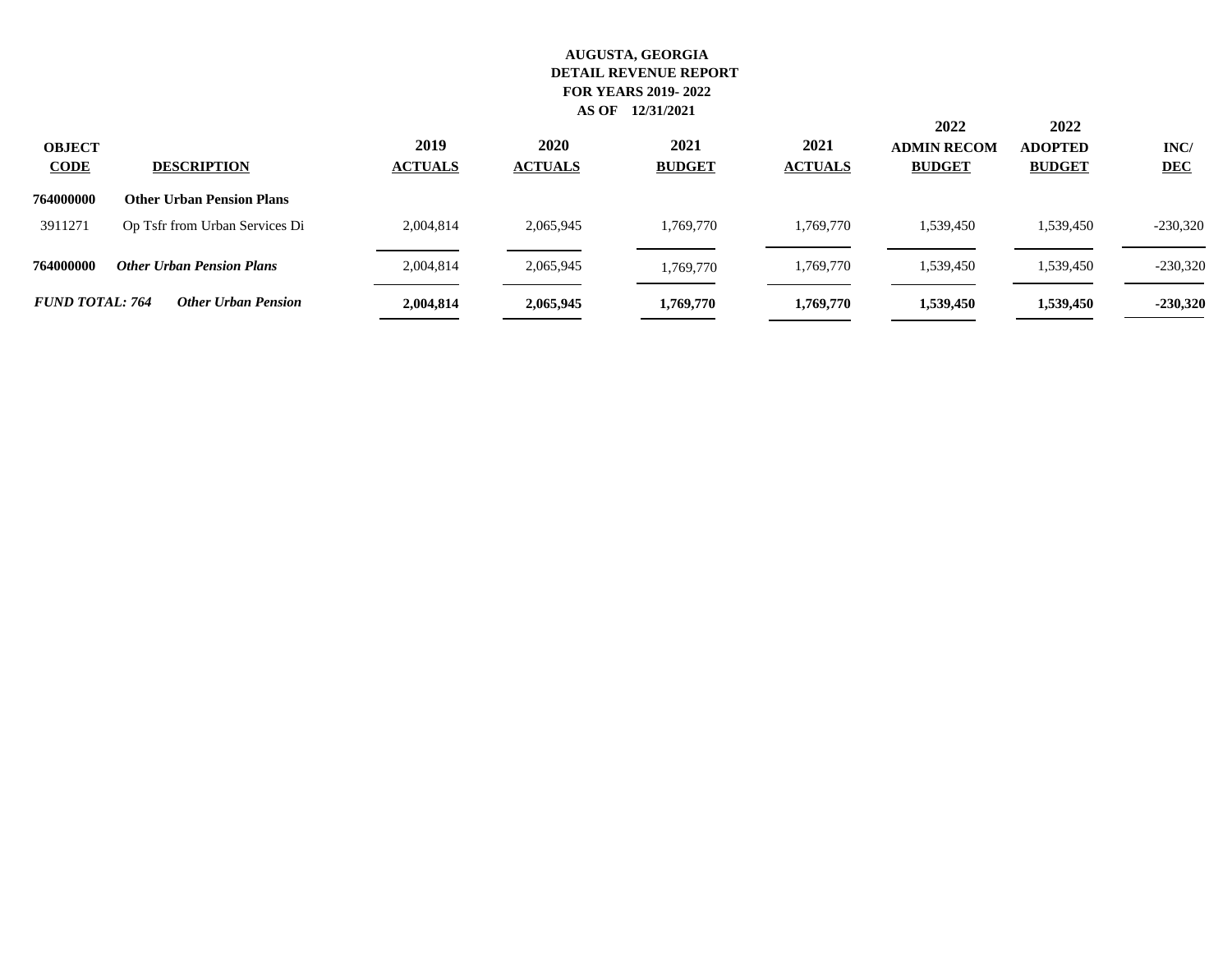|                              |                                      |                        |                               |                       |                        | 2022                                | 2022                            |                    |  |
|------------------------------|--------------------------------------|------------------------|-------------------------------|-----------------------|------------------------|-------------------------------------|---------------------------------|--------------------|--|
| <b>OBJECT</b><br><b>CODE</b> | <b>DESCRIPTION</b>                   | 2019<br><b>ACTUALS</b> | <b>2020</b><br><b>ACTUALS</b> | 2021<br><b>BUDGET</b> | 2021<br><b>ACTUALS</b> | <b>ADMIN RECOM</b><br><b>BUDGET</b> | <b>ADOPTED</b><br><b>BUDGET</b> | INC/<br><b>DEC</b> |  |
| 791000000                    | <b>Exp Trust Fund-Perpetual Care</b> |                        |                               |                       |                        |                                     |                                 |                    |  |
| 3611110                      | Interest revenues                    | 22,646                 | 17,500                        | 19,000                | 10,844                 | 19,000                              | 19,000                          | $\theta$           |  |
| 3711110                      | Contributions And Donations Fr       | 0                      | $\overline{0}$                | $\theta$              | 100                    | $\Omega$                            | $\Omega$                        | $\theta$           |  |
| 3952110                      | Fund Balance Appropriations          | 0                      | $\overline{0}$                | 36,150                | $\overline{0}$         | $\overline{0}$                      | $\theta$                        | $-36,150$          |  |
| 791000000                    | <b>Exp Trust Fund-Perpetual</b>      | 22,646                 | 17.500                        | 55,150                | 10,944                 | 19,000                              | 19,000                          | $-36,150$          |  |
| <b>FUND TOTAL: 791</b>       | <b>Exp Trust Fund-Perpetual</b>      | 22,646                 | 17,500                        | 55,150                | 10,944                 | 19,000                              | 19,000                          | $-36,150$          |  |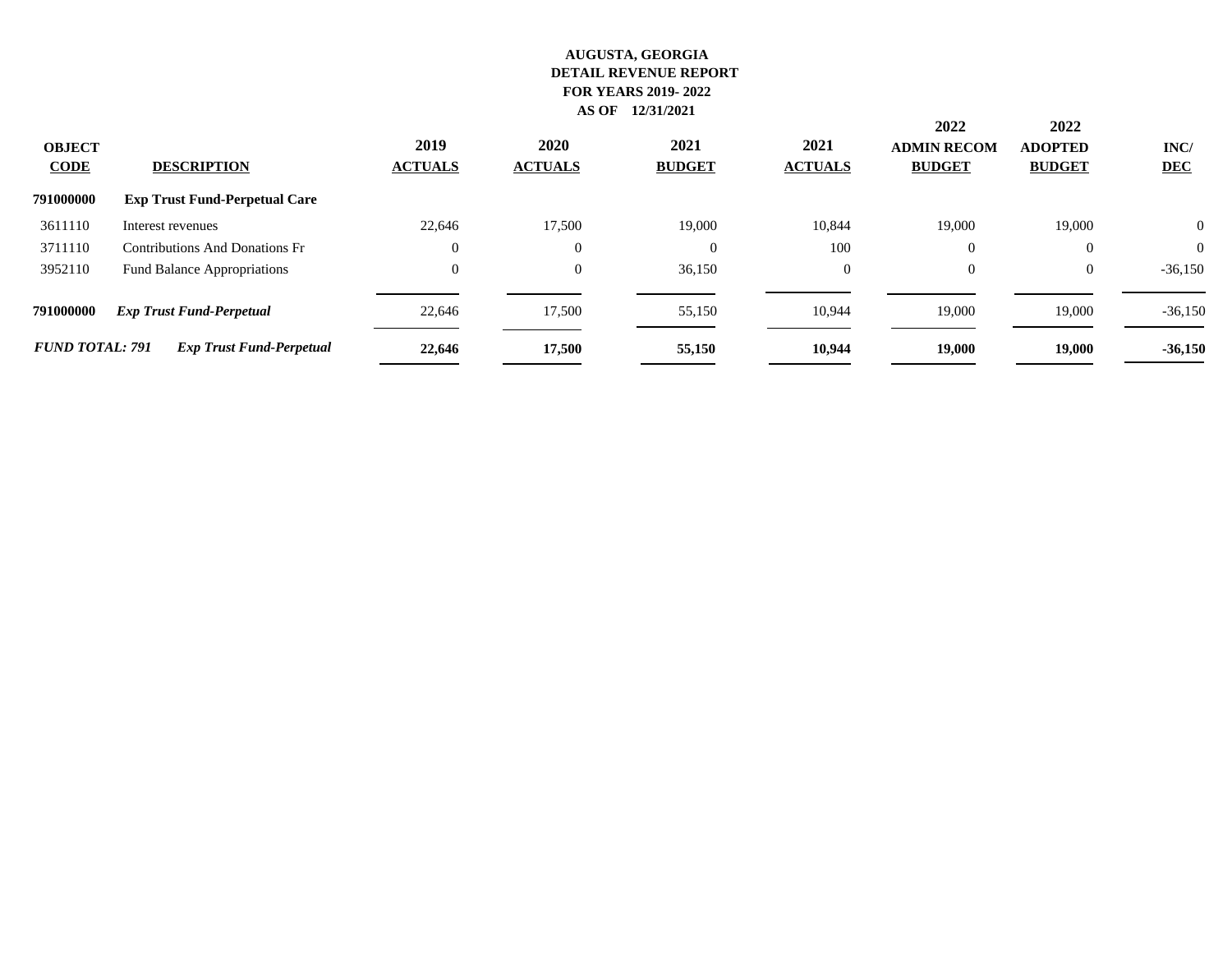| <b>OBJECT</b><br><b>CODE</b> | <b>DESCRIPTION</b>                 | 2019<br><b>ACTUALS</b> | 2020<br><b>ACTUALS</b> | 2021<br><b>BUDGET</b> | 2021<br><b>ACTUALS</b> | 2022<br><b>ADMIN RECOM</b><br><b>BUDGET</b> | 2022<br><b>ADOPTED</b><br><b>BUDGET</b> | INC/<br><b>DEC</b> |
|------------------------------|------------------------------------|------------------------|------------------------|-----------------------|------------------------|---------------------------------------------|-----------------------------------------|--------------------|
| 792000000                    | <b>Exp Trust Fund-Joseph Lamar</b> |                        |                        |                       |                        |                                             |                                         |                    |
| 3611110                      | Interest revenues                  | 314                    | 315                    | 310                   | 306                    | 310                                         | 310                                     | $\overline{0}$     |
| 792000000                    | <b>Exp Trust Fund-Joseph Lamar</b> | 314                    | 315                    | 310                   | 306                    | 310                                         | 310                                     | $\Omega$           |
| <b>FUND TOTAL: 792</b>       | <b>Exp Trust Fund-Joseph</b>       | 314                    | 315                    | 310                   | 306                    | 310                                         | 310                                     | $\bf{0}$           |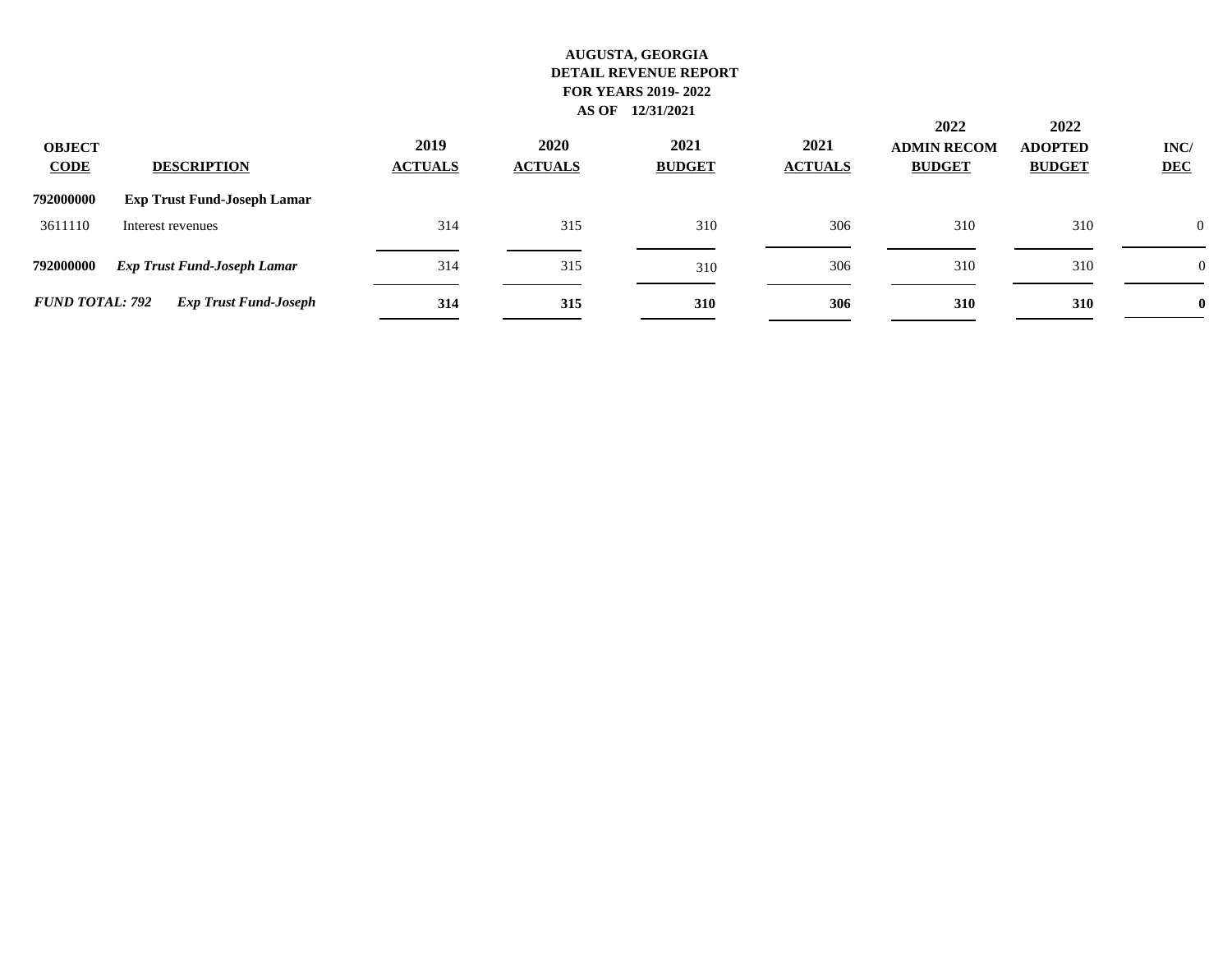|                              |                                |                        |                               |                       |                        | 2022                                | 2022                            |                    |
|------------------------------|--------------------------------|------------------------|-------------------------------|-----------------------|------------------------|-------------------------------------|---------------------------------|--------------------|
| <b>OBJECT</b><br><b>CODE</b> | <b>DESCRIPTION</b>             | 2019<br><b>ACTUALS</b> | <b>2020</b><br><b>ACTUALS</b> | 2021<br><b>BUDGET</b> | 2021<br><b>ACTUALS</b> | <b>ADMIN RECOM</b><br><b>BUDGET</b> | <b>ADOPTED</b><br><b>BUDGET</b> | INC/<br><b>DEC</b> |
| 796000000                    | Non-Expendable Tf-Perp. Care   |                        |                               |                       |                        |                                     |                                 |                    |
| 3491110                      | Cemetery fees                  | 0                      | 50                            | $\Omega$              | 50                     | $\overline{0}$                      | $\theta$                        | $\mathbf{0}$       |
| 3611110                      | Interest revenues              | 86                     | 38                            | $\Omega$              | $\Omega$               | $\Omega$                            | $\Omega$                        | $\mathbf{0}$       |
| 3641110                      | Gain or Loss on Equity Invests | 19,380                 | 8,117                         | $\theta$              | $-5,632$               | $\overline{0}$                      | $\overline{0}$                  | $\mathbf{0}$       |
| 796000000                    | Non-Expendable Tf-Perp. Care   | 19,466                 | 8,205                         |                       | (5,582)                |                                     |                                 | v                  |
| <b>FUND TOTAL: 796</b>       | Non-Expendable Tf-Perp.        | 19,466                 | 8,205                         | $\mathbf{0}$          | $-5,582$               | $\mathbf{0}$                        | $\mathbf{0}$                    | 0                  |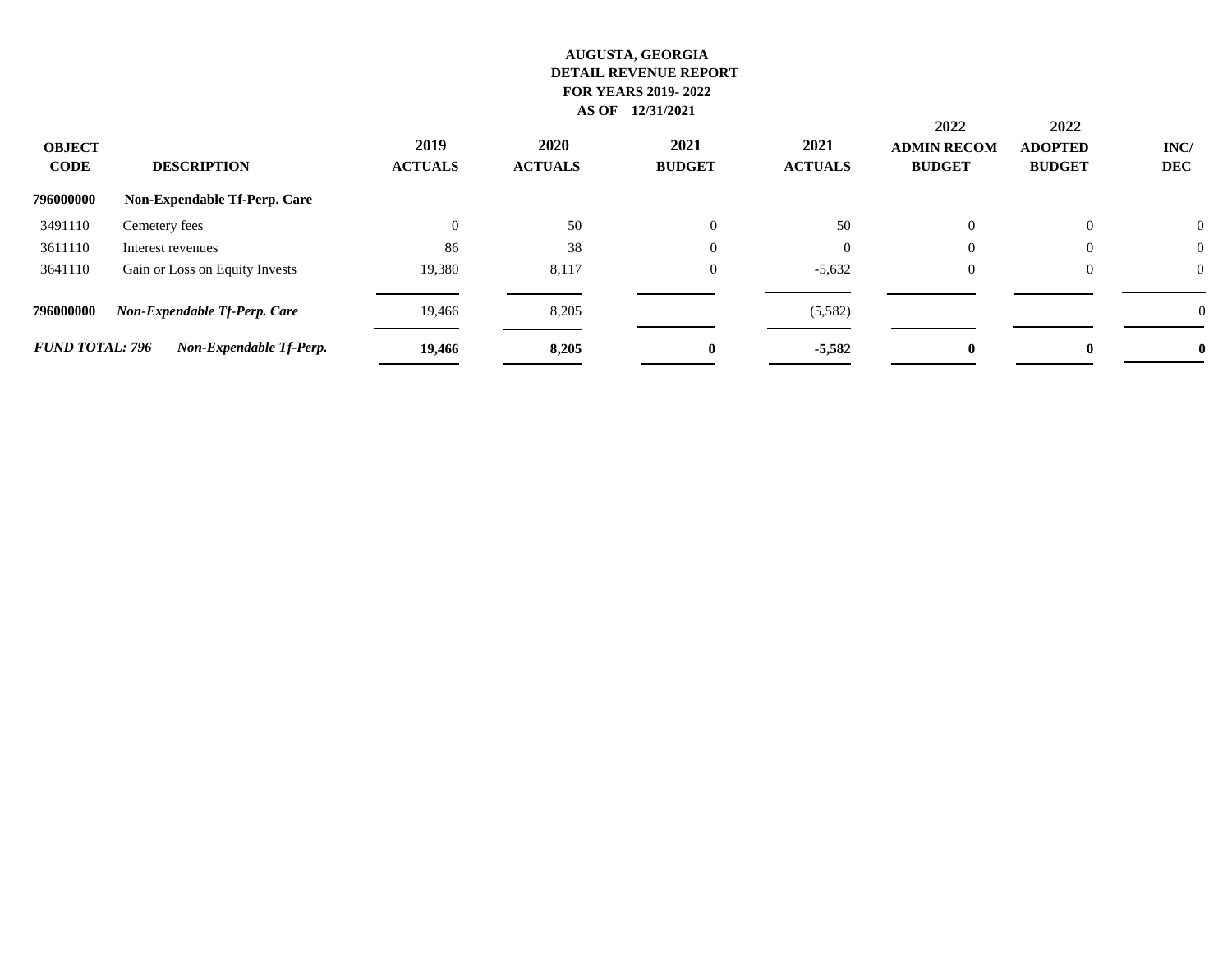|                        |                                    |                |                |                |                | 2022               | 2022           |                |
|------------------------|------------------------------------|----------------|----------------|----------------|----------------|--------------------|----------------|----------------|
| <b>OBJECT</b>          |                                    | 2019           | 2020           | 2021           | 2021           | <b>ADMIN RECOM</b> | <b>ADOPTED</b> | INC/           |
| <b>CODE</b>            | <b>DESCRIPTION</b>                 | <b>ACTUALS</b> | <b>ACTUALS</b> | <b>BUDGET</b>  | <b>ACTUALS</b> | <b>BUDGET</b>      | <b>BUDGET</b>  | <b>DEC</b>     |
| 950000000              | <b>Urban Redevelopment</b>         |                |                |                |                |                    |                |                |
| 3611110                | Interest revenues                  | $-77,404$      | $-39,983$      | $\overline{0}$ | 4,674          | $\Omega$           | $\Omega$       | $\Omega$       |
| 3831110                | Rents and royalties                | 19,044         | 19,714         | $\overline{0}$ | 26,972         | $\Omega$           | $\Omega$       | $\overline{0}$ |
| 3891110                | Miscellaneous Income               | $\Omega$       | $\theta$       | $\Omega$       | 5,000          | $\Omega$           | $\Omega$       | $\overline{0}$ |
| 3911101                | Op Tsfr from General Fund          | 250,000        | 401,100        | 401,100        | 401,100        | 401,100            | 401,100        | $\overline{0}$ |
| 3911235                | Op Trsf fr TIA                     | 125,000        | 125,000        | 125,000        | 125,000        | 125,000            | 125,000        | $\overline{0}$ |
| 3911297                | Opr Trf from Transporation/Tou     | 600,000        | 600,000        | 600,000        | 600,000        | 600,000            | 600,000        | $\Omega$       |
| 3911329                | Op Tsfr from SPLOST 7              | 2,199,800      | 2,198,370      | 2,201,200      | 2,201,200      | $\Omega$           | $\overline{0}$ | $-2,201,200$   |
| 3923110                | Property sale                      | 3,475          | 237,096        | 64,520         | 2,467,004      | $\Omega$           | $\Omega$       | $-64,520$      |
| 3933110                | Revenue Bonds Proceeds             |                | 12,899,000     | $\Omega$       | $\Omega$       | $\Omega$           | $\Omega$       | 0              |
| 3952110                | <b>Fund Balance Appropriations</b> |                | $\overline{0}$ | 2,265,000      | $\overline{0}$ | 2,401,200          | 2,401,200      | 136,200        |
| 950000000              | <b>Urban Redevelopment</b>         | 3,119,916      | 16,440,297     | 5,656,820      | 5,830,952      | 3,527,300          | 3,527,300      | $-2,129,520$   |
| <b>FUND TOTAL: 950</b> | Urban Redevelopment                | 3,119,916      | 16,440,297     | 5,656,820      | 5,830,952      | 3,527,300          | 3,527,300      | $-2,129,520$   |
|                        |                                    |                |                |                |                |                    |                |                |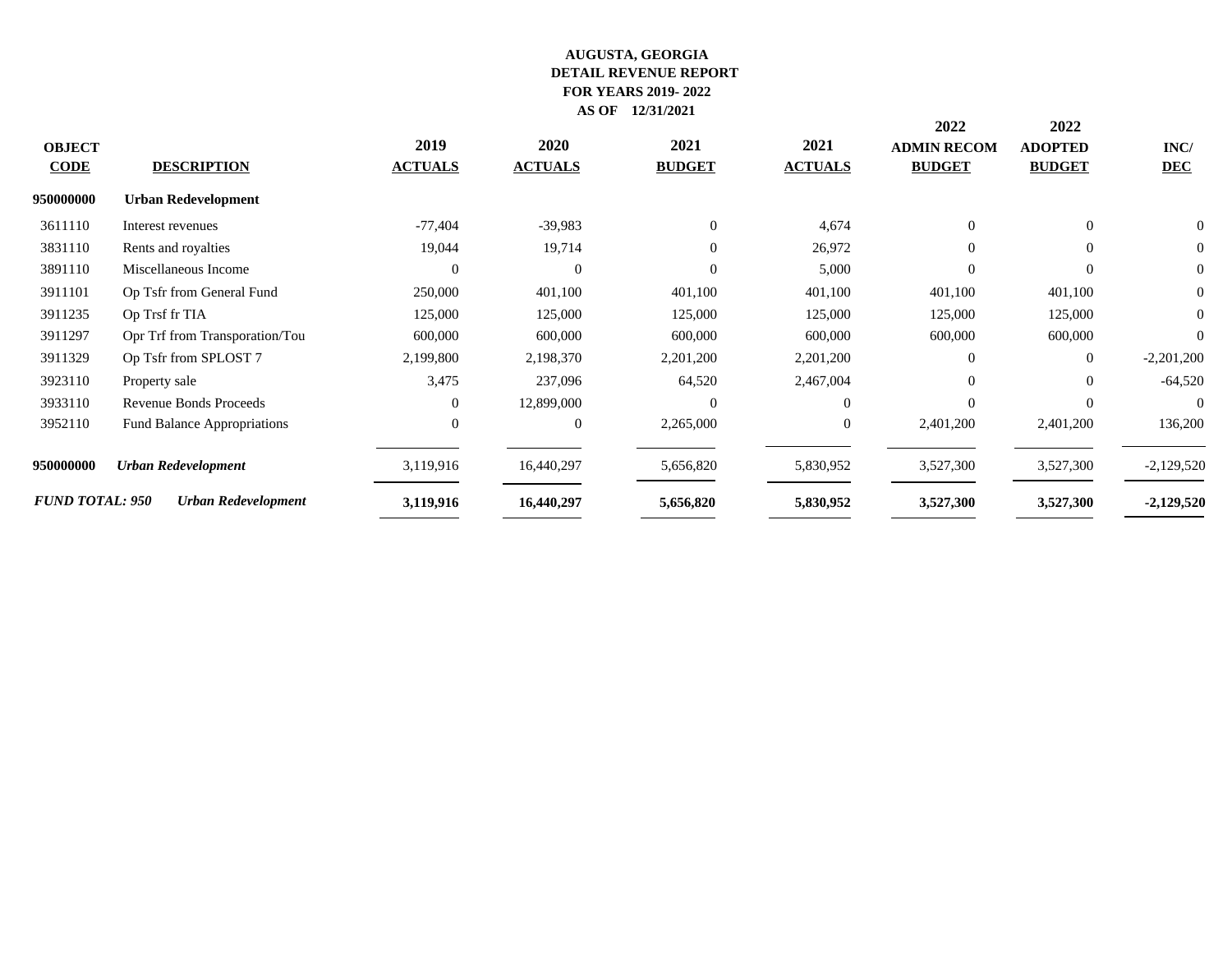|                        |                                    |                |                |                |                | 2022               | 2022           |                |
|------------------------|------------------------------------|----------------|----------------|----------------|----------------|--------------------|----------------|----------------|
| <b>OBJECT</b>          |                                    | 2019           | 2020           | 2021           | 2021           | <b>ADMIN RECOM</b> | <b>ADOPTED</b> | INC/           |
| <b>CODE</b>            | <b>DESCRIPTION</b>                 | <b>ACTUALS</b> | <b>ACTUALS</b> | <b>BUDGET</b>  | <b>ACTUALS</b> | <b>BUDGET</b>      | <b>BUDGET</b>  | <b>DEC</b>     |
| 951000000              | <b>URA Foundry Project</b>         |                |                |                |                |                    |                |                |
| 3611110                | Interest revenues                  | 397,122        | 23,499         | $\overline{0}$ | $\overline{0}$ | $\overline{0}$     | $\overline{0}$ | $\overline{0}$ |
| 3891110                | Miscellaneous Income               | 45,833         | 1,121,879      |                | $\overline{0}$ | $\Omega$           | $\Omega$       | $\mathbf{0}$   |
| 3952110                | <b>Fund Balance Appropriations</b> | $\mathbf{0}$   | $\overline{0}$ | 1,101,340      | $\theta$       | 1,100,000          | 1,100,000      | $-1,340$       |
| 951000000              | <b>URA Foundry Project</b>         | 442,955        | 1,145,379      | 1,101,340      |                | 1,100,000          | 1,100,000      | $-1,340$       |
| 951071120              | <b>Foundry Project</b>             |                |                |                |                |                    |                |                |
| 3811110                | Sale of contraband property        | $\Omega$       | $\Omega$       | $\Omega$       | $\overline{0}$ | $\Omega$           | $\theta$       | $\overline{0}$ |
| <b>FUND TOTAL: 951</b> | <b>URA Foundry Project</b>         | 442,955        | 1,145,379      | 1,101,340      | $\bf{0}$       | 1,100,000          | 1,100,000      | $-1,340$       |
|                        |                                    |                |                |                |                |                    |                |                |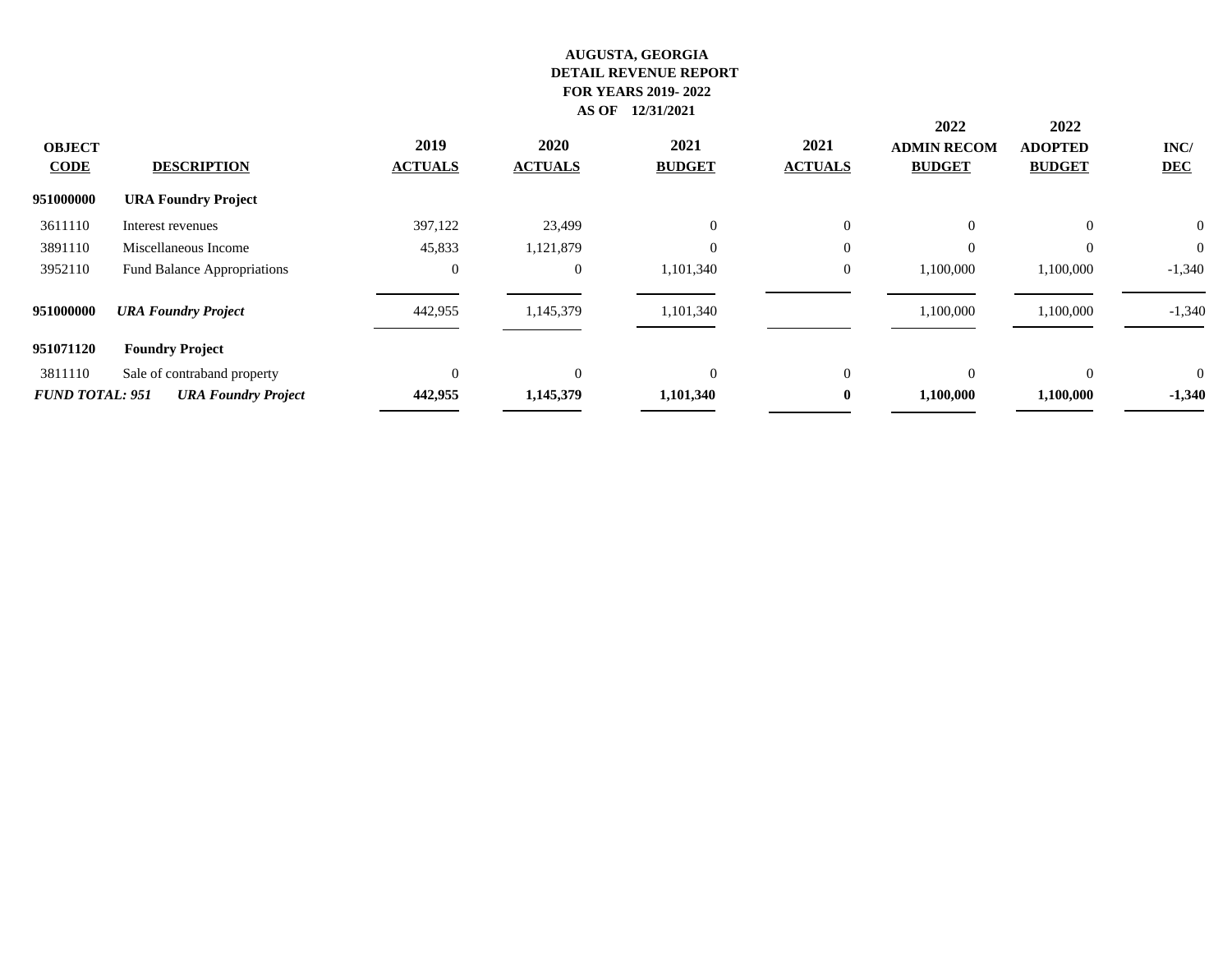| <b>OBJECT</b><br><b>CODE</b><br><b>DESCRIPTION</b> | 2019<br><b>ACTUALS</b> | 2020<br><b>ACTUALS</b> | 2021<br><b>BUDGET</b> | 2021<br><b>ACTUALS</b> | 2022<br><b>ADMIN RECOM</b><br><b>BUDGET</b> | 2022<br><b>ADOPTED</b><br><b>BUDGET</b> | <b>INC</b><br><b>DEC</b> |
|----------------------------------------------------|------------------------|------------------------|-----------------------|------------------------|---------------------------------------------|-----------------------------------------|--------------------------|
| TOTAL (ALL FUNDS):                                 | 642,568,078            | 672,409,494            | 934,334,200           | 602.912.896            | 999,652,540                                 | 1,000,839,830                           | 66,505,630               |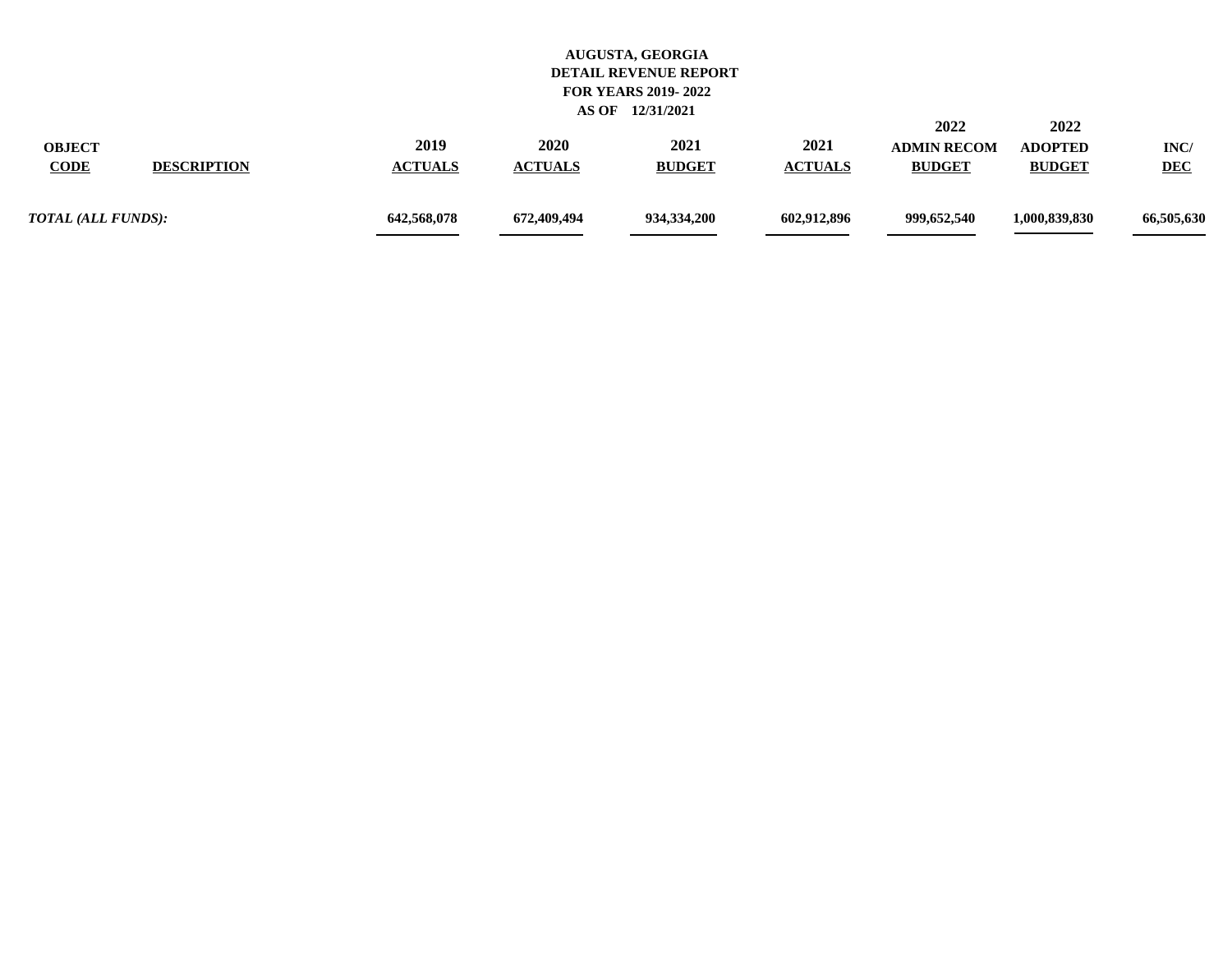## **FOR YEARS 2019 - 2022 AS OF 12/31/2021 EXPENSE BUDGET - SUMMARY AUGUSTA, GEORGIA**

|                |                                       |                        |                        |                       |                        | 2022                         | 2022                            | 22/21              |
|----------------|---------------------------------------|------------------------|------------------------|-----------------------|------------------------|------------------------------|---------------------------------|--------------------|
| <b>ORG KEY</b> | <b>DEPARTMENT NAME</b>                | 2019<br><b>ACTUALS</b> | 2020<br><b>ACTUALS</b> | 2021<br><b>BUDGET</b> | 2021<br><b>ACTUALS</b> | <b>ADMIN</b><br><b>RECOM</b> | <b>ADOPTED</b><br><b>BUDGET</b> | INC/<br><b>DEC</b> |
|                | <b>TOTAL FOR:</b> Not applicable      | $\Omega$               | $\Omega$               | $\boldsymbol{0}$      | $\theta$               | $\mathbf{0}$                 | $\Omega$                        | $\Omega$           |
| 101011310      | Clerk of council/commission           | 280,151                | 295,582                | 427,630               | 322,739                | 419,160                      | 419,160                         | $-8,470$           |
| 101013110      | Mayor                                 | 409,651                | 391,801                | 486,050               | 419,986                | 554,020                      | 554,020                         | 67,970             |
| 101013111      | My Brother's Keeper Program           | 9,404                  | 34,177                 | 36,870                | 34,447                 | $\mathbf{0}$                 | $\theta$                        | $-36,870$          |
| 101013210      | Administrator's Office                | 1,002,666              | 864,836                | 1,274,990             | 962,444                | 1,361,050                    | 1,361,050                       | 86,060             |
| 101013310      | Boards and commissions                | 353,470                | 326,759                | 417,190               | 390,397                | 426,460                      | 426,460                         | 9,270              |
| 101013312      | Commission - Other                    | 4,973                  | 253                    | 14,870                | $\overline{0}$         | 14,870                       | 14,870                          | $\Omega$           |
| 101013313      | Local Legislative Interests           | 7,743                  | $\Omega$               | $\mathbf{0}$          | 30,990                 | 10,550                       | 10,550                          | 10,550             |
| 101013314      | Promotion Account                     | $\theta$               | $\Omega$               | $\Omega$              | $\theta$               | 7,800                        | 7,800                           | 7,800              |
| 101014110      | <b>Board of Election</b>              | 535,686                | 642,217                | 704,080               | 682,082                | 943,420                      | 943,420                         | 239,340            |
| 101014111      | <b>Election Expenses</b>              | 61,261                 | 734,011                | 512,150               | 504,520                | 621,200                      | 621,200                         | 109,050            |
| 101014113      | <b>ARC</b> Redistricting              | $\boldsymbol{0}$       | $\boldsymbol{0}$       | 30,000                | 12,426                 | $\mathbf{0}$                 | $\overline{0}$                  | $-30,000$          |
| 101015110      | <b>Finance Department</b>             | 1,507,461              | 1,570,465              | 1,746,410             | 1,489,232              | 1,943,190                    | 1,943,190                       | 196,780            |
| 101015120      | Accounting                            | 211,150                | 194,225                | 244,000               | 220,693                | 250,000                      | 250,000                         | 6,000              |
| 101015160      | Licensing                             | 662,231                | 812,950                | 1,026,670             | 891,618                | 1,061,160                    | 1,061,160                       | 34,490             |
| 101015161      | License & Inspect Administrati        | 86,287                 | 92,732                 | 198,330               | 96,115                 | 199,300                      | 199,300                         | 970                |
| 101015170      | Procurement Dept                      | 864,331                | 1,031,856              | 1,102,940             | 964,034                | 1,092,610                    | 1,092,610                       | $-10,330$          |
| 101015311      | Augusta-Richmond Co. Law Dept         | 3,793,094              | 2,301,945              | 2,573,450             | 1,909,991              | 2,111,390                    | 2,111,390                       | $-462,060$         |
| 101015312      | Magistrate Ct-Law                     | 40,500                 | 31,000                 | 44,000                | 47,500                 | 44,000                       | 44,000                          | $\Omega$           |
| 101015330      | Compliance Dept                       | 513,073                | 617,518                | 861,680               | 716,378                | 662,640                      | 662,640                         | $-199,040$         |
| 101015410      | <b>Information Technology</b>         | 6,042,012              | 6,027,717              | 6,716,510             | 6,332,928              | 6,817,590                    | 7,155,630                       | 439,120            |
| 101015510      | Human resources                       | 1,457,973              | 1,577,523              | 1,897,060             | 1,773,484              | 2,238,290                    | 2,063,290                       | 166,230            |
| 101015511      | Human Resources-Training              | 3,362                  | 12,875                 | 17,420                | 16,820                 | 25,300                       | 25,300                          | 7,880              |
| 101015512      | <b>Employee Functions</b>             | 18,650                 | $-157$                 | 15,600                | 15,600                 | 22,000                       | 22,000                          | 6,400              |
| 101015513      | <b>Employee Incentives Award Prog</b> | 21,374                 | 14,105                 | 29,800                | 32,958                 | 95,000                       | 95,000                          | 65,200             |
| 101015610      | Tax Commissioner (Const Offr)         | 3,649,621              | 3,885,614              | 3,977,930             | 3,946,679              | 4,039,630                    | 4,039,630                       | 61,700             |
| 101015611      | Tag Office                            | $\overline{0}$         | 24                     | $\mathbf{0}$          | $\overline{0}$         | $\mathbf{0}$                 | $\Omega$                        | $\Omega$           |
| 101015710      | Tax assessor                          | 2,459,897              | 2,550,140              | 2,848,710             | 2,748,069              | 2,807,820                    | 2,807,820                       | $-40,890$          |
| 101015711      | Board of Appeals/Equalization         | 18,823                 | 6,914                  | 12,620                | 9,765                  | 24,500                       | 24,500                          | 11,880             |
| 101015712      | <b>Board of Assessors</b>             | 84,053                 | 75,219                 | 95,850                | 73,891                 | 96,270                       | 96,270                          | 420                |
| 101016120      | Service & Information-311             | 373,599                | 334,470                | 386,160               | 352,769                | 366,840                      | 366,840                         | $-19,320$          |
| 101016130      | Complete Count Committee              | 771                    | 74,514                 | $\boldsymbol{0}$      | $-110$                 | $\mathbf{0}$                 | $\Omega$                        | $\Omega$           |
| 101016210      | Central Services-Admin                | 380,656                | 390,094                | 394,670               | 372,397                | 389,830                      | 389,830                         | $-4,840$           |
| 101016211      | B & G - Municipal Building            | 949,907                | 952,867                | 965,720               | 955,808                | 990,720                      | 990,720                         | 25,000             |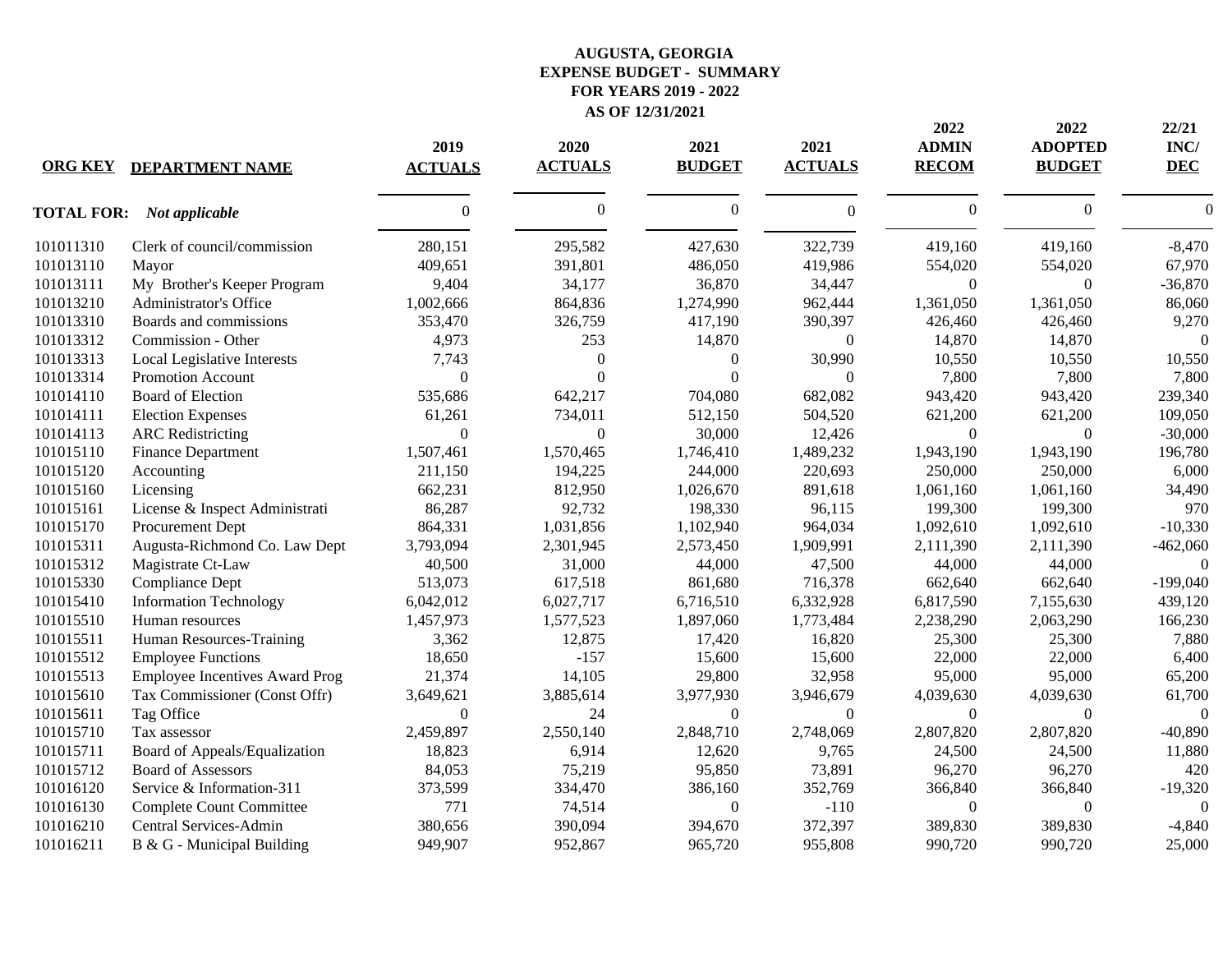# **FOR YEARS 2019 - 2022 AS OF 12/31/2021 EXPENSE BUDGET - SUMMARY AUGUSTA, GEORGIA**

|                   |                                     |                  |                |                  |                  | 2022         | 2022           | 22/21            |
|-------------------|-------------------------------------|------------------|----------------|------------------|------------------|--------------|----------------|------------------|
|                   |                                     | 2019             | 2020           | 2021             | 2021             | <b>ADMIN</b> | <b>ADOPTED</b> | INC/             |
| <b>ORG KEY</b>    | <b>DEPARTMENT NAME</b>              | <b>ACTUALS</b>   | <b>ACTUALS</b> | <b>BUDGET</b>    | <b>ACTUALS</b>   | <b>RECOM</b> | <b>BUDGET</b>  | <b>DEC</b>       |
| 101016212         | <b>B &amp; G - JLEC</b>             | 86,896           | 71,763         | 71,800           | 51,775           | 10,000       | 10,000         | $-61,800$        |
| 101016213         | <b>B&amp;G-CBW Detention Center</b> | 1,269,416        | 1,074,891      | 1,330,160        | 1,071,494        | 1,304,600    | 1,304,600      | $-25,560$        |
| 101016214         | B & G - Inhouse Projects            | 16,320           | 27,911         | 96,820           | 62,921           | 23,440       | 23,440         | $-73,380$        |
| 101016215         | <b>B&amp;G-Judicial Center</b>      | 975,109          | 967,463        | 974,580          | 925,119          | 970,780      | 970,780        | $-3,800$         |
| 101016216         | <b>B&amp;G-RCSO</b>                 | 351,300          | 299,393        | 400,400          | 330,114          | 386,930      | 386,930        | $-13,470$        |
| 101016218         | B&G-PDO                             | 138,117          | 158,535        | 180,900          | 170,909          | 179,730      | 179,730        | $-1,170$         |
| 101016219         | <b>B&amp;G-Probation</b>            | 20,005           | 39,323         | 10,000           | 4,802            | 8,350        | 8,350          | $-1,650$         |
| 101016220         | B&G-Utilties/Engineering            | 74,259           | 73,615         | 64,660           | 65,852           | 63,310       | 63,310         | $-1,350$         |
| 101016223         | B&G-Craig Houghton                  | $\Omega$         | $\Omega$       | 264,260          | 195,521          | 264,260      | 264,260        | $\theta$         |
| 101016410         | Procurement/Print Shop              | 275,628          | 228,397        | 300,160          | 282,398          | 301,730      | 301,730        | 1,570            |
| 101016420         | FM-Construction Shop                | 954,311          | 863,309        | 1,171,860        | 899,740          | 1,133,790    | 1,133,790      | $-38,070$        |
| 101016430         | <b>Records Retention</b>            | 118,229          | 122,734        | 160,240          | 102,185          | 153,050      | 153,050        | $-7,190$         |
| <b>TOTAL FOR:</b> | <b>General Governmental</b>         | 30,083,441       | 29,771,600     | 34,085,200       | 30,489,500       | 34,436,580   | 34,599,620     | 514,420          |
| 101021110         | Superior court                      | 694,984          | 641,405        | 959,370          | 809,845          | 866,110      | 866,110        | $-93,260$        |
| 101021112         | Circuit Budget                      | 1,818,661        | 1,900,893      | 2,243,160        | 1,981,983        | 2,015,230    | 2,015,230      | $-227,930$       |
| 101021210         | Clerk of Superior Court (Const      | 2,726,960        | 2,769,358      | 3,067,210        | 2,806,781        | 3,011,730    | 3,011,730      | $-55,480$        |
| 101021212         | <b>Record Restriction Program</b>   | $\mathbf{0}$     | $\overline{0}$ | 10,000           | 6,605            | 10,000       | 10,000         | $\boldsymbol{0}$ |
| 101021310         | District Attorney (elected)         | 2,870,516        | 3,004,755      | 3,414,110        | 3,111,006        | 3,424,610    | 3,424,610      | 10,500           |
| 101021311         | DA - Forfeiture Account             | $\boldsymbol{0}$ | $\overline{0}$ | 84,850           | 23,934           | 84,850       | 84,850         | $\theta$         |
| 101021410         | State court                         | 1,280,008        | 1,270,159      | 1,503,270        | 1,355,671        | 1,496,660    | 1,496,660      | $-6,610$         |
| 101021411         | <b>State Conflict Defenders</b>     | 97,391           | 120,980        | 154,980          | 147,500          | 150,000      | 150,000        | $-4,980$         |
| 101021510         | Solicitor-General (elected)         | 1,810,179        | 1,780,112      | 2,040,030        | 1,618,907        | 1,973,710    | 1,973,710      | $-66,320$        |
| 101021611         | Magistrate Court                    | 327,040          | 210,709        | 588,550          | 632,378          | 400,920      | 400,920        | $-187,630$       |
| 101021612         | Civil Court Presiding Judge         | 249,470          | 265,919        | $\boldsymbol{0}$ | $\boldsymbol{0}$ | 236,650      | 236,650        | 236,650          |
| 101021613         | Civil Court Clerk                   | 1,243,011        | 1,232,836      | 1,310,600        | 1,105,457        | 1,360,790    | 1,360,790      | 50,190           |
| 101021810         | Judge of Probate Court (consti      | 851,961          | 829,715        | 920,120          | 888,493          | 923,970      | 923,970        | 3,850            |
| 101022110         | Juvenile Court                      | 1,194,137        | 1,229,775      | 1,353,430        | 1,294,163        | 1,563,700    | 1,563,700      | 210,270          |
| 101022509         | Public Defender-Juvenile Ct         | 121,859          | 142,274        | 146,130          | 77,844           | 171,740      | 171,740        | 25,610           |
| 101022510         | Public Defender-Superior Ct         | 2,492,472        | 2,590,305      | 2,701,280        | 2,616,232        | 2,880,300    | 2,880,300      | 179,020          |
| 101022511         | Public Defender-State Ct            | 912,253          | 945,481        | 975,700          | 991,280          | 1,021,620    | 1,021,620      | 45,920           |
| 101022610         | Marshal                             | 2,247,158        | 2,355,079      | 2,778,080        | 2,557,347        | 2,739,280    | 2,739,280      | $-38,800$        |
| 101022611         | Marshal Forfeiture Fees             | $\theta$         | $\theta$       | 10,000           | $\overline{0}$   | 10,000       | 10,000         | $\theta$         |
| 101022710         | Jury Clerk                          | 164,852          | 145,967        | 175,990          | 153,075          | 177,310      | 177,310        | 1,320            |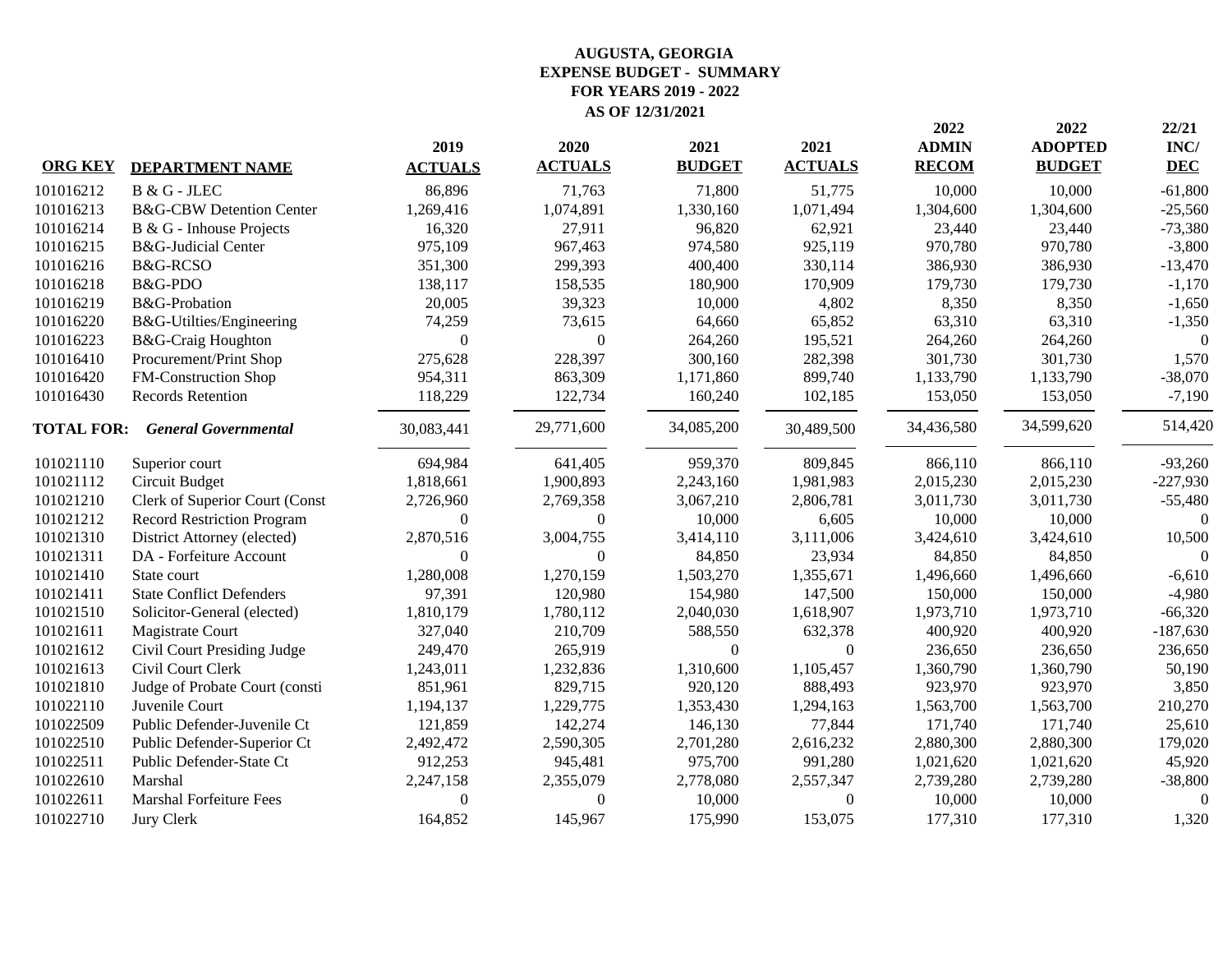# **FOR YEARS 2019 - 2022 AS OF 12/31/2021 EXPENSE BUDGET - SUMMARY AUGUSTA, GEORGIA**

| <b>ORG KEY</b>    | <b>DEPARTMENT NAME</b>            | 2019<br><b>ACTUALS</b> | 2020<br><b>ACTUALS</b> | 2021<br><b>BUDGET</b> | 2021<br><b>ACTUALS</b> | 2022<br><b>ADMIN</b><br><b>RECOM</b> | 2022<br><b>ADOPTED</b><br><b>BUDGET</b> | 22/21<br>INC/<br><b>DEC</b> |
|-------------------|-----------------------------------|------------------------|------------------------|-----------------------|------------------------|--------------------------------------|-----------------------------------------|-----------------------------|
| <b>TOTAL FOR:</b> | <b>Judicial</b>                   | 21,102,920             | 21,435,731             | 24,436,860            | 22,178,509             | 24,519,180                           | 24,519,180                              | 82,320                      |
| 101031311         | Drivers License Bureau            | 10,721                 | 10,944                 | 15,000                | 9,720                  | 15,000                               | 15,000                                  | $\Omega$                    |
| 101032515         | <b>Building Security</b>          | 484,917                | 508,497                | 556,260               | 537,433                | 536,350                              | 536,350                                 | $-19,910$                   |
| 101032517         | Security-Judicial Center          | 770,204                | 826,717                | 936,180               | 773,346                | 993,340                              | 993,340                                 | 57,160                      |
| 101033211         | <b>RCCI</b>                       | 4,857,466              | 4,653,825              | 5,388,760             | 4,877,708              | 4,882,950                            | 4,882,950                               | $-505,810$                  |
| 101033212         | <b>RCCI</b> - Inmate Store        | 63,792                 | 48,114                 | 93,350                | 52,957                 | 94,200                               | 94,200                                  | 850                         |
| 101033510         | Probation Office                  | $\Omega$               | 163,208                | 42,000                | 42,000                 | 42,000                               | 42,000                                  | $\overline{0}$              |
| 101035110         | <b>EMS</b> Contract               | 166,666                | 600,000                | 650,000               | 650,000                | 650,000                              | 650,000                                 | $\Omega$                    |
| 101036110         | Coroner / Medical Examiner        | 744,114                | 751,646                | 887,270               | 812,883                | 977,030                              | 977,030                                 | 89,760                      |
| 101039110         | <b>Animal Services</b>            | 1,379,136              | 1,328,461              | 1,756,960             | 1,420,217              | 1,700,240                            | 1,700,240                               | $-56,720$                   |
| 101039210         | Emergency management              | 211,827                | 197,328                | 232,160               | 216,846                | 243,200                              | 243,200                                 | 11,040                      |
| 101039311         | 878 Engineering Battalion         | 7,020                  | 7,020                  | 7,020                 | 7,020                  | 7,020                                | 7,020                                   | $\theta$                    |
| <b>TOTAL FOR:</b> | <b>Public Safety</b>              | 8,695,866              | 9,095,764              | 10,564,960            | 9,400,133              | 10,141,330                           | 10,141,330                              | $-423,630$                  |
| 101041110         | Highway&Street Administration     | 857,823                | 919,977                | 1,021,560             | 1,167,932              | 1,132,210                            | 1,330,380                               | 308,820                     |
| 101041260         | Roads and Walkways - Other        | 1,453,763              | 1,683,970              | 1,915,100             | 1,479,125              | 1,805,340                            | 2,072,990                               | 157,890                     |
| 101041410         | <b>Litter Patrol</b>              | 339,757                | 367,848                | 421,100               | 408,094                | 426,910                              | 426,910                                 | 5,810                       |
| 101041710         | Traffic engineering               | 2,272,754              | 2,573,314              | 2,758,930             | 2,477,382              | 3,001,390                            | 3,275,270                               | 516,340                     |
| 101041920         | <b>Marriott Parking</b>           | 30                     | 330                    | 24,400                | 400                    | 24,400                               | 24,400                                  | $\Omega$                    |
| 101041930         | <b>Reynolds Street Deck</b>       | 228,242                | 214,403                | 211,500               | 88,718                 | 211,500                              | 211,500                                 | $\Omega$                    |
| 101041940         | <b>Cyber Cnt Parking Deck</b>     | 26,683                 | 55,067                 | 189,400               | 41,300                 | 189,400                              | 189,400                                 | $\Omega$                    |
| 101042260         | Riverwalk/Augusta Commons         | 139,036                | 133,995                | 173,260               | 100,785                | 174,710                              | 174,710                                 | 1,450                       |
| <b>TOTAL FOR:</b> | <b>Public Works</b>               | 5,318,092              | 5,948,905              | 6,715,250             | 5,763,738              | 6,965,860                            | 7,705,560                               | 990,310                     |
| 101051711         | Board of Health - Public          | 929,250                | 929,250                | 929,250               | 929,250                | 929,250                              | 929,250                                 | $\Omega$                    |
| 101051712         | Serenity Behavioral Health Sys    | 25,000                 | 25,000                 | 25,000                | 25,000                 | 25,000                               | 25,000                                  | $\Omega$                    |
| 101051714         | Area Agency on Aging              | 20,000                 | 20,000                 | 20,000                | $\Omega$               | $\Omega$                             | $\Omega$                                | $-20,000$                   |
| 101051751         | Project Access                    | 225,000                | 225,000                | 225,000               | 225,000                | 225,000                              | 225,000                                 | $\Omega$                    |
| 101051761         | <b>Community Medical Outreach</b> | 43,310                 | 43,310                 | 43,310                | 43,310                 | 43,310                               | 43,310                                  | $\Omega$                    |
| 101051762         | Miracle Making Minis-Ind Healt    | 90,000                 | 90,000                 | 90,000                | 90,000                 | 90,000                               | 90,000                                  | $\Omega$                    |
| 101054311         | <b>DFACS</b> - Administration     | 118,750                | 118,750                | 118,750               | 145,393                | 118,750                              | 118,750                                 | 0                           |
| 101054312         | DFACS-Lease/Operations            | 71,731                 | 5,984                  | 189,730               | 36,635                 | 138,400                              | 138,400                                 | $-51,330$                   |
| 101054362         | <b>American Red Cross</b>         | 14,640                 | 14,640                 | 14,640                | 14,640                 | 14,640                               | 14,640                                  | $\Omega$                    |
| 101054430         | Greater Aug Interfaith Coaliti    | $\mathbf{0}$           | 25,000                 | $\mathbf{0}$          | $\Omega$               | $\boldsymbol{0}$                     | $\Omega$                                | $\theta$                    |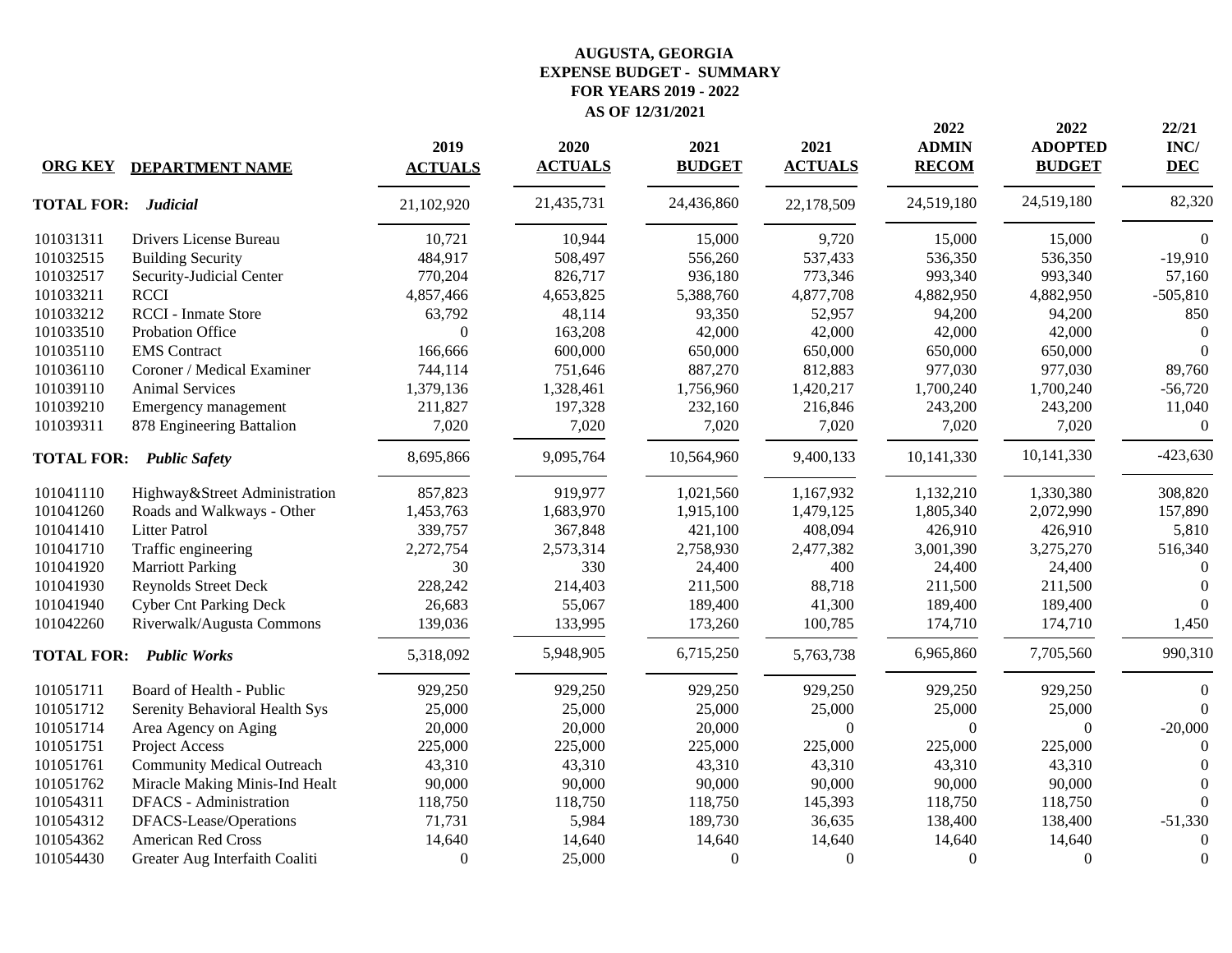|                |                                      | 2019             | 2020             | 2021          | 2021             | 2022<br><b>ADMIN</b> | 2022<br><b>ADOPTED</b> | 22/21<br>INC/    |
|----------------|--------------------------------------|------------------|------------------|---------------|------------------|----------------------|------------------------|------------------|
| <b>ORG KEY</b> | <b>DEPARTMENT NAME</b>               | <b>ACTUALS</b>   | <b>ACTUALS</b>   | <b>BUDGET</b> | <b>ACTUALS</b>   | <b>RECOM</b>         | <b>BUDGET</b>          | <b>DEC</b>       |
| 101054462      | Child Enrichment                     | 24,640           | 24,640           | 24,640        | 24,640           | 24,640               | 24,640                 | $\boldsymbol{0}$ |
| 101054463      | <b>Safe Homes</b>                    | 8,200            | 8,200            | 8,200         | 8,200            | 8,200                | 8,200                  | $\Omega$         |
| 101054465      | Mach Academy                         | 50,000           | 70,000           | 70,000        | 70,000           | 70,000               | 70,000                 | $\Omega$         |
| 101054470      | Masters City Little League           | $\boldsymbol{0}$ | 15,000           | 15,000        | 15,000           | 15,000               | 15,000                 | $\mathbf{0}$     |
|                | <b>TOTAL FOR: Health and Welfare</b> | 1,620,521        | 1,614,774        | 1,773,520     | 1,627,069        | 1,702,190            | 1,702,190              | $-71,330$        |
| 101061110      | Recreation administration            | 1,462,235        | 1,241,431        | 1,399,020     | 1,154,459        | 1,361,140            | 1,361,140              | $-37,880$        |
| 101061122      | <b>Recreation General Shop</b>       | 1,061,793        | 1,150,163        | 1,430,810     | 1,086,142        | 1,456,480            | 1,456,480              | 25,670           |
| 101061211      | Senior Adults                        | 6,785            | $\boldsymbol{0}$ | 20,000        | $\boldsymbol{0}$ | 20,000               | 20,000                 | $\Omega$         |
| 101061212      | <b>Special Populations</b>           | 257,816          | 228,199          | 257,530       | 202,993          | 269,130              | 269,130                | 11,600           |
| 101061214      | <b>Special Activities</b>            | 47,203           | 18,366           | 48,100        | 36,271           | 51,300               | 51,300                 | 3,200            |
| 101061222      | Athletics                            | 438,390          | 379,144          | 493,030       | 463,770          | 494,770              | 494,770                | 1,740            |
| 101061223      | Youth Programs                       | 222,775          | 169,457          | 290,820       | 189,804          | 293,870              | 293,870                | 3,050            |
| 101061224      | <b>Adult Programs</b>                | 33,861           | 27,855           | 56,850        | 23,799           | 57,980               | 57,980                 | 1,130            |
| 101061225      | Aquatics                             | 143,225          | 88,330           | 218,310       | 122,848          | 216,480              | 216,480                | $-1,830$         |
| 101061310      | <b>Bethlehem Community Cnt</b>       | 25,000           | 25,000           | 25,000        | 25,000           | 25,000               | 25,000                 | $\overline{0}$   |
| 101061311      | Augusta Boxing Club                  | 50,000           | 50,000           | 50,000        | 50,000           | 50,000               | 50,000                 | $\Omega$         |
| 101061312      | Henry H. Brigham Center              | 216,233          | 176,843          | 252,810       | 241,481          | 240,820              | 240,820                | $-11,990$        |
| 101061313      | Bernie Ward Community Center         | 179,396          | 141,782          | 222,240       | 173,158          | 208,860              | 208,860                | $-13,380$        |
| 101061314      | Sand Hills                           | 146,934          | 143,003          | 201,500       | 188,526          | 186,370              | 186,370                | $-15,130$        |
| 101061315      | <b>Blythe Park</b>                   | 203,383          | 209,927          | 209,770       | 191,712          | 193,910              | 193,910                | $-15,860$        |
| 101061317      | Doughty Park                         | 16,584           | 12,545           | 18,660        | 10,926           | 17,510               | 17,510                 | $-1,150$         |
| 101061318      | <b>Dyess Park</b>                    | 43,178           | 37,527           | 46,050        | 37,364           | 41,050               | 41,050                 | $-5,000$         |
| 101061319      | <b>Eastview Park</b>                 | 23,171           | 20,327           | 35,030        | 18,379           | 32,530               | 32,530                 | $-2,500$         |
| 101061321      | <b>Garrett Community Center</b>      | 62,603           | 53,797           | 62,610        | 58,654           | 58,360               | 58,360                 | $-4,250$         |
| 101061323      | Hickman Park                         | 1,400            | 1,671            | 6,280         | 2,588            | 4,880                | 4,880                  | $-1,400$         |
| 101061324      | Hyde Park                            | 441              | 323              | 3,090         | 332              | $\boldsymbol{0}$     | $\Omega$               | $-3,090$         |
| 101061325      | Jamestown Community Center           | 16,326           | 14,653           | 40,430        | 15,872           | 34,430               | 34,430                 | $-6,000$         |
| 101061326      | W. T. Johnson Community Center       | 21,454           | 19,624           | 30,860        | 18,324           | 27,620               | 27,620                 | $-3,240$         |
| 101061329      | McBean Park                          | 198,368          | 188,781          | 196,340       | 152,364          | 183,510              | 183,510                | $-12,830$        |
| 101061330      | McDuffie Woods Park                  | 176,150          | 137,809          | 182,250       | 81,230           | 115,080              | 115,080                | $-67,170$        |
| 101061331      | May Park Community Center            | 159,006          | 185,700          | 196,980       | 160,198          | 194,780              | 194,780                | $-2,200$         |
| 101061332      | Minnick Park                         | 8,223            | 8,150            | 11,490        | 8,327            | 10,320               | 10,320                 | $-1,170$         |
| 101061333      | Carrie J Mays Comm Life Center       | 213,409          | 199,516          | 232,210       | 232,466          | 223,470              | 223,470                | $-8,740$         |
| 101061335      | Warren Road Community Center         | 239,322          | 242,770          | 267,150       | 248,669          | 270,230              | 270,230                | 3,080            |
| 101061336      | Merry Street Craft Shop              | 2,888            | 4,551            | 5,740         | 6,918            | 7,000                | 7,000                  | 1,260            |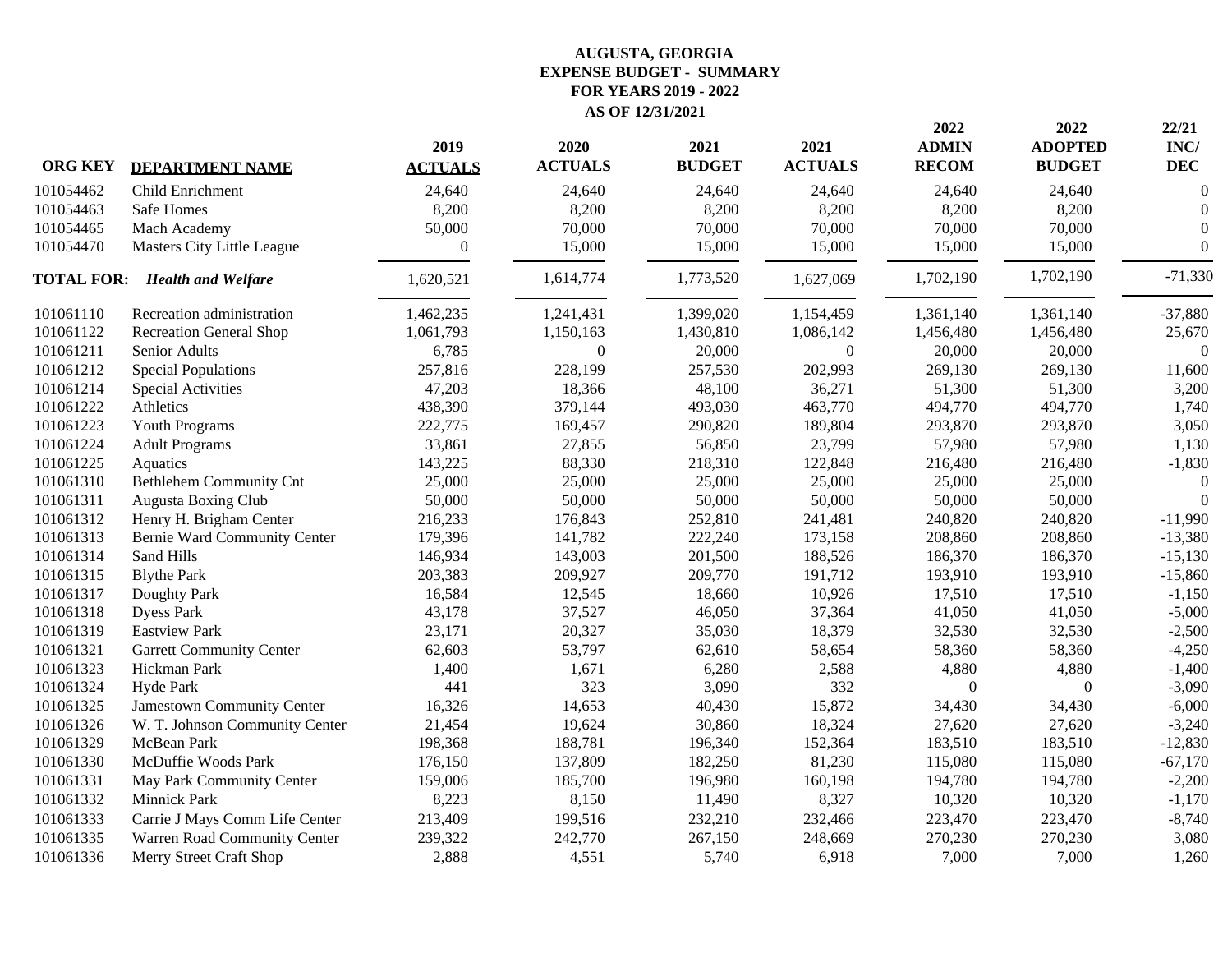|                |                                   | 2019           | 2020           | 2021          | 2021           | 2022<br><b>ADMIN</b> | 2022<br><b>ADOPTED</b> | 22/21<br>INC/    |
|----------------|-----------------------------------|----------------|----------------|---------------|----------------|----------------------|------------------------|------------------|
| <b>ORG KEY</b> | <b>DEPARTMENT NAME</b>            | <b>ACTUALS</b> | <b>ACTUALS</b> | <b>BUDGET</b> | <b>ACTUALS</b> | <b>RECOM</b>         | <b>BUDGET</b>          | <b>DEC</b>       |
| 101061337      | Henry Brigham-Ceremics            | 4,554          | $\Omega$       | 500           | $\theta$       | 10,500               | 10,500                 | 10,000           |
| 101061338      | Henry Brigham Senior Center       | 15,024         | 7,094          | 25,540        | 18,634         | 27,320               | 27,320                 | 1,780            |
| 101061339      | <b>Barton Village Comm Center</b> | 3,262          | 681            | 4,250         | 997            | 4,250                | 4,250                  | $\boldsymbol{0}$ |
| 101061341      | <b>Blythe Nutrition Center</b>    | 47,725         | 36,913         | 55,680        | 42,219         | 55,450               | 55,450                 | $-230$           |
| 101061342      | <b>McBean Nutrition Center</b>    | 59,159         | 31,972         | 62,410        | 37,069         | 56,300               | 56,300                 | $-6,110$         |
| 101061344      | Carrie J Mays Nutrition Center    | 64,859         | 56,725         | 66,020        | 70,503         | 65,580               | 65,580                 | $-440$           |
| 101061346      | Henry Brigham Nutrition Ctr       | 72,429         | 81,633         | 68,500        | 75,866         | 64,890               | 64,890                 | $-3,610$         |
| 101061347      | Sand Hills Nutrition Center       | 58,001         | 51,707         | 60,590        | 33,847         | 63,830               | 63,830                 | 3,240            |
| 101061348      | McDuffie Woods Nutrition Ctr      | $\overline{0}$ | $\Omega$       | 5,000         | 234            | 5,000                | 5,000                  | $\bigcap$        |
| 101061352      | <b>Eisenhower Concessions</b>     | $\overline{0}$ | 369            | 2,400         | 384            | 2,400                | 2,400                  | $\Omega$         |
| 101061361      | <b>Other Concessions</b>          | 27,305         | 14,583         | 31,000        | 3,496          | 31,000               | 31,000                 | $\Omega$         |
| 101061417      | <b>Eisenhower Park</b>            | 24,384         | 20,722         | 29,690        | 23,677         | 24,890               | 24,890                 | $-4,800$         |
| 101061425      | Charles Evans Park                | 58,905         | 35,116         | 64,560        | 40,097         | 50,970               | 50,970                 | $-13,590$        |
| 101061426      | <b>Wood Street Park</b>           | 272            | 280            | 2,650         | 781            | 3,100                | 3,100                  | 450              |
| 101061429      | <b>Brookfield Park</b>            | 5,196          | 4,946          | 16,250        | 6,157          | 8,250                | 8,250                  | $-8,000$         |
| 101061439      | <b>Misc Parks</b>                 | 361,709        | 369,478        | 319,430       | 338,485        | 323,960              | 323,960                | 4,530            |
| 101061441      | Henry Brigham Swim Center         | 170,123        | 167,205        | 219,580       | 144,893        | 215,810              | 215,810                | $-3,770$         |
| 101061442      | Bernie Ward Swimming Pool         | 4,615          | 3,518          | 5,300         | 2,139          | 5,300                | 5,300                  | $\theta$         |
| 101061443      | Jones Park Pool                   | 2,740          | 1,942          | 4,000         | 1,548          | 5,000                | 5,000                  | 1,000            |
| 101061444      | <b>Dyess Park Pool</b>            | 3,228          | 1,466          | 5,700         | 3,172          | 5,700                | 5,700                  | $\Omega$         |
| 101061451      | <b>Golf Course</b>                | 639,447        | 543,696        | 630,420       | 560,294        | 631,320              | 631,320                | 900              |
| 101061461      | <b>Fleming Tennis Center</b>      | 18,904         | 14,595         | 31,330        | 18,189         | 23,330               | 23,330                 | $-8,000$         |
| 101061462      | Newman Tennis Center              | 338,844        | 253,267        | 399,030       | 345,378        | 409,930              | 409,930                | 10,900           |
| 101061471      | <b>Augusta Aquatics Center</b>    | 563,221        | 592,251        | 659,510       | 509,132        | 642,830              | 642,830                | $-16,680$        |
| 101061472      | <b>Fleming Sports Complex</b>     | 2,766          | 3,978          | 9,450         | 3,201          | 7,250                | 7,250                  | $-2,200$         |
| 101061473      | West Augusta Soccer Complex       | 50,390         | 51,439         | 52,500        | 50,119         | 52,500               | 52,500                 | $\Omega$         |
| 101061474      | Diamond Lakes Regional Park       | 454,362        | 438,305        | 483,800       | 448,416        | 498,160              | 498,160                | 14,360           |
| 101061475      | Robert Howard Community Center    | 344,878        | 304,037        | 454,050       | 263,674        | 429,060              | 429,060                | $-24,990$        |
| 101061476      | Diamond Lakes Tennis Complex      | 12,914         | 13,469         | 21,530        | 18,787         | 23,260               | 23,260                 | 1,730            |
| 101061477      | Diamond Lakes Campground          | 22,089         | 4,272          | 39,590        | 800            | 29,590               | 29,590                 | $-10,000$        |
| 101061481      | The "Boathouse" Community Cent    | 57,919         | 54,185         | 87,180        | 47,855         | 49,310               | 49,310                 | $-37,870$        |
| 101061482      | Julian Smith Casino               | 66,803         | 57,355         | 74,490        | 67,907         | 85,400               | 85,400                 | 10,910           |
| 101061483      | Julian Smith BBQ Pit              | 61,238         | 44,399         | 63,200        | 44,618         | 43,970               | 43,970                 | $-19,230$        |
| 101061484      | Gracewood Center                  | 24,127         | 22,359         | 28,040        | 19,353         | 31,540               | 31,540                 | 3,500            |
| 101061485      | Sue Reynolds Center               | 327            | 864            | 7,140         | 464            | 4,740                | 4,740                  | $-2,400$         |
| 101061486      | <b>Fleming Activity Center</b>    | 5,043          | 3,924          | 11,230        | 3,291          | 9,430                | 9,430                  | $-1,800$         |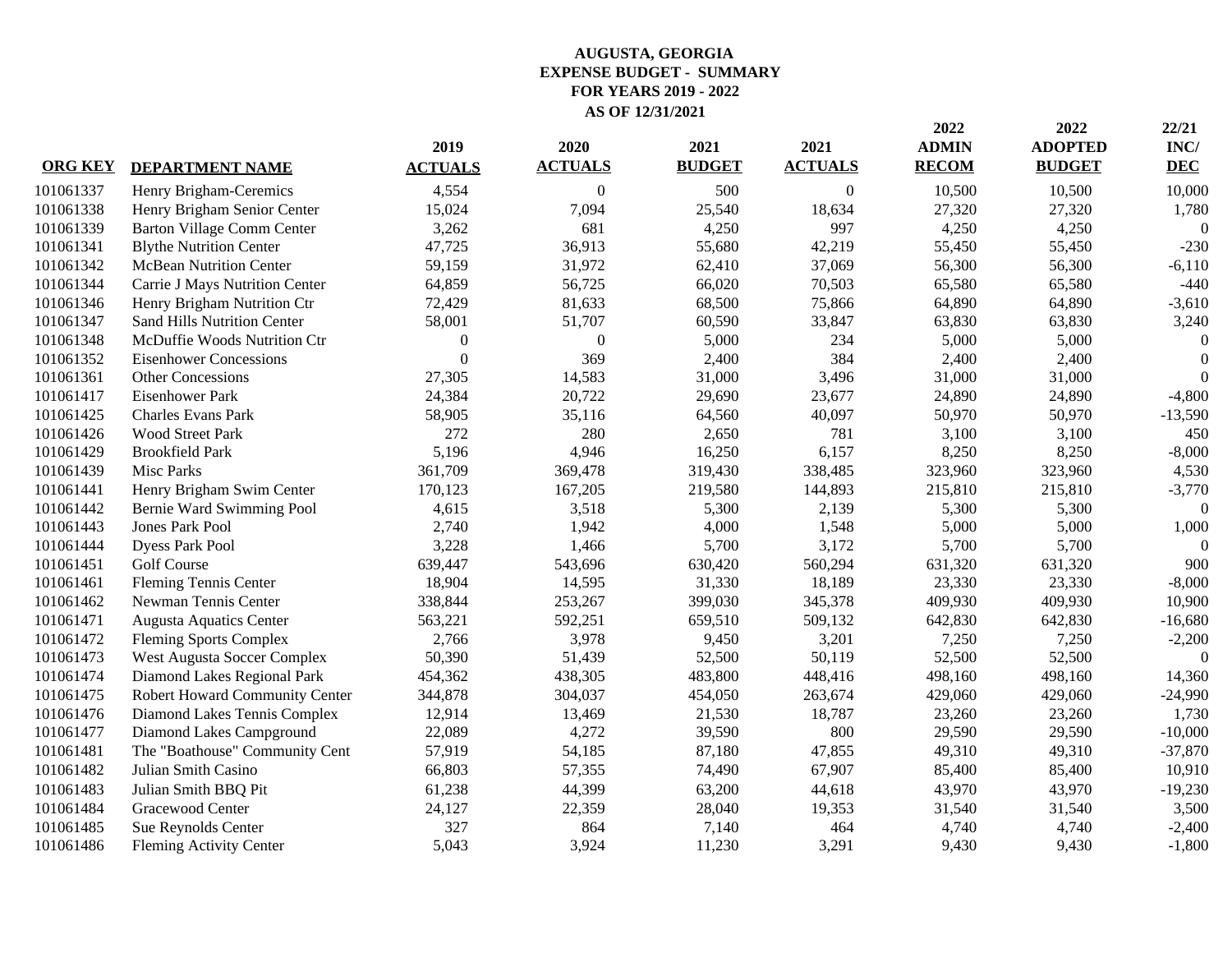|                   |                                             | 2019             | 2020           | 2021             | 2021           | 2022<br><b>ADMIN</b> | 2022<br><b>ADOPTED</b> | 22/21<br>INC/ |
|-------------------|---------------------------------------------|------------------|----------------|------------------|----------------|----------------------|------------------------|---------------|
| <b>ORG KEY</b>    | <b>DEPARTMENT NAME</b>                      | <b>ACTUALS</b>   | <b>ACTUALS</b> | <b>BUDGET</b>    | <b>ACTUALS</b> | <b>RECOM</b>         | <b>BUDGET</b>          | <b>DEC</b>    |
| 101061487         | Old Government House                        | 26,677           | 22,121         | 37,340           | 25,430         | 37,480               | 37,480                 | 140           |
| 101061489         | Lake Olmstead Stadium                       | 19,102           | 8,497          | 165,900          | 2,013          | 194,100              | 194,100                | 28,200        |
| 101061493         | New Savannah Bluff Lock & Dam               | 20,207           | 21,201         | 32,690           | 11,825         | 28,340               | 28,340                 | $-4,350$      |
| 101061494         | <b>Skateboard Park</b>                      | $\boldsymbol{0}$ | 660            | $\boldsymbol{0}$ | 394            | $\Omega$             | $\Omega$               | $\Omega$      |
| 101061495         | Riverwalk                                   | 470,020          | 193,667        | 613,960          | 422,650        | 610,750              | 610,750                | $-3,210$      |
| 101061496         | Pendleton King Park                         | 145,759          | 129,468        | 146,210          | 127,141        | 159,250              | 159,250                | 13,040        |
| 101061506         | Senior Citizens Council                     | 40,200           | 40,200         | 40,200           | 40,200         | 40,200               | 40,200                 | $\theta$      |
| 101061611         | Lucy Craft Laney Musuem                     | 143,670          | 143,670        | 143,670          | 143,785        | 143,670              | 143,670                | $\theta$      |
| 101061612         | Augusta Museum of History                   | 143,670          | 143,693        | 143,670          | 144,184        | 143,670              | 143,670                | $\Omega$      |
| 101062411         | Trees & Landscaping                         | 739,717          | 717,001        | 849,920          | 689,629        | 808,930              | 808,930                | $-40,990$     |
| 101063110         | Cemeteries                                  | 626,109          | 679,345        | 805,320          | 638,140        | 807,780              | 807,780                | 2,460         |
| 101064113         | <b>Ezekiel Harris House</b>                 | 50,900           | 50,900         | 50,900           | 50,900         | 50,900               | 50,900                 | $\bigcap$     |
| 101064211         | <b>Greater Arts Council</b>                 | 178,420          | 143,420        | 178,420          | 178,420        | 178,420              | 178,420                | $\Omega$      |
| 101065110         | Library                                     | 2,616,100        | 2,616,100      | 2,616,100        | 3,130,864      | 2,617,880            | 2,617,880              | 1,780         |
| <b>TOTAL FOR:</b> | <b>Culture-Recreation</b>                   | 14,544,897       | 13,375,965     | 16,436,800       | 14,053,859     | 16,169,370           | 16,169,370             | $-267,430$    |
| 101071211         | <b>UGA-Cooperative Extension</b>            | 212,587          | 223,573        | 260,170          | 240,648        | 265,480              | 265,480                | 5,310         |
| 101071212         | <b>Natural Resources Conservation</b>       | 16,378           | 14,705         | 20,680           | 26,490         | 20,770               | 20,770                 | 90            |
| 101071213         | <b>Central SavRiver Land Trust</b>          | 64,999           | 64,999         | 65,000           | 70,416         | 65,000               | 65,000                 | $\theta$      |
| 101071311         | Forestry                                    | 17,061           | 14,825         | 16,320           | 14,353         | 17,480               | 17,480                 | 1,160         |
| 101072910         | Code Enforcement                            | 923,001          | 927,536        | 1,106,490        | 913,477        | 1,081,660            | 1,081,660              | $-24,830$     |
| 101075212         | Development Authority of Aug                | 200,000          | 216,554        | 200,000          | 200,000        | 200,000              | 200,000                | $\theta$      |
| 101075213         | <b>CSRA</b> Regional Commission             | 195,820          | 225,190        | 225,190          | 225,190        | 225,190              | 225,190                | $\theta$      |
| 101075214         | Alliance for Fort Gordon                    | 25,000           | 25,000         | 25,000           | 25,000         | 25,000               | 25,000                 | $\theta$      |
| 101075251         | Land Bank Authority                         | 141,400          | 141,400        | 141,400          | 198,217        | 141,400              | 141,400                | $\theta$      |
| 101076222         | Summer Youth Employment - Recr              | 70,996           | $\overline{0}$ | 77,410           | 11,892         | 69,970               | 69,970                 | $-7,440$      |
| 101077420         | Tree Commission                             | $\boldsymbol{0}$ | 13,860         | 5,000            | $\mathbf{0}$   | 5,000                | 5,000                  | $\Omega$      |
|                   | <b>TOTAL FOR: Housing &amp; Developemnt</b> | 1,867,245        | 1,867,645      | 2,142,660        | 1,925,686      | 2,116,950            | 2,116,950              | $-25,710$     |
| 101101110         | Contingency                                 | 1,291,465        | 2,237,072      | $-2,880,380$     | 1,006,330      | $-1,930,730$         | $-755,730$             | 2,124,650     |
| 101101410         | <b>Cost Allocation</b>                      | 579,273          | 758,686        | 660,000          | 644,850        | 750,000              | 750,000                | 90,000        |
| 101201110         | <b>Pension Health Benefits</b>              | 1,153,017        | 1,178,265      | 1,266,060        | 1,269,997      | 1,256,220            | 1,256,220              | $-9,840$      |
| 101301110         | General Admin Costs-Nondeptmtl              | 582,217          | 508,034        | 880,000          | 610,966        | 661,510              | 661,510                | $-218,490$    |
|                   | <b>TOTAL FOR: Non-Departmental</b>          | 3,605,972        | 4,682,059      | $-74,320$        | 3,532,145      | 737,000              | 1,912,000              | 1,986,320     |
|                   |                                             |                  |                |                  |                |                      |                        |               |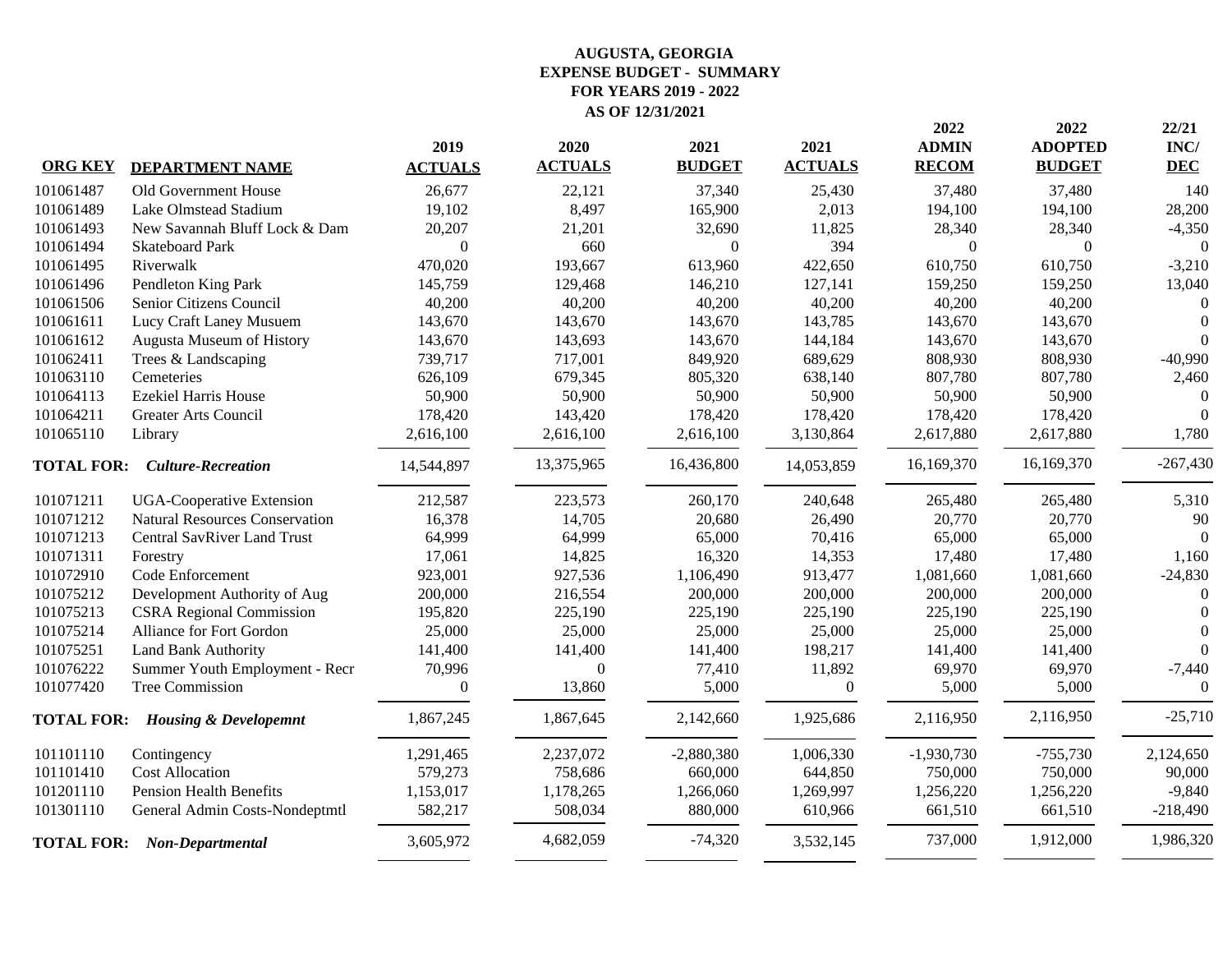| <b>ORG KEY</b><br><b>DEPARTMENT NAME</b>            | 2019<br><b>ACTUALS</b> | 2020<br><b>ACTUALS</b> | 2021<br><b>BUDGET</b> | 2021<br><b>ACTUALS</b> | 2022<br><b>ADMIN</b><br><b>RECOM</b> | 2022<br><b>ADOPTED</b><br><b>BUDGET</b> | 22/21<br>INC/<br><b>DEC</b> |
|-----------------------------------------------------|------------------------|------------------------|-----------------------|------------------------|--------------------------------------|-----------------------------------------|-----------------------------|
| 101111110<br><b>Operating Transfers Out</b>         | 10,926,210             | 13,557,844             | 7,318,240             | 7,318,240              | 10,262,710                           | 10,262,710                              | 2,944,470                   |
| <b>TOTAL FOR:</b><br><b>Operating Transfers Out</b> | 10,926,210             | 13,557,844             | 7,318,240             | 7.318.240              | 10,262,710                           | 10,262,710                              | 2,944,470                   |
| <b>FUND TOTAL:101</b><br><b>General Fund</b>        | 97,765,169             | 101,350,292            | 103,399,170           | 96,288,882             | 107,051,170                          | 109,128,910                             | 5,729,740                   |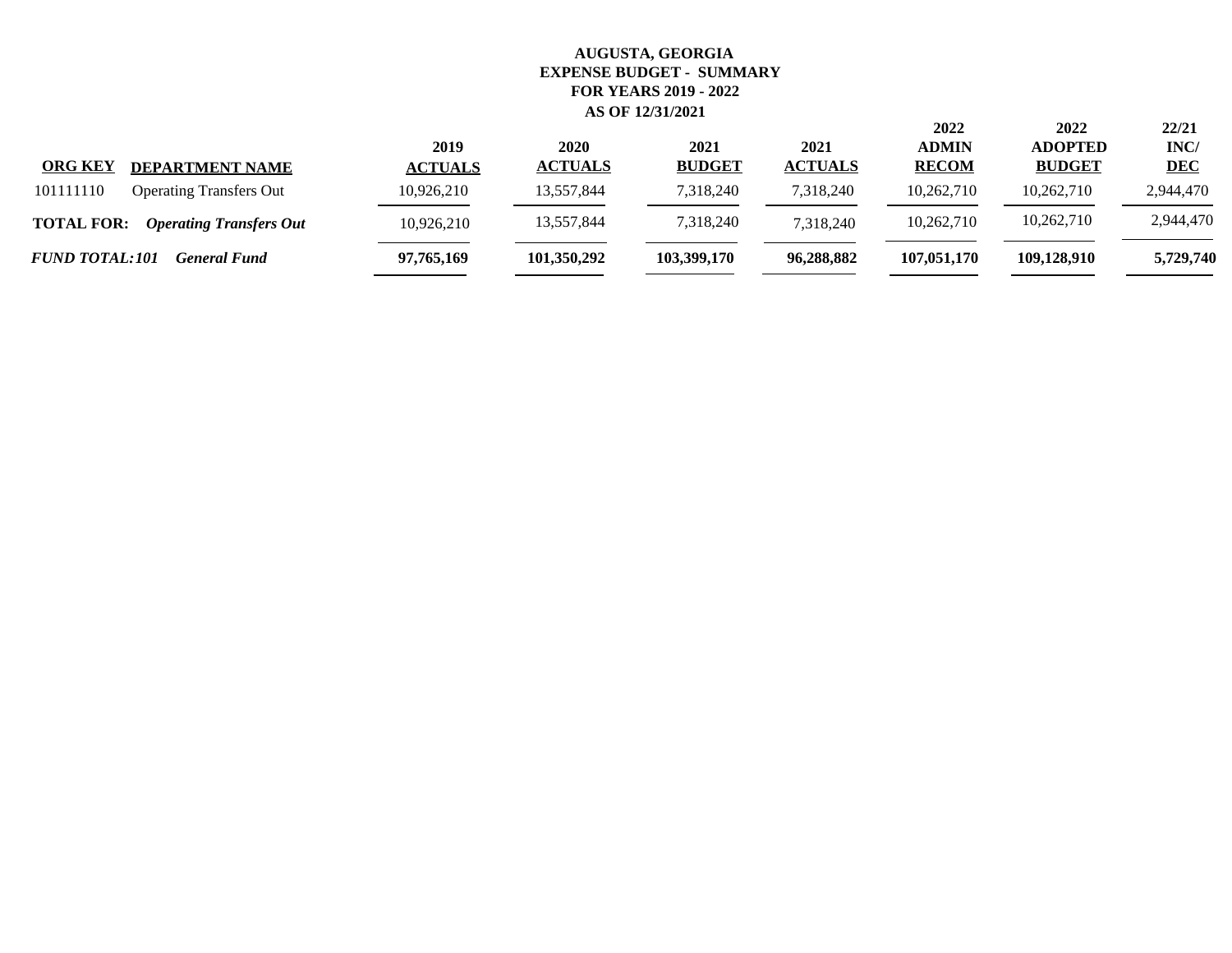| <b>ORG KEY</b><br><b>DEPARTMENT NAME</b>    | 2019<br><b>ACTUALS</b> | 2020<br><b>ACTUALS</b> | 2021<br><b>BUDGET</b> | 2021<br><b>ACTUALS</b> | 2022<br><b>ADMIN</b><br><b>RECOM</b> | 2022<br><b>ADOPTED</b><br><b>BUDGET</b> | 22/21<br>INC/<br><b>DEC</b> |
|---------------------------------------------|------------------------|------------------------|-----------------------|------------------------|--------------------------------------|-----------------------------------------|-----------------------------|
| <b>TOTAL FOR:</b> <i>Culture-Recreation</i> |                        | $-0$                   | 0                     |                        |                                      |                                         | $\Omega$                    |
| <b>TOTAL FOR:</b> Non-Departmental          |                        |                        | 0                     |                        |                                      |                                         | $\theta$                    |
| <b>FUND TOTAL:102</b> Canal Authority       |                        | -0                     |                       |                        |                                      |                                         |                             |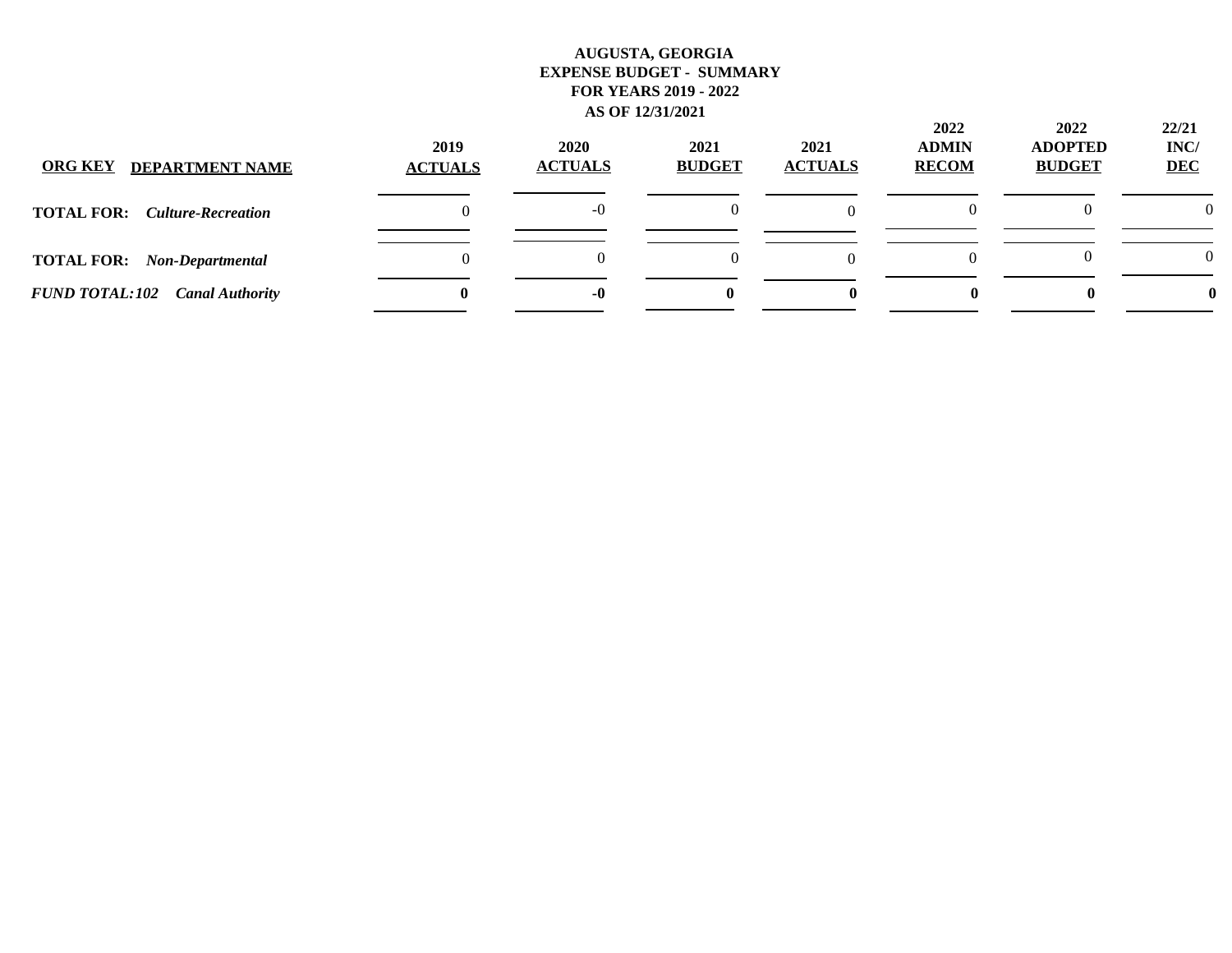|                       |                               |                        |                        |                       |                        | 2022                         | 2022                            | 22/21              |
|-----------------------|-------------------------------|------------------------|------------------------|-----------------------|------------------------|------------------------------|---------------------------------|--------------------|
| <b>ORG KEY</b>        | <b>DEPARTMENT NAME</b>        | 2019<br><b>ACTUALS</b> | 2020<br><b>ACTUALS</b> | 2021<br><b>BUDGET</b> | 2021<br><b>ACTUALS</b> | <b>ADMIN</b><br><b>RECOM</b> | <b>ADOPTED</b><br><b>BUDGET</b> | INC/<br><b>DEC</b> |
| 104061493             | Marina-New Sav Bluff Lock&Dam | 905                    | 0                      | 1,500                 | $\theta$               | 1,500                        | 1,500                           | $\Omega$           |
| 104061711             | Marina                        | 50,623                 | 50,949                 | 54,920                | 55,655                 | 54,650                       | 54,650                          | $-270$             |
| 104061712             | <b>Augusta Port Authority</b> | 19,173                 | 7,407                  | 31,440                | 8,967                  | 31,440                       | 31,440                          |                    |
| 104061713             | Port Authority Special Events | 11,225                 | 518                    | 14,500                | $\theta$               | 14,500                       | 14,500                          | 0                  |
| <b>TOTAL FOR:</b>     | <b>Culture-Recreation</b>     | 81,927                 | 58,875                 | 102,360               | 64,623                 | 102,090                      | 102,090                         | $-270$             |
| 104101410             | <b>Cost Allocation</b>        | 3,530                  | 5,410                  | 5,210                 | 5,210                  | 12,030                       | 12,030                          | 6,820              |
| <b>TOTAL FOR:</b>     | <b>Non-Departmental</b>       | 3,530                  | 5,410                  | 5,210                 | 5,210                  | 12,030                       | 12,030                          | 6,820              |
| <b>FUND TOTAL:104</b> | <b>Port Authority</b>         | 85,457                 | 64,285                 | 107,570               | 69,833                 | 114,120                      | 114,120                         | 6,550              |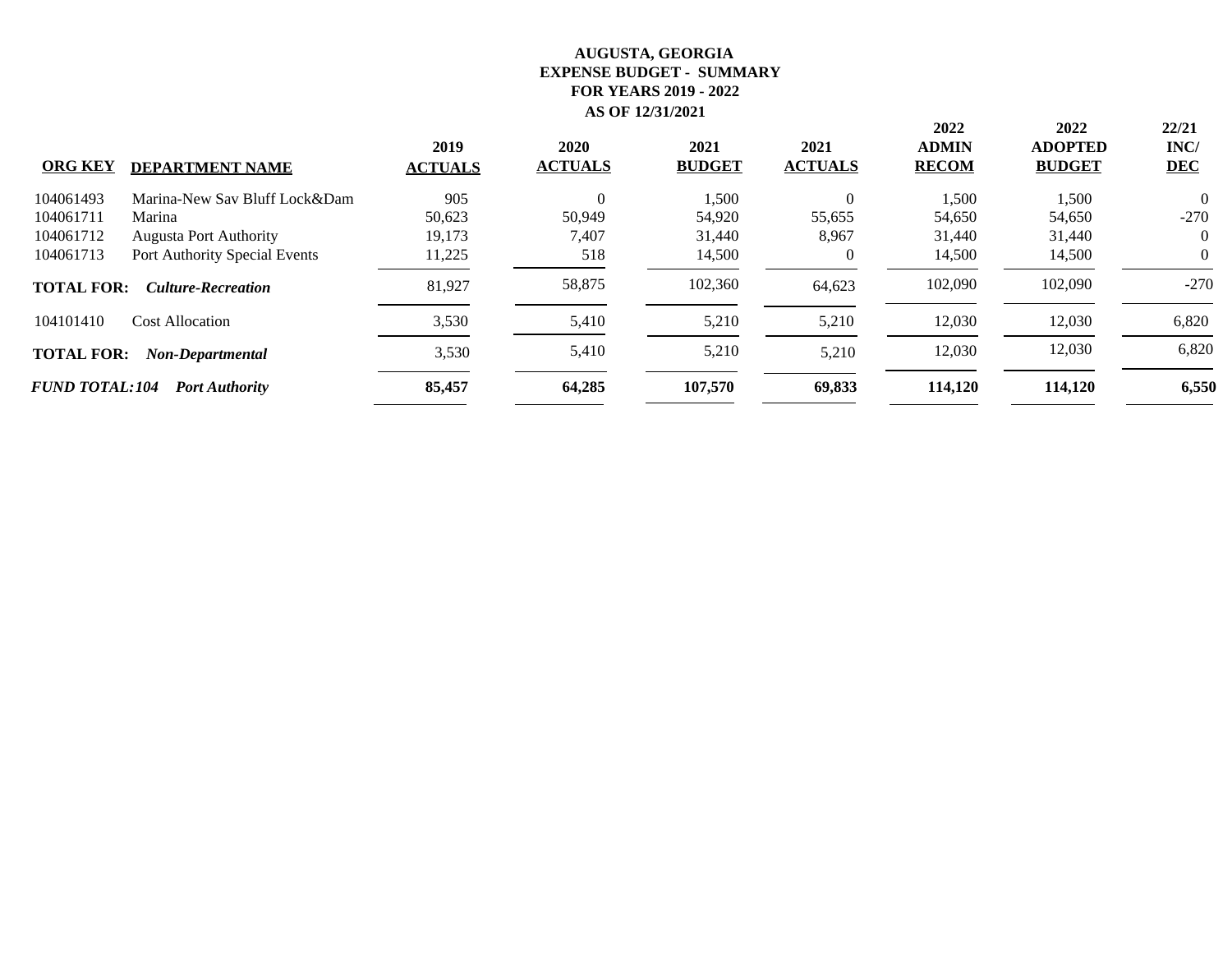| <b>ORG KEY</b><br><b>DEPARTMENT NAME</b>         | 2019<br><b>ACTUALS</b> | 2020<br><b>ACTUALS</b> | 2021<br><b>BUDGET</b> | 2021<br><b>ACTUALS</b> | 2022<br><b>ADMIN</b><br><b>RECOM</b> | 2022<br><b>ADOPTED</b><br><b>BUDGET</b> | 22/21<br>INC/<br><b>DEC</b> |
|--------------------------------------------------|------------------------|------------------------|-----------------------|------------------------|--------------------------------------|-----------------------------------------|-----------------------------|
| 131015410<br>IT/Radio System                     |                        | 325,339                | 1,046,580             | 464,320                | 1,018,760                            | 1,018,760                               | $-27,820$                   |
| <b>TOTAL FOR:</b><br><b>General Governmental</b> | 0                      | 325,339                | 1,046,580             | 464,320                | 1,018,760                            | 1,018,760                               | $-27,820$                   |
| <b>TOTAL FOR:</b><br>Non-Departmental            | 0                      | $\Omega$               |                       |                        |                                      |                                         | $\theta$                    |
| <b>FUND TOTAL:131</b><br><b>IT/Radio System</b>  | $\bf{0}$               | 325,339                | 1,046,580             | 464,320                | 1,018,760                            | 1,018,760                               | $-27,820$                   |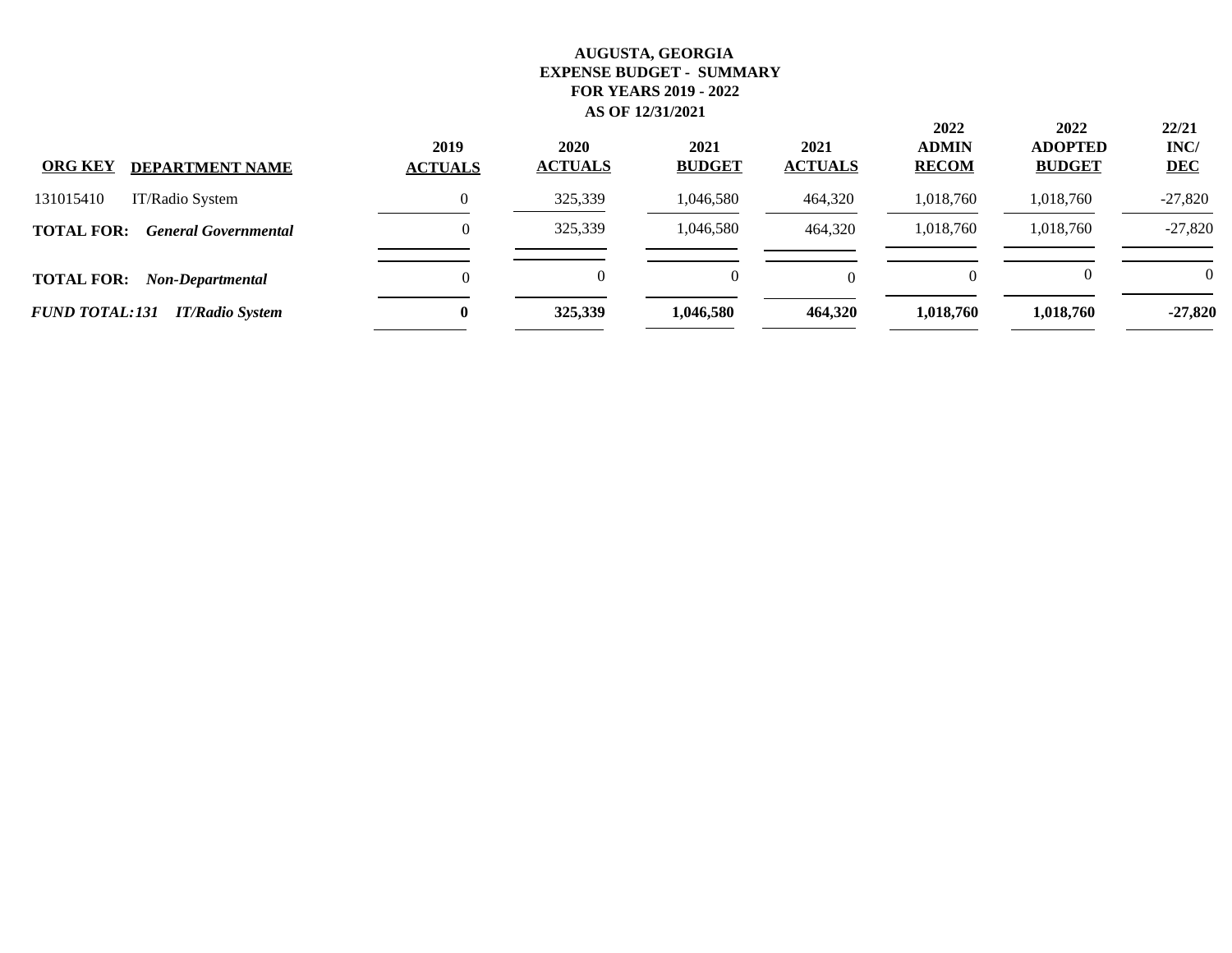| <b>ORG KEY</b><br><b>DEPARTMENT NAME</b>       | 2019<br><b>ACTUALS</b> | 2020<br><b>ACTUALS</b> | 2021<br><b>BUDGET</b> | 2021<br><b>ACTUALS</b> | 2022<br><b>ADMIN</b><br><b>RECOM</b> | 2022<br><b>ADOPTED</b><br><b>BUDGET</b> | 22/21<br>INC/<br><b>DEC</b> |
|------------------------------------------------|------------------------|------------------------|-----------------------|------------------------|--------------------------------------|-----------------------------------------|-----------------------------|
| 151033510<br><b>Adult Probation</b>            | 731,148                |                        |                       |                        |                                      |                                         | $\Omega$                    |
| <b>TOTAL FOR: Public Safety</b>                | 731,148                |                        |                       |                        |                                      |                                         | $\Omega$                    |
| <b>TOTAL FOR:</b><br><b>Non-Departmental</b>   |                        |                        |                       |                        |                                      |                                         | $\Omega$                    |
| <b>FUND TOTAL:151</b><br><b>Probation Fund</b> | 731,148                | 0                      | $\mathbf{0}$          |                        |                                      | 0                                       |                             |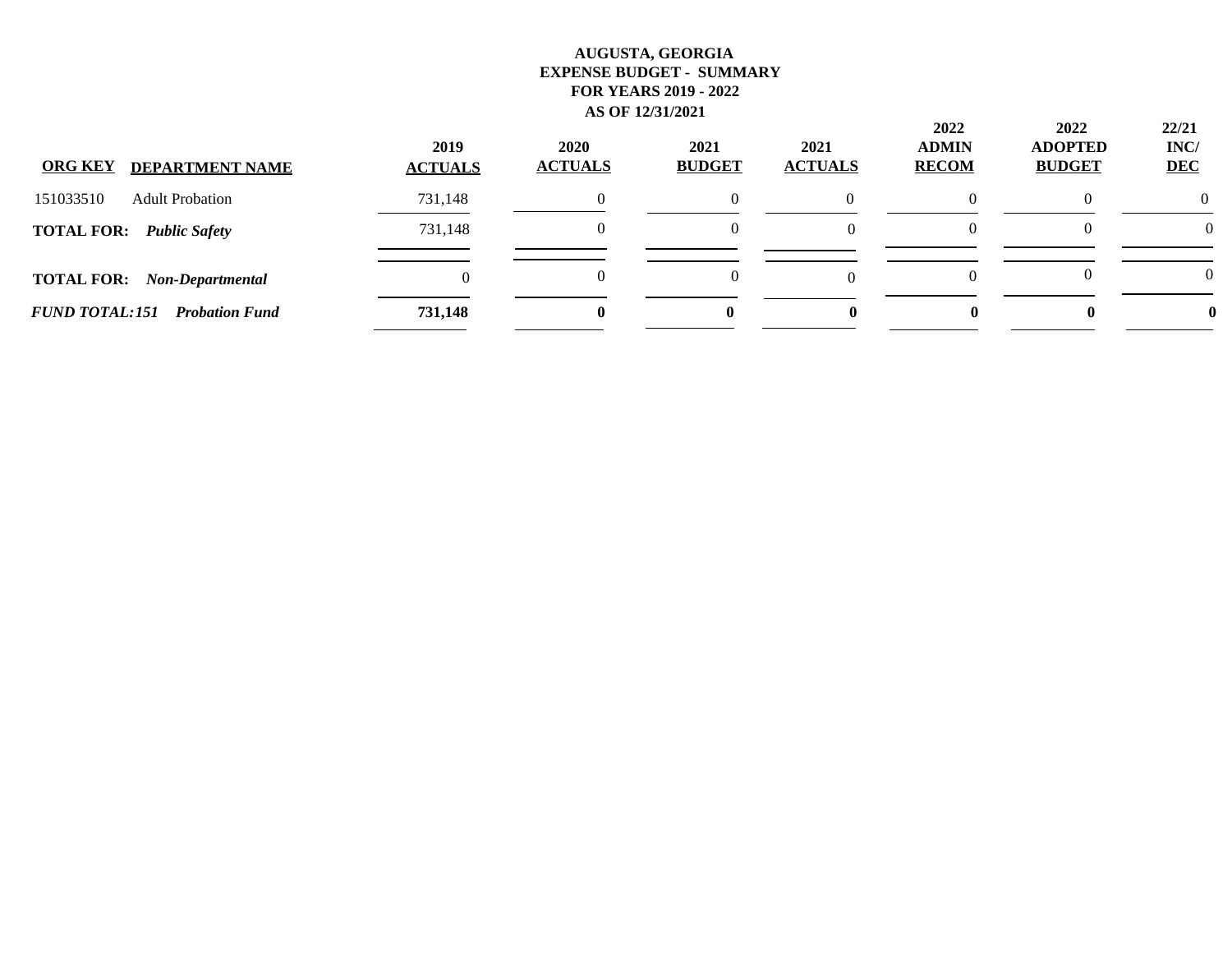| <b>ORG KEY</b><br><b>DEPARTMENT NAME</b>           | 2019<br><b>ACTUALS</b> | 2020<br><b>ACTUALS</b> | 2021<br><b>BUDGET</b> | 2021<br><b>ACTUALS</b> | 2022<br><b>ADMIN</b><br><b>RECOM</b> | 2022<br><b>ADOPTED</b><br><b>BUDGET</b> | 22/21<br>INC/<br><b>DEC</b> |
|----------------------------------------------------|------------------------|------------------------|-----------------------|------------------------|--------------------------------------|-----------------------------------------|-----------------------------|
| 160041710<br>Traffic Signal Imp/Gordon Hwy         |                        |                        | 152,000               |                        | 235,240                              | 235,240                                 | 83,240                      |
| <b>TOTAL FOR:</b><br><b>Public Works</b>           |                        |                        | 152,000               |                        | 235,240                              | 235,240                                 | 83,240                      |
| <b>FUND TOTAL:160</b><br><b>Traffic Mitigation</b> |                        | 0                      | 152,000               | 0                      | 235,240                              | 235,240                                 | 83,240                      |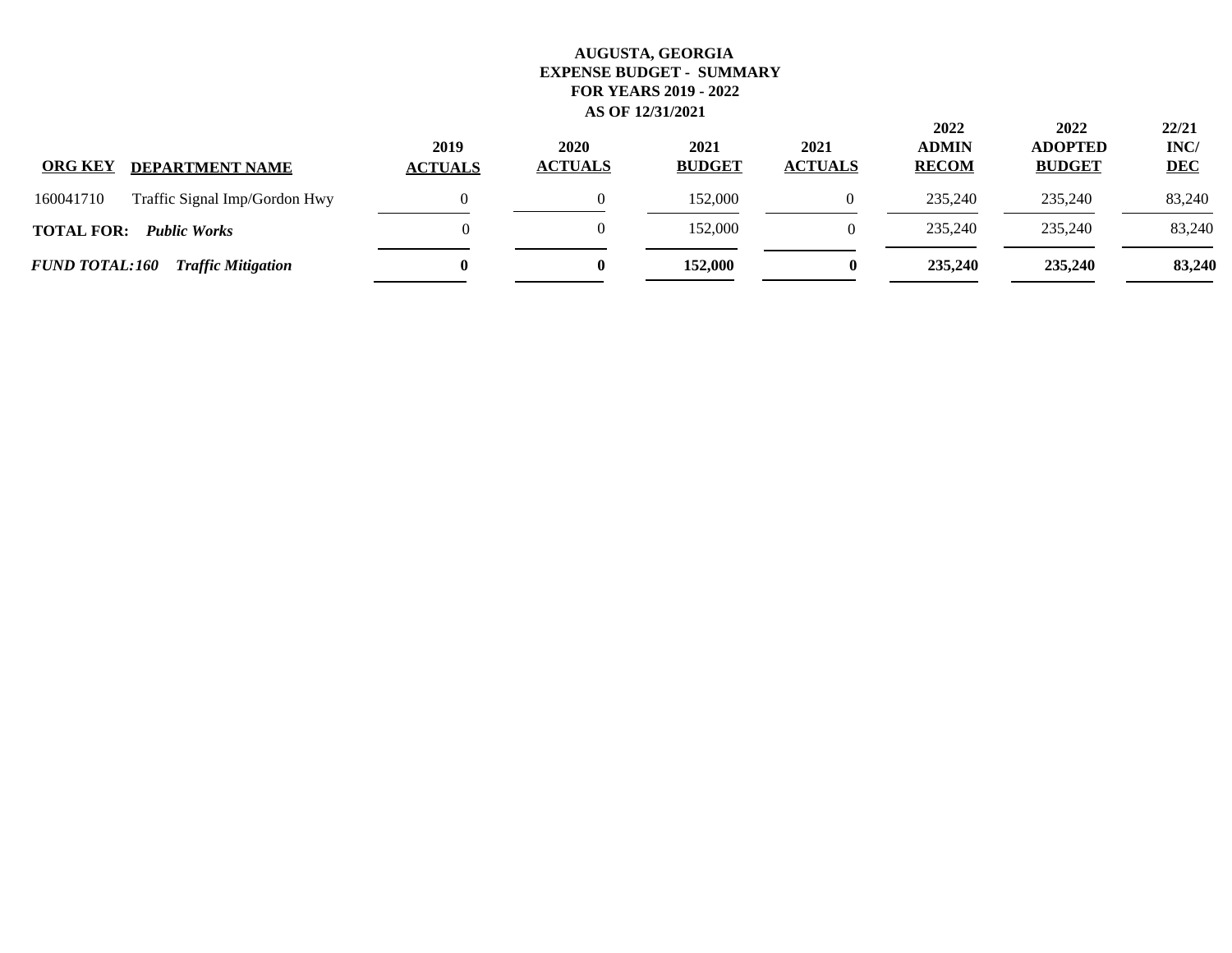| <b>ORG KEY</b><br><b>DEPARTMENT NAME</b>                    | 2019<br><b>ACTUALS</b> | <b>2020</b><br><b>ACTUALS</b> | 2021<br><b>BUDGET</b> | 2021<br><b>ACTUALS</b> | 2022<br><b>ADMIN</b><br><b>RECOM</b> | 2022<br><b>ADOPTED</b><br><b>BUDGET</b> | 22/21<br>INC/<br><b>DEC</b> |
|-------------------------------------------------------------|------------------------|-------------------------------|-----------------------|------------------------|--------------------------------------|-----------------------------------------|-----------------------------|
| Life Skills Court<br>203021117                              |                        |                               | 6,660                 |                        |                                      | ()                                      | $-6,660$                    |
| <b>TOTAL FOR:</b><br><b>Judicial</b>                        |                        |                               | 6,660                 | $\Omega$               |                                      |                                         | $-6,660$                    |
| Life Skills<br>203101410                                    |                        |                               | 340                   |                        |                                      |                                         | $-340$                      |
| <b>TOTAL FOR:</b><br><b>Non-Departmental</b>                |                        |                               | 340                   | $\Omega$               |                                      |                                         | $-340$                      |
| <b>FUND TOTAL:203</b><br><b>Life Skills Mentoring Court</b> |                        | o                             | 7,000                 |                        | 0                                    |                                         | $-7,000$                    |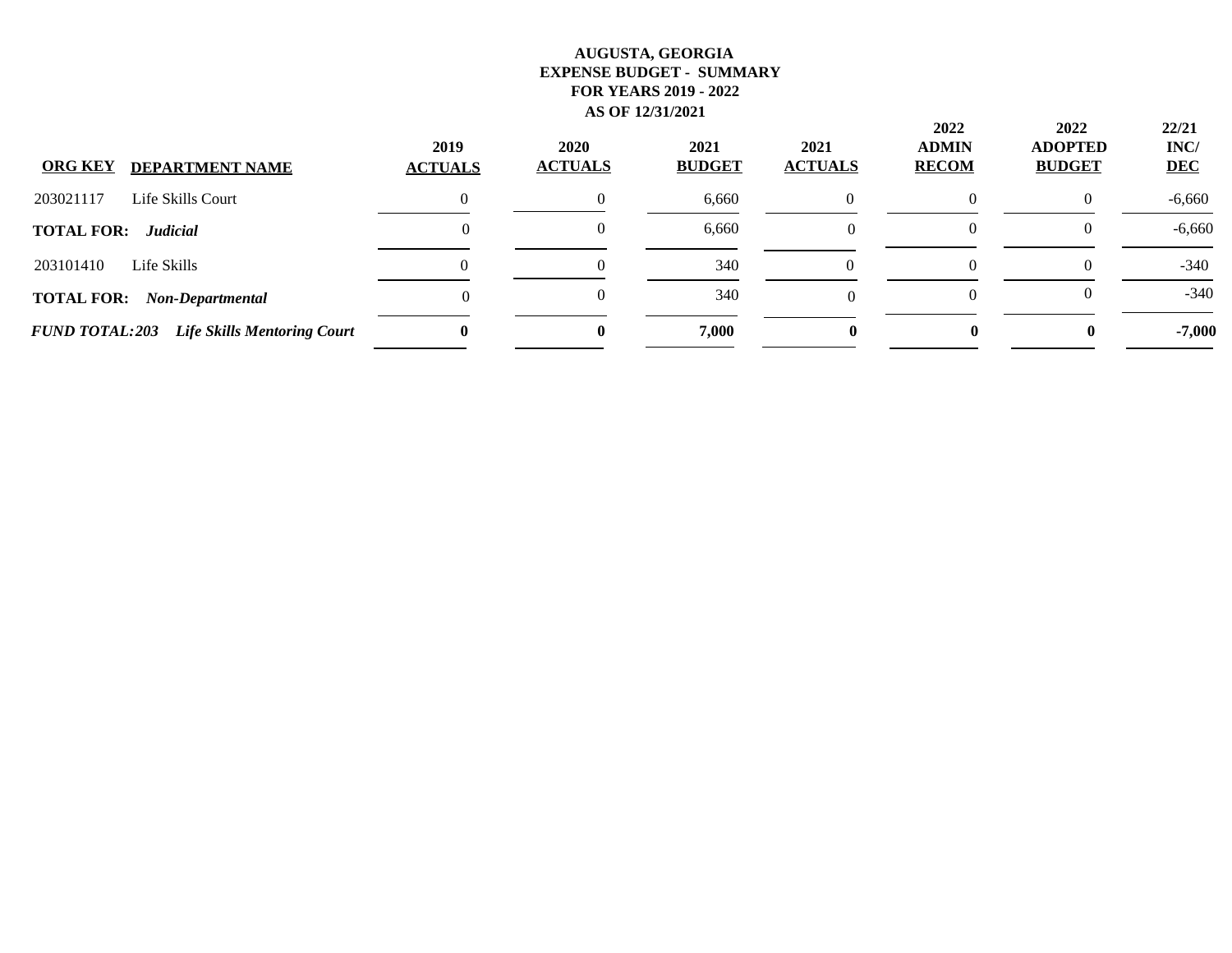| <b>ORG KEY</b><br><b>DEPARTMENT NAME</b>                 | 2019<br><b>ACTUALS</b> | 2020<br><b>ACTUALS</b> | 2021<br><b>BUDGET</b> | 2021<br><b>ACTUALS</b> | 2022<br><b>ADMIN</b><br><b>RECOM</b> | 2022<br><b>ADOPTED</b><br><b>BUDGET</b> | 22/21<br>INC/<br><b>DEC</b> |
|----------------------------------------------------------|------------------------|------------------------|-----------------------|------------------------|--------------------------------------|-----------------------------------------|-----------------------------|
| 204022320<br>DUI/Accountability Court                    | 414,210                | 416,332                | 449,670               | 427,071                | 441,660                              | 441,660                                 | $-8,010$                    |
| <b>TOTAL FOR:</b><br><b>Judicial</b>                     | 414,210                | 416,332                | 449,670               | 427,071                | 441,660                              | 441,660                                 | $-8,010$                    |
| 204101410<br><b>Cost Allocation</b>                      | 28,390                 | 26,430                 | 26,810                | 26,810                 | 29,050                               | 29,050                                  | 2,240                       |
| <b>TOTAL FOR:</b><br>Non-Departmental                    | 28,390                 | 26,430                 | 26,810                | 26,810                 | 29,050                               | 29,050                                  | 2,240                       |
| <b>FUND TOTAL:204</b><br><b>DUI</b> Court/Accountability | 442,600                | 442,762                | 476,480               | 453,881                | 470.710                              | 470,710                                 | $-5,770$                    |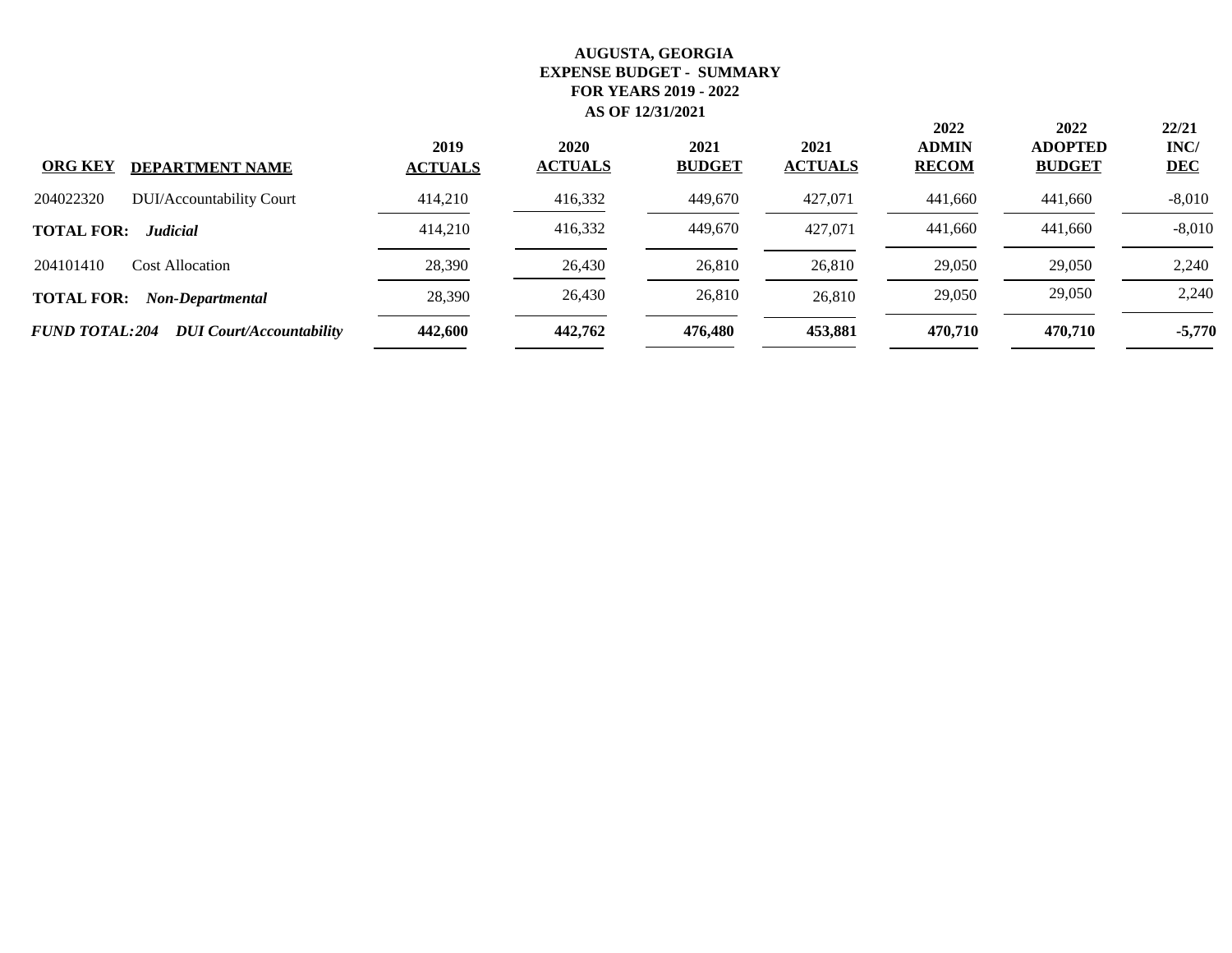| <b>ORG KEY</b><br><b>DEPARTMENT NAME</b>   | 2019<br><b>ACTUALS</b> | <b>2020</b><br><b>ACTUALS</b> | 2021<br><b>BUDGET</b> | 2021<br><b>ACTUALS</b> | 2022<br><b>ADMIN</b><br><b>RECOM</b> | 2022<br><b>ADOPTED</b><br><b>BUDGET</b> | 22/21<br>INC/<br><b>DEC</b> |
|--------------------------------------------|------------------------|-------------------------------|-----------------------|------------------------|--------------------------------------|-----------------------------------------|-----------------------------|
| 205021111<br>Drug Court                    | $\Omega$               | 95,830                        | 95,000                | 94,890                 | 145,000                              | 145,000                                 | 50,000                      |
| <b>TOTAL FOR:</b><br><b>Judicial</b>       | $\Omega$               | 95,830                        | 95,000                | 94.890                 | 145,000                              | 145,000                                 | 50,000                      |
| 205101410<br><b>Cost Allocation</b>        | 6,770                  | 4,170                         | 4,290                 | 4,290                  | 5,400                                | 5,400                                   | 1,110                       |
| <b>TOTAL FOR:</b><br>Non-Departmental      | 6,770                  | 4,170                         | 4,290                 | 4,290                  | 5,400                                | 5,400                                   | 1,110                       |
| <b>FUND TOTAL:205</b><br><b>Drug Court</b> | 6,770                  | 100,000                       | 99,290                | 99,180                 | 150,400                              | 150,400                                 | 51,110                      |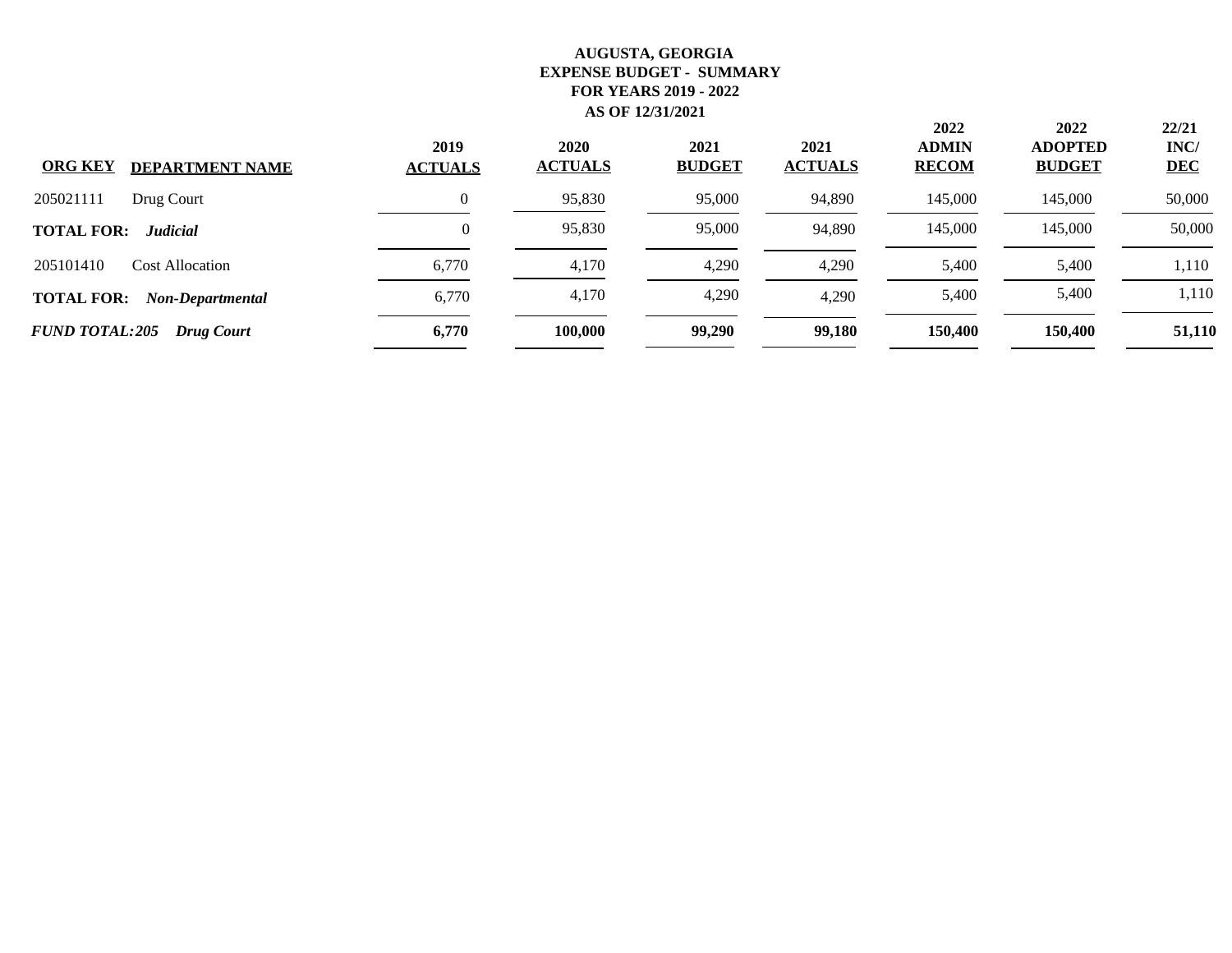| <b>ORG KEY</b><br><b>DEPARTMENT NAME</b>         | 2019<br><b>ACTUALS</b> | 2020<br><b>ACTUALS</b> | 2021<br><b>BUDGET</b> | 2021<br><b>ACTUALS</b> | 2022<br><b>ADMIN</b><br><b>RECOM</b> | 2022<br><b>ADOPTED</b><br><b>BUDGET</b> | 22/21<br>INC/<br><b>DEC</b> |
|--------------------------------------------------|------------------------|------------------------|-----------------------|------------------------|--------------------------------------|-----------------------------------------|-----------------------------|
| 206022410<br>Law library                         | 148,848                | 156,538                | 120,270               | 104,012                | 97,400                               | 97,400                                  | $-22,870$                   |
| <b>TOTAL FOR:</b><br><b>Judicial</b>             | 148,848                | 156,538                | 120,270               | 104,012                | 97,400                               | 97,400                                  | $-22,870$                   |
| <b>TOTAL FOR:</b><br><b>Non-Departmental</b>     | 0                      | 0                      | $\theta$              |                        | $\Omega$                             |                                         | $\Omega$                    |
| <b>FUND TOTAL:206</b><br><b>Law Library Fund</b> | 148,848                | 156,538                | 120,270               | 104.012                | 97,400                               | 97.400                                  | $-22,870$                   |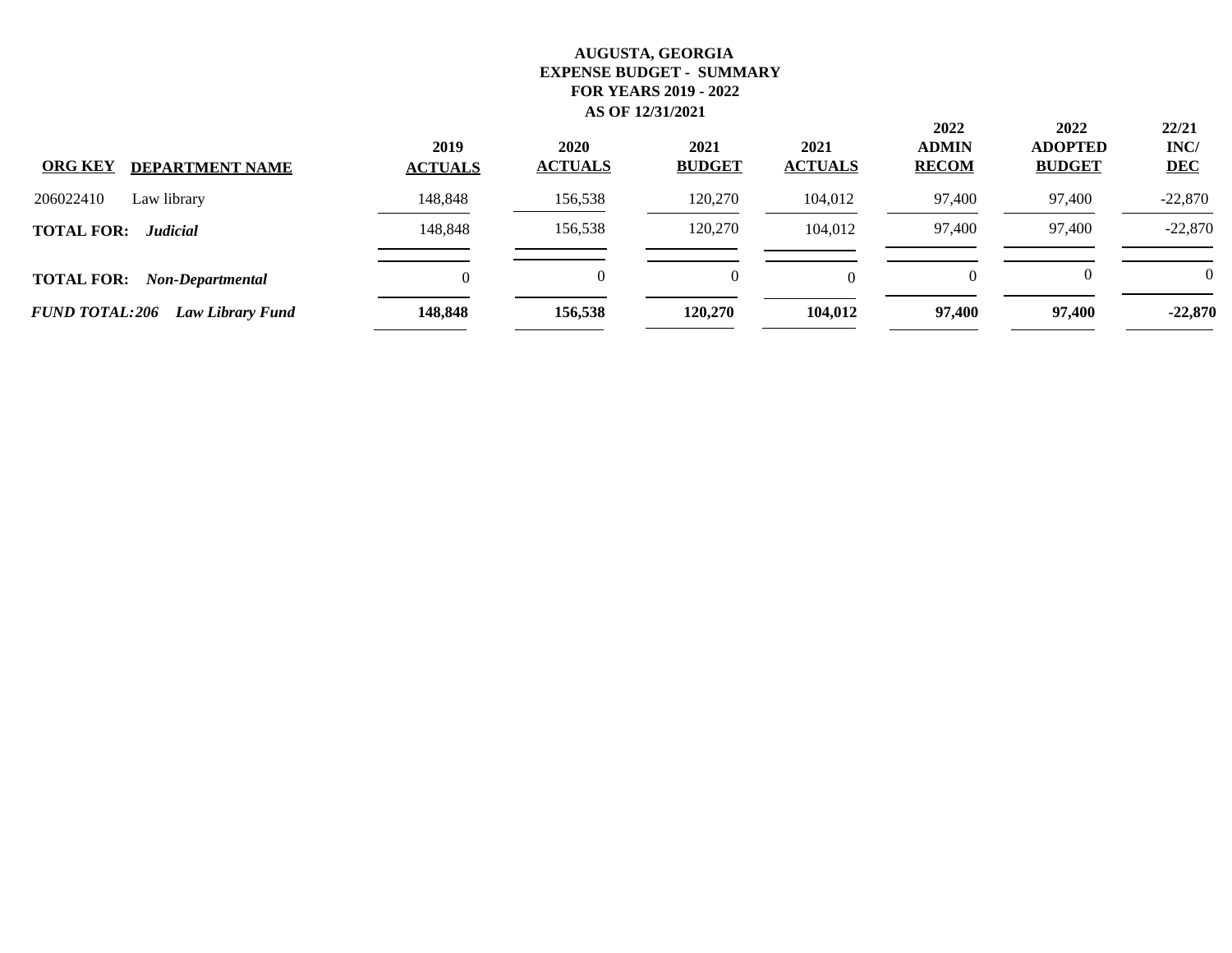| <b>ORG KEY</b><br><b>DEPARTMENT NAME</b>                          | 2019<br><b>ACTUALS</b> | 2020<br><b>ACTUALS</b> | 2021<br><b>BUDGET</b> | 2021<br><b>ACTUALS</b> | 2022<br><b>ADMIN</b><br><b>RECOM</b> | 2022<br><b>ADOPTED</b><br><b>BUDGET</b> | 22/21<br>INC/<br><b>DEC</b> |
|-------------------------------------------------------------------|------------------------|------------------------|-----------------------|------------------------|--------------------------------------|-----------------------------------------|-----------------------------|
| 207021511<br>Solicitor-5% CVAP                                    | 271,346                | 216,680                | 400,610               | 367,122                | 405,560                              | 405,560                                 | 4,950                       |
| <b>TOTAL FOR:</b><br><b>Judicial</b>                              | 271,346                | 216,680                | 400,610               | 367,122                | 405,560                              | 405,560                                 | 4,950                       |
|                                                                   |                        |                        |                       |                        |                                      |                                         |                             |
| 207101110<br>Contingency<br>207101410<br>Indirect Cost Allocation | 13,700                 | 0<br>12.920            | $\theta$<br>12,030    | $\Omega$<br>12,030     | $-12,130$<br>12,690                  | $-12,130$<br>12,690                     | $-12,130$<br>660            |
| <b>TOTAL FOR:</b><br>Non-Departmental                             | 13,700                 | 12,920                 | 12,030                | 12,030                 | 560                                  | 560                                     | $-11,470$                   |
| <b>FUND TOTAL:207</b><br>5% Crime Victim's Asst                   | 285,046                | 229,600                | 412,640               | 379,152                | 406,120                              | 406,120                                 | $-6,520$                    |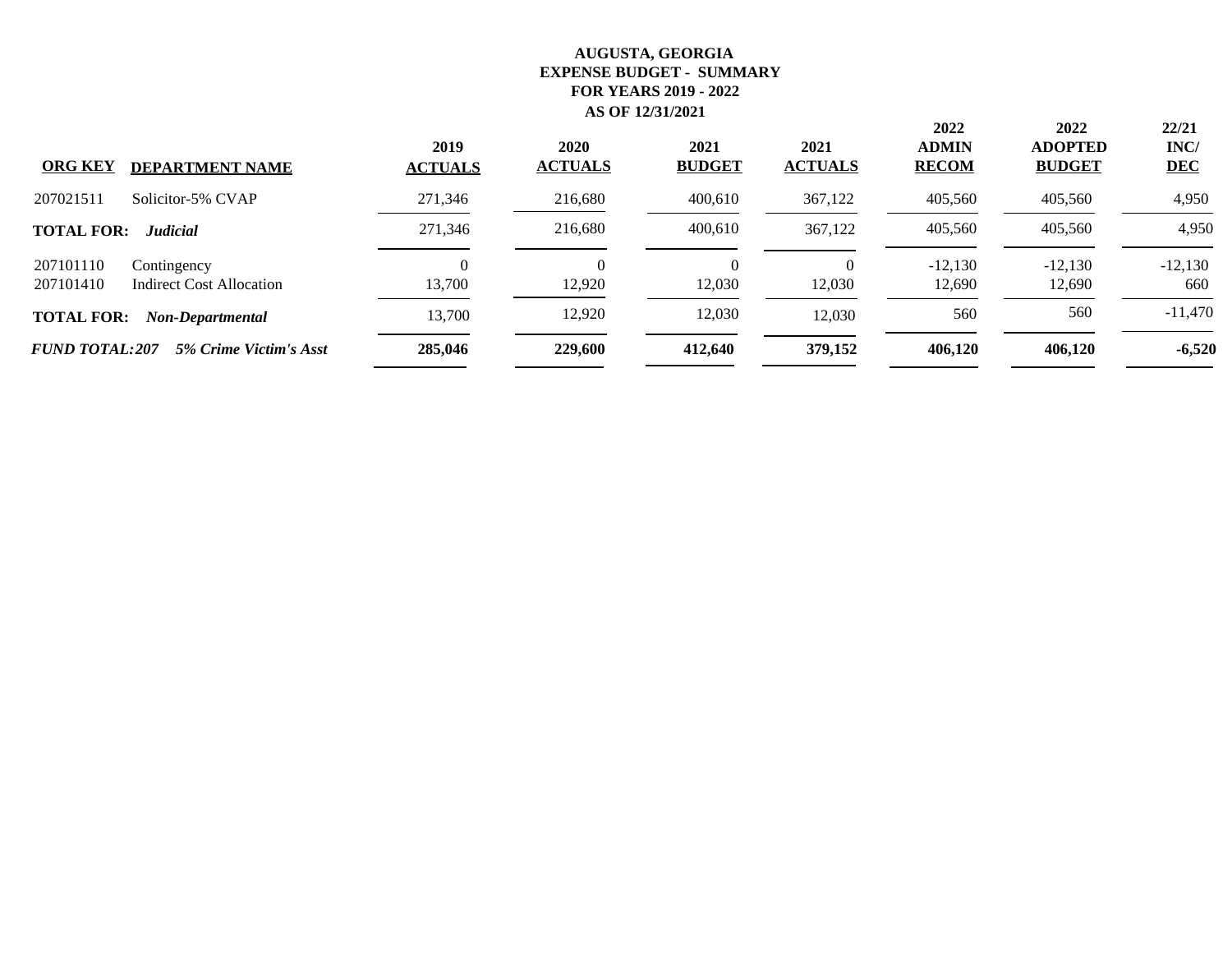| <b>ORG KEY</b><br><b>DEPARTMENT NAME</b>              | 2019<br><b>ACTUALS</b> | 2020<br><b>ACTUALS</b> | 2021<br><b>BUDGET</b> | 2021<br><b>ACTUALS</b> | 2022<br><b>ADMIN</b><br><b>RECOM</b> | 2022<br><b>ADOPTED</b><br><b>BUDGET</b> | 22/21<br>INC/<br><b>DEC</b> |
|-------------------------------------------------------|------------------------|------------------------|-----------------------|------------------------|--------------------------------------|-----------------------------------------|-----------------------------|
| 208022112<br>Juvenile Court-Supervision Pr            | 10,193                 | 468                    | 10,850                | $\overline{0}$         | 10.820                               | 10,820                                  | $-30$                       |
| <b>TOTAL FOR:</b><br><b>Judicial</b>                  | 10,193                 | 468                    | 10,850                | $\theta$               | 10,820                               | 10,820                                  | $-30$                       |
| 208101410<br><b>Cost Allocation</b>                   | 1,650                  | 1,380                  | 1,670                 | 1,670                  | 1,700                                | 1,700                                   | 30                          |
| <b>TOTAL FOR:</b><br>Non-Departmental                 | 1,650                  | 1,380                  | 1,670                 | 1.670                  | 1,700                                | 1,700                                   | 30                          |
| <b>FUND TOTAL:208</b><br><b>Supplemental Juvenile</b> | 11,843                 | 1,848                  | 12,520                | 1,670                  | 12,520                               | 12,520                                  | 0                           |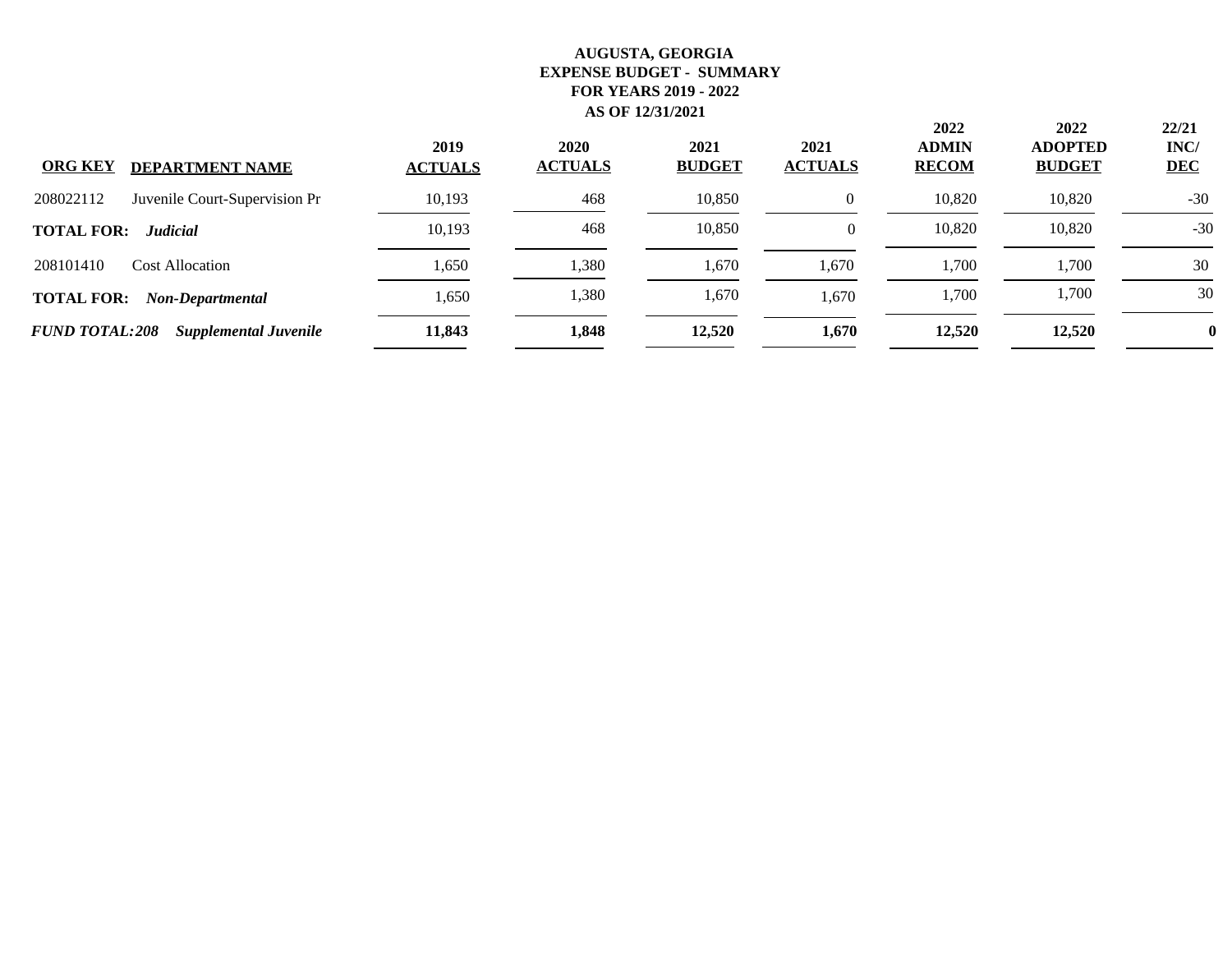| <b>ORG KEY</b><br><b>DEPARTMENT NAME</b> | 2019<br><b>ACTUALS</b> | 2020<br><b>ACTUALS</b> | 2021<br><b>BUDGET</b> | 2021<br><b>ACTUALS</b> | 2022<br><b>ADMIN</b><br><b>RECOM</b> | 2022<br><b>ADOPTED</b><br><b>BUDGET</b> | 22/21<br>INC/<br><b>DEC</b> |
|------------------------------------------|------------------------|------------------------|-----------------------|------------------------|--------------------------------------|-----------------------------------------|-----------------------------|
| DA 5% CVAP<br>209021512                  | 104,812                | 110,948                | 145,260               | 63,996                 | 20,000                               | 20,000                                  | $-125,260$                  |
| <b>TOTAL FOR:</b><br><b>Judicial</b>     | 104,812                | 110,948                | 145,260               | 63.996                 | 20,000                               | 20,000                                  | $-125,260$                  |
| 209101410<br>Indirect Cost Allocation    | 4,000                  | 6,340                  | 7,370                 | 7,370                  | 8,080                                | 8,080                                   | 710                         |
| <b>TOTAL FOR:</b><br>Non-Departmental    | 4,000                  | 6,340                  | 7,370                 | 7,370                  | 8,080                                | 8,080                                   | 710                         |
| <b>FUND TOTAL:209</b><br>DA 5% CVAP      | 108,812                | 117,288                | 152,630               | 71.366                 | 28,080                               | 28,080                                  | $-124,550$                  |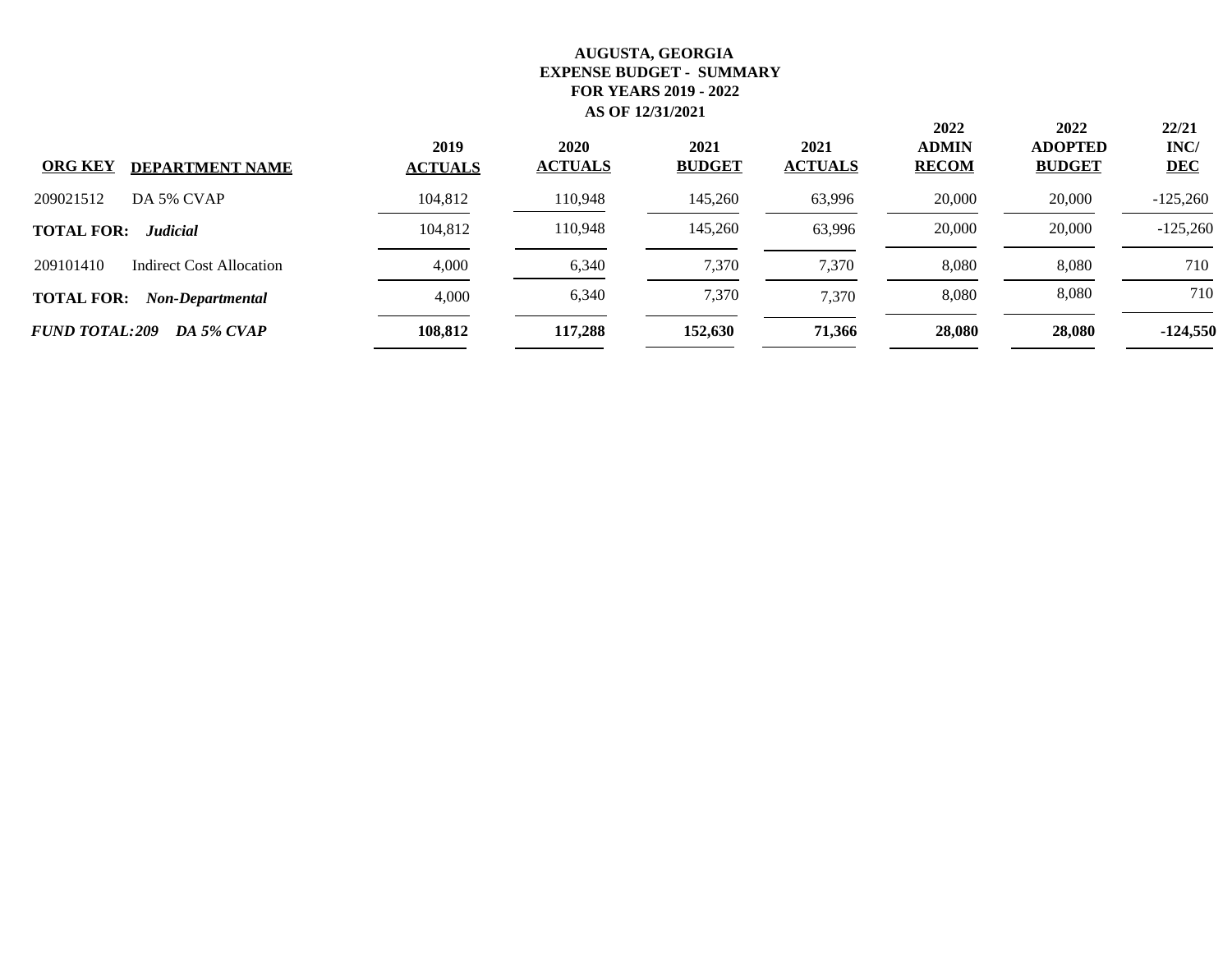| <b>ORG KEY</b>        | <b>DEPARTMENT NAME</b>          | 2019<br><b>ACTUALS</b> | 2020<br><b>ACTUALS</b> | 2021<br><b>BUDGET</b> | 2021<br><b>ACTUALS</b> | 2022<br><b>ADMIN</b><br><b>RECOM</b> | 2022<br><b>ADOPTED</b><br><b>BUDGET</b> | 22/21<br>INC/<br><b>DEC</b> |
|-----------------------|---------------------------------|------------------------|------------------------|-----------------------|------------------------|--------------------------------------|-----------------------------------------|-----------------------------|
| 211031310             | Road Patrol                     | 7.229                  | 73,998                 | 7,000                 | 5,231                  | 100,000                              | 100,000                                 | 93,000                      |
| 211032110             | Sheriff Admin                   | 96.526                 | 103,139                | 93,000                | 71,651                 | 50,000                               | 50,000                                  | $-43,000$                   |
| 211032511             | CBWDC-Phinizy Rd                |                        |                        | 100,000               | 34,196                 | 100,000                              | 100,000                                 | $\Omega$                    |
| <b>TOTAL FOR:</b>     | <b>Public Safety</b>            | 103.756                | 177.137                | 200,000               | 111.078                | 250,000                              | 250,000                                 | 50,000                      |
| <b>FUND TOTAL:211</b> | <b>Federal Drug Forfeitures</b> | 103,756                | 177,137                | 200,000               | 111,078                | 250,000                              | 250,000                                 | 50,000                      |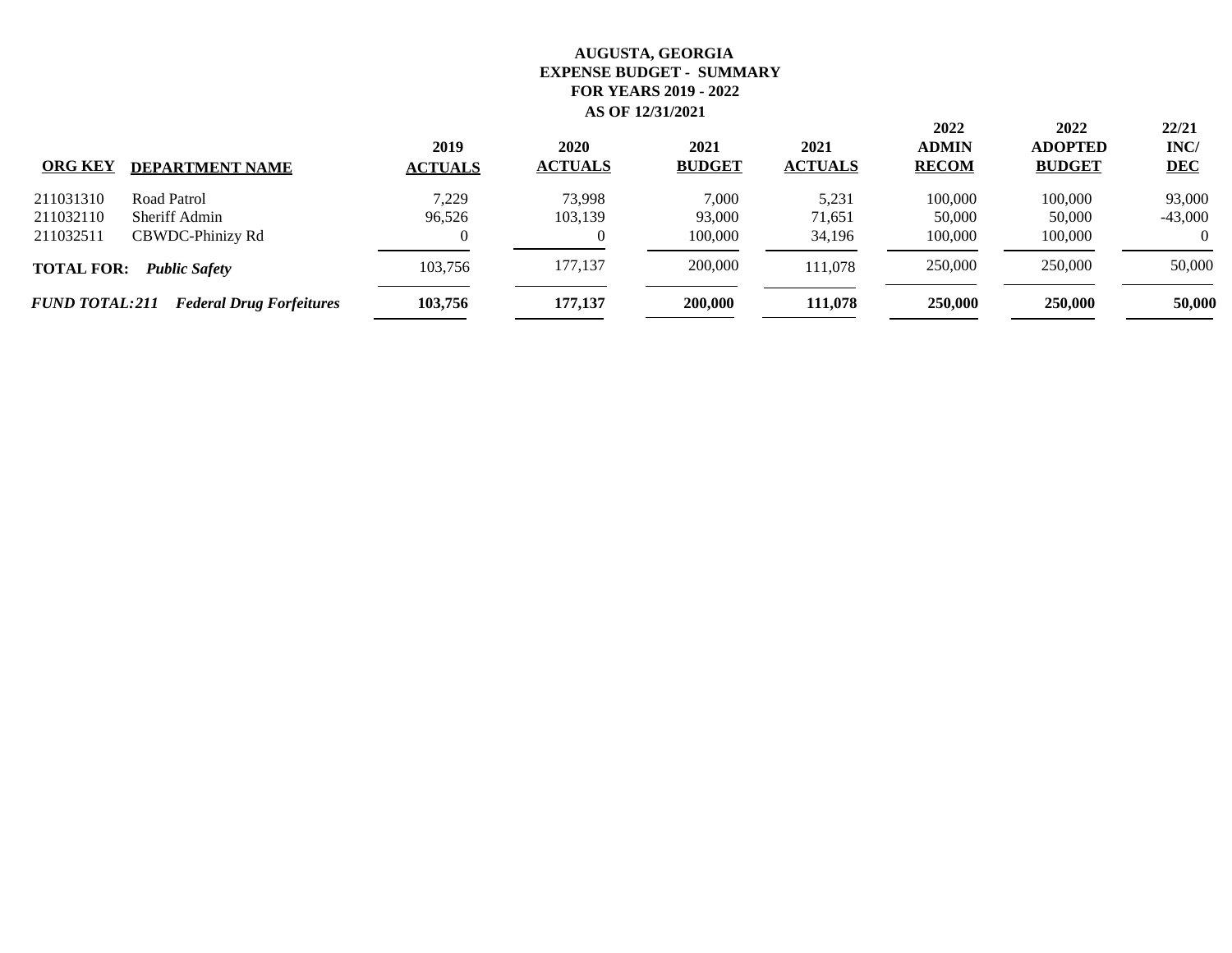| <b>ORG KEY</b>        | <b>DEPARTMENT NAME</b>        | 2019<br><b>ACTUALS</b> | 2020<br><b>ACTUALS</b> | 2021<br><b>BUDGET</b> | 2021<br><b>ACTUALS</b> | 2022<br><b>ADMIN</b><br><b>RECOM</b> | 2022<br><b>ADOPTED</b><br><b>BUDGET</b> | 22/21<br>INC/<br><b>DEC</b> |
|-----------------------|-------------------------------|------------------------|------------------------|-----------------------|------------------------|--------------------------------------|-----------------------------------------|-----------------------------|
| 212031222             | <b>Narcotics</b>              | 94.817                 |                        | $\Omega$              |                        |                                      |                                         | $\Omega$                    |
| 212031310             | Road Patrol                   | 115,414                | 232,584                | 40,000                | 39,533                 | 125,000                              | 125,000                                 | 85,000                      |
| 212031410             | Police Training               |                        |                        | $\theta$              | 7,800                  | 125,000                              | 125,000                                 | 125,000                     |
| 212032110             | Sheriff-Administration        | 31,765                 |                        | 340,000               | 319.751                | 250,000                              | 250,000                                 | $-90,000$                   |
| <b>TOTAL FOR:</b>     | <b>Public Safety</b>          | 241,996                | 232,584                | 380,000               | 367,085                | 500,000                              | 500,000                                 | 120,000                     |
| <b>FUND TOTAL:212</b> | <b>State Drug Forfeitures</b> | 241,996                | 232,584                | 380,000               | 367,085                | 500,000                              | 500,000                                 | 120,000                     |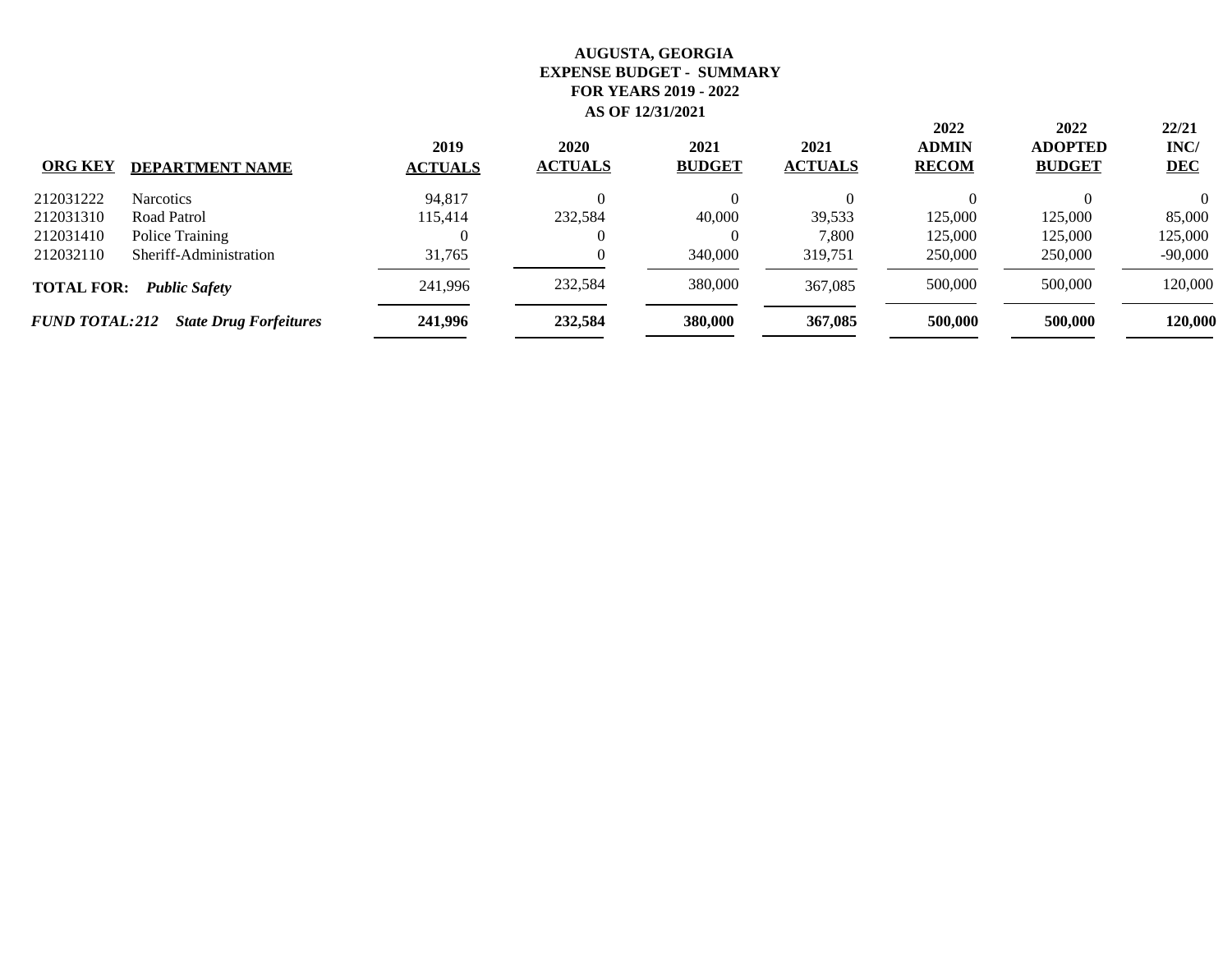| <b>ORG KEY</b><br><b>DEPARTMENT NAME</b>       | 2019<br><b>ACTUALS</b> | 2020<br><b>ACTUALS</b> | 2021<br><b>BUDGET</b> | 2021<br><b>ACTUALS</b> | 2022<br><b>ADMIN</b><br><b>RECOM</b> | 2022<br><b>ADOPTED</b><br><b>BUDGET</b> | 22/21<br>INC/<br><b>DEC</b> |
|------------------------------------------------|------------------------|------------------------|-----------------------|------------------------|--------------------------------------|-----------------------------------------|-----------------------------|
| <b>TOTAL FOR:</b><br><b>Public Safety</b>      |                        |                        |                       |                        |                                      |                                         | $\Omega$                    |
| <b>FUND TOTAL:215</b><br><b>Wireless Phase</b> |                        |                        |                       |                        |                                      | o                                       |                             |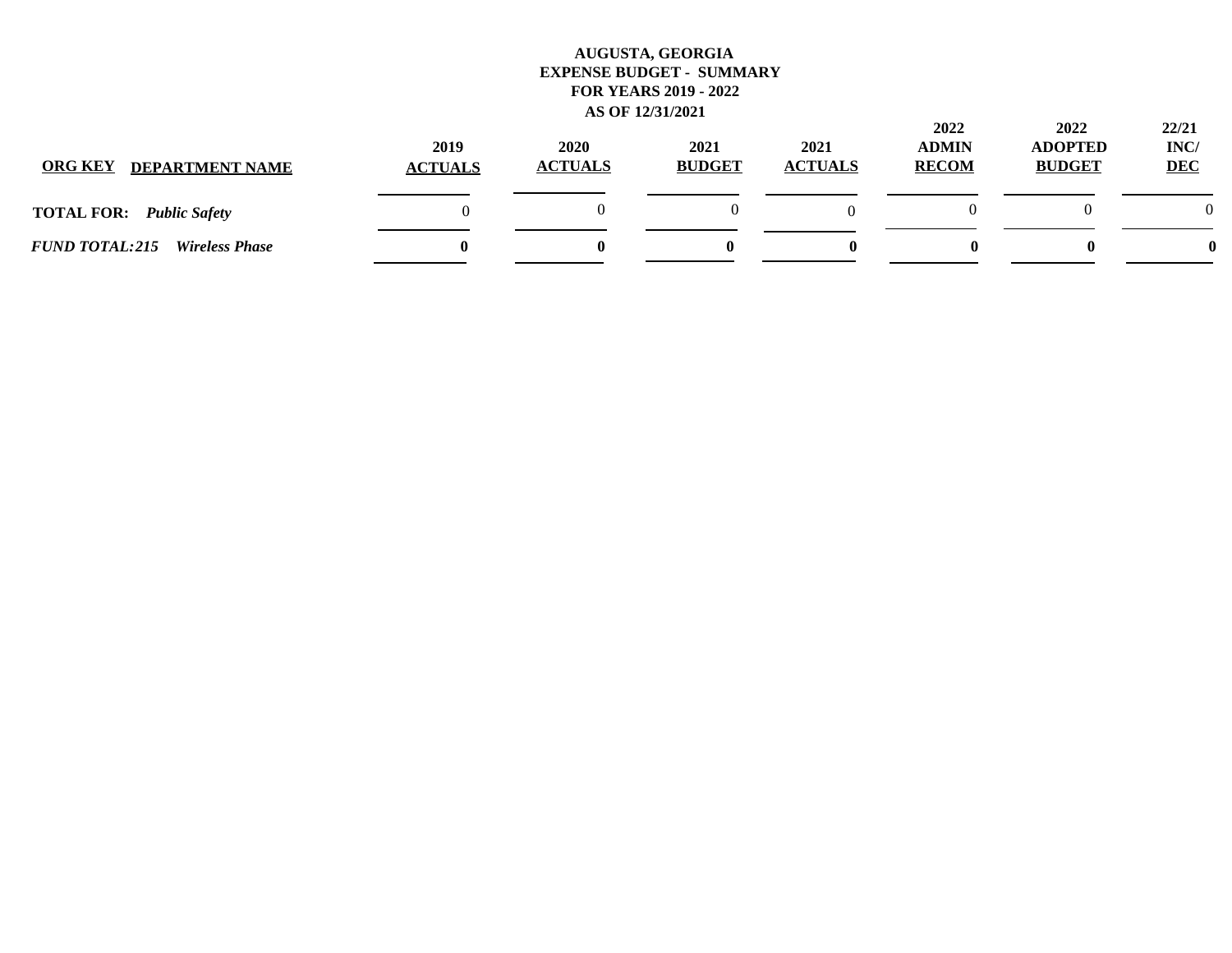| <b>ORG KEY</b>        | <b>DEPARTMENT NAME</b>              | 2019<br><b>ACTUALS</b> | 2020<br><b>ACTUALS</b> | 2021<br><b>BUDGET</b> | 2021<br><b>ACTUALS</b> | 2022<br><b>ADMIN</b><br><b>RECOM</b> | 2022<br><b>ADOPTED</b><br><b>BUDGET</b> | 22/21<br>INC/<br><b>DEC</b> |
|-----------------------|-------------------------------------|------------------------|------------------------|-----------------------|------------------------|--------------------------------------|-----------------------------------------|-----------------------------|
|                       |                                     |                        |                        |                       |                        |                                      |                                         |                             |
| 216037110             | <b>Emergency Telephone Response</b> | 4,537,989              | 4,390,960              | 5,071,780             | 3,951,657              | 5,004,110                            | 5,004,110                               | $-67,670$                   |
| <b>TOTAL FOR:</b>     | <b>Public Safety</b>                | 4,537,989              | 4,390,960              | 5,071,780             | 3,951,657              | 5,004,110                            | 5,004,110                               | $-67,670$                   |
| 216101110             | Contingency                         | 92,209                 | 131,287                | $-439,670$            | 48,099                 | $-673,550$                           | $-673,550$                              | $-233,880$                  |
| 216201110             | <b>Pension Health Benefits</b>      | 21,401                 | 18,425                 | 18,480                | 18,565                 | 18,600                               | 18,600                                  | 120                         |
| <b>TOTAL FOR:</b>     | <b>Non-Departmental</b>             | 113,611                | 149,713                | $-421,190$            | 66,664                 | $-654,950$                           | $-654,950$                              | $-233,760$                  |
| 216101410             | <b>Cost Allocation</b>              | 363,820                | 356,580                | 358,870               | 358,870                | 331,830                              | 331,830                                 | $-27,040$                   |
| 216111110             | <b>Operating Transfers Out</b>      | 48,260                 | 28,490                 | 49,710                | 49,710                 | 68,330                               | 68,330                                  | 18,620                      |
| <b>TOTAL FOR:</b>     | <b>Operating Transfers Out</b>      | 412,080                | 385,070                | 408,580               | 408,580                | 400,160                              | 400,160                                 | $-8,420$                    |
| <b>FUND TOTAL:216</b> | <b>Emergency Telephone</b>          | 5,063,680              | 4,925,743              | 5,059,170             | 4,426,902              | 4,749,320                            | 4,749,320                               | $-309,850$                  |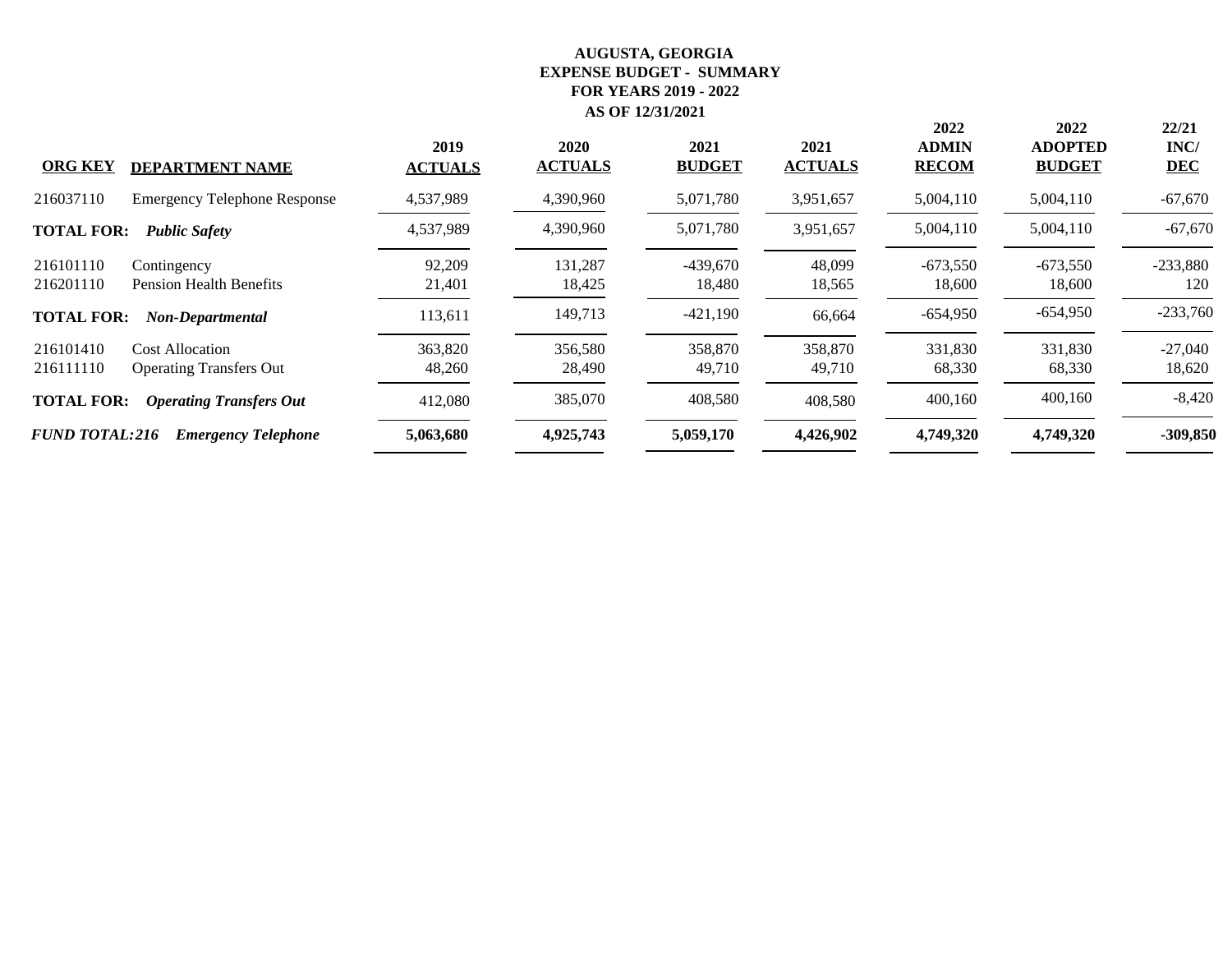| <b>ORG KEY</b><br><b>DEPARTMENT NAME</b>                  | 2019<br><b>ACTUALS</b> | 2020<br><b>ACTUALS</b> | 2021<br><b>BUDGET</b> | 2021<br><b>ACTUALS</b> | 2022<br><b>ADMIN</b><br><b>RECOM</b> | 2022<br><b>ADOPTED</b><br><b>BUDGET</b> | 22/21<br>INC/<br><b>DEC</b> |
|-----------------------------------------------------------|------------------------|------------------------|-----------------------|------------------------|--------------------------------------|-----------------------------------------|-----------------------------|
| 217072210<br><b>Building Inspections</b>                  | 1,289,883              | 1,655,927              | 2,047,790             | 1,511,905              | 2,079,880                            | 2,079,880                               | 32,090                      |
| 217101110<br>Contingency                                  | 27,181                 | 43,045                 | $-75,000$             | $\theta$               | -87,850                              | -87,850                                 | $-12,850$                   |
| <b>TOTAL FOR:</b><br><b>Housing &amp; Developemnt</b>     | 1,317,065              | 1,698,973              | 1,972,790             | 1,511,905              | 1,992,030                            | 1,992,030                               | 19,240                      |
| 217101410<br><b>Cost Allocation</b>                       | 68,420                 | 85,750                 | 77,130                | 77,130                 | 85,520                               | 85,520                                  | 8,390                       |
| <b>Operating Transfers Out</b><br>217111110               | 18,990                 | 14.060                 | 23,170                | 23,170                 | 28,330                               | 28,330                                  | 5,160                       |
| 217201110<br><b>Pension Health Benefits</b>               | 58,594                 | 49,202                 | 55,080                | 43,504                 | 40,780                               | 40,780                                  | $-14,300$                   |
| <b>TOTAL FOR:</b><br><b>Non-Departmental</b>              | 146,004                | 149,012                | 155,380               | 143,804                | 154,630                              | 154,630                                 | $-750$                      |
| <b>FUND TOTAL:217</b><br><b>Building Inspections Fund</b> | 1,463,070              | 1,847,985              | 2,128,170             | 1,655,710              | 2,146,660                            | 2,146,660                               | 18,490                      |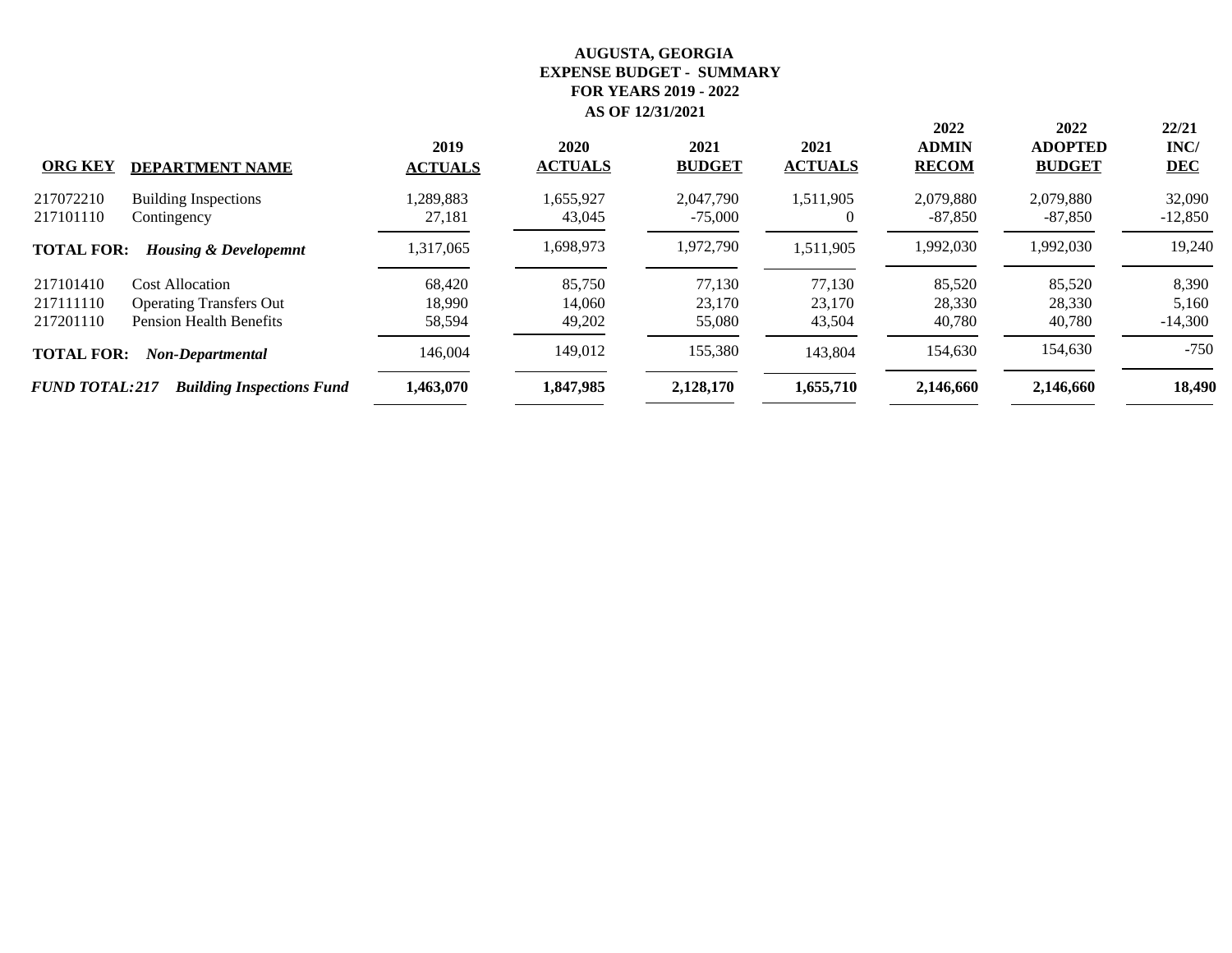|                   |                                | 2019             | 2020           | 2021          | 2021           | 2022<br><b>ADMIN</b> | 2022<br><b>ADOPTED</b> | 22/21<br>INC/ |
|-------------------|--------------------------------|------------------|----------------|---------------|----------------|----------------------|------------------------|---------------|
| <b>ORG KEY</b>    | <b>DEPARTMENT NAME</b>         | <b>ACTUALS</b>   | <b>ACTUALS</b> | <b>BUDGET</b> | <b>ACTUALS</b> | <b>RECOM</b>         | <b>BUDGET</b>          | <b>DEC</b>    |
| 220014110         | <b>Board of Elections</b>      | 0                | 386,279        | $\Omega$      | 0              | 0                    | 0                      | ſ             |
| 220014111         | CTCL grt for Election          | $\Omega$         | 284,650        | 0             |                | $\Omega$             |                        |               |
| 220016309         | Planning & Development Grant   | 1,164,479        | 1,158,610      | 1,834,760     | 1,063,727      | 1,906,220            | 1,906,220              | 71,460        |
| <b>TOTAL FOR:</b> | <b>General Governmental</b>    | 1,164,479        | 1,829,539      | 1,834,760     | 1,063,727      | 1,906,220            | 1,906,220              | 71,460        |
| 220022515         | PACG VOCA Grant -Solicitor     | 74,571           | 66,854         | 78,070        | 50,708         | 77,140               | 77,140                 | $-930$        |
| 220022627         | PACGA VOCA Grant -DA           | 98,511           | 102,075        | 112,080       | 43,586         | 112,080              | 112,080                |               |
| 220022628         | Summer Intern Prog ACCG        | 2,170            | 2,607          | 5,220         | 4,605          | 5,220                | 5,220                  |               |
| 220022635         | CJCC grt-Adult Felony Drug Ct  | 428,259          | 320,197        | 361,400       | 307,315        | 323,470              | 323,470                | $-37,930$     |
| 220022636         | CJCC grt-Mental HealthCt       | 114,636          | 93,516         | 100,690       | 89,124         | 100,700              | 100,700                | 10            |
| 220022637         | CJCC grt-Veterans Ct           | 116,835          | 94,375         | 107,390       | 75,409         | 103,770              | 103,770                | $-3,620$      |
| 220022638         | CJCC grt-DUI/Veterans -St Ct   | 228,689          | 167,750        | 196,620       | 104,066        | 164,620              | 164,620                | $-32,000$     |
| 220022640         | Juv Just Inc Y198002           | 187,537          | $\Omega$       | $\mathbf{0}$  | $\Omega$       | $\Omega$             | $\Omega$               | $\Omega$      |
| 220022641         | DHHS SAMHSA Treatment-State Ct | 241,006          | 413,109        | 396,650       | 388,516        | 390,460              | 390,460                | $-6,190$      |
| 220022642         | Juv Just Inc Y208002           | 110,227          | 109,829        | 0             | 0              |                      |                        |               |
| 220022643         | CJCC FY18 PSN Grey/Key-DA      | $\Omega$         | 18,000         |               |                |                      |                        |               |
| 220022644         | VOCA-SexTrafficked Youth-Juv.  |                  | 28,899         |               |                |                      |                        |               |
| 220022645         | Juv Justic Incentive Y218002   |                  | 96,553         | 390,000       | 196,822        |                      |                        | $-390,000$    |
| 220022646         | PACGA VOCA SubGrt-DA           |                  | 9,918          | 50,420        | 19,109         | 50,420               | 50,420                 | $\Omega$      |
| 220022647         | DOL FY20 CompAnti-Gang         |                  | $\Omega$       | 230,000       | 135,461        | 99,480               | 99,480                 | $-130,520$    |
| 220022648         | FY20 VOCA SexTraff Youth -Juv  |                  | 29,594         | 71,830        | 69,577         | $\theta$             | $\Omega$               | $-71,830$     |
| 220022649         | Juv Justice Inc Y228001        |                  | $\Omega$       | 390,000       | 143,903        | 390,000              | 390,000                | $\Omega$      |
| 220022650         | Dept of Education BOOST grant  |                  | $\Omega$       | 107,000       | 6,880          | 0                    | $\Omega$               | $-107,000$    |
| 220022651         | FY21 VOCA SexTraffic Youth-Juv |                  | $\Omega$       | 80,000        | 4,775          | $\Omega$             | $\Omega$               | $-80,000$     |
| <b>TOTAL FOR:</b> | <b>Judicial</b>                | 1,602,446        | 1,553,281      | 2,677,370     | 1,639,862      | 1,817,360            | 1,817,360              | $-860,010$    |
| 220039258         | Corr. Inst Educ Incenti-RCCI   | 37,124           | 34,310         | 40,540        | 32,386         | $\theta$             |                        | $-40,540$     |
| 220039259         | HMGP-Outdoor Warn. Sirens-EMA  | $\boldsymbol{0}$ | 15,913         | $\Omega$      | ∩              | $\Omega$             |                        |               |
| 220039262         | Maddies' Grt-Digital Billboard | 4,980            | $\Omega$       |               |                |                      |                        |               |
| 220039264         | FY17 HS Active Shooter grant   | 1,959            |                |               |                | ∩                    |                        |               |
| 220039265         | FY17 Ga Search & Rescue        | 6,900            |                |               |                | ∩                    |                        |               |
| 220039266         | FY17 Bomb Grant                | 84,943           |                |               |                |                      |                        |               |
| 220039271         | <b>PetSmart Charities</b>      | 3,755            |                |               |                |                      |                        |               |
| 220039272         | FY17 JAG Grant                 | 30,095           |                |               |                |                      |                        |               |
| 220039275         | <b>Firehouse Subs Grant</b>    | 21,900           | $\Omega$       | $\Omega$      | 0              | $\Omega$             |                        |               |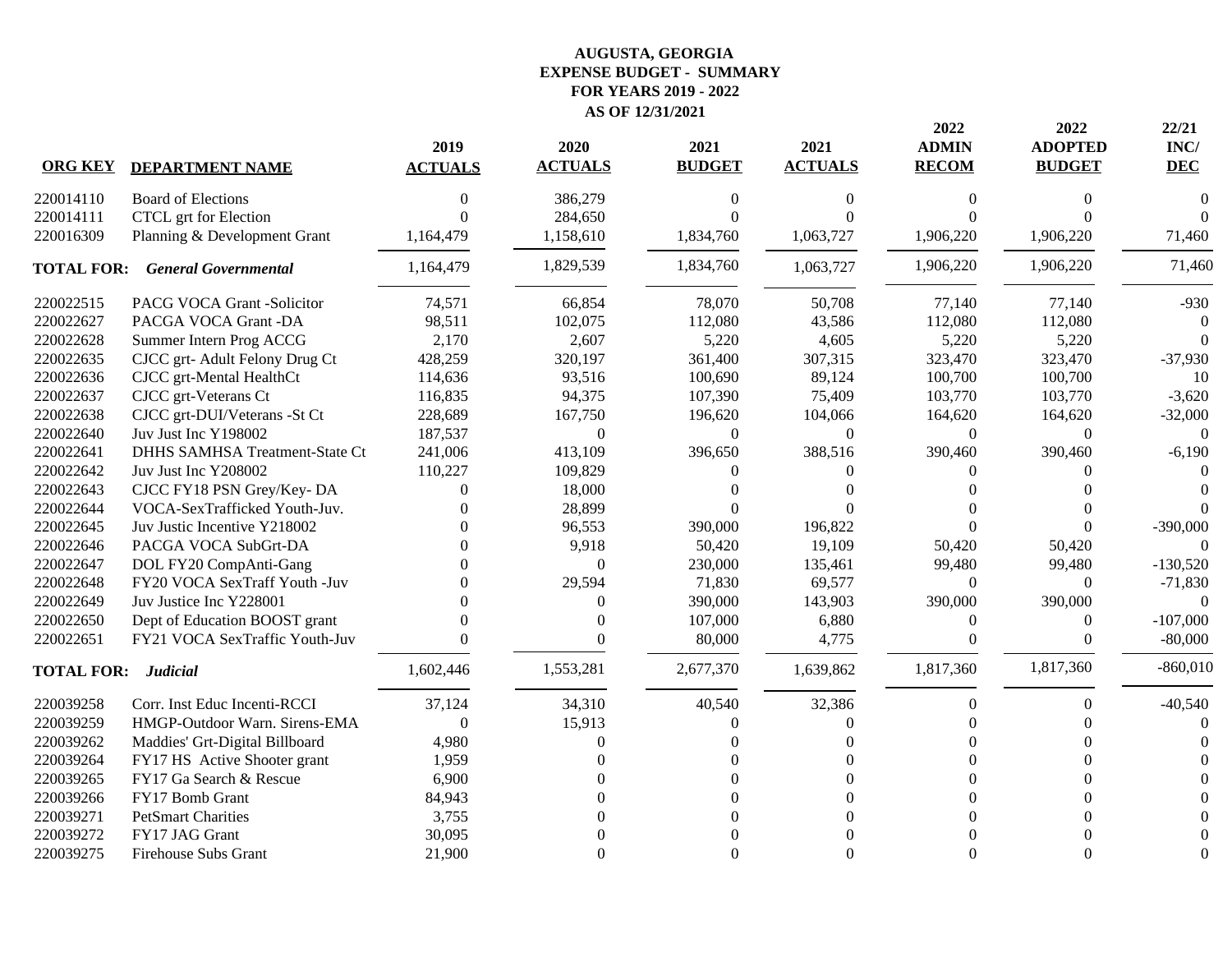|                |                                      | 2019           | 2020           | 2021             | 2021             | 2022<br><b>ADMIN</b> | 2022<br><b>ADOPTED</b> | 22/21<br>INC/ |
|----------------|--------------------------------------|----------------|----------------|------------------|------------------|----------------------|------------------------|---------------|
| <b>ORG KEY</b> | <b>DEPARTMENT NAME</b>               | <b>ACTUALS</b> | <b>ACTUALS</b> | <b>BUDGET</b>    | <b>ACTUALS</b>   | <b>RECOM</b>         | <b>BUDGET</b>          | <b>DEC</b>    |
| 220039276      | FY18 Bomb K-9 Unit Grt-Sheriff       | 2,809          | 3,046          | $\Omega$         | $\Omega$         | $\Omega$             | 0                      | $\Omega$      |
| 220039277      | FY18 Response Team Grant             | 27,514         | $\Omega$       |                  | $\Omega$         | $\Omega$             |                        |               |
| 220039278      | FY18 Bomb Grant-Sheriff              | 29,236         | 104,206        |                  |                  |                      |                        |               |
| 220039279      | FY18 JAG Grant-Sheriff               | $\mathbf{0}$   | 31,696         |                  |                  | 0                    |                        |               |
| 220039280      | FY18 CERT Grant-EMA                  | 3,486          | 1,038          |                  |                  | $\Omega$             |                        |               |
| 220039281      | FY18 GEMA HS-GSAR GRT-Fire           | 324            | 17,782         |                  |                  | $\Omega$             |                        |               |
| 220039282      | FY18 CJCC-PSN-Sheriff                | $\mathbf{0}$   | 35,512         |                  |                  | 0                    |                        |               |
| 220039283      | PetSmart Charity-Adoption            | 2,397          | 32,602         | $\Omega$         | $\Omega$         | 0                    |                        |               |
| 220039284      | 2022 Hazard Mit Plan 5yr-EMA         | $\Omega$       | $\mathbf{0}$   | 60,000           | 37,837           | 0                    |                        | $-60,000$     |
| 220039285      | F19 CERT Grant - EMA                 | $\Omega$       | 4,971          | $\boldsymbol{0}$ | $\boldsymbol{0}$ | $\Omega$             |                        | $\Omega$      |
| 220039286      | GEMA FY K-9 Grt-Sheriff              |                | 16,772         | 730              | 640              | ∩                    |                        | $-730$        |
| 220039287      | GEMA FY19 Bomb Grt-Sheriff           |                | 56,215         | 12,800           | 10,175           | $\Omega$             |                        | $-12,800$     |
| 220039288      | GEMA FY19 Resp. Team grt-Sheri       |                | $\mathbf{0}$   | 22,400           | $\Omega$         | $\Omega$             |                        | $-22,400$     |
| 220039289      | <b>Stanton Foundation Grt-Animal</b> | ∩              | $\Omega$       | 160,000          | $\Omega$         | 160,000              | 160,000                |               |
| 220039291      | DOJ Grt-CARES ATCS-Sheriff           | ∩              | 12,362         | 102,540          | 68,271           | $\theta$             | $\Omega$               | $-102,540$    |
| 220039292      | DOJ Grt-JAG FY19-Sheriff             | 0              | $\Omega$       | 31,830           | 31,778           | 31,830               | 31,830                 |               |
| 220039293      | FEMA Covid19 Suppl Grt-Fire          | 0              | 21,905         | $\boldsymbol{0}$ | 33,387           | $\theta$             | $\Omega$               |               |
| 220039294      | FY18 HazMat Grt-Fire                 |                | 18,166         | $\overline{0}$   | $\overline{0}$   | $\Omega$             | $\Omega$               |               |
| 220039295      | FY20 DOJ JAG Grt-Sheriff             |                | $\Omega$       | 45,660           | 29,993           | 45,660               | 45,660                 |               |
| 220039296      | GEMA FY20 EOD K-9 grt-Sheriff        |                |                | 52,000           | 50,219           | 49,000               | 49,000                 | $-3,000$      |
| 220039297      | GEMA FY20 Bomb Grt-Sheriff           |                |                | 38,750           | 1,192            | 38,750               | 38,750                 |               |
| 220039298      | <b>GEMA FY20 CBRN Grt-Sheriff</b>    | ∩              | $\Omega$       | 30,000           | 12,146           | 30,000               | 30,000                 |               |
| 220039299      | FY20 K-9 Grant                       |                | $\Omega$       | 10,000           | 10,000           | $\theta$             | $\Omega$               | $-10,000$     |
| 220039300      | <b>GEMA FY20 Task Force</b>          |                | $\Omega$       | 15,000           | $\boldsymbol{0}$ | $\theta$             | $\Omega$               | $-15,000$     |
|                | <b>TOTAL FOR: Public Safety</b>      | 257,428        | 406,502        | 622,250          | 318,029          | 355,240              | 355,240                | $-267,010$    |
| 220041113      | DNR 319H Grt-Stormwater              | 43,236         | 6,344          | 167,400          | 39,231           | 65,000               | 65,000                 | $-102,400$    |
| 220041116      | 319H Grt FY16-BMP's-Stormwater       | $\Omega$       | $\theta$       | 196,450          | 504              | 131,000              | 131,000                | $-65,450$     |
| 220041420      | Keep America Beau Grant              | $\Omega$       | $\Omega$       | 15,000           | $\theta$         | $\theta$             | $\Omega$               | $-15,000$     |
|                | <b>TOTAL FOR: Public Works</b>       | 43,236         | 6,344          | 378,850          | 39,735           | 196,000              | 196,000                | $-182,850$    |
| 220054322      | Sr Food SVCS Grant 05/06             | 599,815        | 928,543        | 721,980          | 655,129          | 804,940              | 804,940                | 82,960        |
|                | <b>TOTAL FOR: Health and Welfare</b> | 599,815        | 928,543        | 721,980          | 655,129          | 804,940              | 804,940                | 82,960        |
| 220061462      | Newman Tennis Tourism Grt-Recr       | 5,600          | 6,846          | 6,880            | $\mathbf{0}$     | $\boldsymbol{0}$     | $\theta$               | $-6,880$      |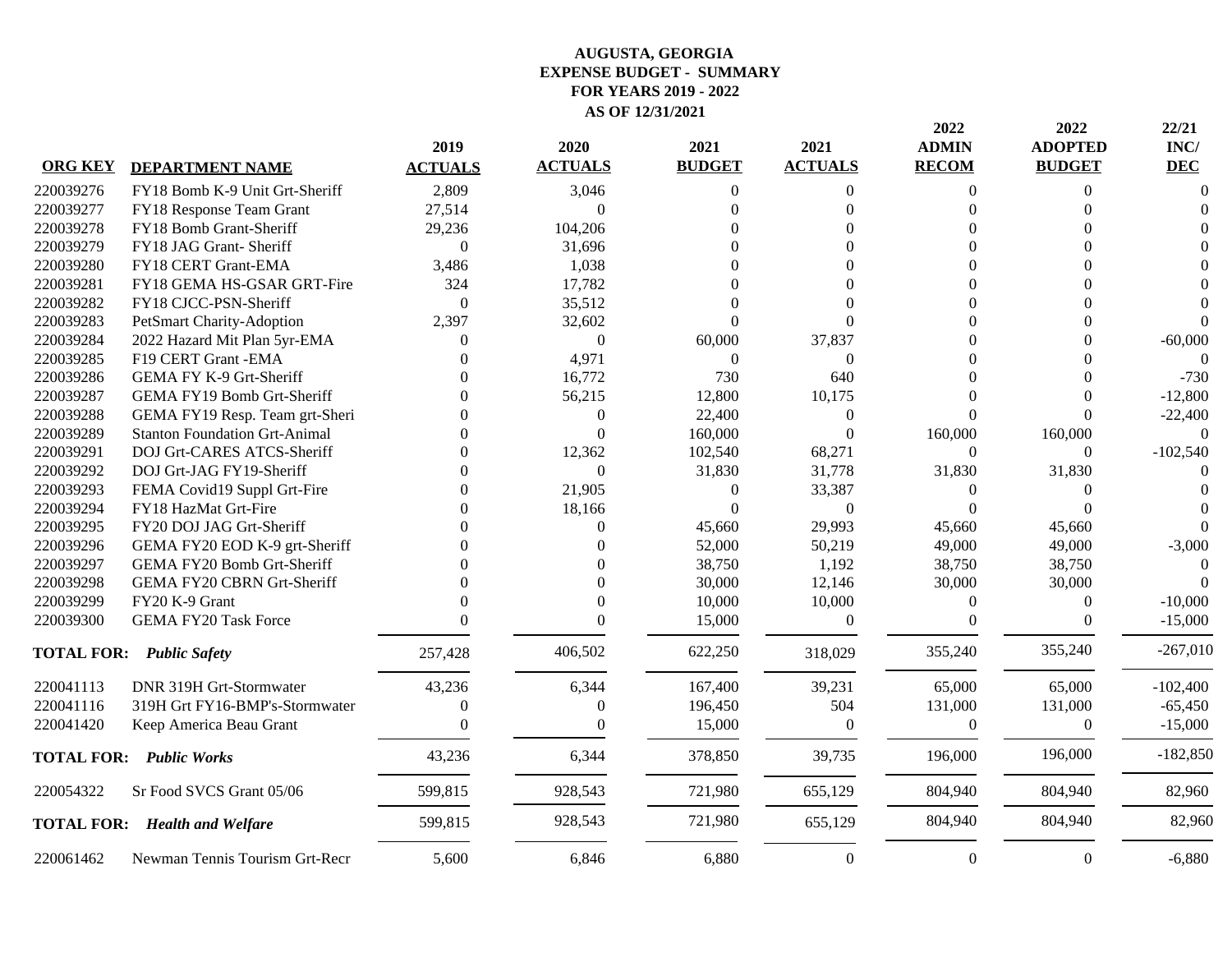|                       |                                | 2019              | 2020           | 2021          | 2021           | 2022<br><b>ADMIN</b> | 2022<br><b>ADOPTED</b> | 22/21<br>INC/ |
|-----------------------|--------------------------------|-------------------|----------------|---------------|----------------|----------------------|------------------------|---------------|
| <b>ORG KEY</b>        | <b>DEPARTMENT NAME</b>         | <b>ACTUALS</b>    | <b>ACTUALS</b> | <b>BUDGET</b> | <b>ACTUALS</b> | <b>RECOM</b>         | <b>BUDGET</b>          | <b>DEC</b>    |
| 220061511             | Thks Mom&Dad-Carrie            |                   |                | 2,000         | 290            |                      |                        | $-2,000$      |
| 220061513             | Thks Mom&Dad-McDuffie          |                   |                | 2,000         | 2,000          |                      |                        | $-2,000$      |
| 220061516             | Thks Mom&Dad-Brigham           | 2,000             |                |               |                |                      |                        |               |
| <b>TOTAL FOR:</b>     | <b>Culture-Recreation</b>      | 7,600             | 6,846          | 10,880        | 2,290          | $\theta$             |                        | $-10,880$     |
| <b>TOTAL FOR:</b>     | Non-Departmental               | $\Omega$          |                | 0             |                | 0                    |                        |               |
| 220111110             | <b>Operating Transfer Out</b>  | $\mathbf{\Omega}$ | 48,750         |               |                | ∩                    |                        | $\Omega$      |
| <b>TOTAL FOR:</b>     | <b>Operating Transfers Out</b> |                   | 48,750         | 0             |                | 0                    |                        | $\Omega$      |
| <b>FUND TOTAL:220</b> | <b>General Fund Grants</b>     | 3,675,006         | 4,779,808      | 6,246,090     | 3,718,774      | 5,079,760            | 5,079,760              | $-1,166,330$  |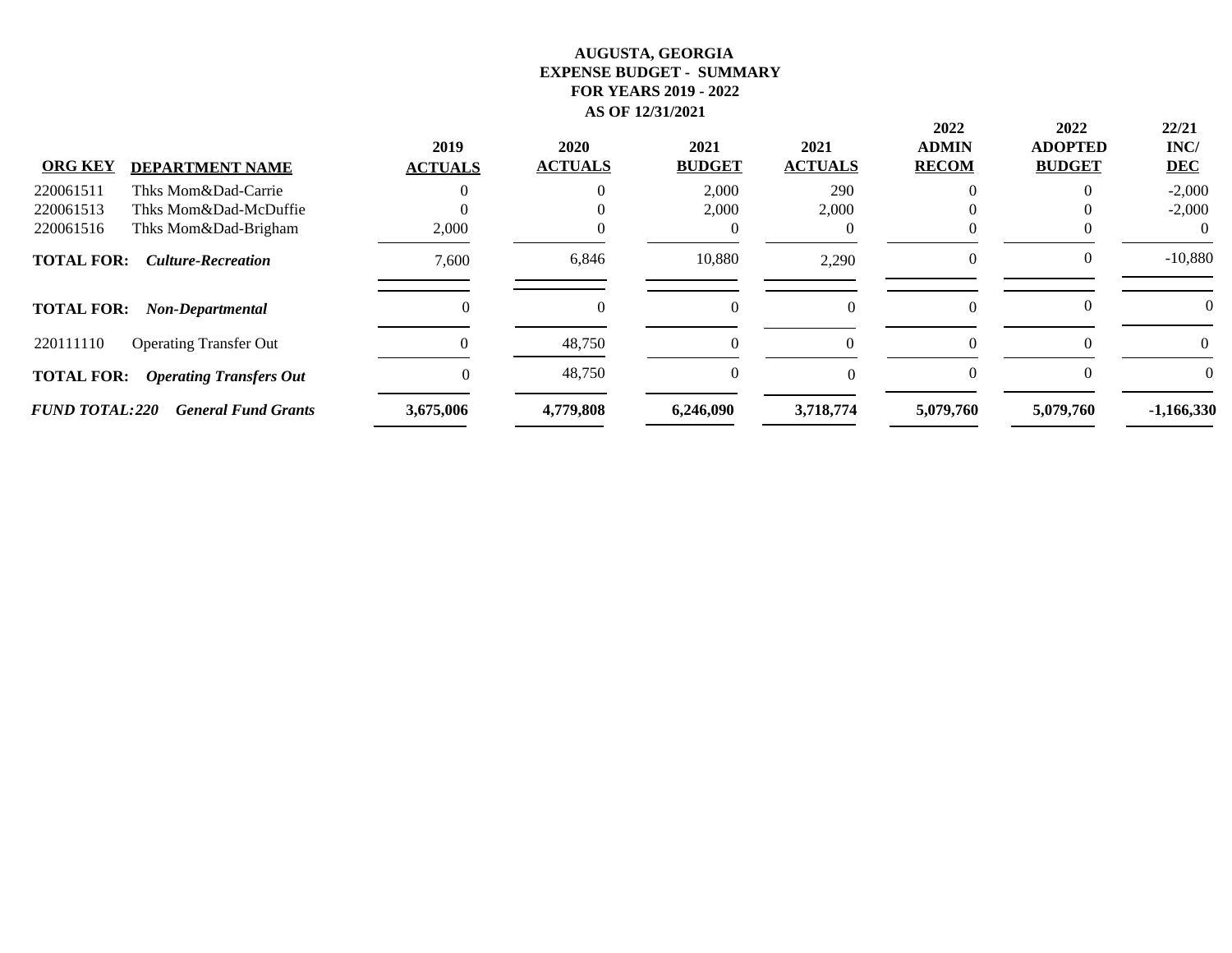| 221073110         | Housing & CommunityDevelopment<br><b>CDBG</b> Administration | 1,554,859        |                  |                | <b>ACTUALS</b> | <b>RECOM</b> | <b>BUDGET</b> | <b>DEC</b>   |
|-------------------|--------------------------------------------------------------|------------------|------------------|----------------|----------------|--------------|---------------|--------------|
|                   |                                                              |                  | 337,064          | 761,750        | 748,342        | 53,080       | 53,080        | $-708,670$   |
| 221073111         |                                                              | 517,511          | 487,333          | 460,770        | 422,109        | 606,610      | 606,610       | 145,840      |
| 221073112         | Home Administration                                          | 501,221          | 374,785          | 197,820        | 203,643        | 680,810      | 680,810       | 482,990      |
| 221073113         | <b>HOPWA Administration</b>                                  | 328,619          | 157,141          | 31,370         | 75,653         | 308,630      | 308,630       | 277,260      |
| 221073114         | <b>ESG</b> Administration                                    | 45,525           | 45,367           | 11,740         | 15,809         | 32,720       | 32,720        | 20,980       |
| 221073115         | <b>SHP</b> Administration                                    | 11,079           | 132              | 58,700         | 28,939         | 59,890       | 59,890        | 1,190        |
| 221073116         | <b>CDBG</b> Rehab Administration                             | 137,145          | 96,239           | 6,970          | 38,432         | 3,550        | 3,550         | $-3,420$     |
| 221073117         | Neighborhood Stabilization Grt                               | 16,275           | 24,734           | 27,710         | 49,658         | 123,060      | 123,060       | 95,350       |
| 221073120         | <b>CDBG</b> Public Service                                   | $\boldsymbol{0}$ | 27,782           | 270,570        | 154,217        | 568,930      | 568,930       | 298,360      |
| 221073208         | Home IDC                                                     | $\theta$         | 15,282           | 97,820         | 14,610         | 216,820      | 216,820       | 119,000      |
| 221073210         | <b>CDBG</b> Rehabilitation                                   | 375,451          | 89,209           | 745,000        | 780,923        | 2,111,550    | 2,111,550     | 1,366,550    |
| 221073211         | <b>CDBG</b> Grant                                            | 643,089          | 605,740          | 4,055,190      | 777,296        | 457,890      | 457,890       | $-3,597,300$ |
| 221073212         | Home Grant Projects                                          | 1,718,680        | 1,694,259        | 3,119,340      | 2,368,848      | 3,520,770    | 3,520,770     | 401,430      |
| 221073213         | <b>HOPWA Grant Projects</b>                                  | 928,865          | 814,143          | 3,022,610      | 1,153,922      | 2,548,990    | 2,548,990     | $-473,620$   |
| 221073214         | <b>ESG Grant Projects</b>                                    | 146,478          | 342,147          | 314,710        | 76,059         | 297,100      | 297,100       | $-17,610$    |
| 221073215         | <b>SHP-HMIS Grant Project</b>                                | 85,298           | 96,577           | 459,650        | 62,553         | 124,480      | 124,480       | $-335,170$   |
| 221073217         | <b>NSP</b> Grant Project                                     | 8,730            | 117,140          | 300,000        | 183,257        | 56,300       | 56,300        | $-243,700$   |
| 221073219         | Continuum of Care Grant                                      | $\Omega$         | $\overline{0}$   | 55,880         | $\Omega$       | $\theta$     | $\Omega$      | $-55,880$    |
| 221073221         | <b>CDBG</b> Cares Act                                        | $\Omega$         | $\Omega$         | 1,949,220      | 933,669        | 758,660      | 758,660       | $-1,190,560$ |
| 221073223         | <b>HOPWA Cares Act</b>                                       | $\Omega$         | $\Omega$         | 101,960        | 24,582         | 131,870      | 131,870       | 29,910       |
| 221073224         | <b>ESG Cares Act</b>                                         | $\Omega$         | $\Omega$         | 1,640,660      | 890,040        | 1,797,400    | 1,797,400     | 156,740      |
| 221073226         | <b>Treasury Emer Rental Asst</b>                             | $\theta$         | $\boldsymbol{0}$ | 6,095,960      | 5,764,796      | 7,703,750    | 7,703,750     | 1,607,790    |
| 221073227         | <b>GADPH</b> Lead Grant                                      | $\theta$         | $\overline{0}$   | 525,270        | 62,620         | 812,750      | 812,750       | 287,480      |
| 221073228         | American Rescue Plan                                         | $\Omega$         | $\Omega$         | $\overline{0}$ | $\Omega$       | 2,960,720    | 2,960,720     | 2,960,720    |
| 221073230         | <b>CDBG</b> Activity Delivery CostsAD                        | $\Omega$         | 39,710           | 255,520        | 63,124         | 260,000      | 260,000       | 4,480        |
| 221073310         | <b>Hyde Park Relocation</b>                                  | $\theta$         | 40               | $\Omega$       | 2,976          | $\Omega$     | $\theta$      | $\Omega$     |
| 221075215         | <b>Urban Development Action Grant</b>                        | 3,507            | 2,827            | 20,000         | 42,231         | 40,000       | 40,000        | 20,000       |
|                   | <b>TOTAL FOR: Housing &amp; Developemnt</b>                  | 7,022,339        | 5,367,660        | 24,586,190     | 14,938,320     | 26,236,330   | 26,236,330    | 1,650,140    |
| 221101110         | Contingency                                                  | 40,299           | 52,830           | 15,340         | 12,230         | $-100,960$   | $-100,960$    | $-116,300$   |
| 221101410         | <b>Cost Allocation</b>                                       | 482,390          | 332,470          | 350,940        | 350,940        | 357,670      | 357,670       | 6,730        |
| 221201110         | <b>Pension Health Benefits</b>                               | 52,727           | 60,025           | 60,000         | 55,939         | 56,210       | 56,210        | $-3,790$     |
| <b>TOTAL FOR:</b> | Non-Departmental                                             | 575,416          | 445,326          | 426,280        | 419,109        | 312,920      | 312,920       | $-113,360$   |
| 221111110         | <b>Operating Transfers Out</b>                               | 22,370           | 13,040           | 21,870         | 21,870         | 29,830       | 29,830        | 7,960        |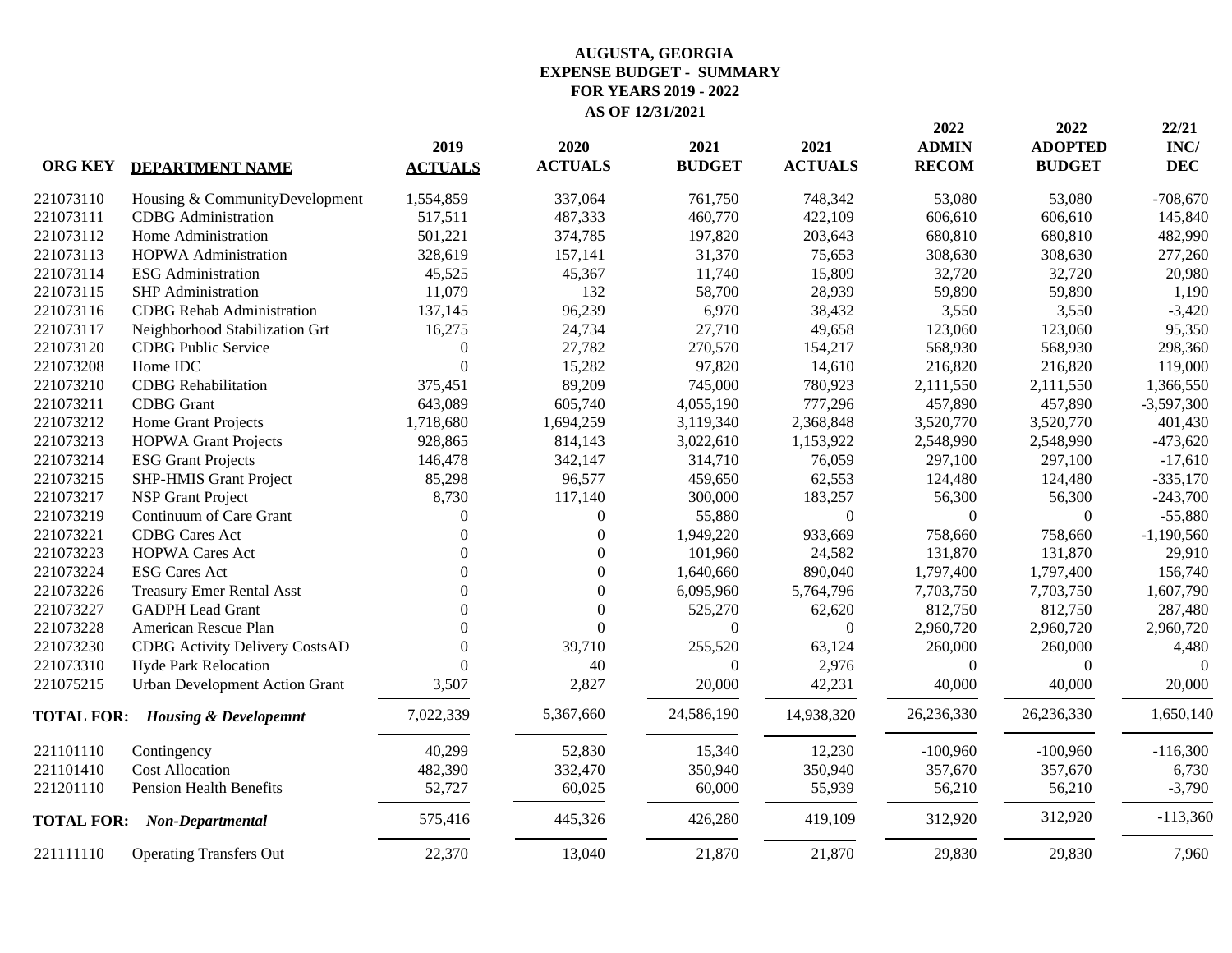| <b>ORG KEY</b><br><b>DEPARTMENT NAME</b>                | 2019<br><b>ACTUALS</b> | 2020<br><b>ACTUALS</b> | 2021<br><b>BUDGET</b> | 2021<br><b>ACTUALS</b> | 2022<br><b>ADMIN</b><br><b>RECOM</b> | 2022<br><b>ADOPTED</b><br><b>BUDGET</b> | 22/21<br>INC/<br><b>DEC</b> |
|---------------------------------------------------------|------------------------|------------------------|-----------------------|------------------------|--------------------------------------|-----------------------------------------|-----------------------------|
| <b>TOTAL FOR:</b><br><b>Operating Transfers Out</b>     | 22,370                 | 13,040                 | 21,870                | 21.870                 | 29,830                               | 29,830                                  | 7,960                       |
| <b>FUND TOTAL:221</b><br><b>Housing &amp; Community</b> | 7,620,125              | 5,826,026              | 25,034,340            | 15,379,299             | 26,579,080                           | 26,579,080                              | 1,544,740                   |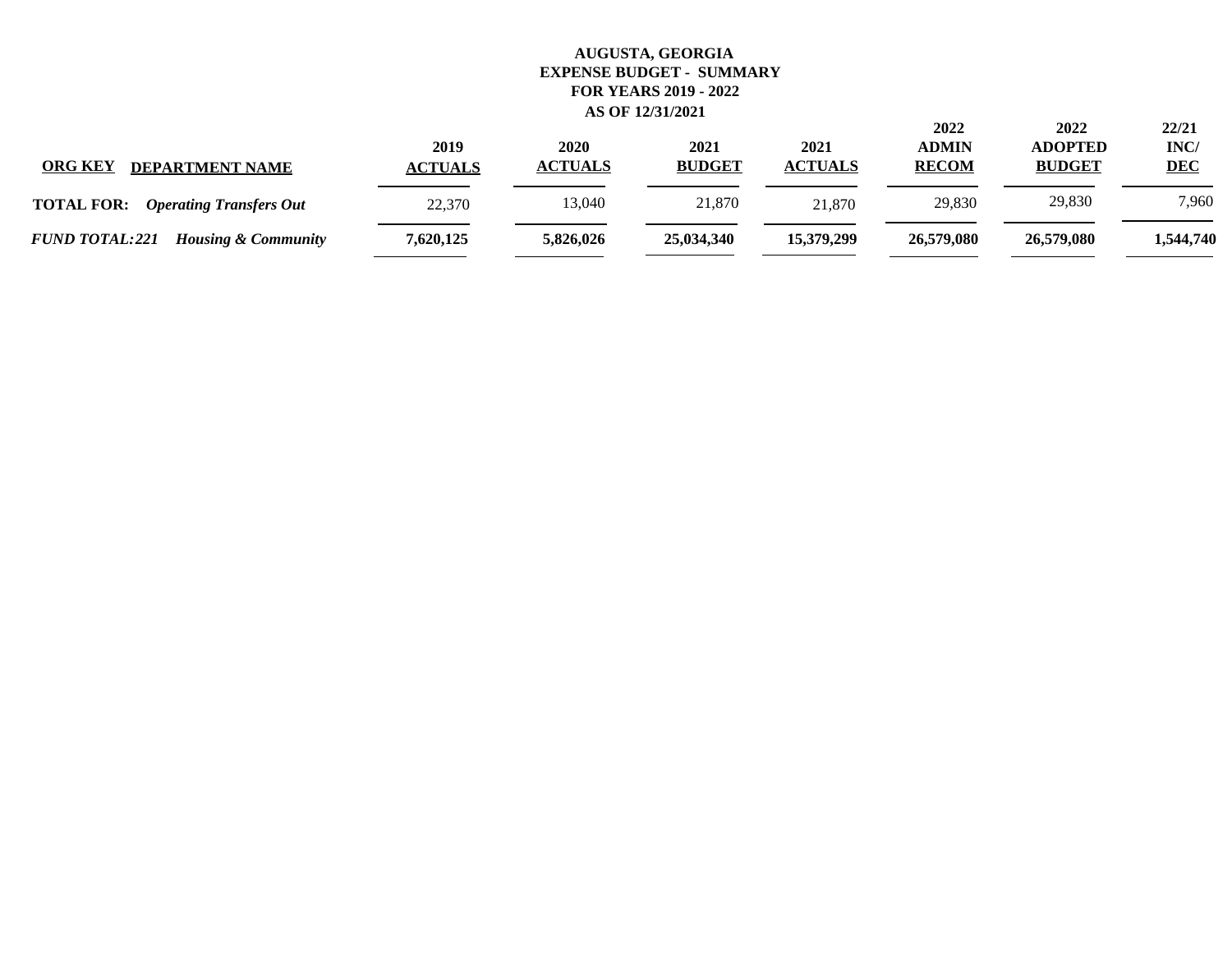| <b>ORG KEY</b><br><b>DEPARTMENT NAME</b>                 | 2019<br><b>ACTUALS</b> | 2020<br><b>ACTUALS</b> | 2021<br><b>BUDGET</b> | 2021<br><b>ACTUALS</b> | 2022<br><b>ADMIN</b><br><b>RECOM</b> | 2022<br><b>ADOPTED</b><br><b>BUDGET</b> | 22/21<br>INC/<br><b>DEC</b> |
|----------------------------------------------------------|------------------------|------------------------|-----------------------|------------------------|--------------------------------------|-----------------------------------------|-----------------------------|
| 222075215<br>Urban Development Action Grant              | 2,948                  |                        |                       |                        |                                      |                                         |                             |
| <b>TOTAL FOR:</b> Housing & Developemnt                  | 2,948                  |                        |                       |                        |                                      |                                         | $\Omega$                    |
| <b>FUND TOTAL:222</b><br><b>Urban Development Action</b> | 2,948                  |                        | 0                     | o                      |                                      | 0                                       |                             |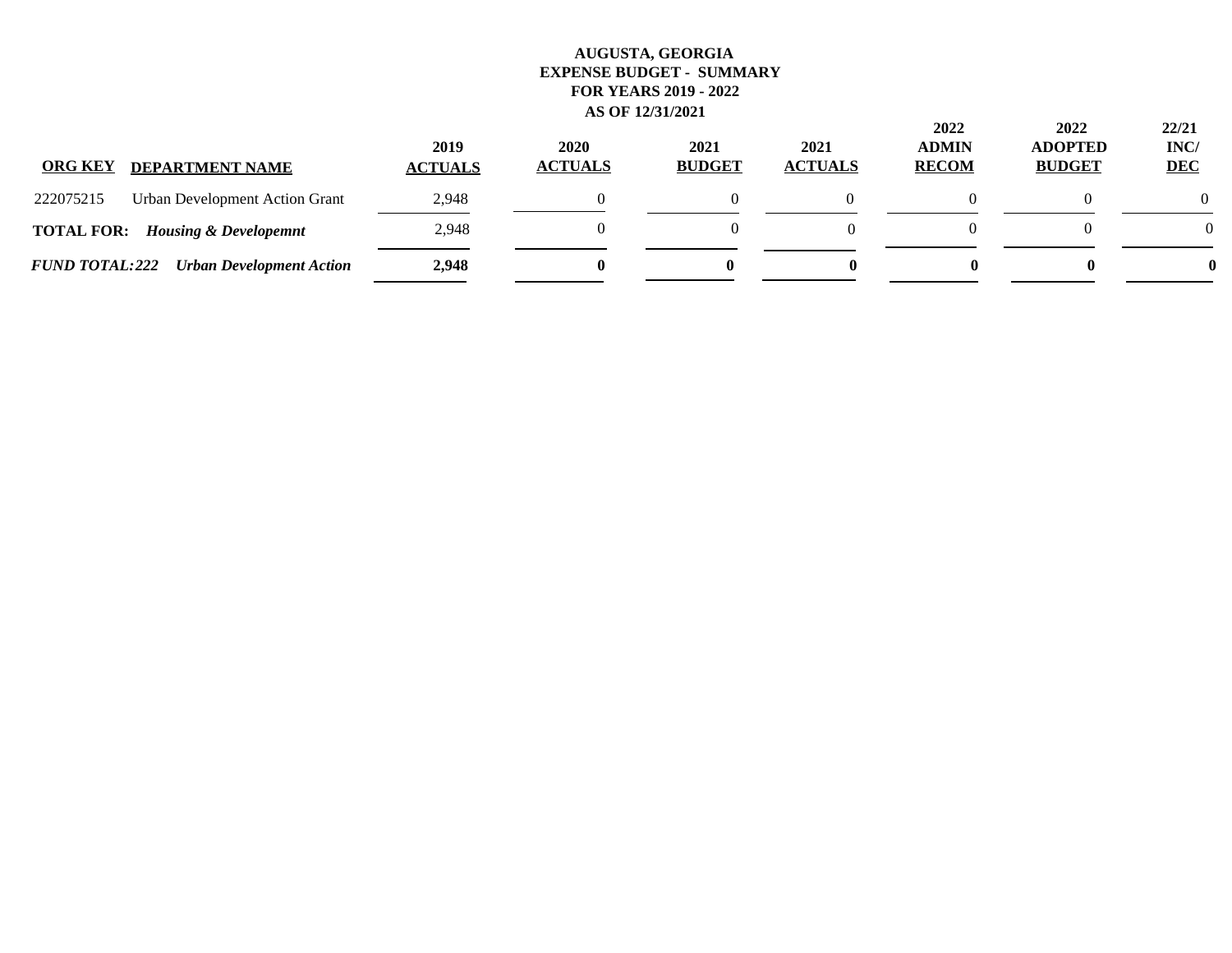| <b>ORG KEY</b><br><b>DEPARTMENT NAME</b>            | 2019<br><b>ACTUALS</b> | 2020<br><b>ACTUALS</b> | 2021<br><b>BUDGET</b> | 2021<br><b>ACTUALS</b> | 2022<br><b>ADMIN</b><br><b>RECOM</b> | 2022<br><b>ADOPTED</b><br><b>BUDGET</b> | 22/21<br>INC/<br><b>DEC</b> |
|-----------------------------------------------------|------------------------|------------------------|-----------------------|------------------------|--------------------------------------|-----------------------------------------|-----------------------------|
|                                                     |                        |                        |                       |                        |                                      |                                         |                             |
| 226013110<br>Mayor                                  |                        | 3,042                  | 0                     |                        |                                      |                                         |                             |
| 226015170<br>Procurement Dept                       |                        | 387,887                |                       |                        |                                      |                                         |                             |
| <b>TOTAL FOR:</b><br><b>General Governmental</b>    |                        | 390,930                | $\theta$              |                        | $\theta$                             |                                         |                             |
| Paine College<br>226051520                          | $\mathbf{\Omega}$      | 1,400,000              | $\theta$              | $\Omega$               | $\theta$                             |                                         | 0                           |
| <b>TOTAL FOR:</b><br><b>Health and Welfare</b>      | 0                      | 1,400,000              | $\mathbf{0}$          |                        | $\Omega$                             | $\theta$                                | $\theta$                    |
| <b>TOTAL FOR:</b><br>Non-Departmental               | 0                      | $\theta$               | $\theta$              |                        | $\theta$                             |                                         |                             |
| 226111110<br><b>Operating Tranfsers</b>             |                        | 2,000,000              | $\theta$              | $\theta$               | $\theta$                             |                                         |                             |
| <b>TOTAL FOR:</b><br><b>Operating Transfers Out</b> |                        | 2,000,000              | $\Omega$              | $\Omega$               | $\Omega$                             | $\theta$                                | 0                           |
| <b>FUND TOTAL:226</b><br>Cares Act                  | $\mathbf{0}$           | 3,790,930              | $\bf{0}$              |                        |                                      |                                         |                             |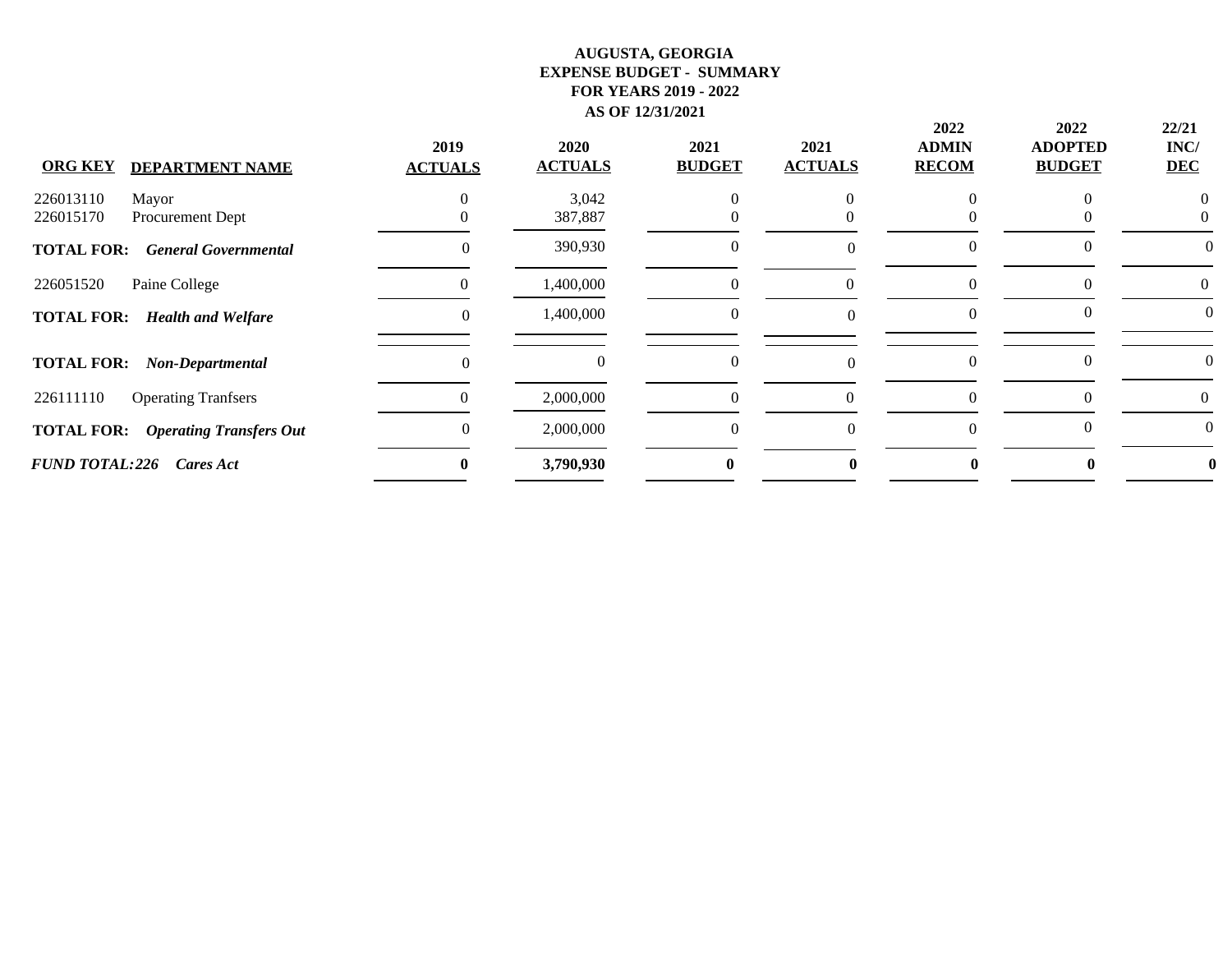| <b>ORG KEY</b><br><b>DEPARTMENT NAME</b>            | 2019<br><b>ACTUALS</b> | 2020<br><b>ACTUALS</b> | 2021<br><b>BUDGET</b> | 2021<br><b>ACTUALS</b> | 2022<br><b>ADMIN</b><br><b>RECOM</b> | 2022<br><b>ADOPTED</b><br><b>BUDGET</b> | 22/21<br>INC/<br><b>DEC</b> |
|-----------------------------------------------------|------------------------|------------------------|-----------------------|------------------------|--------------------------------------|-----------------------------------------|-----------------------------|
| 230051110<br>ARPA - Admin                           | 0                      | 0                      | 1,500,000             | 984,640                | $\theta$                             | $\overline{0}$                          | $-1,500,000$                |
| <b>TOTAL FOR:</b><br><b>Health and Welfare</b>      | $\Omega$               | $\theta$               | 1,500,000             | 984.640                | $\Omega$                             | $\theta$                                | $-1,500,000$                |
| 230101110<br>Contingency                            |                        |                        | $\boldsymbol{0}$      | $\theta$               | 10,150,530                           | 8,432,240                               | 8,432,240                   |
| <b>TOTAL FOR:</b><br>Non-Departmental               | $\Omega$               |                        | $\overline{0}$        | $\Omega$               | 10,150,530                           | 8,432,240                               | 8,432,240                   |
| 230111110<br>Oper Trf Out                           |                        | 0                      | 4,768,800             | 4,768,800              | 11,355,470                           | 13,073,760                              | 8,304,960                   |
| <b>TOTAL FOR:</b><br><b>Operating Transfers Out</b> | $\Omega$               | 0                      | 4,768,800             | 4,768,800              | 11,355,470                           | 13,073,760                              | 8,304,960                   |
| <b>FUND TOTAL:230</b><br>ARPA - City                | $\mathbf{0}$           | 0                      | 6,268,800             | 5,753,440              | 21,506,000                           | 21,506,000                              | 15,237,200                  |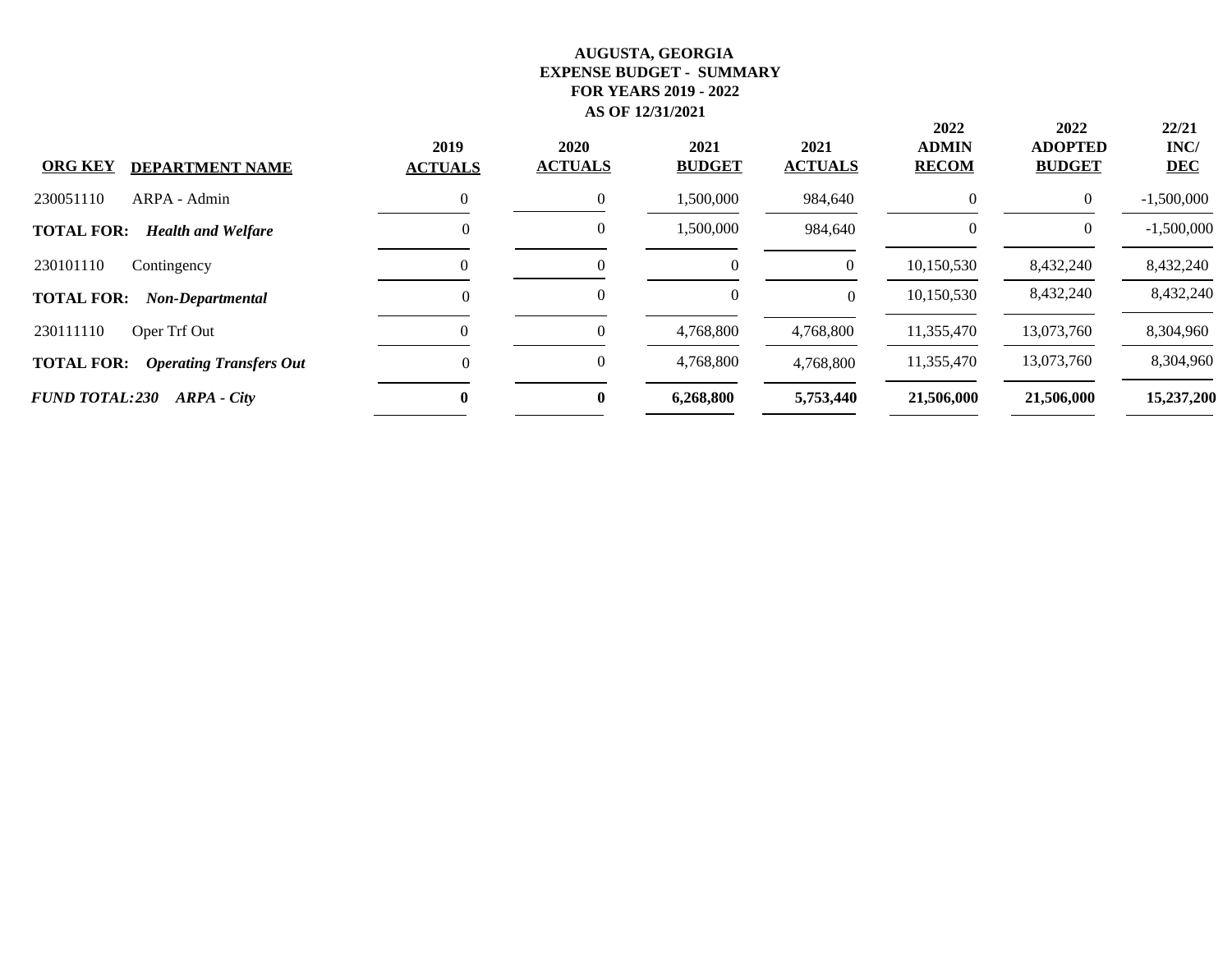| <b>ORG KEY</b>         | <b>DEPARTMENT NAME</b>                                | 2019<br><b>ACTUALS</b> | 2020<br><b>ACTUALS</b> | 2021<br><b>BUDGET</b> | 2021<br><b>ACTUALS</b> | 2022<br><b>ADMIN</b><br><b>RECOM</b> | 2022<br><b>ADOPTED</b><br><b>BUDGET</b> | 22/21<br>INC/<br><b>DEC</b> |
|------------------------|-------------------------------------------------------|------------------------|------------------------|-----------------------|------------------------|--------------------------------------|-----------------------------------------|-----------------------------|
| 231015711<br>231101410 | <b>Bd of Zoning Appeals</b><br><b>Cost Allocation</b> | 12,862<br>2,770        | 11,653<br>2,230        | 19,170<br>2.910       | 12,591<br>2,910        | 19,170<br>3,410                      | 19,170<br>3,410                         | $\Omega$<br>500             |
| <b>TOTAL FOR:</b>      | <b>General Governmental</b>                           | 15,632                 | 13,883                 | 22,080                | 15.501                 | 22,580                               | 22,580                                  | 500                         |
| <b>FUND TOTAL:231</b>  | <b>Appeals Board</b>                                  | 15,632                 | 13,883                 | 22,080                | 15,501                 | 22,580                               | 22,580                                  | 500                         |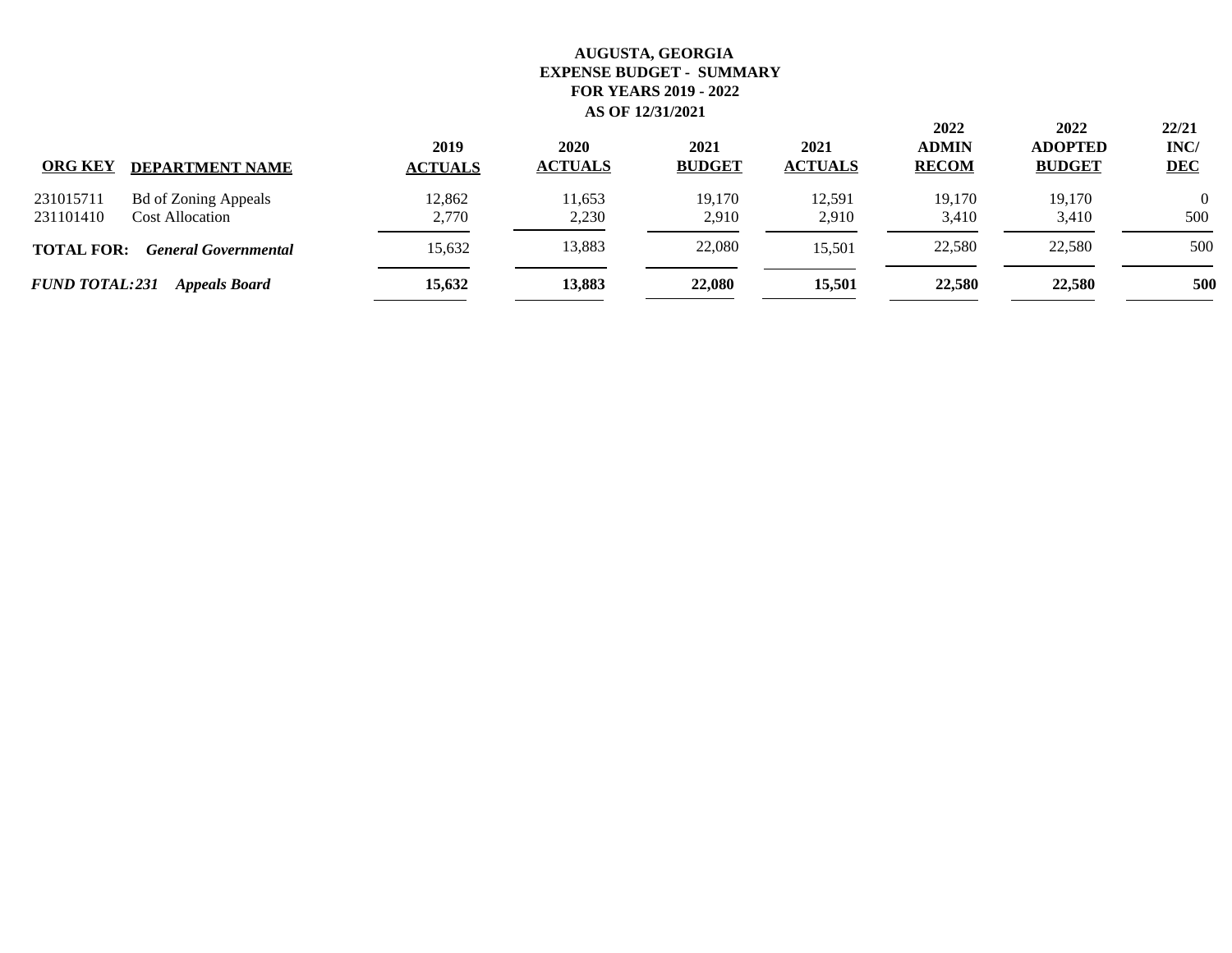| <b>ORG KEY</b><br><b>DEPARTMENT NAME</b>     | 2019<br><b>ACTUALS</b> | 2020<br><b>ACTUALS</b> | 2021<br><b>BUDGET</b> | 2021<br><b>ACTUALS</b> | 2022<br><b>ADMIN</b><br><b>RECOM</b> | 2022<br><b>ADOPTED</b><br><b>BUDGET</b> | 22/21<br>INC/<br><b>DEC</b> |
|----------------------------------------------|------------------------|------------------------|-----------------------|------------------------|--------------------------------------|-----------------------------------------|-----------------------------|
| 232101110<br>Contingency                     |                        |                        |                       |                        | 19,668,000                           | 19,668,000                              | 19,668,000                  |
| <b>TOTAL FOR:</b><br><b>Non-Departmental</b> |                        |                        |                       |                        | 19.668.000                           | 19,668,000                              | 19,668,000                  |
| <b>FUND TOTAL:232 ARPA - County</b>          |                        |                        | 0                     | 0                      | 19,668,000                           | 19,668,000                              | 19,668,000                  |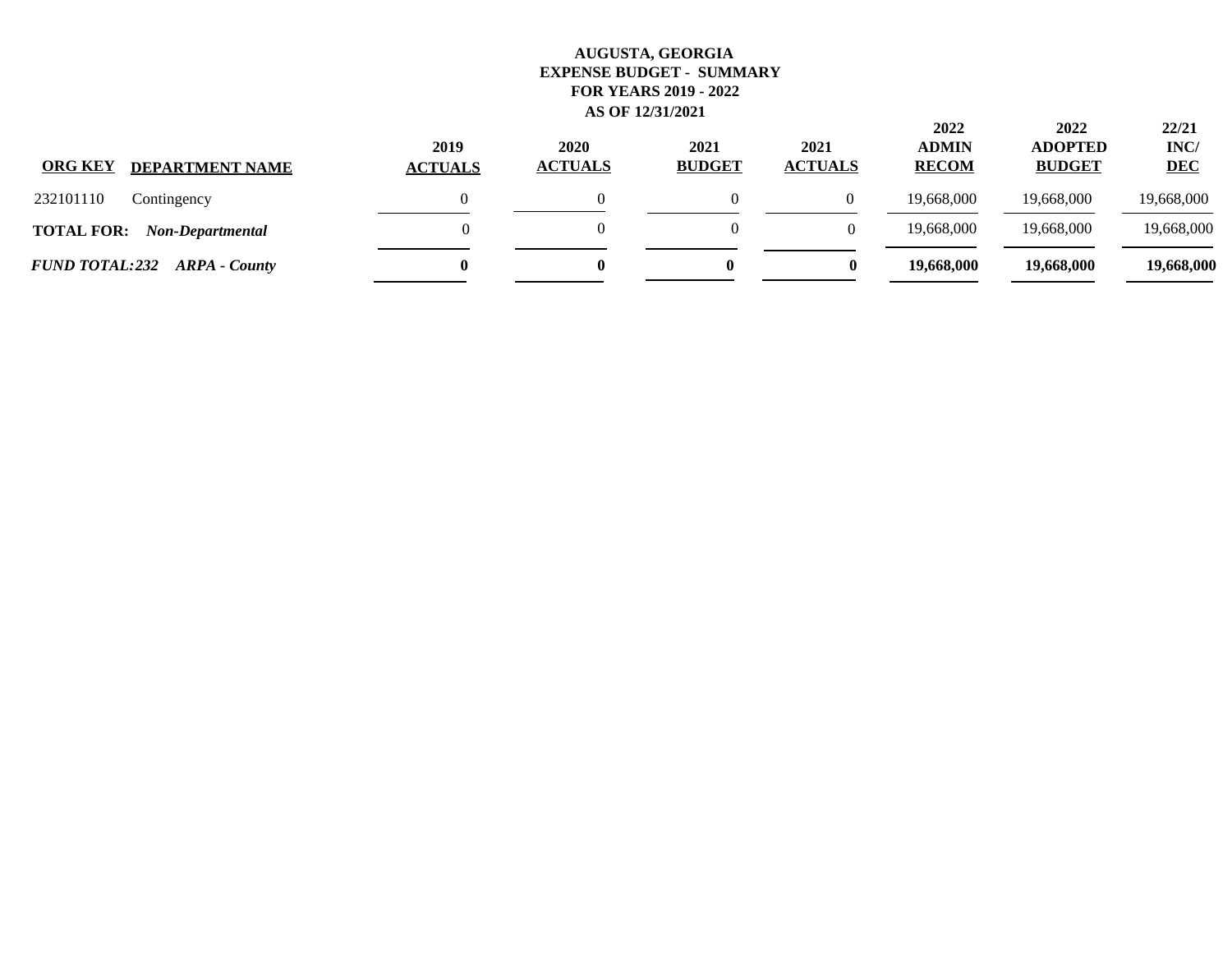| <b>ORG KEY</b>         | <b>DEPARTMENT NAME</b>                | 2019<br><b>ACTUALS</b> | 2020<br><b>ACTUALS</b> | 2021<br><b>BUDGET</b> | 2021<br><b>ACTUALS</b> | 2022<br><b>ADMIN</b><br><b>RECOM</b> | 2022<br><b>ADOPTED</b><br><b>BUDGET</b> | 22/21<br>INC/<br><b>DEC</b> |
|------------------------|---------------------------------------|------------------------|------------------------|-----------------------|------------------------|--------------------------------------|-----------------------------------------|-----------------------------|
| 235041110              | Engineering                           | 3,470,071              | 3,095,073              | 8,100,000             | 1,212,795              | 5,171,800                            | 5,171,800                               | $-2,928,200$                |
| <b>TOTAL FOR:</b>      | <b>Public Works</b>                   | 3,470,071              | 3,095,073              | 8,100,000             | 1,212,795              | 5,171,800                            | 5,171,800                               | $-2,928,200$                |
| 235101110<br>235101410 | Contingency<br><b>Cost Allocation</b> | 24,060                 | 0<br>46,330            | $\Omega$<br>55,160    | $\theta$<br>55,160     | 750,000<br>44,830                    | $\Omega$<br>44,830                      | $-10,330$                   |
| <b>TOTAL FOR:</b>      | <b>Non-Departmental</b>               | 24,060                 | 46,330                 | 55,160                | 55,160                 | 794,830                              | 44,830                                  | $-10,330$                   |
| 235111110              | Operating Trf TIA                     | 2,053,439              | 625,000                | 625,000               | 625,000                | 775,000                              | 1,525,000                               | 900,000                     |
| <b>TOTAL FOR:</b>      | <b>Operating Transfers Out</b>        | 2,053,439              | 625,000                | 625,000               | 625,000                | 775,000                              | 1,525,000                               | 900,000                     |
| <b>FUND TOTAL:235</b>  | <b>TIA 25% Discretionary</b>          | 5,547,570              | 3,766,403              | 8,780,160             | 1,892,955              | 6,741,630                            | 6,741,630                               | $-2,038,530$                |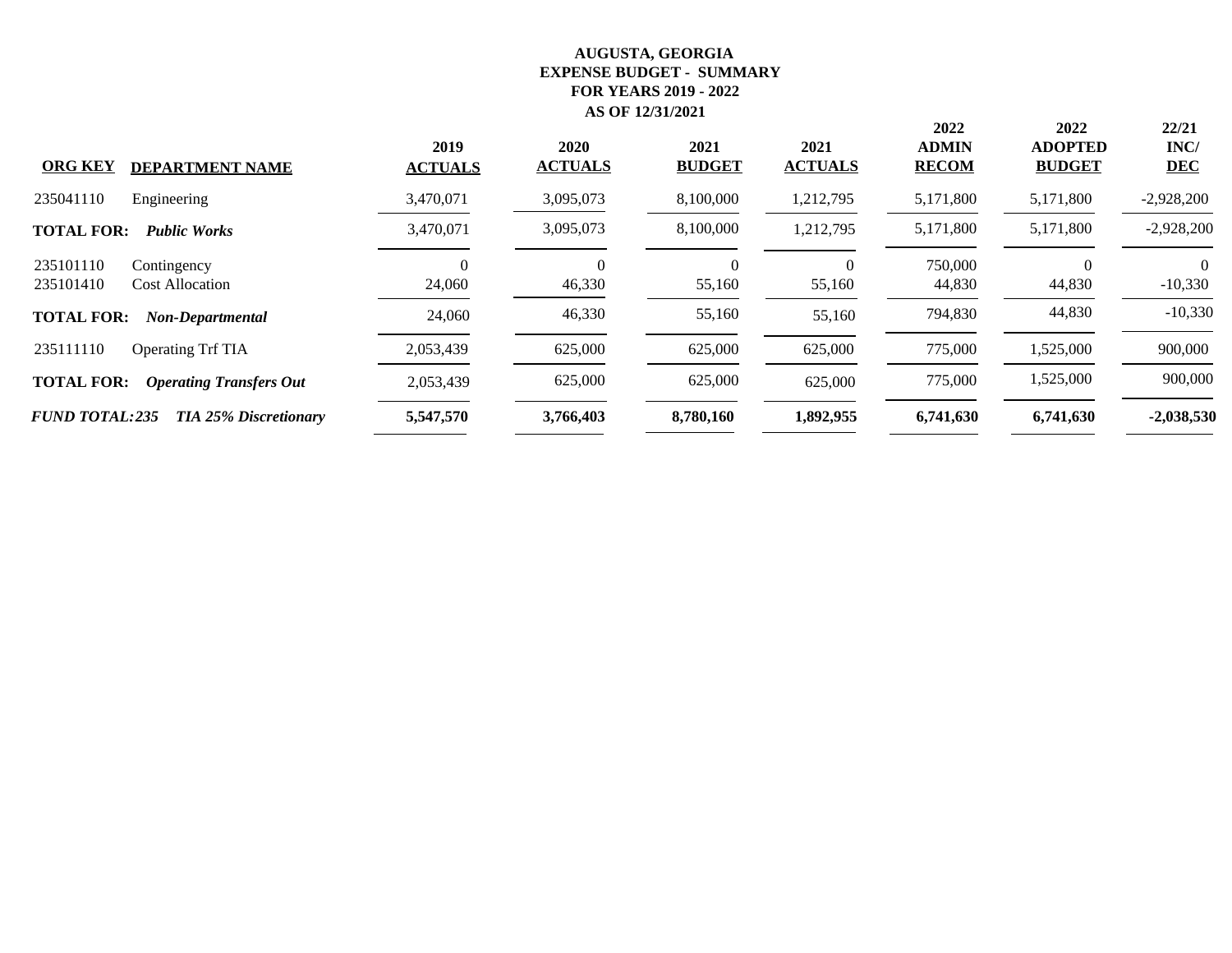| <b>ORG KEY</b><br><b>DEPARTMENT NAME</b>          | 2019<br><b>ACTUALS</b> | 2020<br><b>ACTUALS</b> | 2021<br><b>BUDGET</b> | 2021<br><b>ACTUALS</b> | 2022<br><b>ADMIN</b><br><b>RECOM</b> | 2022<br><b>ADOPTED</b><br><b>BUDGET</b> | 22/21<br>INC/<br><b>DEC</b> |
|---------------------------------------------------|------------------------|------------------------|-----------------------|------------------------|--------------------------------------|-----------------------------------------|-----------------------------|
| <b>NPDES</b> Permit Fees<br>261041311             |                        | 58,654                 | 20,000                | 79                     | 20,000                               | 20,000                                  |                             |
| <b>TOTAL FOR:</b><br><b>Public Works</b>          |                        | 58,654                 | 20,000                | 79                     | 20,000                               | 20,000                                  | $\Omega$                    |
| <b>FUND TOTAL:261</b><br><b>NPDES Permit Fees</b> | $\bf{0}$               | 58,654                 | 20,000                | 79                     | 20,000                               | 20,000                                  |                             |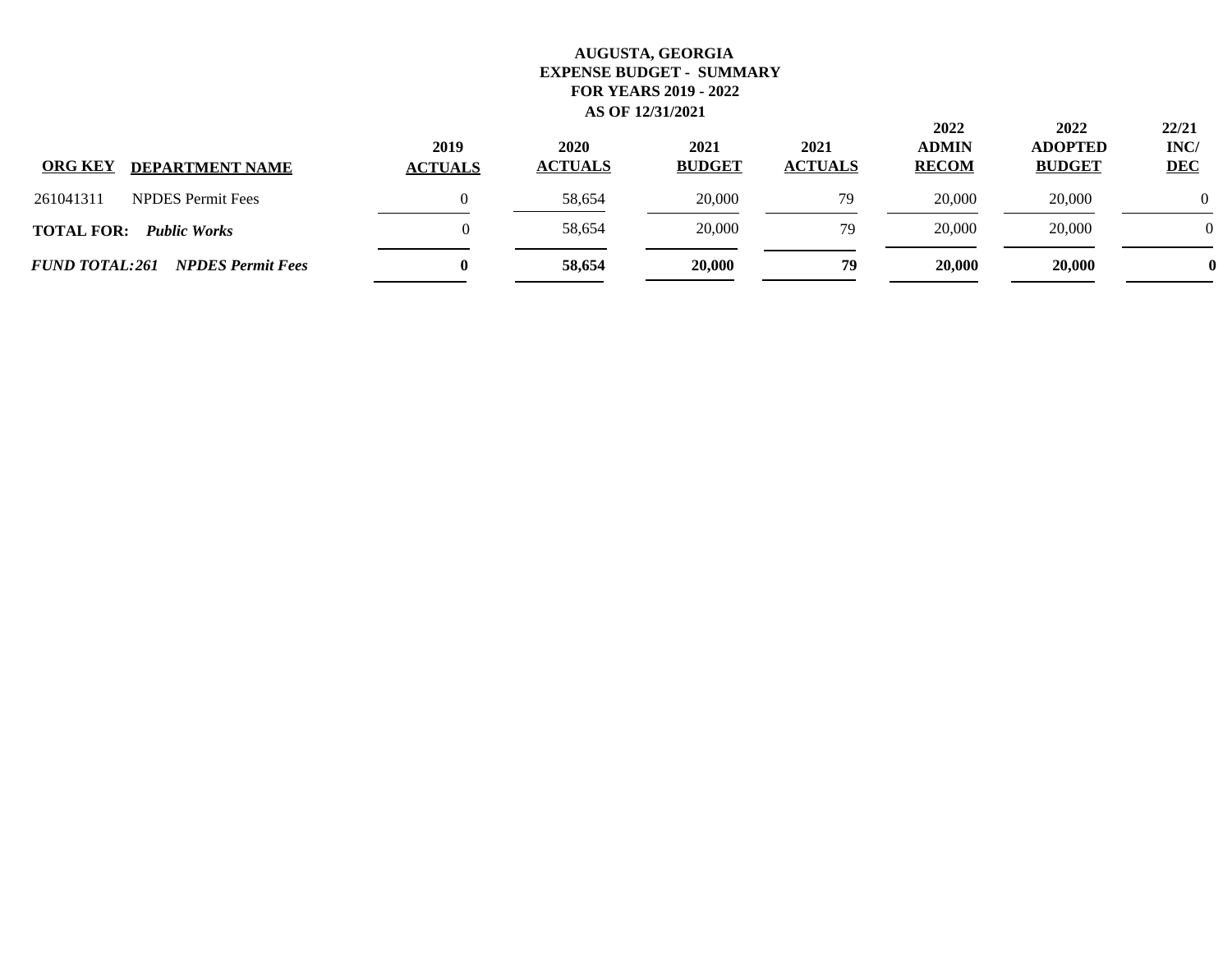|                       |                                | 2019           | 2020           | 2021          | 2021           | 2022<br><b>ADMIN</b> | 2022<br><b>ADOPTED</b> | 22/21<br>INC/ |
|-----------------------|--------------------------------|----------------|----------------|---------------|----------------|----------------------|------------------------|---------------|
| <b>ORG KEY</b>        | <b>DEPARTMENT NAME</b>         | <b>ACTUALS</b> | <b>ACTUALS</b> | <b>BUDGET</b> | <b>ACTUALS</b> | <b>RECOM</b>         | <b>BUDGET</b>          | <b>DEC</b>    |
| 271101110             | Contingency                    | 5,640          | 7,260          | 9,440         | 7,526          | 561,760              | 561,760                | 552,320       |
| 271101410             | <b>Cost Allocation</b>         | 11,240         | 9,610          | 11,070        | 11,070         | 13,910               | 13,910                 | 2,840         |
| 271201110             | <b>Pension Health Benefits</b> | 4,625          | 4,625          | 4,680         | 1,927          | 4,630                | 4,630                  | $-50$         |
| <b>TOTAL FOR:</b>     | Non-Departmental               | 21,505         | 21,495         | 25,190        | 20.523         | 580,300              | 580,300                | 555,110       |
| 271111110             | <b>Operating Transfers Out</b> | 10,420,014     | 11,404,066     | 10,115,350    | 10,115,350     | 10,617,100           | 10.617.100             | 501,750       |
| <b>TOTAL FOR:</b>     | <b>Operating Transfers Out</b> | 10.420.014     | 11,404,066     | 10,115,350    | 10,115,350     | 10,617,100           | 10,617,100             | 501,750       |
| <b>FUND TOTAL:271</b> | <b>Urban Services District</b> | 10,441,519     | 11,425,561     | 10,140,540    | 10,135,873     | 11,197,400           | 11,197,400             | 1,056,860     |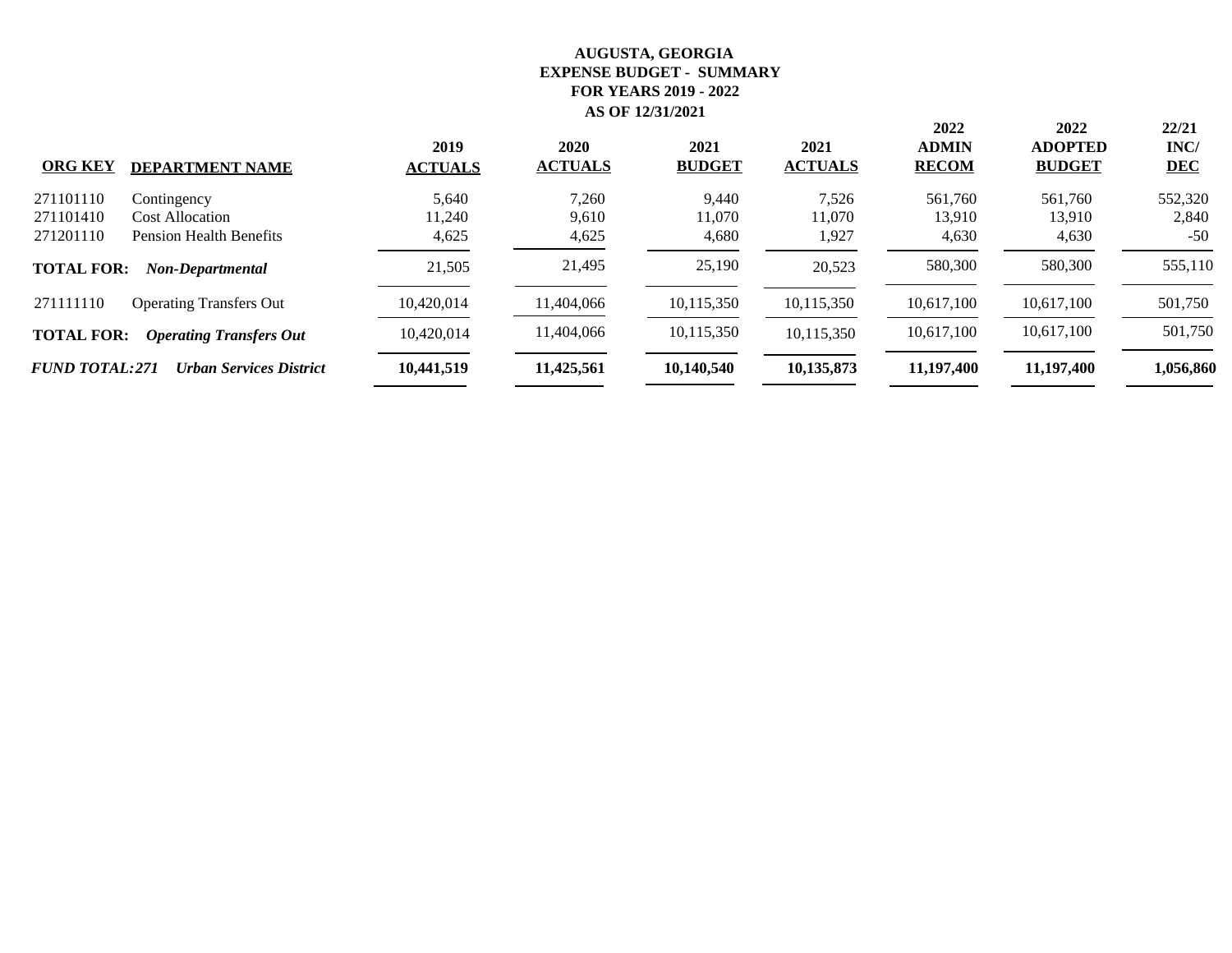| <b>ORG KEY</b>    | <b>DEPARTMENT NAME</b>            | 2019<br><b>ACTUALS</b> | 2020<br><b>ACTUALS</b> | 2021<br><b>BUDGET</b> | 2021<br><b>ACTUALS</b> | 2022<br><b>ADMIN</b><br><b>RECOM</b> | 2022<br><b>ADOPTED</b><br><b>BUDGET</b> | 22/21<br>INC/<br><b>DEC</b> |
|-------------------|-----------------------------------|------------------------|------------------------|-----------------------|------------------------|--------------------------------------|-----------------------------------------|-----------------------------|
| 272011310         | Clerk of council/commission       | 23,372                 | 0                      | $\Omega$              | 0                      | 0                                    | $\Omega$                                | $\theta$                    |
| 272013110         | Mayor                             | $\Omega$               | 2,252                  | $\Omega$              |                        | 0                                    | $\Omega$                                | $\Omega$                    |
| 272013210         | Chief executive (manager or ad    | 65,124                 | 34,700                 | 25,000                | 2,843                  |                                      |                                         | $-25,000$                   |
| 272014110         | <b>Board of Election</b>          | 0                      | 175,958                | 274,040               | 36,334                 |                                      |                                         | $-274,040$                  |
| 272015110         | <b>Finance Department</b>         |                        | 0                      | 24,230                | 1,078                  |                                      |                                         | $-24,230$                   |
| 272015160         | Licensing                         |                        | $\theta$               | $\theta$              | $\Omega$               |                                      |                                         | $\Omega$                    |
| 272015410         | <b>Information Technology</b>     | 737,889                | 1,060,425              | 1,009,990             | 555,105                |                                      | 0                                       | $-1,009,990$                |
| 272015610         | Tax commissioner                  | 43,002                 | 28,668                 | $\Omega$              | $-7,167$               |                                      |                                         |                             |
| 272015710         | Tax assessor                      | 105,559                | 129,069                | 321,490               | 267,130                | 0                                    |                                         | $-321,490$                  |
| 272016210         | Central Services-Adm              | 334,180                | 421,267                | 1,604,830             | 932,260                | 0                                    |                                         | $-1,604,830$                |
| 272016410         | Procurement/Print Shop            | 45,083                 | 38,332                 | 53,320                | 46,522                 | $\Omega$                             | $\Omega$                                | $-53,320$                   |
| 272016440         | <b>Fleet Management</b>           | 1,058,119              | 1,087,375              | 1,238,620             | 251,340                | $\theta$                             | $\Omega$                                | $-1,238,620$                |
| <b>TOTAL FOR:</b> | <b>General Governmental</b>       | 2,412,331              | 2,978,050              | 4,551,520             | 2,085,448              | $\boldsymbol{0}$                     | $\boldsymbol{0}$                        | $-4,551,520$                |
| 272021310         | District attorney (elected)       | 56,020                 | 0                      | $\mathbf{0}$          | $\mathbf{0}$           | $\theta$                             | $\Omega$                                |                             |
| 272021410         | State court                       | 15,307                 | $\theta$               | $\Omega$              |                        | 0                                    | $\Omega$                                | $\Omega$                    |
| 272021614         | Civil Court Magistrate            | $\boldsymbol{0}$       | $\theta$               | 24,790                |                        | 0                                    |                                         | $-24,790$                   |
| 272021710         | Probate court                     | 145,480                | $\theta$               | $\Omega$              | $\Omega$               | 0                                    |                                         | $\Omega$                    |
| 272022610         | Marshal                           | 46,019                 | $\theta$               | $\Omega$              | 0                      | 0                                    | $\Omega$                                | $\Omega$                    |
| <b>TOTAL FOR:</b> | <b>Judicial</b>                   | 262,827                | 0                      | 24,790                | $\theta$               | $\mathbf{0}$                         | $\boldsymbol{0}$                        | $-24,790$                   |
| 272032110         | Sheriff-Administration            | 25,483                 | 29,688                 | 156,890               | 36,889                 | $\theta$                             | $\mathbf{0}$                            | $-156,890$                  |
| 272033211         | <b>RCCI</b>                       | 1,901                  | 26,580                 | $\Omega$              | $\Omega$               | 0                                    | $\Omega$                                | $\Omega$                    |
| 272039110         | <b>Animal Services</b>            | 533                    | 21,776                 | 19,950                | 9,380                  | 0                                    |                                         | $-19,950$                   |
| 272039210         | Emergency management              | $\theta$               | $-15,913$              | $\Omega$              | $\Omega$               | $\Omega$                             | $\Omega$                                | $\Omega$                    |
|                   | <b>TOTAL FOR: Public Safety</b>   | 27,918                 | 62,131                 | 176,840               | 46,269                 | $\boldsymbol{0}$                     | $\boldsymbol{0}$                        | $-176,840$                  |
| 272041110         | Hwys & Streets-Administration     | $\theta$               | 41,149                 | 50,000                | $\Omega$               | $\theta$                             | $\Omega$                                | $-50,000$                   |
| 272041610         | Street lighting                   | $\Omega$               | 285,000                | $\Omega$              | $\Omega$               | $\Omega$                             | $\Omega$                                | $\Omega$                    |
| 272041720         | <b>Traffic Eng Safety Project</b> | 13,818                 | 0                      | $\theta$              | $\Omega$               | $\theta$                             | $\Omega$                                | $\Omega$                    |
| 272042260         | Riverwalk/Augusta Commons         | 4,290                  | $\theta$               | $\Omega$              | 0                      | $\theta$                             | $\Omega$                                | $\Omega$                    |
|                   | <b>TOTAL FOR: Public Works</b>    | 18,108                 | 326,149                | 50,000                | $\mathbf{0}$           | $\boldsymbol{0}$                     | $\Omega$                                | $-50,000$                   |
| 272054312         | DFACS-Lease/Operations            | 58,142                 | 181,115                | 2,876,990             | 1,107,703              | $\boldsymbol{0}$                     | $\overline{0}$                          | $-2,876,990$                |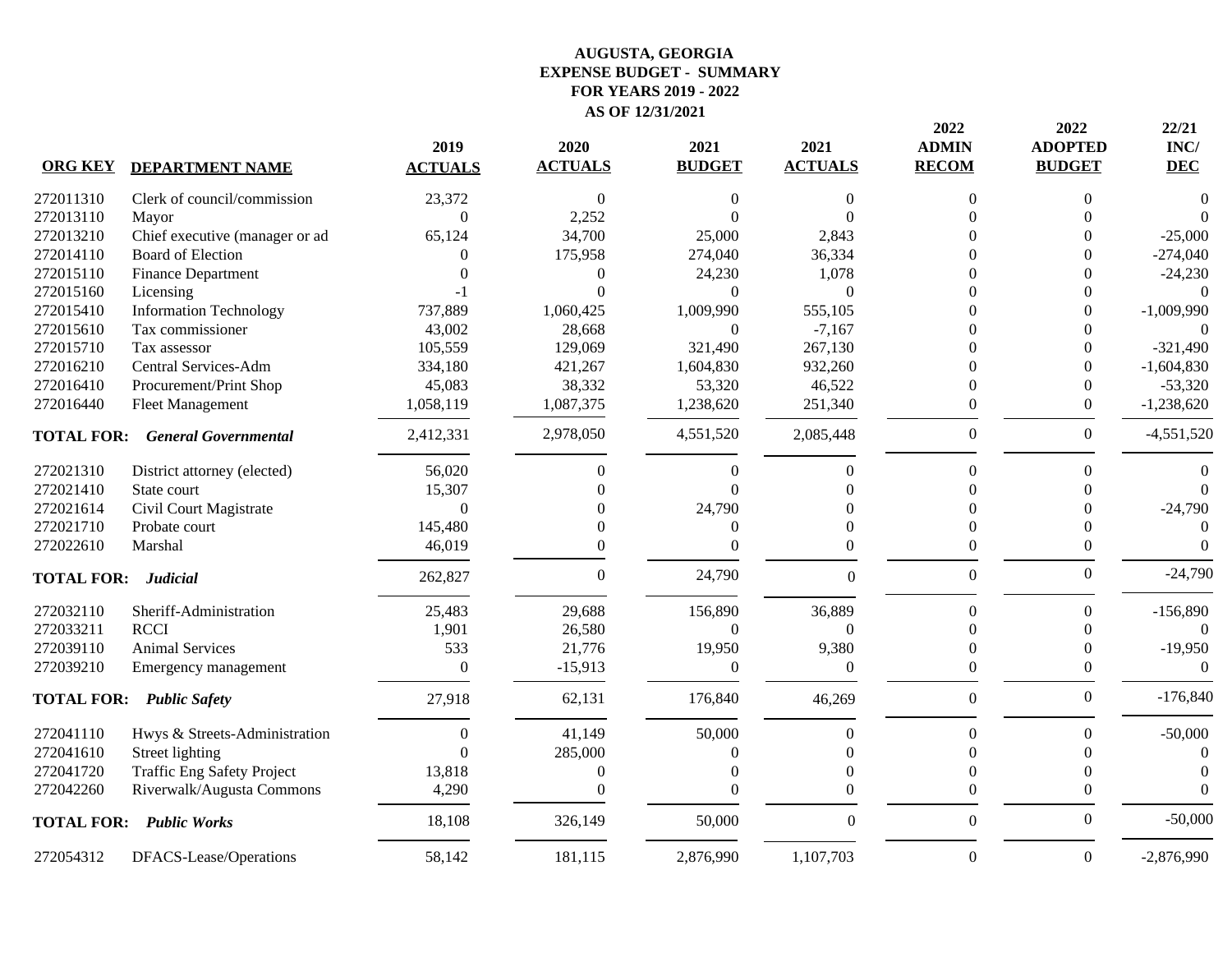| <b>ORG KEY</b> | <b>DEPARTMENT NAME</b>               | 2019<br><b>ACTUALS</b> | 2020<br><b>ACTUALS</b> | 2021<br><b>BUDGET</b> | 2021<br><b>ACTUALS</b> | 2022<br><b>ADMIN</b><br><b>RECOM</b> | 2022<br><b>ADOPTED</b><br><b>BUDGET</b> | 22/21<br>INC/<br><b>DEC</b> |
|----------------|--------------------------------------|------------------------|------------------------|-----------------------|------------------------|--------------------------------------|-----------------------------------------|-----------------------------|
|                | <b>TOTAL FOR: Health and Welfare</b> | 58,142                 | 181,115                | 2,876,990             | 1,107,703              | $\boldsymbol{0}$                     | $\boldsymbol{0}$                        | $-2,876,990$                |
| 272061110      | Recreation Admi                      | 26,302                 | 115,497                | 61,150                | 47,000                 | $\boldsymbol{0}$                     | 0                                       | $-61,150$                   |
| 272061122      | <b>Recreation General Shop</b>       | 19,304                 | 22,506                 | 47,900                | 25,121                 | 0                                    |                                         | $-47,900$                   |
| 272061312      | Henry H. Brigham Community Cen       | 2,968                  | $\overline{0}$         | 7,800                 | $\Omega$               |                                      |                                         | $-7,800$                    |
| 272061313      | Bernie Ward CC                       | 9,451                  | 13,189                 | 3,400                 |                        |                                      |                                         | $-3,400$                    |
| 272061319      | <b>Eastview Park</b>                 | $\theta$               | 3,626                  | 0                     |                        |                                      |                                         |                             |
| 272061321      | <b>Garrett Community Center</b>      | 15,441                 | 0                      |                       |                        |                                      |                                         |                             |
| 272061323      | Hickman Park                         | 5,500                  | $\Omega$               |                       |                        |                                      |                                         |                             |
| 272061325      | Jamestown Community Center           | $\mathbf{0}$           | 800                    |                       |                        |                                      |                                         |                             |
| 272061326      | Johnson Community Center             | 29,156                 | 4,950                  |                       |                        |                                      |                                         |                             |
| 272061327      | Julian Smith Park                    | 38,627                 | $\mathbf{0}$           | $\Omega$              |                        |                                      |                                         |                             |
| 272061329      | McBean Park                          | 12,198                 | 9,498                  | 18,910                | 18,910                 |                                      |                                         | $-18,910$                   |
| 272061330      | McDuffie Woods Park                  | $\boldsymbol{0}$       | 43,248                 | 10,520                | 4,725                  | ∩                                    |                                         | $-10,520$                   |
| 272061331      | May Park Community Center            | 2,120                  | 0                      | $\Omega$              | 0                      |                                      |                                         | ∩                           |
| 272061332      | Minnick Park                         | 6,500                  | 0                      |                       |                        | ∩                                    |                                         |                             |
| 272061335      | Warren Road Community Center         | 7,760                  | 0                      |                       |                        |                                      |                                         |                             |
| 272061417      | <b>Eisenhower Park</b>               | 4,250                  | 0                      | $\Omega$              |                        |                                      |                                         |                             |
| 272061439      | <b>Misc Parks</b>                    | 48,839                 | 0                      | 14,210                | 16,273                 |                                      |                                         | $-14,210$                   |
| 272061451      | Augusta Golf Course                  | 800                    | 37,795                 | 820                   | $\Omega$               |                                      |                                         | $-820$                      |
| 272061461      | Fleming Tennis Center                | 4,171                  | 0                      | $\Omega$              |                        |                                      |                                         | $\Omega$                    |
| 272061462      | Newman Tennis Center                 | 52,633                 | 0                      | $\Omega$              |                        |                                      |                                         |                             |
| 272061471      | <b>Augusta Aquatics Center</b>       | 9,820                  | 22,055                 | 30,000                |                        |                                      |                                         | $-30,000$                   |
| 272061472      | <b>Fleming Sports Complex</b>        | 6,267                  | $\Omega$               | $\Omega$              |                        |                                      |                                         |                             |
| 272061474      | Diamond Lake Regional Park           | 71,792                 | 3,320                  |                       | $-1,000$               |                                      |                                         |                             |
| 272061475      | Robert Howard Comm Cbnt              | 8,300                  | 3,110                  |                       | $\Omega$               |                                      |                                         |                             |
| 272061481      | The "Boathouse" Community Cent       | 3,657                  | 0                      |                       |                        |                                      |                                         |                             |
| 272061482      | Rec-Julian Smith Casino              | 4,968                  | 0                      | 0                     |                        |                                      |                                         |                             |
| 272061484      | Gracewood Center                     | $\theta$               | 0                      | 15,280                |                        |                                      |                                         | $-15,280$                   |
| 272061489      | Lake Olmstead Stadium                | 60,801                 | 7,400                  | $\Omega$              |                        | ∩                                    |                                         |                             |
| 272061495      | Riverwalk                            | 14,209                 | 0                      |                       | $\Omega$               | 0                                    |                                         |                             |
| 272061496      | Pendleton King Park                  | 10,400                 | 0                      |                       | $\Omega$               | 0                                    |                                         |                             |
| 272063110      | Cemeteries                           | 3,484                  | 0                      | $\Omega$              |                        |                                      |                                         |                             |
| 272065110      | Library administration               | 37,310                 | 0                      | 16,340                |                        |                                      |                                         | $-16,340$                   |
| 272065111      | Maxwell Branch                       | 887                    | 0                      | $\theta$              |                        |                                      |                                         |                             |
| 272065112      | Appleby Branch                       | $\Omega$               | $\Omega$               | 315,000               | 93,408                 | 0                                    | $\Omega$                                | $-315,000$                  |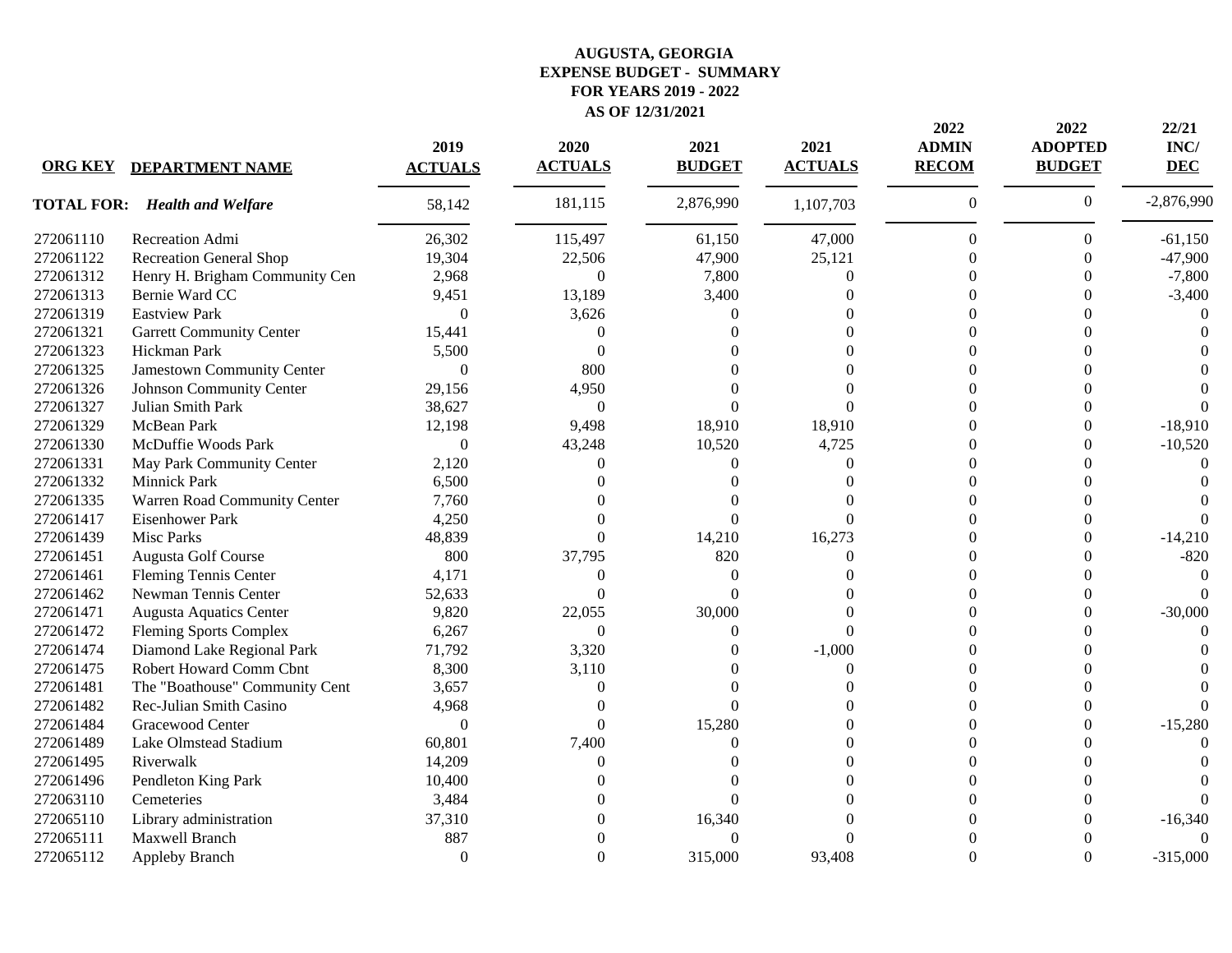| <b>ORG KEY</b><br><b>DEPARTMENT NAME</b>              | 2019<br><b>ACTUALS</b> | 2020<br><b>ACTUALS</b> | 2021<br><b>BUDGET</b> | 2021<br><b>ACTUALS</b> | 2022<br><b>ADMIN</b><br><b>RECOM</b> | 2022<br><b>ADOPTED</b><br><b>BUDGET</b> | 22/21<br>INC/<br><b>DEC</b> |
|-------------------------------------------------------|------------------------|------------------------|-----------------------|------------------------|--------------------------------------|-----------------------------------------|-----------------------------|
| <b>Wallace Branch</b><br>272065115                    | 45,404                 |                        | $\Omega$              | $\Omega$               | $\Omega$                             |                                         | 0                           |
| <b>TOTAL FOR:</b><br><b>Culture-Recreation</b>        | 563,325                | 286,996                | 541,330               | 204,437                | $\theta$                             | $\Omega$                                | $-541,330$                  |
| 272071311<br>Forestry                                 |                        | 0                      | 16,590                | 10,310                 | $\Omega$                             | 0                                       | $-16,590$                   |
| 272072910<br>Code Enforcement                         |                        | 30,427                 | $\Omega$              | $\left( \right)$       |                                      |                                         | $\theta$                    |
| 272075511<br>DDA-James Brown Phase III                | 4,213                  | 2,085                  | 475,450               | 12,269                 | 456,500                              | 456,500                                 | $-18,950$                   |
| <b>TOTAL FOR:</b><br><b>Housing &amp; Developemnt</b> | 4,213                  | 32,512                 | 492,040               | 22,579                 | 456,500                              | 456,500                                 | $-35,540$                   |
| 272101110<br>Contingency                              |                        | 0                      | 177,530               | $\Omega$               | 3,865,510                            | 3,865,510                               | 3,687,980                   |
| 272101410<br><b>Cost Allocation</b>                   | 15,220                 | 25,460                 | 22,460                | 22,460                 | 19,160                               | 19,160                                  | $-3,300$                    |
| <b>TOTAL FOR:</b><br>Non-Departmental                 | 15,220                 | 25,460                 | 199,990               | 22,460                 | 3,884,670                            | 3,884,670                               | 3,684,680                   |
| 272111110<br><b>Operating Transfers Out</b>           | 223,320                |                        | $\theta$              | $\Omega$               | $\Omega$                             |                                         | 0                           |
| <b>TOTAL FOR:</b><br><b>Operating Transfers Out</b>   | 223,320                | $\theta$               | $\theta$              | $\Omega$               | $\mathbf{0}$                         | $\Omega$                                |                             |
| <b>FUND TOTAL:272</b><br><b>Capital Outlay</b>        | 3,585,407              | 3,892,414              | 8,913,500             | 3,488,899              | 4,341,170                            | 4,341,170                               | -4,572,330                  |
|                                                       |                        |                        |                       |                        |                                      |                                         |                             |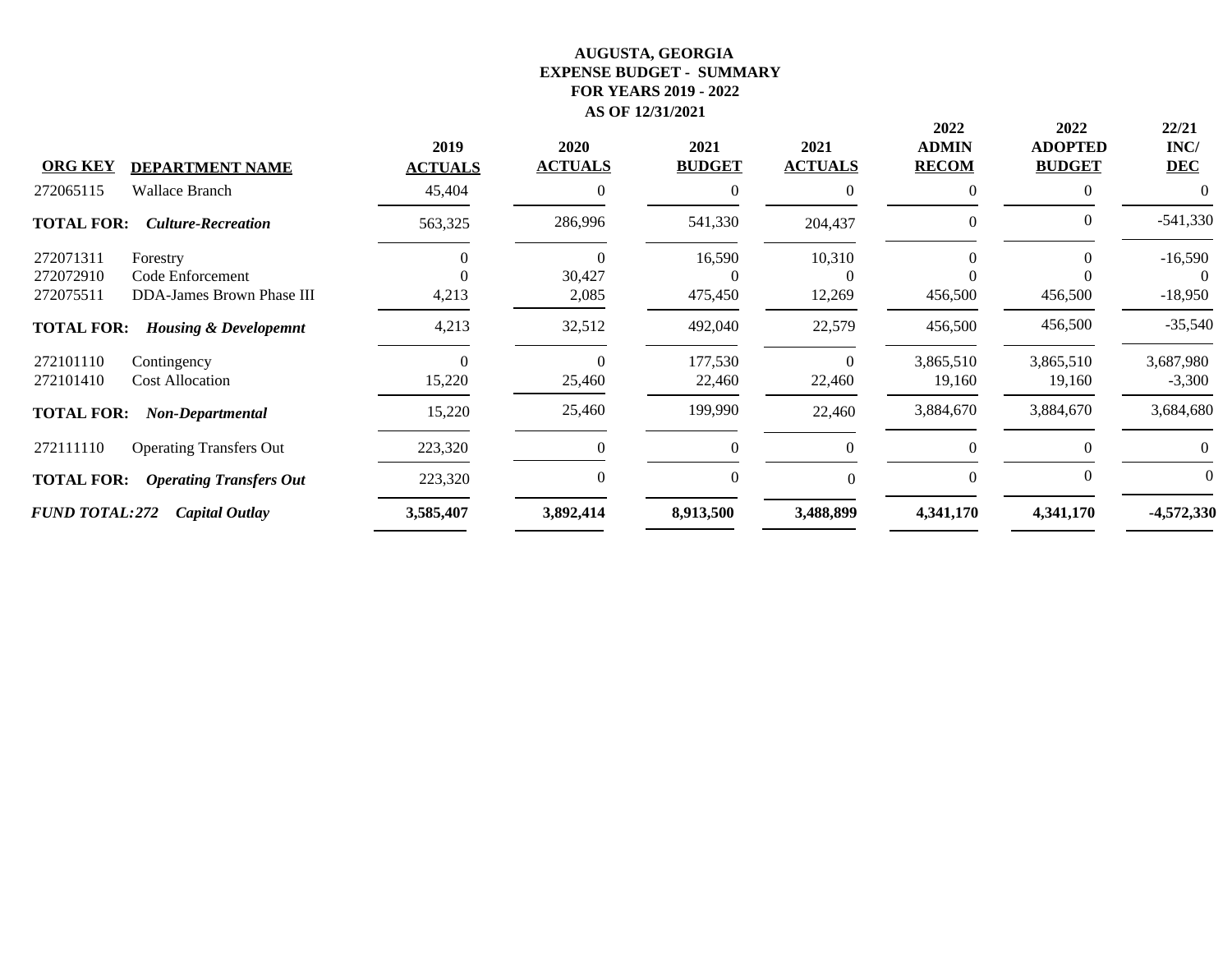| <b>ORG KEY</b>        | <b>DEPARTMENT NAME</b>         | 2019<br><b>ACTUALS</b> | 2020<br><b>ACTUALS</b> | 2021<br><b>BUDGET</b> | 2021<br><b>ACTUALS</b> | 2022<br><b>ADMIN</b><br><b>RECOM</b> | 2022<br><b>ADOPTED</b><br><b>BUDGET</b> | 22/21<br>INC/<br><b>DEC</b> |
|-----------------------|--------------------------------|------------------------|------------------------|-----------------------|------------------------|--------------------------------------|-----------------------------------------|-----------------------------|
| 273031210             | Criminal investigation         | 6,448,116              | 6,459,695              | 7,249,500             | 7,036,486              | 7,102,020                            | 7,102,020                               | $-147,480$                  |
| 273031221             | Champs/Community Srvs Division | 449,208                | 412,155                | 665,590               | 467,336                | 571,570                              | 571,570                                 | $-94,020$                   |
| 273031222             | Narcotics Investigation        | 1,574,442              | 1,577,399              | 1,828,180             | 1,592,975              | 1,761,200                            | 1,761,200                               | $-66,980$                   |
| 273031240             | Records and Identification     | 1,283,450              | 1,201,697              | 1,319,650             | 1,210,655              | 1,323,330                            | 1,323,330                               | 3,680                       |
| 273031310             | Road Patrol/Traffic Enforcemt  | 19,730,434             | 19,639,549             | 22,006,330            | 20,844,984             | 21,277,510                           | 21,277,510                              | $-728,820$                  |
| 273031410             | Police Training                | 1,111,745              | 1,142,657              | 1,252,770             | 1,168,307              | 1,386,450                            | 1,386,450                               | 133,680                     |
| 273031511             | <b>School Patrol</b>           | 405,009                | 338,685                | 666,980               | 354,022                | 669,610                              | 669,610                                 | 2,630                       |
| 273032110             | <b>Sheriff Administration</b>  | 3,118,413              | 3,401,945              | 4,019,240             | 3,929,806              | 4,170,070                            | 4,170,070                               | 150,830                     |
| 273032210             | Uniform / Court Services       | 10,609                 | 4,338                  | 12,010                | 13,313                 | 10,830                               | 10,830                                  | $-1,180$                    |
| 273032310             | Investigative/Fugitive         | 2,360,523              | 2,347,072              | 2,646,940             | 2,397,437              | 2,506,810                            | 2,506,810                               | $-140,130$                  |
| 273032511             | <b>CBWDC-Phinizy Road</b>      | 18,098,019             | 18,750,368             | 20,720,360            | 19,022,558             | 20,809,530                           | 20,809,530                              | 89,170                      |
| <b>TOTAL FOR:</b>     | <b>Public Safety</b>           | 54,589,971             | 55,275,565             | 62,387,550            | 58,037,884             | 61,588,930                           | 61,588,930                              | $-798,620$                  |
| 273101110             | Contingency                    | 1,077,883              | 1,866,178              | $-4,588,030$          | 619,674                | $-1,906,440$                         | $-1,906,440$                            | 2,681,590                   |
| 273101410             | <b>Cost Allocation</b>         | 2,929,322              | 3,158,545              | 3,542,910             | 3,542,910              | 3,586,810                            | 3,586,810                               | 43,900                      |
| 273201110             | <b>Pension Health Benefits</b> | 800,935                | 830,700                | 828,000               | 888,417                | 894,230                              | 894,230                                 | 66,230                      |
| <b>TOTAL FOR:</b>     | Non-Departmental               | 4,808,141              | 5,855,424              | $-217,120$            | 5,051,001              | 2,574,600                            | 2,574,600                               | 2,791,720                   |
| 273111110             | <b>Operating Transfers Out</b> | 5,857,803              | 5,489,140              | 6,544,970             | 6,544,970              | 6,387,390                            | 6,387,390                               | $-157,580$                  |
| <b>TOTAL FOR:</b>     | <b>Operating Transfers Out</b> | 5,857,803              | 5,489,140              | 6,544,970             | 6,544,970              | 6,387,390                            | 6,387,390                               | $-157,580$                  |
| <b>FUND TOTAL:273</b> | <b>Law Enforcement</b>         | 65,255,916             | 66,620,130             | 68,715,400            | 69,633,856             | 70,550,920                           | 70,550,920                              | 1,835,520                   |
|                       |                                |                        |                        |                       |                        |                                      |                                         |                             |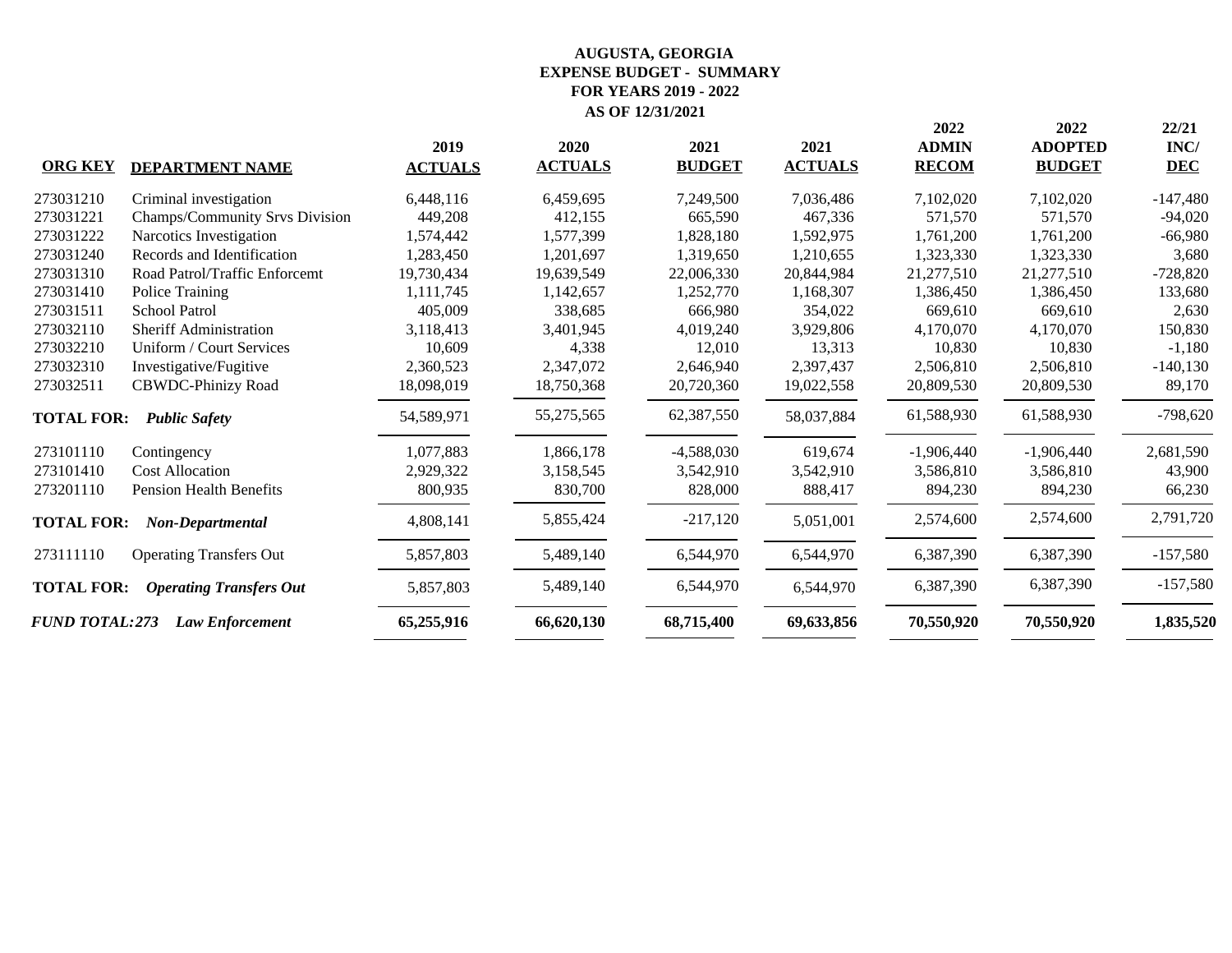| <b>DEPARTMENT NAME</b>                              | 2019<br><b>ACTUALS</b> | 2020<br><b>ACTUALS</b> | 2021<br><b>BUDGET</b> | 2021<br><b>ACTUALS</b> | 2022<br><b>ADMIN</b><br><b>RECOM</b> | 2022<br><b>ADOPTED</b><br><b>BUDGET</b> | 22/21<br>INC/<br><b>DEC</b> |
|-----------------------------------------------------|------------------------|------------------------|-----------------------|------------------------|--------------------------------------|-----------------------------------------|-----------------------------|
| Fire Administration                                 | 4,170,634              | 4,538,405              | 5,954,300             | 5,261,489              | 5,883,750                            | 5,883,750                               | $-70,550$                   |
| Fire Prevention                                     | 663,672                | 728,015                | 819,810               | 601,435                | 768,510                              | 768,510                                 | $-51,300$                   |
| Fire Training                                       | 234,494                | 294,276                | 327,130               | 302,175                | 316,260                              | 316,260                                 | $-10,870$                   |
| Fire-Vehicle Maintenance                            | 703,652                | 805,451                | 795,390               | 788,650                | 804,250                              | 804,250                                 | 8,860                       |
| Suppression                                         | 19,713,357             | 19,825,650             | 23,688,780            | 21,010,217             | 22,881,970                           | 22,881,970                              | $-806,810$                  |
| <b>TOTAL FOR:</b><br><b>Public Safety</b>           | 25,485,812             | 26, 191, 799           | 31,585,410            | 27,963,968             | 30,654,740                           | 30,654,740                              | $-930,670$                  |
| Contingency                                         | 780,151                | 1,308,203              | $-314,150$            | 506,940                | $-671,560$                           | $-671,560$                              | $-357,410$                  |
| <b>Cost Allocation</b>                              | 999,060                | 1,069,174              | 1,187,400             | 1,187,400              | 1,255,800                            | 1,255,800                               | 68,400                      |
| <b>Pension Health Benefits</b>                      | 636,179                | 697,096                | 683,440               | 775,445                | 791,780                              | 791,780                                 | 108,340                     |
| <b>TOTAL FOR:</b><br>Non-Departmental               | 2,415,391              | 3,074,475              | 1,556,690             | 2,469,785              | 1,376,020                            | 1,376,020                               | $-180,670$                  |
| <b>Operating Transfers Out</b>                      | 373,190                | 236,202                | 1,405,440             | 1,405,440              | 281,190                              | 281,190                                 | $-1,124,250$                |
| <b>TOTAL FOR:</b><br><b>Operating Transfers Out</b> | 373,190                | 236,202                | 1,405,440             | 1,405,440              | 281,190                              | 281,190                                 | $-1,124,250$                |
| <b>FUND TOTAL:274</b><br><b>Fire Protection</b>     | 28,274,393             | 29,502,477             | 34,547,540            | 31,839,194             | 32,311,950                           | 32,311,950                              | $-2,235,590$                |
|                                                     |                        |                        |                       |                        |                                      |                                         |                             |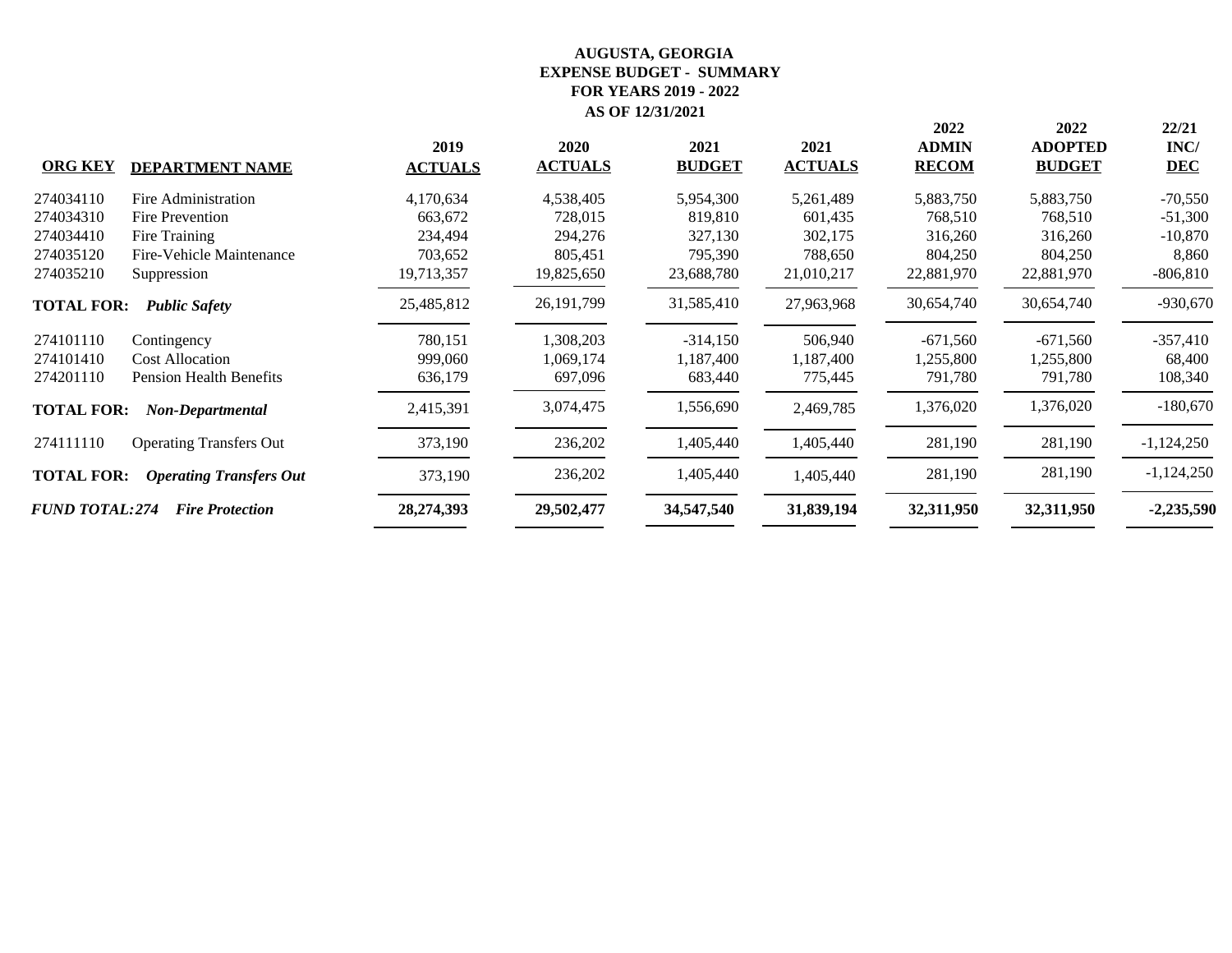| <b>ORG KEY</b><br><b>DEPARTMENT NAME</b>            | 2019<br><b>ACTUALS</b> | 2020<br><b>ACTUALS</b> | 2021<br><b>BUDGET</b> | 2021<br><b>ACTUALS</b> | 2022<br><b>ADMIN</b><br><b>RECOM</b> | 2022<br><b>ADOPTED</b><br><b>BUDGET</b> | 22/21<br>INC/<br><b>DEC</b> |
|-----------------------------------------------------|------------------------|------------------------|-----------------------|------------------------|--------------------------------------|-----------------------------------------|-----------------------------|
| <b>TOTAL FOR:</b><br><b>General Governmental</b>    | 0                      | 0                      | $\boldsymbol{0}$      | $\theta$               | $\theta$                             | $\Omega$                                | 0                           |
| Cost Allocation<br>275101410                        | 7,610                  | 8,260                  | 9,460                 | 9,460                  | 12,850                               | 12,850                                  | 3,390                       |
| <b>TOTAL FOR:</b><br>Non-Departmental               | 7,610                  | 8,260                  | 9,460                 | 9,460                  | 12,850                               | 12,850                                  | 3,390                       |
| 275111110<br><b>Operating Transfers Out</b>         | 3,581,594              | 3,587,331              | 3.646.540             | 3,646,540              | 3,646,540                            | 3,646,540                               | 0                           |
| <b>TOTAL FOR:</b><br><b>Operating Transfers Out</b> | 3,581,594              | 3,587,331              | 3.646.540             | 3,646,540              | 3,646,540                            | 3,646,540                               | $\Omega$                    |
| <b>FUND TOTAL:275</b><br><b>Occupation Tax</b>      | 3,589,204              | 3,595,591              | 3,656,000             | 3,656,000              | 3,659,390                            | 3,659,390                               | 3,390                       |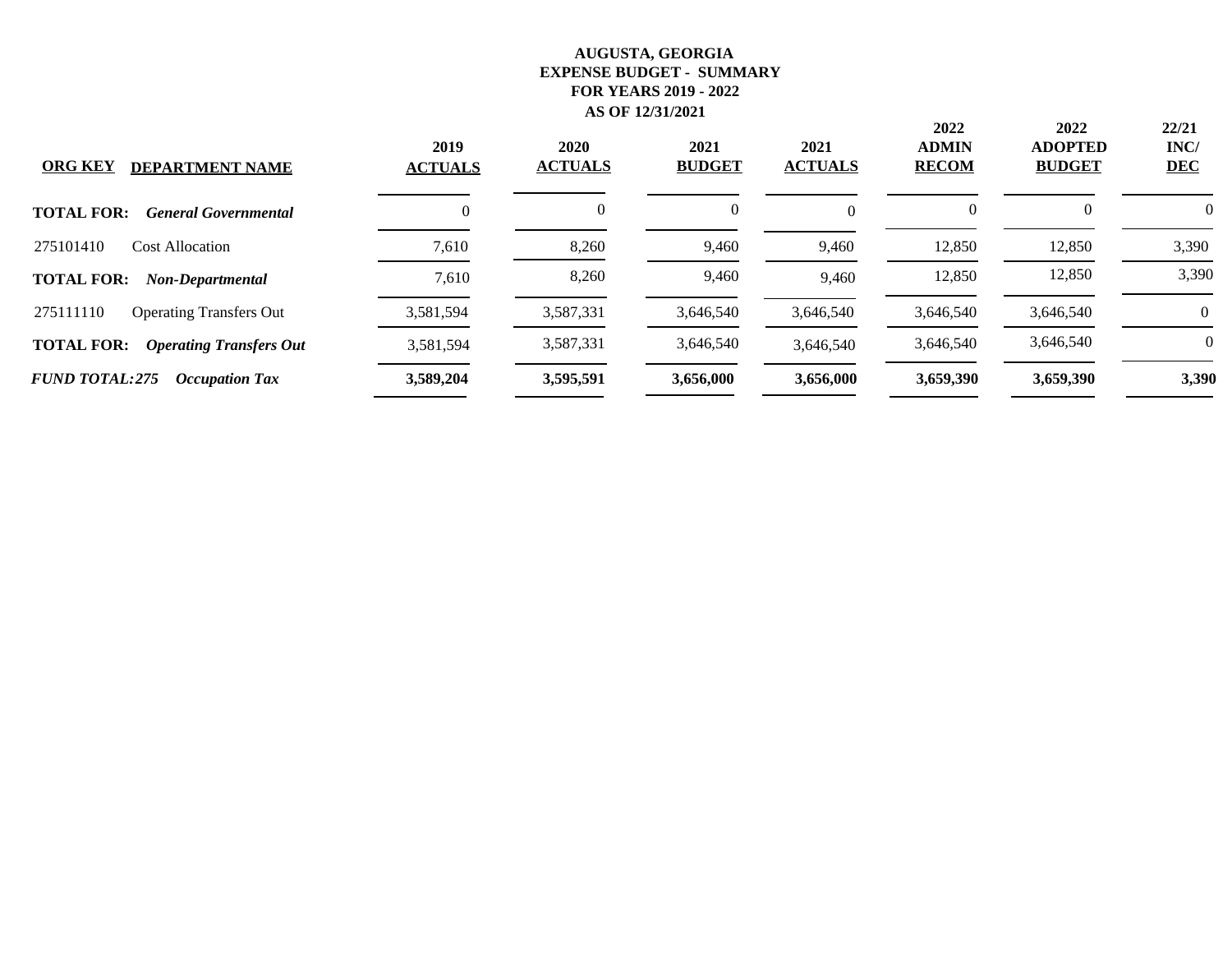| <b>ORG KEY</b><br><b>DEPARTMENT NAME</b>                                                                       | 2019<br><b>ACTUALS</b>    | 2020<br><b>ACTUALS</b>    | 2021<br><b>BUDGET</b>     | 2021<br><b>ACTUALS</b>    | 2022<br><b>ADMIN</b><br><b>RECOM</b> | 2022<br><b>ADOPTED</b><br><b>BUDGET</b> | 22/21<br>INC/<br><b>DEC</b> |
|----------------------------------------------------------------------------------------------------------------|---------------------------|---------------------------|---------------------------|---------------------------|--------------------------------------|-----------------------------------------|-----------------------------|
| 276041610<br>Street lighting                                                                                   | 5,877,587                 | 5,988,113                 | 6,153,220                 | 6,229,691                 | 6,440,560                            | 6,440,560                               | 287,340                     |
| <b>Public Works</b><br><b>TOTAL FOR:</b>                                                                       | 5,877,587                 | 5,988,113                 | 6,153,220                 | 6,229,691                 | 6,440,560                            | 6,440,560                               | 287,340                     |
| 276101110<br>Contingency<br>276101410<br><b>Cost Allocation</b><br>276201110<br><b>Pension Health Benefits</b> | 11,000<br>64,300<br>4,625 | 14,150<br>31,030<br>4,625 | 18,410<br>33,010<br>4,680 | 14,678<br>33,010<br>4,625 | 12,690<br>35,790<br>4,630            | 12,690<br>35,790<br>4,630               | $-5,720$<br>2,780<br>$-50$  |
| <b>TOTAL FOR:</b><br><b>Non-Departmental</b>                                                                   | 79,925                    | 49,805                    | 56,100                    | 52,313                    | 53,110                               | 53,110                                  | $-2,990$                    |
| 276111110<br><b>Operating Transfers Out</b>                                                                    | 3,860                     | 2,180                     | 3,810                     | 3,810                     | 5,270                                | 5,270                                   | 1,460                       |
| <b>TOTAL FOR:</b><br><b>Operating Transfers Out</b>                                                            | 3,860                     | 2,180                     | 3,810                     | 3,810                     | 5,270                                | 5,270                                   | 1,460                       |
| <b>FUND TOTAL:276</b><br><b>Street Lights</b>                                                                  | 5,961,373                 | 6,040,099                 | 6,213,130                 | 6,285,815                 | 6,498,940                            | 6,498,940                               | 285,810                     |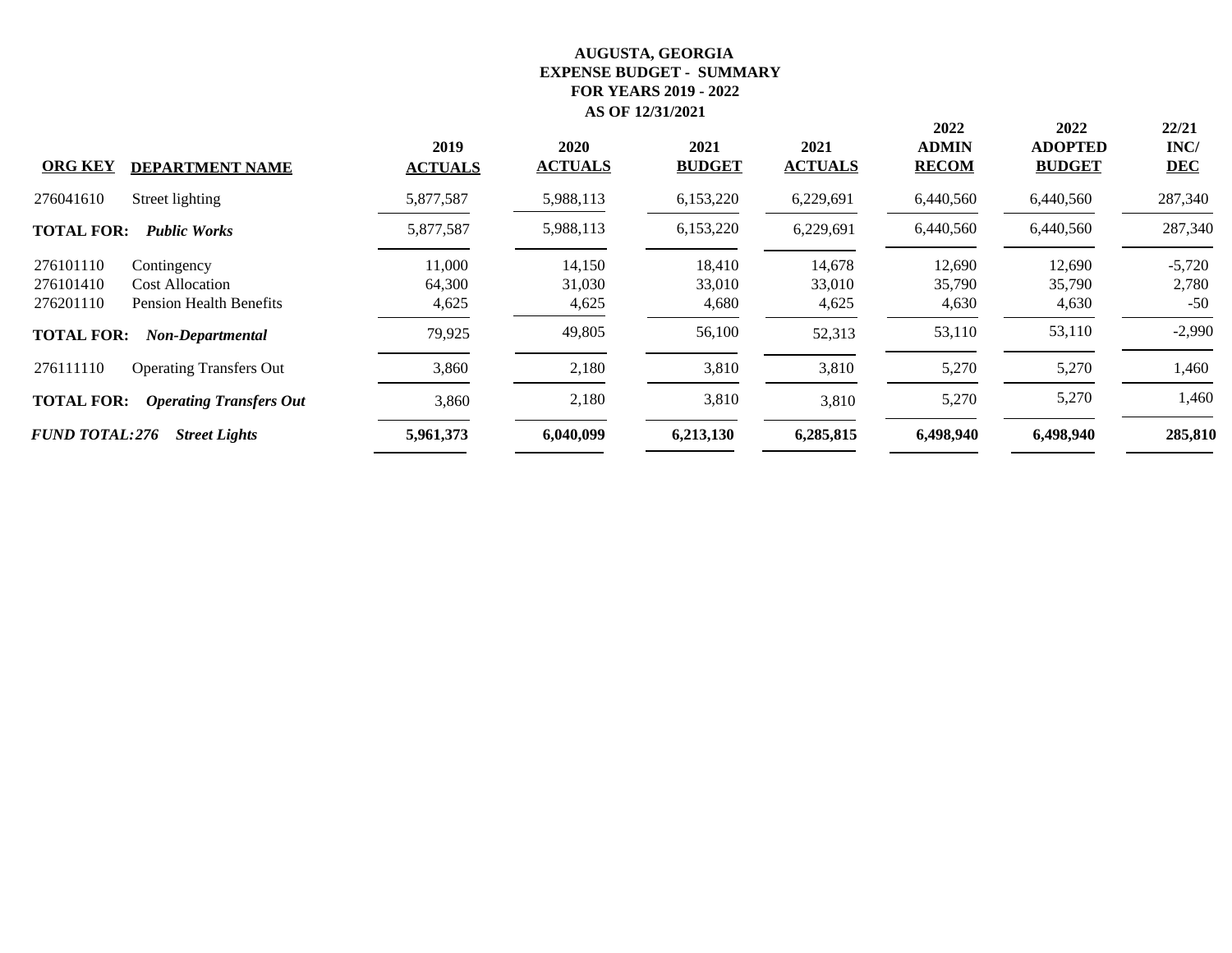| <b>ORG KEY</b><br><b>DEPARTMENT NAME</b>              | 2019<br><b>ACTUALS</b> | 2020<br><b>ACTUALS</b> | 2021<br><b>BUDGET</b> | 2021<br><b>ACTUALS</b> | 2022<br><b>ADMIN</b><br><b>RECOM</b> | 2022<br><b>ADOPTED</b><br><b>BUDGET</b> | 22/21<br>INC/<br><b>DEC</b> |
|-------------------------------------------------------|------------------------|------------------------|-----------------------|------------------------|--------------------------------------|-----------------------------------------|-----------------------------|
| 277075510<br>DDA                                      | 154,610                | 401,255                | 154,610               | 191,709                | 154,610                              | 154,610                                 | $\Omega$                    |
| <b>TOTAL FOR:</b><br><b>Housing &amp; Developemnt</b> | 154,610                | 401,255                | 154,610               | 191.709                | 154,610                              | 154,610                                 | $\Omega$                    |
| 277101410<br><b>Cost Allocation</b>                   | 4,440                  | 3,620                  | 4,090                 | 4,090                  | 4,810                                | 4,810                                   | 720                         |
| <b>TOTAL FOR:</b><br>Non-Departmental                 | 4,440                  | 3,620                  | 4,090                 | 4.090                  | 4,810                                | 4,810                                   | 720                         |
| <b>FUND TOTAL:277</b><br><b>Downtown Development</b>  | 159,050                | 404,875                | 158,700               | 195,799                | 159,420                              | 159,420                                 | 720                         |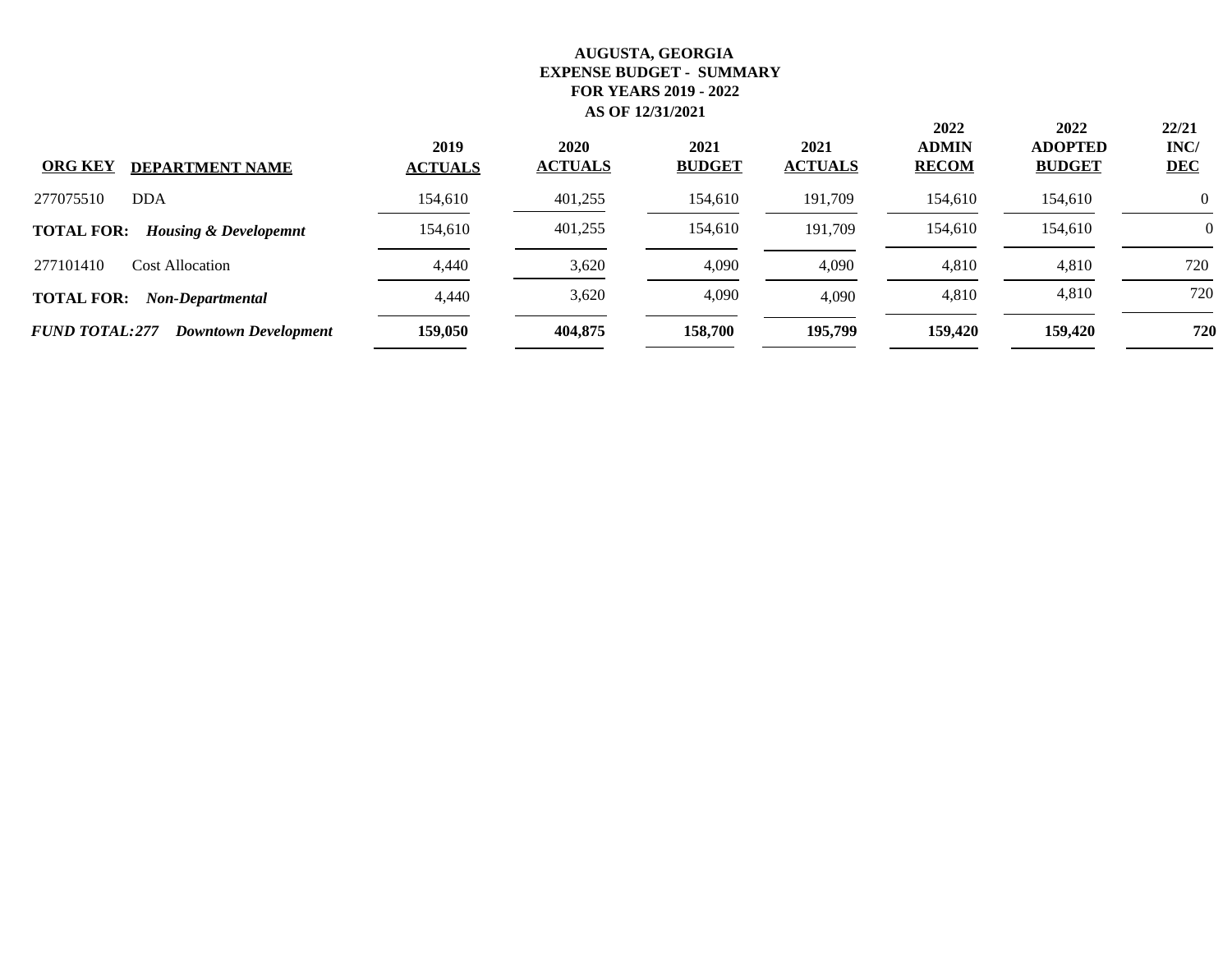| <b>ORG KEY</b><br><b>DEPARTMENT NAME</b>               | 2019<br><b>ACTUALS</b> | 2020<br><b>ACTUALS</b> | 2021<br><b>BUDGET</b> | 2021<br><b>ACTUALS</b> | 2022<br><b>ADMIN</b><br><b>RECOM</b> | 2022<br><b>ADOPTED</b><br><b>BUDGET</b> | 22/21<br>INC/<br><b>DEC</b> |
|--------------------------------------------------------|------------------------|------------------------|-----------------------|------------------------|--------------------------------------|-----------------------------------------|-----------------------------|
| 278032511<br>Phinizy Rd Detention-Capital O            | 99,809                 | 45,420                 | 200,000               | 178.639                | 200,000                              | 200,000                                 |                             |
| <b>TOTAL FOR:</b><br><b>Public Safety</b>              | 99,809                 | 45,420                 | 200,000               | 178.639                | 200,000                              | 200,000                                 | $\Omega$                    |
| <b>FUND TOTAL:278</b><br><b>Sheriff's Dept Capital</b> | 99,809                 | 45,420                 | 200,000               | 178,639                | 200,000                              | 200,000                                 |                             |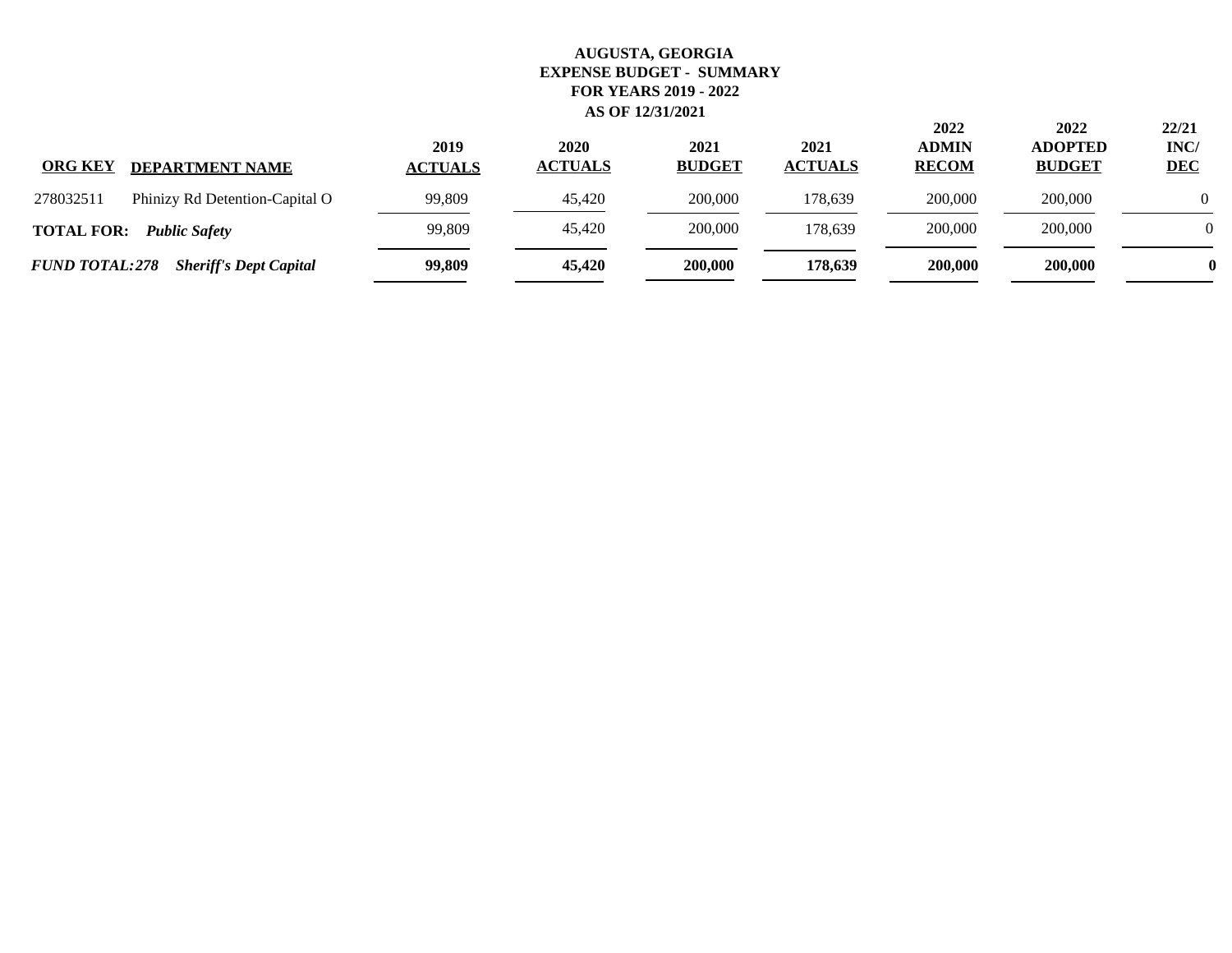| <b>ORG KEY</b><br><b>DEPARTMENT NAME</b>          | 2019<br><b>ACTUALS</b> | 2020<br><b>ACTUALS</b> | 2021<br><b>BUDGET</b> | 2021<br><b>ACTUALS</b> | 2022<br><b>ADMIN</b><br><b>RECOM</b> | 2022<br><b>ADOPTED</b><br><b>BUDGET</b> | 22/21<br>INC/<br><b>DEC</b> |
|---------------------------------------------------|------------------------|------------------------|-----------------------|------------------------|--------------------------------------|-----------------------------------------|-----------------------------|
| 281061910<br>Tee Center                           | 1,417,129              | 1,078,566              | ,400,000              | 500,290                | ,645,000                             | 1,645,000                               | 245,000                     |
| <b>TOTAL FOR:</b><br><b>Culture-Recreation</b>    | 1,417,129              | 1,078,566              | ,400,000              | 500,290                | 1,645,000                            | 1,645,000                               | 245,000                     |
| <b>FUND TOTAL:281</b><br><b>Convention Center</b> | 1,417,129              | 1,078,566              | 1,400,000             | 500,290                | 1,645,000                            | 1,645,000                               | 245,000                     |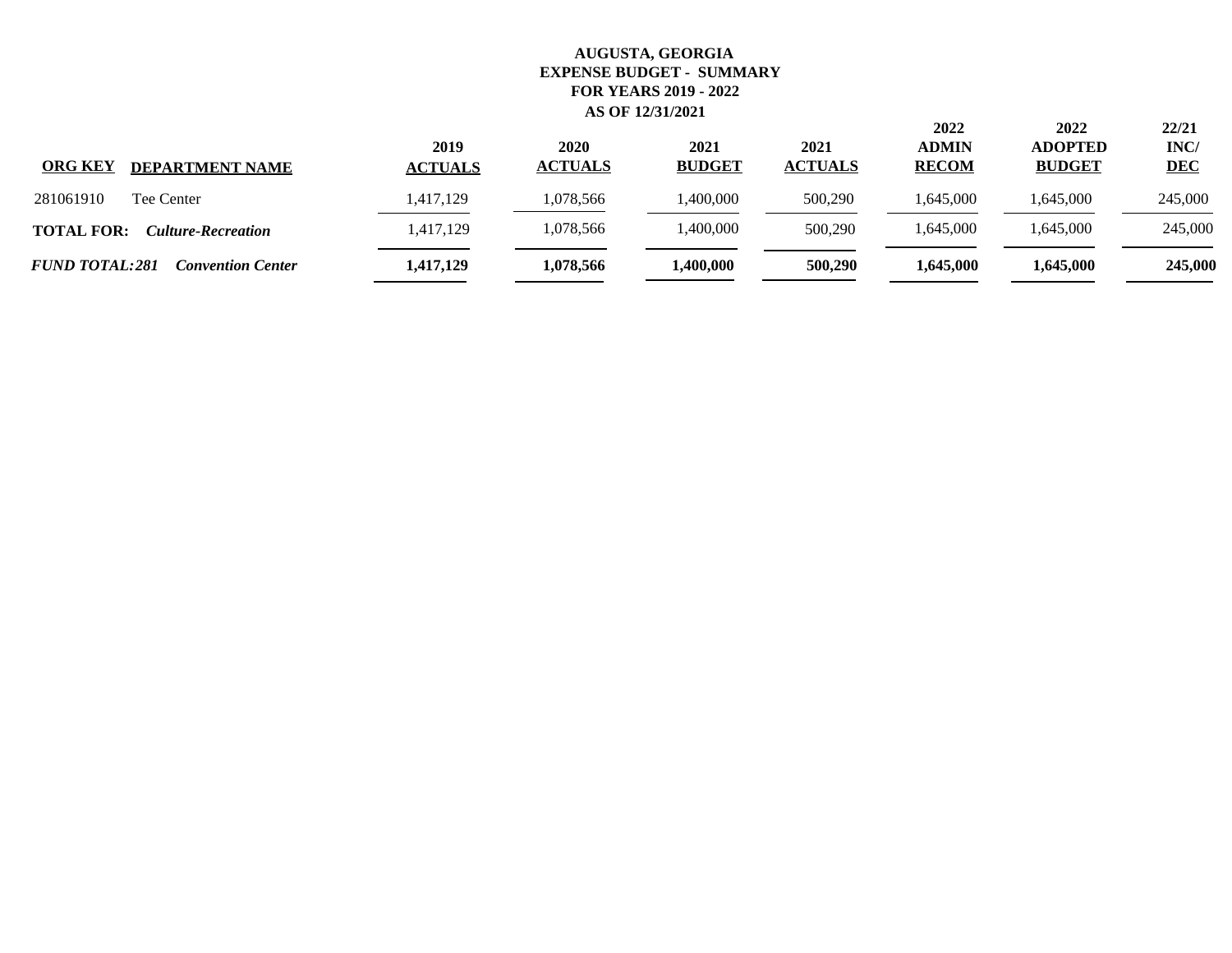| <b>ORG KEY</b><br><b>DEPARTMENT NAME</b>              | 2019<br><b>ACTUALS</b> | 2020<br><b>ACTUALS</b> | 2021<br><b>BUDGET</b> | 2021<br><b>ACTUALS</b> | 2022<br><b>ADMIN</b><br><b>RECOM</b> | 2022<br><b>ADOPTED</b><br><b>BUDGET</b> | 22/21<br>INC/<br><b>DEC</b> |
|-------------------------------------------------------|------------------------|------------------------|-----------------------|------------------------|--------------------------------------|-----------------------------------------|-----------------------------|
| 292077522<br>TAD 2 (Village at Riverwalk)             | 856,771                | 490,689                | 1,594,550             | 1,076,089              | ,287,000                             | 1,287,000                               | $-307,550$                  |
| <b>TOTAL FOR:</b><br><b>Housing &amp; Developemnt</b> | 856.771                | 490,689                | 1,594,550             | 1,076,089              | ,287,000                             | 1,287,000                               | $-307,550$                  |
| FUND TOTAL:292 TAD 2                                  | 856,771                | 490.689                | 1,594,550             | 1,076,089              | <b>1.287.000</b>                     | 1,287,000                               | $-307,550$                  |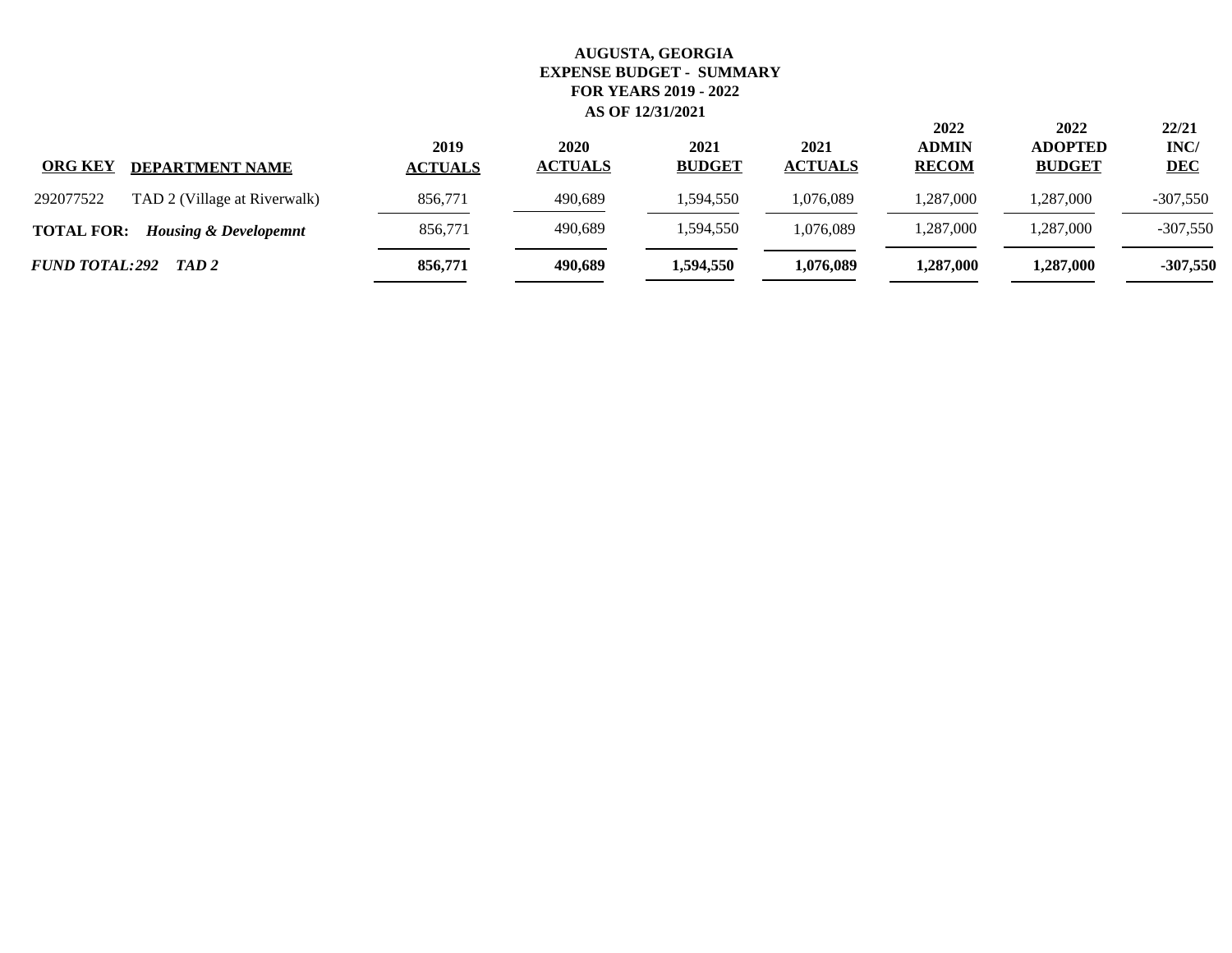| <b>ORG KEY</b><br><b>DEPARTMENT NAME</b>              | 2019<br><b>ACTUALS</b> | 2020<br><b>ACTUALS</b> | 2021<br><b>BUDGET</b> | 2021<br><b>ACTUALS</b> | 2022<br><b>ADMIN</b><br><b>RECOM</b> | 2022<br><b>ADOPTED</b><br><b>BUDGET</b> | 22/21<br>INC/<br><b>DEC</b> |
|-------------------------------------------------------|------------------------|------------------------|-----------------------|------------------------|--------------------------------------|-----------------------------------------|-----------------------------|
| 293077523<br>TAD 3 (Rockwood)                         | 1,817,826              |                        | 465,420               | 455.127                | 513,300                              | 513,300                                 | 47,880                      |
| <b>TOTAL FOR:</b><br><b>Housing &amp; Developemnt</b> | 1,817,826              |                        | 465,420               | 455.127                | 513,300                              | 513,300                                 | 47,880                      |
| FUND TOTAL:293 TAD 3                                  | 1,817,826              |                        | 465,420               | 455,127                | 513.300                              | 513.300                                 | 47,880                      |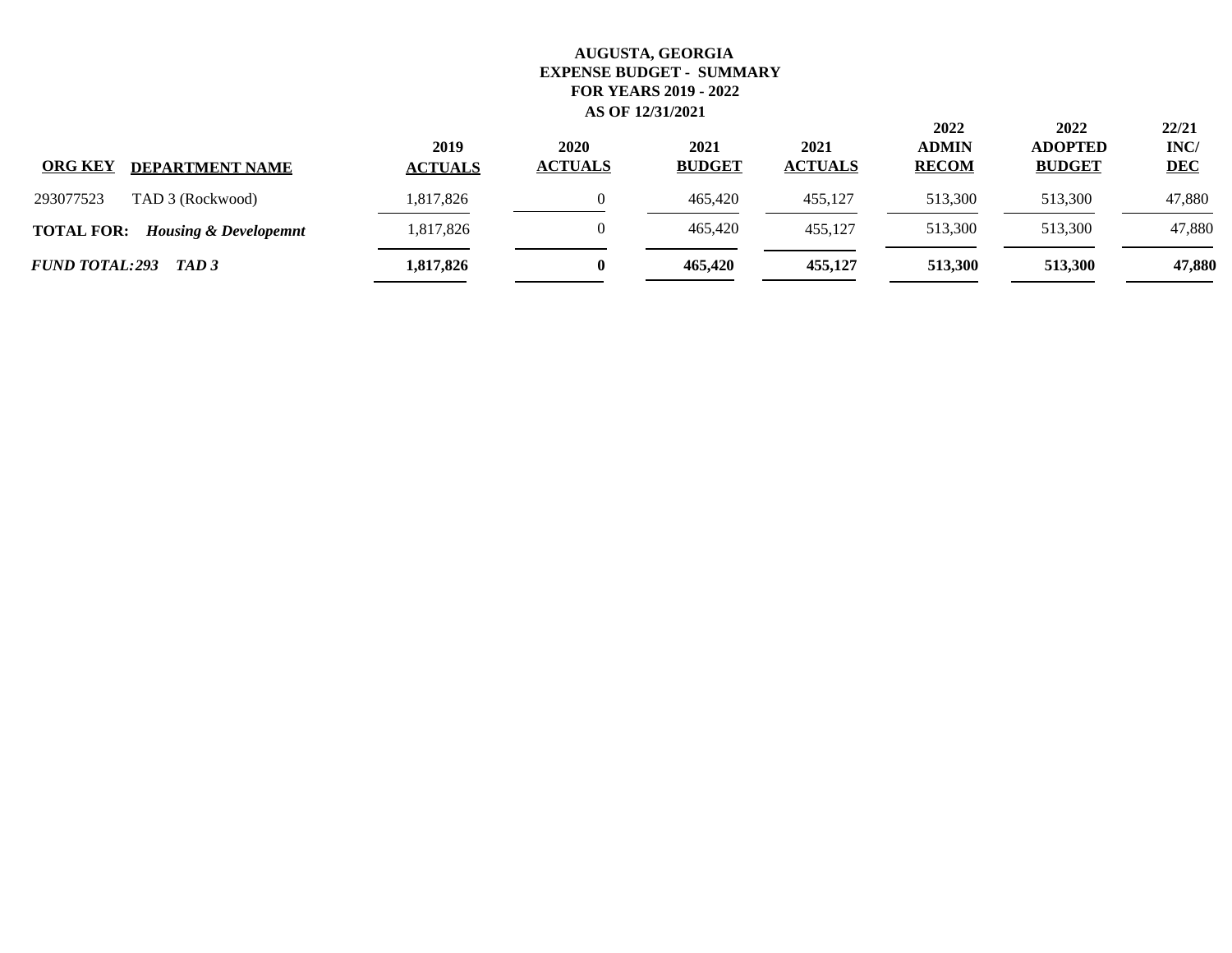| <b>ORG KEY</b><br><b>DEPARTMENT NAME</b>              | 2019<br><b>ACTUALS</b> | 2020<br><b>ACTUALS</b> | 2021<br><b>BUDGET</b> | 2021<br><b>ACTUALS</b> | 2022<br><b>ADMIN</b><br><b>RECOM</b> | 2022<br><b>ADOPTED</b><br><b>BUDGET</b> | 22/21<br>INC/<br><b>DEC</b> |
|-------------------------------------------------------|------------------------|------------------------|-----------------------|------------------------|--------------------------------------|-----------------------------------------|-----------------------------|
| 294077522<br>TAD <sub>4</sub>                         | 4.758                  |                        | 70,020                | 64.480                 | 48,900                               | 48,900                                  | $-21,120$                   |
| <b>TOTAL FOR:</b><br><b>Housing &amp; Developemnt</b> | 4,758                  | 0                      | 70,020                | 64.480                 | 48,900                               | 48,900                                  | $-21,120$                   |
| <b>FUND TOTAL:294</b><br>TAD #4                       | 4,758                  | 0                      | 70,020                | 64.480                 | 48,900                               | 48,900                                  | $-21,120$                   |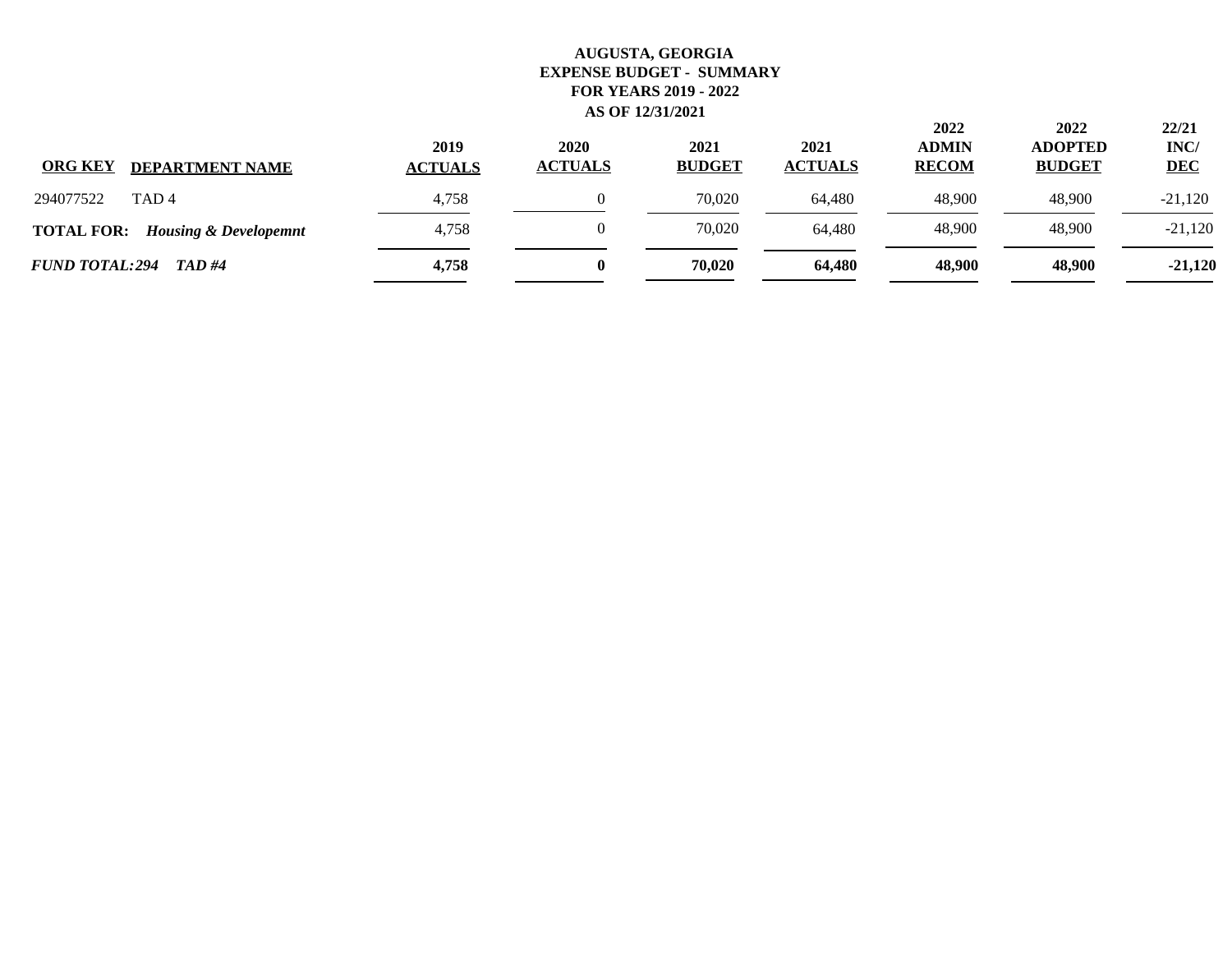| <b>ORG KEY</b><br><b>DEPARTMENT NAME</b>                                      | 2019<br><b>ACTUALS</b> | 2020<br><b>ACTUALS</b> | 2021<br><b>BUDGET</b> | 2021<br><b>ACTUALS</b> | 2022<br><b>ADMIN</b><br><b>RECOM</b> | 2022<br><b>ADOPTED</b><br><b>BUDGET</b> | 22/21<br>INC/<br><b>DEC</b> |
|-------------------------------------------------------------------------------|------------------------|------------------------|-----------------------|------------------------|--------------------------------------|-----------------------------------------|-----------------------------|
| Convention & Visitor's Bureau<br>296075410<br>296075420<br>Coliseum Authority | 3,091,086<br>1,730,786 | 1,923,174<br>563,174   | 2,318,200<br>958,200  | 2,840,027<br>1,480,027 | 2,621,600<br>891,600                 | 2,621,600<br>891,600                    | 303,400<br>-66,600          |
| <b>TOTAL FOR:</b><br>Not applicable                                           | 4,821,872              | 2,486,349              | 3,276,400             | 4,320,054              | 3,513,200                            | 3,513,200                               | 236,800                     |
| 296111110<br><b>Operating Transfers Out</b>                                   | 1,360,000              | 1,360,000              | 1,360,000             | 1,360,000              | 1,730,000                            | 1,730,000                               | 370,000                     |
| <b>TOTAL FOR:</b><br><b>Operating Transfers Out</b>                           | 1,360,000              | 1,360,000              | 1,360,000             | 1,360,000              | 1,730,000                            | 1,730,000                               | 370,000                     |
| <b>FUND TOTAL:296</b><br><b>Promotion Richmond</b>                            | 6,181,872              | 3,846,349              | 4,636,400             | 5,680,054              | 5,243,200                            | 5,243,200                               | 606,800                     |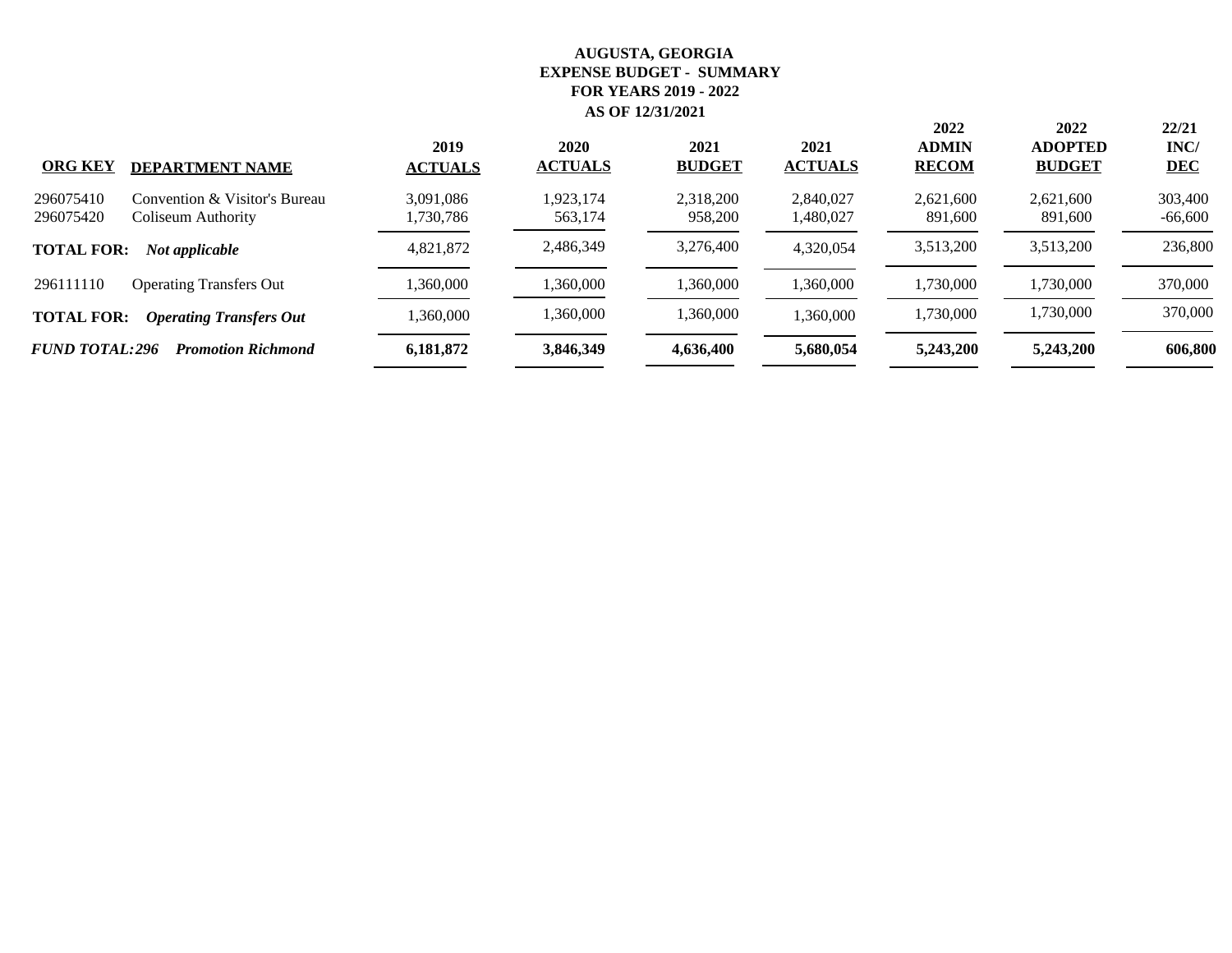| <b>ORG KEY</b><br><b>DEPARTMENT NAME</b>              | 2019<br><b>ACTUALS</b> | 2020<br><b>ACTUALS</b> | 2021<br><b>BUDGET</b> | 2021<br><b>ACTUALS</b> | 2022<br><b>ADMIN</b><br><b>RECOM</b> | 2022<br><b>ADOPTED</b><br><b>BUDGET</b> | 22/21<br>INC/<br><b>DEC</b> |
|-------------------------------------------------------|------------------------|------------------------|-----------------------|------------------------|--------------------------------------|-----------------------------------------|-----------------------------|
| 297075220<br>Laney Walker Rev                         | 55,037                 | 65,831                 | 650,000               | 379,150                | 450,000                              | 450,000                                 | $-200,000$                  |
| <b>TOTAL FOR:</b><br><b>Housing &amp; Developemnt</b> | 55,037                 | 65,831                 | 650,000               | 379,150                | 450,000                              | 450,000                                 | $-200,000$                  |
| 297111110<br><b>Operating Transfer Out</b>            | 733,000                | 747,000                | 743,000               | 743,000                | 600,000                              | 600,000                                 | $-143,000$                  |
| <b>TOTAL FOR:</b><br><b>Operating Transfers Out</b>   | 733,000                | 747,000                | 743,000               | 743,000                | 600,000                              | 600,000                                 | $-143,000$                  |
| <b>FUND TOTAL:297</b><br><b>Transportation and</b>    | 788,037                | 812.831                | 1,393,000             | 1,122,150              | 1.050.000                            | 1,050,000                               | $-343,000$                  |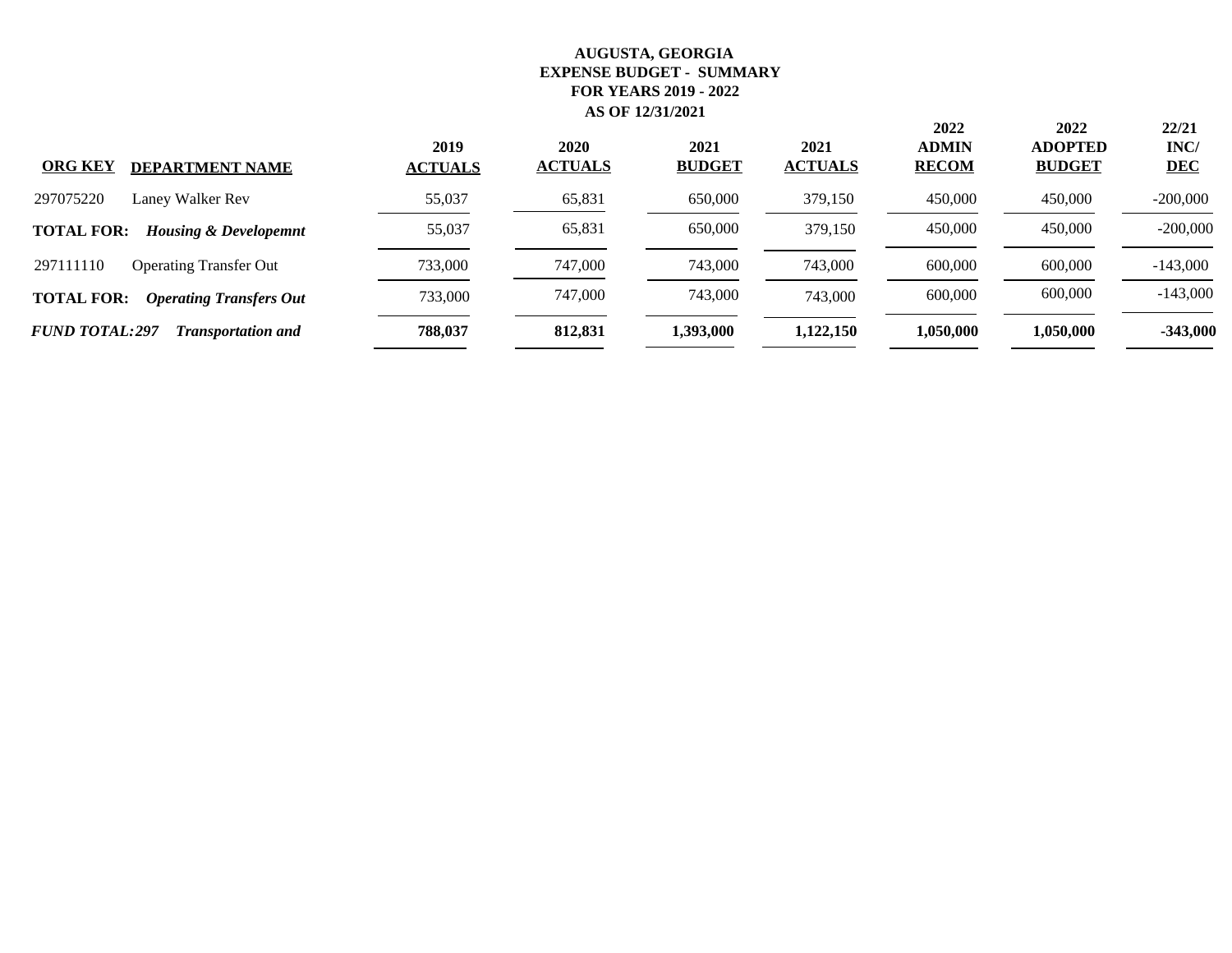|                       |                                  | 2019           | 2020           | 2021          | 2021           | 2022<br><b>ADMIN</b> | 2022<br><b>ADOPTED</b> | 22/21<br>INC/ |
|-----------------------|----------------------------------|----------------|----------------|---------------|----------------|----------------------|------------------------|---------------|
| <b>ORG KEY</b>        | <b>DEPARTMENT NAME</b>           | <b>ACTUALS</b> | <b>ACTUALS</b> | <b>BUDGET</b> | <b>ACTUALS</b> | <b>RECOM</b>         | <b>BUDGET</b>          | <b>DEC</b>    |
| 298077340             | LW/B Single Family Mortgage Pr   | $-16,500$      | 82,470         | 200,000       | 149,618        | 175,000              | 175,000                | $-25,000$     |
| 298077341             | LW/B Single Family Rehab Prog    |                |                | 50,000        | $\theta$       | $\theta$             | $\left($               | $-50,000$     |
| 298077343             | LW/B Land Assemblage             | 781,584        | 704,403        | 1,630,000     | 1,356,548      | 2,172,900            | 2,172,900              | 542,900       |
| 298077345             | LW/B Single Family Builder Pr    |                | 25,000         | 250,000       |                |                      |                        | $-250,000$    |
| <b>TOTAL FOR:</b>     | <b>Housing &amp; Developemnt</b> | 765,084        | 811,873        | 2,130,000     | 1,506,167      | 2,347,900            | 2,347,900              | 217,900       |
| 298101110             | Contingency                      |                | 0              | 1,632,920     | $\theta$       | 0                    | $\Omega$               | $-1,632,920$  |
| 298101410             | <b>Cost Allocation</b>           | 1,790          | 1,370          | 2,080         | 2,080          | 5,060                | 5,060                  | 2,980         |
| <b>TOTAL FOR:</b>     | Non-Departmental                 | 1,790          | 1,370          | 1,635,000     | 2,080          | 5,060                | 5,060                  | $-1,629,940$  |
| <b>FUND TOTAL:298</b> | Urban Redevelopment              | 766,874        | 813,243        | 3,765,000     | 1,508,247      | 2,352,960            | 2,352,960              | $-1,412,040$  |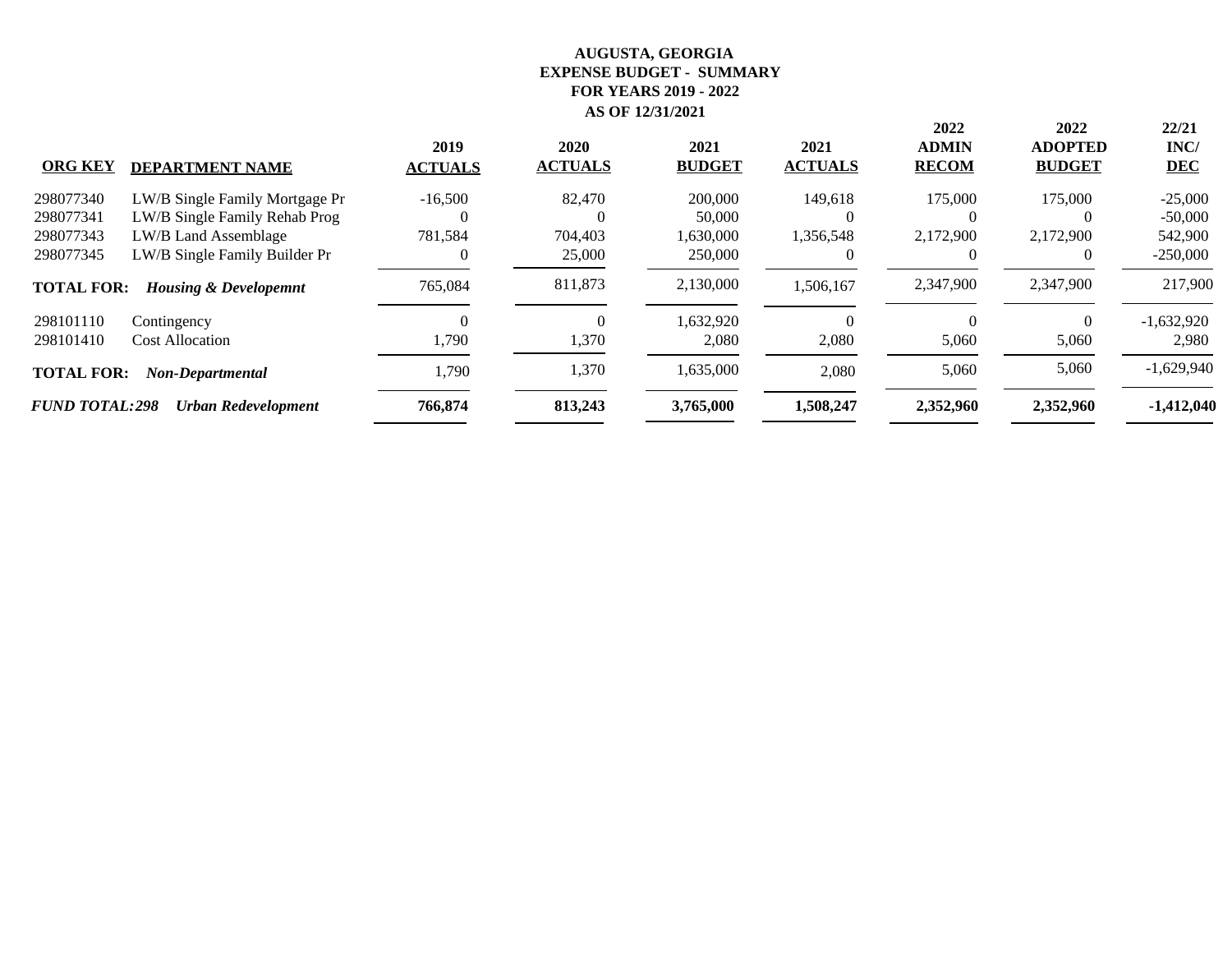| <b>ORG KEY</b><br><b>DEPARTMENT NAME</b> | 2019<br><b>ACTUALS</b> | 2020<br><b>ACTUALS</b> | 2021<br><b>BUDGET</b> | 2021<br><b>ACTUALS</b> | 2022<br><b>ADMIN</b><br><b>RECOM</b> | 2022<br><b>ADOPTED</b><br><b>BUDGET</b> | 22/21<br>INC/<br><b>DEC</b> |
|------------------------------------------|------------------------|------------------------|-----------------------|------------------------|--------------------------------------|-----------------------------------------|-----------------------------|
| <b>TOTAL FOR:</b><br><b>Public Works</b> |                        |                        |                       |                        |                                      |                                         | $\Omega$                    |
| FUND TOTAL:322 Special 1% Sales Tax,     |                        |                        |                       |                        |                                      | o                                       |                             |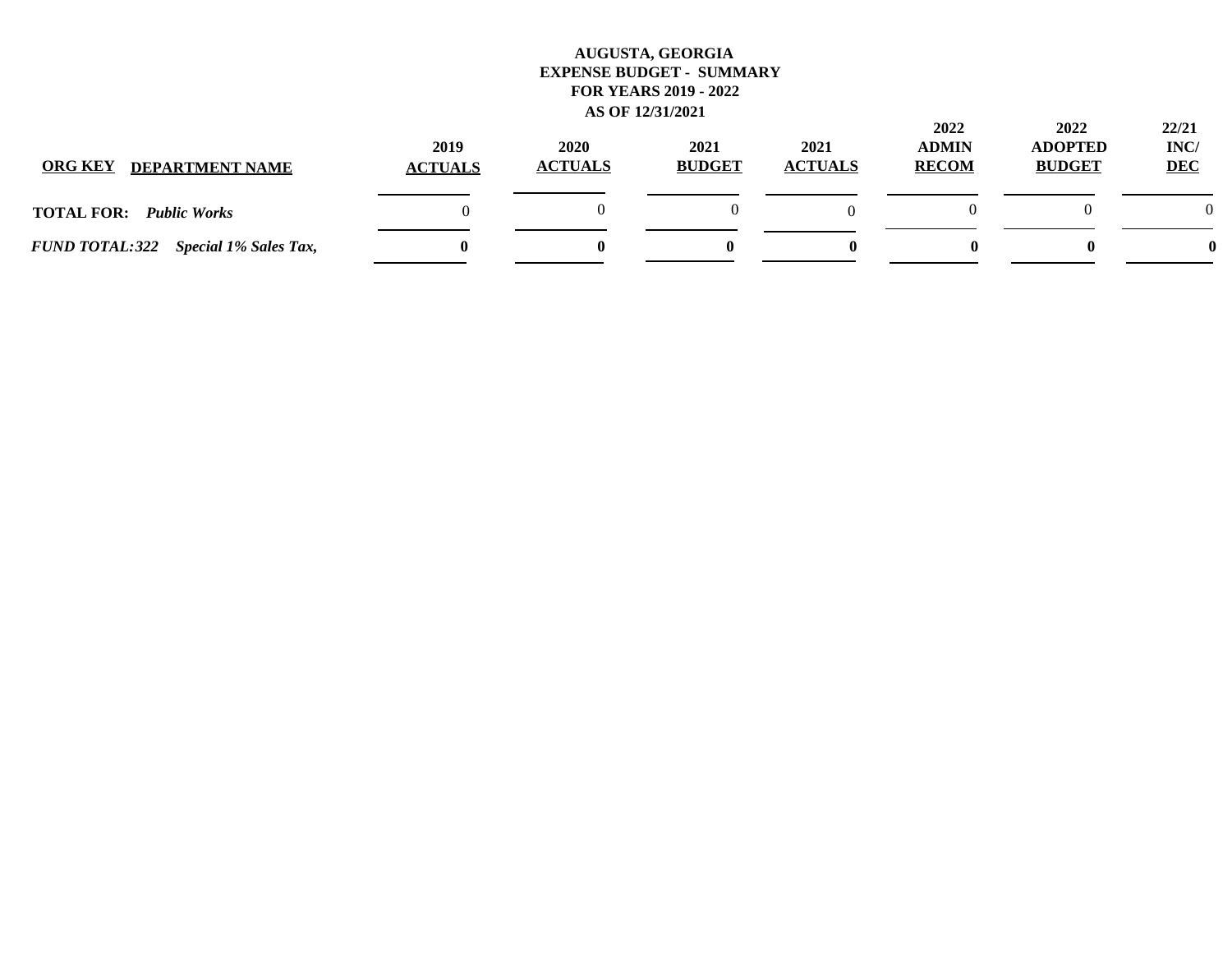| <b>ORG KEY</b><br><b>DEPARTMENT NAME</b>                                        | 2019<br><b>ACTUALS</b> | 2020<br><b>ACTUALS</b> | 2021<br><b>BUDGET</b> | 2021<br><b>ACTUALS</b> | 2022<br><b>ADMIN</b><br><b>RECOM</b> | 2022<br><b>ADOPTED</b><br><b>BUDGET</b> | 22/21<br>INC/<br><b>DEC</b> |
|---------------------------------------------------------------------------------|------------------------|------------------------|-----------------------|------------------------|--------------------------------------|-----------------------------------------|-----------------------------|
| Public Works - STP Phase III<br>323041110<br>323046211<br>PW Municipal Building | 761,280                | 338,224                | 3,000,000<br>$\theta$ | 30,460                 | 3,100,000<br>100,000                 | 3,100,000<br>100,000                    | 100,000<br>100,000          |
| <b>TOTAL FOR:</b><br><b>Public Works</b>                                        | 761.280                | 338,224                | 3,000,000             | 30,460                 | 3,200,000                            | 3,200,000                               | 200,000                     |
| 323061110<br>Recreation - STP Phase III                                         | 12,292                 |                        | $_{0}$                |                        | 0                                    |                                         | 0                           |
| <b>TOTAL FOR:</b><br><b>Culture-Recreation</b>                                  | 12,292                 | 0                      | $\Omega$              |                        | 0                                    |                                         | $\Omega$                    |
| <b>FUND TOTAL:323</b><br>Special 1% Sales Tax,                                  | 773,572                | 338,224                | 3,000,000             | 30,460                 | 3,200,000                            | 3,200,000                               | 200,000                     |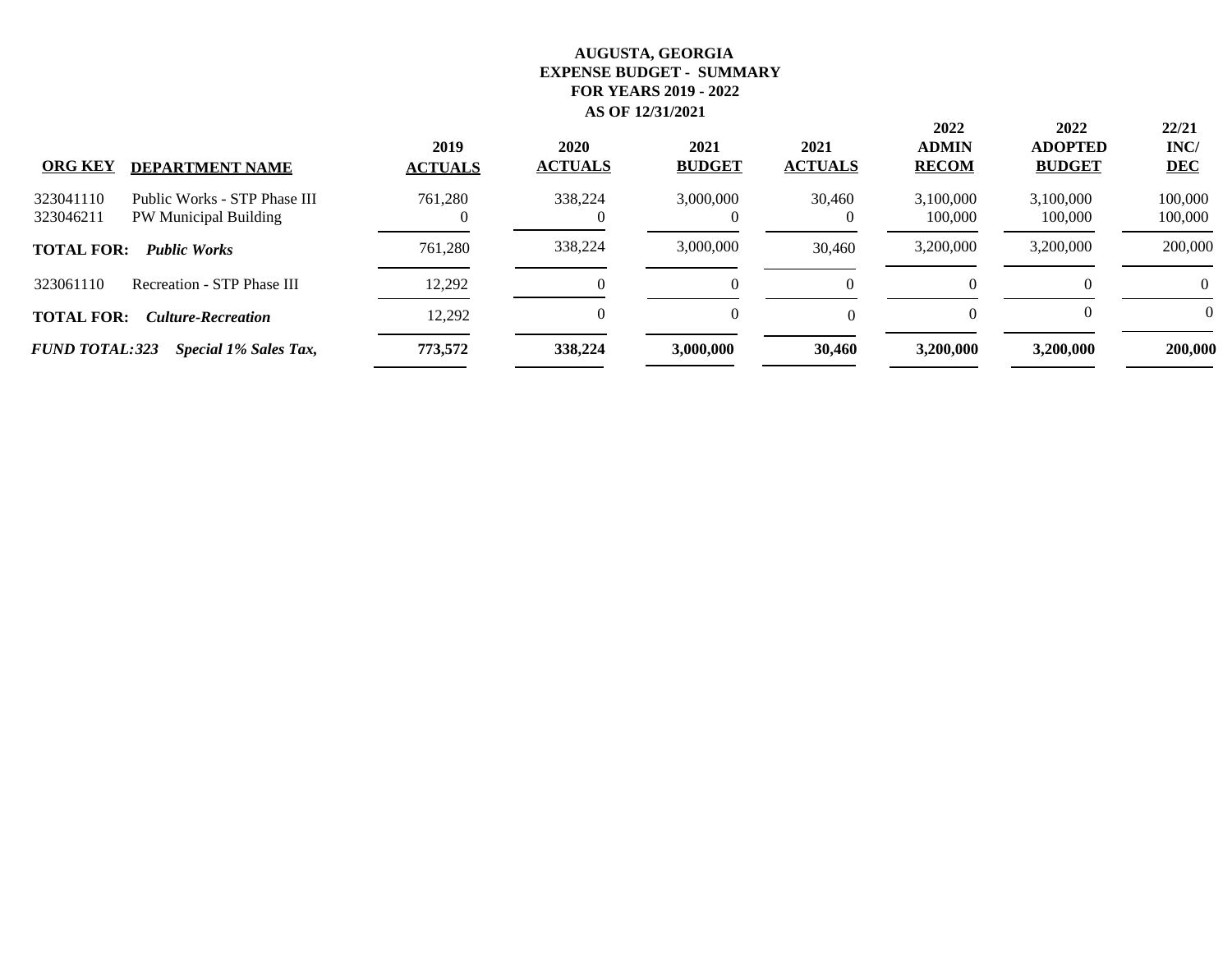| <b>ORG KEY</b><br><b>DEPARTMENT NAME</b>                                         | 2019<br><b>ACTUALS</b> | 2020<br><b>ACTUALS</b> | 2021<br><b>BUDGET</b>  | 2021<br><b>ACTUALS</b> | 2022<br><b>ADMIN</b><br><b>RECOM</b> | 2022<br><b>ADOPTED</b><br><b>BUDGET</b> | 22/21<br>INC/<br><b>DEC</b>  |
|----------------------------------------------------------------------------------|------------------------|------------------------|------------------------|------------------------|--------------------------------------|-----------------------------------------|------------------------------|
| <b>TOTAL FOR:</b><br><b>Public Safety</b>                                        | $\Omega$               | $\Omega$               | $\overline{0}$         | $\Omega$               | $\mathbf{0}$                         | $\Omega$                                |                              |
| PW ROADS/BRIDGES SPLOST IV<br>324041110<br>WATER & SEWER PW RELATED<br>324043510 | 1,891,413<br>390,123   | 1,940,347<br>2,170,699 | 4,277,200<br>1,500,000 | 1,102,452<br>35,391    | $\Omega$<br>$\theta$                 | $\Omega$<br>$\theta$                    | $-4,277,200$<br>$-1,500,000$ |
| <b>TOTAL FOR:</b><br><b>Public Works</b>                                         | 2,281,537              | 4,111,046              | 5,777,200              | 1,137,844              | $\mathbf{0}$                         | $\theta$                                | $-5,777,200$                 |
| PUBLIC BUILDINGS<br>324051120                                                    |                        | $\Omega$               | 500,000                | 170,998                | $\theta$                             | $\overline{0}$                          | $-500,000$                   |
| <b>TOTAL FOR:</b><br><b>Health and Welfare</b>                                   | $\Omega$               | $\overline{0}$         | 500,000                | 170,998                | $\overline{0}$                       | $\overline{0}$                          | $-500,000$                   |
| <b>TOTAL FOR:</b><br><b>Culture-Recreation</b>                                   | $\theta$               | $\theta$               | $\theta$               | $\mathbf{0}$           | $\overline{0}$                       | $\theta$                                |                              |
| <b>TOTAL FOR:</b><br><b>Transit</b>                                              | $\theta$               | 0                      | $\boldsymbol{0}$       | $\Omega$               | $\overline{0}$                       | $\overline{0}$                          |                              |
| 324101110<br>Contingency-Prog Funds                                              |                        |                        | $\boldsymbol{0}$       | $\boldsymbol{0}$       | 7,000,000                            | 7,000,000                               | 7,000,000                    |
| <b>TOTAL FOR:</b><br>Non-Departmental                                            | $\Omega$               | $\Omega$               | $\boldsymbol{0}$       | $\theta$               | 7,000,000                            | 7,000,000                               | 7,000,000                    |
| <b>FUND TOTAL:324</b><br><b>SPLOST Phase IV</b>                                  | 2,281,537              | 4,111,046              | 6,277,200              | 1,308,842              | 7,000,000                            | 7,000,000                               | 722,800                      |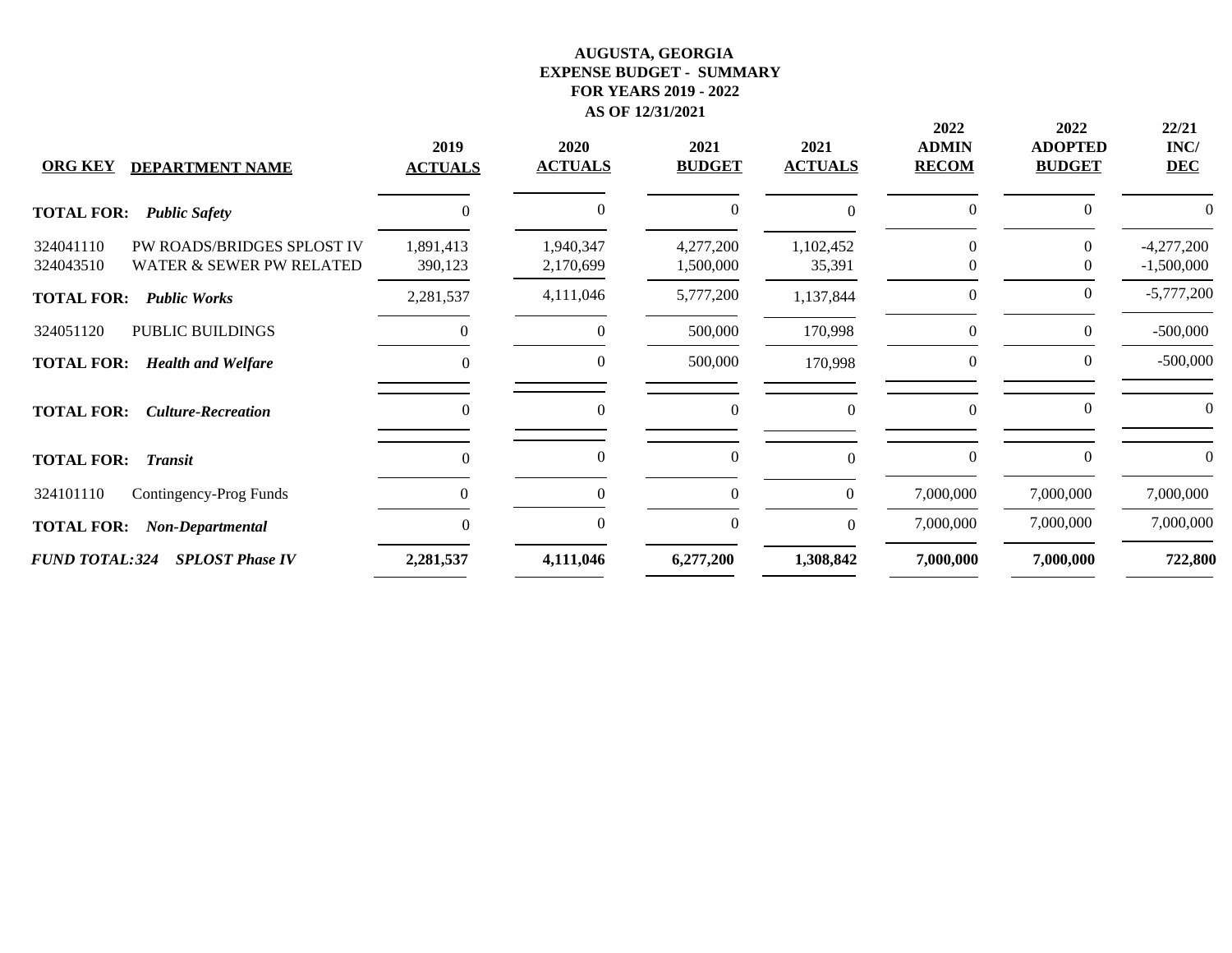| <b>ORG KEY</b>         | <b>DEPARTMENT NAME</b>                                          | 2019<br><b>ACTUALS</b>  | 2020<br><b>ACTUALS</b> | 2021<br><b>BUDGET</b> | 2021<br><b>ACTUALS</b> | 2022<br><b>ADMIN</b><br><b>RECOM</b> | 2022<br><b>ADOPTED</b><br><b>BUDGET</b> | 22/21<br>INC/<br><b>DEC</b> |
|------------------------|-----------------------------------------------------------------|-------------------------|------------------------|-----------------------|------------------------|--------------------------------------|-----------------------------------------|-----------------------------|
| 325122110              | <b>Information Tec SPLOST V</b>                                 | 5,412                   | 34,727                 | 730,400               | 376,971                | $\mathbf{0}$                         | $\overline{0}$                          | $-730,400$                  |
| <b>TOTAL FOR:</b>      | Not applicable                                                  | 5,412                   | 34,727                 | 730,400               | 376,971                | $\boldsymbol{0}$                     | $\theta$                                | $-730,400$                  |
| 325041110<br>325041120 | Engineering-Road/Bridges<br>Public Works Drainage SPLOST V      | 5,238,050<br>$-113,399$ | 302,215<br>777         | 1,904,700<br>0        | 757,675<br>1,247       | 0<br>$\theta$                        |                                         | $-1,904,700$<br>0           |
| <b>TOTAL FOR:</b>      | <b>Public Works</b>                                             | 5,124,651               | 302,992                | 1,904,700             | 758,923                | $\mathbf{0}$                         | $\theta$                                | $-1,904,700$                |
| 325051130              | <b>Public Facilities -Bonds</b>                                 | 336,051                 | $\theta$               | 256,130               | $\Omega$               | $\Omega$                             | $\Omega$                                | $-256,130$                  |
| <b>TOTAL FOR:</b>      | <b>Health and Welfare</b>                                       | 336,051                 | $\Omega$               | 256,130               | $\Omega$               | $\theta$                             | $\theta$                                | $-256,130$                  |
| 325061110<br>325064310 | <b>Recreation SPLOST PHASE V</b><br>Cultural/Historic/Other Rec | $\Omega$                | $\Omega$               | 445,570<br>224,810    | $\Omega$<br>5,636      | $\Omega$<br>$\theta$                 | $\Omega$                                | $-445,570$<br>$-224,810$    |
| <b>TOTAL FOR:</b>      | <b>Culture-Recreation</b>                                       | $\theta$                | $\overline{0}$         | 670,380               | 5,636                  | $\theta$                             | $\theta$                                | $-670,380$                  |
| 325101110              | Contingency-Prog Funds                                          | 0                       | $\Omega$               | $\mathbf{0}$          | $\theta$               | 5,500,000                            | 5,500,000                               | 5,500,000                   |
| <b>TOTAL FOR:</b>      | Non-Departmental                                                | $\Omega$                | $\Omega$               | $\mathbf{0}$          | $\Omega$               | 5,500,000                            | 5,500,000                               | 5,500,000                   |
| <b>FUND TOTAL:325</b>  | <b>SPLOST Phase V</b>                                           | 5,466,114               | 337,720                | 3,561,610             | 1,141,531              | 5,500,000                            | 5,500,000                               | 1,938,390                   |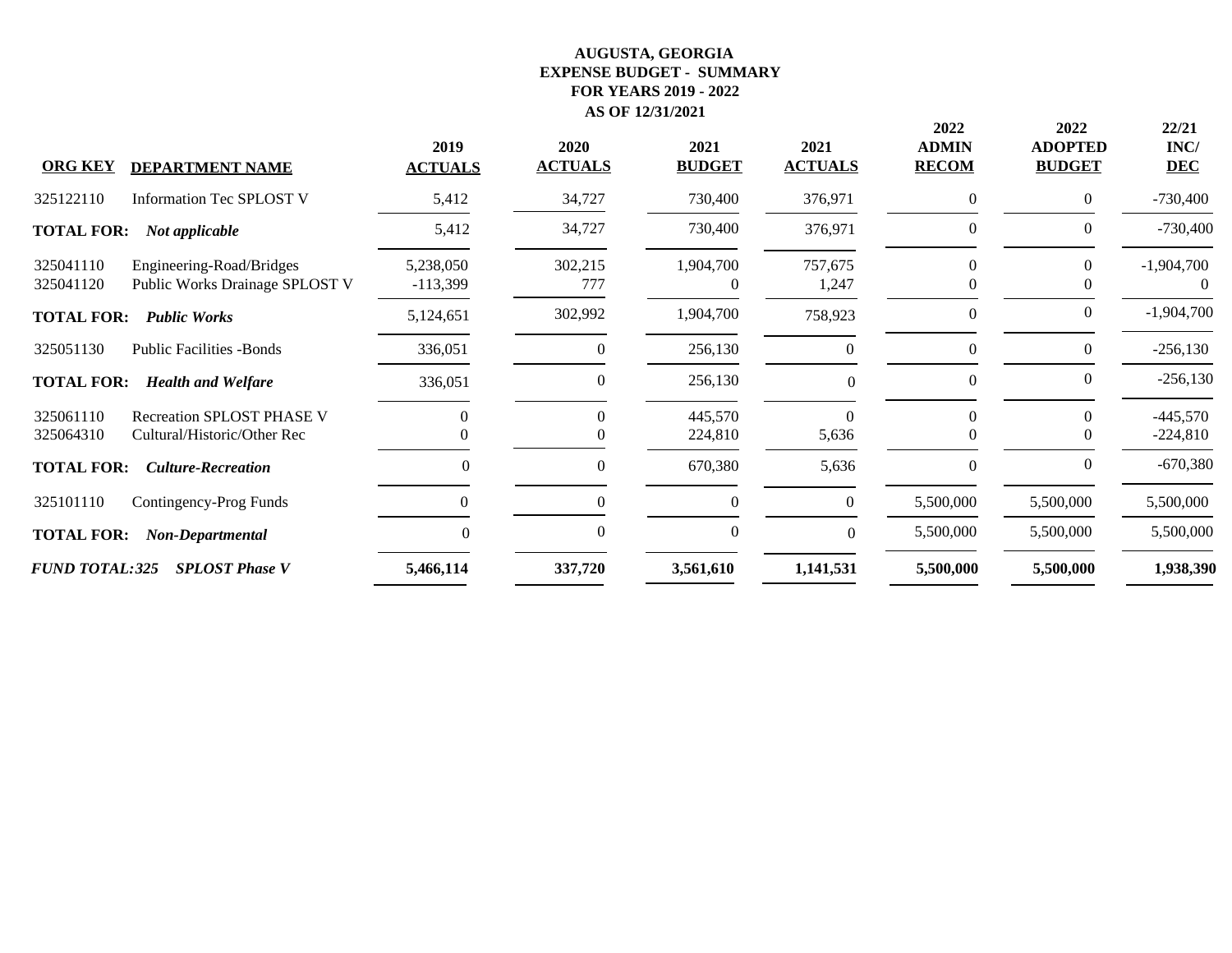| <b>ORG KEY</b><br><b>DEPARTMENT NAME</b>              | 2019<br><b>ACTUALS</b> | 2020<br><b>ACTUALS</b> | 2021<br><b>BUDGET</b> | 2021<br><b>ACTUALS</b> | 2022<br><b>ADMIN</b><br><b>RECOM</b> | 2022<br><b>ADOPTED</b><br><b>BUDGET</b> | 22/21<br>INC/<br><b>DEC</b> |
|-------------------------------------------------------|------------------------|------------------------|-----------------------|------------------------|--------------------------------------|-----------------------------------------|-----------------------------|
| <b>TOTAL FOR:</b><br><b>Public Works</b>              |                        |                        |                       |                        |                                      |                                         | $\Omega$                    |
| <b>FUND TOTAL:327</b><br><b>Urban SPLOST, Phase 3</b> |                        |                        |                       |                        |                                      | o                                       |                             |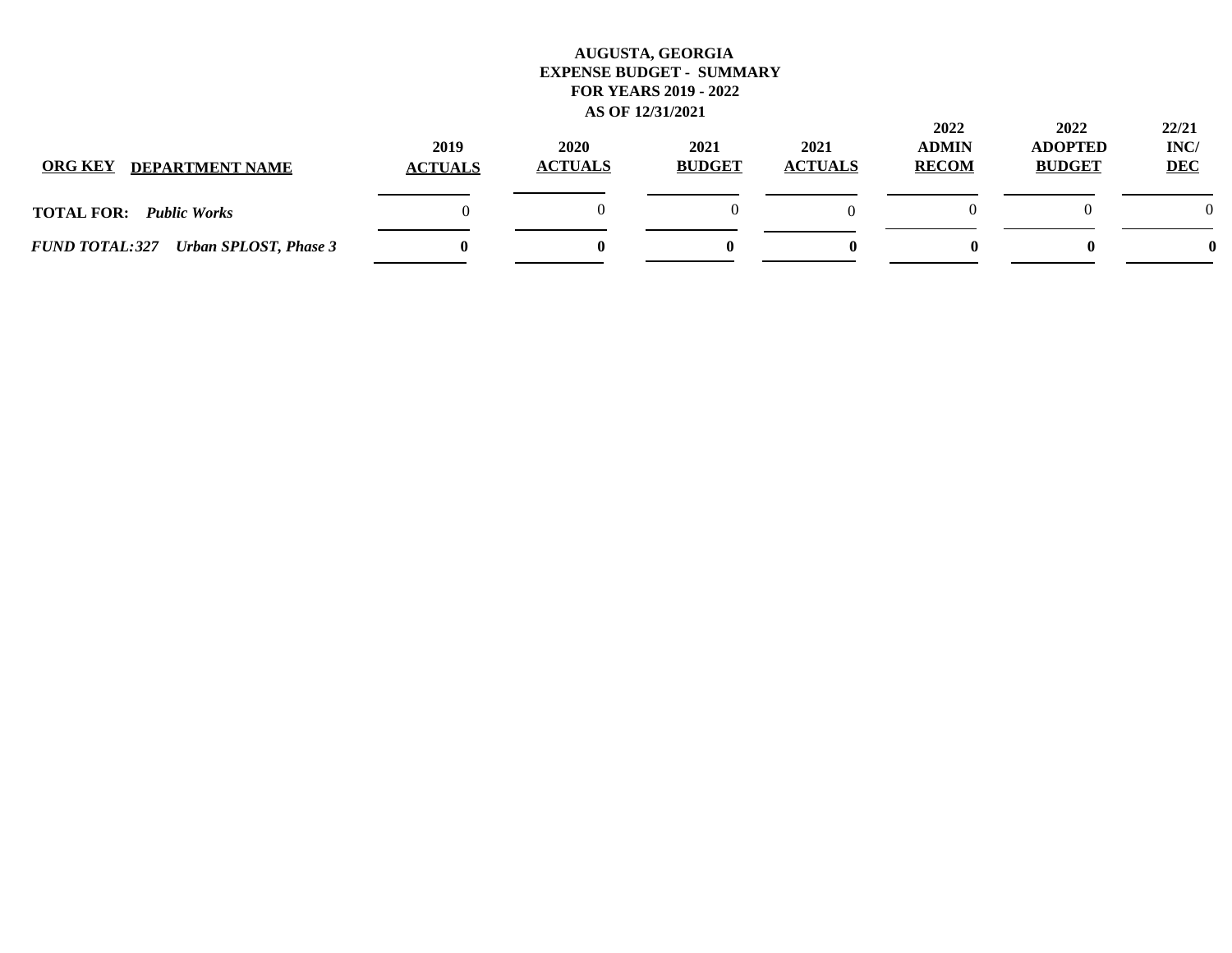|                       |                                | 2019             | 2020             | 2021             | 2021             | 2022<br><b>ADMIN</b> | 2022<br><b>ADOPTED</b> | 22/21              |
|-----------------------|--------------------------------|------------------|------------------|------------------|------------------|----------------------|------------------------|--------------------|
| <b>ORG KEY</b>        | <b>DEPARTMENT NAME</b>         | <b>ACTUALS</b>   | <b>ACTUALS</b>   | <b>BUDGET</b>    | <b>ACTUALS</b>   | <b>RECOM</b>         | <b>BUDGET</b>          | INC/<br><b>DEC</b> |
| 328011110             | SPLOST Program Admin           | $\mathbf{0}$     | 1,198            | 784,100          | 4,630            | $\boldsymbol{0}$     | $\Omega$               | $-784,100$         |
| 328012110             | <b>Information Technology</b>  | 355,508          | 207,227          | 424,200          | 5,444            | $\mathbf{0}$         | $\theta$               | $-424,200$         |
| <b>TOTAL FOR:</b>     | <b>General Governmental</b>    | 355,508          | 208,426          | 1,208,300        | 10,074           | $\boldsymbol{0}$     | $\Omega$               | $-1,208,300$       |
| 328034510             | Fire Department                | $\boldsymbol{0}$ | 46,068           | 1,944,800        | 7,678            | $\boldsymbol{0}$     | $\boldsymbol{0}$       | $-1,944,800$       |
| <b>TOTAL FOR:</b>     | <b>Public Safety</b>           | $\boldsymbol{0}$ | 46,068           | 1,944,800        | 7,678            | $\boldsymbol{0}$     | $\boldsymbol{0}$       | $-1,944,800$       |
| 328041110             | Engineering                    | 7,830,939        | 1,890,848        | 16,695,200       | 3,291,428        | $\Omega$             | $\Omega$               | $-16,695,200$      |
| 328041197             | Engineering-Administration     | $\Omega$         | $\Omega$         | $\Omega$         | 923              | $\Omega$             | $\Omega$               | $\Omega$           |
| <b>TOTAL FOR:</b>     | <b>Public Works</b>            | 7,830,939        | 1,890,848        | 16,695,200       | 3,292,352        | $\Omega$             | $\Omega$               | $-16,695,200$      |
| 328051120             | <b>Public Facilities</b>       | 659,812          | 450,807          | 902,500          | 345,424          | $\boldsymbol{0}$     | $\overline{0}$         | $-902,500$         |
| <b>TOTAL FOR:</b>     | <b>Health and Welfare</b>      | 659,812          | 450,807          | 902,500          | 345,424          | $\Omega$             | $\Omega$               | $-902,500$         |
| 328061110             | <b>Recreation SPLOST VI</b>    | 94,688           | 199,149          | 2,564,400        | 43,435           | $\boldsymbol{0}$     | $\theta$               | $-2,564,400$       |
| 328064310             | Cultural/Historic/Other Rec    | 253,452          | $\boldsymbol{0}$ | 1,754,900        | 578,000          | 0                    | $\theta$               | $-1,754,900$       |
| <b>TOTAL FOR:</b>     | <b>Culture-Recreation</b>      | 348,141          | 199,149          | 4,319,300        | 621,435          | $\boldsymbol{0}$     | $\boldsymbol{0}$       | $-4,319,300$       |
| 328081130             | Airport-Bonds                  | 27,624           | 1,376,145        | $\boldsymbol{0}$ | $\mathbf{0}$     | $\boldsymbol{0}$     | $\Omega$               | $\boldsymbol{0}$   |
| <b>TOTAL FOR:</b>     | <b>Airport</b>                 | 27,624           | 1,376,145        | $\mathbf{0}$     | $\Omega$         | $\mathbf{0}$         | $\Omega$               | $\Omega$           |
| <b>TOTAL FOR:</b>     | <b>Transit</b>                 | $\boldsymbol{0}$ | $\boldsymbol{0}$ | $\boldsymbol{0}$ | $\boldsymbol{0}$ | $\boldsymbol{0}$     | $\Omega$               | $\Omega$           |
| 328101110             | Contingency                    | $\Omega$         | $\boldsymbol{0}$ | $\mathbf{0}$     | $\boldsymbol{0}$ | 25,118,390           | 25,118,390             | 25,118,390         |
| <b>TOTAL FOR:</b>     | Non-Departmental               | $\theta$         | $\boldsymbol{0}$ | $\mathbf{0}$     | $\boldsymbol{0}$ | 25,118,390           | 25,118,390             | 25,118,390         |
| 328111110             | <b>Operating Transfers Out</b> | $\boldsymbol{0}$ | $\boldsymbol{0}$ | 95,850           | $\boldsymbol{0}$ | 381,610              | 381,610                | 285,760            |
| <b>TOTAL FOR:</b>     | <b>Operating Transfers Out</b> | $\Omega$         | $\boldsymbol{0}$ | 95,850           | $\Omega$         | 381,610              | 381,610                | 285,760            |
| <b>FUND TOTAL:328</b> | <b>SPLOST Phase VI</b>         | 9,222,026        | 4,171,446        | 25,165,950       | 4,276,964        | 25,500,000           | 25,500,000             | 334,050            |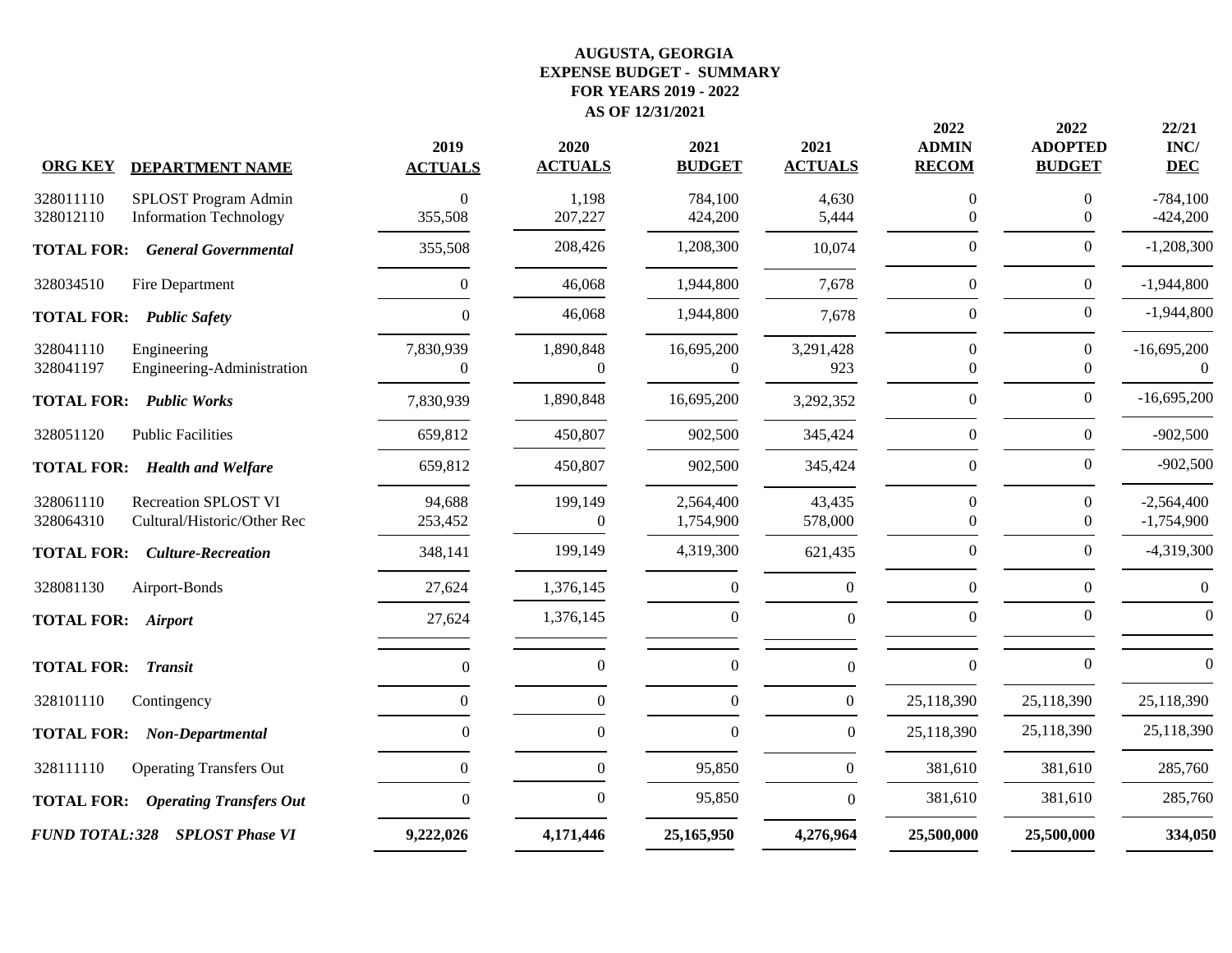|                   |                                | 2019             | 2020           | 2021          | 2021           | 2022<br><b>ADMIN</b> | 2022<br><b>ADOPTED</b> | 22/21<br>INC/ |
|-------------------|--------------------------------|------------------|----------------|---------------|----------------|----------------------|------------------------|---------------|
| <b>ORG KEY</b>    | <b>DEPARTMENT NAME</b>         | <b>ACTUALS</b>   | <b>ACTUALS</b> | <b>BUDGET</b> | <b>ACTUALS</b> | <b>RECOM</b>         | <b>BUDGET</b>          | <b>DEC</b>    |
| 329011110         | SPLOST 7 Program Administratio | 3,736            | 15,039         | 2,096,340     | 0              | $\Omega$             | $\Omega$               | $-2,096,340$  |
| 329012110         | <b>Information Technology</b>  | 6,458,807        | 5,143,527      | 4,278,000     | 3,512,602      | $\mathbf{0}$         | $\overline{0}$         | $-4,278,000$  |
| <b>TOTAL FOR:</b> | <b>General Governmental</b>    | 6,462,543        | 5,158,567      | 6,374,340     | 3,512,602      | $\boldsymbol{0}$     | $\Omega$               | $-6,374,340$  |
| 329031130         | Public Safety                  | 447,529          | 1,338,109      | 2,465,360     | 718,860        | $\theta$             | $\Omega$               | $-2,465,360$  |
| 329031310         | <b>Public Safety Vehicles</b>  | 1,653,784        | 1,341,764      | 3,297,170     | 1,476,459      |                      | $\Omega$               | $-3,297,170$  |
| 329034510         | Fire Department                | 6,223,810        | 7,058,332      | 2,589,030     | 208,374        | $\theta$             | $\theta$               | $-2,589,030$  |
| <b>TOTAL FOR:</b> | <b>Public Safety</b>           | 8,325,123        | 9,738,205      | 8,351,560     | 2,403,694      | $\boldsymbol{0}$     | $\overline{0}$         | $-8,351,560$  |
| 329041110         | Engineering                    | 4,210,442        | 2,874,799      | 20,057,500    | 1,471,933      | $\theta$             | $\Omega$               | $-20,057,500$ |
| 329041197         | Engineering-Administration     | 935,896          | 903,988        | 1,253,640     | 933,296        | 1,157,380            | 1,361,110              | 107,470       |
| 329044320         | <b>Stormwater Utility</b>      | 4,270,461        | 2,916,870      | 5,806,650     | 4,070,634      | $\mathbf{0}$         | $\overline{0}$         | $-5,806,650$  |
| <b>TOTAL FOR:</b> | <b>Public Works</b>            | 9,416,800        | 6,695,658      | 27,117,790    | 6,475,863      | 1,157,380            | 1,361,110              | $-25,756,680$ |
| 329051120         | <b>Public Facilities</b>       | 3,434,702        | 1,494,328      | 7,109,000     | 1,787,491      | $\overline{0}$       | $\overline{0}$         | $-7,109,000$  |
| <b>TOTAL FOR:</b> | <b>Health and Welfare</b>      | 3,434,702        | 1,494,328      | 7,109,000     | 1,787,491      | $\mathbf{0}$         | $\Omega$               | $-7,109,000$  |
| 329061110         | Recreation SPLOST 7            | 608,133          | 2,200,208      | 12,179,000    | 1,406,544      | $\mathbf{0}$         | $\Omega$               | $-12,179,000$ |
| 329061130         | Recreation Proj Administration | 99,609           | 109,460        | 170,470       | 7,355          | 128,120              | 128,120                | $-42,350$     |
| 329064310         | Cultural/Historic/Other Rec    | 406,000          | 400,000        | 1,390,000     | 443,880        | $\theta$             | $\overline{0}$         | $-1,390,000$  |
| <b>TOTAL FOR:</b> | <b>Culture-Recreation</b>      | 1,113,742        | 2,709,668      | 13,739,470    | 1,857,779      | 128,120              | 128,120                | $-13,611,350$ |
| 329091110         | Transit                        | $\boldsymbol{0}$ | 480,325        | 1,500,000     | 5,451          | $\boldsymbol{0}$     | $\boldsymbol{0}$       | $-1,500,000$  |
| <b>TOTAL FOR:</b> | <b>Transit</b>                 | $\boldsymbol{0}$ | 480,325        | 1,500,000     | 5,451          | $\boldsymbol{0}$     | $\Omega$               | $-1,500,000$  |
| 329101110         | Contingency                    | 23,048           | 35,337         | $\Omega$      | $\Omega$       | 92,427,550           | 92,223,820             | 92,223,820    |
| 329101410         | <b>Cost Allocation</b>         | 777,017          | 703,866        | 638,420       | 638,420        | 695,700              | 695,700                | 57,280        |
| 329201110         | Pension Health Benefits        | 58,765           | 46,305         | 51,000        | 47,448         | 46,300               | 46,300                 | $-4,700$      |
| <b>TOTAL FOR:</b> | Non-Departmental               | 858,831          | 785,509        | 689,420       | 685,868        | 93,169,550           | 92,965,820             | 92,276,400    |
| 329111110         | <b>Operating Transfers Out</b> | 16,585,900       | 15,920,130     | 2,220,790     | 2,220,790      | 23,570               | 23,570                 | $-2,197,220$  |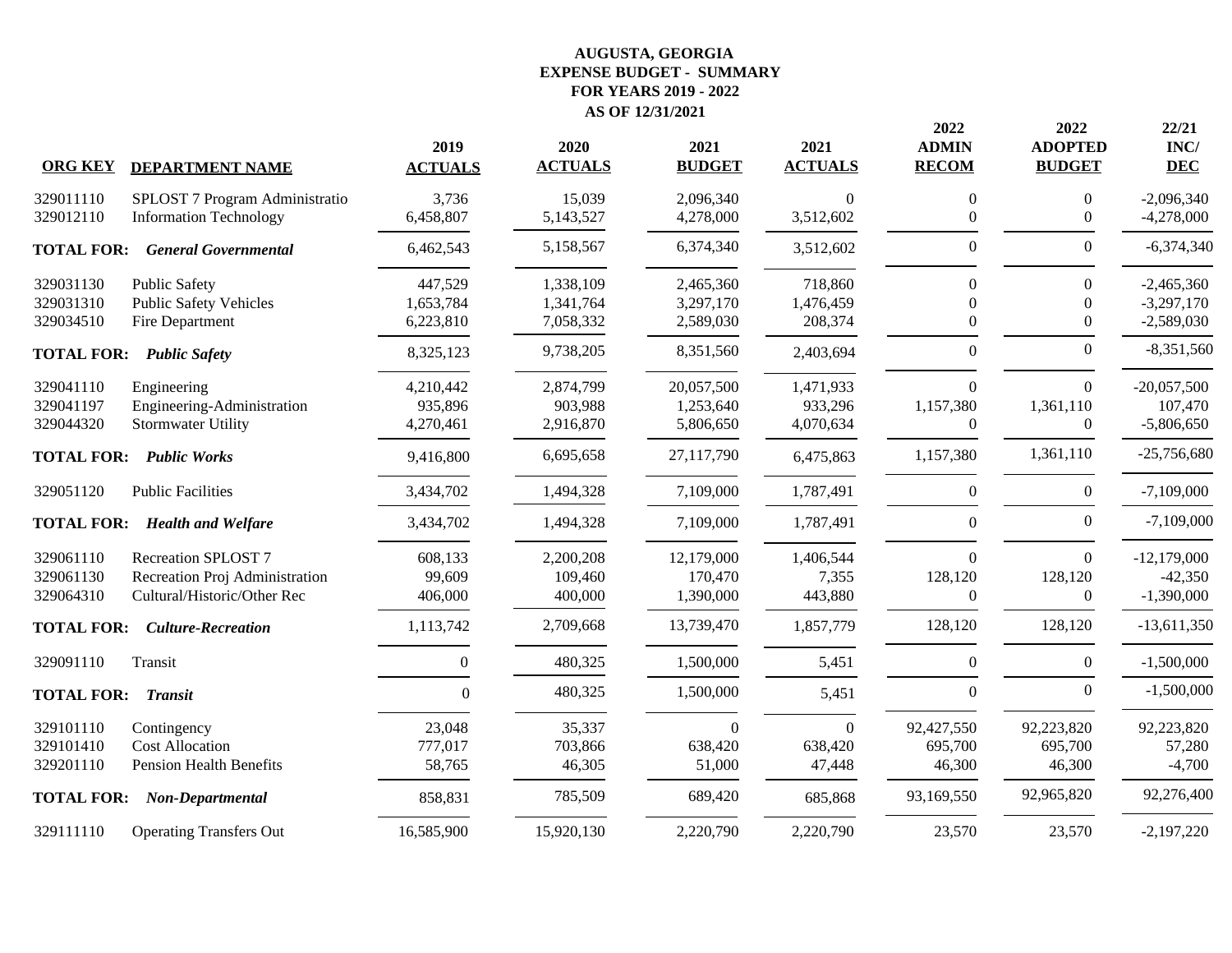**22/21**

**2022 2022**

| <b>ORG KEY</b><br><b>DEPARTMENT NAME</b>            | 2019<br><b>ACTUALS</b> | 2020<br><b>ACTUALS</b> | 2021<br><b>BUDGET</b> | 2021<br><b>ACTUALS</b> | <b>ADMIN</b><br><b>RECOM</b> | <b>ADOPTED</b><br><b>BUDGET</b> | INC/<br><b>DEC</b> |
|-----------------------------------------------------|------------------------|------------------------|-----------------------|------------------------|------------------------------|---------------------------------|--------------------|
| <b>TOTAL FOR:</b><br><b>Operating Transfers Out</b> | 16,585,900             | 15,920,130             | 2,220,790             | 2.220.790              | 23,570                       | 23,570                          | $-2,197,220$       |
| <b>FUND TOTAL:329</b><br><b>SPLOST Phase 7</b>      | 46,197,644             | 42,982,393             | 67,102,370            | 18,949,540             | 94.478.620                   | 94,478,620                      | 27,376,250         |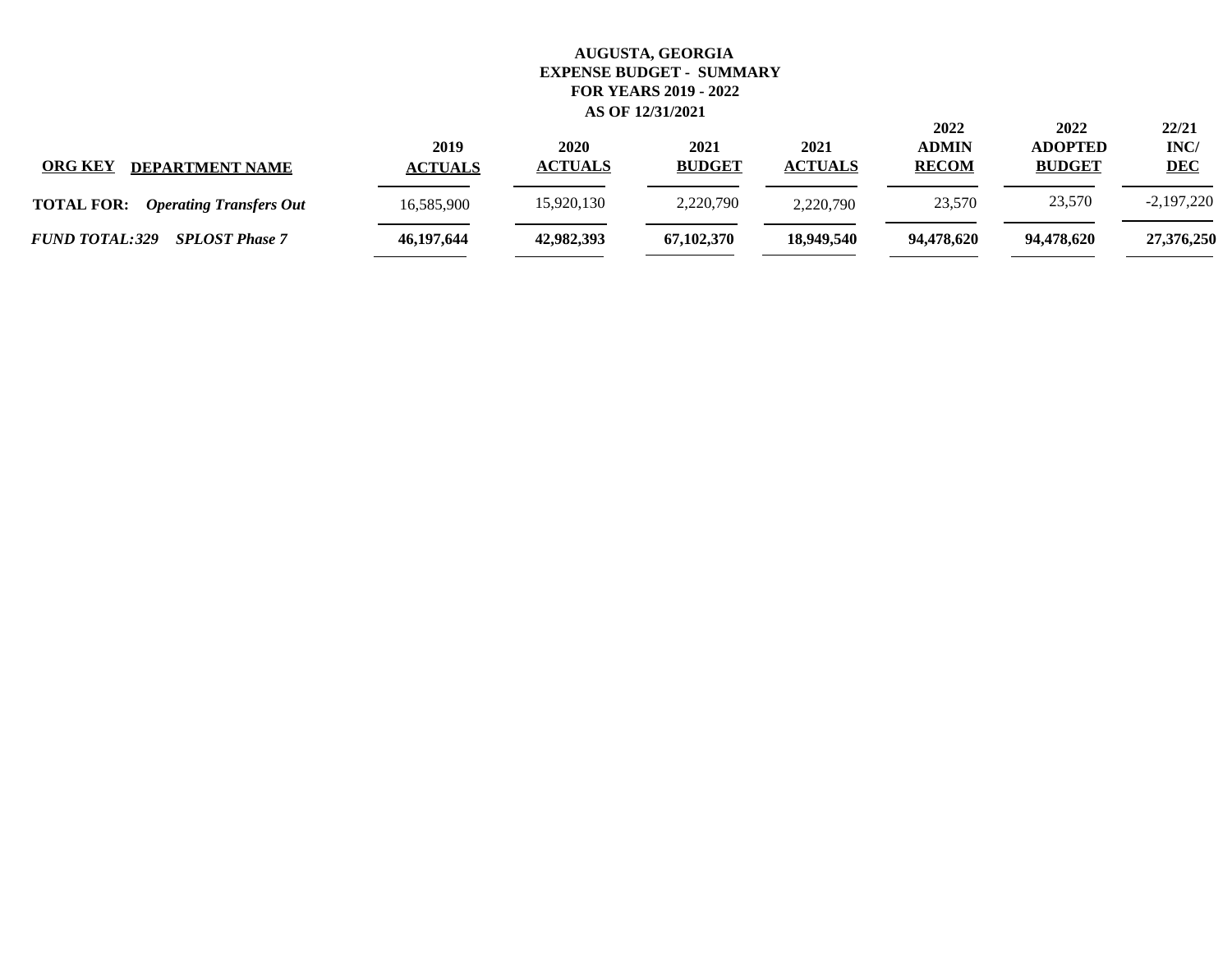|                       |                                | 2019             | 2020             | 2021             | 2021             | 2022<br><b>ADMIN</b> | 2022<br><b>ADOPTED</b> | 22/21<br>INC/ |
|-----------------------|--------------------------------|------------------|------------------|------------------|------------------|----------------------|------------------------|---------------|
| <b>ORG KEY</b>        | <b>DEPARTMENT NAME</b>         | <b>ACTUALS</b>   | <b>ACTUALS</b>   | <b>BUDGET</b>    | <b>ACTUALS</b>   | <b>RECOM</b>         | <b>BUDGET</b>          | <b>DEC</b>    |
| 330011110             | Splost 8 Program Admin         | 0                | 0                | $\boldsymbol{0}$ | $\Omega$         | 750,000              | 750,000                | 750,000       |
| 330012110             | <b>Information Technology</b>  |                  | $\Omega$         | 0                | 0                | 350,000              | 350,000                | 350,000       |
| <b>TOTAL FOR:</b>     | <b>General Governmental</b>    | $\overline{0}$   | 0                | $\mathbf{0}$     | $\boldsymbol{0}$ | 1,100,000            | 1,100,000              | 1,100,000     |
| 330031130             | <b>Public Safety</b>           | 0                | $\Omega$         | $\mathbf{0}$     | 0                | 500,000              | 500,000                | 500,000       |
| 330031310             | <b>Public Safety Vehicles</b>  |                  | $\Omega$         | $\Omega$         | $\Omega$         | 1,690,000            | 1,690,000              | 1,690,000     |
| 330034510             | Fire Department                |                  | $\Omega$         | $\Omega$         | $\mathbf{0}$     | 1,000,000            | 1,000,000              | 1,000,000     |
| <b>TOTAL FOR:</b>     | <b>Public Safety</b>           | $\overline{0}$   | $\boldsymbol{0}$ | $\boldsymbol{0}$ | $\boldsymbol{0}$ | 3,190,000            | 3,190,000              | 3,190,000     |
| 330041110             | Engineering                    | $\Omega$         | $\theta$         | $\mathbf{0}$     | $\boldsymbol{0}$ | 8,655,000            | 8,655,000              | 8,655,000     |
| 330041197             | Engineering-Admin              |                  | $\Omega$         | $\Omega$         | $\mathbf{0}$     | 1,000,000            | 1,000,000              | 1,000,000     |
| 330044320             | <b>Stormwater Utility</b>      |                  | $\overline{0}$   | $\mathbf{0}$     | $\boldsymbol{0}$ | 1,175,000            | 1,175,000              | 1,175,000     |
| <b>TOTAL FOR:</b>     | <b>Public Works</b>            | $\overline{0}$   | $\boldsymbol{0}$ | $\mathbf{0}$     | $\boldsymbol{0}$ | 10,830,000           | 10,830,000             | 10,830,000    |
| 330051120             | <b>Public Facilities</b>       | $\boldsymbol{0}$ | $\boldsymbol{0}$ | $\boldsymbol{0}$ | $\boldsymbol{0}$ | 31,675,000           | 31,675,000             | 31,675,000    |
| <b>TOTAL FOR:</b>     | <b>Health and Welfare</b>      | $\theta$         | $\boldsymbol{0}$ | $\boldsymbol{0}$ | $\boldsymbol{0}$ | 31,675,000           | 31,675,000             | 31,675,000    |
| 330061110             | <b>Recreation Splost 8</b>     |                  | 0                | $\mathbf{0}$     | $\Omega$         | 8,875,000            | 8,875,000              | 8,875,000     |
| 330061130             | <b>Recreation Admin</b>        |                  | $\Omega$         | $\Omega$         | $\Omega$         | 155,000              | 155,000                | 155,000       |
| 330064310             | Cultural/Historic/Other Rec    |                  | $\Omega$         | $\Omega$         | $\Omega$         | 5,500,000            | 5,500,000              | 5,500,000     |
| <b>TOTAL FOR:</b>     | <b>Culture-Recreation</b>      | $\overline{0}$   | $\boldsymbol{0}$ | $\overline{0}$   | $\boldsymbol{0}$ | 14,530,000           | 14,530,000             | 14,530,000    |
| 330101110             | Contingency                    | $\mathbf{0}$     | $\boldsymbol{0}$ | $\mathbf{0}$     | $\mathbf{0}$     | 3,250,000            | 3,250,000              | 3,250,000     |
| <b>TOTAL FOR:</b>     | Non-Departmental               | $\theta$         | $\boldsymbol{0}$ | $\boldsymbol{0}$ | $\boldsymbol{0}$ | 3,250,000            | 3,250,000              | 3,250,000     |
| 330111110             | <b>Operating Transfers Out</b> | $\Omega$         | $\boldsymbol{0}$ | $\mathbf{0}$     | $\boldsymbol{0}$ | 4,425,000            | 4,425,000              | 4,425,000     |
| <b>TOTAL FOR:</b>     | <b>Operating Transfers Out</b> | $\theta$         | $\boldsymbol{0}$ | $\Omega$         | $\boldsymbol{0}$ | 4,425,000            | 4,425,000              | 4,425,000     |
| <b>FUND TOTAL:330</b> | Splost 8                       | 0                | $\bf{0}$         | $\bf{0}$         | $\bf{0}$         | 69,000,000           | 69,000,000             | 69,000,000    |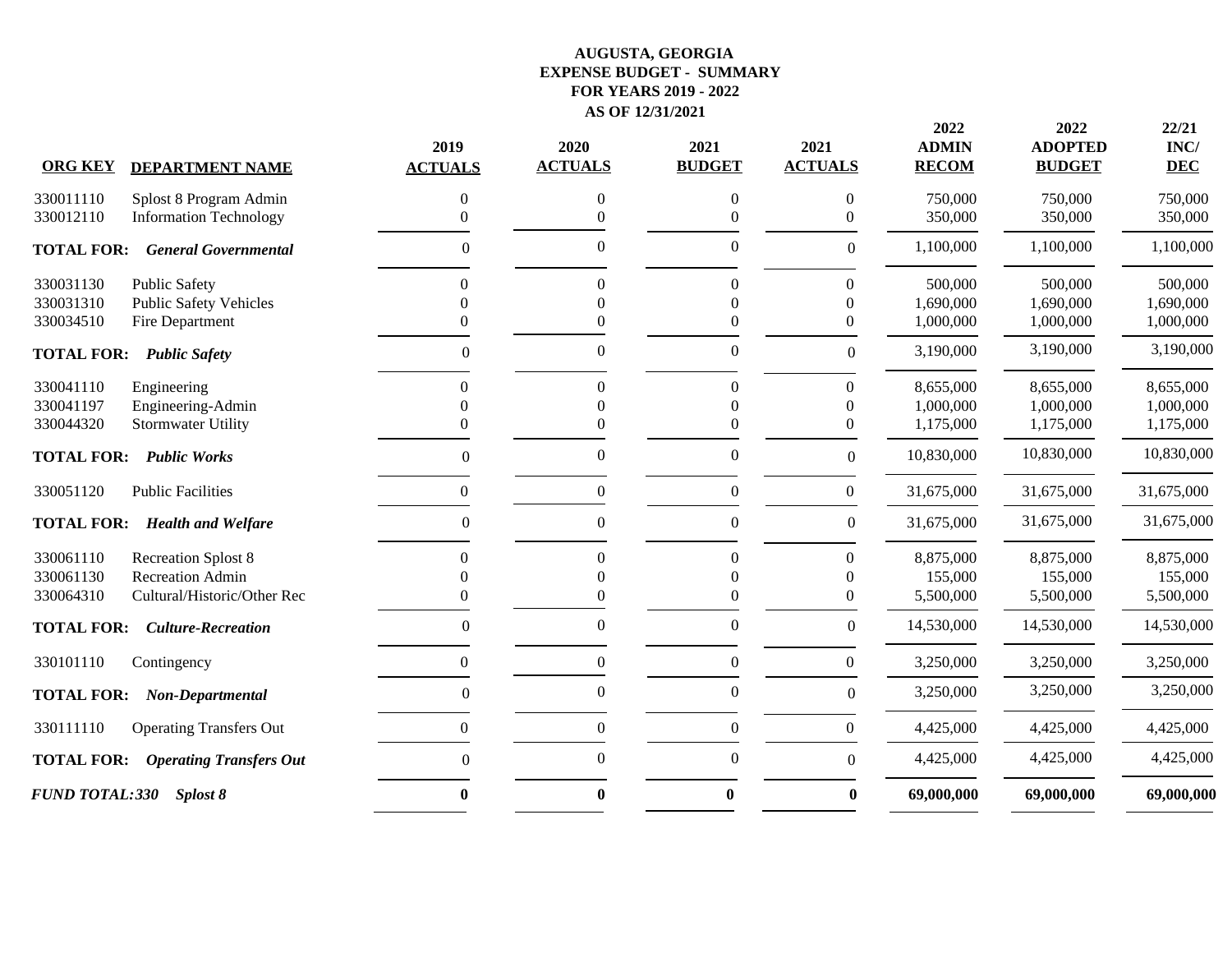| <b>ORG KEY</b><br><b>DEPARTMENT NAME</b>                | 2019<br><b>ACTUALS</b> | 2020<br><b>ACTUALS</b> | 2021<br><b>BUDGET</b> | 2021<br><b>ACTUALS</b> | 2022<br><b>ADMIN</b><br><b>RECOM</b> | 2022<br><b>ADOPTED</b><br><b>BUDGET</b> | 22/21<br>INC/<br><b>DEC</b> |
|---------------------------------------------------------|------------------------|------------------------|-----------------------|------------------------|--------------------------------------|-----------------------------------------|-----------------------------|
| Engineering<br>335041110                                | 4,115,024              | 2,788,226              | 6,734,900             | 3,620,566              | 5,746,630                            | 5,746,630                               | $-988,270$                  |
| <b>TOTAL FOR:</b><br><b>Public Works</b>                | 4,115,024              | 2,788,226              | 6,734,900             | 3,620,566              | 5,746,630                            | 5,746,630                               | $-988,270$                  |
| 335101410<br><b>Cost Allocation</b>                     | 1,990                  | 4,000                  | 4,000                 | 4,000                  | 2,680                                | 2,680                                   | $-1,320$                    |
| <b>TOTAL FOR:</b><br>Non-Departmental                   | 1,990                  | 4,000                  | 4,000                 | 4,000                  | 2,680                                | 2,680                                   | $-1,320$                    |
| <b>FUND TOTAL:335</b><br><b>Capital Proj for Public</b> | 4,117,014              | 2,792,226              | 6,738,900             | 3,624,566              | 5,749,310                            | 5,749,310                               | -989,590                    |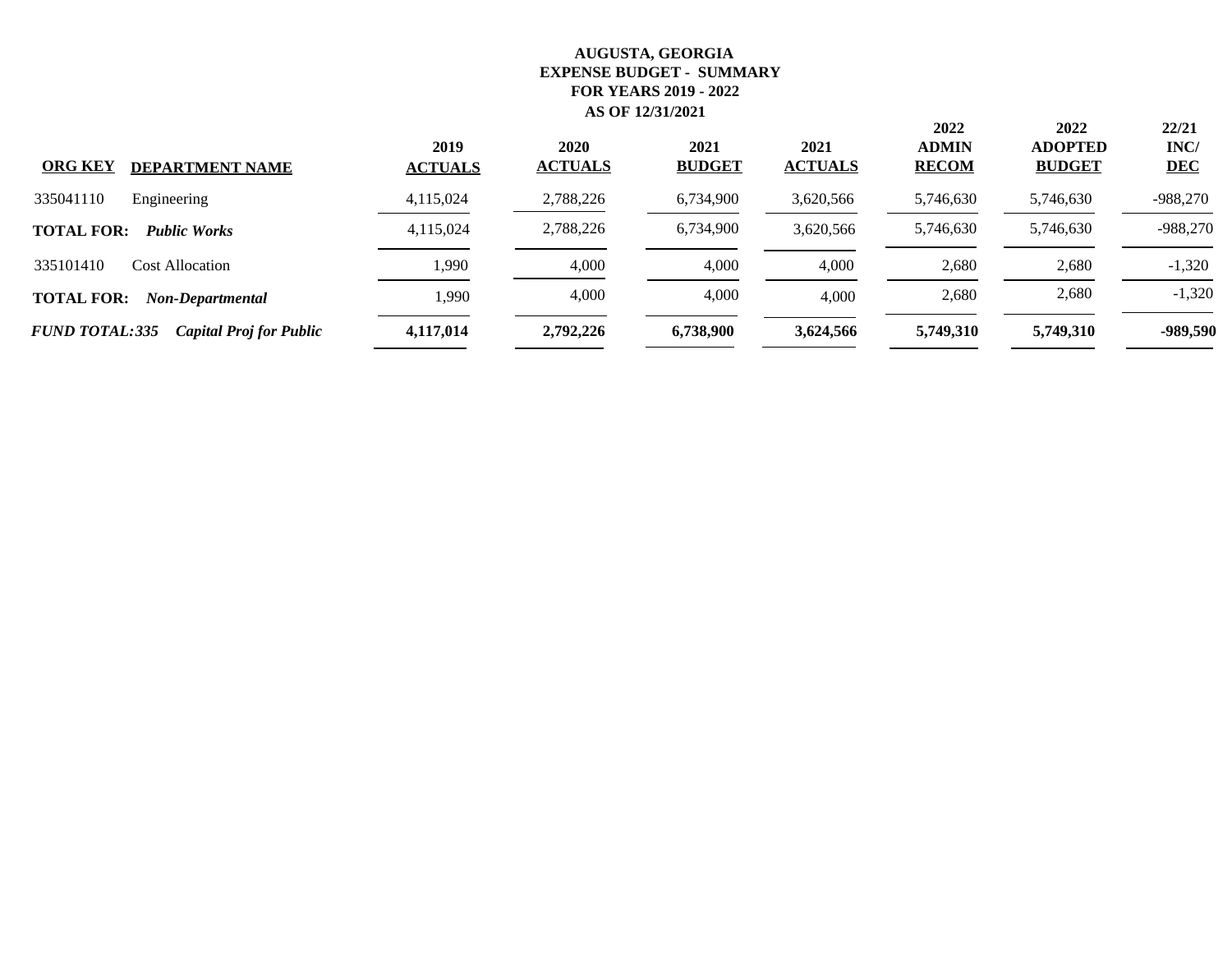| <b>ORG KEY</b><br><b>DEPARTMENT NAME</b>               | 2019<br><b>ACTUALS</b> | 2020<br><b>ACTUALS</b> | 2021<br><b>BUDGET</b> | 2021<br><b>ACTUALS</b> | 2022<br><b>ADMIN</b><br><b>RECOM</b> | 2022<br><b>ADOPTED</b><br><b>BUDGET</b> | 22/21<br>INC/<br><b>DEC</b> |
|--------------------------------------------------------|------------------------|------------------------|-----------------------|------------------------|--------------------------------------|-----------------------------------------|-----------------------------|
| 340041110<br>Engineering                               | 650.295                | 869,482                | 1,868,450             | 1,744,858              | 1,975,120                            | 1,975,120                               | 106,670                     |
| <b>TOTAL FOR:</b><br><b>Public Works</b>               | 650,295                | 869,482                | 1,868,450             | ,744,858               | 1,975,120                            | 1,975,120                               | 106,670                     |
| <b>FUND TOTAL:340</b><br><b>Capital Project Grants</b> | 650,295                | 869,482                | 1,868,450             | 1,744,858              | 1,975,120                            | 1,975,120                               | 106,670                     |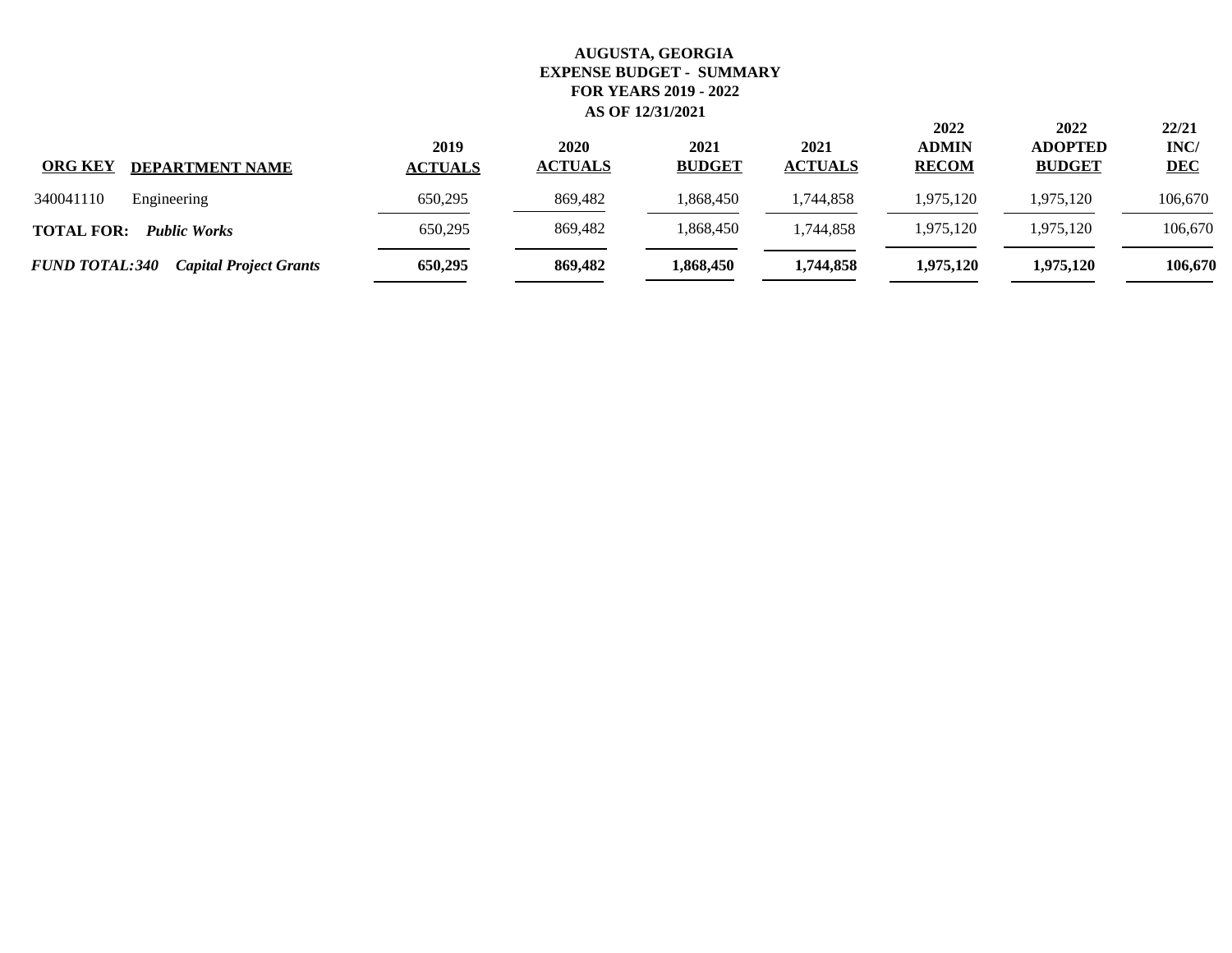| <b>ORG KEY</b><br><b>DEPARTMENT NAME</b>                   | 2019<br><b>ACTUALS</b> | 2020<br><b>ACTUALS</b> | 2021<br><b>BUDGET</b>   | 2021<br><b>ACTUALS</b> | 2022<br><b>ADMIN</b><br><b>RECOM</b> | 2022<br><b>ADOPTED</b><br><b>BUDGET</b> | 22/21<br>INC/<br><b>DEC</b> |
|------------------------------------------------------------|------------------------|------------------------|-------------------------|------------------------|--------------------------------------|-----------------------------------------|-----------------------------|
| 371041110<br>Engineering<br>371041114<br>Engineering-Other | 12,190,556             | 14,885,963<br>124,053  | 24,935,000<br>1,090,950 | 8,360,699<br>451,670   | 30,338,770<br>0                      | 30,338,770<br>$\theta$                  | 5,403,770<br>$-1,090,950$   |
| <b>TOTAL FOR:</b><br><b>Public Works</b>                   | 12,190,556             | 15,010,017             | 26,025,950              | 8,812,370              | 30,338,770                           | 30,338,770                              | 4,312,820                   |
| <b>TOTAL FOR:</b><br><i><b>Airport</b></i>                 | 0                      | $\Omega$               | $\theta$                |                        | $\theta$                             | $\theta$                                |                             |
| <b>TOTAL FOR:</b><br>Non-Departmental                      | $\Omega$               | $\Omega$               | $\boldsymbol{0}$        |                        | $\mathbf{0}$                         | $\Omega$                                |                             |
| 371111110<br><b>Operating Transfers Out</b>                |                        | 38,180                 | 38,180                  | 38,180                 | 30,830                               | 30,830                                  | $-7,350$                    |
| <b>TOTAL FOR:</b><br><b>Operating Transfers Out</b>        | 0                      | 38,180                 | 38,180                  | 38,180                 | 30,830                               | 30,830                                  | $-7,350$                    |
| <b>FUND TOTAL:371</b><br>TIA                               | 12,190,556             | 15,048,197             | 26,064,130              | 8,850,550              | 30,369,600                           | 30,369,600                              | 4,305,470                   |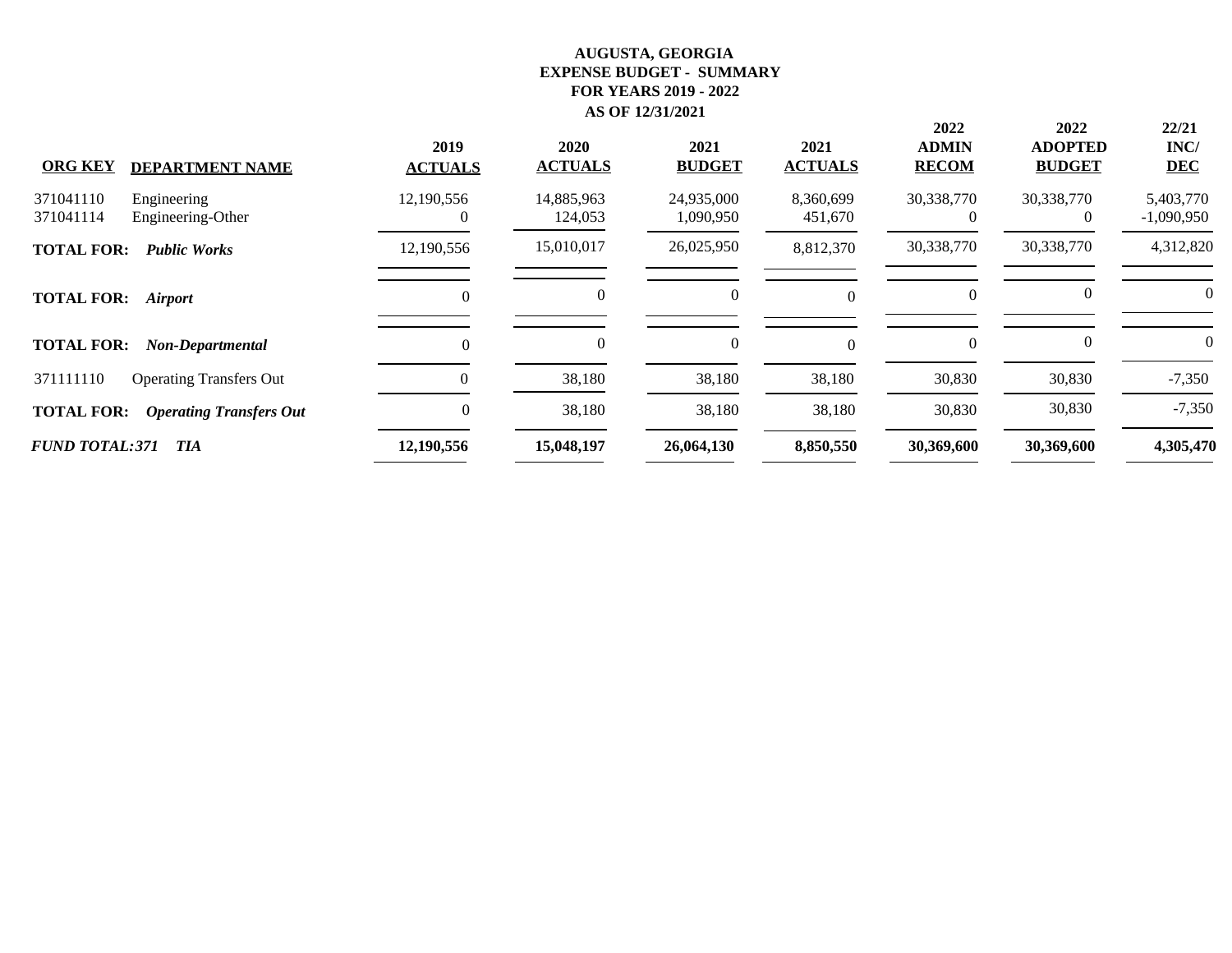| <b>ORG KEY</b><br><b>DEPARTMENT NAME</b>                                   | 2019<br><b>ACTUALS</b> | 2020<br><b>ACTUALS</b> | 2021<br><b>BUDGET</b> | 2021<br><b>ACTUALS</b> | 2022<br><b>ADMIN</b><br><b>RECOM</b> | 2022<br><b>ADOPTED</b><br><b>BUDGET</b> | 22/21<br>INC/<br><b>DEC</b> |
|----------------------------------------------------------------------------|------------------------|------------------------|-----------------------|------------------------|--------------------------------------|-----------------------------------------|-----------------------------|
| 421101110<br>Contingency                                                   | $\Omega$               | 0                      | $\overline{0}$        | $\theta$               | 370,000                              | 370,000                                 | 370,000                     |
| <b>TOTAL FOR:</b><br>Non-Departmental                                      | 0                      |                        | $\theta$              | $\theta$               | 370,000                              | 370,000                                 | 370,000                     |
| <b>TOTAL FOR:</b><br><b>Operating Transfers Out</b>                        | 0                      |                        | $\theta$              | $\Omega$               | $\Omega$                             |                                         | $\theta$                    |
| 421611130<br>Revenue Bonds<br>421611131<br>Coliseum Auth Rev Bd Series A&B | 1,728,216              | 1,727,550              | 184,900<br>1,545,100  | $\theta$<br>1,545,096  | 1,730,000                            | 1,730,000<br>$\theta$                   | 1,545,100<br>$-1,545,100$   |
| <b>TOTAL FOR:</b><br><b>Debt Service</b>                                   | 1,728,216              | 1,727,550              | 1,730,000             | 1,545,096              | 1,730,000                            | 1,730,000                               | $\theta$                    |
| <b>FUND TOTAL:421</b><br><b>Coliseum Auth Rev Bd Ser</b>                   | 1,728,216              | 1,727,550              | 1,730,000             | 1,545,096              | 2.100.000                            | 2,100,000                               | 370,000                     |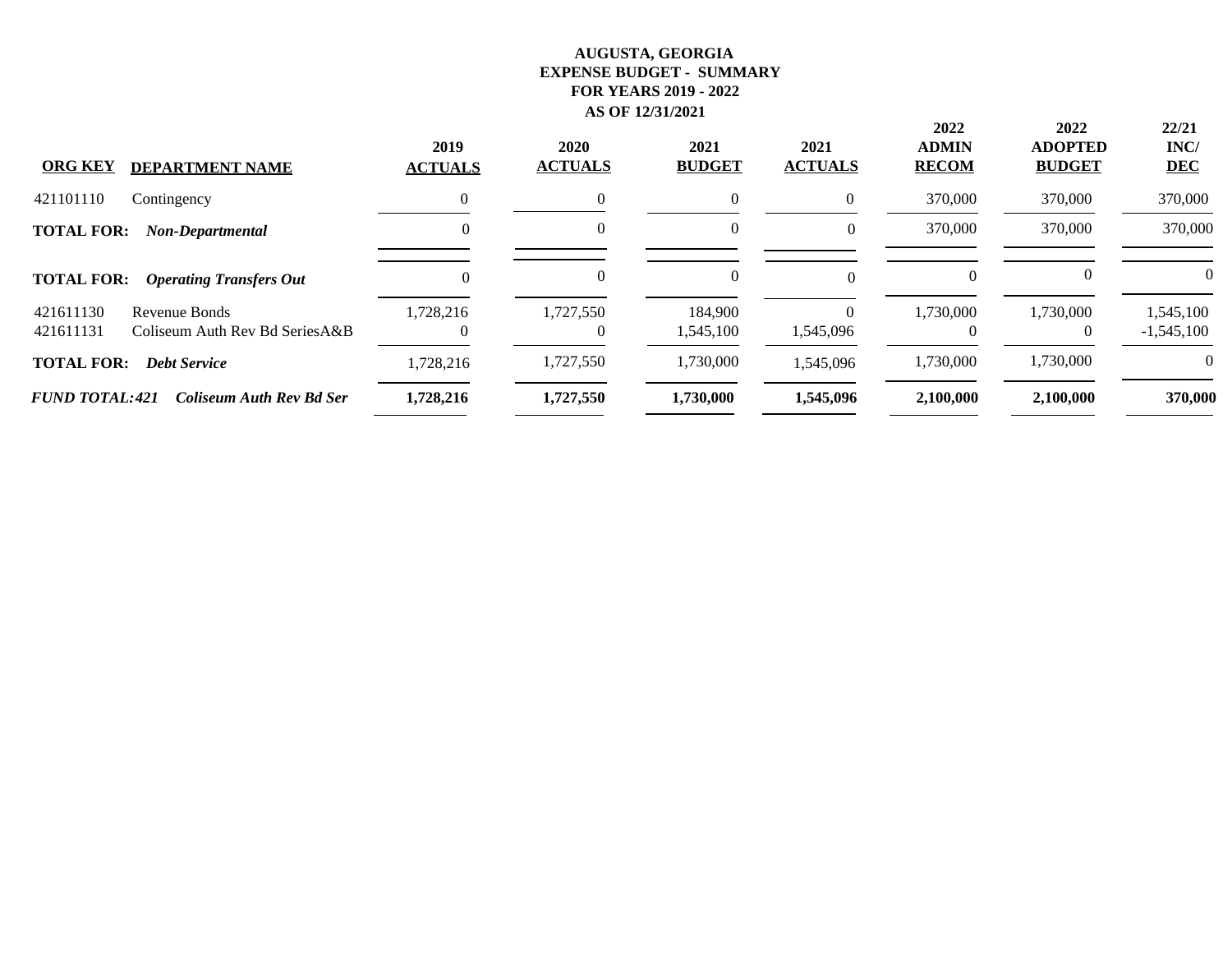| <b>ORG KEY</b><br><b>DEPARTMENT NAME</b>            | 2019<br><b>ACTUALS</b> | 2020<br><b>ACTUALS</b> | 2021<br><b>BUDGET</b> | 2021<br><b>ACTUALS</b> | 2022<br><b>ADMIN</b><br><b>RECOM</b> | 2022<br><b>ADOPTED</b><br><b>BUDGET</b> | 22/21<br>INC/<br><b>DEC</b> |
|-----------------------------------------------------|------------------------|------------------------|-----------------------|------------------------|--------------------------------------|-----------------------------------------|-----------------------------|
| 434111110<br><b>Operating Transfer Out</b>          |                        | 29, 275, 238           |                       |                        |                                      |                                         | $\Omega$                    |
| <b>TOTAL FOR:</b><br><b>Operating Transfers Out</b> |                        | 29, 275, 238           |                       |                        |                                      |                                         | $\theta$                    |
| 434611110<br><b>General Obligation Bond</b>         | 14,366,216             | 13,708,050             |                       |                        |                                      |                                         |                             |
| <b>TOTAL FOR:</b><br><b>Debt Service</b>            | 14,366,216             | 13,708,050             |                       |                        |                                      |                                         | $\Omega$                    |
| <b>FUND TOTAL:434</b><br>G/O Sales Tax Bond 2016    | 14,366,216             | 42,983,288             | 0                     |                        |                                      |                                         |                             |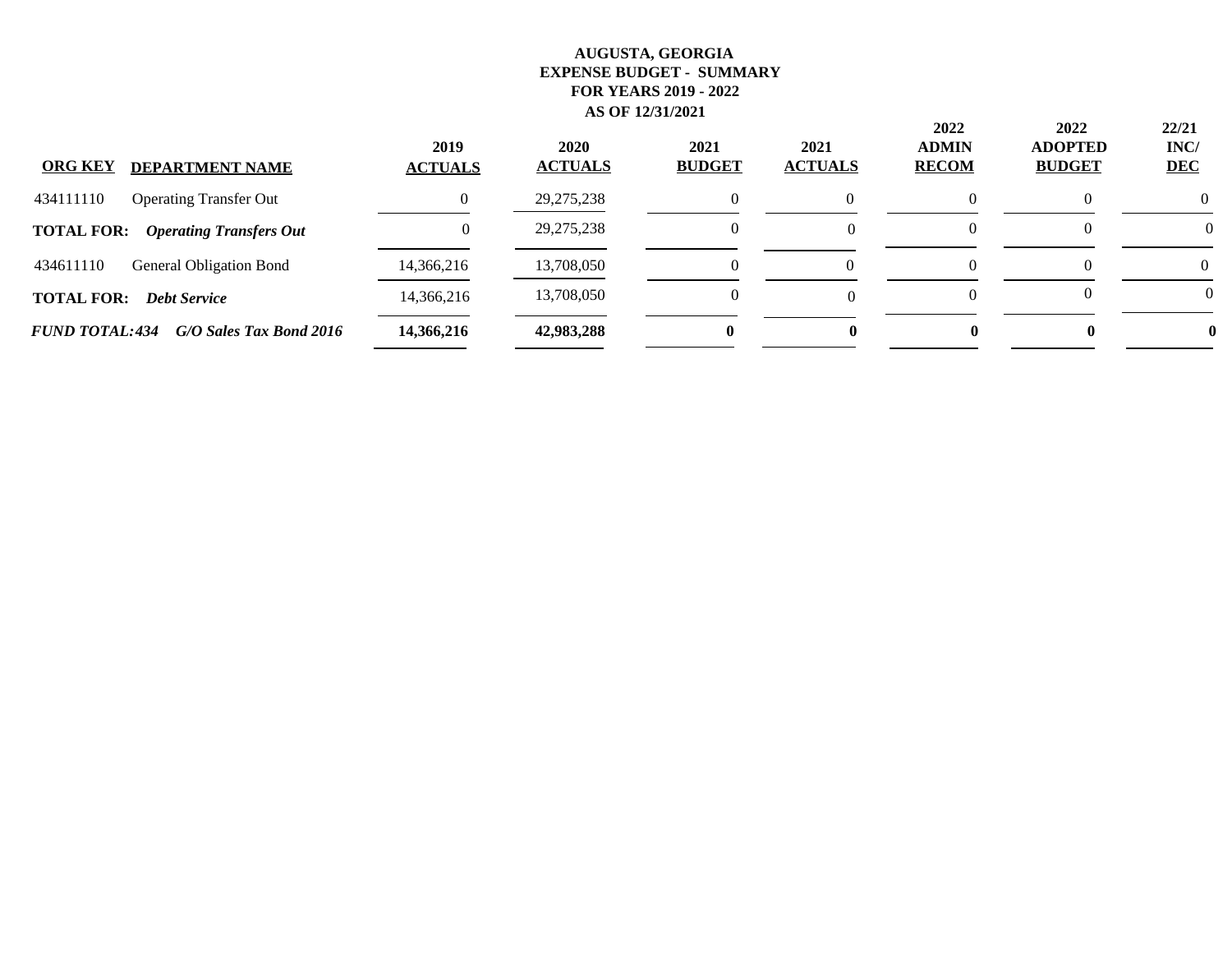| <b>ORG KEY</b><br><b>DEPARTMENT NAME</b>            | 2019<br><b>ACTUALS</b> | 2020<br><b>ACTUALS</b> | 2021<br><b>BUDGET</b> | 2021<br><b>ACTUALS</b> | 2022<br><b>ADMIN</b><br><b>RECOM</b> | 2022<br><b>ADOPTED</b><br><b>BUDGET</b> | 22/21<br>INC/<br><b>DEC</b> |
|-----------------------------------------------------|------------------------|------------------------|-----------------------|------------------------|--------------------------------------|-----------------------------------------|-----------------------------|
| 435101110<br>Contingency                            |                        | $\Omega$               | $\theta$              | $\theta$               | 3,825,000                            | 3,825,000                               | 3,825,000                   |
| <b>TOTAL FOR:</b><br>Non-Departmental               | $\theta$               | $\theta$               | 0                     |                        | 3,825,000                            | 3,825,000                               | 3,825,000                   |
| 435111110<br><b>Operating Transfers Out</b>         |                        |                        | 0                     |                        | 30,000,000                           | 30,000,000                              | 30,000,000                  |
| <b>TOTAL FOR:</b><br><b>Operating Transfers Out</b> | 0                      | 0                      | $\theta$              |                        | 30,000,000                           | 30,000,000                              | 30,000,000                  |
| 435611110<br>$G$ o Bonds                            |                        | $\theta$               | 0                     |                        | 1,100,000                            | 1,100,000                               | 1,100,000                   |
| <b>TOTAL FOR:</b><br><b>Debt Service</b>            | $\Omega$               | $\theta$               | $\mathbf{0}$          |                        | 1,100,000                            | 1,100,000                               | 1,100,000                   |
| <b>FUND TOTAL:435</b><br>G/O Sales Tax Bonds 2022   | 0                      | 0                      | $\bf{0}$              | $\bf{0}$               | 34,925,000                           | 34,925,000                              | 34,925,000                  |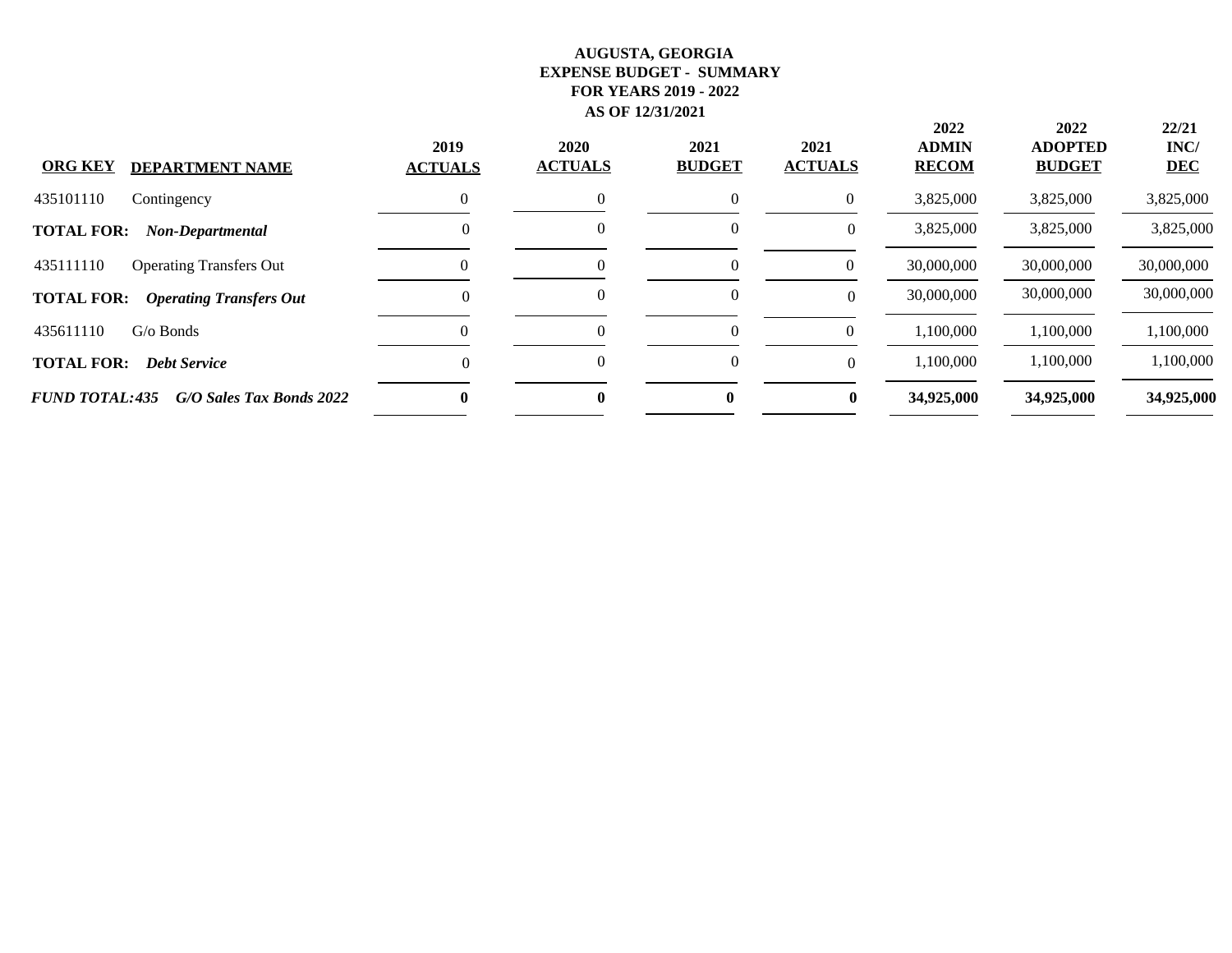| <b>ORG KEY</b>        | <b>DEPARTMENT NAME</b>              | 2019<br><b>ACTUALS</b> | 2020<br><b>ACTUALS</b> | 2021<br><b>BUDGET</b> | 2021<br><b>ACTUALS</b> | 2022<br><b>ADMIN</b><br><b>RECOM</b> | 2022<br><b>ADOPTED</b><br><b>BUDGET</b> | 22/21<br>INC/<br><b>DEC</b> |
|-----------------------|-------------------------------------|------------------------|------------------------|-----------------------|------------------------|--------------------------------------|-----------------------------------------|-----------------------------|
| <b>TOTAL FOR:</b>     | Not applicable                      | $\Omega$               | $\theta$               | $\boldsymbol{0}$      | $\theta$               | $\boldsymbol{0}$                     | $\mathbf{0}$                            | $\Omega$                    |
| 506043110             | W&S Administration-Water            | 36,657,649             | 34, 161, 497           | 38,480,860            | 35,301,116             | 37,653,630                           | 37,653,630                              | $-827,230$                  |
| 506043210             | W&S Customer Service-Water          | 5,763,760              | 5,050,370              | 7,782,990             | 5,895,400              | 7,425,420                            | 7,425,420                               | $-357,570$                  |
| 506043310             | <b>Messerly Wastewater Plant</b>    | 7,878,781              | 7,837,654              | 9,901,740             | 9,459,212              | 9,579,510                            | 9,579,510                               | $-322,230$                  |
| 506043410             | Construction & Maint-Water          | 8,351,497              | 7,642,637              | 11,998,990            | 8,007,653              | 9,803,520                            | 9,803,520                               | $-2,195,470$                |
| 506043430             | Const/Maint-Ft.Gordon               | 2,198,661              | 2,221,743              | 3,278,610             | 2,336,506              | 2,729,000                            | 2,729,000                               | $-549,610$                  |
| 506043510             | <b>Raw Water Production</b>         | 1,165,127              | 863,040                | 1,530,160             | 904,059                | 991,930                              | 991,930                                 | $-538,230$                  |
| 506043520             | <b>Surface Treatment Water Prod</b> | 2,754,321              | 2,499,672              | 6,798,090             | 2,708,612              | 4,183,350                            | 4,183,350                               | $-2,614,740$                |
| 506043540             | N. Max Hicks Plant                  | 3,466,722              | 3,213,000              | 5,942,050             | 3,455,382              | 4,261,340                            | 4,261,340                               | $-1,680,710$                |
| 506043560             | Raw Water - Canal                   | 86,319                 | 74,352                 | 73,810                | 56,838                 | 28,850                               | 28,850                                  | $-44,960$                   |
| 506043570             | Water Quality - Labs                | 367,191                | 437,336                | 498,810               | 424,375                | 503,170                              | 503,170                                 | 4,360                       |
| 506043580             | <b>Facilities Maintenance</b>       | 3,608,628              | 3,803,348              | 8,847,570             | 3,616,234              | 6,849,710                            | 6,849,710                               | $-1,997,860$                |
| <b>TOTAL FOR:</b>     | <b>Public Works</b>                 | 72,298,660             | 67,804,653             | 95,133,680            | 72,165,393             | 84,009,430                           | 84,009,430                              | $-11,124,250$               |
| 506101110             | Contingency                         | 516,061                | 891,860                | 1,134,260             | 334,827                | 774,080                              | 2,055,080                               | 920,820                     |
| 506101410             | <b>Cost Allocation</b>              | 1,944,356              | 2,001,265              | 2,195,630             | 2,195,630              | 2,272,890                            | 2,272,890                               | 77,260                      |
| 506201110             | <b>Pension Health Benefits</b>      | 307,996                | 282,043                | 292,120               | 251,434                | 255,260                              | 255,260                                 | $-36,860$                   |
| <b>TOTAL FOR:</b>     | Non-Departmental                    | 2,768,413              | 3,175,170              | 3,622,010             | 2,781,891              | 3,302,230                            | 4,583,230                               | 961,220                     |
| 506111110             | <b>Operating Transfers Out</b>      | 30,540,956             | 28,134,597             | 42,866,620            | 338,450                | 21,785,360                           | 20,504,360                              | $-22,362,260$               |
| <b>TOTAL FOR:</b>     | <b>Operating Transfers Out</b>      | 30,540,956             | 28,134,597             | 42,866,620            | 338,450                | 21,785,360                           | 20,504,360                              | $-22,362,260$               |
| 506611130             | Revenue Bonds                       | 2,612                  | 1,992                  | 10,000                | 2,904                  | 29,974,690                           | 29,974,690                              | 29,964,690                  |
| 506611150             | Other Debt                          | 387,488                | 203,649                | 1,084,220             | 1,084,204              | 1,084,220                            | 1,084,220                               | 0                           |
|                       | <b>TOTAL FOR: Debt Service</b>      | 390,101                | 205,641                | 1,094,220             | 1,087,108              | 31,058,910                           | 31,058,910                              | 29,964,690                  |
| <b>FUND TOTAL:506</b> | Water & Sewer                       | 105,998,131            | 99,320,062             | 142,716,530           | 76,372,843             | 140,155,930                          | 140,155,930                             | $-2,560,600$                |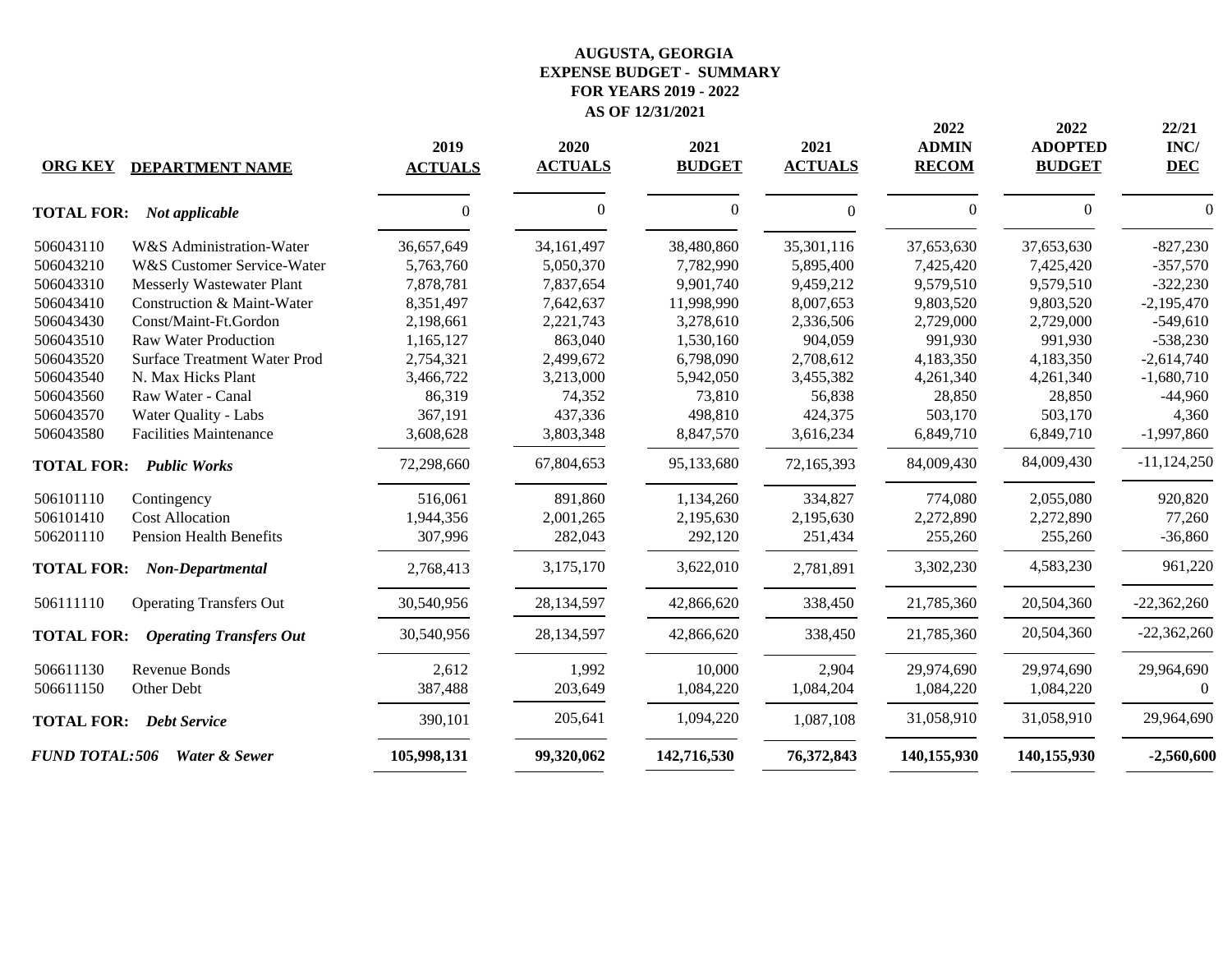|                                                  | 2019           | 2020           | 2021          | 2021           | 2022<br><b>ADMIN</b> | 2022<br><b>ADOPTED</b> | 22/21<br>INC/ |
|--------------------------------------------------|----------------|----------------|---------------|----------------|----------------------|------------------------|---------------|
| <b>ORG KEY</b><br><b>DEPARTMENT NAME</b>         | <b>ACTUALS</b> | <b>ACTUALS</b> | <b>BUDGET</b> | <b>ACTUALS</b> | <b>RECOM</b>         | <b>BUDGET</b>          | <b>DEC</b>    |
| 507043410<br>Water Systems Const&Maint           |                | $-0$           | 7,565,780     | 4,778,248      | $\Omega$             | $\Omega$               | $-7,565,780$  |
| 507043420<br>Sewer System Const&Maint            | 424,580        | 130,055        | 12,539,870    | 4,600,266      |                      | $\overline{0}$         | $-12,539,870$ |
| Combined W&S System Const&Main<br>507043490      | 245            | $-150, 159$    | 47,497,360    | 5,555,824      | 24,152,160           | 22,871,160             | $-24,626,200$ |
| <b>TOTAL FOR:</b><br><b>Public Works</b>         | 424,825        | $-20,103$      | 67,603,010    | 14,934,339     | 24,152,160           | 22,871,160             | $-44,731,850$ |
| 507101410<br><b>Cost Allocation</b>              | 6,760          | 7,070          | 7,580         | 7,580          | 7,970                | 7,970                  | 390           |
| <b>TOTAL FOR:</b><br>Non-Departmental            | 6,760          | 7,070          | 7,580         | 7,580          | 7,970                | 7,970                  | 390           |
| <b>FUND TOTAL:507</b><br>Water & Sewer-Renewal & | 431,585        | $-13,033$      | 67,610,590    | 14,941,919     | 24,160,130           | 22,879,130             | -44,731,460   |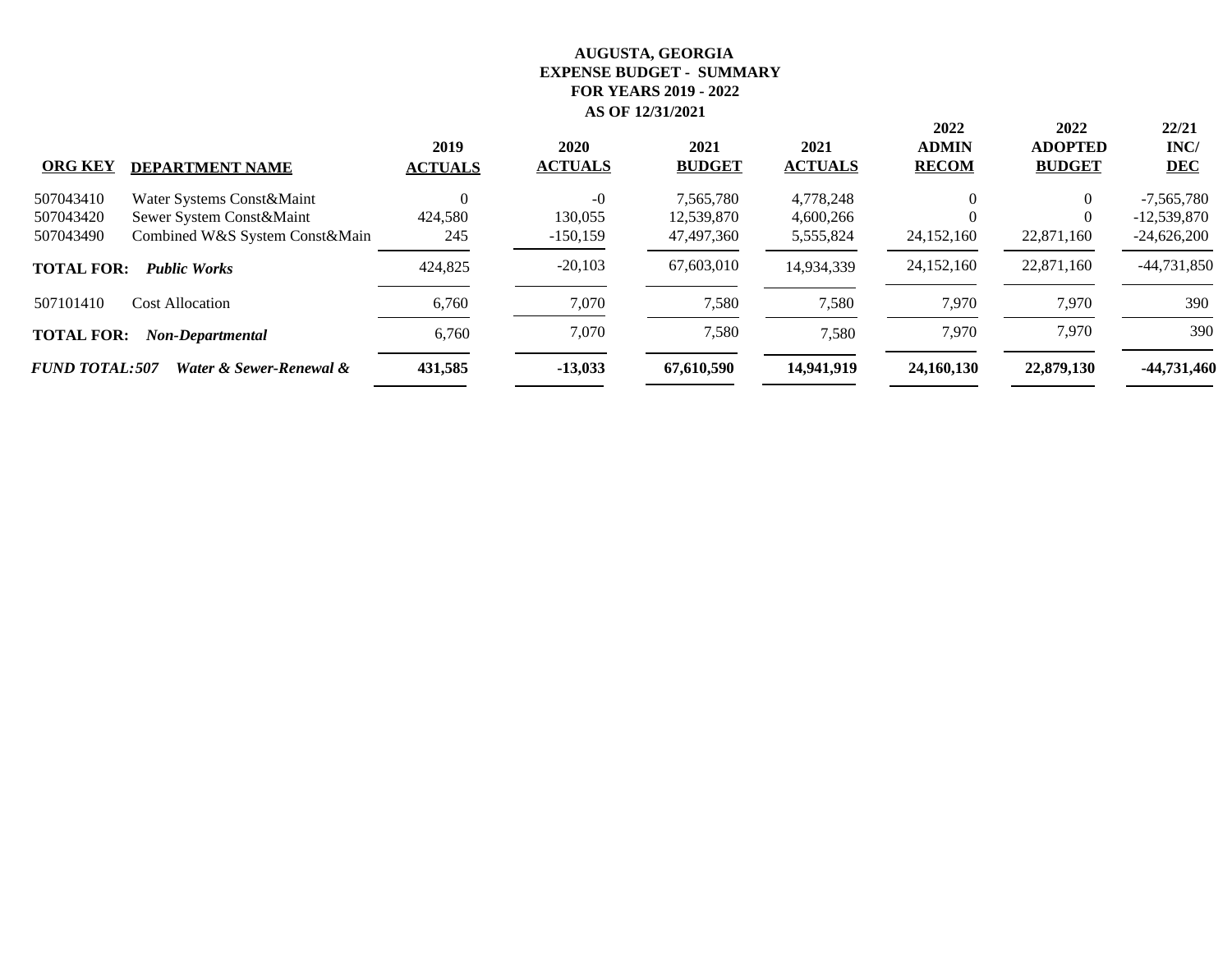| <b>ORG KEY</b><br><b>DEPARTMENT NAME</b>      | 2019<br><b>ACTUALS</b> | 2020<br><b>ACTUALS</b> | 2021<br><b>BUDGET</b> | 2021<br><b>ACTUALS</b> | 2022<br><b>ADMIN</b><br><b>RECOM</b> | 2022<br><b>ADOPTED</b><br><b>BUDGET</b> | 22/21<br>INC/<br><b>DEC</b> |
|-----------------------------------------------|------------------------|------------------------|-----------------------|------------------------|--------------------------------------|-----------------------------------------|-----------------------------|
| 508101410<br><b>Cost Allocation</b>           | 1,410                  | 1,590                  | 2,490                 | 2,490                  |                                      | 0                                       | $-2,490$                    |
| <b>TOTAL FOR:</b><br>Non-Departmental         | 1,410                  | 1,590                  | 2,490                 | 2,490                  |                                      | $\theta$                                | $-2,490$                    |
| 508611130<br>Revenue Bonds                    | 1,592,183              | ,482,199               | 3,070,610             |                        |                                      | $\overline{0}$                          | $-3,070,610$                |
| <b>TOTAL FOR:</b><br><b>Debt Service</b>      | 1,592,183              | ,482,199               | 3,070,610             | $\Omega$               |                                      | 0                                       | $-3,070,610$                |
| <b>FUND TOTAL:508</b><br>1996 W & S Bond Fund | 1,593,593              | 1,483,789              | 3,073,100             | 2,490                  | $\mathbf{0}$                         | $\bf{0}$                                | $-3,073,100$                |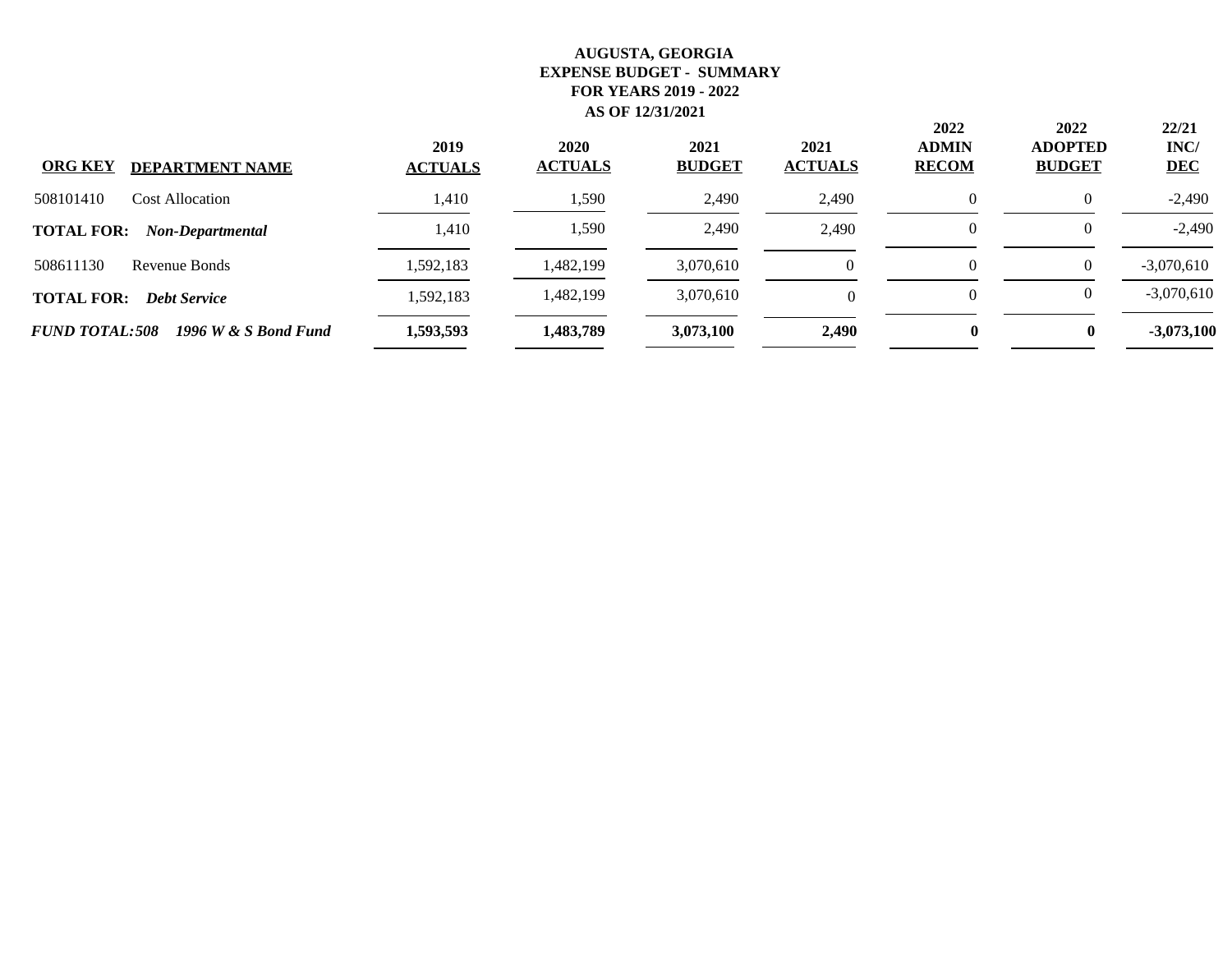| <b>ORG KEY</b><br><b>DEPARTMENT NAME</b>                 | 2019<br><b>ACTUALS</b> | 2020<br><b>ACTUALS</b> | 2021<br><b>BUDGET</b> | 2021<br><b>ACTUALS</b> | 2022<br><b>ADMIN</b><br><b>RECOM</b> | 2022<br><b>ADOPTED</b><br><b>BUDGET</b> | 22/21<br>INC/<br><b>DEC</b> |
|----------------------------------------------------------|------------------------|------------------------|-----------------------|------------------------|--------------------------------------|-----------------------------------------|-----------------------------|
| 509043490<br>Combined W&S Projects                       |                        | $\Omega$               | 4,040                 | $\overline{0}$         | $\mathbf{0}$                         | $\Omega$                                | $-4,040$                    |
| <b>TOTAL FOR:</b><br><b>Public Works</b>                 | 0                      | $\theta$               | 4,040                 | $\Omega$               | $\theta$                             | $\theta$                                | $-4,040$                    |
| 509101410<br><b>Cost Allocation</b>                      | 2,260                  | 2,290                  | 3,810                 | 3,810                  | $\theta$                             | $\Omega$                                | $-3,810$                    |
| <b>TOTAL FOR:</b><br>Non-Departmental                    | 2,260                  | 2,290                  | 3,810                 | 3,810                  | $\Omega$                             | $\theta$                                | $-3,810$                    |
| 509611130<br>Revenue Bonds                               | 2,894,023              | 2,756,951              | 2,719,420             | $\Omega$               | $\Omega$                             | $\Omega$                                | $-2,719,420$                |
| <b>TOTAL FOR:</b><br><b>Debt Service</b>                 | 2,894,023              | 2,756,951              | 2,719,420             | $\Omega$               | $\Omega$                             | $\left($                                | $-2,719,420$                |
| <b>FUND TOTAL:509</b><br><b>W&amp;S 2000 Bond Series</b> | 2,896,283              | 2,759,241              | 2,727,270             | 3,810                  | $\mathbf{0}$                         | 0                                       | $-2,727,270$                |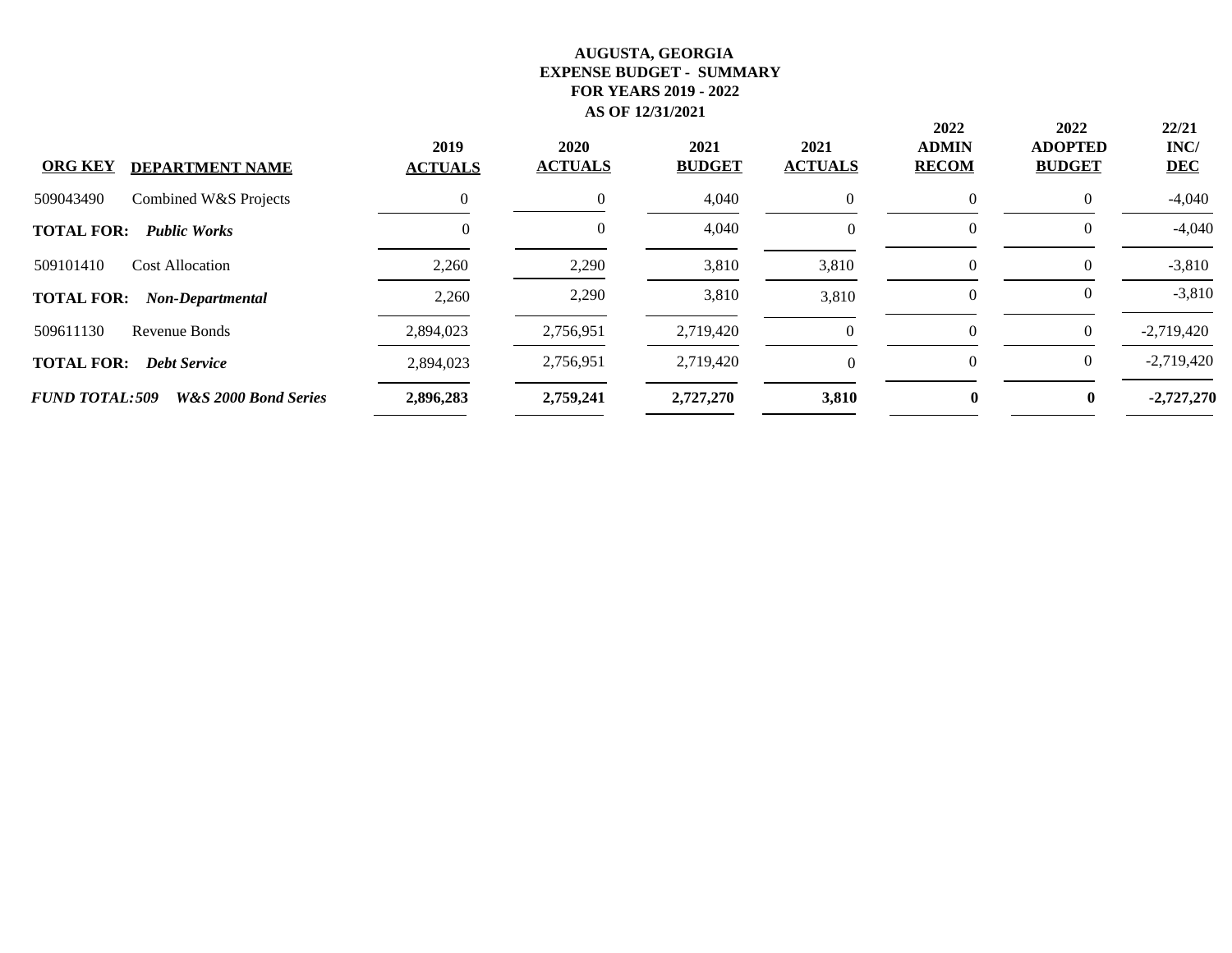| <b>ORG KEY</b><br><b>DEPARTMENT NAME</b>                 | 2019<br><b>ACTUALS</b> | 2020<br><b>ACTUALS</b> | 2021<br><b>BUDGET</b> | 2021<br><b>ACTUALS</b> | 2022<br><b>ADMIN</b><br><b>RECOM</b> | 2022<br><b>ADOPTED</b><br><b>BUDGET</b> | 22/21<br>INC/<br><b>DEC</b> |
|----------------------------------------------------------|------------------------|------------------------|-----------------------|------------------------|--------------------------------------|-----------------------------------------|-----------------------------|
| 510043490<br>Combined W&S Projects                       | $\Omega$               | 0                      | 396,380               | $\overline{0}$         | $\theta$                             | $\Omega$                                | $-396,380$                  |
| <b>Public Works</b><br><b>TOTAL FOR:</b>                 | 0                      | $\theta$               | 396,380               | $\Omega$               | $\theta$                             | $\theta$                                | $-396,380$                  |
| 510101410<br><b>Cost Allocation</b>                      | 2,540                  | 2,440                  | 4,600                 | 4,600                  | $\theta$                             | $\Omega$                                | $-4,600$                    |
| <b>TOTAL FOR:</b><br>Non-Departmental                    | 2,540                  | 2,440                  | 4,600                 | 4,600                  | $\theta$                             | $\theta$                                | $-4,600$                    |
| 510611130<br>Revenue Bonds                               | 4,482,700              | 4,326,586              | 10,568,660            | $\Omega$               | $\Omega$                             | $\Omega$                                | $-10,568,660$               |
| <b>TOTAL FOR:</b><br><b>Debt Service</b>                 | 4,482,700              | 4,326,586              | 10,568,660            | $\Omega$               | $\Omega$                             | $\overline{0}$                          | $-10,568,660$               |
| <b>FUND TOTAL:510</b><br><b>W&amp;S Bond 2002 Series</b> | 4,485,240              | 4,329,026              | 10,969,640            | 4,600                  | $\mathbf{0}$                         | $\mathbf{0}$                            | $-10,969,640$               |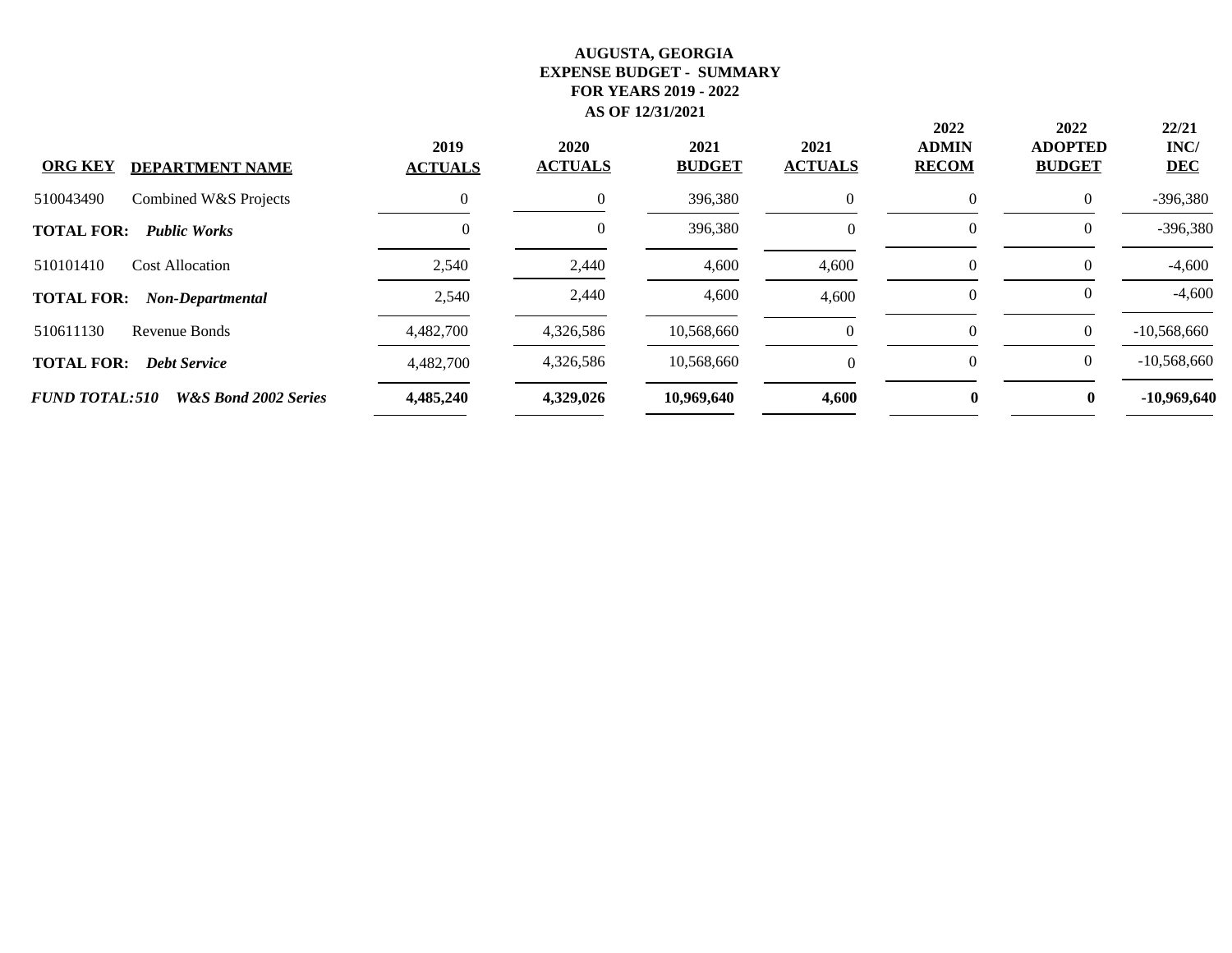| <b>ORG KEY</b>        | <b>DEPARTMENT NAME</b>           | 2019<br><b>ACTUALS</b> | <b>2020</b><br><b>ACTUALS</b> | 2021<br><b>BUDGET</b> | 2021<br><b>ACTUALS</b> | 2022<br><b>ADMIN</b><br><b>RECOM</b> | 2022<br><b>ADOPTED</b><br><b>BUDGET</b> | 22/21<br>INC/<br><b>DEC</b> |
|-----------------------|----------------------------------|------------------------|-------------------------------|-----------------------|------------------------|--------------------------------------|-----------------------------------------|-----------------------------|
| 511043410             | Water Systems Projects           |                        | $\theta$                      | 186,300               | 50,000                 | 0                                    |                                         | $-186,300$                  |
| 511043420             | Sewer System Projects            |                        | 930                           | 309,200               | 2,750                  |                                      |                                         | $-309,200$                  |
| 511043490             | <b>W&amp;S Combined Projects</b> |                        | 0                             | 44,570                |                        |                                      |                                         | $-44,570$                   |
| <b>TOTAL FOR:</b>     | <b>Public Works</b>              |                        | 930                           | 540,070               | 52,750                 | $\theta$                             | $\bigcap$                               | $-540,070$                  |
| 511101410             | <b>Cost Allocation</b>           | 2,820                  | 3,160                         | 5,930                 | 5,930                  | $\mathbf{0}$                         | $\left($                                | $-5,930$                    |
| <b>TOTAL FOR:</b>     | Non-Departmental                 | 2,820                  | 3,160                         | 5,930                 | 5,930                  | $\mathbf{0}$                         | $\theta$                                | $-5,930$                    |
| <b>TOTAL FOR:</b>     | <b>Operating Transfers Out</b>   | 0                      | $\Omega$                      | $\mathbf{0}$          |                        | $\mathbf{0}$                         | $\Omega$                                | $\theta$                    |
| 511611130             | Revenue Bonds                    | 6,507,842              | 6,507,143                     | 6,850,360             | $\Omega$               | $\mathbf{0}$                         | $\overline{0}$                          | $-6,850,360$                |
| <b>TOTAL FOR:</b>     | <b>Debt Service</b>              | 6,507,842              | 6,507,143                     | 6,850,360             | $\theta$               | $\theta$                             | $\left($                                | $-6,850,360$                |
| <b>FUND TOTAL:511</b> | W&S Bond 2004 Series             | 6,510,662              | 6,511,233                     | 7,396,360             | 58,680                 | $\mathbf{0}$                         | 0                                       | -7,396,360                  |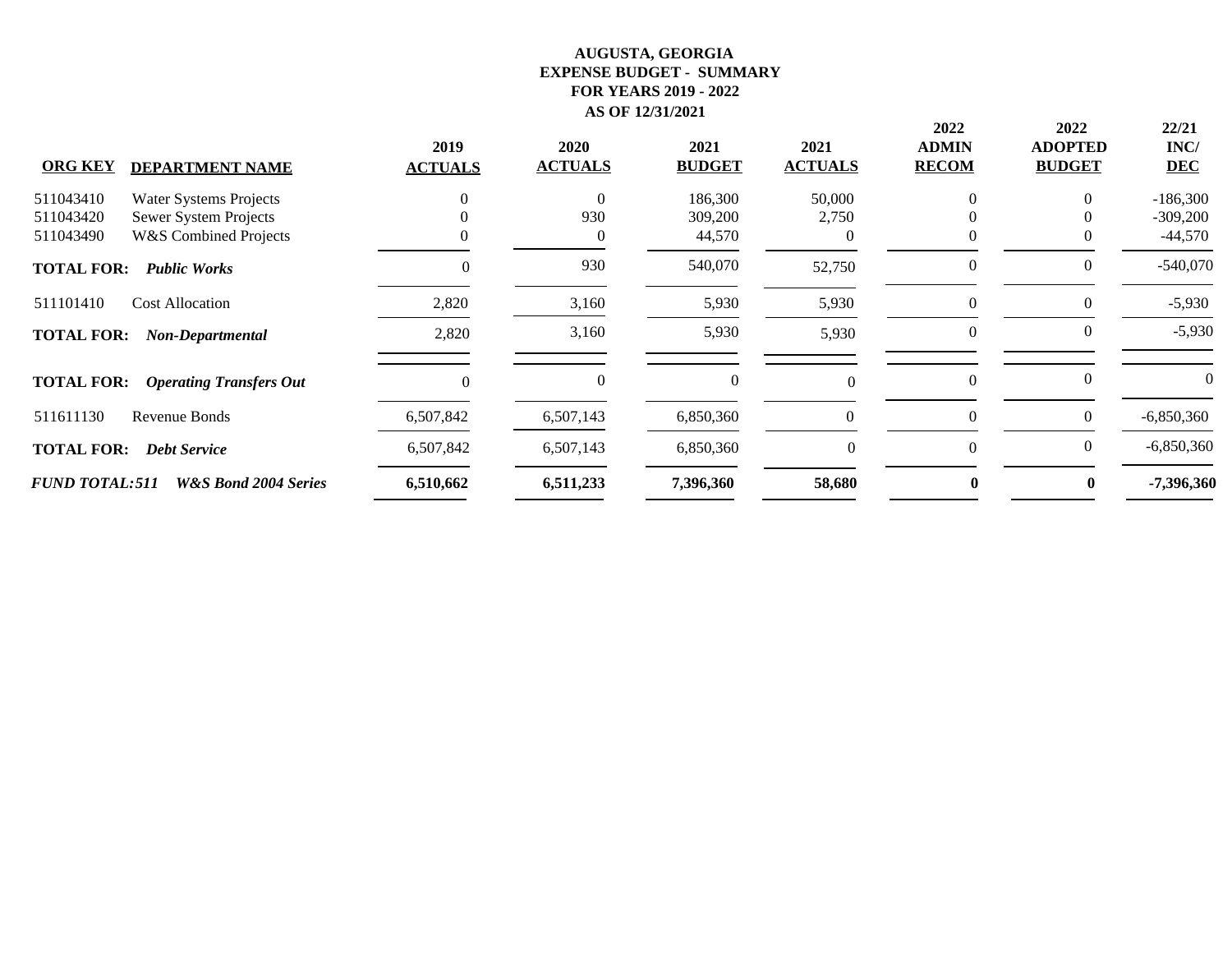|                       |                                   | 2019           | 2020           | 2021          | 2021           | 2022<br><b>ADMIN</b> | 2022<br><b>ADOPTED</b> | 22/21<br>INC/ |
|-----------------------|-----------------------------------|----------------|----------------|---------------|----------------|----------------------|------------------------|---------------|
| <b>ORG KEY</b>        | <b>DEPARTMENT NAME</b>            | <b>ACTUALS</b> | <b>ACTUALS</b> | <b>BUDGET</b> | <b>ACTUALS</b> | <b>RECOM</b>         | <b>BUDGET</b>          | <b>DEC</b>    |
| 512043410             | Constr & Maint-Water              |                | $\overline{0}$ | 282,140       | 2,895          | $\theta$             | $\theta$               | $-282,140$    |
| 512043420             | Const & Maint - Sewer             |                | 0              | 184,660       | 53,204         | $_{0}$               | $\theta$               | $-184,660$    |
| 512043490             | <b>W&amp;S Combined Projects</b>  |                |                | 341,990       | 422,480        | $\theta$             | $\left($               | $-341,990$    |
| <b>TOTAL FOR:</b>     | <b>Public Works</b>               | 0              | 0              | 808,790       | 478,579        | $\theta$             | $\theta$               | $-808,790$    |
| 512101410             | <b>Cost Allocation</b>            | 5,320          | 3,330          | 4,060         | 4,060          | 4,410                | 4,410                  | 350           |
| <b>TOTAL FOR:</b>     | Non-Departmental                  | 5,320          | 3,330          | 4,060         | 4,060          | 4,410                | 4,410                  | 350           |
| 512611130             | Revenue Bonds                     | 1,314,101      | 1,542,397      | 1,583,060     | $\left($       | 1,583,060            | 1,583,060              | 0             |
| <b>TOTAL FOR:</b>     | <b>Debt Service</b>               | 1,314,101      | 1,542,397      | 1,583,060     | $\Omega$       | 1,583,060            | 1,583,060              | $\theta$      |
| <b>FUND TOTAL:512</b> | <b>W&amp;S 2012 Revenue Bonds</b> | 1,319,421      | 1,545,727      | 2,395,910     | 482,639        | 1,587,470            | 1,587,470              | $-808,440$    |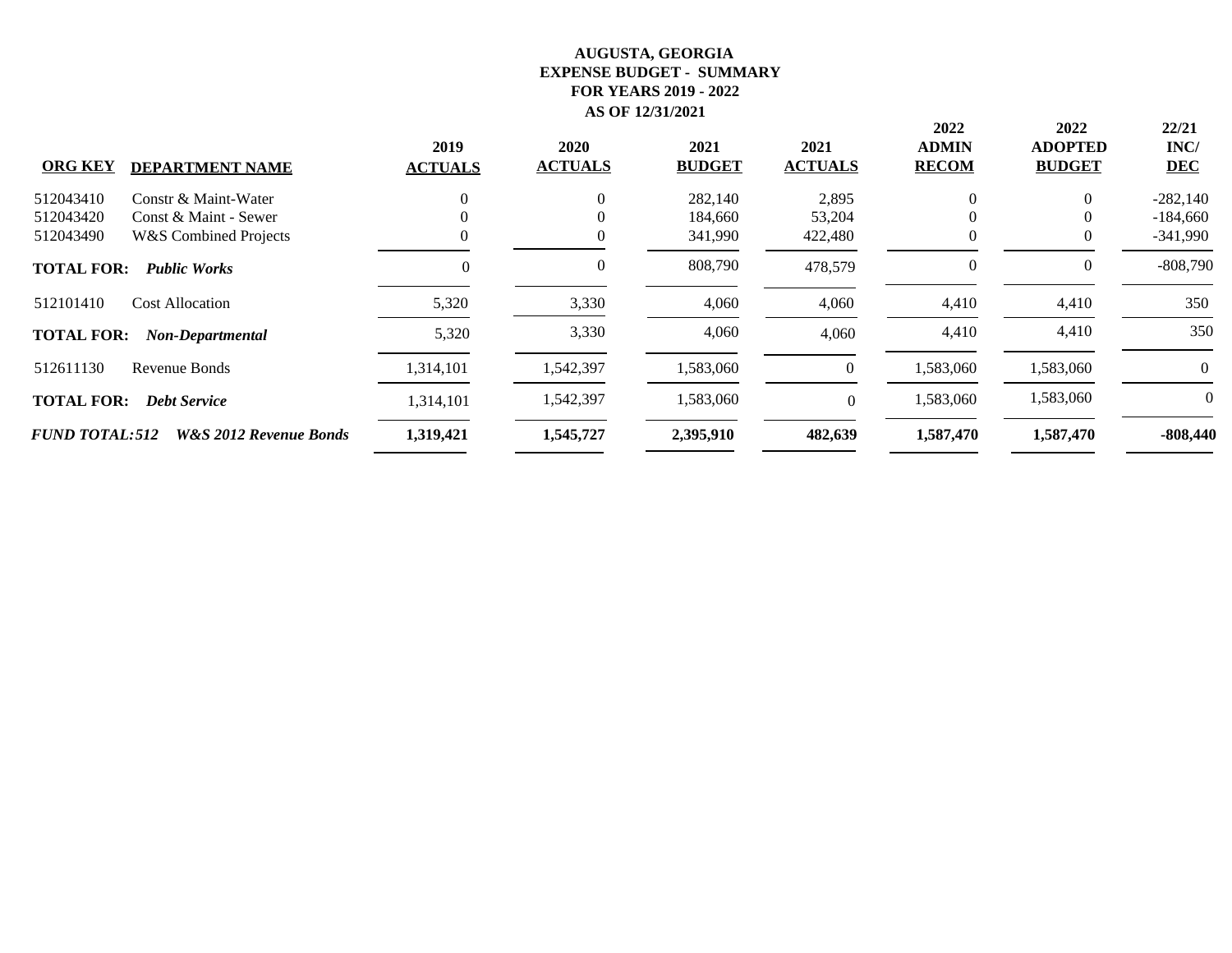| <b>ORG KEY</b><br><b>DEPARTMENT NAME</b>                | 2019<br><b>ACTUALS</b> | 2020<br><b>ACTUALS</b> | 2021<br><b>BUDGET</b> | 2021<br><b>ACTUALS</b> | 2022<br><b>ADMIN</b><br><b>RECOM</b> | 2022<br><b>ADOPTED</b><br><b>BUDGET</b> | 22/21<br>INC/<br><b>DEC</b> |
|---------------------------------------------------------|------------------------|------------------------|-----------------------|------------------------|--------------------------------------|-----------------------------------------|-----------------------------|
| 513101410<br>Cost Allocation                            | 1,790                  | 1,890                  | 2,650                 | 2,650                  | 2,660                                | 2,660                                   | 10                          |
| <b>TOTAL FOR:</b><br>Non-Departmental                   | 1,790                  | 1,890                  | 2,650                 | 2,650                  | 2,660                                | 2,660                                   | 10                          |
| 513611130<br>Revenue Bonds                              | 743,492                | 714,990                | 1,738,550             | $\theta$               | 1,741,200                            | 1,741,200                               | 2,650                       |
| <b>TOTAL FOR:</b><br><b>Debt Service</b>                | 743,492                | 714,990                | 1,738,550             | $\Omega$               | 1,741,200                            | 1,741,200                               | 2,650                       |
| <b>FUND TOTAL:513</b><br><b>W&amp;S</b> Taxable Rev Bds | 745,282                | 716,880                | 1,741,200             | 2,650                  | 1,743,860                            | 1,743,860                               | 2,660                       |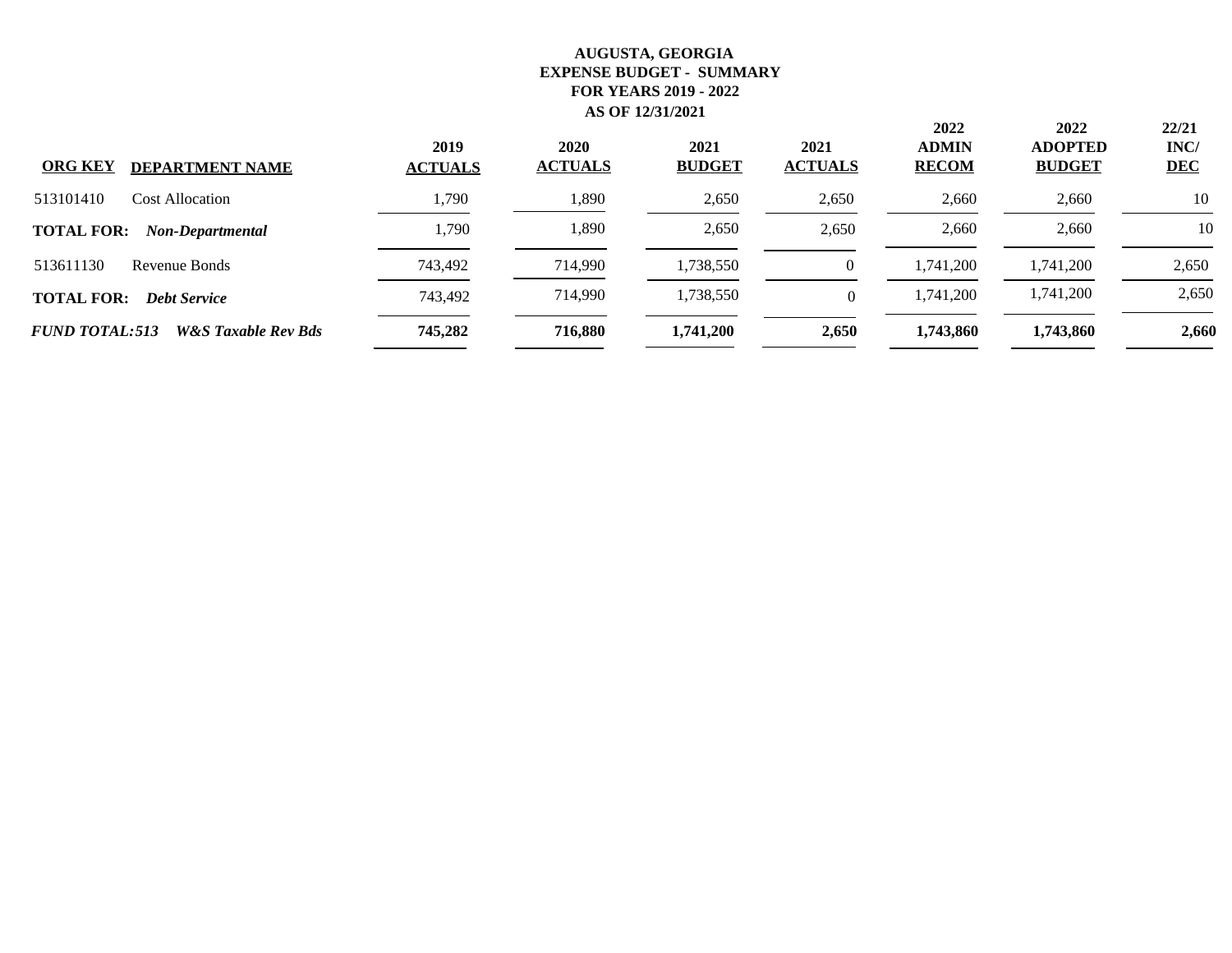|                       |                                  | 2019           | 2020           | 2021          | 2021           | 2022<br><b>ADMIN</b> | 2022<br><b>ADOPTED</b> | 22/21<br>INC/ |
|-----------------------|----------------------------------|----------------|----------------|---------------|----------------|----------------------|------------------------|---------------|
| <b>ORG KEY</b>        | <b>DEPARTMENT NAME</b>           | <b>ACTUALS</b> | <b>ACTUALS</b> | <b>BUDGET</b> | <b>ACTUALS</b> | <b>RECOM</b>         | <b>BUDGET</b>          | <b>DEC</b>    |
| 514043410             | Const& Maint-Water               | $\Omega$       | $\overline{0}$ | 1,206,270     | 45,280         | $\Omega$             | $\theta$               | $-1,206,270$  |
| 514043420             | Const&Maint-Sewer                |                | $\Omega$       | 1,246,590     | 93,248         | 0                    | $\Omega$               | $-1,246,590$  |
| 514043490             | <b>W&amp;S</b> Combined Projects |                | 750            | 1,015,840     | 269,702        | 2,000,000            | 2,000,000              | 984,160       |
| <b>TOTAL FOR:</b>     | <b>Public Works</b>              | $\Omega$       | 750            | 3,468,700     | 408,231        | 2,000,000            | 2,000,000              | $-1,468,700$  |
| 514101410             | <b>Cost Allocation</b>           | 9,270          | 5,790          | 5,170         | 5,170          | 5,320                | 5,320                  | 150           |
| <b>TOTAL FOR:</b>     | Non-Departmental                 | 9,270          | 5,790          | 5,170         | 5,170          | 5,320                | 5,320                  | 150           |
| 514611130             | Revenue Bonds                    | 676,451        | 737,097        | 2,054,820     | $\Omega$       | 2,054,790            | 2,054,790              | $-30$         |
| <b>TOTAL FOR:</b>     | <b>Debt Service</b>              | 676,451        | 737,097        | 2,054,820     | $\Omega$       | 2,054,790            | 2,054,790              | $-30$         |
| <b>FUND TOTAL:514</b> | 2014 Bond Issue                  | 685,721        | 743,637        | 5,528,690     | 413,401        | 4,060,110            | 4,060,110              | $-1,468,580$  |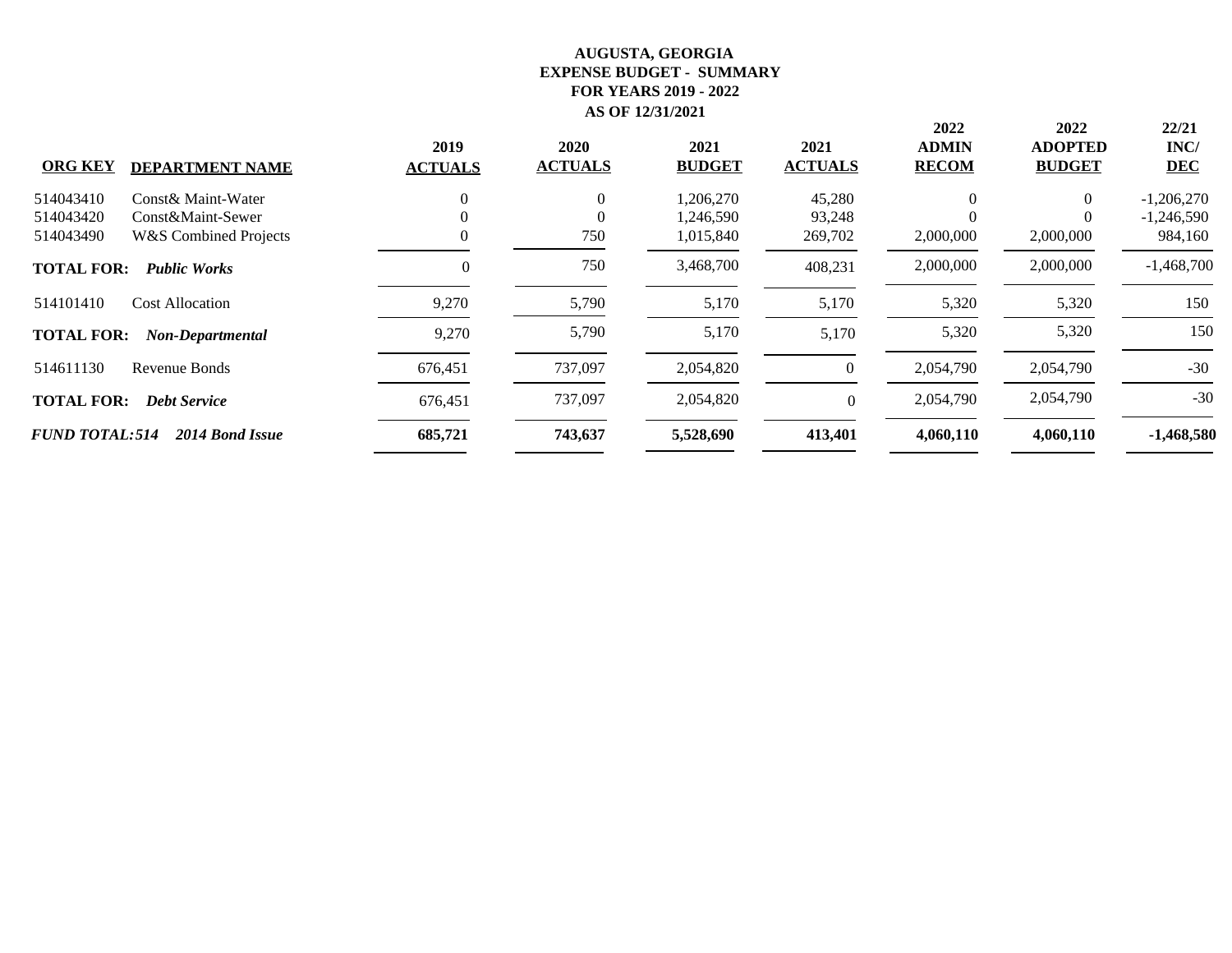| <b>ORG KEY</b><br><b>DEPARTMENT NAME</b>                                        | 2019<br><b>ACTUALS</b> | 2020<br><b>ACTUALS</b> | 2021<br><b>BUDGET</b>   | 2021<br><b>ACTUALS</b> | 2022<br><b>ADMIN</b><br><b>RECOM</b> | 2022<br><b>ADOPTED</b><br><b>BUDGET</b> | 22/21<br>INC/<br><b>DEC</b>   |
|---------------------------------------------------------------------------------|------------------------|------------------------|-------------------------|------------------------|--------------------------------------|-----------------------------------------|-------------------------------|
| 515043420<br>Const&Maint-Sewer<br>515043490<br><b>W&amp;S</b> Combined Projects | 346                    | $-0$<br>0              | 12,266,930<br>7,526,450 | 1,317,923<br>291       | $\Omega$<br>6,000,000                | $\theta$<br>6,000,000                   | $-12,266,930$<br>$-1,526,450$ |
| <b>TOTAL FOR:</b><br><b>Public Works</b>                                        | 346                    | $-0$                   | 19,793,380              | 1,318,214              | 6,000,000                            | 6,000,000                               | $-13,793,380$                 |
| 515101410<br><b>Cost Allocation</b>                                             |                        | 0                      | 1,580                   | 1,580                  | 2,470                                | 2,470                                   | 890                           |
| <b>TOTAL FOR:</b><br>Non-Departmental                                           | 0                      | 0                      | 1,580                   | 1,580                  | 2,470                                | 2,470                                   | 890                           |
| 515611130<br>Revenue Bonds                                                      | 253,198                | 622,675                | 493,500                 | 4,500                  | 2,283,500                            | 2,283,500                               | 1,790,000                     |
| <b>TOTAL FOR:</b><br><b>Debt Service</b>                                        | 253,198                | 622,675                | 493,500                 | 4,500                  | 2,283,500                            | 2,283,500                               | 1,790,000                     |
| <b>FUND TOTAL:515</b><br><b>W&amp;S Bonds 2019 Series</b>                       | 253,544                | 622,675                | 20,288,460              | 1,324,294              | 8,285,970                            | 8,285,970                               | $-12,002,490$                 |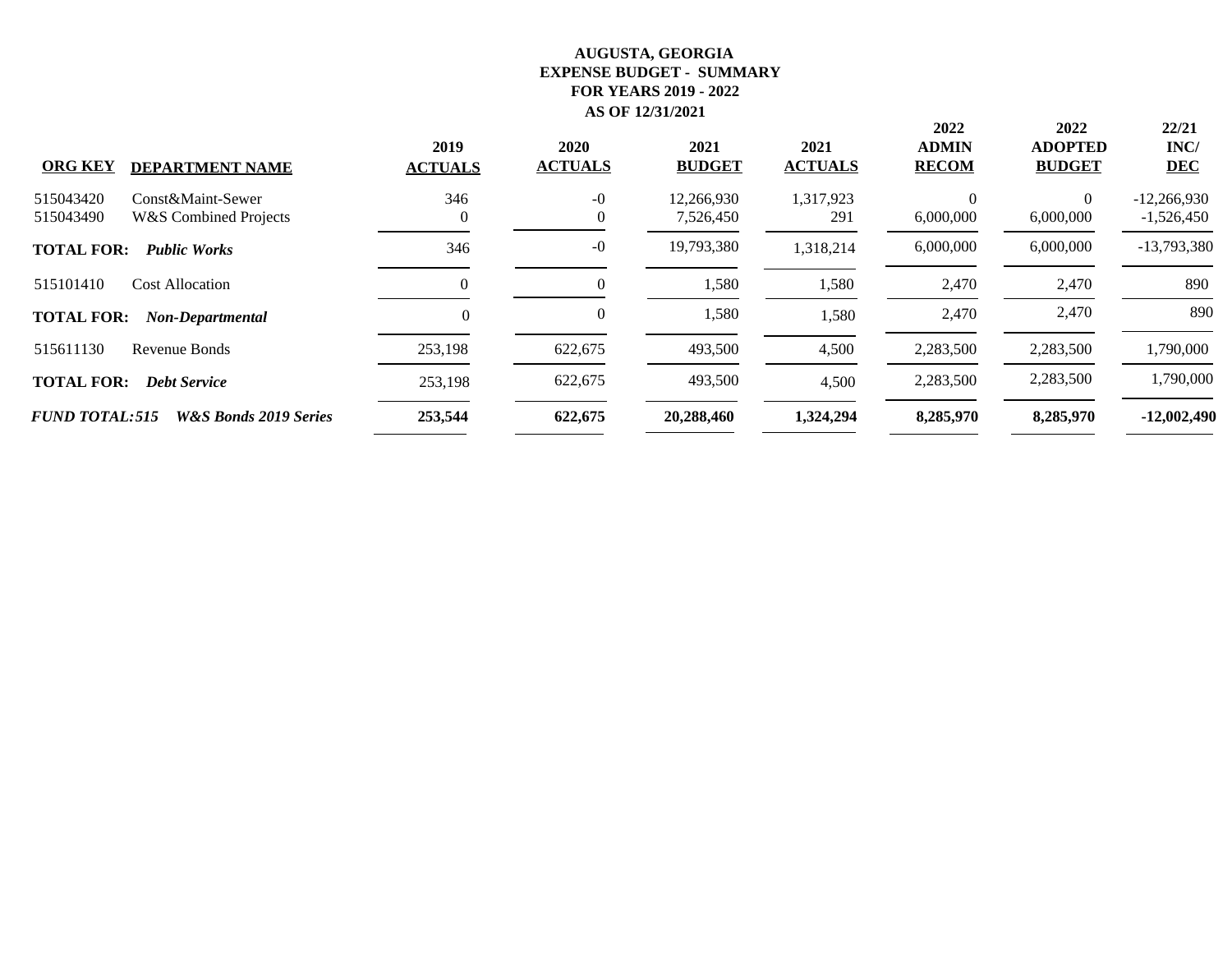| <b>ORG KEY</b><br><b>DEPARTMENT NAME</b>                                                                | 2019<br><b>ACTUALS</b>                     | 2020<br><b>ACTUALS</b>      | 2021<br><b>BUDGET</b>         | 2021<br><b>ACTUALS</b>        | 2022<br><b>ADMIN</b><br><b>RECOM</b> | 2022<br><b>ADOPTED</b><br><b>BUDGET</b> | 22/21<br>INC/<br><b>DEC</b>  |
|---------------------------------------------------------------------------------------------------------|--------------------------------------------|-----------------------------|-------------------------------|-------------------------------|--------------------------------------|-----------------------------------------|------------------------------|
| 541044210<br>Solid waste disposal<br><b>CNG</b> Station<br>541044550                                    | 18,132,414<br>1,097,032                    | 14,733,084<br>1,180,644     | 30,925,650<br>1,299,410       | 20,346,753<br>1,308,138       | 16,045,980<br>1,163,320              | 16,045,980<br>1,163,320                 | $-14,879,670$<br>$-136,090$  |
| <b>TOTAL FOR:</b><br><b>Public Works</b>                                                                | 19,229,447                                 | 15,913,728                  | 32,225,060                    | 21,654,891                    | 17,209,300                           | 17,209,300                              | $-15,015,760$                |
| 541101110<br>Contingency<br>541101410<br><b>Cost Allocation</b><br>541201110<br>Pension Health Benefits | 30,507<br>437,667<br>9,606                 | 51,799<br>416,607<br>16,241 | $\Omega$<br>520,160<br>18,880 | $\Omega$<br>520,160<br>28,828 | $-22,150$<br>523,370<br>29,140       | $-22,150$<br>523,370<br>29,140          | $-22,150$<br>3,210<br>10,260 |
| <b>TOTAL FOR:</b><br>Non-Departmental                                                                   | 477,781                                    | 484,647                     | 539,040                       | 548,988                       | 530,360                              | 530,360                                 | $-8,680$                     |
| 541111110<br><b>Operating Transfers Out</b>                                                             | 21,920                                     | 16,850                      | 35,770                        | 35,770                        | 48,840                               | 48,840                                  | 13,070                       |
| <b>TOTAL FOR:</b><br><b>Operating Transfers Out</b>                                                     | 21,920                                     | 16,850                      | 35,770                        | 35,770                        | 48,840                               | 48,840                                  | 13,070                       |
| <b>FUND TOTAL:541</b>                                                                                   | 19,729,148<br><b>Waste Management Fund</b> | 16,415,225                  | 32,799,870                    | 22,239,650                    | 17,788,500                           | 17,788,500                              | $-15,011,370$                |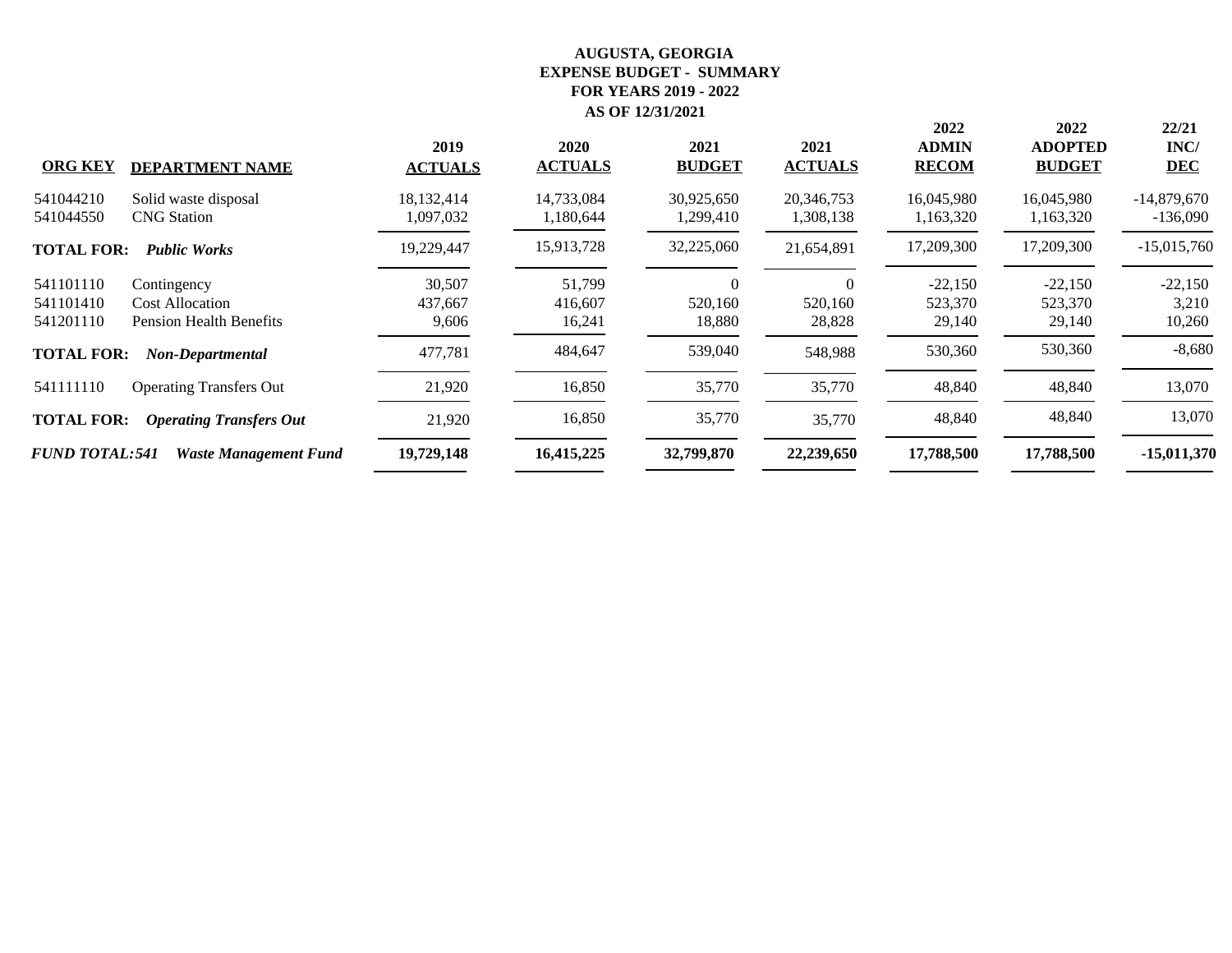| <b>ORG KEY</b>                      | <b>DEPARTMENT NAME</b>                                            | 2019<br><b>ACTUALS</b>           | 2020<br><b>ACTUALS</b>             | 2021<br><b>BUDGET</b>            | 2021<br><b>ACTUALS</b>           | 2022<br><b>ADMIN</b><br><b>RECOM</b> | 2022<br><b>ADOPTED</b><br><b>BUDGET</b> | 22/21<br>INC/<br><b>DEC</b>     |
|-------------------------------------|-------------------------------------------------------------------|----------------------------------|------------------------------------|----------------------------------|----------------------------------|--------------------------------------|-----------------------------------------|---------------------------------|
| 542101110<br>542111110              | Contingency<br><b>Operating Transfers Out</b>                     | 14,877<br>17,570                 | 17,690<br>11,150                   | $\mathbf{0}$<br>12,790           | $\Omega$<br>12,790               | 7,410<br>241,360                     | 7,410<br>241,360                        | 7,410<br>228,570                |
| <b>TOTAL FOR:</b>                   | Not applicable                                                    | 32,447                           | 28,840                             | 12,790                           | 12,790                           | 248,770                              | 248,770                                 | 235,980                         |
| 542041420<br>542044110<br>542047460 | Keep Augusta Beautiful<br>Garbage Collection<br>Demolition-Houses | 128,236<br>18,736,996<br>203,489 | 139,336<br>19, 196, 192<br>576,035 | 282,390<br>20,640,550<br>618,230 | 163,166<br>17,710,664<br>516,754 | 339,550<br>20,356,480<br>993,350     | 339,550<br>20,356,480<br>993,350        | 57,160<br>$-284,070$<br>375,120 |
| <b>TOTAL FOR:</b>                   | <b>Public Works</b>                                               | 19,068,722                       | 19,911,564                         | 21,541,170                       | 18,390,586                       | 21,689,380                           | 21,689,380                              | 148,210                         |
| 542051910                           | <b>Mosquito Control</b>                                           | 225,000                          | 225,000                            | 225,000                          | 225,000                          | $\theta$                             | $\theta$                                | $-225,000$                      |
| <b>TOTAL FOR:</b>                   | <b>Health and Welfare</b>                                         | 225,000                          | 225,000                            | 225,000                          | 225,000                          | $\mathbf{0}$                         | $\left($                                | $-225,000$                      |
| 542101410                           | <b>Cost Allocation</b>                                            | 476,290                          | 410,090                            | 467,840                          | 467,840                          | 486,800                              | 486,800                                 | 18,960                          |
| <b>TOTAL FOR:</b>                   | Non-Departmental                                                  | 476,290                          | 410,090                            | 467,840                          | 467,840                          | 486,800                              | 486,800                                 | 18,960                          |
| <b>FUND TOTAL:542</b>               | <b>Garbage Collection Fund</b>                                    | 19,802,459                       | 20,575,495                         | 22,246,800                       | 19,096,216                       | 22,424,950                           | 22,424,950                              | 178,150                         |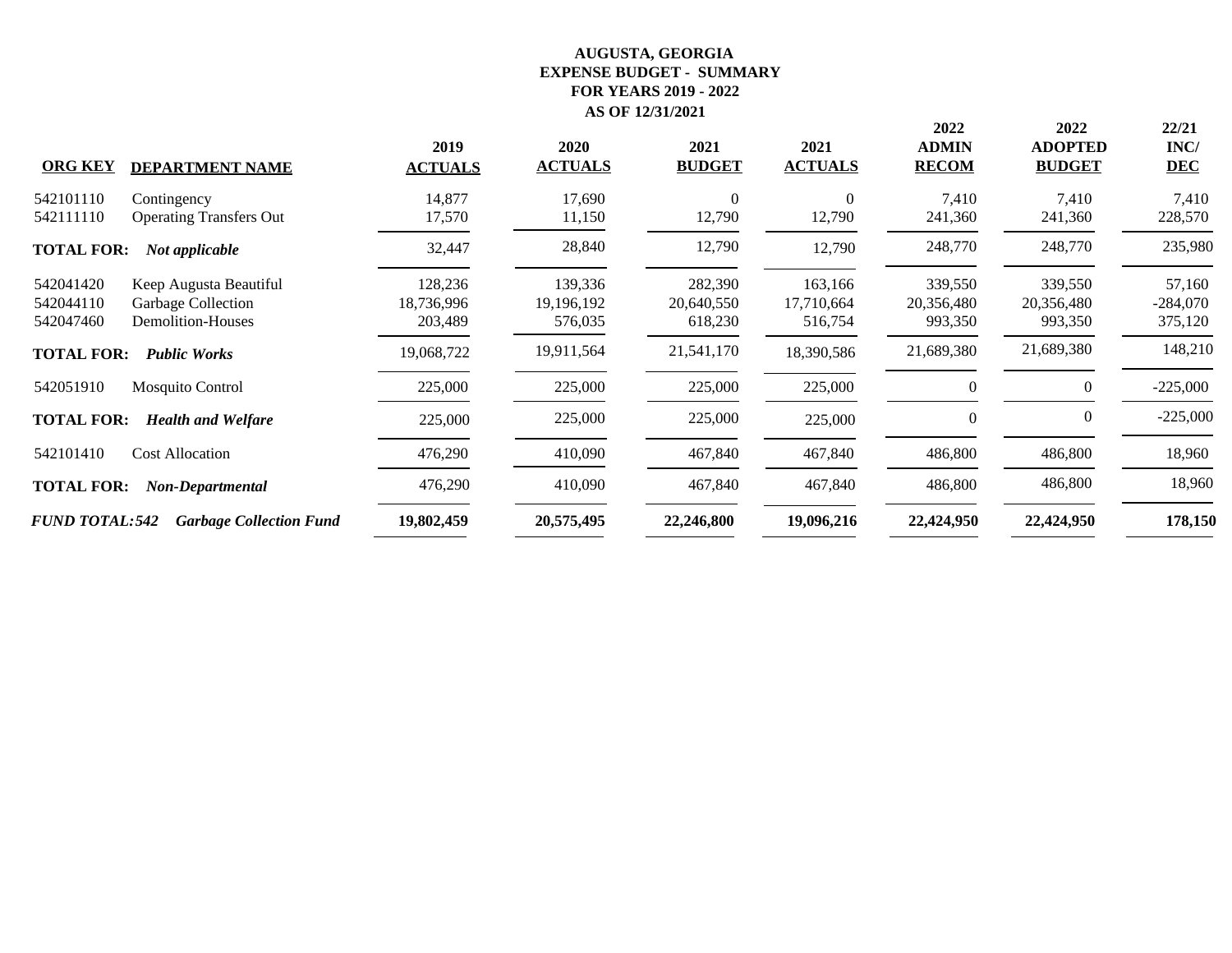| <b>ORG KEY</b><br><b>DEPARTMENT NAME</b>              | 2019<br><b>ACTUALS</b> | 2020<br><b>ACTUALS</b> | 2021<br><b>BUDGET</b> | 2021<br><b>ACTUALS</b> | 2022<br><b>ADMIN</b><br><b>RECOM</b> | 2022<br><b>ADOPTED</b><br><b>BUDGET</b> | 22/21<br>INC/<br><b>DEC</b> |
|-------------------------------------------------------|------------------------|------------------------|-----------------------|------------------------|--------------------------------------|-----------------------------------------|-----------------------------|
| Solid Waste Disposal Const<br>543044210               | 795,153                | 795,153                | 795,160               | 795,157                | $\Omega$                             | $\Omega$                                | $-795,160$                  |
| <b>TOTAL FOR:</b><br><b>Public Works</b>              | 795,153                | 795,153                | 795,160               | 795,157                | 0                                    | $\theta$                                | $-795,160$                  |
| 543101410<br><b>Cost Allocation</b>                   | 3,420                  | 2,870                  | 2,860                 | 2,860                  | $\Omega$                             | $\Omega$                                | $-2,860$                    |
| <b>TOTAL FOR:</b><br>Non-Departmental                 | 3,420                  | 2,870                  | 2,860                 | 2,860                  | $\Omega$                             | $\theta$                                | $-2,860$                    |
| 543611130<br>Revenue Bonds                            | 9,750                  |                        | $\theta$              | $\Omega$               | $\Omega$                             | $\Omega$                                | 0                           |
| <b>TOTAL FOR:</b><br><b>Debt Service</b>              | 9,750                  | 0                      | $\overline{0}$        | $\Omega$               | $\theta$                             | $\Omega$                                | $\theta$                    |
| <b>FUND TOTAL:543</b><br><b>Waste Management 2004</b> | 808,323                | 798,023                | 798,020               | 798,017                | $\mathbf{0}$                         | $\mathbf{0}$                            | $-798,020$                  |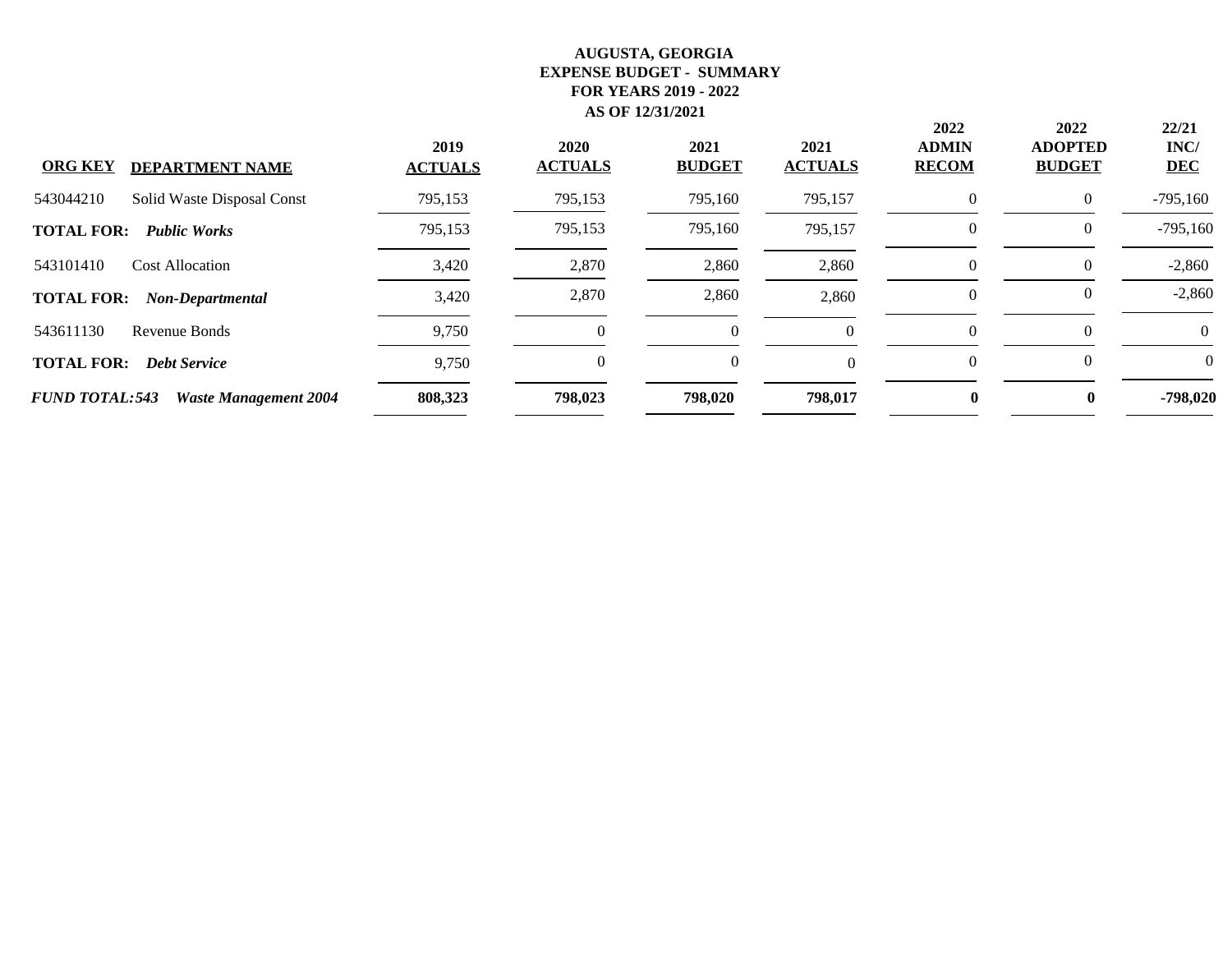| <b>ORG KEY</b><br><b>DEPARTMENT NAME</b>                 | 2019<br><b>ACTUALS</b> | 2020<br><b>ACTUALS</b> | 2021<br><b>BUDGET</b> | 2021<br><b>ACTUALS</b> | 2022<br><b>ADMIN</b><br><b>RECOM</b> | 2022<br><b>ADOPTED</b><br><b>BUDGET</b> | 22/21<br>INC/<br><b>DEC</b> |
|----------------------------------------------------------|------------------------|------------------------|-----------------------|------------------------|--------------------------------------|-----------------------------------------|-----------------------------|
| 544101410<br><b>Cost Allocation</b>                      | 2,200                  | 2,000                  | 2,000                 | 2,000                  | 2,300                                | 2,300                                   | 300                         |
| <b>TOTAL FOR:</b><br>Non-Departmental                    | 2,200                  | 2,000                  | 2,000                 | 2.000                  | 2,300                                | 2,300                                   | 300                         |
| 544611130<br>Revenue Bonds                               | 263,510                | 246,343                | 685,690               | 232,437                | 700,690                              | 700,690                                 | 15,000                      |
| <b>TOTAL FOR:</b><br><b>Debt Service</b>                 | 263,510                | 246,343                | 685,690               | 232,437                | 700,690                              | 700,690                                 | 15,000                      |
| <b>FUND TOTAL:544</b><br><b>Solid Waste Rev Bond Ser</b> | 265,710                | 248,343                | 687,690               | 234,437                | 702,990                              | 702,990                                 | 15,300                      |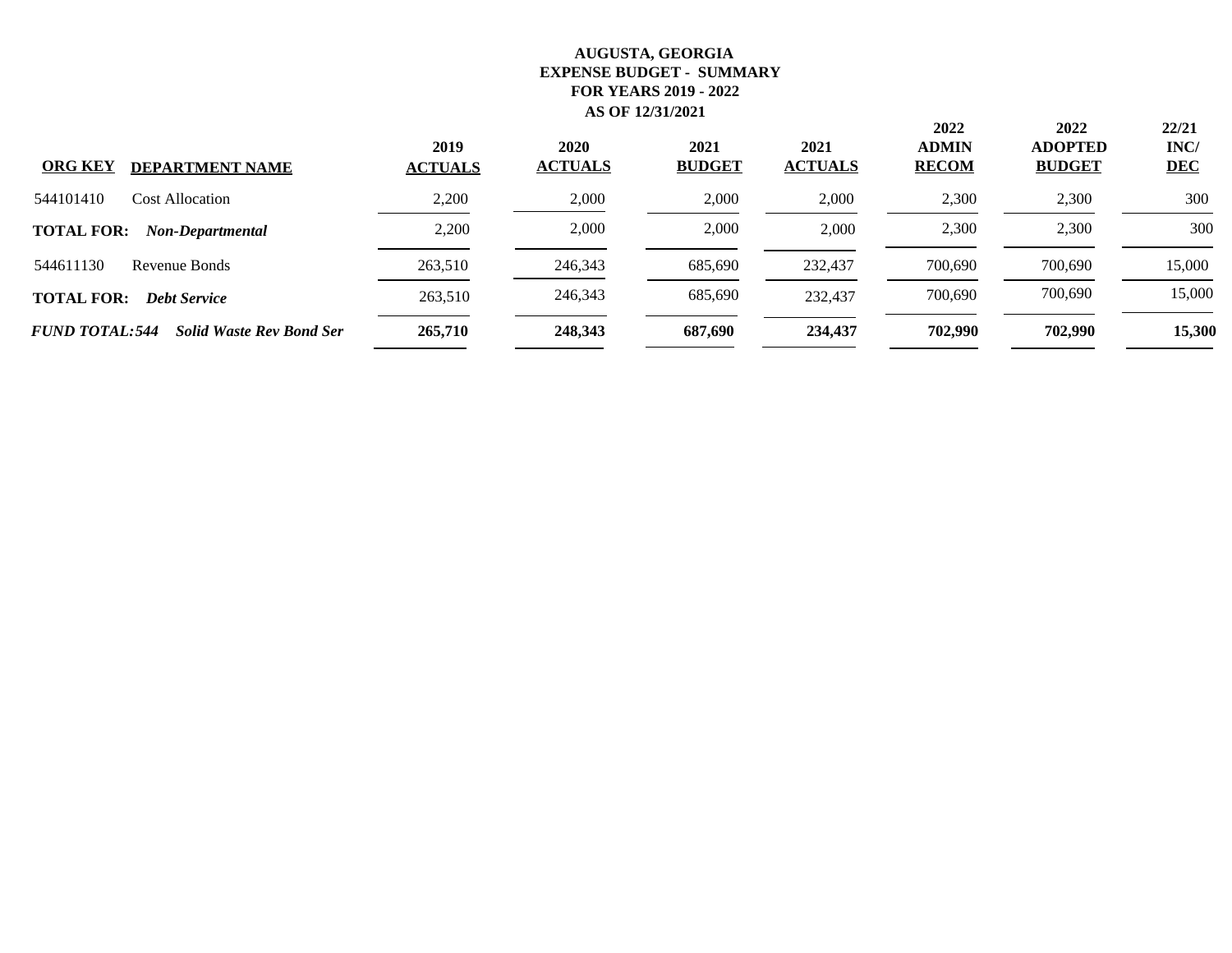| <b>ORG KEY</b>        | <b>DEPARTMENT NAME</b>               | 2019<br><b>ACTUALS</b> | 2020<br><b>ACTUALS</b> | 2021<br><b>BUDGET</b> | 2021<br><b>ACTUALS</b> | 2022<br><b>ADMIN</b><br><b>RECOM</b> | 2022<br><b>ADOPTED</b><br><b>BUDGET</b> | 22/21<br>INC/<br><b>DEC</b> |
|-----------------------|--------------------------------------|------------------------|------------------------|-----------------------|------------------------|--------------------------------------|-----------------------------------------|-----------------------------|
| <b>TOTAL FOR:</b>     | Not applicable                       |                        | $\Omega$               | $\theta$              | $\Omega$               | $\theta$                             | $\Omega$                                |                             |
| 546091110             | <b>Transit-General Operations</b>    | 1,005,568              | 1,442,190              | 1,406,390             | 1,318,592              | 1,511,440                            | 1,511,440                               | 105,050                     |
| 546091111             | <b>Transit-Vehicle Operations-MB</b> | 2,738,334              | 3,834,399              | 489,130               | 2,128,518              | 433,890                              | 433,890                                 | $-55,240$                   |
| 546091113             | <b>Trans-Vehicle Operation-DR</b>    | 578,480                | 732,481                | 0                     | 395,545                | 189,560                              | 189,560                                 | 189,560                     |
| 546091115             | Transit - Vehicle Maintenance        | 305                    | 709                    | 1,300                 | 1,616                  | 300                                  | 300                                     | $-1,000$                    |
| 546091117             | Transit B&G                          | 3,400                  | 113,122                | 199,790               | 103,808                | 311,490                              | 311,490                                 | 111,700                     |
| 546091120             | Non-Urban Transit Operations         | 835,577                | 705,906                | 697,710               | 668,220                | 1,111,030                            | 1,111,030                               | 413,320                     |
| 546091226             | FTA 5307/5339                        |                        |                        | $\Omega$              | $\Omega$               | 4,386,980                            | 4,386,980                               | 4,386,980                   |
| 546091227             | FTA Cares Act Grant                  |                        | $\theta$               | 3,802,630             | 2,303,462              | 0                                    | $\overline{0}$                          | $-3,802,630$                |
| <b>TOTAL FOR:</b>     | <b>Transit</b>                       | 5,161,666              | 6,828,808              | 6,596,950             | 6,919,765              | 7,944,690                            | 7,944,690                               | 1,347,740                   |
| 546101110             | Contingency                          | 108,823                | 143,628                | 153,100               | 122,061                | 121,300                              | 121,300                                 | $-31,800$                   |
| 546101410             | <b>Cost Allocation</b>               | 211,020                | 306,250                | 326,650               | 326,650                | 132,300                              | 132,300                                 | $-194,350$                  |
| 546201110             | <b>Pension Health Benefits</b>       | 57,569                 | 56,077                 | 56,040                | 55,727                 | 55,730                               | 55,730                                  | $-310$                      |
| <b>TOTAL FOR:</b>     | Non-Departmental                     | 377,413                | 505,956                | 535,790               | 504,438                | 309,330                              | 309,330                                 | $-226,460$                  |
| 546111110             | <b>Operating Transfers Out</b>       | 8,720                  | 4,680                  | 7,870                 | 7,870                  | 9,170                                | 9,170                                   | 1,300                       |
| <b>TOTAL FOR:</b>     | <b>Operating Transfers Out</b>       | 8,720                  | 4,680                  | 7,870                 | 7,870                  | 9,170                                | 9,170                                   | 1,300                       |
| <b>FUND TOTAL:546</b> | <b>Augusta Public Transit</b>        | 5,547,799              | 7,339,445              | 7,140,610             | 7,432,073              | 8,263,190                            | 8,263,190                               | 1,122,580                   |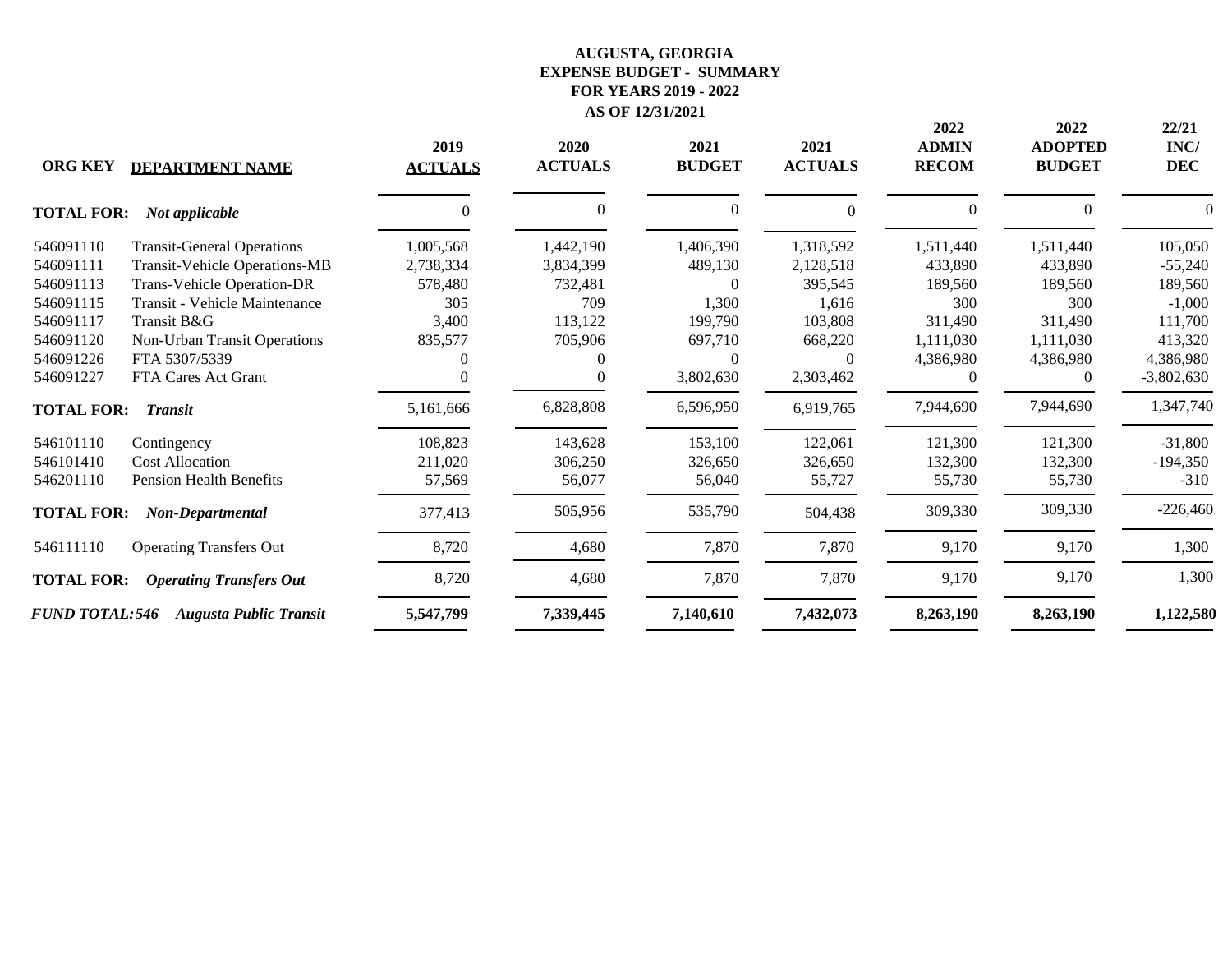| <b>ORG KEY</b>        | <b>DEPARTMENT NAME</b>        | 2019<br><b>ACTUALS</b> | 2020<br><b>ACTUALS</b> | 2021<br><b>BUDGET</b> | 2021<br><b>ACTUALS</b> | 2022<br><b>ADMIN</b><br><b>RECOM</b> | 2022<br><b>ADOPTED</b><br><b>BUDGET</b> | 22/21<br>INC/<br><b>DEC</b> |
|-----------------------|-------------------------------|------------------------|------------------------|-----------------------|------------------------|--------------------------------------|-----------------------------------------|-----------------------------|
| 547091120             | Non-Urban Transit Ops(Rural)  |                        |                        | 105,040               | 14,135                 | 208,100                              | 208,100                                 | 103,060                     |
| 547091211             | APT5307 Capital Grant X307    | 15,184                 |                        | 14,830                |                        | 14,830                               | 14,830                                  |                             |
| 547091214             | APT5307 Capital Grant X330    | 39,301                 |                        |                       |                        |                                      |                                         |                             |
| 547091215             | APT5307 Capital Grant 343     | 37,843                 | 28,015                 | 24,760                | 7,515                  | 1,740                                | 1,740                                   | $-23,020$                   |
| 547091223             | APT 5307 grt 2017-036         | 93,877                 |                        |                       |                        |                                      |                                         |                             |
| 547091224             | APT5307 grt 2018-016-00       | 1,103,507              | 67,103                 | 217,540               | 112,742                | 132,340                              | 132,340                                 | $-85,200$                   |
| 547091225             | APT5339 Grt 2018-026          |                        |                        | 100                   |                        |                                      |                                         | $-100$                      |
| 547091226             | FTA 5307/5339 Grant           |                        | 61,007                 | 3,664,660             | 459,944                | 2,192,880                            | 2,192,880                               | $-1,471,780$                |
| 547091227             | FTA Cares Act Grant           |                        |                        | 2,650,000             | 38,005                 | 2,650,000                            | 2,650,000                               |                             |
| 547091228             | FTA FY21 TAP Grt              |                        |                        |                       | $\left($               | 1,451,530                            | 1,451,530                               | 1,451,530                   |
| <b>TOTAL FOR:</b>     | <b>Transit</b>                | 1,289,715              | 156,126                | 6,676,930             | 632,343                | 6,651,420                            | 6,651,420                               | $-25,510$                   |
| 547101410             | <b>Cost Allocation</b>        | 11,910                 | 19,190                 | 9,860                 | 9,860                  |                                      |                                         | $-9,860$                    |
| 547111110             | <b>Operating Transfer</b>     |                        |                        | 702,940               |                        |                                      |                                         | $-702,940$                  |
| <b>TOTAL FOR:</b>     | Non-Departmental              | 11,910                 | 19,190                 | 712,800               | 9,860                  | $\Omega$                             | $\Omega$                                | $-712,800$                  |
| <b>FUND TOTAL:547</b> | <b>Transit Capital Grants</b> | 1,301,625              | 175,316                | 7,389,730             | 642,203                | 6,651,420                            | 6,651,420                               | $-738,310$                  |
|                       |                               |                        |                        |                       |                        |                                      |                                         |                             |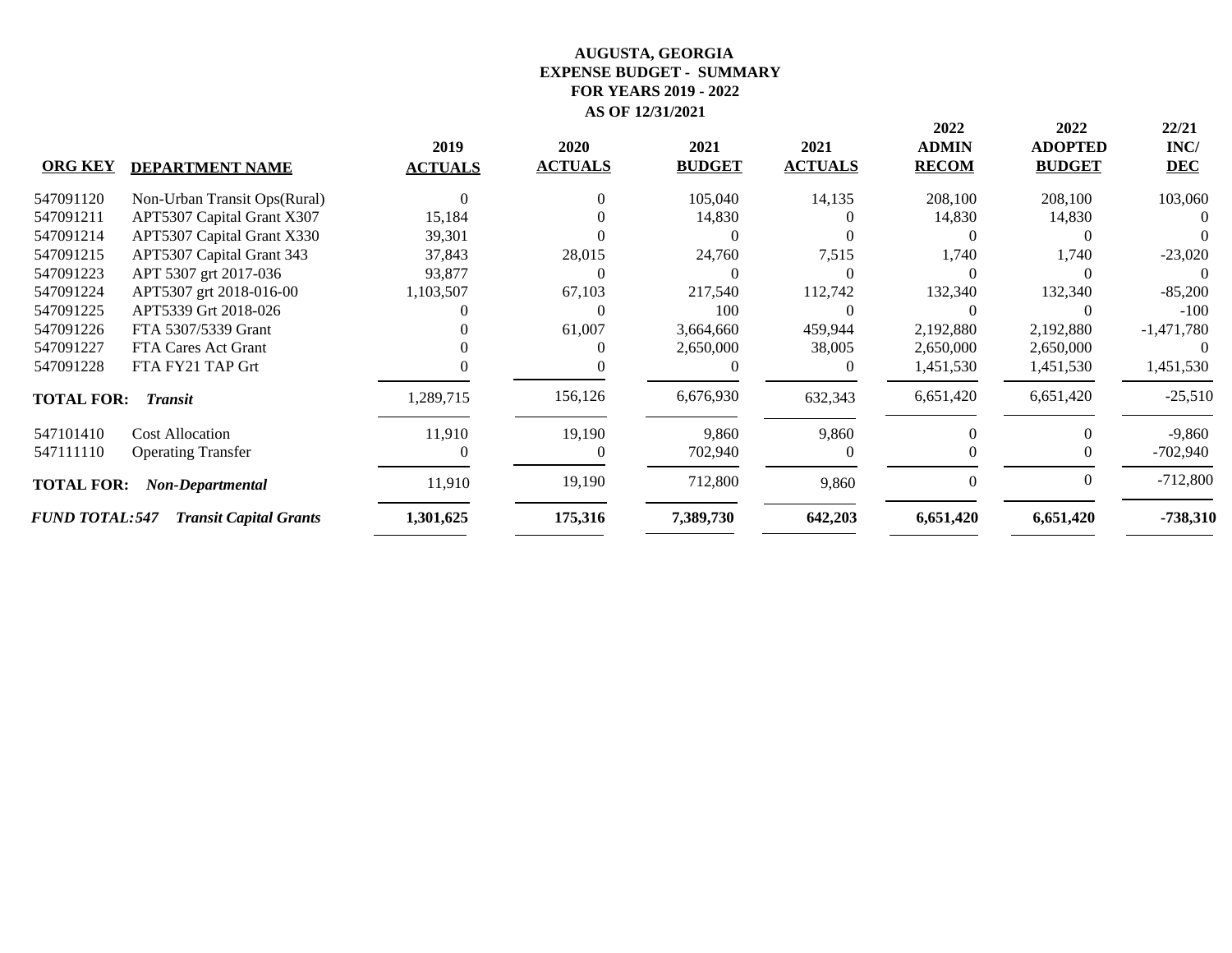|                           | <b>Airport Administration</b><br><b>Airport Finance</b> |                  |                  |                  | <b>ACTUALS</b>   | <b>RECOM</b>     | <b>BUDGET</b>  | <b>DEC</b>   |
|---------------------------|---------------------------------------------------------|------------------|------------------|------------------|------------------|------------------|----------------|--------------|
| 551081101                 |                                                         | 5,430,509        | 5,185,190        | 4,632,050        | 855,106          | 4,696,790        | 4,696,790      | 64,740       |
| 551081102                 |                                                         | 315,117          | 398,384          | 383,840          | 360,277          | 397,720          | 397,720        | 13,880       |
| 551081103                 | Engineering                                             | 146,874          | 14,630           | $\boldsymbol{0}$ | $-5,646$         | $\mathbf{0}$     | $\Omega$       | $\theta$     |
| 551081106                 | <b>Aircraft Services</b>                                | 4,230,300        | 2,869,539        | 4,400,510        | 3,393,650        | 4,628,760        | 4,628,760      | 228,250      |
| 551081107                 | Aircraft Rescue & Firefighting                          | 1,342,091        | 1,353,900        | 1,624,320        | 1,411,914        | 1,584,840        | 1,584,840      | $-39,480$    |
| 551081108                 | <b>Airport Security</b>                                 | 1,174,843        | 1,118,867        | 1,452,790        | 1,323,521        | 1,370,180        | 1,370,180      | $-82,610$    |
| 551081109                 | <b>Airport Custodial</b>                                | 316,759          | 335,896          | 415,110          | 333,700          | 420,530          | 420,530        | 5,420        |
| 551081110                 | Landside Maintenance (Grounds)                          | $\boldsymbol{0}$ | $-44,505$        | $\boldsymbol{0}$ | $\Omega$         | $\theta$         | $\Omega$       | $\Omega$     |
| 551081111                 | <b>Airport Marketing Department</b>                     | 499,960          | 454,593          | 533,814          | 483,502          | 295,110          | 295,110        | $-238,704$   |
| 551081112                 | Operations                                              | 795,972          | 752,571          | 904,757          | 827,902          | 947,510          | 947,510        | 42,752       |
| 551081113                 | <b>Facility Maintenance</b>                             | 1,823,764        | 1,801,564        | 2,058,118        | 1,765,002        | 2,159,800        | 2,159,800      | 101,681      |
| 551081116                 | Series 2015 A (PFC) Bonds                               | 295,939          | 295,940          | 372,400          | 295,106          | 295,100          | 295,100        | $-77,300$    |
| 551081117                 | DOT SCASD Grant Project                                 | $\boldsymbol{0}$ | $\overline{0}$   | 1,273,000        | $\boldsymbol{0}$ | 1,273,000        | 1,273,000      | $\Omega$     |
| 551081118                 | <b>CARES ACT Grant</b>                                  | $\overline{0}$   | 20,198           | 19,376,240       | 85,134           | 13,514,300       | 13,514,300     | $-5,861,940$ |
| 551081119                 | <b>Airport Rescue Grant</b>                             | $\theta$         | $\Omega$         | $\boldsymbol{0}$ | $\theta$         | 4,410,610        | 4,410,610      | 4,410,610    |
| 551081120                 | <b>CRSSA</b> Grant                                      | $\Omega$         | $\Omega$         | 2,682,110        | $\Omega$         | $\theta$         | $\theta$       | $-2,682,110$ |
| 551081121                 | Airport IT                                              | 158,092          | 239,163          | 385,980          | 337,759          | 479,090          | 479,090        | 93,110       |
| 551081122                 | Airport Comm & Customer Srv                             | 345,410          | 212,396          | 391,050          | 285,866          | 801,470          | 801,470        | 410,420      |
| 551081123                 | Aug Aviation Commission                                 | 6,168            | 1,015            | 20,000           | 6,907            | 20,000           | 20,000         | $\Omega$     |
| 551081205                 | Property Maintenance (Building                          | $\boldsymbol{0}$ | $\Omega$         | 57,750           | $\Omega$         | 816,000          | 816,000        | 758,250      |
| 551081206                 | <b>Aircraft Services</b>                                | 245              | $\Omega$         | 50,000           | $\Omega$         | 145,000          | 145,000        | 95,000       |
| 551081207                 | Aircraft Rescue & Firefighting                          | $\Omega$         | $\Omega$         | $\Omega$         | $\Omega$         | 91,260           | 91,260         | 91,260       |
| 551081208                 | <b>Airport Security</b>                                 | $\Omega$         | $\Omega$         | $\theta$         | $\theta$         | 13,330           | 13,330         | 13,330       |
| 551081211                 | <b>Airport Marketing</b>                                | $\theta$         | $\boldsymbol{0}$ | 150,000          | $\boldsymbol{0}$ | $\boldsymbol{0}$ | $\overline{0}$ | $-150,000$   |
| 551081212                 | Airport Comm & Customer Srv                             | $\Omega$         | $\mathbf{0}$     | $\boldsymbol{0}$ | $\mathbf{0}$     | 60,000           | 60,000         | 60,000       |
| 551081221                 | Airport IT                                              | $-8,675$         | $\boldsymbol{0}$ | 79,500           | $\mathbf{0}$     | 232,000          | 232,000        | 152,500      |
| 551081222                 | <b>Airport Operations</b>                               | $\mathbf{0}$     | $\boldsymbol{0}$ | 125,250          | $\overline{0}$   | $\mathbf{0}$     | $\overline{0}$ | $-125,250$   |
| 551081301                 | AIP Projects 1                                          | $-()$            | $\theta$         | 681,610          | 245              | $\Omega$         | $\Omega$       | $-681,610$   |
| 551081302                 | AIP Projects 2                                          | $\Omega$         | $\theta$         | 8,575,510        | $-0$             | $\Omega$         | $\Omega$       | $-8,575,510$ |
| 551081303                 | AIP Projects 3                                          |                  | $\theta$         | 1,964,260        | $\mathbf{0}$     | 1,323,060        | 1,323,060      | $-641,200$   |
| 551081304                 | AIP Projects 4                                          | $\Omega$         | $\Omega$         | $\theta$         | $\Omega$         | 1,464,270        | 1,464,270      | 1,464,270    |
| 551081305                 | Other Proj-Airside                                      | 499              | $\theta$         | 4,962,360        | $-0$             | 10,203,590       | 10,203,590     | 5,241,230    |
| 551081306                 | Other Proj-Landside                                     | 16,412           | $-0$             | 9,077,080        | $\Omega$         | 11,601,750       | 11,601,750     | 2,524,670    |
| <b>TOTAL FOR: Airport</b> |                                                         | 16,890,285       | 15,009,346       | 66,629,410       | 11,759,950       | 63,245,070       | 63,245,070     | $-3,384,340$ |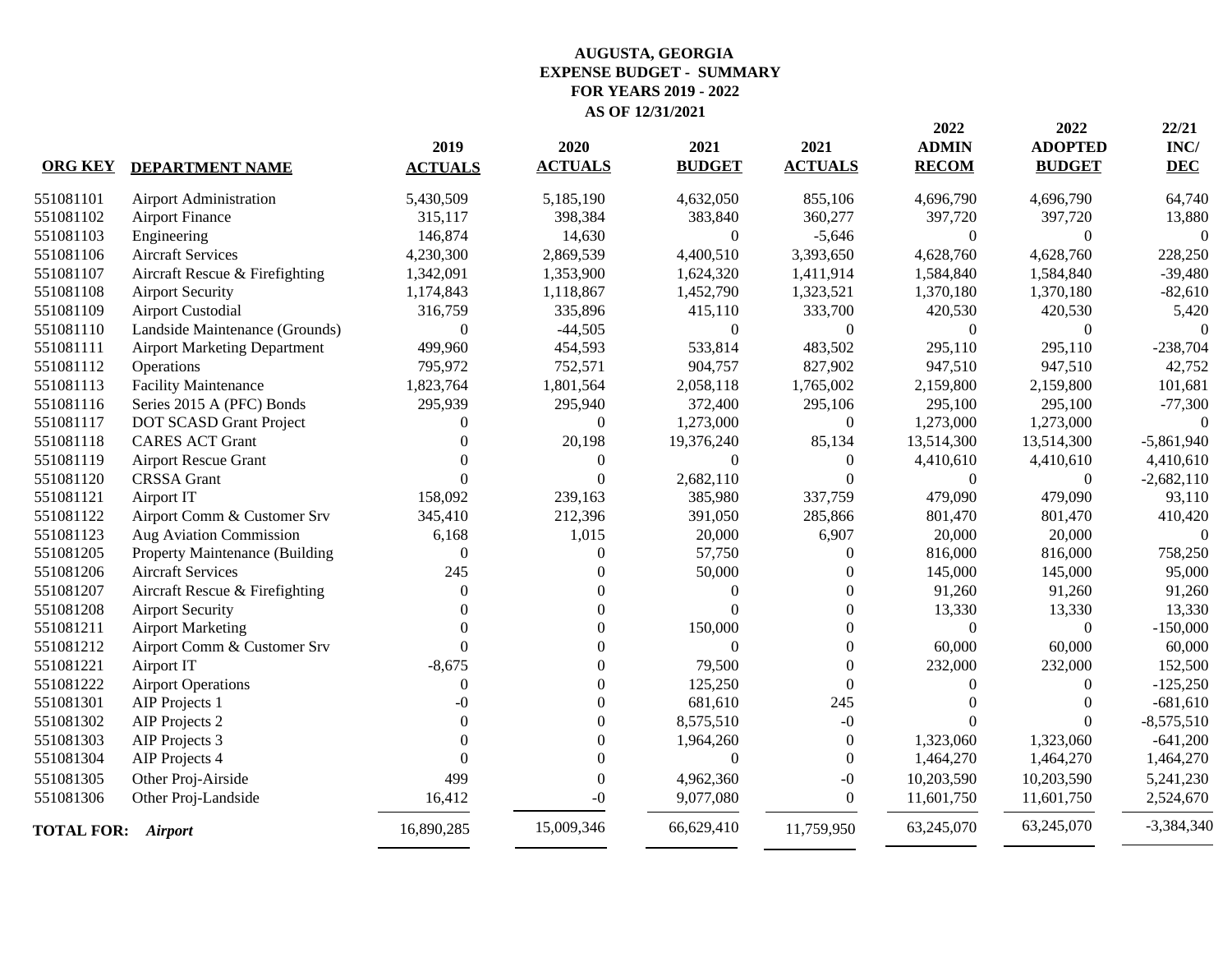| <b>ORG KEY</b>        | <b>DEPARTMENT NAME</b>          | 2019<br><b>ACTUALS</b> | 2020<br><b>ACTUALS</b> | 2021<br><b>BUDGET</b> | 2021<br><b>ACTUALS</b> | 2022<br><b>ADMIN</b><br><b>RECOM</b> | 2022<br><b>ADOPTED</b><br><b>BUDGET</b> | 22/21<br>INC/<br><b>DEC</b> |
|-----------------------|---------------------------------|------------------------|------------------------|-----------------------|------------------------|--------------------------------------|-----------------------------------------|-----------------------------|
| 551101110             | Contingency                     | 205,846                | 288,007                | 154,360               | 137,279                | 468,400                              | 468,400                                 | 314,040                     |
| 551101410             | <b>Cost Allocation</b>          | 408,979                | 470,467                | 506,860               | 506,860                | 453,140                              | 453,140                                 | $-53,720$                   |
| 551201110             | <b>Pension Health Benefits</b>  | 98,376                 | 101,819                | 100,320               | 124,079                | 122,600                              | 122,600                                 | 22,280                      |
| <b>TOTAL FOR:</b>     | <b>Non-Departmental</b>         | 713,202                | 860,294                | 761,540               | 768,218                | 1,044,140                            | 1,044,140                               | 282,600                     |
| 551111110             | <b>Operating Transfers Out</b>  | 80,190                 | 47,660                 | 80,060                | 80,060                 | 107,810                              | 107,810                                 | 27,750                      |
| <b>TOTAL FOR:</b>     | <b>Operating Transfers Out</b>  | 80,190                 | 47,660                 | 80,060                | 80,060                 | 107,810                              | 107,810                                 | 27,750                      |
| 551611131             | Series 2015B (Gen Rev) Bonds    | 84,708                 | 70,941                 | 580,490               | 56,511                 | 41,420                               | 41,420                                  | $-539,070$                  |
| <b>TOTAL FOR:</b>     | <b>Debt Service</b>             | 84,708                 | 70,941                 | 580,490               | 56,511                 | 41,420                               | 41,420                                  | $-539,070$                  |
| <b>FUND TOTAL:551</b> | <b>Augusta Regional Airport</b> | 17,768,385             | 15,988,242             | 68,051,500            | 12,664,740             | 64,438,440                           | 64,438,440                              | $-3,613,060$                |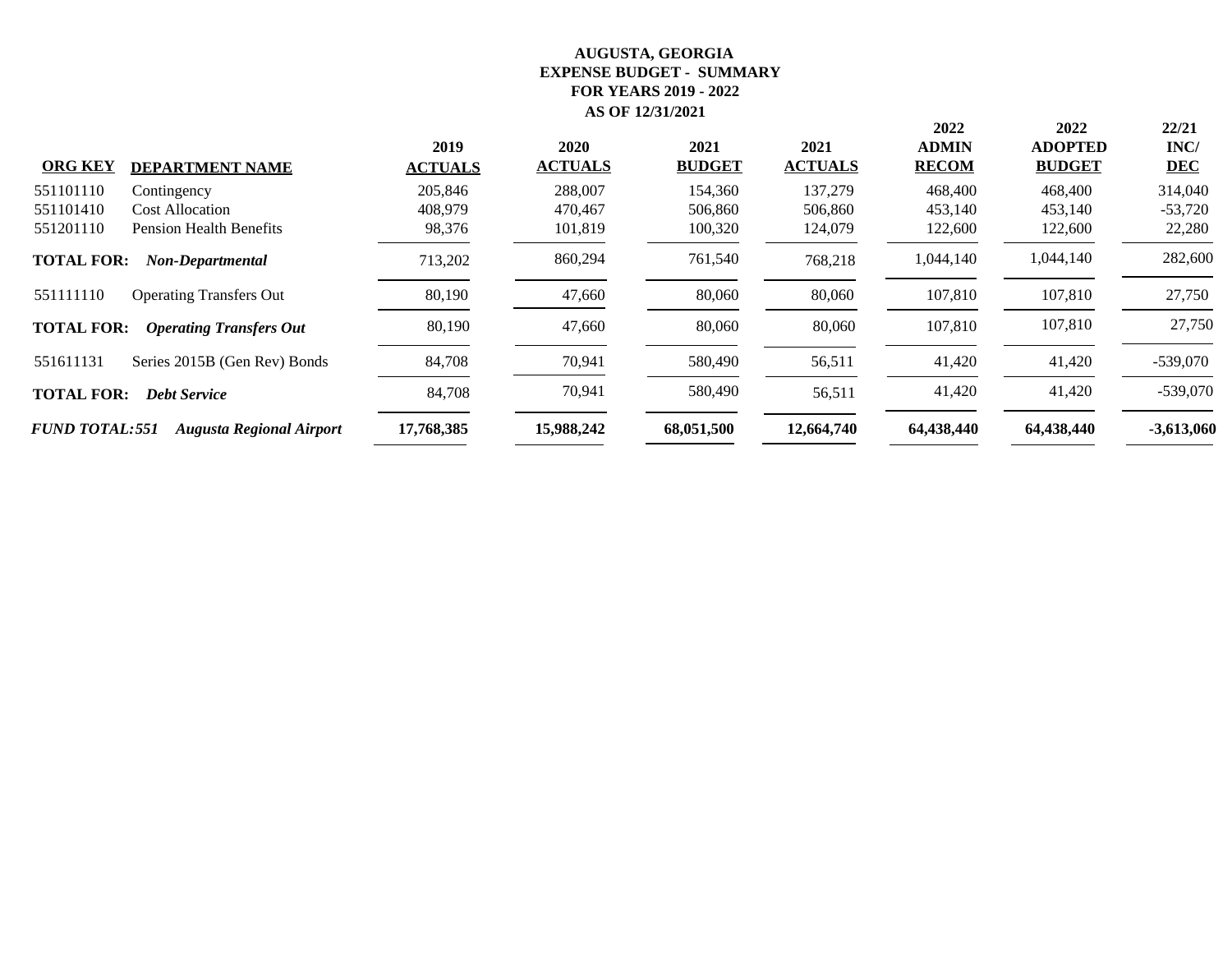| <b>ORG KEY</b>        | <b>DEPARTMENT NAME</b>         | 2019<br><b>ACTUALS</b> | 2020<br><b>ACTUALS</b> | 2021<br><b>BUDGET</b> | 2021<br><b>ACTUALS</b> | 2022<br><b>ADMIN</b><br><b>RECOM</b> | 2022<br><b>ADOPTED</b><br><b>BUDGET</b> | 22/21<br>INC/<br><b>DEC</b> |
|-----------------------|--------------------------------|------------------------|------------------------|-----------------------|------------------------|--------------------------------------|-----------------------------------------|-----------------------------|
| 552081101             | <b>Airport Administration</b>  | 296,337                | 212,761                | 309,860               | 245,638                | 348,000                              | 348,000                                 | 38,140                      |
| 552081205             | FAA Runway 5/23 Rehab          | 193,483                | 9,158                  |                       | $\theta$               |                                      | 0                                       |                             |
| 552081206             | FAA Study & AZO Update         | $\Omega$               | 155,280                | 262,000               | 19,585                 | 33,000                               | 33,000                                  | $-229,000$                  |
| 552081207             | FAA-Covid 19 Airport Ec Rel Gr |                        | 69,000                 | 23,000                | 23,000                 |                                      | $\theta$                                | $-23,000$                   |
| 552081208             | FAA grt-Environmental Assessmt |                        |                        | 174,170               | $\theta$               | $\theta$                             | $\theta$                                | $-174,170$                  |
| <b>TOTAL FOR:</b>     | <i>Airport</i>                 | 489,820                | 446,200                | 769,030               | 288,223                | 381,000                              | 381,000                                 | $-388,030$                  |
| 552101410             | <b>Cost Allocation</b>         | 14,540                 | 12,850                 | 15,350                | 15,350                 | 12,890                               | 12,890                                  | $-2,460$                    |
| <b>TOTAL FOR:</b>     | Non-Departmental               | 14,540                 | 12,850                 | 15,350                | 15,350                 | 12,890                               | 12,890                                  | $-2,460$                    |
| <b>FUND TOTAL:552</b> | <b>Daniel Field Airport</b>    | 504,360                | 459,050                | 784,380               | 303,573                | 393,890                              | 393,890                                 | $-390,490$                  |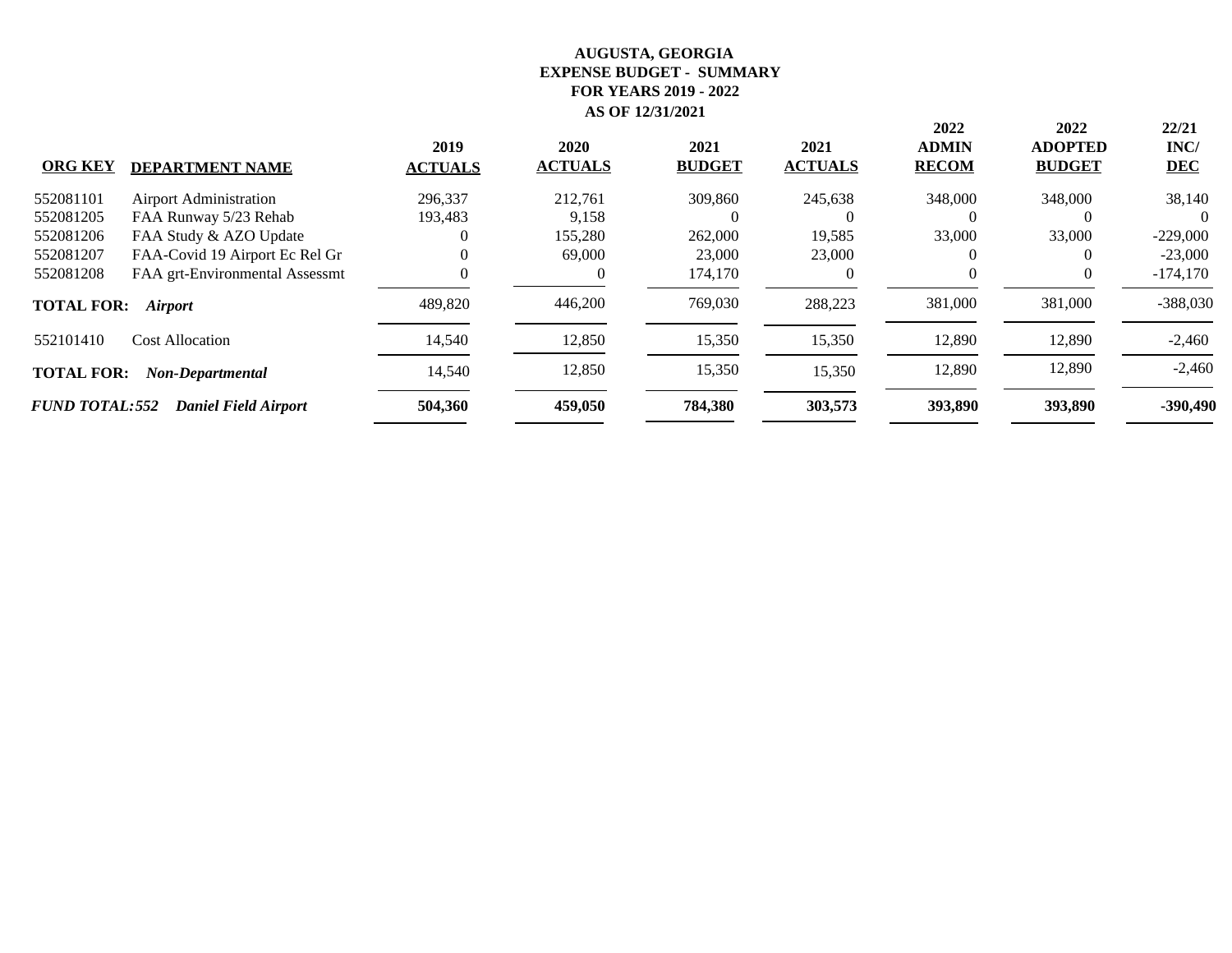| <b>ORG KEY</b><br><b>DEPARTMENT NAME</b>       | 2019<br><b>ACTUALS</b> | 2020<br><b>ACTUALS</b> | 2021<br><b>BUDGET</b> | 2021<br><b>ACTUALS</b> | 2022<br><b>ADMIN</b><br><b>RECOM</b> | 2022<br><b>ADOPTED</b><br><b>BUDGET</b> | 22/21<br>INC/<br><b>DEC</b> |
|------------------------------------------------|------------------------|------------------------|-----------------------|------------------------|--------------------------------------|-----------------------------------------|-----------------------------|
| <b>TOTAL FOR:</b><br><b>Culture-Recreation</b> |                        |                        |                       |                        |                                      |                                         | $\Omega$                    |
| <b>FUND TOTAL:566 Municipal Golf Course</b>    |                        |                        |                       |                        |                                      | o                                       |                             |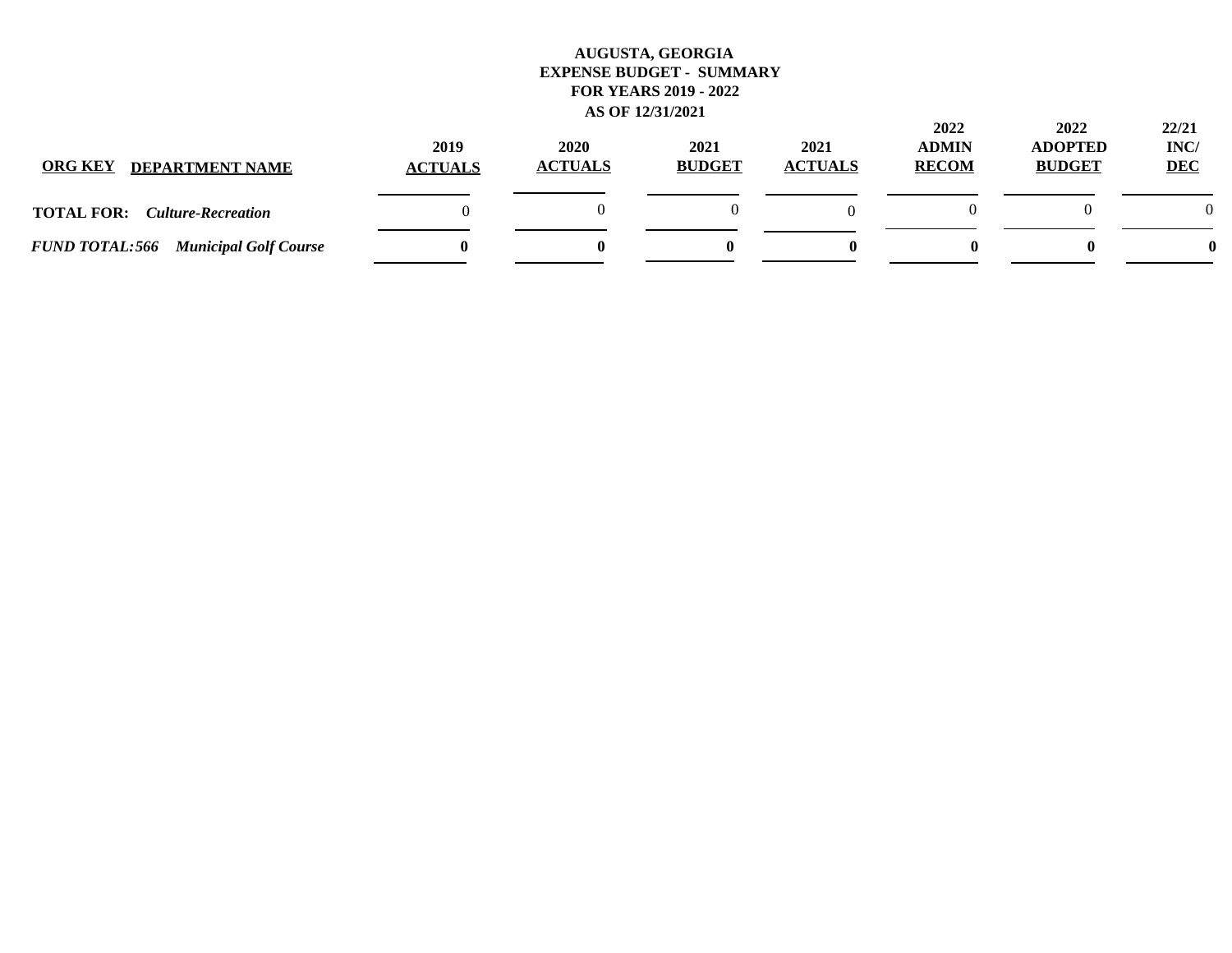| <b>ORG KEY</b><br><b>DEPARTMENT NAME</b>                                                                       | 2019<br><b>ACTUALS</b> | 2020<br><b>ACTUALS</b>   | 2021<br><b>BUDGET</b>        | 2021<br><b>ACTUALS</b> | 2022<br><b>ADMIN</b><br><b>RECOM</b> | 2022<br><b>ADOPTED</b><br><b>BUDGET</b> | 22/21<br>INC/<br><b>DEC</b>   |
|----------------------------------------------------------------------------------------------------------------|------------------------|--------------------------|------------------------------|------------------------|--------------------------------------|-----------------------------------------|-------------------------------|
| 581044320<br><b>Stormwater Utiltity</b>                                                                        | 12,298,581             | 13,166,581               | 15,934,710                   | 11,230,539             | 14,273,740                           | 14,318,560                              | $-1,616,150$                  |
| <b>TOTAL FOR:</b><br><b>Public Works</b>                                                                       | 12,298,581             | 13,166,581               | 15,934,710                   | 11,230,539             | 14,273,740                           | 14,318,560                              | $-1,616,150$                  |
| 581101110<br>Contingency<br>581101410<br><b>Cost Allocation</b><br>581201110<br><b>Pension Health Benefits</b> | 69,767<br>459,460      | 112,625<br>459,460<br>84 | $-450,000$<br>231,570<br>170 | 231,570<br>168         | $-316,050$<br>278,070<br>170         | 29,680<br>278,070<br>170                | 479,680<br>46,500<br>$\theta$ |
| <b>TOTAL FOR:</b><br>Non-Departmental                                                                          | 529,227                | 572,169                  | $-218,260$                   | 231,738                | $-37,810$                            | 307,920                                 | 526,180                       |
| 581111110<br><b>Operating Trf Out</b>                                                                          | 59,580                 | 37,870                   | 63,320                       | 63,320                 | 79,470                               | 79,470                                  | 16,150                        |
| <b>TOTAL FOR:</b><br><b>Operating Transfers Out</b>                                                            | 59,580                 | 37,870                   | 63,320                       | 63,320                 | 79,470                               | 79,470                                  | 16,150                        |
| <b>FUND TOTAL:581</b><br><b>Stormwater Utility</b>                                                             | 12,887,388             | 13,776,620               | 15,779,770                   | 11,525,597             | 14,315,400                           | 14,705,950                              | $-1,073,820$                  |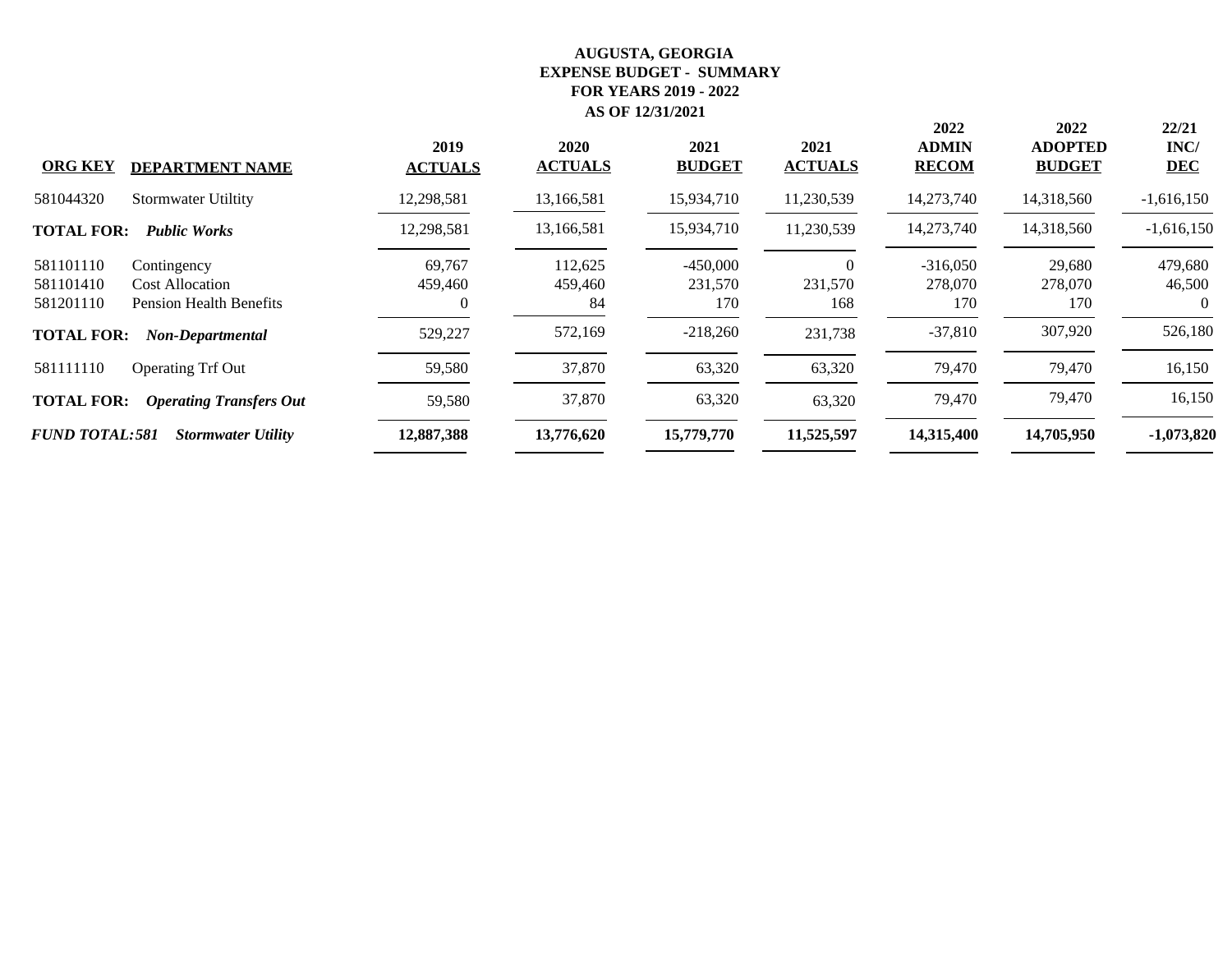|                       |                                |                |                |               |                | 2022         | 2022           | 22/21      |
|-----------------------|--------------------------------|----------------|----------------|---------------|----------------|--------------|----------------|------------|
|                       |                                | 2019           | <b>2020</b>    | 2021          | 2021           | <b>ADMIN</b> | <b>ADOPTED</b> | INC/       |
| <b>ORG KEY</b>        | <b>DEPARTMENT NAME</b>         | <b>ACTUALS</b> | <b>ACTUALS</b> | <b>BUDGET</b> | <b>ACTUALS</b> | <b>RECOM</b> | <b>BUDGET</b>  | <b>DEC</b> |
| 611015210             | Risk Management - Administrati | 602,456        | 609,055        | 771,560       | 539,055        | 829,670      | 829,670        | 58,110     |
| 611015211             | <b>Loss Prevention Upgrade</b> | 131,007        | 131,720        | 155,780       | 178,355        | 112,000      | 112,000        | $-43,780$  |
| 611015212             | General Insurance              | 548,210        | 629,787        | 824,300       | 824,040        | 772,650      | 772,650        | $-51,650$  |
| 611015213             | Settlement Exposure            | 532,561        | 796,282        | 605,000       | 589,998        | 655,000      | 655,000        | 50,000     |
| 611015214             | Damage Expense                 | 41,347         | 67,195         | 260,590       | 134,054        | 260,500      | 260,500        | $-90$      |
| 611015215             | <b>Bonds</b>                   | 7,031          | 25,015         | 32,000        | 41,824         | 57,000       | 57,000         | 25,000     |
| <b>TOTAL FOR:</b>     | <b>General Governmental</b>    | 1,862,614      | 2,259,055      | 2,649,230     | 2,307,328      | 2,686,820    | 2,686,820      | 37,590     |
| <b>TOTAL FOR:</b>     | <b>Public Safety</b>           | $\sqrt{ }$     | 0              | $\Omega$      | $\Omega$       | $\Omega$     | $\theta$       |            |
| 611101410             | <b>Cost Allocation</b>         | 184,300        | 189,770        | 192,690       | 192,690        | 204,080      | 204,080        | 11,390     |
| 611201110             | <b>Pension Health Benefits</b> | 8,654          | 10,971         | 9,480         | 18,694         | 18,700       | 18,700         | 9,220      |
| <b>TOTAL FOR:</b>     | Non-Departmental               | 192,954        | 200,741        | 202,170       | 211,384        | 222,780      | 222,780        | 20,610     |
| <b>FUND TOTAL:611</b> | <b>Risk Management</b>         | 2,055,569      | 2,459,797      | 2,851,400     | 2,518,713      | 2,909,600    | 2,909,600      | 58,200     |
|                       |                                |                |                |               |                |              |                |            |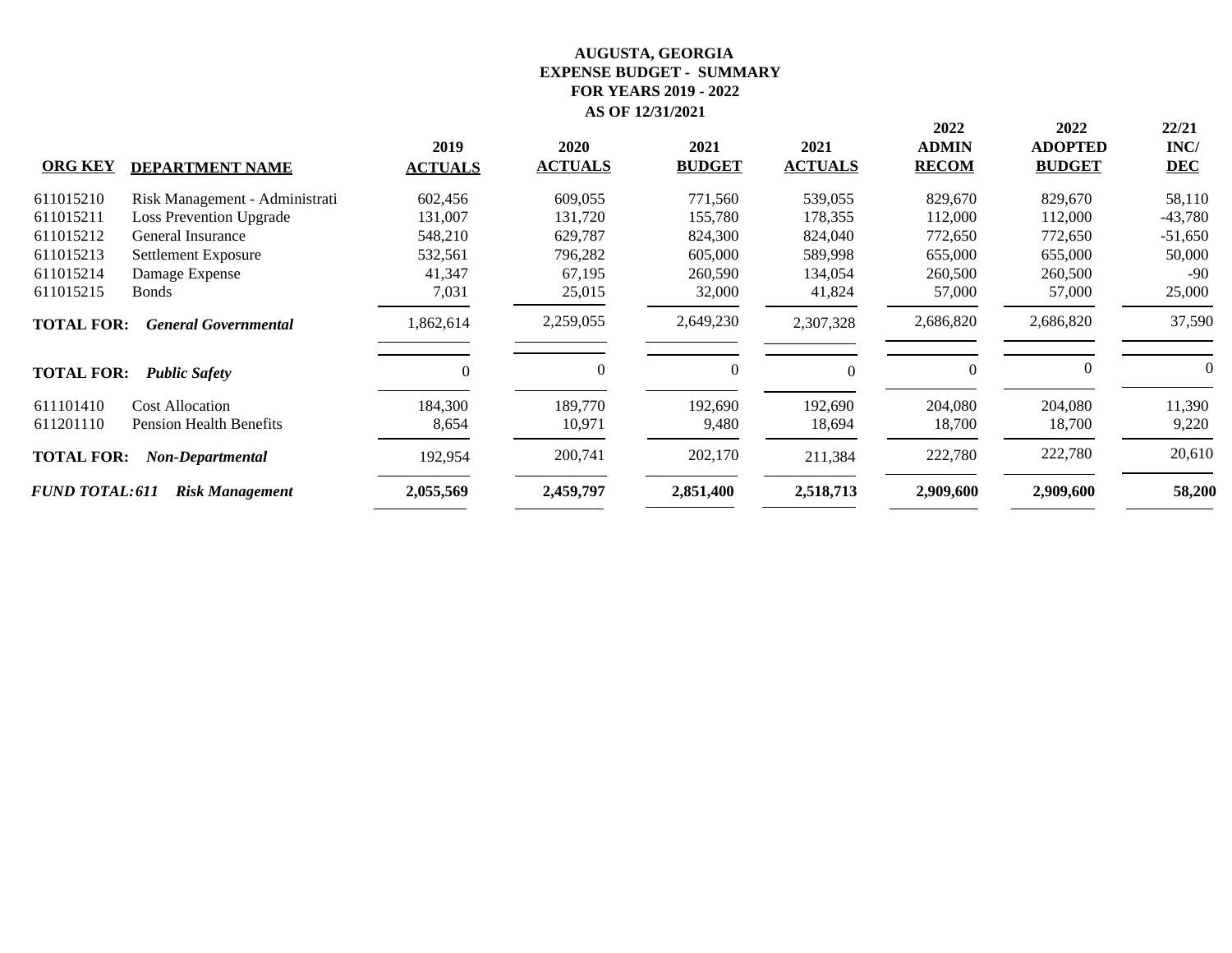| <b>ORG KEY</b>                                                  | <b>DEPARTMENT NAME</b>                                    | 2019<br><b>ACTUALS</b> | 2020<br><b>ACTUALS</b> | 2021<br><b>BUDGET</b> | 2021<br><b>ACTUALS</b> | 2022<br><b>ADMIN</b><br><b>RECOM</b> | 2022<br><b>ADOPTED</b><br><b>BUDGET</b> | 22/21<br>INC/<br><b>DEC</b> |
|-----------------------------------------------------------------|-----------------------------------------------------------|------------------------|------------------------|-----------------------|------------------------|--------------------------------------|-----------------------------------------|-----------------------------|
| 616015221<br>616015222                                          | Health Insurance-Administratio<br>Health Insurance-Claims | 459,366<br>30,563,975  | 435,019<br>33,554,760  | 607,580<br>31,996,950 | 400,265<br>31,822,928  | 621,500<br>35,017,500                | 621,500<br>35,017,500                   | 13,920<br>3,020,550         |
| <b>TOTAL FOR:</b>                                               | <b>General Governmental</b>                               | 31,023,342             | 33,989,780             | 32,604,530            | 32,223,193             | 35,639,000                           | 35,639,000                              | 3,034,470                   |
| 616051710<br><b>Health Clinic</b>                               |                                                           | 1,636,474              | 1,799,487              | 1,862,090             | 1,926,313              | 2,013,800                            | 2,013,800                               | 151,710                     |
| <b>TOTAL FOR:</b>                                               | <b>Health and Welfare</b>                                 | 1,636,474              | 1,799,487              | 1,862,090             | 1,926,313              | 2,013,800                            | 2,013,800                               | 151,710                     |
| 616101110<br>Contingency<br>616101410<br><b>Cost Allocation</b> |                                                           | 44,880<br>32,670       | 49,724<br>31,190       | $\theta$<br>34,680    | 34,680                 | 0<br>37,450                          | $\Omega$<br>37,450                      | $\Omega$<br>2,770           |
| <b>TOTAL FOR:</b>                                               | Non-Departmental                                          | 77,550                 | 80,914                 | 34,680                | 34,680                 | 37,450                               | 37,450                                  | 2,770                       |
| <b>FUND TOTAL:616</b>                                           | <b>Employee Health Benefits</b>                           | 32,737,368             | 35,870,182             | 34,501,300            | 34, 184, 187           | 37,690,250                           | 37,690,250                              | 3,188,950                   |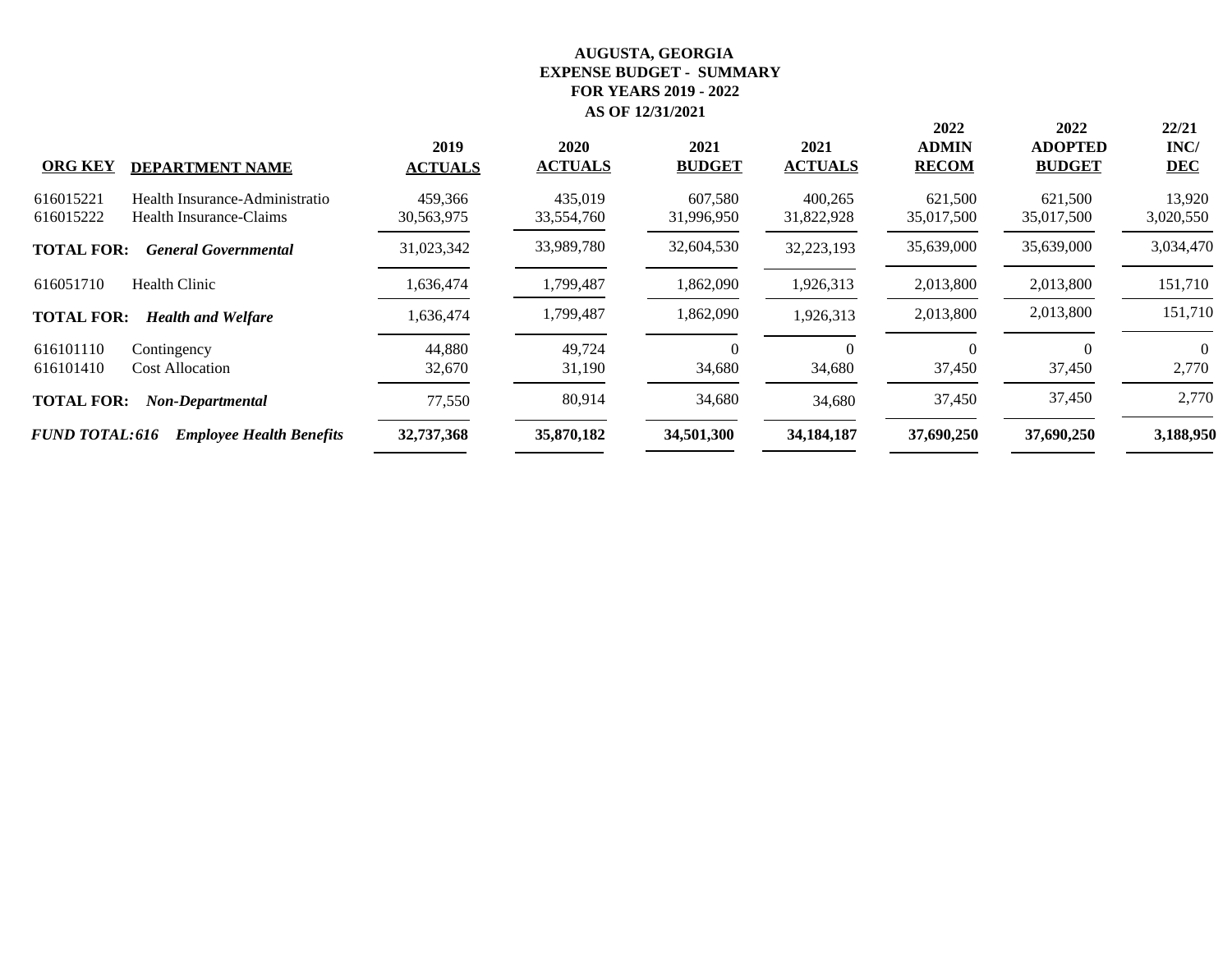| <b>ORG KEY</b>        | <b>DEPARTMENT NAME</b>      | 2019<br><b>ACTUALS</b> | 2020<br><b>ACTUALS</b> | 2021<br><b>BUDGET</b> | 2021<br><b>ACTUALS</b> | 2022<br><b>ADMIN</b><br><b>RECOM</b> | 2022<br><b>ADOPTED</b><br><b>BUDGET</b> | 22/21<br>INC/<br><b>DEC</b> |
|-----------------------|-----------------------------|------------------------|------------------------|-----------------------|------------------------|--------------------------------------|-----------------------------------------|-----------------------------|
| 621015231             | Workers Comp-Administration | 358,520                | 100.015                | 353,800               | 98.745                 | 110,000                              | 110,000                                 | $-243,800$                  |
| 621015232             | <b>Workers Comp-Claims</b>  | 2,922,078              | 2,681,501              | 4,000,000             | 4,357,982              | 4,053,500                            | 4,053,500                               | 53,500                      |
| 621015233             | <b>Workers Comp-Excess</b>  | 394,957                | 409,207                | 409,210               | 406,001                | 349,050                              | 349,050                                 | $-60,160$                   |
| <b>TOTAL FOR:</b>     | <b>General Governmental</b> | 3,675,556              | 3,190,724              | 4,763,010             | 4.862.728              | 4,512,550                            | 4,512,550                               | $-250,460$                  |
| 621101410             | Cost Allocation             | 8,420                  | 8,300                  | 7,790                 | 7,790                  | 8,320                                | 8,320                                   | 530                         |
| <b>TOTAL FOR:</b>     | Non-Departmental            | 8,420                  | 8,300                  | 7,790                 | 7,790                  | 8,320                                | 8,320                                   | 530                         |
| <b>FUND TOTAL:621</b> | <b>Workers Compensation</b> | 3,683,976              | 3,199,024              | 4,770,800             | 4,870,518              | 4,520,870                            | 4,520,870                               | -249,930                    |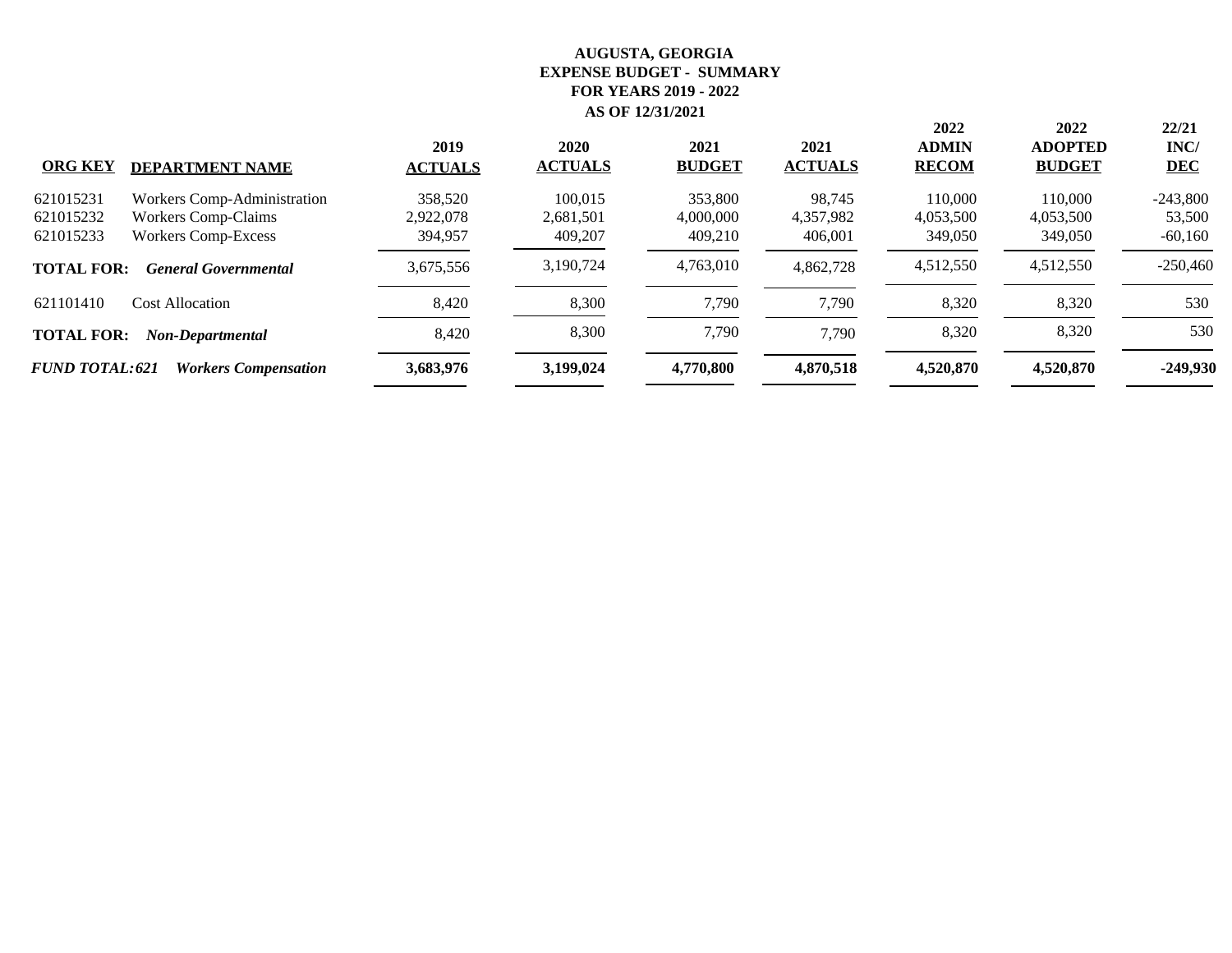| <b>ORG KEY</b><br><b>DEPARTMENT NAME</b>          | 2019<br><b>ACTUALS</b> | 2020<br><b>ACTUALS</b> | 2021<br><b>BUDGET</b> | 2021<br><b>ACTUALS</b> | 2022<br><b>ADMIN</b><br><b>RECOM</b> | 2022<br><b>ADOPTED</b><br><b>BUDGET</b> | 22/21<br>INC/<br><b>DEC</b> |
|---------------------------------------------------|------------------------|------------------------|-----------------------|------------------------|--------------------------------------|-----------------------------------------|-----------------------------|
| 622015241<br>Unemployment                         | 18,493                 | 39,890                 | 102.500               | 134.241                | 171.250                              | 171.250                                 | 68,750                      |
| <b>TOTAL FOR:</b><br><b>General Governmental</b>  | 18,493                 | 39,890                 | 102,500               | 134.241                | 171,250                              | 171,250                                 | 68,750                      |
| <b>FUND TOTAL:622</b><br><b>Unemployment Fund</b> | 18,493                 | 39,890                 | 102,500               | 134,241                | 171.250                              | 171.250                                 | 68,750                      |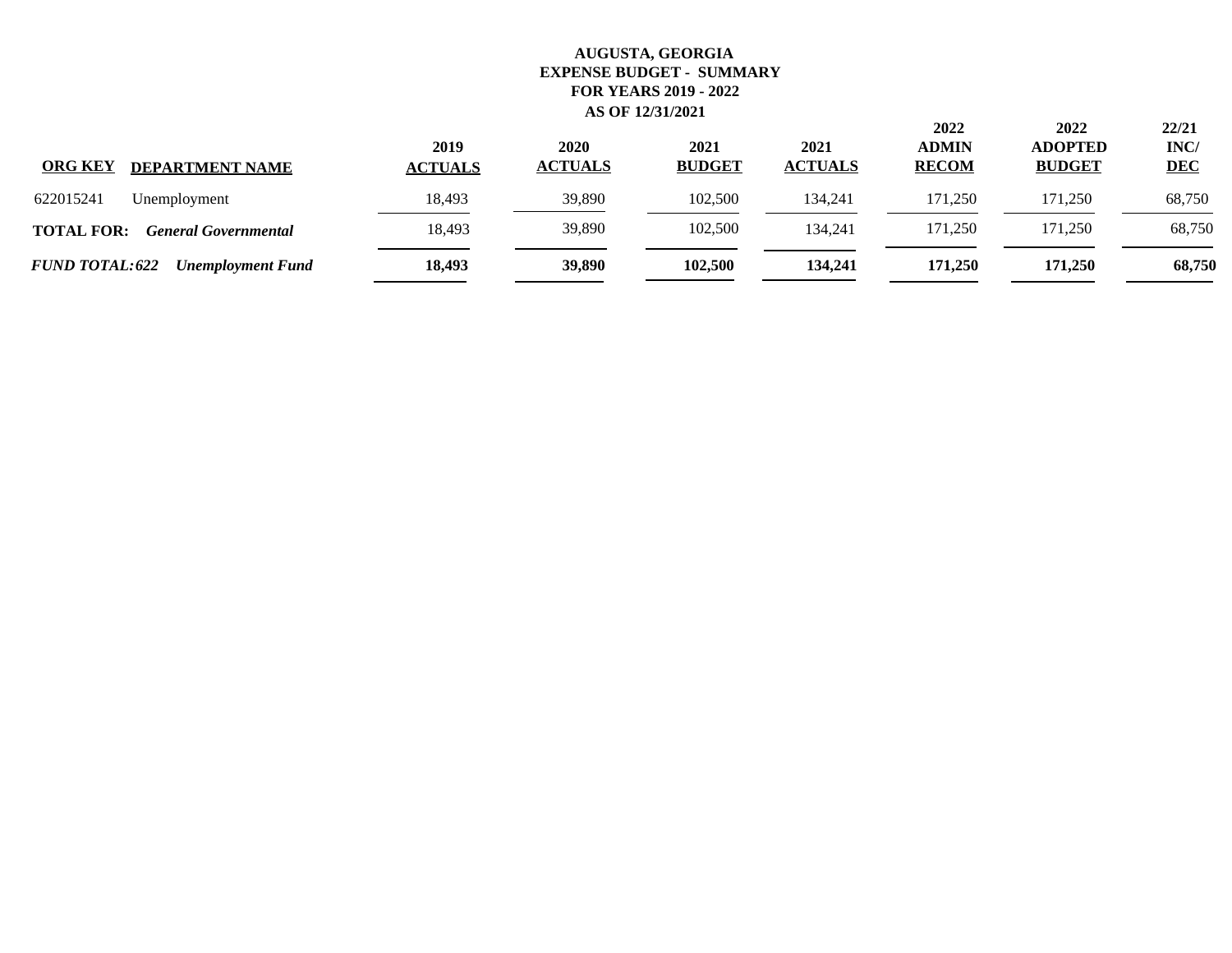| <b>ORG KEY</b><br><b>DEPARTMENT NAME</b>             | 2019<br><b>ACTUALS</b> | 2020<br><b>ACTUALS</b> | 2021<br><b>BUDGET</b> | 2021<br><b>ACTUALS</b> | 2022<br><b>ADMIN</b><br><b>RECOM</b> | 2022<br><b>ADOPTED</b><br><b>BUDGET</b> | 22/21<br>INC/<br><b>DEC</b> |
|------------------------------------------------------|------------------------|------------------------|-----------------------|------------------------|--------------------------------------|-----------------------------------------|-----------------------------|
| 623015251<br>Long-Term Disability Insurance          | 297,128                | 306,520                | 307,760               | 283,804                | 312,940                              | 312,940                                 | 5,180                       |
| <b>TOTAL FOR:</b><br><b>General Governmental</b>     | 297,128                | 306,520                | 307,760               | 283,804                | 312,940                              | 312,940                                 | 5,180                       |
| 623101410<br><b>Cost Allocation</b>                  | ,840                   | 1,840                  | 1,790                 | 1,790                  | 1,840                                | 1,840                                   | 50                          |
| <b>TOTAL FOR:</b><br>Non-Departmental                | 1,840                  | 1,840                  | 1,790                 | 1,790                  | 1,840                                | 1,840                                   | 50                          |
| <b>FUND TOTAL:623</b><br><b>Long-Term Disability</b> | 298,968                | 308,360                | 309,550               | 285,594                | 314,780                              | 314,780                                 | 5,230                       |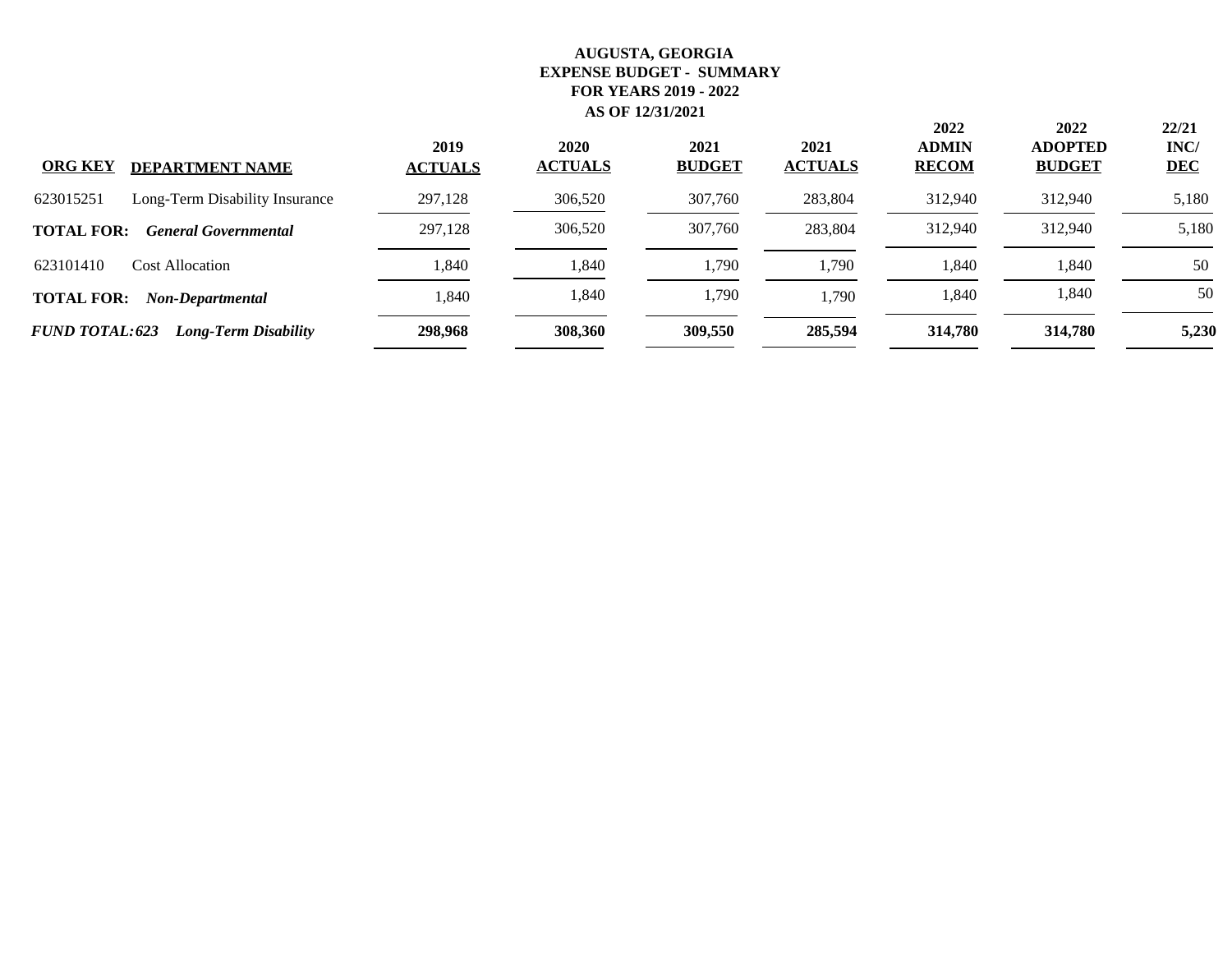|                       |                               |                |                        |                       |                        | 2022                         | 2022                            | 22/21              |
|-----------------------|-------------------------------|----------------|------------------------|-----------------------|------------------------|------------------------------|---------------------------------|--------------------|
| <b>ORG KEY</b>        |                               | 2019           | 2020<br><b>ACTUALS</b> | 2021<br><b>BUDGET</b> | 2021<br><b>ACTUALS</b> | <b>ADMIN</b><br><b>RECOM</b> | <b>ADOPTED</b><br><b>BUDGET</b> | INC/<br><b>DEC</b> |
|                       | <b>DEPARTMENT NAME</b>        | <b>ACTUALS</b> |                        |                       |                        |                              |                                 |                    |
| 626016440             | Fleet Management & Operations | 4,527,655      | 4,685,048              | 5,121,130             | 5,007,931              | 5,063,810                    | 5,063,810                       | $-57,320$          |
| 626016441             | Fleet - Broad Street Shop 1   | 24,461         | 19,485                 | 34,270                | 23,730                 | 29,680                       | 29,680                          | $-4,590$           |
| 626016442             | Fleet - Tobacco Road Shop 2   | 20,694         | 19,638                 | 25,790                | 21,161                 | 31,490                       | 31,490                          | 5,700              |
| 626016444             | Fleet - Lumpkin Road Shop 4   |                |                        | $\theta$              | $\theta$               | $\theta$                     | $\theta$                        | $\Omega$           |
| <b>TOTAL FOR:</b>     | <b>General Governmental</b>   | 4,572,810      | 4,724,172              | 5,181,190             | 5,052,824              | 5,124,980                    | 5,124,980                       | $-56,210$          |
| 626101410             | <b>Cost Allocation</b>        | 71,500         | 106,070                | 167,790               | 167,790                | 189,250                      | 189,250                         | 21,460             |
| <b>TOTAL FOR:</b>     | Non-Departmental              | 71,500         | 106,070                | 167,790               | 167,790                | 189,250                      | 189,250                         | 21,460             |
| <b>FUND TOTAL:626</b> | <b>Fleet Operations &amp;</b> | 4,644,310      | 4.830.242              | 5,348,980             | 5,220,614              | 5,314,230                    | 5,314,230                       | $-34,750$          |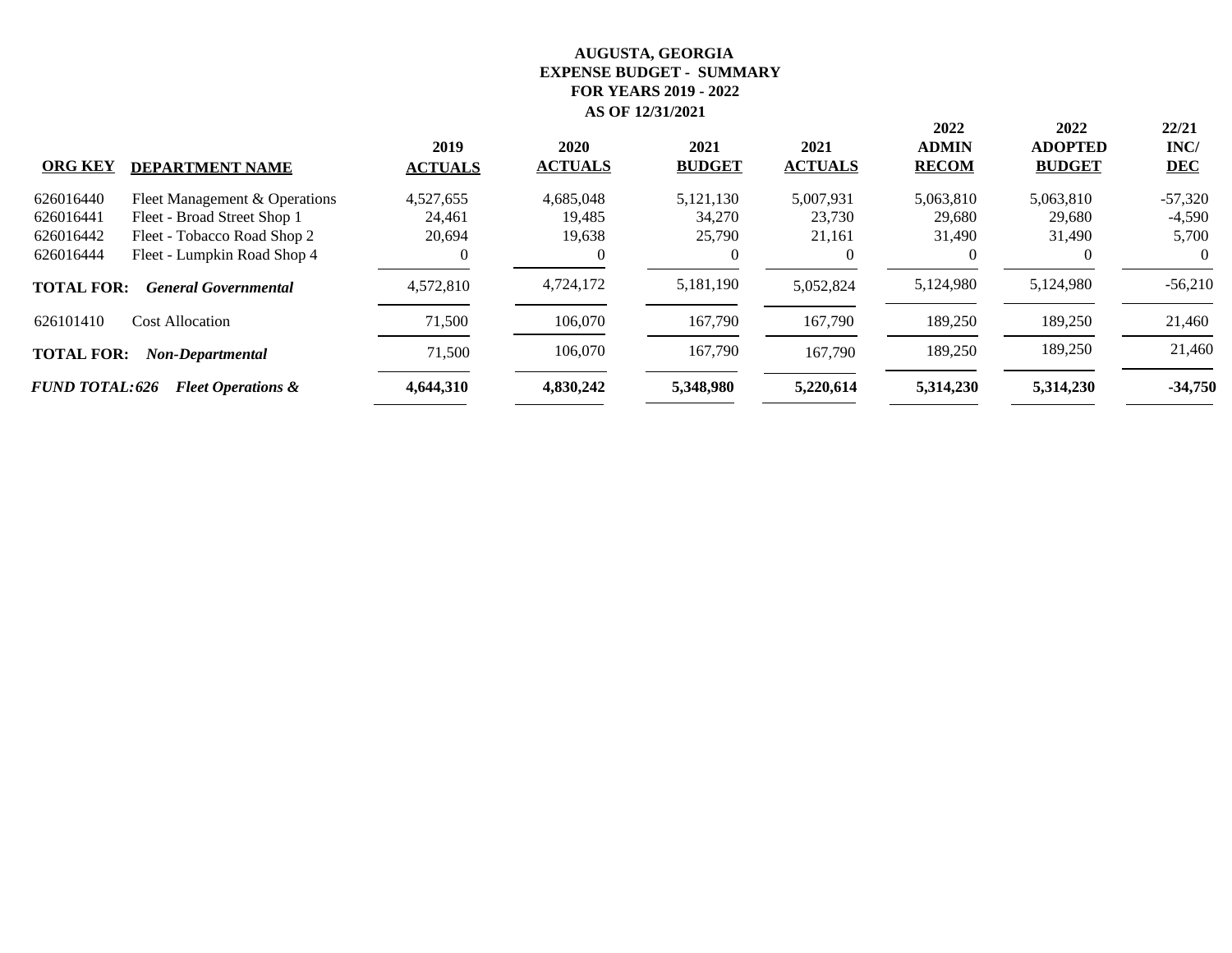| <b>ORG KEY</b>            | <b>DEPARTMENT NAME</b>              | 2019<br><b>ACTUALS</b> | 2020<br><b>ACTUALS</b> | 2021<br><b>BUDGET</b> | 2021<br><b>ACTUALS</b> | 2022<br><b>ADMIN</b><br><b>RECOM</b> | 2022<br><b>ADOPTED</b><br><b>BUDGET</b> | 22/21<br>INC/<br><b>DEC</b> |
|---------------------------|-------------------------------------|------------------------|------------------------|-----------------------|------------------------|--------------------------------------|-----------------------------------------|-----------------------------|
| 631037110                 | <b>Emergency Telephone Response</b> | 79,116                 | 81,690                 | $\boldsymbol{0}$      | $\boldsymbol{0}$       | $\boldsymbol{0}$                     | $\overline{0}$                          | $\overline{0}$              |
|                           | <b>TOTAL FOR: Public Safety</b>     | 79,116                 | 81,690                 | $\boldsymbol{0}$      | $\mathbf{0}$           | $\boldsymbol{0}$                     | $\overline{0}$                          | $\Omega$                    |
| 631043110                 | W&S-Administration                  | 35,142                 | 36,285                 | 8,440                 | $\Omega$               | $\mathbf{0}$                         | $\Omega$                                | $-8,440$                    |
| 631043210                 | W&S-Customer Service                | $\mathbf{0}$           | 28,341                 | 25,640                | $\Omega$               | 54,160                               | 54,160                                  | 28,520                      |
| 631043410                 | W&S-Construction                    | 81,497                 | 95,669                 | 88,810                | $\theta$               | 73,490                               | 73,490                                  | $-15,320$                   |
| 631043430                 | W&S-Ft. Gordon                      | 81,345                 | 73,648                 | 33,100                | $\Omega$               | 7,600                                | 7,600                                   | $-25,500$                   |
| 631043510                 | W&S-Water Production                | $\Omega$               | 10,053                 | 18,560                | $\Omega$               | 9,280                                | 9,280                                   | $-9,280$                    |
| 631043540                 | Tobacco Rd WTP                      | $\Omega$               | 24,894                 | 51,970                | $\Omega$               | 22,980                               | 22,980                                  | $-28,990$                   |
| 631043570                 | W&S Water Quality                   | $\Omega$               | $\Omega$               | $\theta$              | $\Omega$               | 6,000                                | 6,000                                   | 6,000                       |
| 631043580                 | W&S Facilities Maintenance          | 97,728                 | 146,989                | 223,120               | $\Omega$               | 196,690                              | 196,690                                 | $-26,430$                   |
| 631044210                 | Solid Waste Landfill                | 252,176                | 411,982                | 380,270               | $\Omega$               | 570,270                              | 570,270                                 | 190,000                     |
| 631044320                 | <b>Stormwater Utilities</b>         | 180,387                | 186,255                | 171,920               | $\theta$               | $\Omega$                             | $\Omega$                                | $-171,920$                  |
|                           | <b>TOTAL FOR: Public Works</b>      | 728,277                | 1,014,120              | 1,001,830             | $\theta$               | 940,470                              | 940,470                                 | $-61,360$                   |
| <b>TOTAL FOR:</b>         | <b>Culture-Recreation</b>           | $\Omega$               | $\boldsymbol{0}$       | $\boldsymbol{0}$      | $\mathbf{0}$           | $\Omega$                             | $\Omega$                                | $\Omega$                    |
| 631081106                 | <b>Aircraft Services</b>            | 30,529                 | 59,932                 | 97,680                | $\overline{0}$         | 67,680                               | 67,680                                  | $-30,000$                   |
| 631081107                 | Air Rescue & Fire Fighting          | 49,400                 | 51,007                 | 47,080                | $\theta$               | 47,080                               | 47,080                                  | $\Omega$                    |
| 631081108                 | <b>Airport Security</b>             | 12,070                 | 12,463                 | 11,340                | $\Omega$               | 12,840                               | 12,840                                  | 1,500                       |
| 631081112                 | <b>Bush Field Operations</b>        | 10,816                 | 9,131                  | 8,430                 | $\Omega$               | 8,430                                | 8,430                                   | $\Omega$                    |
| 631081113                 | <b>Bush Field Engineering Maint</b> | 18,486                 | $\overline{0}$         | 16,660                | $\Omega$               | 8,900                                | 8,900                                   | $-7,760$                    |
| 631081121                 | <b>Bush Field IT</b>                | 9,102                  | 9,398                  | $\Omega$              | $\Omega$               | $\theta$                             | $\Omega$                                | $\Omega$                    |
| 631081205                 | <b>Bush Field Bldg Maint</b>        | $\Omega$               | $\theta$               | $\Omega$              | $\Omega$               | 5,000                                | 5,000                                   | 5,000                       |
| 631081208                 | <b>Bush Field Security</b>          | $\Omega$               | $\boldsymbol{0}$       | $\mathbf{0}$          | $\overline{0}$         | 13,330                               | 13,330                                  | 13,330                      |
| <b>TOTAL FOR: Airport</b> |                                     | 130,405                | 141,932                | 181,190               | $\mathbf{0}$           | 163,260                              | 163,260                                 | $-17,930$                   |
| 631101110                 | Contingency                         | $\boldsymbol{0}$       | $\overline{0}$         | $\boldsymbol{0}$      | 44,490                 | $\boldsymbol{0}$                     | $\mathbf{0}$                            | $\boldsymbol{0}$            |
|                           | <b>TOTAL FOR:</b> Non-Departmental  | $\boldsymbol{0}$       | $\boldsymbol{0}$       | $\boldsymbol{0}$      | 44,490                 | $\mathbf{0}$                         | $\theta$                                | $\mathbf{0}$                |
| 631611140                 | Lease Pools                         | 371,682                | 231,733                | 617,600               | 121,621                | 617,600                              | 617,600                                 | $\boldsymbol{0}$            |
|                           | <b>TOTAL FOR:</b> Debt Service      | 371,682                | 231,733                | 617,600               | 121,621                | 617,600                              | 617,600                                 | $\Omega$                    |
|                           |                                     |                        |                        |                       |                        |                                      |                                         |                             |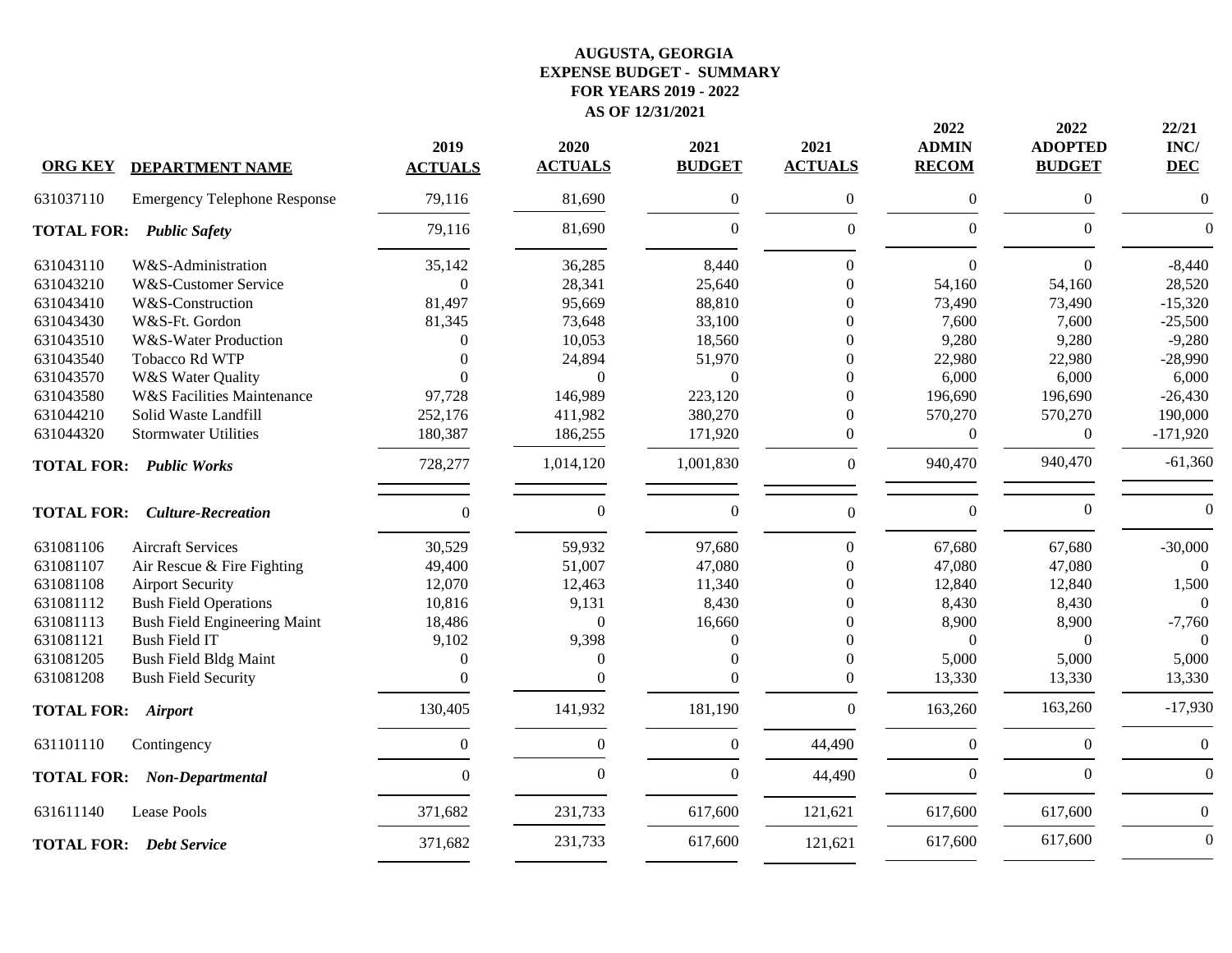|                                                   |                |                |               |                | 2022         | 2022           | 22/21      |
|---------------------------------------------------|----------------|----------------|---------------|----------------|--------------|----------------|------------|
|                                                   | 2019           | 2020           | 2021          | 2021           | ADMIN        | <b>ADOPTED</b> | INC/       |
| <b>ORG KEY</b><br><b>DEPARTMENT NAME</b>          | <b>ACTUALS</b> | <b>ACTUALS</b> | <b>BUDGET</b> | <b>ACTUALS</b> | <b>RECOM</b> | <b>BUDGET</b>  | <b>DEC</b> |
| <b>FUND TOTAL:631</b><br><b>GMA Lease Program</b> | .309.481       | 469,477.       | .800.620      | 166,111        | 1.721.330    | 1.721.330      | -79,290    |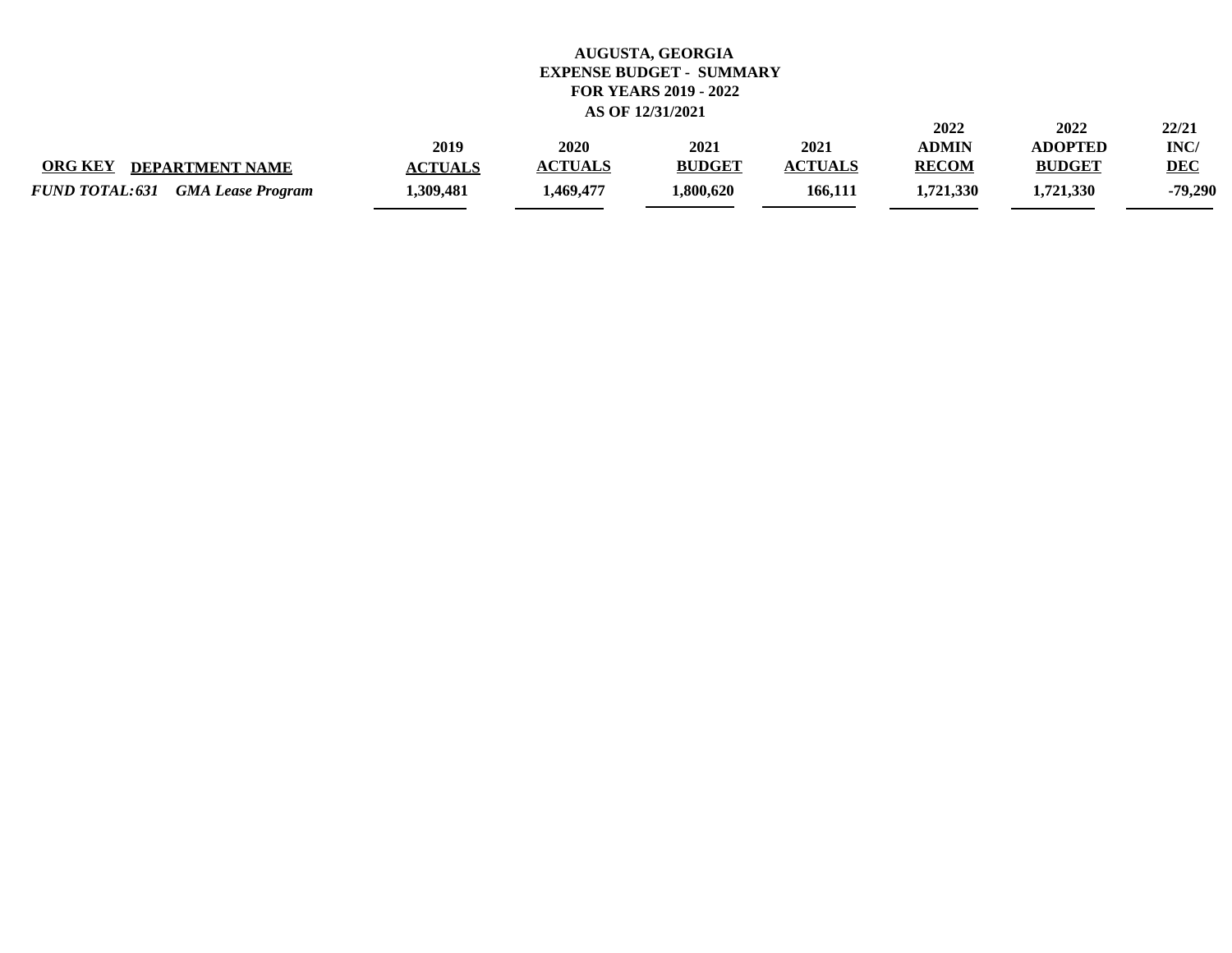| <b>ORG KEY</b>         | <b>DEPARTMENT NAME</b>                                               | 2019<br><b>ACTUALS</b> | 2020<br><b>ACTUALS</b> | 2021<br><b>BUDGET</b> | 2021<br><b>ACTUALS</b> | 2022<br><b>ADMIN</b><br><b>RECOM</b> | 2022<br><b>ADOPTED</b><br><b>BUDGET</b> | 22/21<br>INC/<br><b>DEC</b> |
|------------------------|----------------------------------------------------------------------|------------------------|------------------------|-----------------------|------------------------|--------------------------------------|-----------------------------------------|-----------------------------|
| 761017110<br>761017120 | <b>General Retirement Benefits</b><br>General Retirement Administrat | 846,828<br>39,407      | 786,166<br>41,719      | 790,920<br>41.920     | 674,501<br>42.579      | 781,800<br>46.230                    | 781,800<br>46.230                       | $-9,120$<br>4,310           |
| <b>TOTAL FOR:</b>      | <b>General Governmental</b>                                          | 886,235                | 827,886                | 832,840               | 717.080                | 828,030                              | 828,030                                 | $-4,810$                    |
| <b>FUND TOTAL:761</b>  | 1945 Pension Fund                                                    | 886,235                | 827,886                | 832,840               | 717.080                | 828,030                              | 828.030                                 | $-4,810$                    |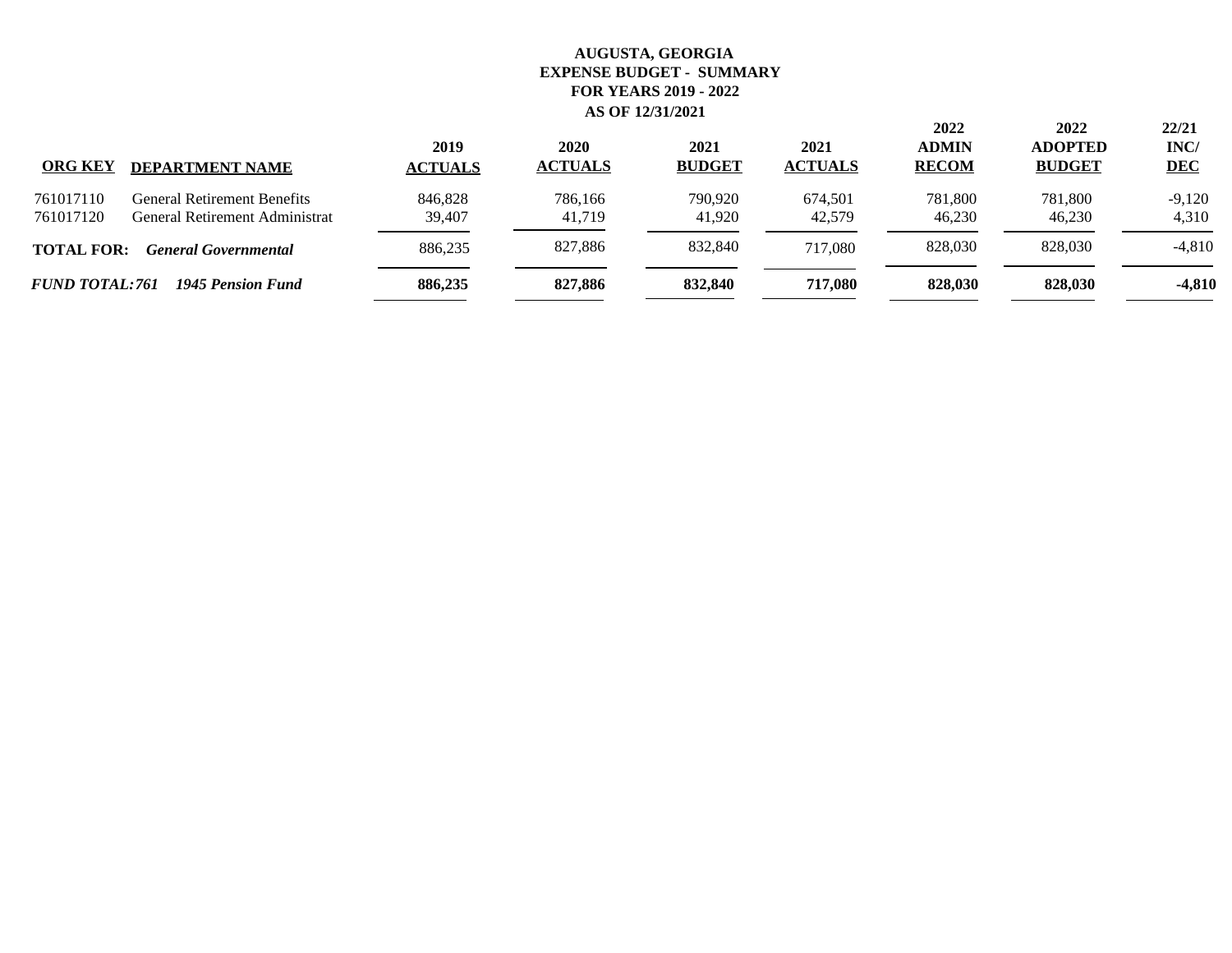| <b>ORG KEY</b>         | <b>DEPARTMENT NAME</b>                                        | 2019<br><b>ACTUALS</b> | 2020<br><b>ACTUALS</b> | 2021<br><b>BUDGET</b> | 2021<br><b>ACTUALS</b> | 2022<br><b>ADMIN</b><br><b>RECOM</b> | 2022<br><b>ADOPTED</b><br><b>BUDGET</b> | 22/21<br>INC/<br><b>DEC</b> |
|------------------------|---------------------------------------------------------------|------------------------|------------------------|-----------------------|------------------------|--------------------------------------|-----------------------------------------|-----------------------------|
| 763017110<br>763017120 | General Retirement Benefits<br>General Retirement Administrat | 7,037,040<br>480,406   | 7.006.346<br>492,360   | 7,078,080<br>525,850  | 5,703,740<br>519.831   | 6,899,470<br>419.670                 | 6,899,470<br>419,670                    | $-178,610$<br>$-106,180$    |
| <b>TOTAL FOR:</b>      | <b>General Governmental</b>                                   | 7,517,447              | 7,498,706              | 7,603,930             | 6,223,571              | 7,319,140                            | 7.319.140                               | $-284,790$                  |
| <b>FUND TOTAL:763</b>  | Urban 1949 Pension Plan                                       | 7,517,447              | 7,498,706              | 7,603,930             | 6,223,571              | 7,319,140                            | 7,319,140                               | $-284,790$                  |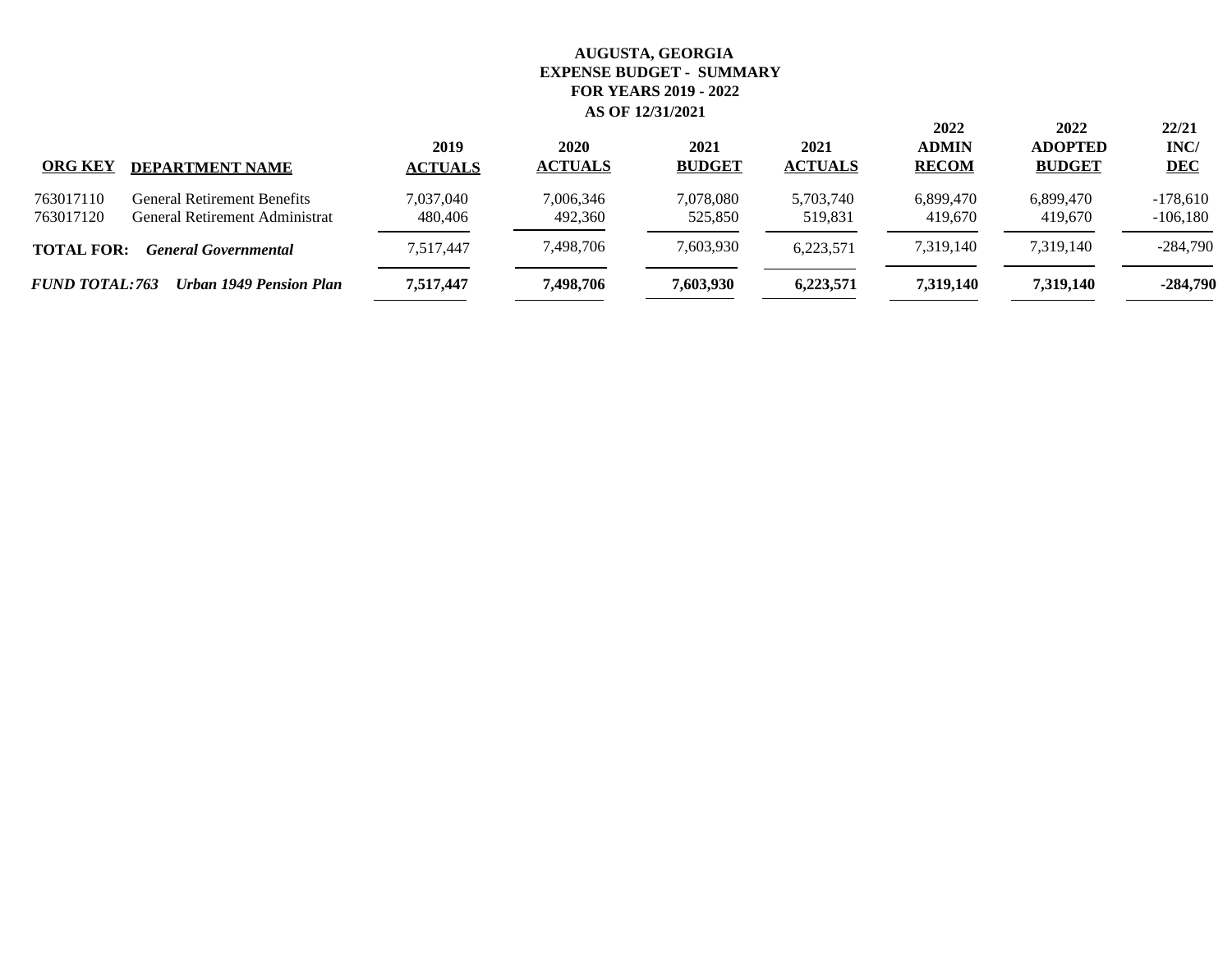| <b>ORG KEY</b><br><b>DEPARTMENT NAME</b>                                                       | 2019<br><b>ACTUALS</b> | 2020<br><b>ACTUALS</b> | 2021<br><b>BUDGET</b> | 2021<br><b>ACTUALS</b> | 2022<br><b>ADMIN</b><br><b>RECOM</b> | 2022<br><b>ADOPTED</b><br><b>BUDGET</b> | 22/21<br>INC/<br><b>DEC</b> |
|------------------------------------------------------------------------------------------------|------------------------|------------------------|-----------------------|------------------------|--------------------------------------|-----------------------------------------|-----------------------------|
| 764017110<br><b>General Retirement Benefits</b><br>764017120<br>General Retirement Administrat | 1,604,289<br>300       | 1,580,513<br>178       | 1,603,440<br>310      | 1,252,223<br>111       | 1,521,000<br>310                     | 1,521,000<br>310                        | $-82,440$                   |
| <b>TOTAL FOR:</b><br><b>General Governmental</b>                                               | 1,604,589              | 1,580,692              | 1,603,750             | 1,252,334              | 1,521,310                            | 1,521,310                               | $-82,440$                   |
| 764101110<br>Contingency                                                                       | 237,474                | 390,683                | $\theta$              |                        | $-88,610$                            | $-88,610$                               | $-88,610$                   |
| <b>TOTAL FOR:</b><br><b>Non-Departmental</b>                                                   | 237,474                | 390,683                | $\theta$              | $\Omega$               | $-88,610$                            | $-88,610$                               | $-88,610$                   |
| 764111110<br><b>Operating Transfers Out</b>                                                    | 162,750                | 94,570                 | 166,020               | 166,020                | 106,750                              | 106,750                                 | $-59,270$                   |
| <b>TOTAL FOR:</b><br><b>Operating Transfers Out</b>                                            | 162,750                | 94,570                 | 166,020               | 166,020                | 106,750                              | 106,750                                 | $-59,270$                   |
| <b>FUND TOTAL:764</b><br><b>Other Urban Pension Plans</b>                                      | 2,004,814              | 2,065,945              | 1,769,770             | 1,418,354              | 1,539,450                            | 1,539,450                               | $-230,320$                  |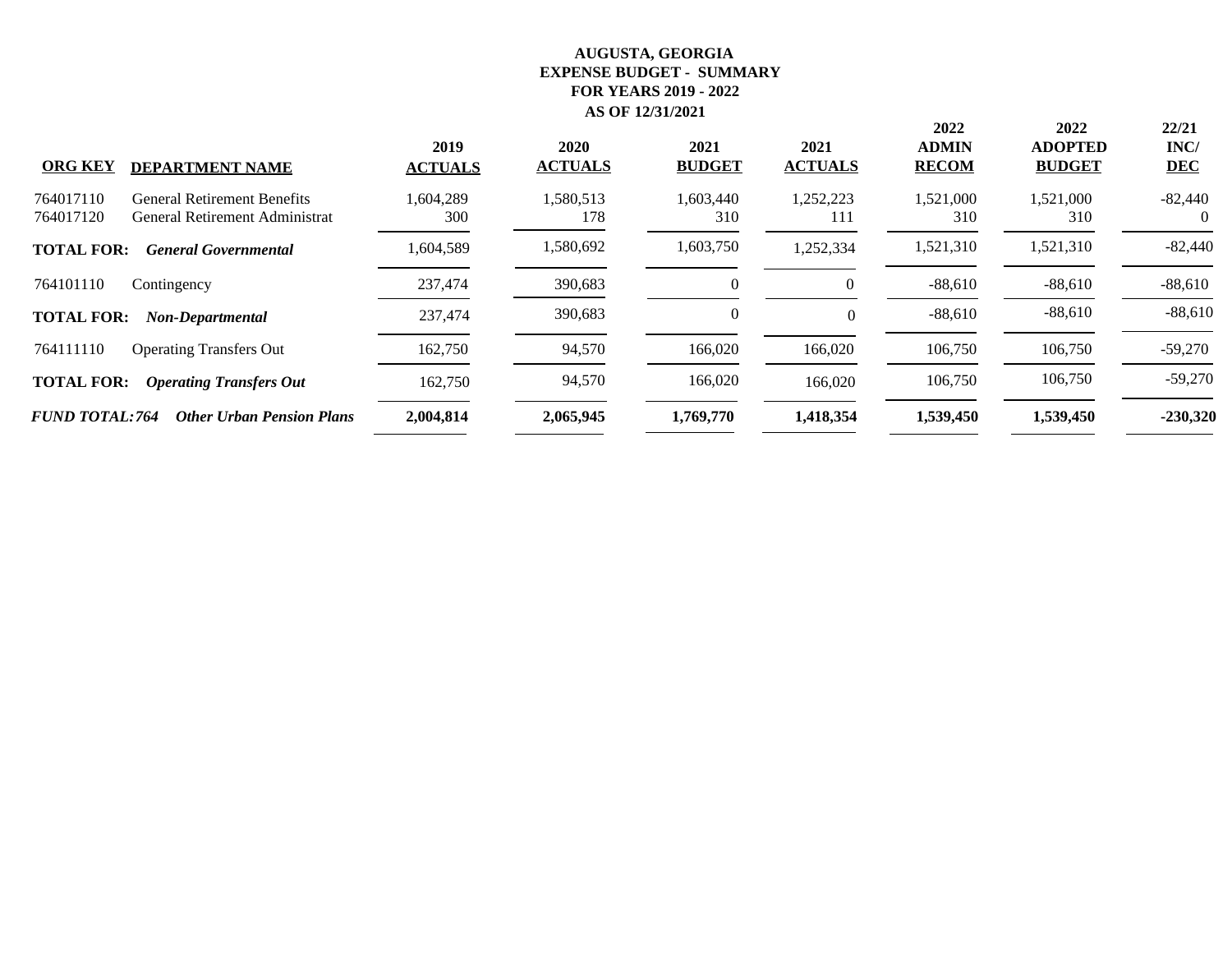| <b>ORG KEY</b><br><b>DEPARTMENT NAME</b>                 | 2019<br><b>ACTUALS</b> | 2020<br><b>ACTUALS</b> | 2021<br><b>BUDGET</b> | 2021<br><b>ACTUALS</b> | 2022<br><b>ADMIN</b><br><b>RECOM</b> | 2022<br><b>ADOPTED</b><br><b>BUDGET</b> | 22/21<br>INC/<br><b>DEC</b> |
|----------------------------------------------------------|------------------------|------------------------|-----------------------|------------------------|--------------------------------------|-----------------------------------------|-----------------------------|
| 791063110<br>Cemeteries                                  | 44,305                 | 41.120                 | 55,150                | 46,063                 | 19,000                               | 19,000                                  | $-36,150$                   |
| <b>TOTAL FOR:</b><br><b>Culture-Recreation</b>           | 44,305                 | 41,120                 | 55,150                | 46,063                 | 19,000                               | 19,000                                  | $-36,150$                   |
| <b>FUND TOTAL:791</b><br><b>Exp Trust Fund-Perpetual</b> | 44,305                 | 41,120                 | 55,150                | 46,063                 | 19,000                               | 19,000                                  | $-36,150$                   |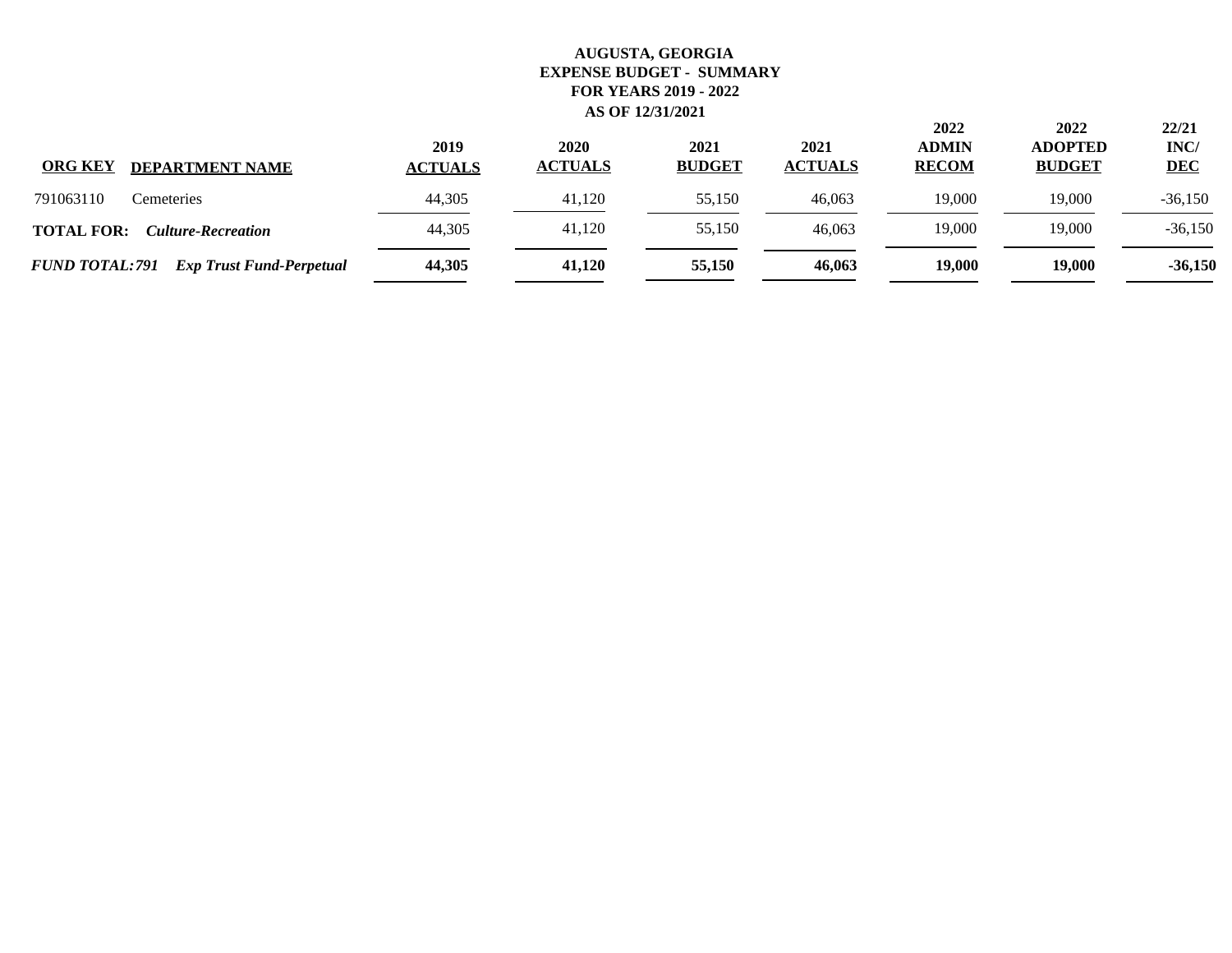| <b>ORG KEY</b><br><b>DEPARTMENT NAME</b>     | 2019<br><b>ACTUALS</b> | 2020<br><b>ACTUALS</b> | 2021<br><b>BUDGET</b> | 2021<br><b>ACTUALS</b> | 2022<br><b>ADMIN</b><br><b>RECOM</b> | 2022<br><b>ADOPTED</b><br><b>BUDGET</b> | 22/21<br>INC/<br><b>DEC</b> |
|----------------------------------------------|------------------------|------------------------|-----------------------|------------------------|--------------------------------------|-----------------------------------------|-----------------------------|
| 792101110<br>Contingency                     |                        |                        | 310                   |                        | 310                                  | 310                                     |                             |
| <b>TOTAL FOR:</b><br>Non-Departmental        |                        |                        | 310                   |                        | 310                                  | 310                                     | $\Omega$                    |
| <b>FUND TOTAL: 792</b> Exp Trust Fund-Joseph | 0                      | $\bf{0}$               | <b>310</b>            | 0                      | 310                                  | <b>310</b>                              |                             |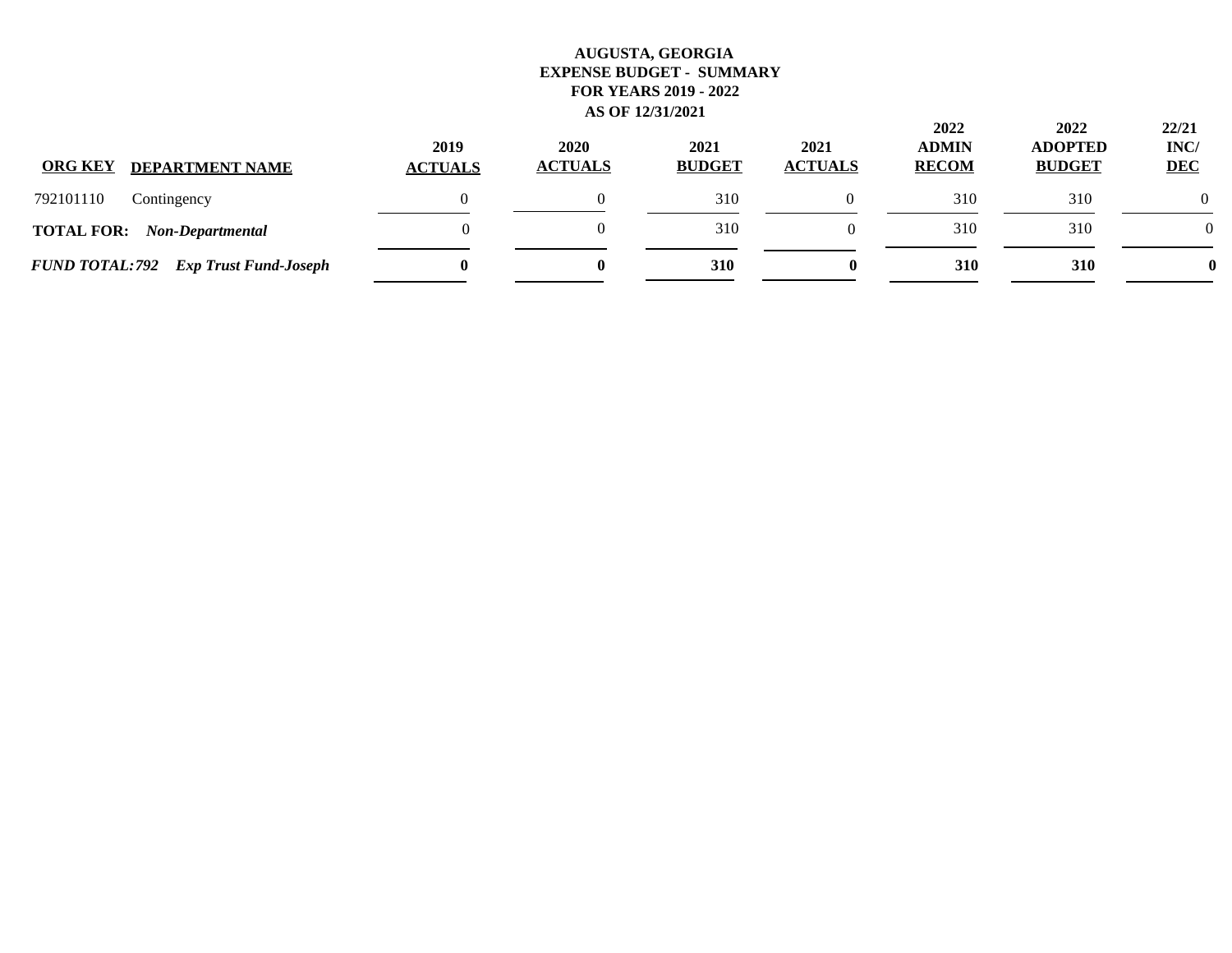| <b>ORG KEY</b>                                   | <b>DEPARTMENT NAME</b>                                                                              | 2019<br><b>ACTUALS</b>                     | 2020<br><b>ACTUALS</b>                        | 2021<br><b>BUDGET</b>                       | 2021<br><b>ACTUALS</b>          | 2022<br><b>ADMIN</b><br><b>RECOM</b> | 2022<br><b>ADOPTED</b><br><b>BUDGET</b> | 22/21<br>INC/<br><b>DEC</b>              |
|--------------------------------------------------|-----------------------------------------------------------------------------------------------------|--------------------------------------------|-----------------------------------------------|---------------------------------------------|---------------------------------|--------------------------------------|-----------------------------------------|------------------------------------------|
| 950041940                                        | <b>Cyber Institute Parking Deck</b>                                                                 | 1,285,778                                  | 0                                             | $\mathbf{0}$                                | $\overline{0}$                  | $\mathbf{0}$                         | $\Omega$                                | 0                                        |
| <b>TOTAL FOR:</b>                                | <b>Public Works</b>                                                                                 | 1,285,778                                  | $\theta$                                      | $\theta$                                    | $\Omega$                        | $\mathbf{0}$                         | $\Omega$                                | $\Omega$                                 |
| 950101110<br>950101410                           | Contingency<br><b>Cost Allocation</b>                                                               | 7,690                                      | 0<br>12,320                                   | 55,140<br>7,180                             | $\theta$<br>7,180               | 3,520,350<br>6,950                   | 3,520,350<br>6,950                      | 3,465,210<br>$-230$                      |
| <b>TOTAL FOR:</b>                                | Non-Departmental                                                                                    | 7,690                                      | 12,320                                        | 62,320                                      | 7,180                           | 3,527,300                            | 3,527,300                               | 3,464,980                                |
| 950111110                                        | <b>Operating Transfers Out</b>                                                                      | 919,260                                    | 50,000                                        | 2,265,000                                   | 2,265,000                       | $\mathbf{0}$                         | $\overline{0}$                          | $-2,265,000$                             |
| <b>TOTAL FOR:</b>                                | <b>Operating Transfers Out</b>                                                                      | 919,260                                    | 50,000                                        | 2,265,000                                   | 2,265,000                       | $\boldsymbol{0}$                     | $\Omega$                                | $-2,265,000$                             |
| 950611131<br>950611132<br>950611133<br>950611134 | Revenue Bonds-Series 2014<br>Rev Bds Series 2015<br>URA RevBds-Ser2017<br>Revenue Bonds Series 2018 | 2,197,468<br>586,342<br>362,436<br>160,095 | 2,203,568<br>10,600,223<br>360,250<br>160,445 | 2,201,200<br>$\Omega$<br>363,000<br>163,100 | 2,200,318<br>360,350<br>160,345 | 0                                    | $\Omega$                                | $-2,201,200$<br>$-363,000$<br>$-163,100$ |
| 950611135<br><b>TOTAL FOR:</b>                   | URA Revenue Bonds-2020<br><b>Debt Service</b>                                                       | 3,306,342                                  | 243,500<br>13,567,986                         | 602,200<br>3,329,500                        | 600,757<br>3,321,771            | $\Omega$                             | $\left($                                | $-602,200$<br>$-3,329,500$               |
| <b>FUND TOTAL:950</b>                            | <b>Urban Redevelopment</b>                                                                          | 5,519,071                                  | 13,630,306                                    | 5,656,820                                   | 5,593,951                       | 3,527,300                            | 3,527,300                               | $-2,129,520$                             |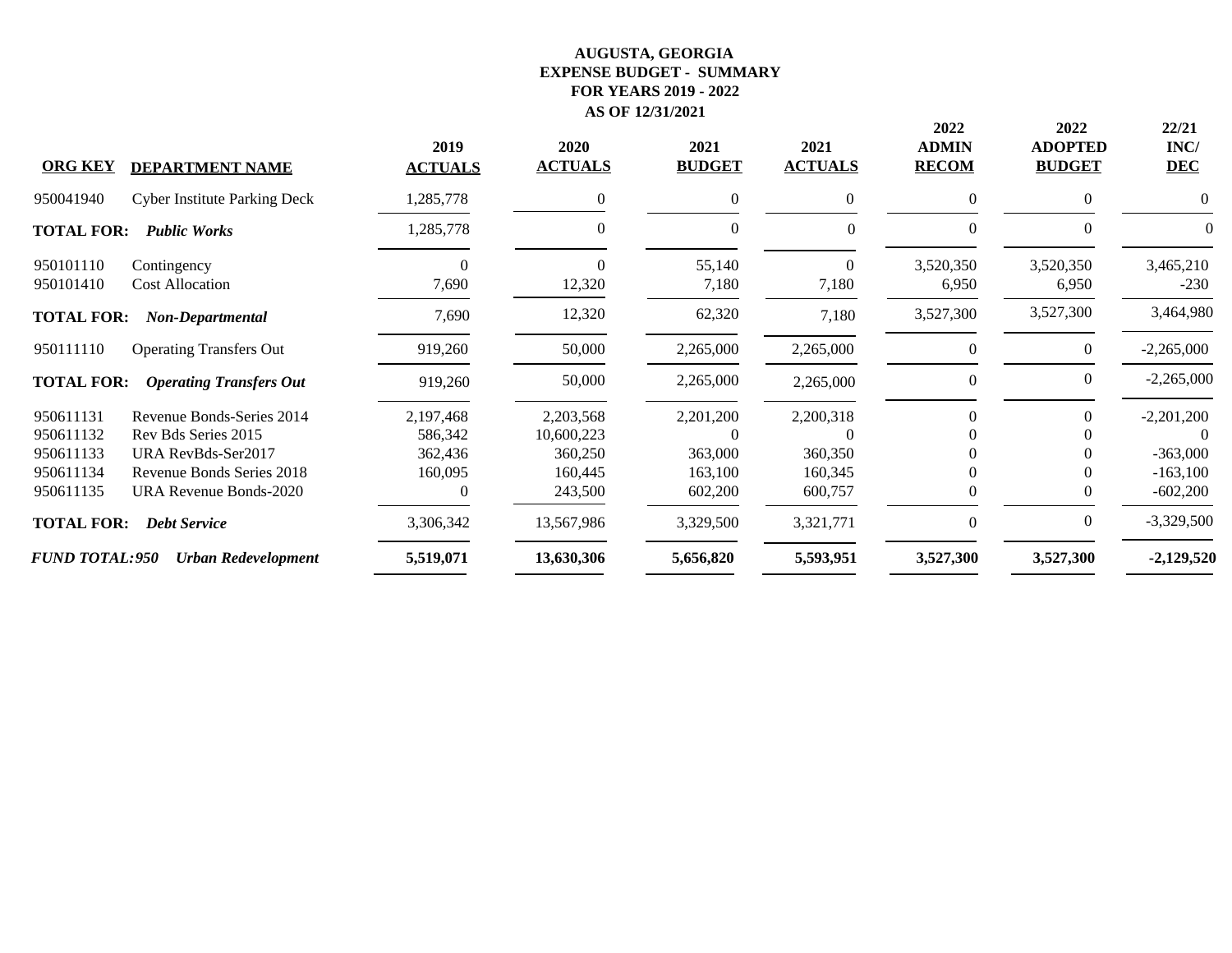|                                                       | 2019           | 2020           | 2021          | 2021           | 2022<br><b>ADMIN</b> | 2022<br><b>ADOPTED</b> | 22/21<br>INC/ |
|-------------------------------------------------------|----------------|----------------|---------------|----------------|----------------------|------------------------|---------------|
| <b>ORG KEY</b><br><b>DEPARTMENT NAME</b>              | <b>ACTUALS</b> | <b>ACTUALS</b> | <b>BUDGET</b> | <b>ACTUALS</b> | <b>RECOM</b>         | <b>BUDGET</b>          | <b>DEC</b>    |
| 951071120<br><b>Foundry Project</b>                   | 21,049,704     | 4,839,270      | 1,100,000     | $\Omega$       | $\Omega$             | $\Omega$               | $-1,100,000$  |
| <b>TOTAL FOR:</b><br><b>Housing &amp; Developemnt</b> | 21,049,704     | 4,839,270      | 1,100,000     |                | $\Omega$             | $\Omega$               | $-1,100,000$  |
| 951101110<br>Contingency                              |                | 0              | $\Omega$      | $\theta$       | 1,097,240            | 1,097,240              | 1,097,240     |
| 951101410<br><b>Cost Allocation</b>                   |                | $\theta$       | 1,340         | 1,340          | 2.760                | 2.760                  | 1,420         |
| <b>TOTAL FOR:</b><br>Non-Departmental                 | $\Omega$       | 0              | 1,340         | 1,340          | 1,100,000            | 1,100,000              | 1,098,660     |
| <b>FUND TOTAL:951</b><br><b>URA Foundry Project</b>   | 21,049,704     | 4,839,270      | 1,101,340     | 1,340          | 1,100,000            | 1,100,000              | $-1,340$      |